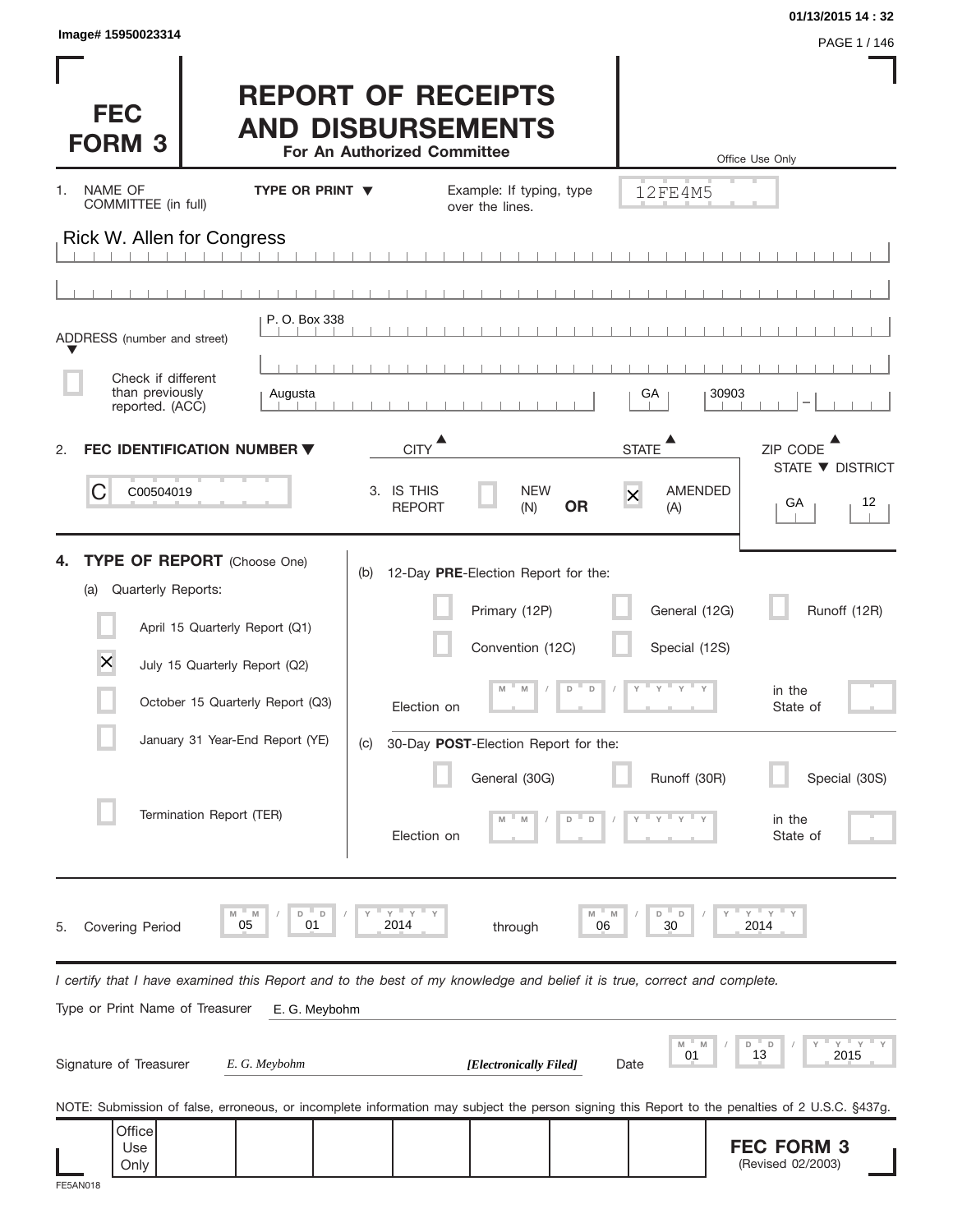|    |     | Image# 15950023315                                                                                  |                                                      |                                                  |
|----|-----|-----------------------------------------------------------------------------------------------------|------------------------------------------------------|--------------------------------------------------|
|    |     | FEC Form 3 (Revised 02/2003)                                                                        | <b>SUMMARY PAGE</b><br>of Receipts and Disbursements | PAGE 2 / 146                                     |
|    |     | Write or Type Committee Name<br>Rick W. Allen for Congress                                          |                                                      |                                                  |
|    |     | Report Covering the Period:<br>From:                                                                | Y<br>ΞY.<br>D<br>D<br>M<br>05<br>2014<br>01<br>To:   | D<br>D<br>Υ<br>M<br>M<br>2014<br>30<br>06        |
| 6. |     | Net Contributions (other than loans)                                                                | <b>COLUMN A</b><br><b>This Period</b>                | <b>COLUMN B</b><br><b>Election Cycle-to-Date</b> |
|    | (a) | <b>Total Contributions</b><br>(other than loans) (from Line 11(e))                                  | 323591.51                                            | 819354.16                                        |
|    | (b) | <b>Total Contribution Refunds</b>                                                                   |                                                      | 1600                                             |
|    | (C) | Net Contributions (other than loans)<br>(subtract Line 6(b) from Line 6(a))                         | 323591.51                                            | 817754.16                                        |
| 7. |     | Net Operating Expenditures                                                                          |                                                      |                                                  |
|    | (a) | <b>Total Operating Expenditures</b>                                                                 | 278635.17                                            | 914073.75                                        |
|    | (b) | Total Offsets to Operating<br>Expenditures (from Line 14)                                           |                                                      | 550                                              |
|    | (C) | Net Operating Expenditures<br>(subtract Line 7(b) from Line 7(a))                                   | 278635.17                                            | 913523.75                                        |
| 8  |     | Cash on Hand at Close of<br>Reporting Period (from Line 27)                                         | 225567.45                                            |                                                  |
| 9. |     | Debts and Obligations Owed TO<br>the Committee (Itemize all on<br>Schedule C and/or Schedule D)     |                                                      |                                                  |
|    |     | 10. Debts and Obligations Owed BY<br>the Committee (Itemize all on<br>Schedule C and/or Schedule D) | 825000                                               |                                                  |

## **For further information contact:**

Federal Election Commission 999 E Street, NW Washington, DC 20463

> Toll Free 800-424-9530 Local 202-694-1100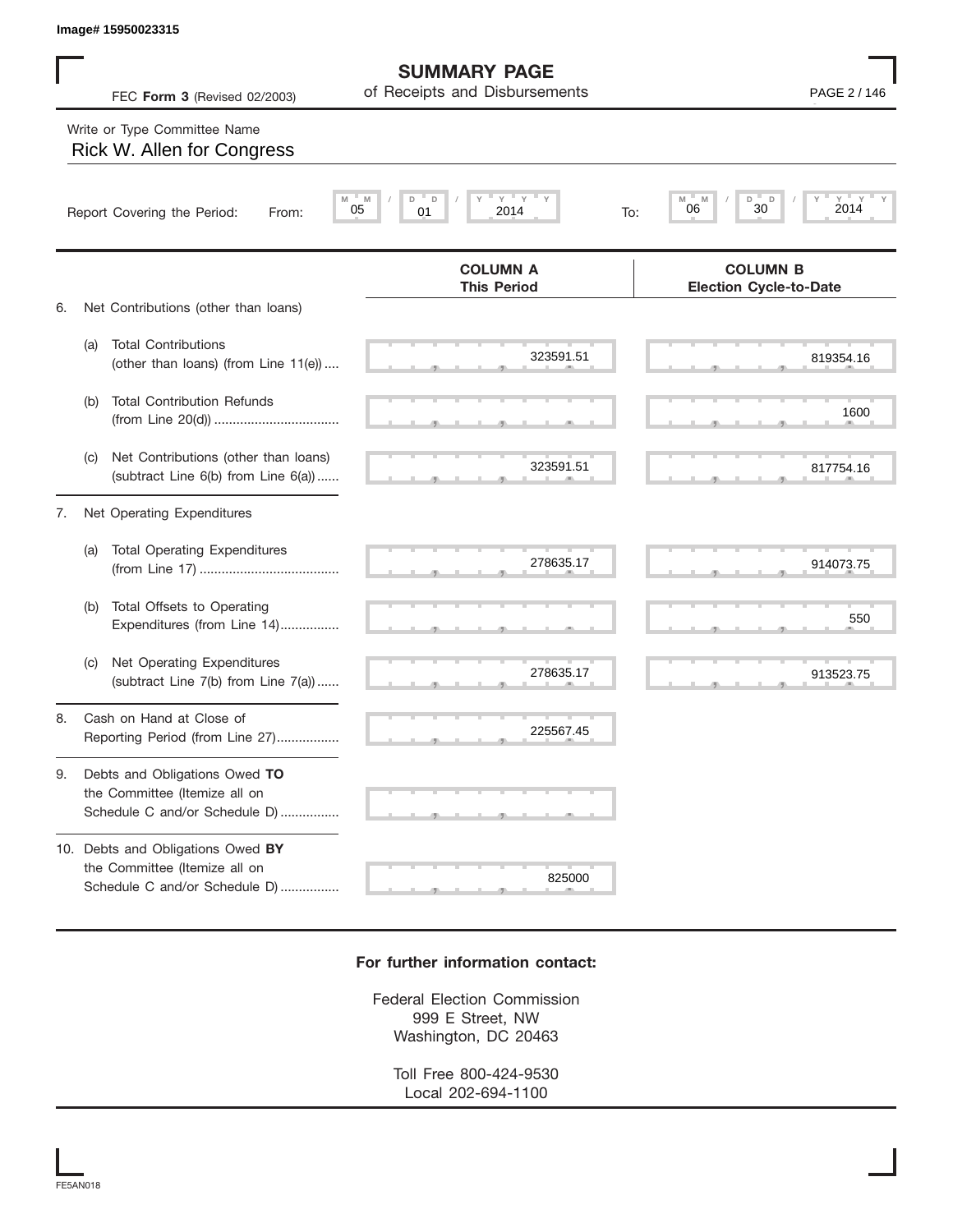| Image# 15950023316                                                                                 |                                                             |                                                              |
|----------------------------------------------------------------------------------------------------|-------------------------------------------------------------|--------------------------------------------------------------|
|                                                                                                    | <b>DETAILED SUMMARY PAGE</b>                                |                                                              |
| FEC Form 3 (Revised 12/2003)                                                                       | of Receipts                                                 | PAGE 3/146                                                   |
| Write or Type Committee Name                                                                       |                                                             |                                                              |
| Rick W. Allen for Congress                                                                         |                                                             |                                                              |
| Report Covering the Period:<br>From:                                                               | $Y$ $Y$ $Y$<br>$M = M$<br>D<br>D<br>05<br>2014<br>01<br>To: | M<br>$\gamma$ = $\gamma$ = $\gamma$<br>D<br>30<br>06<br>2014 |
| <b>I. RECEIPTS</b>                                                                                 | <b>COLUMN A</b><br><b>Total This Period</b>                 | <b>COLUMN B</b><br><b>Election Cycle-to-Date</b>             |
| 11. CONTRIBUTIONS (other than loans) FROM:                                                         |                                                             |                                                              |
| Individuals/Persons Other Than<br>(a)<br><b>Political Committees</b>                               |                                                             |                                                              |
| Itemized (use Schedule A)<br>(i)                                                                   | 145445                                                      | 596845                                                       |
| (ii)                                                                                               | 7885                                                        | 35257                                                        |
| (iii) TOTAL of contributions<br>from individuals                                                   | 153330                                                      | 632102                                                       |
| Political Party Committees<br>(b)                                                                  |                                                             |                                                              |
| <b>Other Political Committees</b><br>(c)                                                           | 95750                                                       | 112290.65                                                    |
| (d)                                                                                                | 74511.51                                                    | 74961.51                                                     |
| TOTAL CONTRIBUTIONS<br>(e)<br>(other than loans)                                                   |                                                             |                                                              |
| (add Lines 11(a)(iii), (b), (c), and (d))                                                          | 323591.51                                                   | 819354.16                                                    |
| 12. TRANSFERS FROM OTHER<br>AUTHORIZED COMMITTEES                                                  | 4210.1                                                      | 4210.1                                                       |
| 13. LOANS:                                                                                         |                                                             |                                                              |
| Made or Guaranteed by the<br>(a)                                                                   | 75000                                                       | 395000                                                       |
| (b)                                                                                                |                                                             |                                                              |
| <b>TOTAL LOANS</b><br>(c)<br>(add Lines 13(a) and (b))                                             | 75000                                                       | 395000                                                       |
| 14. OFFSETS TO OPERATING                                                                           |                                                             |                                                              |
| <b>EXPENDITURES</b>                                                                                |                                                             |                                                              |
| (Refunds, Rebates, etc.)                                                                           |                                                             | 550                                                          |
| 15. OTHER RECEIPTS                                                                                 |                                                             |                                                              |
|                                                                                                    |                                                             |                                                              |
| 16. TOTAL RECEIPTS (add Lines<br>11(e), 12, 13(c), 14, and 15)<br>(Carry Total to Line 24, page 4) | 402801.61                                                   | 1219114.26                                                   |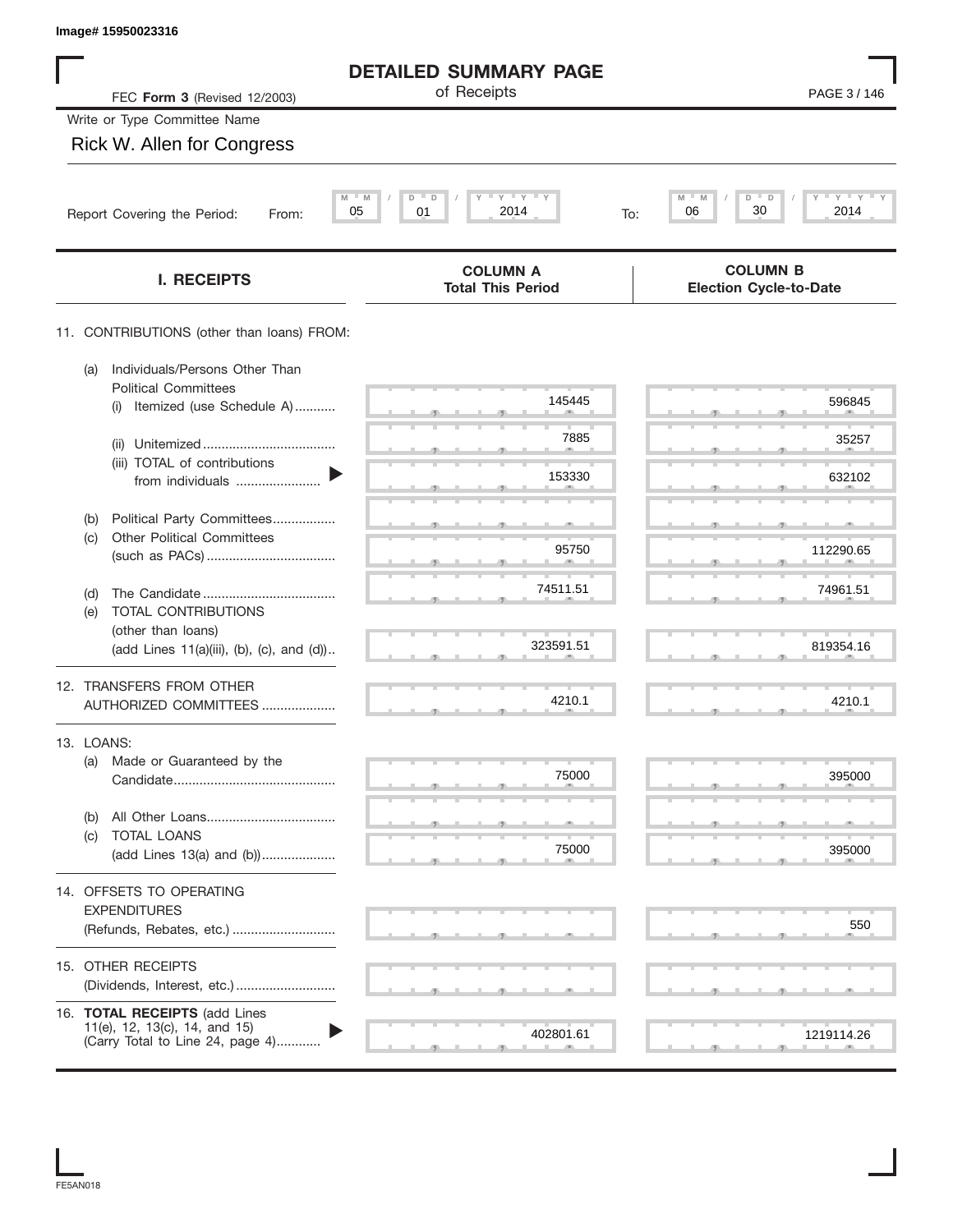S S S , , . S S S , , . S S S , , . S S S , , . S S S , , . S S S , , . S S S , , . S S S , , . S S S , , . S S S , , . S S S , , . S S S , , . S S S , , . S S S , , . S S S , , . S S S , , . S S S , , . S S S , , . S S S , , . S S S , , . S S S S S S **COLUMN B Election Cycle-to-Date COLUMN A Total This Period** 17. OPERATING EXPENDITURES.................... 18. TRANSFERS TO OTHER AUTHORIZED COMMITTEES ..................... 19. LOAN REPAYMENTS: (a) Of Loans Made or Guaranteed by the Candidate ................................. (b) Of All Other Loans .............................. (c) TOTAL LOAN REPAYMENTS (add Lines 19(a) and (b)) ..................... 20. REFUNDS OF CONTRIBUTIONS TO: (a) Individuals/Persons Other Than Political Committees ................. (b) Political Party Committees.................. (c) Other Political Committees (such as PACs) .................................... (d) TOTAL CONTRIBUTION REFUNDS (add Lines 20(a), (b), and (c)).............. 21. OTHER DISBURSEMENTS ......................... 22. **TOTAL DISBURSEMENTS**   $(\text{add Lines 17}, 18, 19(c), 20(d), \text{and } 21)$ **II. DISBURSEMENTS DETAILED SUMMARY PAGE** FEC **Form 3** (Revised 02/2003) **COMPOSE 19 (1991) PAGE 4** / 146 **III. CASH SUMMARY** , , . , , . Example 198867.4517 36863.17 1600 90000 90000 90000 90000 90000 90000 90000 90000 90000 90000 90000 90000 90000 90000 90000 90000 90000 90000 90000 90000 90000 90000 90000 90000 90000 90000 90000 90000 90000 90000 90000 9

|                                               |  |  |  | 191401.01 |
|-----------------------------------------------|--|--|--|-----------|
|                                               |  |  |  | 402801.61 |
|                                               |  |  |  | 594202.62 |
|                                               |  |  |  | 368635.17 |
| 27. CASH ON HAND AT CLOSE OF REPORTING PERIOD |  |  |  | 225567.45 |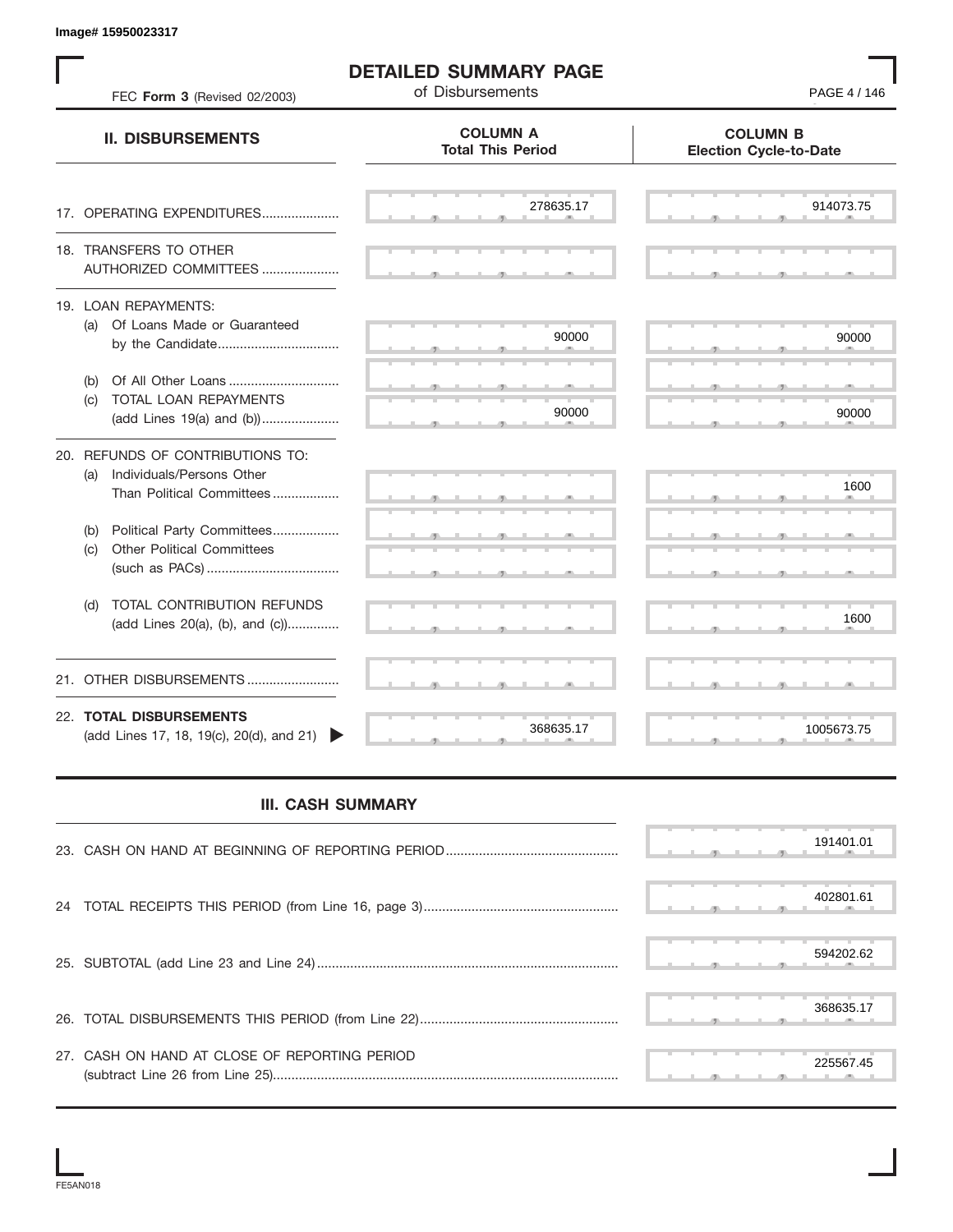|    | Image# 15950023318                                              |                         |                                                   |                                                                                                                                                                                                                                                                                                                                     |
|----|-----------------------------------------------------------------|-------------------------|---------------------------------------------------|-------------------------------------------------------------------------------------------------------------------------------------------------------------------------------------------------------------------------------------------------------------------------------------------------------------------------------------|
|    | <b>SCHEDULE A (FEC Form 3)</b>                                  |                         | Use separate schedule(s)                          | PAGE<br>OF<br>5<br>146<br>FOR LINE NUMBER:<br>(check only one)                                                                                                                                                                                                                                                                      |
|    | <b>ITEMIZED RECEIPTS</b>                                        |                         | for each category of the<br>Detailed Summary Page | ×<br>11a<br>11 <sub>b</sub><br>11c<br>11d                                                                                                                                                                                                                                                                                           |
|    |                                                                 |                         |                                                   | 12<br>13a<br>14<br>13 <sub>b</sub><br>15<br>Any information copied from such Reports and Statements may not be sold or used by any person for the purpose of soliciting contributions<br>or for commercial purposes, other than using the name and address of any political committee to solicit contributions from such committee. |
|    | NAME OF COMMITTEE (In Full)<br>Rick W. Allen for Congress       |                         |                                                   |                                                                                                                                                                                                                                                                                                                                     |
| Α. | Full Name (Last, First, Middle Initial)<br>Charles E. Adair     |                         |                                                   | Date of Receipt                                                                                                                                                                                                                                                                                                                     |
|    | Mailing Address 2436 Wildwood Drive                             |                         |                                                   | $M - M$<br><b>LEY LEY LEY</b><br>$D$ $D$<br>05<br>19<br>2014                                                                                                                                                                                                                                                                        |
|    | City<br>montgomery                                              | State<br>AL             | Zip Code<br>36111                                 | Transaction ID: SA11Ai-CN3001                                                                                                                                                                                                                                                                                                       |
|    | FEC ID number of contributing<br>federal political committee.   | C                       |                                                   | Amount of Each Receipt this Period<br>500                                                                                                                                                                                                                                                                                           |
|    | Name of Employer<br>Kowalila Capital Inc.<br>Receipt For: 2014  | Occupation<br>President |                                                   |                                                                                                                                                                                                                                                                                                                                     |
|    | Primary<br>General<br>Other (specify)                           |                         | Election Cycle-to-Date<br>500                     |                                                                                                                                                                                                                                                                                                                                     |
| В. | Full Name (Last, First, Middle Initial)<br>Mr. Forester B Adams |                         |                                                   | Date of Receipt                                                                                                                                                                                                                                                                                                                     |
|    | Mailing Address 1111 Peachtree Rd                               |                         |                                                   | $M$ M<br><b>LEYTEY LEY</b><br>$D$ $D$<br>05<br>15<br>2014                                                                                                                                                                                                                                                                           |
|    | City<br>Augusta                                                 | State<br>GA             | Zip Code<br>30909                                 | Transaction ID: SA11Ai-CN2993                                                                                                                                                                                                                                                                                                       |
|    | FEC ID number of contributing<br>federal political committee.   | C                       |                                                   | Amount of Each Receipt this Period                                                                                                                                                                                                                                                                                                  |
|    | Name of Employer<br>Meybohm Scarborough Insurance               | Occupation<br>Insurance |                                                   | 250                                                                                                                                                                                                                                                                                                                                 |
|    | Receipt For: 2014<br>General<br>Primary<br>Other (specify)      |                         | Election Cycle-to-Date<br>500                     |                                                                                                                                                                                                                                                                                                                                     |
| C. | Full Name (Last, First, Middle Initial)<br>J. Charles Allen Jr  |                         |                                                   | Date of Receipt                                                                                                                                                                                                                                                                                                                     |
|    | Mailing Address 4897 Hereford Farm Rd                           |                         |                                                   | <b>LEY LEY LEY</b><br>$M - M$<br>$D$ $D$<br>06<br>2014<br>26                                                                                                                                                                                                                                                                        |
|    | City<br>Evans                                                   | <b>State</b><br>GA      | Zip Code<br>30809                                 | <b>Transaction ID: SA11Ai-CN3198</b>                                                                                                                                                                                                                                                                                                |
|    | FEC ID number of contributing<br>federal political committee.   | C                       |                                                   | Amount of Each Receipt this Period                                                                                                                                                                                                                                                                                                  |
|    | Name of Employer                                                | Occupation<br>Realtor   |                                                   | 1000                                                                                                                                                                                                                                                                                                                                |
|    | Atkins & Associates                                             |                         |                                                   |                                                                                                                                                                                                                                                                                                                                     |
|    | Receipt For: 2014<br>Primary<br>General<br>Other (specify)      |                         | Election Cycle-to-Date<br>2675                    |                                                                                                                                                                                                                                                                                                                                     |
|    |                                                                 |                         |                                                   | 1750.00                                                                                                                                                                                                                                                                                                                             |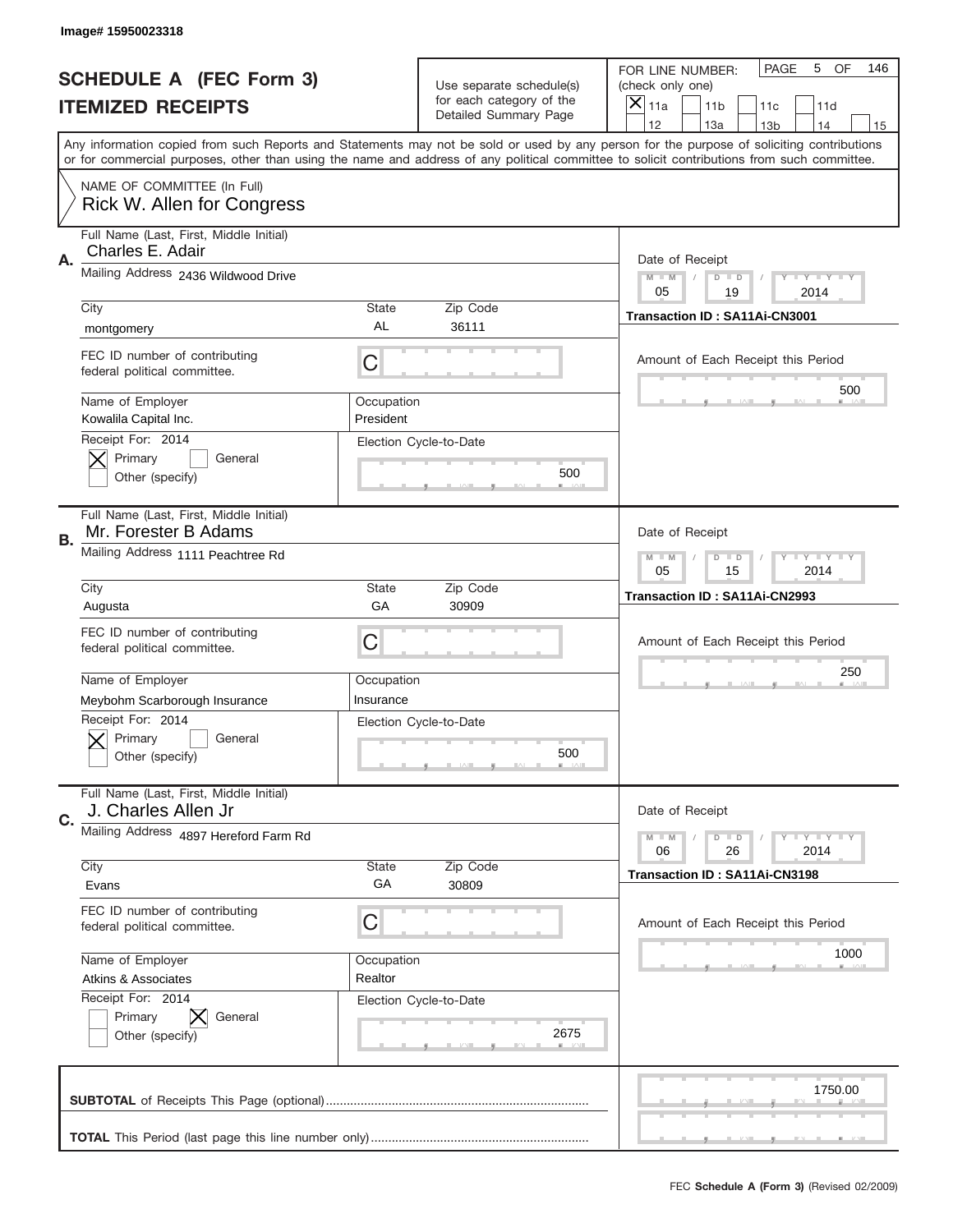|    | Image#15950023319                                                 |                                  |                                                      |                                                                                                                                                                                                                                                                                                                                     |
|----|-------------------------------------------------------------------|----------------------------------|------------------------------------------------------|-------------------------------------------------------------------------------------------------------------------------------------------------------------------------------------------------------------------------------------------------------------------------------------------------------------------------------------|
|    | <b>SCHEDULE A (FEC Form 3)</b>                                    |                                  | Use separate schedule(s)<br>for each category of the | PAGE<br>OF<br>6<br>146<br>FOR LINE NUMBER:<br>(check only one)                                                                                                                                                                                                                                                                      |
|    | <b>ITEMIZED RECEIPTS</b>                                          |                                  | Detailed Summary Page                                | ×<br>11a<br>11 <sub>b</sub><br>11c<br>11d                                                                                                                                                                                                                                                                                           |
|    |                                                                   |                                  |                                                      | 12<br>13a<br>14<br>13 <sub>b</sub><br>15<br>Any information copied from such Reports and Statements may not be sold or used by any person for the purpose of soliciting contributions<br>or for commercial purposes, other than using the name and address of any political committee to solicit contributions from such committee. |
|    | NAME OF COMMITTEE (In Full)<br>Rick W. Allen for Congress         |                                  |                                                      |                                                                                                                                                                                                                                                                                                                                     |
| Α. | Full Name (Last, First, Middle Initial)<br><b>Richard Allen</b>   |                                  |                                                      | Date of Receipt                                                                                                                                                                                                                                                                                                                     |
|    | Mailing Address Unit 7160 Box 4029                                |                                  |                                                      | $M - M$<br><b>LEY LEY LEY</b><br>$D$ $D$<br>05<br>06<br>2014                                                                                                                                                                                                                                                                        |
|    | City<br><b>DPO</b>                                                | State<br>AP                      | Zip Code<br>96521                                    | Transaction ID: SA11Ai-CN2968                                                                                                                                                                                                                                                                                                       |
|    | FEC ID number of contributing<br>federal political committee.     | C                                |                                                      | Amount of Each Receipt this Period<br>500                                                                                                                                                                                                                                                                                           |
|    | Name of Employer<br>U.S. Department of State<br>Receipt For: 2014 | Occupation                       | Foreign Service Officer                              |                                                                                                                                                                                                                                                                                                                                     |
|    | Primary<br>General<br>Other (specify)                             |                                  | Election Cycle-to-Date<br>500                        |                                                                                                                                                                                                                                                                                                                                     |
| В. | Full Name (Last, First, Middle Initial)<br>Mr. Robert L Allgood   |                                  |                                                      | Date of Receipt                                                                                                                                                                                                                                                                                                                     |
|    | Mailing Address 819 Milledge Rd                                   |                                  |                                                      | $M - M$<br><b>LEYTEY LEY</b><br>$D$ $D$<br>06<br>24<br>2014                                                                                                                                                                                                                                                                         |
|    | City<br>Augusta                                                   | State<br>GA                      | Zip Code<br>30904                                    | Transaction ID: SA11Ai-CN3228                                                                                                                                                                                                                                                                                                       |
|    | FEC ID number of contributing<br>federal political committee.     | C                                |                                                      | Amount of Each Receipt this Period                                                                                                                                                                                                                                                                                                  |
|    |                                                                   |                                  |                                                      | 500                                                                                                                                                                                                                                                                                                                                 |
|    | Name of Employer<br>Self-Employed                                 | Occupation<br>Attorney           |                                                      |                                                                                                                                                                                                                                                                                                                                     |
|    | Receipt For: 2014<br>General<br>Primary<br>Other (specify)        |                                  | Election Cycle-to-Date<br>1500                       |                                                                                                                                                                                                                                                                                                                                     |
| C. | Full Name (Last, First, Middle Initial)<br>Mr. David B Allman     |                                  |                                                      | Date of Receipt                                                                                                                                                                                                                                                                                                                     |
|    | Mailing Address 2661 Orchard Run SE                               |                                  |                                                      | <b>LEY LEY LEY</b><br>$M - M$<br>$D$ $D$<br>06<br>2014<br>30                                                                                                                                                                                                                                                                        |
|    | City<br>Atlanta                                                   | State<br>GA                      | Zip Code<br>30339                                    | Transaction ID: SA11Ai-CN3278                                                                                                                                                                                                                                                                                                       |
|    | FEC ID number of contributing<br>federal political committee.     | C                                |                                                      | Amount of Each Receipt this Period                                                                                                                                                                                                                                                                                                  |
|    | Name of Employer<br>Regent Partners LLC                           | Occupation<br><b>Real Estate</b> |                                                      | 2600                                                                                                                                                                                                                                                                                                                                |
|    | Receipt For: 2014<br>Primary<br>ΙX<br>General<br>Other (specify)  |                                  | Election Cycle-to-Date<br>2600                       |                                                                                                                                                                                                                                                                                                                                     |
|    |                                                                   |                                  |                                                      | 3600.00                                                                                                                                                                                                                                                                                                                             |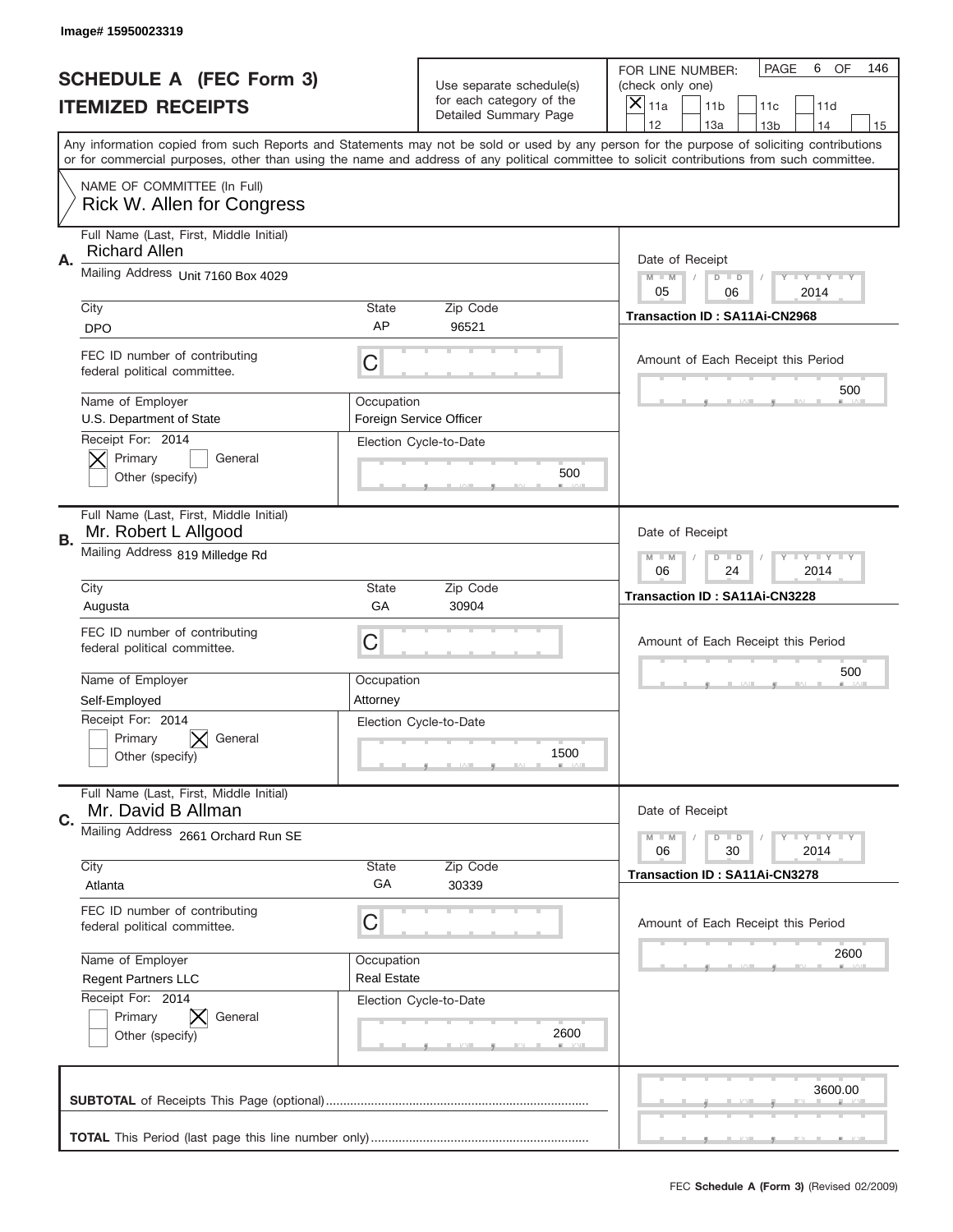|    | Image# 15950023320                                              |                       |                                                   |                                                                                                                                                                                                                                                                                                                                     |
|----|-----------------------------------------------------------------|-----------------------|---------------------------------------------------|-------------------------------------------------------------------------------------------------------------------------------------------------------------------------------------------------------------------------------------------------------------------------------------------------------------------------------------|
|    | <b>SCHEDULE A (FEC Form 3)</b>                                  |                       | Use separate schedule(s)                          | OF<br><b>PAGE</b><br>$\mathbf{7}$<br>146<br>FOR LINE NUMBER:<br>(check only one)                                                                                                                                                                                                                                                    |
|    | <b>ITEMIZED RECEIPTS</b>                                        |                       | for each category of the<br>Detailed Summary Page | ×<br>11a<br>11 <sub>b</sub><br>11c<br>11d                                                                                                                                                                                                                                                                                           |
|    |                                                                 |                       |                                                   | 12<br>13a<br>14<br>13 <sub>b</sub><br>15<br>Any information copied from such Reports and Statements may not be sold or used by any person for the purpose of soliciting contributions<br>or for commercial purposes, other than using the name and address of any political committee to solicit contributions from such committee. |
|    | NAME OF COMMITTEE (In Full)                                     |                       |                                                   |                                                                                                                                                                                                                                                                                                                                     |
|    | Rick W. Allen for Congress                                      |                       |                                                   |                                                                                                                                                                                                                                                                                                                                     |
| Α. | Full Name (Last, First, Middle Initial)<br>James Andrew         |                       |                                                   | Date of Receipt                                                                                                                                                                                                                                                                                                                     |
|    | Mailing Address 998 Birdsville Road                             |                       |                                                   | $M - M$<br><b>LEY LEY LEY</b><br>$D$ $D$<br>06<br>26<br>2014                                                                                                                                                                                                                                                                        |
|    | City                                                            | State<br>GА           | Zip Code                                          | Transaction ID: SA11Ai-CN3199                                                                                                                                                                                                                                                                                                       |
|    | Millen                                                          |                       | 30442                                             |                                                                                                                                                                                                                                                                                                                                     |
|    | FEC ID number of contributing<br>federal political committee.   | C                     |                                                   | Amount of Each Receipt this Period                                                                                                                                                                                                                                                                                                  |
|    | Name of Employer<br>None                                        | Occupation<br>Retired |                                                   | 100                                                                                                                                                                                                                                                                                                                                 |
|    | Receipt For: 2014                                               |                       | Election Cycle-to-Date                            |                                                                                                                                                                                                                                                                                                                                     |
|    | Primary<br>General                                              |                       | 300                                               |                                                                                                                                                                                                                                                                                                                                     |
|    | Other (specify)                                                 |                       |                                                   |                                                                                                                                                                                                                                                                                                                                     |
| В. | Full Name (Last, First, Middle Initial)<br>Mr. William J Badger |                       |                                                   | Date of Receipt                                                                                                                                                                                                                                                                                                                     |
|    | Mailing Address 2642 Henry St                                   |                       |                                                   | $M$ M<br><b>LEYTEY LEY</b><br>$D$ $D$                                                                                                                                                                                                                                                                                               |
|    |                                                                 |                       |                                                   | 06<br>24<br>2014                                                                                                                                                                                                                                                                                                                    |
|    | City<br>Augusta                                                 | State<br>GA           | Zip Code<br>30904                                 | Transaction ID: SA11Ai-CN3155                                                                                                                                                                                                                                                                                                       |
|    | FEC ID number of contributing                                   |                       |                                                   |                                                                                                                                                                                                                                                                                                                                     |
|    | federal political committee.                                    | C                     |                                                   | Amount of Each Receipt this Period                                                                                                                                                                                                                                                                                                  |
|    | Name of Employer                                                | Occupation            |                                                   | 1000                                                                                                                                                                                                                                                                                                                                |
|    | Augusta Sash And Door                                           | Owner                 |                                                   |                                                                                                                                                                                                                                                                                                                                     |
|    | Receipt For: 2014                                               |                       | Election Cycle-to-Date                            |                                                                                                                                                                                                                                                                                                                                     |
|    | General<br>Primary                                              |                       |                                                   |                                                                                                                                                                                                                                                                                                                                     |
|    | Other (specify)                                                 |                       | 3000                                              |                                                                                                                                                                                                                                                                                                                                     |
|    | Full Name (Last, First, Middle Initial)<br>Mr. Robert D Baker   |                       |                                                   | Date of Receipt                                                                                                                                                                                                                                                                                                                     |
| C. | Mailing Address 1307 County Rd 104                              |                       |                                                   | <b>LEY LEY LEY</b><br>$M - M$<br>$D$ $D$                                                                                                                                                                                                                                                                                            |
|    |                                                                 |                       |                                                   | 06<br>2014<br>18                                                                                                                                                                                                                                                                                                                    |
|    | City<br><b>Cedar Bluff</b>                                      | <b>State</b><br>AL    | Zip Code<br>35959                                 | Transaction ID: SA11Ai-CN3128                                                                                                                                                                                                                                                                                                       |
|    |                                                                 |                       |                                                   |                                                                                                                                                                                                                                                                                                                                     |
|    | FEC ID number of contributing<br>federal political committee.   | C                     |                                                   | Amount of Each Receipt this Period                                                                                                                                                                                                                                                                                                  |
|    | Name of Employer                                                | Occupation            |                                                   | 2600                                                                                                                                                                                                                                                                                                                                |
|    | Duffey Southeast Inc.                                           | Construction          |                                                   |                                                                                                                                                                                                                                                                                                                                     |
|    | Receipt For: 2014<br>Primary<br>General                         |                       | Election Cycle-to-Date                            |                                                                                                                                                                                                                                                                                                                                     |
|    | Other (specify)                                                 |                       | 5200                                              |                                                                                                                                                                                                                                                                                                                                     |
|    |                                                                 |                       |                                                   |                                                                                                                                                                                                                                                                                                                                     |
|    |                                                                 |                       |                                                   | 3700.00                                                                                                                                                                                                                                                                                                                             |
|    |                                                                 |                       |                                                   |                                                                                                                                                                                                                                                                                                                                     |
|    |                                                                 |                       |                                                   |                                                                                                                                                                                                                                                                                                                                     |
|    |                                                                 |                       |                                                   |                                                                                                                                                                                                                                                                                                                                     |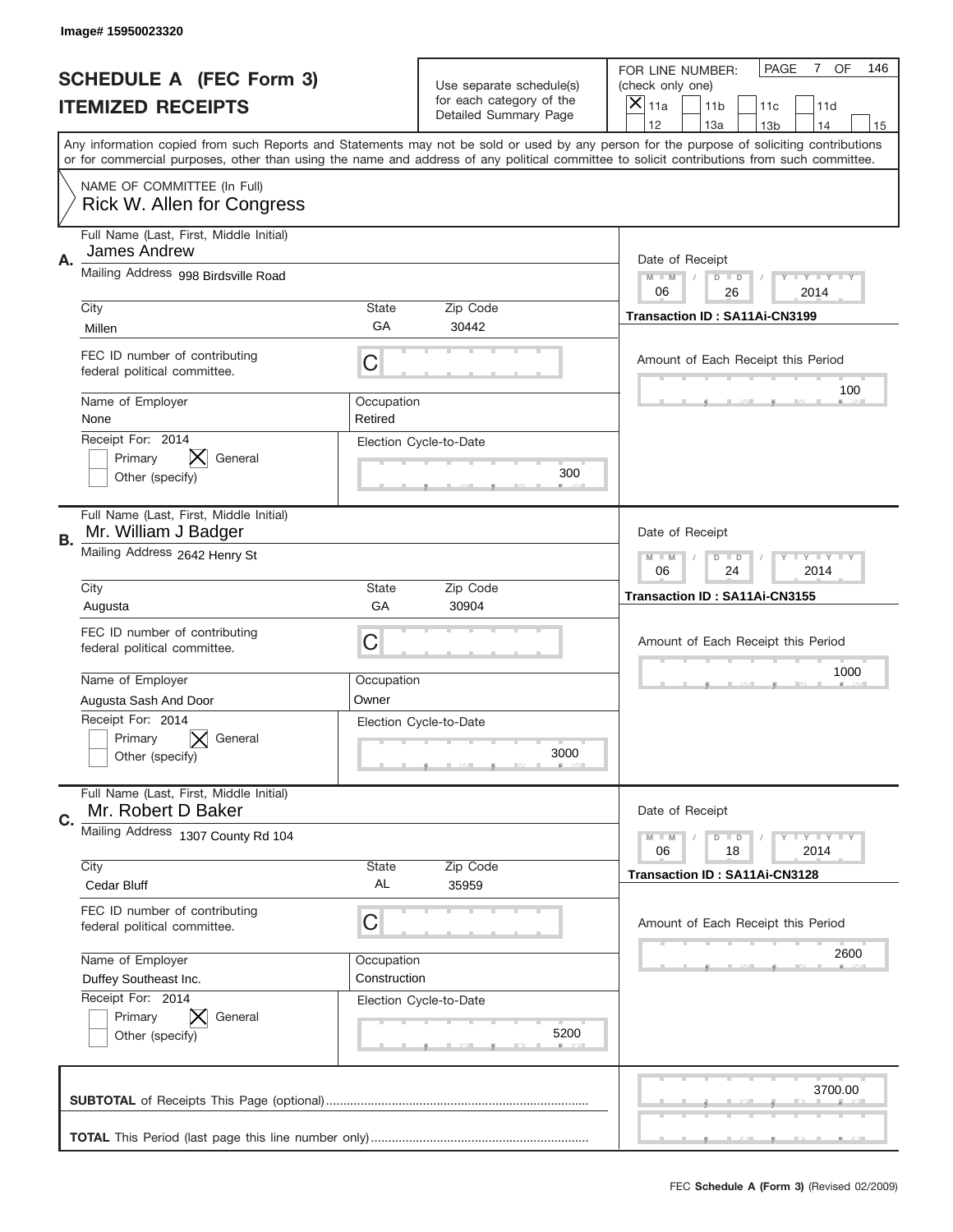|    | Image# 15950023321                                                   |                         |                                                      |                                                                                                                                                                                                                                                                                         |
|----|----------------------------------------------------------------------|-------------------------|------------------------------------------------------|-----------------------------------------------------------------------------------------------------------------------------------------------------------------------------------------------------------------------------------------------------------------------------------------|
|    | <b>SCHEDULE A (FEC Form 3)</b>                                       |                         | Use separate schedule(s)<br>for each category of the | OF<br>PAGE<br>8<br>146<br>FOR LINE NUMBER:<br>(check only one)                                                                                                                                                                                                                          |
|    | <b>ITEMIZED RECEIPTS</b>                                             |                         | Detailed Summary Page                                | $\overline{X} _{11a}$<br>11 <sub>b</sub><br>11c<br>11d<br>12<br>13a<br>13 <sub>b</sub><br>14<br>15                                                                                                                                                                                      |
|    |                                                                      |                         |                                                      | Any information copied from such Reports and Statements may not be sold or used by any person for the purpose of soliciting contributions<br>or for commercial purposes, other than using the name and address of any political committee to solicit contributions from such committee. |
|    | NAME OF COMMITTEE (In Full)<br>Rick W. Allen for Congress            |                         |                                                      |                                                                                                                                                                                                                                                                                         |
| Α. | Full Name (Last, First, Middle Initial)<br>Mr. Clarence T Barinowski |                         |                                                      | Date of Receipt                                                                                                                                                                                                                                                                         |
|    | Mailing Address 2387 Louisville Rd                                   |                         |                                                      | $M$ M<br><b>LEY LEY LEY</b><br>$D$ $D$<br>06<br>20<br>2014                                                                                                                                                                                                                              |
|    | City<br>Appling                                                      | State<br>GA             | Zip Code<br>30802-3601                               | Transaction ID: SA11Ai-CN3139                                                                                                                                                                                                                                                           |
|    | FEC ID number of contributing<br>federal political committee.        | C                       |                                                      | Amount of Each Receipt this Period                                                                                                                                                                                                                                                      |
|    | Name of Employer<br>None                                             | Occupation<br>Retired   |                                                      | 1000                                                                                                                                                                                                                                                                                    |
|    | Receipt For: 2014<br>Primary<br>General<br>Other (specify)           |                         | Election Cycle-to-Date<br>2000                       |                                                                                                                                                                                                                                                                                         |
| В. | Full Name (Last, First, Middle Initial)<br>Mr. A J Barton            |                         |                                                      | Date of Receipt                                                                                                                                                                                                                                                                         |
|    | Mailing Address 3601 Spanish Ct                                      |                         |                                                      | <b>LEY LEY LEY</b><br>$M - M$<br>$D$ $D$<br>30<br>2014<br>06                                                                                                                                                                                                                            |
|    | City<br>Hephzibah                                                    | State<br>GA             | Zip Code<br>30816                                    | Transaction ID: SA11Ai-CN3257                                                                                                                                                                                                                                                           |
|    | FEC ID number of contributing<br>federal political committee.        | C                       |                                                      | Amount of Each Receipt this Period                                                                                                                                                                                                                                                      |
|    | Name of Employer<br>None                                             | Occupation<br>Retired   |                                                      | 200                                                                                                                                                                                                                                                                                     |
|    | Receipt For: 2014<br>General<br>Primary<br>Other (specify)           |                         | Election Cycle-to-Date<br>450                        |                                                                                                                                                                                                                                                                                         |
| C. | Full Name (Last, First, Middle Initial)<br>Dr. Robert A. Bartosh     |                         |                                                      | Date of Receipt                                                                                                                                                                                                                                                                         |
|    | Mailing Address 1346 Fairview Drive                                  |                         |                                                      | $D$ $D$<br><b>LYLYLY</b><br>$M - M$<br>06<br>2014<br>17                                                                                                                                                                                                                                 |
|    | City<br>Moultrie                                                     | <b>State</b><br>GА      | Zip Code<br>31768                                    | Transaction ID: SA11Ai-CN3104                                                                                                                                                                                                                                                           |
|    | FEC ID number of contributing<br>federal political committee.        | C                       |                                                      | Amount of Each Receipt this Period                                                                                                                                                                                                                                                      |
|    | Name of Employer<br>Self                                             | Occupation<br>Physician |                                                      | 100                                                                                                                                                                                                                                                                                     |
|    | Receipt For: 2014<br>Primary<br>General<br>Other (specify)           |                         | Election Cycle-to-Date<br>600                        |                                                                                                                                                                                                                                                                                         |
|    |                                                                      |                         |                                                      | 1300.00                                                                                                                                                                                                                                                                                 |
|    |                                                                      |                         |                                                      |                                                                                                                                                                                                                                                                                         |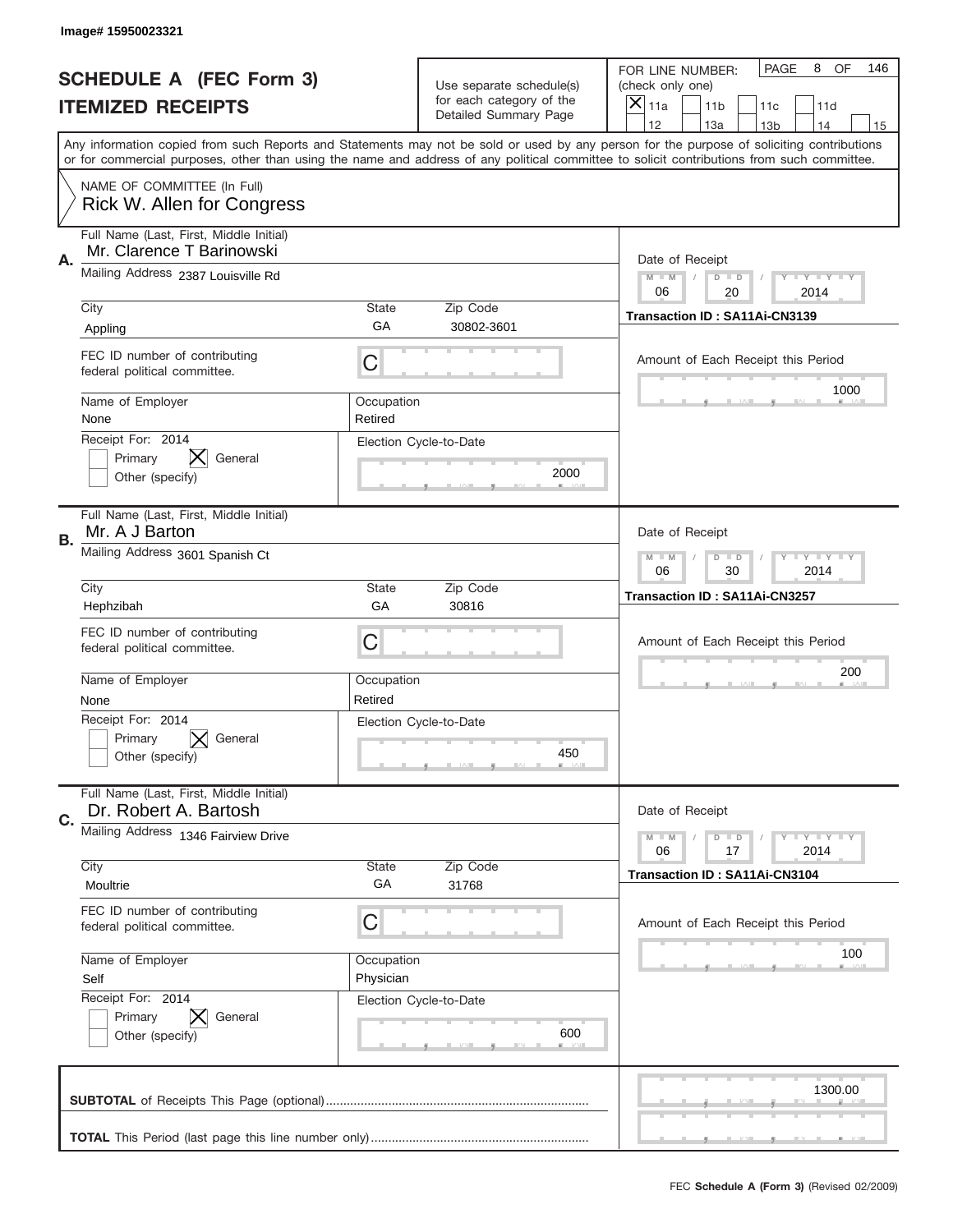|    | Image#15950023322                                                                                                                                                                                                                                                                       |                                         |                                                   |                                      |                                      |                 |                            |     |
|----|-----------------------------------------------------------------------------------------------------------------------------------------------------------------------------------------------------------------------------------------------------------------------------------------|-----------------------------------------|---------------------------------------------------|--------------------------------------|--------------------------------------|-----------------|----------------------------|-----|
|    | <b>SCHEDULE A (FEC Form 3)</b>                                                                                                                                                                                                                                                          |                                         | Use separate schedule(s)                          | FOR LINE NUMBER:<br>(check only one) |                                      | PAGE            | 9<br><b>OF</b>             | 146 |
|    | <b>ITEMIZED RECEIPTS</b>                                                                                                                                                                                                                                                                |                                         | for each category of the<br>Detailed Summary Page | $\boldsymbol{\times}$<br>11a         | 11 <sub>b</sub>                      | 11c             | 11d                        |     |
|    | Any information copied from such Reports and Statements may not be sold or used by any person for the purpose of soliciting contributions<br>or for commercial purposes, other than using the name and address of any political committee to solicit contributions from such committee. |                                         |                                                   | 12                                   | 13a                                  | 13 <sub>b</sub> | 14                         | 15  |
|    | NAME OF COMMITTEE (In Full)<br><b>Rick W. Allen for Congress</b>                                                                                                                                                                                                                        |                                         |                                                   |                                      |                                      |                 |                            |     |
| Α. | Full Name (Last, First, Middle Initial)<br>Mr. Charles E. Bass Jr.                                                                                                                                                                                                                      |                                         |                                                   |                                      | Date of Receipt                      |                 |                            |     |
|    | Mailing Address 1908 South Hwy 19                                                                                                                                                                                                                                                       |                                         |                                                   | $M - M$<br>06                        | $D$ $D$<br>13                        |                 | <b>LEY LEY LEY</b><br>2014 |     |
|    | City<br><b>Dublin</b>                                                                                                                                                                                                                                                                   | <b>State</b><br>GA                      | Zip Code<br>31021                                 |                                      | Transaction ID: SA11Ai-CN3082        |                 |                            |     |
|    | FEC ID number of contributing<br>federal political committee.                                                                                                                                                                                                                           | С                                       |                                                   |                                      | Amount of Each Receipt this Period   |                 | 500                        |     |
|    | Name of Employer<br><b>Bass Rehab</b><br>Receipt For: 2014                                                                                                                                                                                                                              | Occupation<br><b>Physical Therapist</b> |                                                   |                                      |                                      |                 |                            |     |
|    | Primary<br>General<br>Other (specify)                                                                                                                                                                                                                                                   |                                         | Election Cycle-to-Date<br>1000                    |                                      |                                      |                 |                            |     |
| В. | Full Name (Last, First, Middle Initial)<br>Samuel W. Beall                                                                                                                                                                                                                              |                                         |                                                   |                                      | Date of Receipt                      |                 |                            |     |
|    | Mailing Address 1529 Snellbridge Road                                                                                                                                                                                                                                                   |                                         |                                                   | $M - M$<br>06                        | $D$ $D$<br>06                        |                 | <b>LEY LEY LEY</b><br>2014 |     |
|    | City<br>East Dublin                                                                                                                                                                                                                                                                     | <b>State</b><br>GA                      | Zip Code<br>31027                                 |                                      | Transaction ID: SA11Ai-CN3033        |                 |                            |     |
|    | FEC ID number of contributing<br>federal political committee.                                                                                                                                                                                                                           | С                                       |                                                   |                                      | Amount of Each Receipt this Period   |                 |                            |     |
|    | Name of Employer<br>Bank Of Dudley                                                                                                                                                                                                                                                      | Occupation<br>Banker                    |                                                   |                                      |                                      |                 | 100                        |     |
|    | Receipt For: 2014<br>Primary<br>General<br>Other (specify)                                                                                                                                                                                                                              |                                         | Election Cycle-to-Date<br>350                     |                                      |                                      |                 |                            |     |
| C. | Full Name (Last, First, Middle Initial)<br><b>Bill Beazley</b>                                                                                                                                                                                                                          |                                         |                                                   |                                      | Date of Receipt                      |                 |                            |     |
|    | Mailing Address 1437 Ashwood Dr                                                                                                                                                                                                                                                         |                                         |                                                   | $M - M$<br>05                        | $D$ $D$<br>14                        |                 | <b>LY LY LY</b><br>2014    |     |
|    | City<br>Evans                                                                                                                                                                                                                                                                           | State<br>GA                             | Zip Code<br>30809-9604                            |                                      | <b>Transaction ID: SA11Ai-CN2980</b> |                 |                            |     |
|    | FEC ID number of contributing<br>federal political committee.                                                                                                                                                                                                                           | С                                       |                                                   |                                      | Amount of Each Receipt this Period   |                 |                            |     |
|    | Name of Employer<br>Self Employed                                                                                                                                                                                                                                                       | Occupation<br>Homebuilder               |                                                   |                                      |                                      |                 | 250                        |     |
|    | Receipt For: 2014<br>Primary<br>General<br>Other (specify)                                                                                                                                                                                                                              |                                         | Election Cycle-to-Date<br>1250                    |                                      |                                      |                 |                            |     |
|    |                                                                                                                                                                                                                                                                                         |                                         |                                                   |                                      |                                      |                 | 850.00                     |     |
|    |                                                                                                                                                                                                                                                                                         |                                         |                                                   |                                      |                                      |                 |                            |     |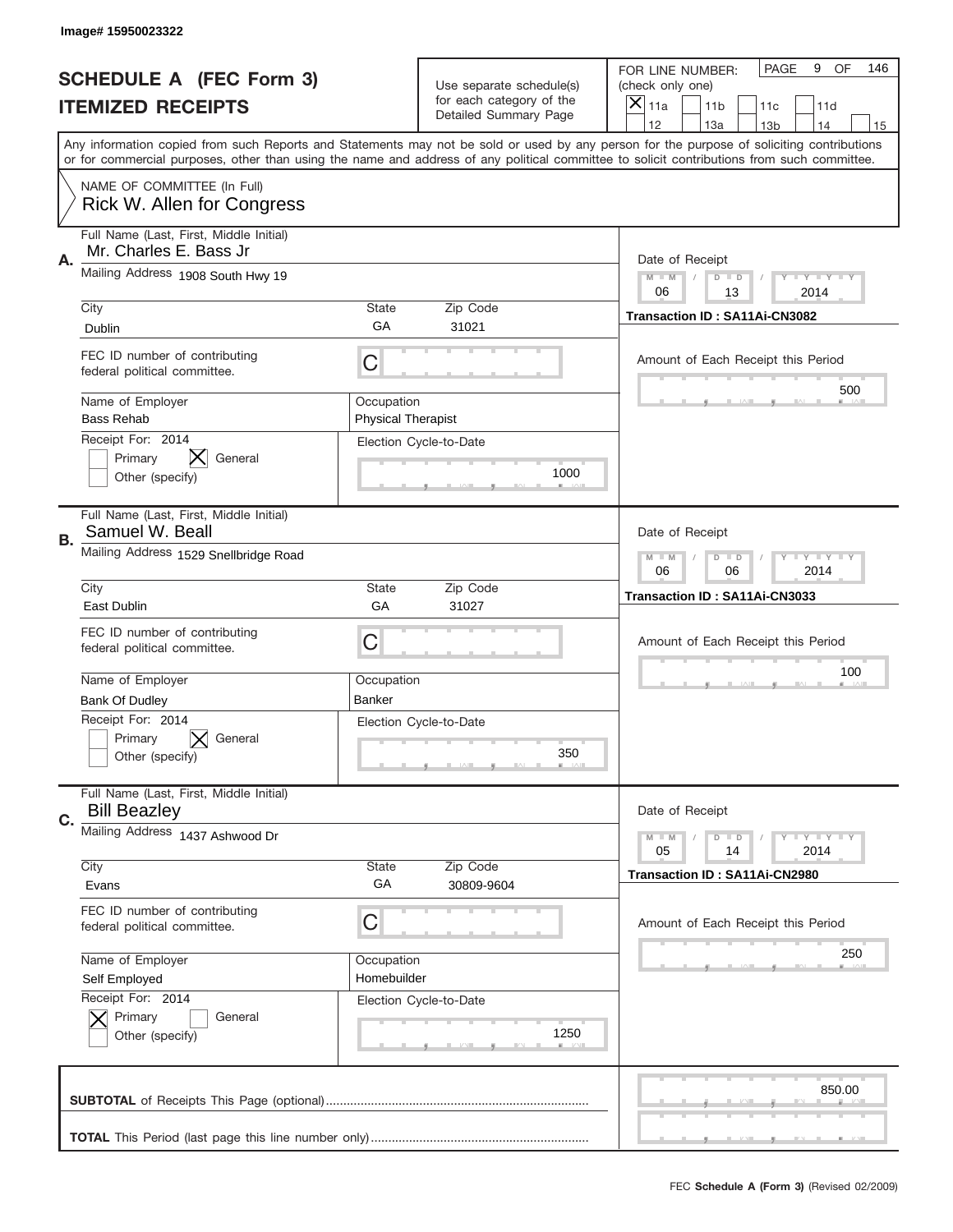|    | Image# 15950023323                                                       |                        |                                                   |                                                                                                                                                                                                                                                                                                                               |
|----|--------------------------------------------------------------------------|------------------------|---------------------------------------------------|-------------------------------------------------------------------------------------------------------------------------------------------------------------------------------------------------------------------------------------------------------------------------------------------------------------------------------|
|    | <b>SCHEDULE A (FEC Form 3)</b>                                           |                        | Use separate schedule(s)                          | PAGE<br>10 OF<br>146<br>FOR LINE NUMBER:<br>(check only one)                                                                                                                                                                                                                                                                  |
|    | <b>ITEMIZED RECEIPTS</b>                                                 |                        | for each category of the<br>Detailed Summary Page | ×<br>11a<br>11 <sub>b</sub><br>11c<br>11d<br>12                                                                                                                                                                                                                                                                               |
|    |                                                                          |                        |                                                   | 13a<br>14<br>13 <sub>b</sub><br>15<br>Any information copied from such Reports and Statements may not be sold or used by any person for the purpose of soliciting contributions<br>or for commercial purposes, other than using the name and address of any political committee to solicit contributions from such committee. |
|    | NAME OF COMMITTEE (In Full)<br><b>Rick W. Allen for Congress</b>         |                        |                                                   |                                                                                                                                                                                                                                                                                                                               |
| А. | Full Name (Last, First, Middle Initial)<br>Mr. Philip E. Beck            |                        |                                                   | Date of Receipt                                                                                                                                                                                                                                                                                                               |
|    | Mailing Address 245 Peachtree Center Ave NE<br><b>Suite 2700</b><br>City | State                  | Zip Code                                          | $M - M$<br><b>LYLYLY</b><br>$D$ $D$<br>06<br>27<br>2014                                                                                                                                                                                                                                                                       |
|    | Atlanta                                                                  | GА                     | 30303                                             | Transaction ID: SA11Ai-CN3236                                                                                                                                                                                                                                                                                                 |
|    | FEC ID number of contributing<br>federal political committee.            | C                      |                                                   | Amount of Each Receipt this Period                                                                                                                                                                                                                                                                                            |
|    | Name of Employer<br>Smith Currie & Hancock LLP                           | Occupation<br>Attorney |                                                   | 500                                                                                                                                                                                                                                                                                                                           |
|    | Receipt For: 2014<br>Primary<br>General<br>Other (specify)               |                        | Election Cycle-to-Date<br>750                     |                                                                                                                                                                                                                                                                                                                               |
| В. | Full Name (Last, First, Middle Initial)<br>Priscilla Bence               |                        |                                                   | Date of Receipt                                                                                                                                                                                                                                                                                                               |
|    | Mailing Address 4215 Dunwoody Rd                                         |                        |                                                   | $M - M$<br>$D$ $D$<br><b>LYLYLY</b><br>06<br>03<br>2014                                                                                                                                                                                                                                                                       |
|    | City<br>Martinez                                                         | State<br>GA            | Zip Code<br>30907                                 | <b>Transaction ID: SA11Ai-CN3024</b>                                                                                                                                                                                                                                                                                          |
|    | FEC ID number of contributing<br>federal political committee.            | C                      |                                                   | Amount of Each Receipt this Period                                                                                                                                                                                                                                                                                            |
|    |                                                                          |                        |                                                   | 25                                                                                                                                                                                                                                                                                                                            |
|    | Name of Employer<br>None                                                 | Occupation<br>Retired  |                                                   |                                                                                                                                                                                                                                                                                                                               |
|    | Receipt For: 2014<br>Primary<br>General<br>Other (specify)               |                        | Election Cycle-to-Date<br>225                     |                                                                                                                                                                                                                                                                                                                               |
| C. | Full Name (Last, First, Middle Initial)<br>Priscilla Bence               |                        |                                                   | Date of Receipt                                                                                                                                                                                                                                                                                                               |
|    | Mailing Address 4215 Dunwoody Rd                                         |                        |                                                   | <b>LEY LEY LEY</b><br>$M - M$<br>$D$ $D$<br>06<br>2014<br>29                                                                                                                                                                                                                                                                  |
|    | City<br>Martinez                                                         | State<br>GA            | Zip Code<br>30907                                 | Transaction ID: SA11Ai-CN3239                                                                                                                                                                                                                                                                                                 |
|    | FEC ID number of contributing<br>federal political committee.            | С                      |                                                   | Amount of Each Receipt this Period                                                                                                                                                                                                                                                                                            |
|    | Name of Employer<br>None                                                 | Occupation<br>Retired  |                                                   | 50                                                                                                                                                                                                                                                                                                                            |
|    | Receipt For: 2014<br>Primary<br>General<br>Other (specify)               |                        | Election Cycle-to-Date<br>275                     |                                                                                                                                                                                                                                                                                                                               |
|    |                                                                          |                        |                                                   | 575.00                                                                                                                                                                                                                                                                                                                        |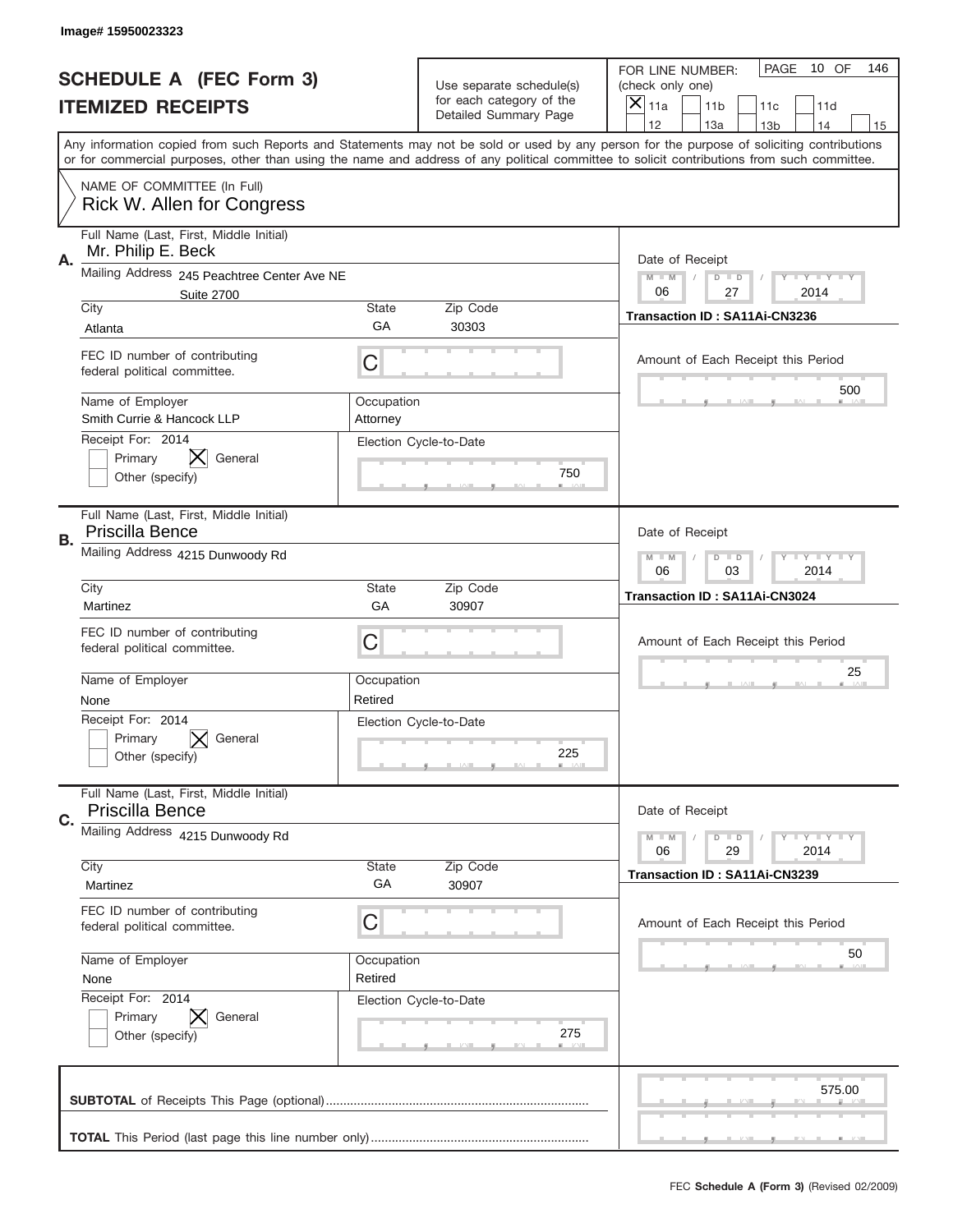|           | Image# 15950023324                                                    |                                  |                                                   |                                                                                                                                                                                                                                                                                                                                     |
|-----------|-----------------------------------------------------------------------|----------------------------------|---------------------------------------------------|-------------------------------------------------------------------------------------------------------------------------------------------------------------------------------------------------------------------------------------------------------------------------------------------------------------------------------------|
|           | <b>SCHEDULE A (FEC Form 3)</b>                                        |                                  | Use separate schedule(s)                          | PAGE<br>11 OF<br>146<br>FOR LINE NUMBER:<br>(check only one)                                                                                                                                                                                                                                                                        |
|           | <b>ITEMIZED RECEIPTS</b>                                              |                                  | for each category of the<br>Detailed Summary Page | $\times$<br>11a<br>11 <sub>b</sub><br>11c<br>11d                                                                                                                                                                                                                                                                                    |
|           |                                                                       |                                  |                                                   | 12<br>13a<br>14<br>13 <sub>b</sub><br>15<br>Any information copied from such Reports and Statements may not be sold or used by any person for the purpose of soliciting contributions<br>or for commercial purposes, other than using the name and address of any political committee to solicit contributions from such committee. |
|           | NAME OF COMMITTEE (In Full)<br>Rick W. Allen for Congress             |                                  |                                                   |                                                                                                                                                                                                                                                                                                                                     |
| Α.        | Full Name (Last, First, Middle Initial)<br><b>Brad Bennett Jr</b>     |                                  |                                                   | Date of Receipt                                                                                                                                                                                                                                                                                                                     |
|           | Mailing Address 9 Rockbrook Rd                                        |                                  |                                                   | <b>LEY LEY LEY</b><br>$M - M$<br>$D$ $D$<br>05<br>07<br>2014                                                                                                                                                                                                                                                                        |
|           | City<br>Augusta                                                       | <b>State</b><br>GA               | Zip Code<br>30909-3760                            | <b>Transaction ID: SA11Ai-CN2949</b>                                                                                                                                                                                                                                                                                                |
|           | FEC ID number of contributing<br>federal political committee.         | C                                |                                                   | Amount of Each Receipt this Period<br>100                                                                                                                                                                                                                                                                                           |
|           | Name of Employer<br>The Bennett Company                               | Occupation<br>Residential Design |                                                   |                                                                                                                                                                                                                                                                                                                                     |
|           | Receipt For: 2014<br>Primary<br>General<br>Other (specify)            |                                  | Election Cycle-to-Date<br>300                     |                                                                                                                                                                                                                                                                                                                                     |
| <b>B.</b> | Full Name (Last, First, Middle Initial)<br>Mr. Brian Bishop           |                                  |                                                   | Date of Receipt                                                                                                                                                                                                                                                                                                                     |
|           | Mailing Address 400 Jackson Street<br>P.O. Box 606 ZIP 30475 FOR P.O. |                                  |                                                   | $M - M$<br><b>LEY LEY LEY</b><br>$D$ $D$<br>06<br>24<br>2014                                                                                                                                                                                                                                                                        |
|           | City<br>Vidalia                                                       | State<br>GA                      | Zip Code<br>30474                                 | Transaction ID: SA11Ai-CN3157                                                                                                                                                                                                                                                                                                       |
|           | FEC ID number of contributing<br>federal political committee.         | С                                |                                                   | Amount of Each Receipt this Period                                                                                                                                                                                                                                                                                                  |
|           | Name of Employer                                                      | Occupation                       |                                                   | 540                                                                                                                                                                                                                                                                                                                                 |
|           | Bishop-Durden Insurance<br>Receipt For: 2014                          | Owner/Agent                      |                                                   | <b>Event Catering</b>                                                                                                                                                                                                                                                                                                               |
|           | Primary<br>General<br>Other (specify)                                 |                                  | Election Cycle-to-Date<br>790                     | In-Kind Received Event Catering                                                                                                                                                                                                                                                                                                     |
| C.        | Full Name (Last, First, Middle Initial)<br>Lynda P. Blanchard         |                                  |                                                   | Date of Receipt                                                                                                                                                                                                                                                                                                                     |
|           | Mailing Address 2926 Lake Forest Dr                                   |                                  |                                                   | <b>LY LY LY</b><br>$M - M$<br>$D$ $D$<br>05<br>2014<br>14                                                                                                                                                                                                                                                                           |
|           | City<br>Augusta                                                       | State<br>GA                      | Zip Code<br>30909                                 | <b>Transaction ID: SA11Ai-CN2987</b>                                                                                                                                                                                                                                                                                                |
|           | FEC ID number of contributing<br>federal political committee.         | С                                |                                                   | Amount of Each Receipt this Period                                                                                                                                                                                                                                                                                                  |
|           | Name of Employer                                                      | Occupation                       |                                                   | 1000                                                                                                                                                                                                                                                                                                                                |
|           | None<br>Receipt For: 2014                                             | Homemaker                        | Election Cycle-to-Date                            |                                                                                                                                                                                                                                                                                                                                     |
|           | Primary<br>General<br>Other (specify)                                 |                                  | 1000                                              |                                                                                                                                                                                                                                                                                                                                     |
|           |                                                                       |                                  |                                                   | 1640.00                                                                                                                                                                                                                                                                                                                             |
|           |                                                                       |                                  |                                                   |                                                                                                                                                                                                                                                                                                                                     |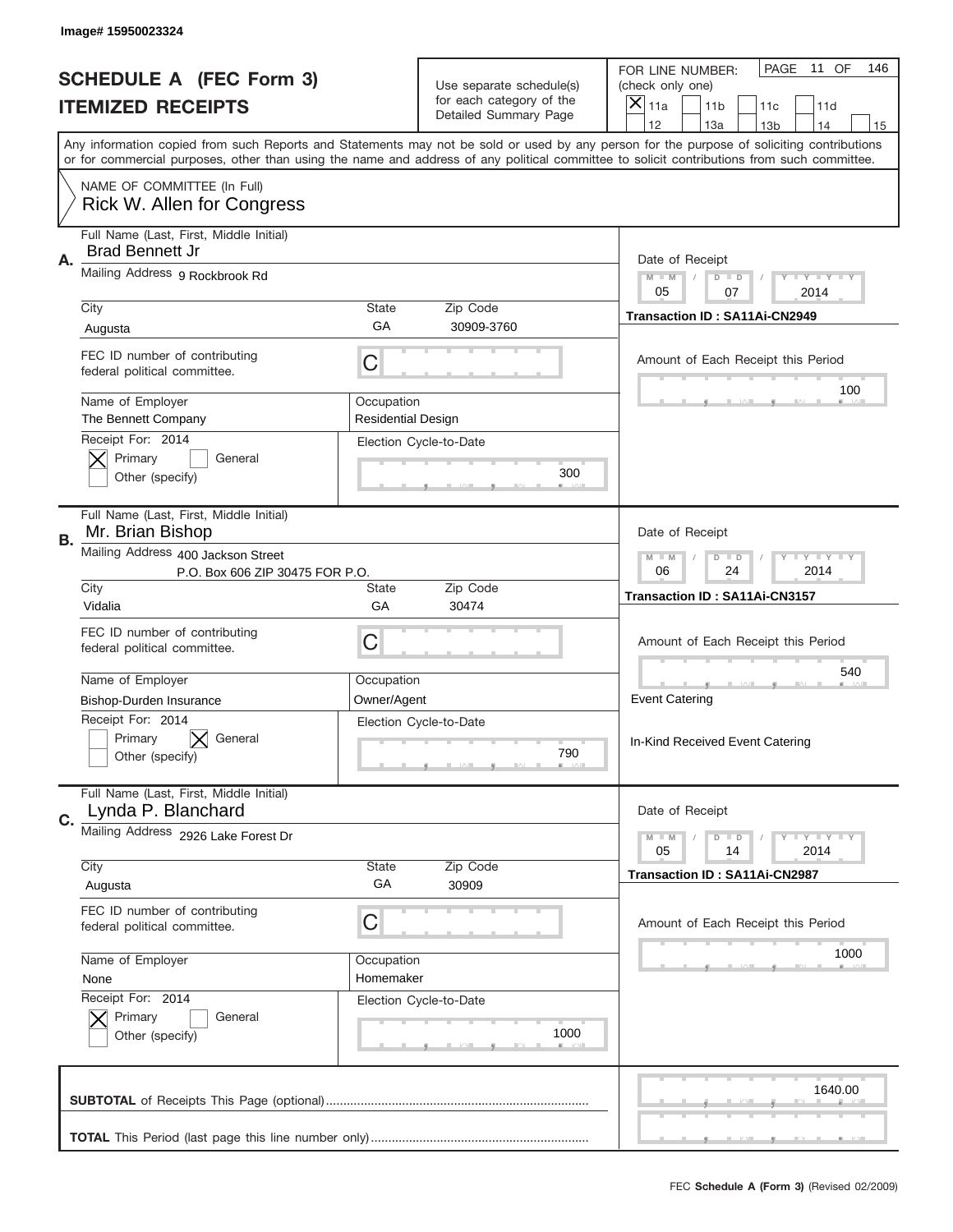|    | Image# 15950023325                                                 |                       |                                                   |                                                                                                                                                                                                                                                                                                                                     |
|----|--------------------------------------------------------------------|-----------------------|---------------------------------------------------|-------------------------------------------------------------------------------------------------------------------------------------------------------------------------------------------------------------------------------------------------------------------------------------------------------------------------------------|
|    | <b>SCHEDULE A (FEC Form 3)</b>                                     |                       | Use separate schedule(s)                          | PAGE<br>12 OF<br>146<br>FOR LINE NUMBER:<br>(check only one)                                                                                                                                                                                                                                                                        |
|    | <b>ITEMIZED RECEIPTS</b>                                           |                       | for each category of the<br>Detailed Summary Page | ×<br>11a<br>11 <sub>b</sub><br>11c<br>11d                                                                                                                                                                                                                                                                                           |
|    |                                                                    |                       |                                                   | 12<br>13a<br>14<br>13 <sub>b</sub><br>15<br>Any information copied from such Reports and Statements may not be sold or used by any person for the purpose of soliciting contributions<br>or for commercial purposes, other than using the name and address of any political committee to solicit contributions from such committee. |
|    | NAME OF COMMITTEE (In Full)<br>Rick W. Allen for Congress          |                       |                                                   |                                                                                                                                                                                                                                                                                                                                     |
| Α. | Full Name (Last, First, Middle Initial)<br>Mr. Patrick G Blanchard |                       |                                                   | Date of Receipt                                                                                                                                                                                                                                                                                                                     |
|    | Mailing Address 2802 Hillcrest Ave                                 |                       |                                                   | $M - M$<br><b>LY LY LY</b><br>$D$ $D$<br>05<br>08<br>2014                                                                                                                                                                                                                                                                           |
|    | City<br>Augusta                                                    | State<br>GA           | Zip Code<br>30909                                 | Transaction ID: SA11Ai-CN2959                                                                                                                                                                                                                                                                                                       |
|    | FEC ID number of contributing<br>federal political committee.      | C                     |                                                   | Amount of Each Receipt this Period<br>500                                                                                                                                                                                                                                                                                           |
|    | Name of Employer<br>None                                           | Occupation<br>Retired |                                                   |                                                                                                                                                                                                                                                                                                                                     |
|    | Receipt For: 2014<br>Primary<br>General<br>Other (specify)         |                       | Election Cycle-to-Date<br>1000                    |                                                                                                                                                                                                                                                                                                                                     |
| В. | Full Name (Last, First, Middle Initial)<br>William P. Blanchard    |                       |                                                   | Date of Receipt                                                                                                                                                                                                                                                                                                                     |
|    | Mailing Address 2014 Highway 56 South                              |                       |                                                   | $M - M$<br>$D$ $D$<br><b>LY LY LY</b><br>06<br>18<br>2014                                                                                                                                                                                                                                                                           |
|    | City<br>Waynesboro                                                 | State<br>GA           | Zip Code<br>30830                                 | Transaction ID: SA11Ai-CN3127                                                                                                                                                                                                                                                                                                       |
|    | FEC ID number of contributing                                      |                       |                                                   |                                                                                                                                                                                                                                                                                                                                     |
|    | federal political committee.                                       | C                     |                                                   | Amount of Each Receipt this Period                                                                                                                                                                                                                                                                                                  |
|    | Name of Employer                                                   | Occupation            |                                                   | 1000                                                                                                                                                                                                                                                                                                                                |
|    | <b>Blanchard Equipment</b>                                         | Owner                 |                                                   |                                                                                                                                                                                                                                                                                                                                     |
|    | Receipt For: 2014<br>General<br>Primary<br>Other (specify)         |                       | Election Cycle-to-Date<br>1000                    |                                                                                                                                                                                                                                                                                                                                     |
| C. | Full Name (Last, First, Middle Initial)<br>Mr. Grier C Bovard      |                       |                                                   | Date of Receipt                                                                                                                                                                                                                                                                                                                     |
|    | Mailing Address 2918 Lake Forest Dr                                |                       |                                                   | $D$ $D$<br><b>LY LY LY</b><br>$M - M$<br>05<br>2014<br>20                                                                                                                                                                                                                                                                           |
|    | City<br>Augusta                                                    | <b>State</b><br>GA    | Zip Code<br>30909                                 | <b>Transaction ID: SA11Ai-CN3017</b>                                                                                                                                                                                                                                                                                                |
|    | FEC ID number of contributing<br>federal political committee.      | C                     |                                                   | Amount of Each Receipt this Period                                                                                                                                                                                                                                                                                                  |
|    | Name of Employer                                                   | Occupation            |                                                   | 600                                                                                                                                                                                                                                                                                                                                 |
|    | Augusta Iron & Steel Works Inc.                                    | Executive             |                                                   |                                                                                                                                                                                                                                                                                                                                     |
|    | Receipt For: 2014<br>Primary<br>General<br>Other (specify)         |                       | Election Cycle-to-Date<br>2600                    |                                                                                                                                                                                                                                                                                                                                     |
|    |                                                                    |                       |                                                   | 2100.00                                                                                                                                                                                                                                                                                                                             |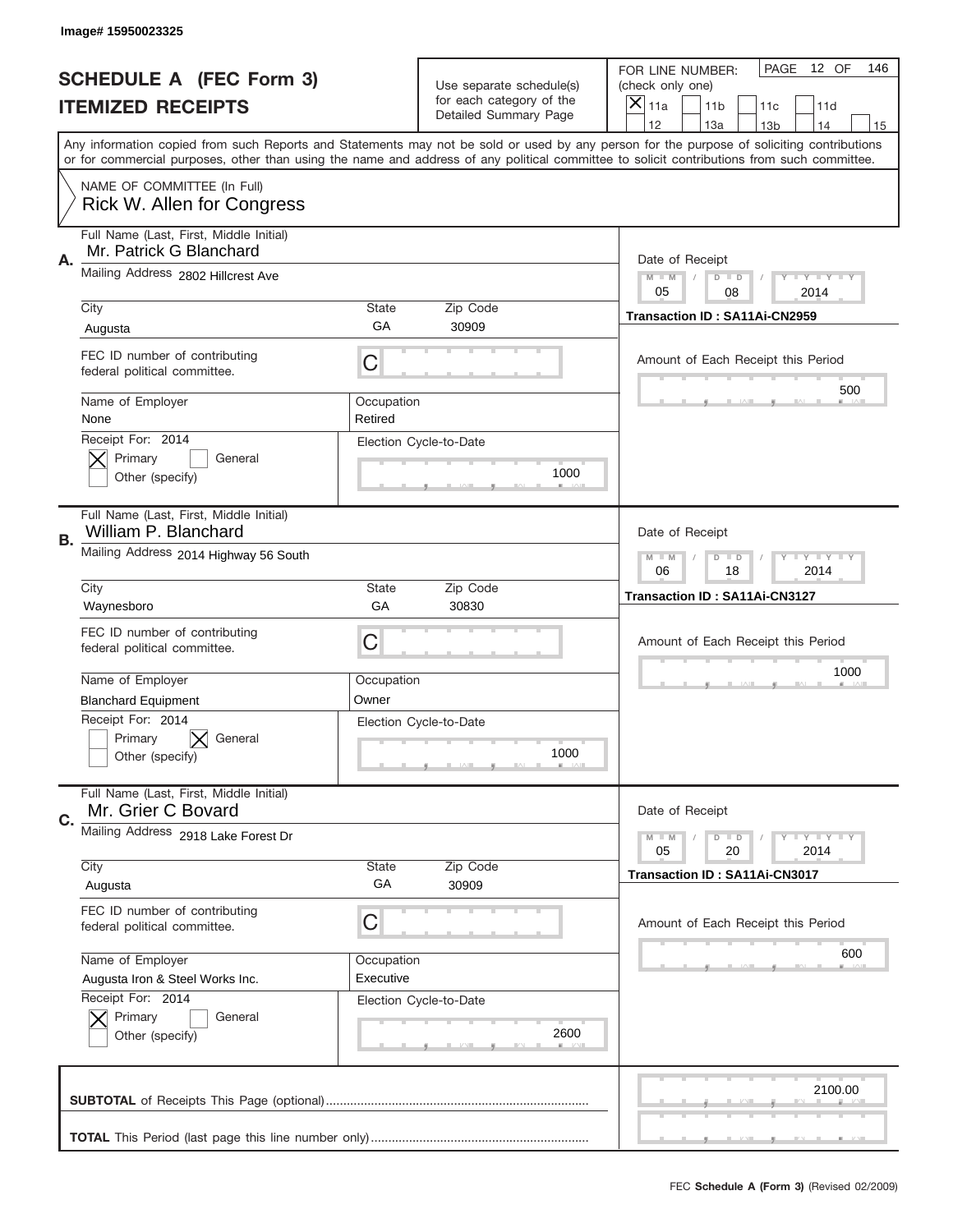|           | Image# 15950023326                                               |                          |                                                   |                                                                                                                                                                                                                                                                                                                                     |
|-----------|------------------------------------------------------------------|--------------------------|---------------------------------------------------|-------------------------------------------------------------------------------------------------------------------------------------------------------------------------------------------------------------------------------------------------------------------------------------------------------------------------------------|
|           | <b>SCHEDULE A (FEC Form 3)</b>                                   |                          | Use separate schedule(s)                          | PAGE<br>13 OF<br>146<br>FOR LINE NUMBER:<br>(check only one)                                                                                                                                                                                                                                                                        |
|           | <b>ITEMIZED RECEIPTS</b>                                         |                          | for each category of the<br>Detailed Summary Page | ×<br>11a<br>11 <sub>b</sub><br>11c<br>11d                                                                                                                                                                                                                                                                                           |
|           |                                                                  |                          |                                                   | 12<br>13a<br>14<br>13 <sub>b</sub><br>15<br>Any information copied from such Reports and Statements may not be sold or used by any person for the purpose of soliciting contributions<br>or for commercial purposes, other than using the name and address of any political committee to solicit contributions from such committee. |
|           | NAME OF COMMITTEE (In Full)<br><b>Rick W. Allen for Congress</b> |                          |                                                   |                                                                                                                                                                                                                                                                                                                                     |
| Α.        | Full Name (Last, First, Middle Initial)<br>Mr. Grier C Bovard    |                          |                                                   | Date of Receipt                                                                                                                                                                                                                                                                                                                     |
|           | Mailing Address 2918 Lake Forest Dr                              |                          |                                                   | $M - M$<br><b>LEY LEY LEY</b><br>$D$ $D$<br>05<br>20<br>2014                                                                                                                                                                                                                                                                        |
|           | City<br>Augusta                                                  | State<br>GА              | Zip Code<br>30909                                 | Transaction ID: SA11Ai-CN3018                                                                                                                                                                                                                                                                                                       |
|           | FEC ID number of contributing<br>federal political committee.    | C                        |                                                   | Amount of Each Receipt this Period                                                                                                                                                                                                                                                                                                  |
|           | Name of Employer<br>Augusta Iron & Steel Works Inc.              | Occupation<br>Executive  |                                                   | 400                                                                                                                                                                                                                                                                                                                                 |
|           | Receipt For: 2014<br>General<br>Primary<br>Other (specify)       |                          | Election Cycle-to-Date<br>3000                    |                                                                                                                                                                                                                                                                                                                                     |
| <b>B.</b> | Full Name (Last, First, Middle Initial)<br><b>Greg Bowles</b>    |                          |                                                   | Date of Receipt                                                                                                                                                                                                                                                                                                                     |
|           | Mailing Address 2609 Central Ave                                 |                          |                                                   | $M - M$<br><b>LEY LEY LEY</b><br>$D$ $D$<br>06<br>24<br>2014                                                                                                                                                                                                                                                                        |
|           | City<br>Augusta                                                  | State<br>GA              | Zip Code<br>30909                                 | Transaction ID: SA11Ai-CN3223                                                                                                                                                                                                                                                                                                       |
|           | FEC ID number of contributing<br>federal political committee.    | C                        |                                                   | Amount of Each Receipt this Period                                                                                                                                                                                                                                                                                                  |
|           |                                                                  |                          |                                                   |                                                                                                                                                                                                                                                                                                                                     |
|           | Name of Employer                                                 | Occupation               |                                                   | 100                                                                                                                                                                                                                                                                                                                                 |
|           | Bowles ConstructionInc.                                          |                          | Insurance Repir Contractor                        |                                                                                                                                                                                                                                                                                                                                     |
|           | Receipt For: 2014<br>Primary<br>General<br>Other (specify)       |                          | Election Cycle-to-Date<br>450                     |                                                                                                                                                                                                                                                                                                                                     |
| C.        | Full Name (Last, First, Middle Initial)<br>Mr. Henry S. Bragg    |                          |                                                   | Date of Receipt                                                                                                                                                                                                                                                                                                                     |
|           | Mailing Address 3735 Chevy Chase Drive                           |                          |                                                   | <b>LEY LEY LEY</b><br>$M - M$<br>$D$ $D$<br>06<br>2014<br>27                                                                                                                                                                                                                                                                        |
|           | City<br>Houston                                                  | State<br><b>TX</b>       | Zip Code<br>77019                                 | <b>Transaction ID: SA11Ai-CN3206</b>                                                                                                                                                                                                                                                                                                |
|           | FEC ID number of contributing<br>federal political committee.    | С                        |                                                   | Amount of Each Receipt this Period                                                                                                                                                                                                                                                                                                  |
|           | Name of Employer                                                 | Occupation               |                                                   | 100                                                                                                                                                                                                                                                                                                                                 |
|           | Hill Investment Group                                            | <b>Financial Advisor</b> |                                                   |                                                                                                                                                                                                                                                                                                                                     |
|           | Receipt For: 2014<br>Primary<br>General<br>Other (specify)       |                          | Election Cycle-to-Date<br>600                     |                                                                                                                                                                                                                                                                                                                                     |
|           |                                                                  |                          |                                                   | 600.00                                                                                                                                                                                                                                                                                                                              |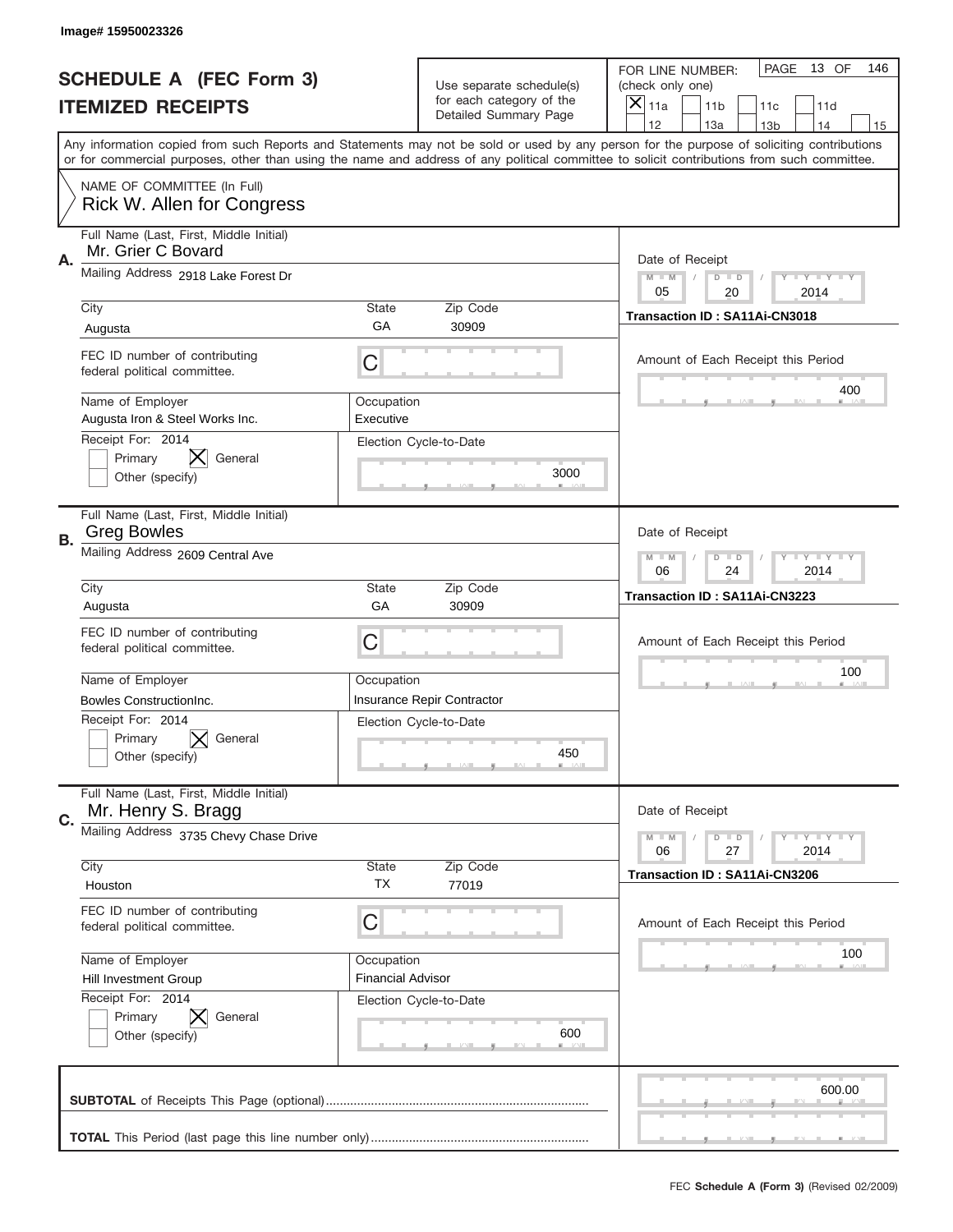|    | Image# 15950023327                                                 |                         |                                                      |                                                                                                                                                                                                                                                                                         |
|----|--------------------------------------------------------------------|-------------------------|------------------------------------------------------|-----------------------------------------------------------------------------------------------------------------------------------------------------------------------------------------------------------------------------------------------------------------------------------------|
|    | <b>SCHEDULE A (FEC Form 3)</b>                                     |                         | Use separate schedule(s)<br>for each category of the | PAGE<br>14 OF<br>146<br>FOR LINE NUMBER:<br>(check only one)                                                                                                                                                                                                                            |
|    | <b>ITEMIZED RECEIPTS</b>                                           |                         | <b>Detailed Summary Page</b>                         | ×<br>11a<br>11 <sub>b</sub><br>11c<br>11d<br>12<br>13a<br>14<br>13 <sub>b</sub><br>15                                                                                                                                                                                                   |
|    |                                                                    |                         |                                                      | Any information copied from such Reports and Statements may not be sold or used by any person for the purpose of soliciting contributions<br>or for commercial purposes, other than using the name and address of any political committee to solicit contributions from such committee. |
|    | NAME OF COMMITTEE (In Full)<br>Rick W. Allen for Congress          |                         |                                                      |                                                                                                                                                                                                                                                                                         |
| A. | Full Name (Last, First, Middle Initial)<br>Dr. Robert L Brand      |                         |                                                      | Date of Receipt                                                                                                                                                                                                                                                                         |
|    | Mailing Address PO Box 14039                                       |                         |                                                      | $M$ M<br><b>LEY LEY LEY</b><br>$D$ $D$<br>05<br>05<br>2014                                                                                                                                                                                                                              |
|    | City<br>Augusta                                                    | State<br>GA             | Zip Code<br>30919-0039                               | Transaction ID: SA11Ai-CN2935                                                                                                                                                                                                                                                           |
|    | FEC ID number of contributing<br>federal political committee.      | C                       |                                                      | Amount of Each Receipt this Period                                                                                                                                                                                                                                                      |
|    | Name of Employer<br>Augusta Orthopedic and Sports                  | Occupation<br>Physician |                                                      | 200                                                                                                                                                                                                                                                                                     |
|    | Receipt For: 2014<br>Primary<br>General<br>Other (specify)         |                         | Election Cycle-to-Date<br>450                        |                                                                                                                                                                                                                                                                                         |
| В. | Full Name (Last, First, Middle Initial)<br>Mrs. Leigh Brandenburg  |                         |                                                      | Date of Receipt                                                                                                                                                                                                                                                                         |
|    | Mailing Address 511 Pineview Ct                                    |                         |                                                      | $M - M$<br><b>LEY LEY LEY</b><br>$D$ $D$<br>05<br>14<br>2014                                                                                                                                                                                                                            |
|    | City<br>Martinez                                                   | State<br>GA             | Zip Code<br>30907                                    | Transaction ID: SA11Ai-CN2981                                                                                                                                                                                                                                                           |
|    | FEC ID number of contributing<br>federal political committee.      | C                       |                                                      | Amount of Each Receipt this Period                                                                                                                                                                                                                                                      |
|    | Name of Employer<br>None                                           | Occupation<br>Homemaker |                                                      | 250                                                                                                                                                                                                                                                                                     |
|    | Receipt For: 2014<br>General<br>Primary<br>Other (specify)         |                         | Election Cycle-to-Date<br>1250                       |                                                                                                                                                                                                                                                                                         |
| C. | Full Name (Last, First, Middle Initial)<br>Mr. Remer Y Brinson III |                         |                                                      | Date of Receipt                                                                                                                                                                                                                                                                         |
|    | Mailing Address 2418 McDowell St                                   |                         |                                                      | $M - M$<br>$D$ $D$<br><b>LEY LEY LEY</b><br>05<br>2014<br>20                                                                                                                                                                                                                            |
|    | City<br>Augusta                                                    | <b>State</b><br>GA      | Zip Code<br>30904                                    | <b>Transaction ID: SA11Ai-CN3004</b>                                                                                                                                                                                                                                                    |
|    | FEC ID number of contributing<br>federal political committee.      | C                       |                                                      | Amount of Each Receipt this Period                                                                                                                                                                                                                                                      |
|    | Name of Employer<br>First Bank of Georgia                          | Occupation<br>Banker    |                                                      | 500                                                                                                                                                                                                                                                                                     |
|    | Receipt For: 2014<br>Primary<br>General<br>Other (specify)         |                         | Election Cycle-to-Date<br>700                        |                                                                                                                                                                                                                                                                                         |
|    |                                                                    |                         |                                                      | 950.00                                                                                                                                                                                                                                                                                  |
|    |                                                                    |                         |                                                      |                                                                                                                                                                                                                                                                                         |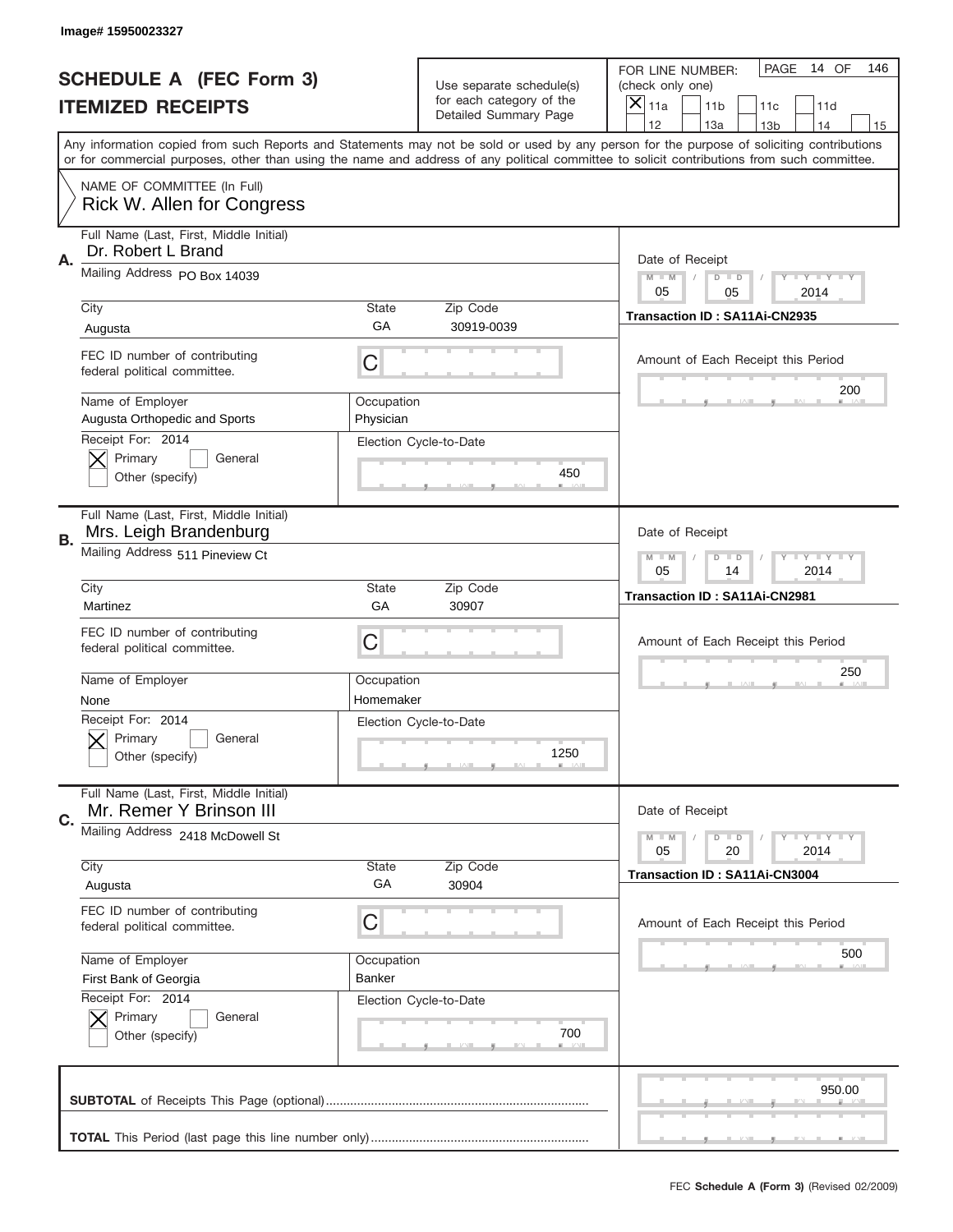|    | Image# 15950023328                                                                                                                                                                                                                                                                      |                         |                                                   |                                      |                                    |                 |                            |     |
|----|-----------------------------------------------------------------------------------------------------------------------------------------------------------------------------------------------------------------------------------------------------------------------------------------|-------------------------|---------------------------------------------------|--------------------------------------|------------------------------------|-----------------|----------------------------|-----|
|    | <b>SCHEDULE A (FEC Form 3)</b>                                                                                                                                                                                                                                                          |                         | Use separate schedule(s)                          | FOR LINE NUMBER:<br>(check only one) |                                    | PAGE            | 15 OF                      | 146 |
|    | <b>ITEMIZED RECEIPTS</b>                                                                                                                                                                                                                                                                |                         | for each category of the<br>Detailed Summary Page | $\boldsymbol{\times}$<br>11a         | 11 <sub>b</sub>                    | 11c             | 11d                        |     |
|    | Any information copied from such Reports and Statements may not be sold or used by any person for the purpose of soliciting contributions<br>or for commercial purposes, other than using the name and address of any political committee to solicit contributions from such committee. |                         |                                                   | 12                                   | 13a                                | 13 <sub>b</sub> | 14                         | 15  |
|    | NAME OF COMMITTEE (In Full)<br><b>Rick W. Allen for Congress</b>                                                                                                                                                                                                                        |                         |                                                   |                                      |                                    |                 |                            |     |
| Α. | Full Name (Last, First, Middle Initial)<br>Mr. James C Broome                                                                                                                                                                                                                           |                         |                                                   |                                      | Date of Receipt                    |                 |                            |     |
|    | Mailing Address 852 Lake Royal Dr                                                                                                                                                                                                                                                       |                         |                                                   | $M - M$<br>06                        | $D$ $D$<br>11                      |                 | <b>LEY LEY LEY</b><br>2014 |     |
|    | City<br>Grovetown                                                                                                                                                                                                                                                                       | <b>State</b><br>GA      | Zip Code<br>30813                                 |                                      | Transaction ID: SA11Ai-CN3058      |                 |                            |     |
|    | FEC ID number of contributing<br>federal political committee.                                                                                                                                                                                                                           | С                       |                                                   |                                      | Amount of Each Receipt this Period |                 | 100                        |     |
|    | Name of Employer<br>Naner Builders Supply Co.                                                                                                                                                                                                                                           | Occupation<br>Co-Owner  |                                                   |                                      |                                    |                 |                            |     |
|    | Receipt For: 2014<br>Primary<br>General<br>Other (specify)                                                                                                                                                                                                                              |                         | Election Cycle-to-Date<br>400                     |                                      |                                    |                 |                            |     |
| В. | Full Name (Last, First, Middle Initial)<br>Mr. Marvin E Brown                                                                                                                                                                                                                           |                         |                                                   |                                      | Date of Receipt                    |                 |                            |     |
|    | Mailing Address 10 Winged Foot Dr                                                                                                                                                                                                                                                       |                         |                                                   |                                      | $D$ $D$<br>27                      |                 | <b>LEY LEY LEY</b><br>2014 |     |
|    | City<br>Martinez                                                                                                                                                                                                                                                                        | <b>State</b><br>GA      | Zip Code<br>30907                                 |                                      | Transaction ID: SA11Ai-CN3235      |                 |                            |     |
|    | FEC ID number of contributing<br>federal political committee.                                                                                                                                                                                                                           | С                       |                                                   |                                      | Amount of Each Receipt this Period |                 |                            |     |
|    | Name of Employer<br><b>Press Rentals</b>                                                                                                                                                                                                                                                | Occupation<br>President |                                                   |                                      |                                    |                 | 1000                       |     |
|    | Receipt For: 2014<br>Primary<br>General<br>Other (specify)                                                                                                                                                                                                                              |                         | Election Cycle-to-Date<br>2250                    |                                      |                                    |                 |                            |     |
| C. | Full Name (Last, First, Middle Initial)<br>J Lindsay Builder Jr.                                                                                                                                                                                                                        |                         |                                                   |                                      | Date of Receipt                    |                 |                            |     |
|    | Mailing Address 1085 Park Avenue                                                                                                                                                                                                                                                        |                         |                                                   | $M - M$<br>05                        | $D$ $D$<br>13                      |                 | <b>LEY LEY LEY</b><br>2014 |     |
|    | City<br><b>Winter Park</b>                                                                                                                                                                                                                                                              | <b>State</b><br>FL.     | Zip Code<br>32789                                 |                                      | Transaction ID: SA11Ai-CN2973      |                 |                            |     |
|    | FEC ID number of contributing<br>federal political committee.                                                                                                                                                                                                                           | С                       |                                                   |                                      | Amount of Each Receipt this Period |                 |                            |     |
|    | Name of Employer<br>Page Scrantom Sprouse Tucker                                                                                                                                                                                                                                        | Occupation<br>Attorney  |                                                   |                                      |                                    |                 | 250                        |     |
|    | Receipt For: 2014<br>Primary<br>General<br>Other (specify)                                                                                                                                                                                                                              |                         | Election Cycle-to-Date<br>2500                    |                                      |                                    |                 |                            |     |
|    |                                                                                                                                                                                                                                                                                         |                         |                                                   |                                      |                                    |                 | 1350.00                    |     |
|    |                                                                                                                                                                                                                                                                                         |                         |                                                   |                                      |                                    |                 |                            |     |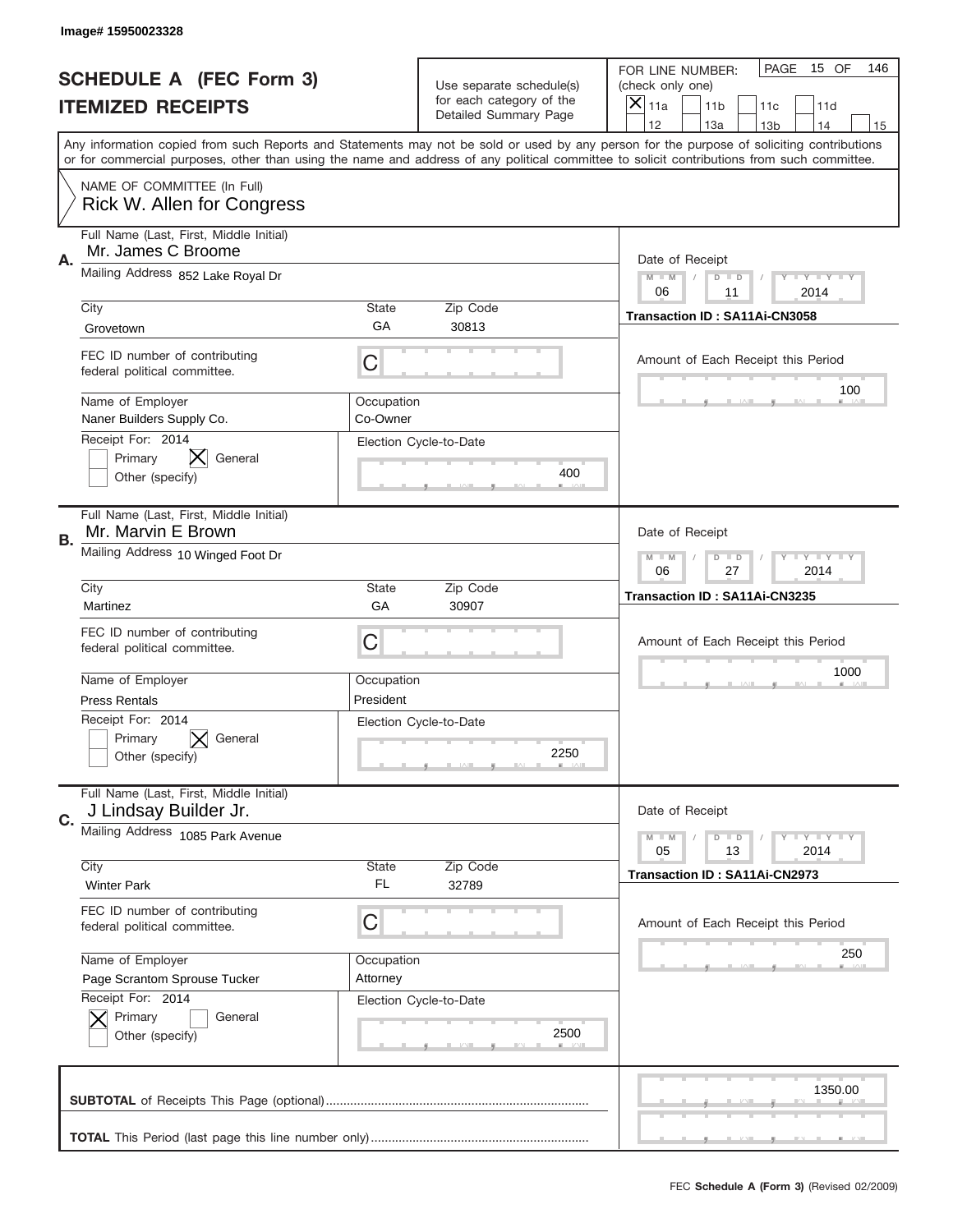|           | Image# 15950023329                                               |                         |                                                   |                                                                                                                                                                                                                                                                                                                                     |
|-----------|------------------------------------------------------------------|-------------------------|---------------------------------------------------|-------------------------------------------------------------------------------------------------------------------------------------------------------------------------------------------------------------------------------------------------------------------------------------------------------------------------------------|
|           | <b>SCHEDULE A (FEC Form 3)</b>                                   |                         | Use separate schedule(s)                          | PAGE<br>16 OF<br>146<br>FOR LINE NUMBER:<br>(check only one)                                                                                                                                                                                                                                                                        |
|           | <b>ITEMIZED RECEIPTS</b>                                         |                         | for each category of the<br>Detailed Summary Page | ×<br>11a<br>11 <sub>b</sub><br>11c<br>11d                                                                                                                                                                                                                                                                                           |
|           |                                                                  |                         |                                                   | 12<br>13a<br>14<br>13 <sub>b</sub><br>15<br>Any information copied from such Reports and Statements may not be sold or used by any person for the purpose of soliciting contributions<br>or for commercial purposes, other than using the name and address of any political committee to solicit contributions from such committee. |
|           | NAME OF COMMITTEE (In Full)<br><b>Rick W. Allen for Congress</b> |                         |                                                   |                                                                                                                                                                                                                                                                                                                                     |
| Α.        | Full Name (Last, First, Middle Initial)<br>Mr. Clement S. Burns  |                         |                                                   | Date of Receipt                                                                                                                                                                                                                                                                                                                     |
|           | Mailing Address 126 Marie Church Road                            |                         |                                                   | $M - M$<br><b>LYLYLY</b><br>$D$ $D$<br>06<br>06<br>2014                                                                                                                                                                                                                                                                             |
|           | City<br><b>Dublin</b>                                            | State<br>GА             | Zip Code<br>31021                                 | Transaction ID: SA11Ai-CN3035                                                                                                                                                                                                                                                                                                       |
|           | FEC ID number of contributing<br>federal political committee.    | C                       |                                                   | Amount of Each Receipt this Period<br>100                                                                                                                                                                                                                                                                                           |
|           | Name of Employer<br>None                                         | Occupation<br>Retired   |                                                   |                                                                                                                                                                                                                                                                                                                                     |
|           | Receipt For: 2014<br>Primary<br>General<br>Other (specify)       |                         | Election Cycle-to-Date<br>350                     |                                                                                                                                                                                                                                                                                                                                     |
| <b>B.</b> | Full Name (Last, First, Middle Initial)<br><b>Gerald Cail</b>    |                         |                                                   | Date of Receipt                                                                                                                                                                                                                                                                                                                     |
|           | Mailing Address 1909 Stuckey Lane                                |                         |                                                   | $M - M$<br>$D$ $D$<br><b>LYLYLY</b><br>06<br>20<br>2014                                                                                                                                                                                                                                                                             |
|           | City<br>Statesboro                                               | State<br>GA             | Zip Code<br>30461                                 | Transaction ID: SA11Ai-CN3137                                                                                                                                                                                                                                                                                                       |
|           | FEC ID number of contributing<br>federal political committee.    | C                       |                                                   | Amount of Each Receipt this Period                                                                                                                                                                                                                                                                                                  |
|           | Name of Employer<br>Cail Erectors Inc.                           | Occupation<br>Self      |                                                   | 250                                                                                                                                                                                                                                                                                                                                 |
|           | Receipt For: 2014<br>Primary<br>General<br>Other (specify)       |                         | Election Cycle-to-Date<br>250                     |                                                                                                                                                                                                                                                                                                                                     |
|           |                                                                  |                         |                                                   |                                                                                                                                                                                                                                                                                                                                     |
|           | Full Name (Last, First, Middle Initial)<br>Mr. Gary R Campbell   |                         |                                                   | Date of Receipt                                                                                                                                                                                                                                                                                                                     |
| C.        | Mailing Address<br>325 Commerce Loop<br>P.O. Box 1659            |                         |                                                   | <b>LEY LEY LEY</b><br>$M - M$<br>$D$ $D$<br>06<br>2014<br>26                                                                                                                                                                                                                                                                        |
|           | City<br>Vidalia                                                  | State<br>GA             | Zip Code<br>30475                                 | <b>Transaction ID: SA11Ai-CN3190</b>                                                                                                                                                                                                                                                                                                |
|           | FEC ID number of contributing<br>federal political committee.    | С                       |                                                   | Amount of Each Receipt this Period                                                                                                                                                                                                                                                                                                  |
|           | Name of Employer<br><b>VNS Corp</b>                              | Occupation<br>President |                                                   | 500                                                                                                                                                                                                                                                                                                                                 |
|           | Receipt For: 2014<br>Primary<br>General<br>Other (specify)       |                         | Election Cycle-to-Date<br>1000                    |                                                                                                                                                                                                                                                                                                                                     |
|           |                                                                  |                         |                                                   | 850.00                                                                                                                                                                                                                                                                                                                              |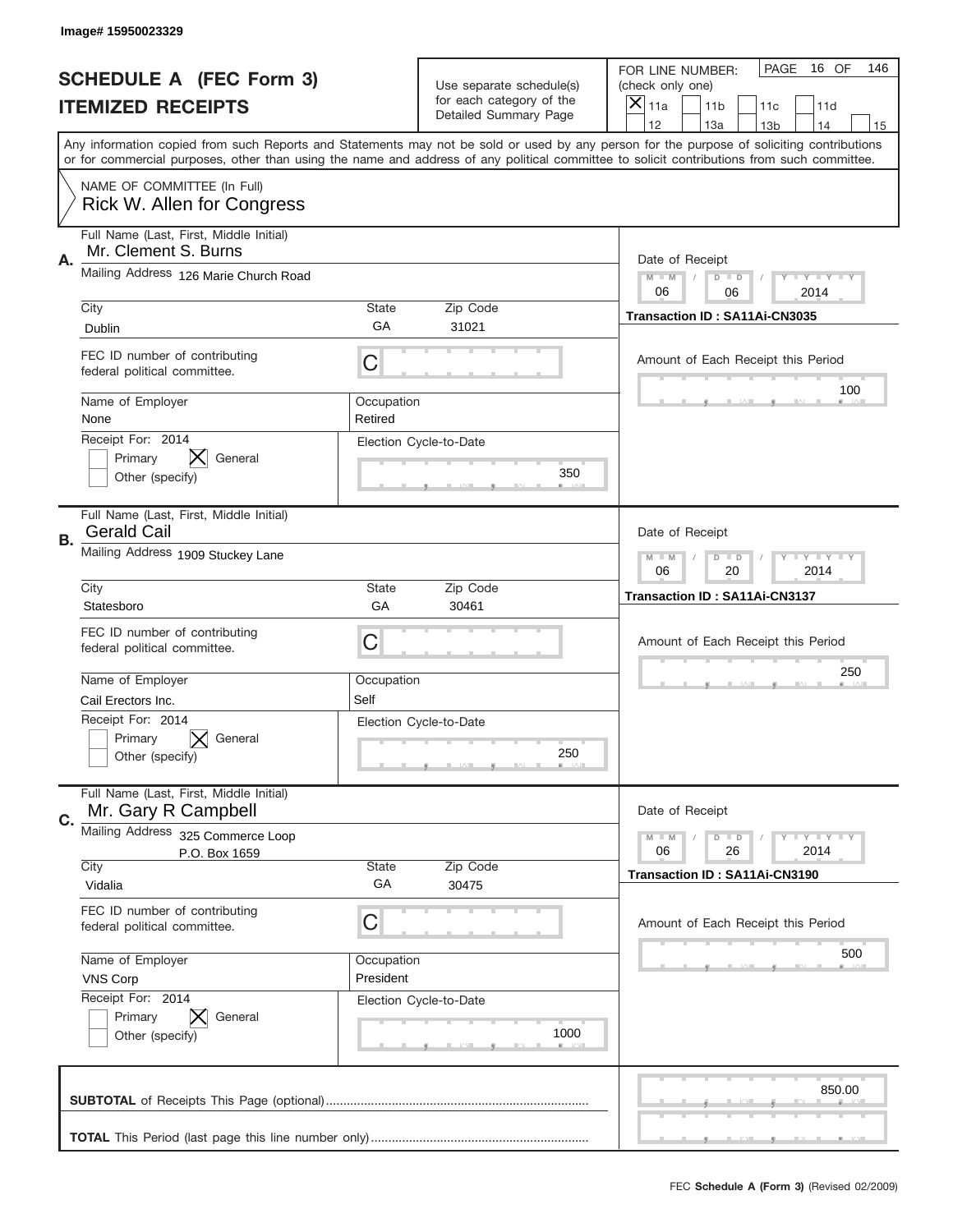|    | Image#15950023330                                                                                                                          |                         |                                                   |                                      |                 |                 |                            |     |
|----|--------------------------------------------------------------------------------------------------------------------------------------------|-------------------------|---------------------------------------------------|--------------------------------------|-----------------|-----------------|----------------------------|-----|
|    | <b>SCHEDULE A (FEC Form 3)</b>                                                                                                             |                         | Use separate schedule(s)                          | FOR LINE NUMBER:<br>(check only one) |                 | PAGE            | 17 OF                      | 146 |
|    | <b>ITEMIZED RECEIPTS</b>                                                                                                                   |                         | for each category of the<br>Detailed Summary Page | $\overline{X} _{11a}$                | 11 <sub>b</sub> | 11c             | 11d                        |     |
|    | Any information copied from such Reports and Statements may not be sold or used by any person for the purpose of soliciting contributions  |                         |                                                   | 12                                   | 13a             | 13 <sub>b</sub> | 14                         | 15  |
|    | or for commercial purposes, other than using the name and address of any political committee to solicit contributions from such committee. |                         |                                                   |                                      |                 |                 |                            |     |
|    | NAME OF COMMITTEE (In Full)<br>Rick W. Allen for Congress                                                                                  |                         |                                                   |                                      |                 |                 |                            |     |
| Α. | Full Name (Last, First, Middle Initial)<br>Mrs. Patricia M Campbell                                                                        |                         |                                                   | Date of Receipt                      |                 |                 |                            |     |
|    | Mailing Address 5009 Congressional Dr                                                                                                      |                         |                                                   | $M - M$<br>05                        | $D$ $D$<br>06   |                 | <b>LEY LEY LEY</b><br>2014 |     |
|    | City                                                                                                                                       | <b>State</b><br>GA      | Zip Code<br>30907                                 | Transaction ID: SA11Ai-CN2945        |                 |                 |                            |     |
|    | Augusta                                                                                                                                    |                         |                                                   |                                      |                 |                 |                            |     |
|    | FEC ID number of contributing<br>federal political committee.                                                                              | C                       |                                                   | Amount of Each Receipt this Period   |                 |                 | 1600                       |     |
|    | Name of Employer<br>None                                                                                                                   | Occupation<br>Homemaker |                                                   |                                      |                 |                 |                            |     |
|    | Receipt For: 2014<br>Primary<br>General                                                                                                    |                         | Election Cycle-to-Date                            |                                      |                 |                 |                            |     |
|    | Other (specify)                                                                                                                            |                         | 2600                                              |                                      |                 |                 |                            |     |
| В. | Full Name (Last, First, Middle Initial)<br>Dr. Frank L. Carter                                                                             |                         |                                                   | Date of Receipt                      |                 |                 |                            |     |
|    | Mailing Address 53 Conifer Circle                                                                                                          |                         |                                                   | $M - M$<br>06                        | $D$ $D$<br>30   |                 | <b>LEY LEY LEY</b><br>2014 |     |
|    | City                                                                                                                                       | <b>State</b>            | Zip Code                                          | Transaction ID: SA11Ai-CN3252        |                 |                 |                            |     |
|    | Augusta                                                                                                                                    | GA                      | 30909                                             |                                      |                 |                 |                            |     |
|    | FEC ID number of contributing<br>federal political committee.                                                                              | С                       |                                                   | Amount of Each Receipt this Period   |                 |                 |                            |     |
|    | Name of Employer                                                                                                                           | Occupation              |                                                   |                                      |                 |                 | 300                        |     |
|    | <b>Information Requested</b>                                                                                                               |                         | <b>Information Requested</b>                      |                                      |                 |                 |                            |     |
|    | Receipt For: 2014                                                                                                                          |                         | Election Cycle-to-Date                            |                                      |                 |                 |                            |     |
|    | Primary<br>General                                                                                                                         |                         |                                                   |                                      |                 |                 |                            |     |
|    | Other (specify)                                                                                                                            |                         | 300                                               |                                      |                 |                 |                            |     |
| C. | Full Name (Last, First, Middle Initial)<br>J. Douglas Cates                                                                                |                         |                                                   | Date of Receipt                      |                 |                 |                            |     |
|    | Mailing Address 805 Walton Woods Ct                                                                                                        |                         |                                                   | $M - M$<br>06                        | $D$ $D$<br>11   |                 | <b>LY LY LY</b><br>2014    |     |
|    | City                                                                                                                                       | State                   | Zip Code                                          | Transaction ID: SA11Ai-CN3068        |                 |                 |                            |     |
|    | Augusta                                                                                                                                    | GA                      | 30909                                             |                                      |                 |                 |                            |     |
|    | FEC ID number of contributing<br>federal political committee.                                                                              | С                       |                                                   | Amount of Each Receipt this Period   |                 |                 |                            |     |
|    | Name of Employer                                                                                                                           | Occupation              |                                                   |                                      |                 |                 | 1000                       |     |
|    | Cherry Beakaert & Holland CPA                                                                                                              | <b>CPA</b>              |                                                   |                                      |                 |                 |                            |     |
|    | Receipt For: 2014                                                                                                                          |                         | Election Cycle-to-Date                            |                                      |                 |                 |                            |     |
|    | Primary<br>General                                                                                                                         |                         |                                                   |                                      |                 |                 |                            |     |
|    | Other (specify)                                                                                                                            |                         | 3000                                              |                                      |                 |                 |                            |     |
|    |                                                                                                                                            |                         |                                                   |                                      |                 |                 | 2900.00                    |     |
|    |                                                                                                                                            |                         |                                                   |                                      |                 |                 |                            |     |
|    |                                                                                                                                            |                         |                                                   |                                      |                 |                 |                            |     |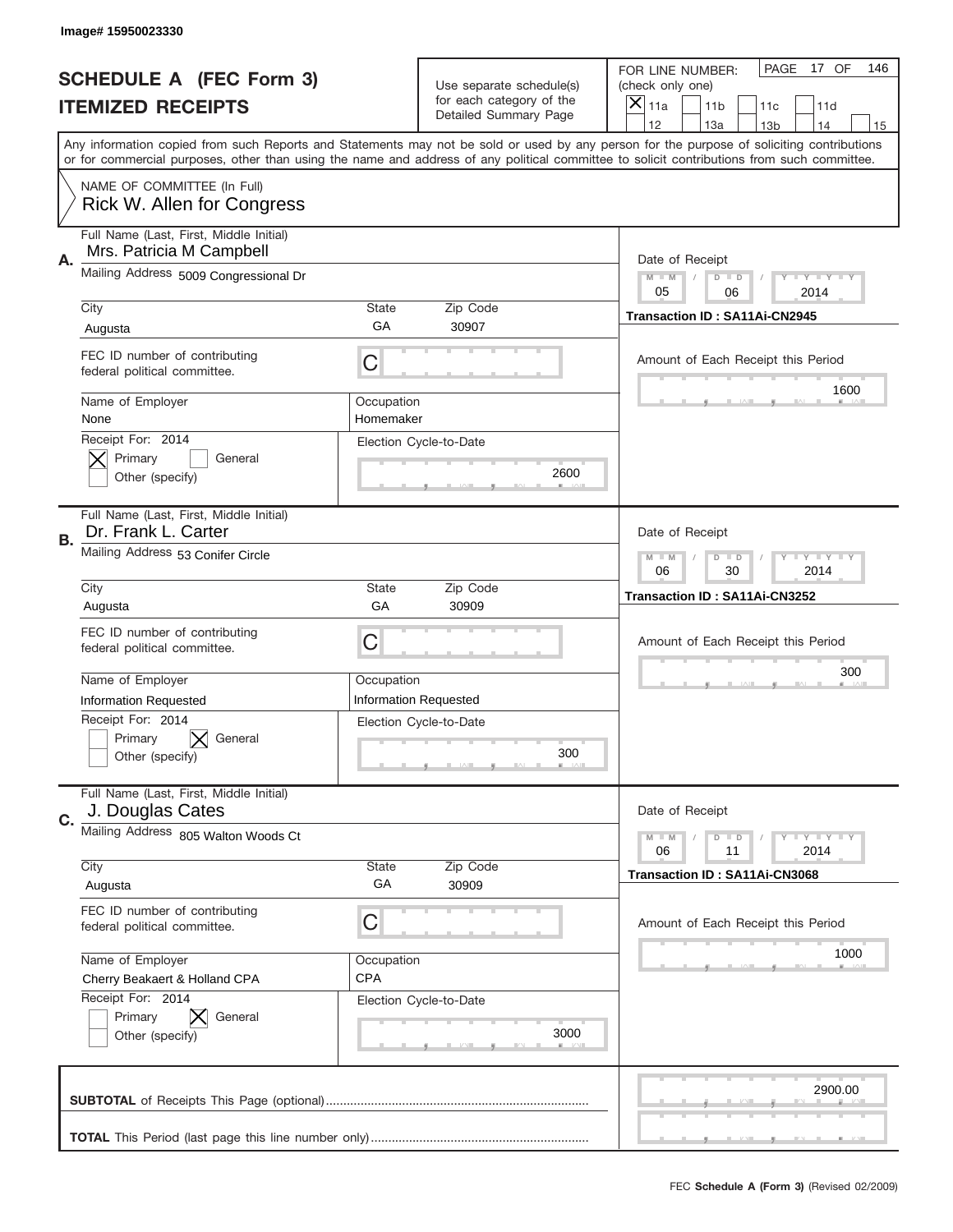|    | Image# 15950023331                                               |                         |                                                   |                                                                                                                                                                                                                                                                                                                                     |
|----|------------------------------------------------------------------|-------------------------|---------------------------------------------------|-------------------------------------------------------------------------------------------------------------------------------------------------------------------------------------------------------------------------------------------------------------------------------------------------------------------------------------|
|    | <b>SCHEDULE A (FEC Form 3)</b>                                   |                         | Use separate schedule(s)                          | PAGE<br>18 OF<br>146<br>FOR LINE NUMBER:<br>(check only one)                                                                                                                                                                                                                                                                        |
|    | <b>ITEMIZED RECEIPTS</b>                                         |                         | for each category of the<br>Detailed Summary Page | ×<br>11a<br>11 <sub>b</sub><br>11c<br>11d                                                                                                                                                                                                                                                                                           |
|    |                                                                  |                         |                                                   | 12<br>13a<br>14<br>13 <sub>b</sub><br>15<br>Any information copied from such Reports and Statements may not be sold or used by any person for the purpose of soliciting contributions<br>or for commercial purposes, other than using the name and address of any political committee to solicit contributions from such committee. |
|    | NAME OF COMMITTEE (In Full)<br><b>Rick W. Allen for Congress</b> |                         |                                                   |                                                                                                                                                                                                                                                                                                                                     |
| Α. | Full Name (Last, First, Middle Initial)<br>Mr. Peter R. Cates    |                         |                                                   | Date of Receipt                                                                                                                                                                                                                                                                                                                     |
|    | Mailing Address 217 Herndon Road                                 |                         |                                                   | $M - M$<br><b>LYLYLY</b><br>$D$ $D$<br>06<br>17<br>2014                                                                                                                                                                                                                                                                             |
|    | City<br>Waynesboro                                               | State<br>GА             | Zip Code<br>30830                                 | Transaction ID: SA11Ai-CN3102                                                                                                                                                                                                                                                                                                       |
|    | FEC ID number of contributing<br>federal political committee.    | C                       |                                                   | Amount of Each Receipt this Period<br>500                                                                                                                                                                                                                                                                                           |
|    | Name of Employer<br>Self                                         | Occupation<br>Propane   |                                                   |                                                                                                                                                                                                                                                                                                                                     |
|    | Receipt For: 2014<br>Primary<br>General<br>Other (specify)       |                         | Election Cycle-to-Date<br>500                     |                                                                                                                                                                                                                                                                                                                                     |
| В. | Full Name (Last, First, Middle Initial)<br>Jan Chandler          |                         |                                                   | Date of Receipt                                                                                                                                                                                                                                                                                                                     |
|    | Mailing Address 6765 Hwy 24 S                                    |                         |                                                   | $M - M$<br><b>LEYTEY LEY</b><br>$D$ $D$<br>06<br>30<br>2014                                                                                                                                                                                                                                                                         |
|    | City<br>Sardis                                                   | State<br>GA             | Zip Code<br>30456                                 | Transaction ID: SA11Ai-CN3253                                                                                                                                                                                                                                                                                                       |
|    | FEC ID number of contributing<br>federal political committee.    | C                       |                                                   | Amount of Each Receipt this Period                                                                                                                                                                                                                                                                                                  |
|    |                                                                  |                         |                                                   | 500                                                                                                                                                                                                                                                                                                                                 |
|    | Name of Employer<br>None                                         | Occupation<br>Homemaker |                                                   |                                                                                                                                                                                                                                                                                                                                     |
|    | Receipt For: 2014<br>Primary<br>General<br>Other (specify)       |                         | Election Cycle-to-Date<br>500                     |                                                                                                                                                                                                                                                                                                                                     |
| C. | Full Name (Last, First, Middle Initial)<br>George W. Chapman     |                         |                                                   | Date of Receipt                                                                                                                                                                                                                                                                                                                     |
|    | Mailing Address P O Box 718                                      |                         |                                                   | <b>LY LY LY</b><br>$M - M$<br>$D$ $D$<br>06<br>2014<br>26                                                                                                                                                                                                                                                                           |
|    | City<br>Vidalia                                                  | State<br>GA             | Zip Code<br>30474                                 | <b>Transaction ID: SA11Ai-CN3187</b>                                                                                                                                                                                                                                                                                                |
|    | FEC ID number of contributing<br>federal political committee.    | С                       |                                                   | Amount of Each Receipt this Period                                                                                                                                                                                                                                                                                                  |
|    | Name of Employer<br>None                                         | Occupation<br>Retired   |                                                   | 250                                                                                                                                                                                                                                                                                                                                 |
|    | Receipt For: 2014<br>Primary<br>General<br>Other (specify)       |                         | Election Cycle-to-Date<br>250                     |                                                                                                                                                                                                                                                                                                                                     |
|    |                                                                  |                         |                                                   | 1250.00                                                                                                                                                                                                                                                                                                                             |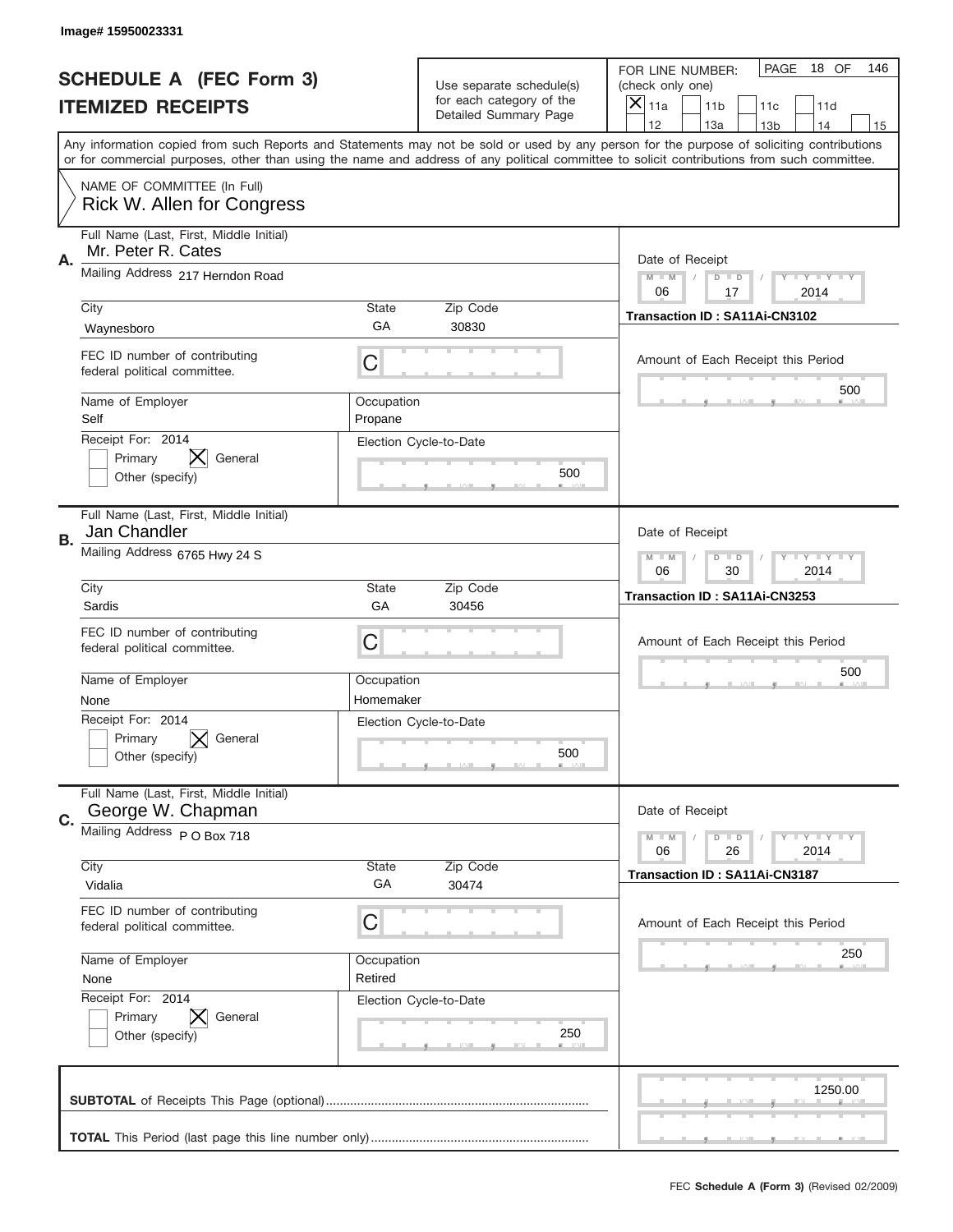|    | Image# 15950023332                                                 |                                                         |                                                   |                                                                                                                                                                                                                                                                                                                               |     |
|----|--------------------------------------------------------------------|---------------------------------------------------------|---------------------------------------------------|-------------------------------------------------------------------------------------------------------------------------------------------------------------------------------------------------------------------------------------------------------------------------------------------------------------------------------|-----|
|    | <b>SCHEDULE A (FEC Form 3)</b>                                     |                                                         | Use separate schedule(s)                          | PAGE<br>19 OF<br>FOR LINE NUMBER:<br>(check only one)                                                                                                                                                                                                                                                                         | 146 |
|    | <b>ITEMIZED RECEIPTS</b>                                           |                                                         | for each category of the<br>Detailed Summary Page | $\overline{X} _{11a}$<br>11 <sub>b</sub><br>11c<br>11d                                                                                                                                                                                                                                                                        |     |
|    |                                                                    |                                                         |                                                   | 12<br>13a<br>14<br>13 <sub>b</sub><br>Any information copied from such Reports and Statements may not be sold or used by any person for the purpose of soliciting contributions<br>or for commercial purposes, other than using the name and address of any political committee to solicit contributions from such committee. | 15  |
|    | NAME OF COMMITTEE (In Full)<br>Rick W. Allen for Congress          |                                                         |                                                   |                                                                                                                                                                                                                                                                                                                               |     |
| Α. | Full Name (Last, First, Middle Initial)<br>Don Christian           |                                                         |                                                   | Date of Receipt                                                                                                                                                                                                                                                                                                               |     |
|    | Mailing Address 2304 Peacock Drive                                 |                                                         |                                                   | <b>LYLYLY</b><br>$M - M$<br>$D$ $D$<br>06<br>13<br>2014                                                                                                                                                                                                                                                                       |     |
|    | City<br>East Dublin                                                | <b>State</b><br>GA                                      | Zip Code<br>31027                                 | Transaction ID: SA11Ai-CN3075                                                                                                                                                                                                                                                                                                 |     |
|    | FEC ID number of contributing<br>federal political committee.      | С                                                       |                                                   | Amount of Each Receipt this Period                                                                                                                                                                                                                                                                                            |     |
|    | Name of Employer<br>Christian Kelley Thigpen CPA                   | Occupation<br><b>CPA</b>                                |                                                   | 100                                                                                                                                                                                                                                                                                                                           |     |
|    | Receipt For: 2014<br>Primary<br>General<br>Other (specify)         |                                                         | Election Cycle-to-Date<br>350                     |                                                                                                                                                                                                                                                                                                                               |     |
| В. | Full Name (Last, First, Middle Initial)<br>Dr. Johnny F. Christian |                                                         |                                                   | Date of Receipt                                                                                                                                                                                                                                                                                                               |     |
|    | Mailing Address P O Box 449                                        | $M - M$<br>$D$ $D$<br><b>LYLYLY</b><br>05<br>13<br>2014 |                                                   |                                                                                                                                                                                                                                                                                                                               |     |
|    | City<br>Waynesboro                                                 | <b>State</b><br>GA                                      | Zip Code<br>30830                                 | Transaction ID: SA11Ai-CN2977                                                                                                                                                                                                                                                                                                 |     |
|    | FEC ID number of contributing<br>federal political committee.      | С                                                       |                                                   | Amount of Each Receipt this Period                                                                                                                                                                                                                                                                                            |     |
|    | Name of Employer<br>Self                                           | Occupation<br>Physician                                 |                                                   | 1000                                                                                                                                                                                                                                                                                                                          |     |
|    | Receipt For: 2014<br>General<br>Primary<br>Other (specify)         |                                                         | Election Cycle-to-Date<br>1000                    |                                                                                                                                                                                                                                                                                                                               |     |
| C. | Full Name (Last, First, Middle Initial)<br>Dr. Johnny F. Christian |                                                         |                                                   | Date of Receipt                                                                                                                                                                                                                                                                                                               |     |
|    | Mailing Address P O Box 449<br>City                                | State                                                   | Zip Code                                          | <b>LEY LEY LEY</b><br>$M - M$<br>$D$ $D$<br>30<br>2014<br>06                                                                                                                                                                                                                                                                  |     |
|    | Waynesboro                                                         | GA                                                      | 30830                                             | Transaction ID: SA11Ai-CN3251                                                                                                                                                                                                                                                                                                 |     |
|    | FEC ID number of contributing<br>federal political committee.      | С                                                       |                                                   | Amount of Each Receipt this Period                                                                                                                                                                                                                                                                                            |     |
|    | Name of Employer<br>Self                                           | Occupation<br>Physician                                 |                                                   | 250                                                                                                                                                                                                                                                                                                                           |     |
|    | Receipt For: 2014<br>Primary<br>General<br>Other (specify)         |                                                         | Election Cycle-to-Date<br>1250                    |                                                                                                                                                                                                                                                                                                                               |     |
|    |                                                                    |                                                         |                                                   | 1350.00                                                                                                                                                                                                                                                                                                                       |     |
|    |                                                                    |                                                         |                                                   |                                                                                                                                                                                                                                                                                                                               |     |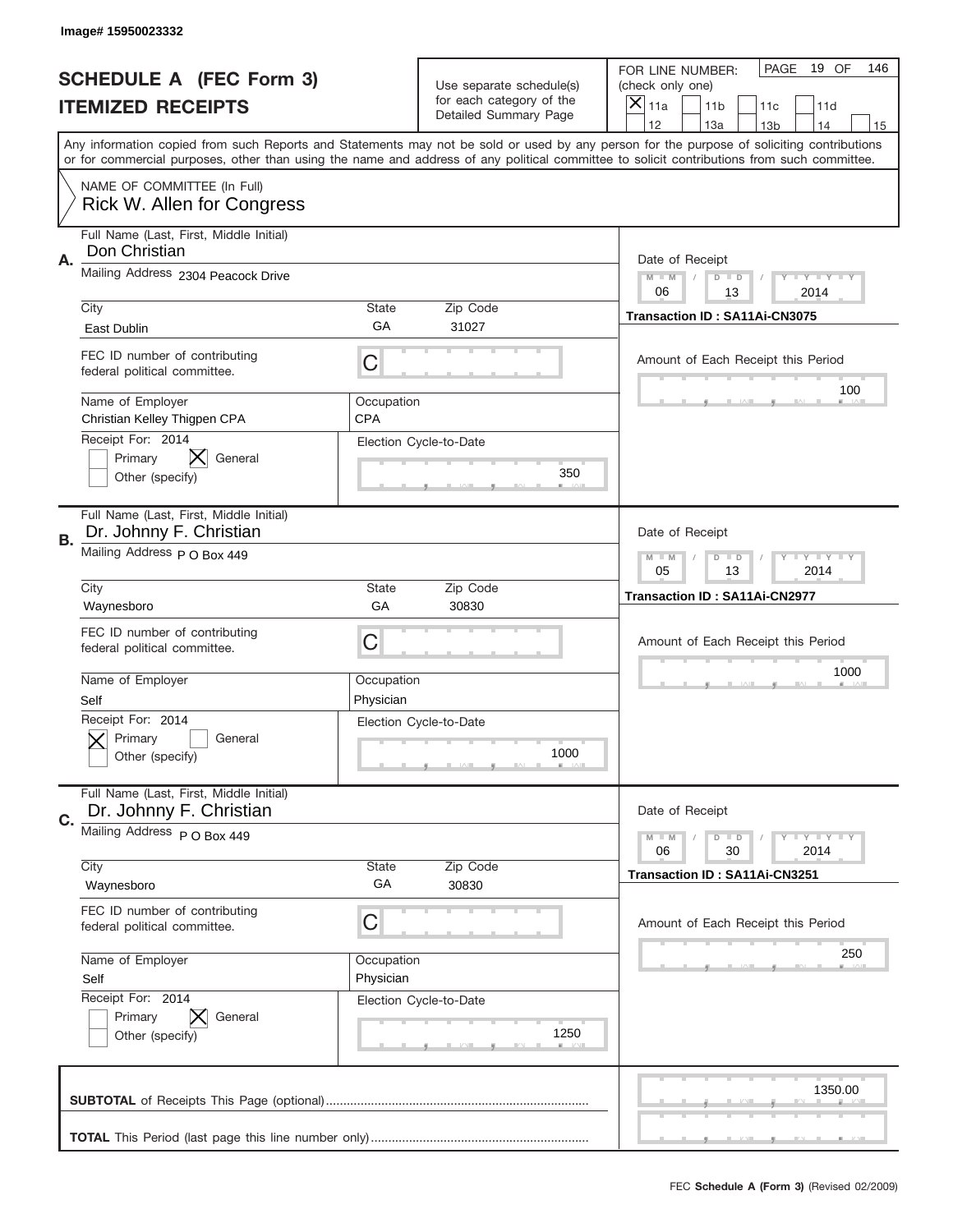|    | Image#15950023333                                                    |                          |                                                      |                                                                                                                                                                                                                                                                                                                                     |
|----|----------------------------------------------------------------------|--------------------------|------------------------------------------------------|-------------------------------------------------------------------------------------------------------------------------------------------------------------------------------------------------------------------------------------------------------------------------------------------------------------------------------------|
|    | <b>SCHEDULE A (FEC Form 3)</b>                                       |                          | Use separate schedule(s)<br>for each category of the | PAGE<br>20 OF<br>146<br>FOR LINE NUMBER:<br>(check only one)                                                                                                                                                                                                                                                                        |
|    | <b>ITEMIZED RECEIPTS</b>                                             |                          | Detailed Summary Page                                | ×<br>11a<br>11 <sub>b</sub><br>11c<br>11d                                                                                                                                                                                                                                                                                           |
|    |                                                                      |                          |                                                      | 12<br>13a<br>14<br>13 <sub>b</sub><br>15<br>Any information copied from such Reports and Statements may not be sold or used by any person for the purpose of soliciting contributions<br>or for commercial purposes, other than using the name and address of any political committee to solicit contributions from such committee. |
|    | NAME OF COMMITTEE (In Full)<br>Rick W. Allen for Congress            |                          |                                                      |                                                                                                                                                                                                                                                                                                                                     |
| Α. | Full Name (Last, First, Middle Initial)<br>Wayne Christian           |                          |                                                      | Date of Receipt                                                                                                                                                                                                                                                                                                                     |
|    | Mailing Address PO Box 1283                                          |                          |                                                      | $M - M$<br><b>LEY LEY LEY</b><br>$D$ $D$<br>06<br>13<br>2014                                                                                                                                                                                                                                                                        |
|    | City<br>Dublin                                                       | State<br>GА              | Zip Code<br>31040                                    | Transaction ID: SA11Ai-CN3073                                                                                                                                                                                                                                                                                                       |
|    | FEC ID number of contributing<br>federal political committee.        | C                        |                                                      | Amount of Each Receipt this Period<br>100                                                                                                                                                                                                                                                                                           |
|    | Name of Employer<br>Christian Kelly Thigpen CPA<br>Receipt For: 2014 | Occupation<br><b>CPA</b> |                                                      |                                                                                                                                                                                                                                                                                                                                     |
|    | Primary<br>General<br>Other (specify)                                |                          | Election Cycle-to-Date<br>350                        |                                                                                                                                                                                                                                                                                                                                     |
| В. | Full Name (Last, First, Middle Initial)<br>Mr. Zane Christopher      |                          |                                                      | Date of Receipt                                                                                                                                                                                                                                                                                                                     |
|    | Mailing Address 319 Osprey Point                                     |                          |                                                      | $M - M$<br><b>LEYTEY LEY</b><br>$D$ $D$<br>06<br>03<br>2014                                                                                                                                                                                                                                                                         |
|    | City<br>North Augusta                                                | State<br>SC              | Zip Code<br>29841                                    | Transaction ID: SA11Ai-CN3026                                                                                                                                                                                                                                                                                                       |
|    | FEC ID number of contributing<br>federal political committee.        | C                        |                                                      | Amount of Each Receipt this Period                                                                                                                                                                                                                                                                                                  |
|    | Name of Employer                                                     |                          |                                                      | 100                                                                                                                                                                                                                                                                                                                                 |
|    | TaxSlayer                                                            | Occupation<br>Owner      |                                                      |                                                                                                                                                                                                                                                                                                                                     |
|    | Receipt For: 2014<br>General<br>Primary<br>Other (specify)           |                          | Election Cycle-to-Date<br>3100                       |                                                                                                                                                                                                                                                                                                                                     |
| C. | Full Name (Last, First, Middle Initial)<br><b>Milton Clements</b>    |                          |                                                      | Date of Receipt                                                                                                                                                                                                                                                                                                                     |
|    | Mailing Address 1512 Golf Club Ext.                                  |                          |                                                      | <b>LEY LEY LEY</b><br>$M - M$<br>$D$ $D$<br>05<br>2014<br>10                                                                                                                                                                                                                                                                        |
|    | City<br>Douglas                                                      | State<br>GA              | Zip Code<br>31533                                    | Transaction ID: SA11Ai-CN2963                                                                                                                                                                                                                                                                                                       |
|    | FEC ID number of contributing<br>federal political committee.        | C                        |                                                      | Amount of Each Receipt this Period                                                                                                                                                                                                                                                                                                  |
|    | Name of Employer<br>Clements Purins & Stewart P.C.                   | Occupation<br><b>CPA</b> |                                                      | 500                                                                                                                                                                                                                                                                                                                                 |
|    | Receipt For: 2014<br>Primary<br>General<br>Other (specify)           |                          | Election Cycle-to-Date<br>500                        |                                                                                                                                                                                                                                                                                                                                     |
|    |                                                                      |                          |                                                      | 700.00                                                                                                                                                                                                                                                                                                                              |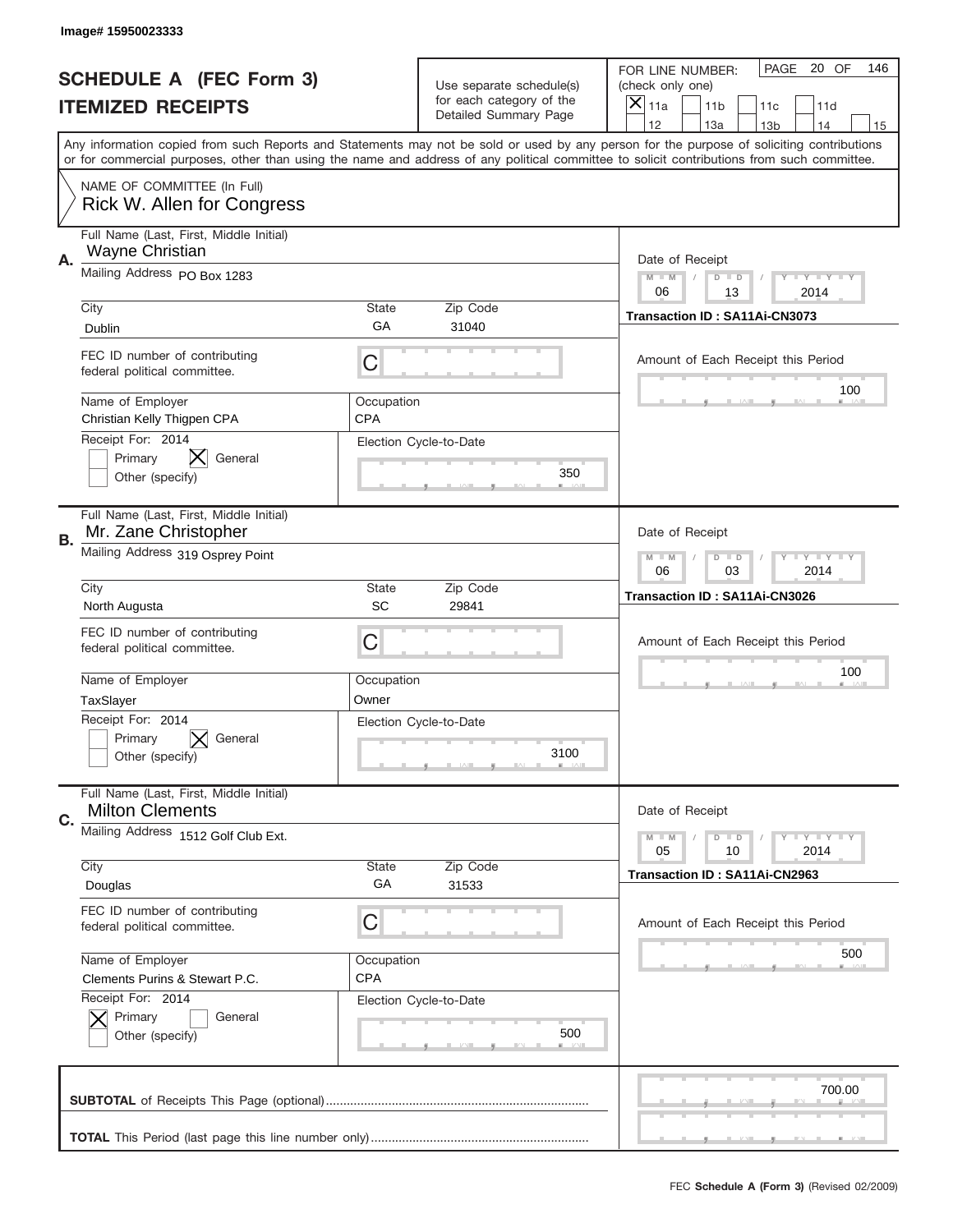|    | Image# 15950023334                                                |                         |                                                          |                                                                                                                                                                                                                                                                                                                                     |
|----|-------------------------------------------------------------------|-------------------------|----------------------------------------------------------|-------------------------------------------------------------------------------------------------------------------------------------------------------------------------------------------------------------------------------------------------------------------------------------------------------------------------------------|
|    | <b>SCHEDULE A (FEC Form 3)</b>                                    |                         | Use separate schedule(s)                                 | PAGE 21 OF<br>146<br>FOR LINE NUMBER:<br>(check only one)                                                                                                                                                                                                                                                                           |
|    | <b>ITEMIZED RECEIPTS</b>                                          |                         | for each category of the<br><b>Detailed Summary Page</b> | ×<br>11a<br>11 <sub>b</sub><br>11c<br>11d                                                                                                                                                                                                                                                                                           |
|    |                                                                   |                         |                                                          | 12<br>13a<br>14<br>13 <sub>b</sub><br>15<br>Any information copied from such Reports and Statements may not be sold or used by any person for the purpose of soliciting contributions<br>or for commercial purposes, other than using the name and address of any political committee to solicit contributions from such committee. |
|    | NAME OF COMMITTEE (In Full)<br>Rick W. Allen for Congress         |                         |                                                          |                                                                                                                                                                                                                                                                                                                                     |
| Α. | Full Name (Last, First, Middle Initial)<br>Mrs. Deanna S. Clepper |                         |                                                          | Date of Receipt                                                                                                                                                                                                                                                                                                                     |
|    | Mailing Address 3546 West Lake Drive                              |                         |                                                          | $M$ M<br><b>LEY LEY LEY</b><br>$D$ $D$<br>05<br>07<br>2014                                                                                                                                                                                                                                                                          |
|    | City<br>Augusta                                                   | State<br>GA             | Zip Code<br>30907                                        | Transaction ID: SA11Ai-CN2952                                                                                                                                                                                                                                                                                                       |
|    | FEC ID number of contributing<br>federal political committee.     | C                       |                                                          | Amount of Each Receipt this Period                                                                                                                                                                                                                                                                                                  |
|    | Name of Employer<br>None                                          | Occupation<br>Homemaker |                                                          | 250                                                                                                                                                                                                                                                                                                                                 |
|    | Receipt For: 2014<br>Primary<br>General<br>Other (specify)        |                         | Election Cycle-to-Date<br>250                            |                                                                                                                                                                                                                                                                                                                                     |
| В. | Full Name (Last, First, Middle Initial)<br>Mr. Wallis G Cobb Jr   |                         |                                                          | Date of Receipt                                                                                                                                                                                                                                                                                                                     |
|    | Mailing Address 119 Elliswood Dr                                  |                         |                                                          | $M - M$<br>$D$ $D$<br><b>LEY LEY LEY</b><br>06<br>06<br>2014                                                                                                                                                                                                                                                                        |
|    | City<br>Statesboro                                                | State<br>GA             | Zip Code<br>30458                                        | Transaction ID: SA11Ai-CN3041                                                                                                                                                                                                                                                                                                       |
|    | FEC ID number of contributing<br>federal political committee.     | C                       |                                                          | Amount of Each Receipt this Period                                                                                                                                                                                                                                                                                                  |
|    | Name of Employer                                                  | Occupation              |                                                          | 500                                                                                                                                                                                                                                                                                                                                 |
|    | None                                                              | Retired                 |                                                          |                                                                                                                                                                                                                                                                                                                                     |
|    | Receipt For: 2014<br>General<br>Primary<br>Other (specify)        |                         | Election Cycle-to-Date<br>700                            |                                                                                                                                                                                                                                                                                                                                     |
| C. | Full Name (Last, First, Middle Initial)<br>Benjamin Cochran       |                         |                                                          | Date of Receipt                                                                                                                                                                                                                                                                                                                     |
|    | Mailing Address 105 Hillside Retreat Circle                       |                         |                                                          | $M - M$<br>$D$ $D$<br><b>LEY LEY LEY</b><br>06<br>13<br>2014                                                                                                                                                                                                                                                                        |
|    | City<br>Dublin                                                    | <b>State</b><br>GA      | Zip Code<br>31021                                        | Transaction ID: SA11Ai-CN3081                                                                                                                                                                                                                                                                                                       |
|    | FEC ID number of contributing<br>federal political committee.     | C                       |                                                          | Amount of Each Receipt this Period                                                                                                                                                                                                                                                                                                  |
|    | Name of Employer<br>Cochran Brothers Co. Inc.                     | Occupation<br>Co-Owner  |                                                          | 500                                                                                                                                                                                                                                                                                                                                 |
|    | Receipt For: 2014<br>Primary<br>General<br>Other (specify)        |                         | Election Cycle-to-Date<br>1000                           |                                                                                                                                                                                                                                                                                                                                     |
|    |                                                                   |                         |                                                          | 1250.00                                                                                                                                                                                                                                                                                                                             |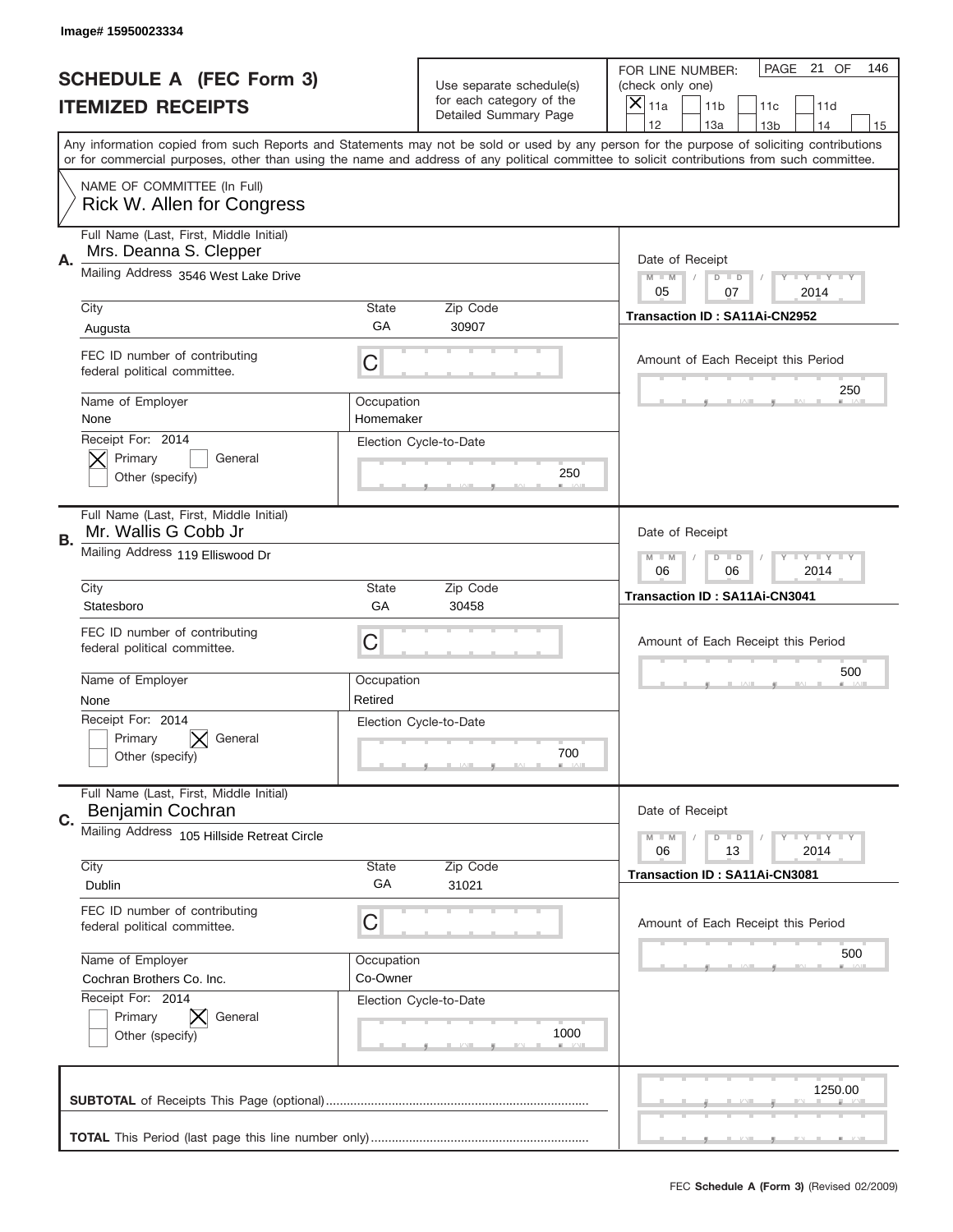|    | Image#15950023335                                                   |                           |                                                      |                                                                                                                                                                                                                                                                                                                                     |
|----|---------------------------------------------------------------------|---------------------------|------------------------------------------------------|-------------------------------------------------------------------------------------------------------------------------------------------------------------------------------------------------------------------------------------------------------------------------------------------------------------------------------------|
|    | <b>SCHEDULE A (FEC Form 3)</b>                                      |                           | Use separate schedule(s)<br>for each category of the | PAGE 22 OF<br>146<br>FOR LINE NUMBER:<br>(check only one)                                                                                                                                                                                                                                                                           |
|    | <b>ITEMIZED RECEIPTS</b>                                            |                           | Detailed Summary Page                                | ×<br>11a<br>11 <sub>b</sub><br>11c<br>11d                                                                                                                                                                                                                                                                                           |
|    |                                                                     |                           |                                                      | 12<br>13a<br>14<br>13 <sub>b</sub><br>15<br>Any information copied from such Reports and Statements may not be sold or used by any person for the purpose of soliciting contributions<br>or for commercial purposes, other than using the name and address of any political committee to solicit contributions from such committee. |
|    | NAME OF COMMITTEE (In Full)<br>Rick W. Allen for Congress           |                           |                                                      |                                                                                                                                                                                                                                                                                                                                     |
| Α. | Full Name (Last, First, Middle Initial)<br><b>Guy Cochran</b>       |                           |                                                      | Date of Receipt                                                                                                                                                                                                                                                                                                                     |
|    | Mailing Address 900 Cochran Farm Road                               |                           |                                                      | $M - M$<br><b>LEY LEY LEY</b><br>$D$ $D$<br>06<br>13<br>2014                                                                                                                                                                                                                                                                        |
|    | City<br>Dublin                                                      | State<br>GА               | Zip Code<br>31021                                    | Transaction ID: SA11Ai-CN3080                                                                                                                                                                                                                                                                                                       |
|    | FEC ID number of contributing<br>federal political committee.       | C                         |                                                      | Amount of Each Receipt this Period<br>500                                                                                                                                                                                                                                                                                           |
|    | Name of Employer<br>Self-Employed                                   | Occupation<br>Businessman |                                                      |                                                                                                                                                                                                                                                                                                                                     |
|    | Receipt For: 2014<br>Primary<br>General<br>Other (specify)          |                           | Election Cycle-to-Date<br>1250                       |                                                                                                                                                                                                                                                                                                                                     |
| В. | Full Name (Last, First, Middle Initial)<br>Dr. Charles H Coleman Jr |                           |                                                      | Date of Receipt                                                                                                                                                                                                                                                                                                                     |
|    | Mailing Address 812 Carriage Ct                                     |                           |                                                      | $M - M$<br><b>LEY LEY LEY</b><br>$D$ $D$<br>06<br>30<br>2014                                                                                                                                                                                                                                                                        |
|    | City<br>Augusta                                                     | State<br>GA               | Zip Code<br>30901                                    | Transaction ID: SA11Ai-CN3245                                                                                                                                                                                                                                                                                                       |
|    | FEC ID number of contributing<br>federal political committee.       | C                         |                                                      | Amount of Each Receipt this Period                                                                                                                                                                                                                                                                                                  |
|    | Name of Employer<br>Augusta Urology Associates                      | Occupation<br>Physician   |                                                      | 250                                                                                                                                                                                                                                                                                                                                 |
|    | Receipt For: 2014<br>General<br>Primary<br>Other (specify)          |                           | Election Cycle-to-Date<br>1250                       |                                                                                                                                                                                                                                                                                                                                     |
| C. | Full Name (Last, First, Middle Initial)<br>Mr. Robert C Collins     |                           |                                                      | Date of Receipt                                                                                                                                                                                                                                                                                                                     |
|    | Mailing Address 532 Myrick St                                       |                           |                                                      | $D$ $D$<br><b>LY LY LY</b><br>$M - M$<br>06<br>2014<br>17                                                                                                                                                                                                                                                                           |
|    | City<br>Waynesboro                                                  | State<br>GA               | Zip Code<br>30830                                    | <b>Transaction ID: SA11Ai-CN3096</b>                                                                                                                                                                                                                                                                                                |
|    | FEC ID number of contributing<br>federal political committee.       | C                         |                                                      | Amount of Each Receipt this Period                                                                                                                                                                                                                                                                                                  |
|    | Name of Employer<br>Self-Employed                                   | Occupation<br>Farmer      |                                                      | 500                                                                                                                                                                                                                                                                                                                                 |
|    | Receipt For: 2014<br>Primary<br>General<br>Other (specify)          |                           | Election Cycle-to-Date<br>1500                       |                                                                                                                                                                                                                                                                                                                                     |
|    |                                                                     |                           |                                                      | 1250.00                                                                                                                                                                                                                                                                                                                             |
|    |                                                                     |                           |                                                      |                                                                                                                                                                                                                                                                                                                                     |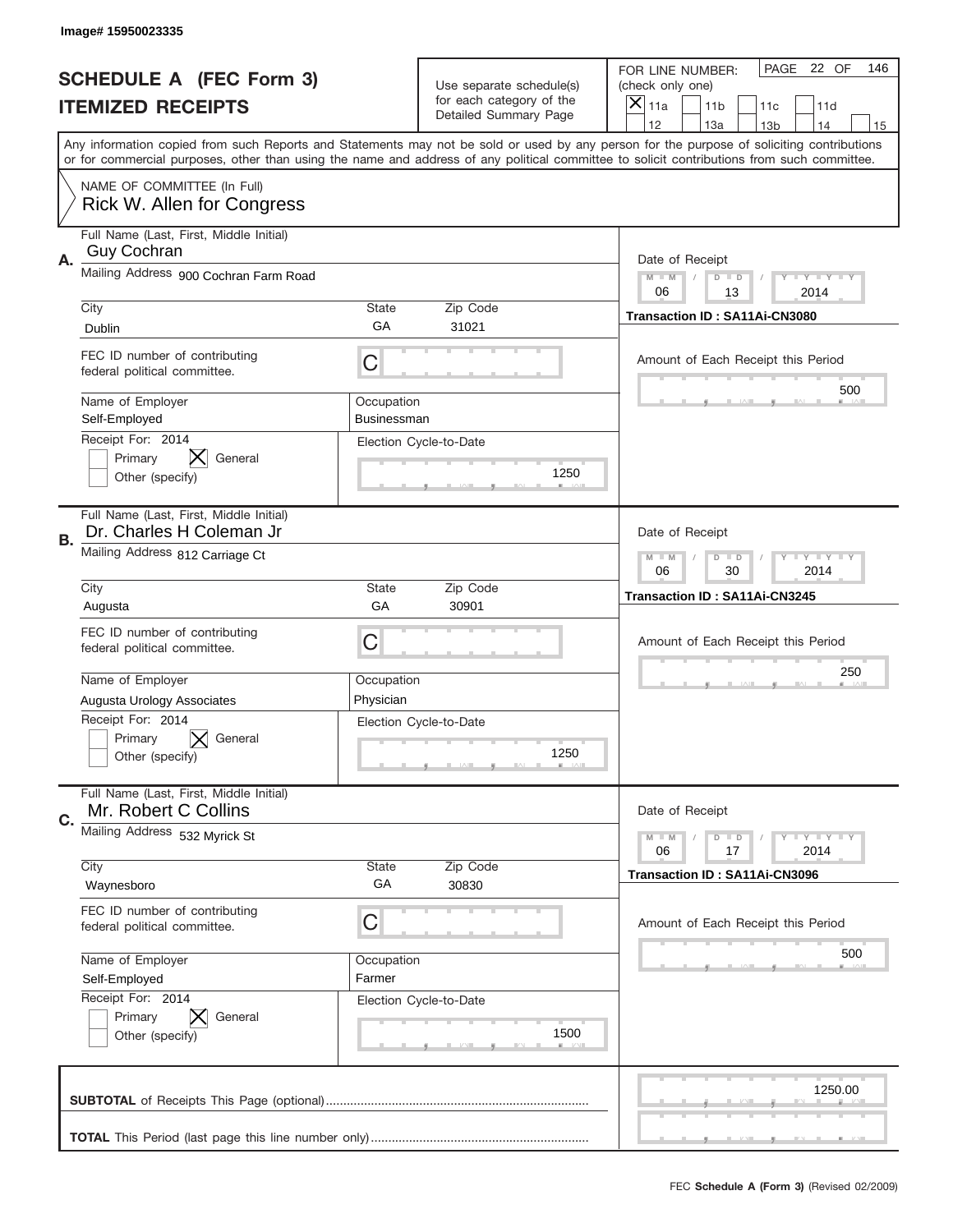|    | Image#15950023336                                                   |                         |                                                   |                                                                                                                                                                                                                                                                                                                                     |
|----|---------------------------------------------------------------------|-------------------------|---------------------------------------------------|-------------------------------------------------------------------------------------------------------------------------------------------------------------------------------------------------------------------------------------------------------------------------------------------------------------------------------------|
|    | <b>SCHEDULE A (FEC Form 3)</b>                                      |                         | Use separate schedule(s)                          | PAGE 23 OF<br>146<br>FOR LINE NUMBER:<br>(check only one)                                                                                                                                                                                                                                                                           |
|    | <b>ITEMIZED RECEIPTS</b>                                            |                         | for each category of the<br>Detailed Summary Page | ×<br>11a<br>11 <sub>b</sub><br>11c<br>11d                                                                                                                                                                                                                                                                                           |
|    |                                                                     |                         |                                                   | 12<br>13a<br>14<br>13 <sub>b</sub><br>15<br>Any information copied from such Reports and Statements may not be sold or used by any person for the purpose of soliciting contributions<br>or for commercial purposes, other than using the name and address of any political committee to solicit contributions from such committee. |
|    | NAME OF COMMITTEE (In Full)<br>Rick W. Allen for Congress           |                         |                                                   |                                                                                                                                                                                                                                                                                                                                     |
| Α. | Full Name (Last, First, Middle Initial)<br>F. Geoffery Conner       |                         |                                                   | Date of Receipt                                                                                                                                                                                                                                                                                                                     |
|    | Mailing Address 1608 Meadows Lane                                   |                         |                                                   | $M - M$<br><b>LEY LEY LEY</b><br>$D$ $D$<br>06<br>20<br>2014                                                                                                                                                                                                                                                                        |
|    | City<br>Vidalia                                                     | State<br>GА             | Zip Code<br>30474                                 | Transaction ID: SA11Ai-CN3132                                                                                                                                                                                                                                                                                                       |
|    | FEC ID number of contributing<br>federal political committee.       | C                       |                                                   | Amount of Each Receipt this Period                                                                                                                                                                                                                                                                                                  |
|    | Name of Employer<br>Self                                            | Occupation<br><b>MD</b> |                                                   | 100                                                                                                                                                                                                                                                                                                                                 |
|    | Receipt For: 2014<br>Primary<br>General<br>Other (specify)          |                         | Election Cycle-to-Date<br>1100                    |                                                                                                                                                                                                                                                                                                                                     |
| В. | Full Name (Last, First, Middle Initial)<br>Mr. James Matthew Cooper |                         |                                                   | Date of Receipt                                                                                                                                                                                                                                                                                                                     |
|    | Mailing Address 6119 Odell Street                                   |                         |                                                   | <b>LEYTEY LEY</b><br>$M$ $M$<br>$D$ $D$<br>06<br>27<br>2014                                                                                                                                                                                                                                                                         |
|    | City<br>Cumming                                                     | State<br>GA             | Zip Code<br>30040                                 | Transaction ID: SA11Ai-CN3221                                                                                                                                                                                                                                                                                                       |
|    | FEC ID number of contributing<br>federal political committee.       | C                       |                                                   | Amount of Each Receipt this Period                                                                                                                                                                                                                                                                                                  |
|    | Name of Employer<br>Cooper & Co. General Contractors                | Occupation<br><b>VP</b> |                                                   | 250                                                                                                                                                                                                                                                                                                                                 |
|    | Receipt For: 2014<br>Primary<br>General<br>Other (specify)          |                         | Election Cycle-to-Date<br>250                     |                                                                                                                                                                                                                                                                                                                                     |
| C. | Full Name (Last, First, Middle Initial)<br>Ms. Shae Coggins Cooper  |                         |                                                   | Date of Receipt                                                                                                                                                                                                                                                                                                                     |
|    | Mailing Address 5925 Water Mark Drive                               |                         |                                                   | <b>LEY LEY LEY</b><br>$M - M$<br>$D$ $D$<br>06<br>2014<br>24                                                                                                                                                                                                                                                                        |
|    | City<br>Cumming                                                     | State<br>GA             | Zip Code<br>30040                                 | Transaction ID: SA11Ai-CN3150                                                                                                                                                                                                                                                                                                       |
|    | FEC ID number of contributing<br>federal political committee.       | C                       |                                                   | Amount of Each Receipt this Period                                                                                                                                                                                                                                                                                                  |
|    | Name of Employer<br>Information Requested                           | Occupation              | Information Requested                             | 250                                                                                                                                                                                                                                                                                                                                 |
|    | Receipt For: 2014<br>Primary<br>General                             |                         | Election Cycle-to-Date<br>250                     |                                                                                                                                                                                                                                                                                                                                     |
|    | Other (specify)                                                     |                         |                                                   |                                                                                                                                                                                                                                                                                                                                     |
|    |                                                                     |                         |                                                   | 600.00                                                                                                                                                                                                                                                                                                                              |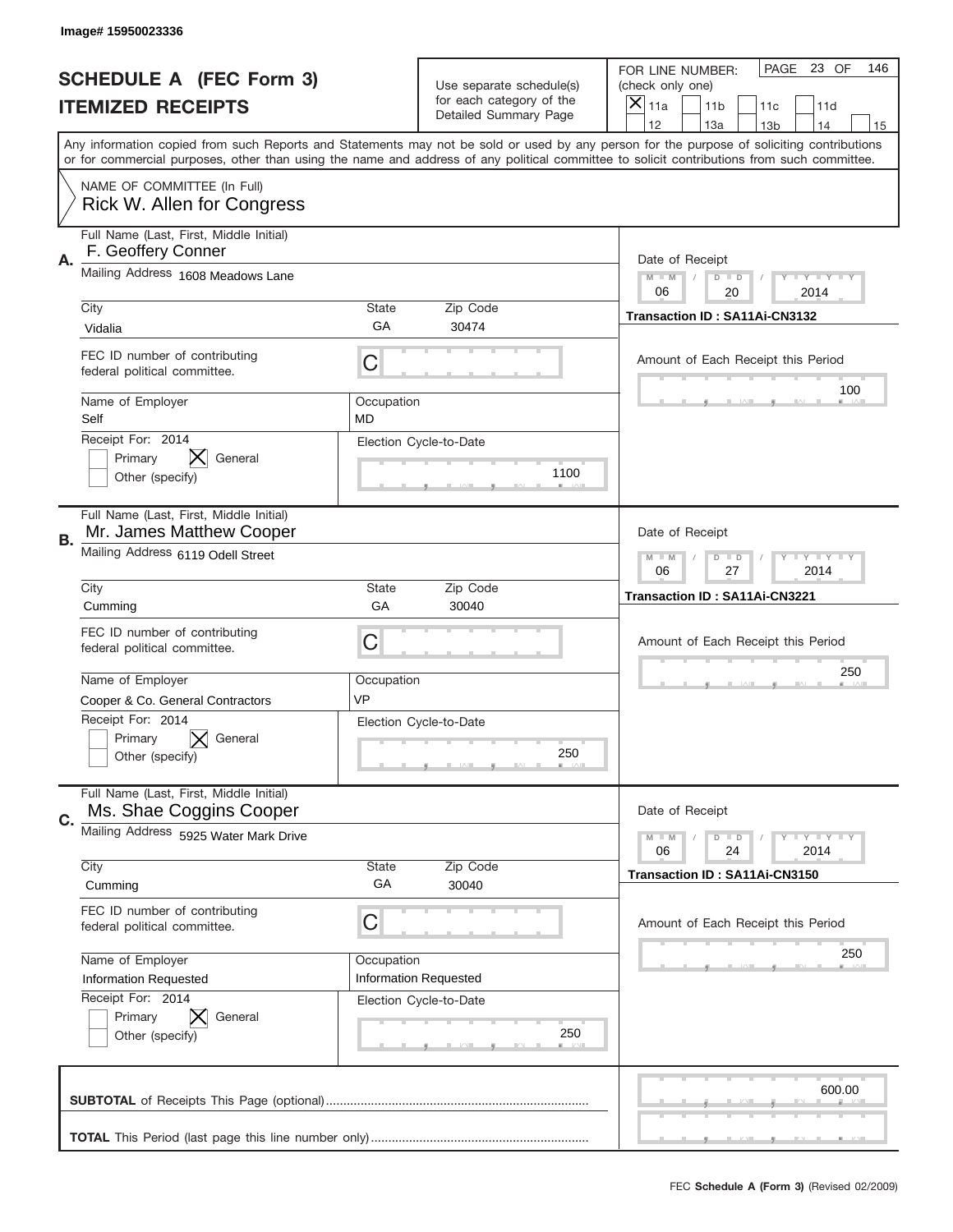|    | Image# 15950023337                                             |                              |                                                      |                                                                                                                                                                                                                                                                                                                  |
|----|----------------------------------------------------------------|------------------------------|------------------------------------------------------|------------------------------------------------------------------------------------------------------------------------------------------------------------------------------------------------------------------------------------------------------------------------------------------------------------------|
|    | <b>SCHEDULE A (FEC Form 3)</b>                                 |                              | Use separate schedule(s)<br>for each category of the | PAGE<br>24 OF<br>146<br>FOR LINE NUMBER:<br>(check only one)                                                                                                                                                                                                                                                     |
|    | <b>ITEMIZED RECEIPTS</b>                                       |                              | Detailed Summary Page                                | $\times$<br>11a<br>11 <sub>b</sub><br>11c<br>11d<br>12<br>13a<br>14                                                                                                                                                                                                                                              |
|    |                                                                |                              |                                                      | 13 <sub>b</sub><br>15<br>Any information copied from such Reports and Statements may not be sold or used by any person for the purpose of soliciting contributions<br>or for commercial purposes, other than using the name and address of any political committee to solicit contributions from such committee. |
|    | NAME OF COMMITTEE (In Full)<br>Rick W. Allen for Congress      |                              |                                                      |                                                                                                                                                                                                                                                                                                                  |
| Α. | Full Name (Last, First, Middle Initial)<br>Jackie Coston       |                              |                                                      | Date of Receipt                                                                                                                                                                                                                                                                                                  |
|    | Mailing Address 3 Wimbledon Court                              |                              |                                                      | $M$ $M$<br>Y I Y I Y I Y<br>$D$ $D$<br>06<br>2014<br>11                                                                                                                                                                                                                                                          |
|    | City<br>Statesboro                                             | State<br>GA                  | Zip Code<br>30458                                    | Transaction ID: SA11Ai-CN3060                                                                                                                                                                                                                                                                                    |
|    | FEC ID number of contributing<br>federal political committee.  | C                            |                                                      | Amount of Each Receipt this Period<br>100                                                                                                                                                                                                                                                                        |
|    | Name of Employer<br>None                                       | Occupation<br>Retired        |                                                      |                                                                                                                                                                                                                                                                                                                  |
|    | Receipt For: 2014<br>Primary<br>General<br>Other (specify)     |                              | Election Cycle-to-Date<br>600                        |                                                                                                                                                                                                                                                                                                                  |
| В. | Full Name (Last, First, Middle Initial)<br><b>Walter Crain</b> |                              |                                                      | Date of Receipt                                                                                                                                                                                                                                                                                                  |
|    | Mailing Address 3371 Chevy Chase                               |                              |                                                      | $T$ $Y$ $Y$ $Y$ $Y$<br>$M$ M<br>$D$ $D$<br>05<br>11<br>2014                                                                                                                                                                                                                                                      |
|    | City<br>Houston                                                | State<br><b>TX</b>           | Zip Code<br>77019                                    | Transaction ID: SA11Ai-CN2965                                                                                                                                                                                                                                                                                    |
|    | FEC ID number of contributing<br>federal political committee.  | C                            |                                                      | Amount of Each Receipt this Period                                                                                                                                                                                                                                                                               |
|    | Name of Employer<br>R. Lacy Inc.                               | Occupation<br>Vice President |                                                      | 1000                                                                                                                                                                                                                                                                                                             |
|    | Receipt For: 2014<br>General<br>Primary<br>Other (specify)     |                              | Election Cycle-to-Date<br>1000                       |                                                                                                                                                                                                                                                                                                                  |
| C. | Full Name (Last, First, Middle Initial)<br><b>Walter Crain</b> |                              |                                                      | Date of Receipt                                                                                                                                                                                                                                                                                                  |
|    | Mailing Address 3371 Chevy Chase                               |                              |                                                      | $T$ $Y$ $T$ $Y$ $T$ $Y$<br>$M - M$<br>$D$ $D$<br>06<br>30<br>2014                                                                                                                                                                                                                                                |
|    | City<br>Houston                                                | State<br><b>TX</b>           | Zip Code<br>77019                                    | Transaction ID: SA11Ai-CN3258                                                                                                                                                                                                                                                                                    |
|    | FEC ID number of contributing<br>federal political committee.  | C                            |                                                      | Amount of Each Receipt this Period                                                                                                                                                                                                                                                                               |
|    | Name of Employer<br>R. Lacy Inc.                               | Occupation<br>Vice President |                                                      | 500                                                                                                                                                                                                                                                                                                              |
|    | Receipt For: 2014<br>Primary<br>General<br>Other (specify)     |                              | Election Cycle-to-Date<br>1500                       |                                                                                                                                                                                                                                                                                                                  |
|    |                                                                |                              |                                                      | 1600.00                                                                                                                                                                                                                                                                                                          |
|    |                                                                |                              |                                                      |                                                                                                                                                                                                                                                                                                                  |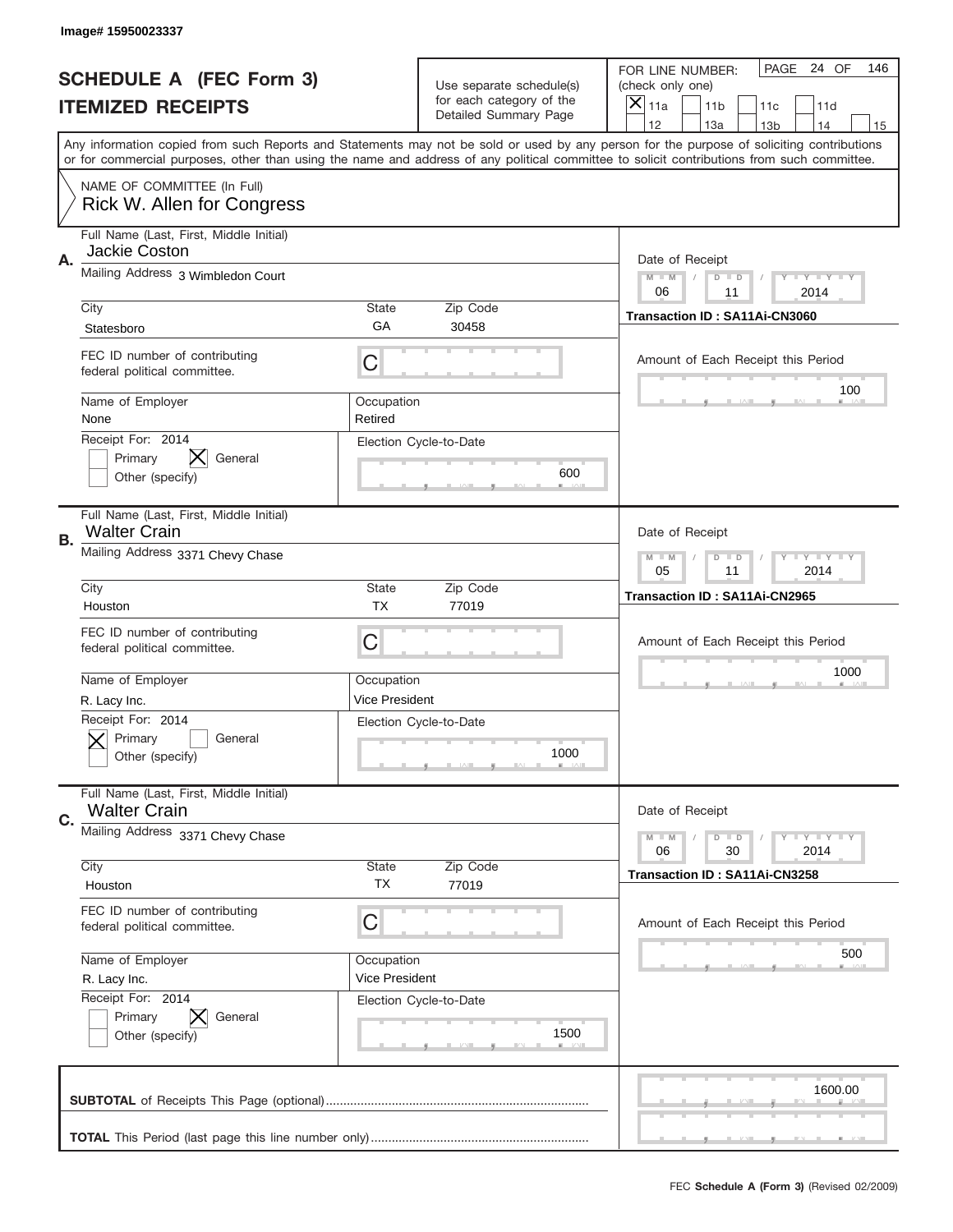|    | Image# 15950023338                                                                                                                                                                                                                                                                      |                         |                                                   |                                      |                                    |                 |                            |     |
|----|-----------------------------------------------------------------------------------------------------------------------------------------------------------------------------------------------------------------------------------------------------------------------------------------|-------------------------|---------------------------------------------------|--------------------------------------|------------------------------------|-----------------|----------------------------|-----|
|    | <b>SCHEDULE A (FEC Form 3)</b>                                                                                                                                                                                                                                                          |                         | Use separate schedule(s)                          | FOR LINE NUMBER:<br>(check only one) |                                    | PAGE            | 25 OF                      | 146 |
|    | <b>ITEMIZED RECEIPTS</b>                                                                                                                                                                                                                                                                |                         | for each category of the<br>Detailed Summary Page | $\overline{X} _{11a}$                | 11 <sub>b</sub>                    | 11c             | 11d                        |     |
|    | Any information copied from such Reports and Statements may not be sold or used by any person for the purpose of soliciting contributions<br>or for commercial purposes, other than using the name and address of any political committee to solicit contributions from such committee. |                         |                                                   | 12                                   | 13a                                | 13 <sub>b</sub> | 14                         | 15  |
|    | NAME OF COMMITTEE (In Full)<br>Rick W. Allen for Congress                                                                                                                                                                                                                               |                         |                                                   |                                      |                                    |                 |                            |     |
| Α. | Full Name (Last, First, Middle Initial)<br>Dr. Robert T. Cutting                                                                                                                                                                                                                        |                         |                                                   | Date of Receipt                      |                                    |                 |                            |     |
|    | Mailing Address 752 Westport Road                                                                                                                                                                                                                                                       |                         |                                                   | $M - M$<br>06                        | $D$ $D$<br>20                      |                 | <b>LYLYLY</b><br>2014      |     |
|    | City<br>Augusta                                                                                                                                                                                                                                                                         | <b>State</b><br>GA      | Zip Code<br>30907                                 |                                      | Transaction ID: SA11Ai-CN3138      |                 |                            |     |
|    | FEC ID number of contributing<br>federal political committee.                                                                                                                                                                                                                           | С                       |                                                   |                                      | Amount of Each Receipt this Period |                 |                            |     |
|    | Name of Employer<br>None                                                                                                                                                                                                                                                                | Occupation<br>Retired   |                                                   |                                      |                                    |                 | 500                        |     |
|    | Receipt For: 2014<br>Primary<br>General<br>Other (specify)                                                                                                                                                                                                                              |                         | Election Cycle-to-Date<br>500                     |                                      |                                    |                 |                            |     |
| В. | Full Name (Last, First, Middle Initial)<br>Mr. Warren A Daniel                                                                                                                                                                                                                          |                         |                                                   | Date of Receipt                      |                                    |                 |                            |     |
|    | Mailing Address PO Box 14445                                                                                                                                                                                                                                                            |                         |                                                   | $M - M$<br>06                        | $D$ $D$<br>06                      |                 | <b>LEY LEY LEY</b><br>2014 |     |
|    | City<br>Augusta                                                                                                                                                                                                                                                                         | <b>State</b><br>GA      | Zip Code<br>30919                                 | Transaction ID: SA11Ai-CN3044        |                                    |                 |                            |     |
|    | FEC ID number of contributing<br>federal political committee.                                                                                                                                                                                                                           | С                       |                                                   |                                      | Amount of Each Receipt this Period |                 |                            |     |
|    | Name of Employer<br>Self Employed                                                                                                                                                                                                                                                       | Occupation<br>Insurance |                                                   |                                      |                                    |                 | 1000                       |     |
|    | Receipt For: 2014<br>Primary<br>General<br>Other (specify)                                                                                                                                                                                                                              |                         | Election Cycle-to-Date<br>2000                    |                                      |                                    |                 |                            |     |
| C. | Full Name (Last, First, Middle Initial)<br><b>Lloyd Darby</b>                                                                                                                                                                                                                           |                         |                                                   | Date of Receipt                      |                                    |                 |                            |     |
|    | Mailing Address 303 Kissingbowe Rd                                                                                                                                                                                                                                                      |                         |                                                   | $M - M$<br>06                        | $D$ $D$<br>06                      |                 | <b>LY LY LY</b><br>2014    |     |
|    | City<br>Vidalia                                                                                                                                                                                                                                                                         | State<br>GA             | Zip Code<br>30474                                 |                                      | Transaction ID: SA11Ai-CN3049      |                 |                            |     |
|    | FEC ID number of contributing<br>federal political committee.                                                                                                                                                                                                                           | С                       |                                                   |                                      | Amount of Each Receipt this Period |                 |                            |     |
|    | Name of Employer<br>Self-Employed                                                                                                                                                                                                                                                       | Occupation<br>Dentist   |                                                   |                                      |                                    |                 | 500                        |     |
|    | Receipt For: 2014<br>Primary<br>General<br>Other (specify)                                                                                                                                                                                                                              |                         | Election Cycle-to-Date<br>500                     |                                      |                                    |                 |                            |     |
|    |                                                                                                                                                                                                                                                                                         |                         |                                                   |                                      |                                    |                 | 2000.00                    |     |
|    |                                                                                                                                                                                                                                                                                         |                         |                                                   |                                      |                                    |                 |                            |     |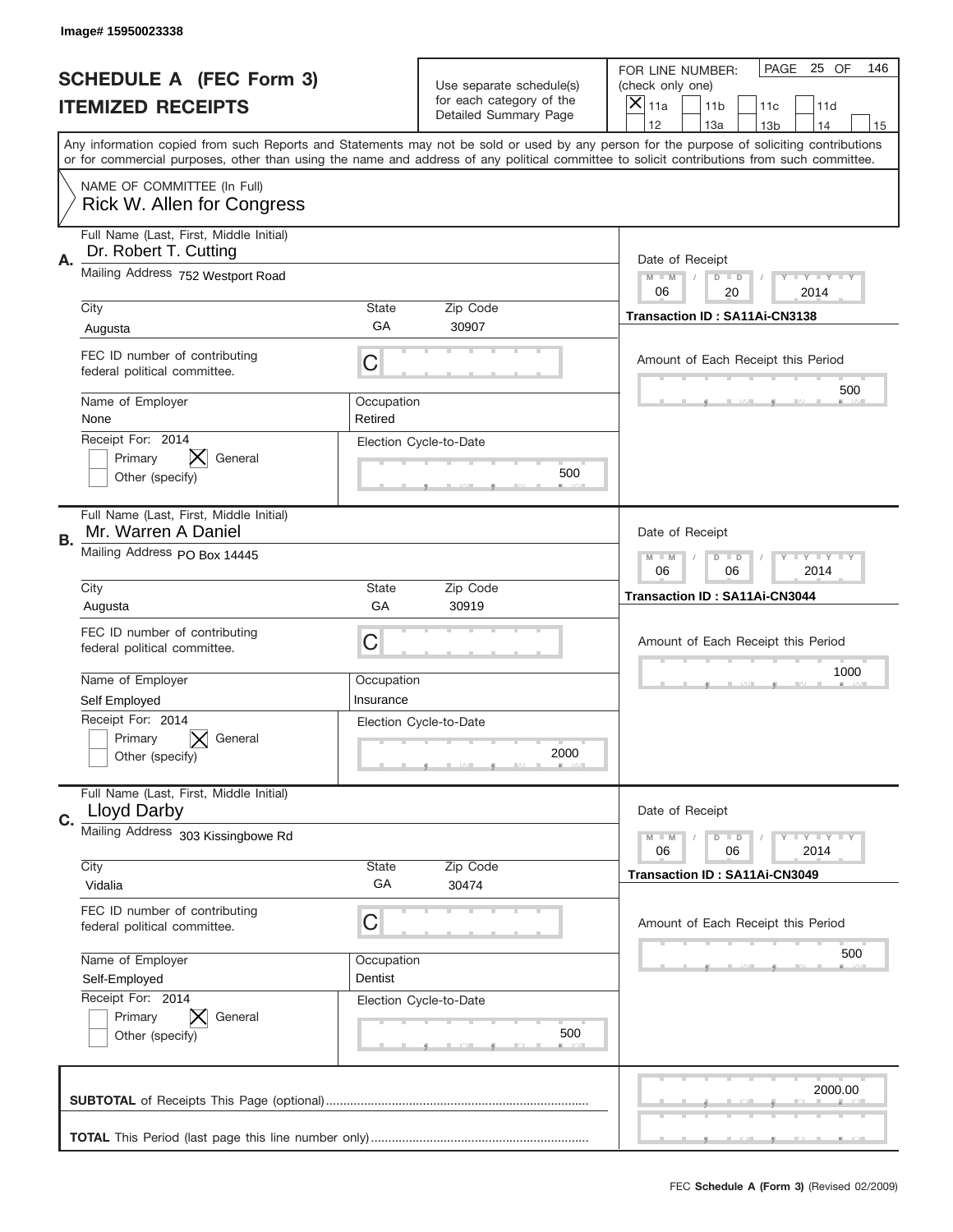|    | Image#15950023339                                             |                           |                                                      |                                                                                                                                                                                                                                                                                                                               |
|----|---------------------------------------------------------------|---------------------------|------------------------------------------------------|-------------------------------------------------------------------------------------------------------------------------------------------------------------------------------------------------------------------------------------------------------------------------------------------------------------------------------|
|    | <b>SCHEDULE A (FEC Form 3)</b>                                |                           | Use separate schedule(s)<br>for each category of the | PAGE<br>26 OF<br>146<br>FOR LINE NUMBER:<br>(check only one)                                                                                                                                                                                                                                                                  |
|    | <b>ITEMIZED RECEIPTS</b>                                      |                           | Detailed Summary Page                                | ×<br>11a<br>11 <sub>b</sub><br>11c<br>11d<br>12                                                                                                                                                                                                                                                                               |
|    |                                                               |                           |                                                      | 13a<br>14<br>13 <sub>b</sub><br>15<br>Any information copied from such Reports and Statements may not be sold or used by any person for the purpose of soliciting contributions<br>or for commercial purposes, other than using the name and address of any political committee to solicit contributions from such committee. |
|    | NAME OF COMMITTEE (In Full)<br>Rick W. Allen for Congress     |                           |                                                      |                                                                                                                                                                                                                                                                                                                               |
| Α. | Full Name (Last, First, Middle Initial)<br>Dr. James B. Davis |                           |                                                      | Date of Receipt                                                                                                                                                                                                                                                                                                               |
|    | Mailing Address 52 Chigoe Ln                                  |                           |                                                      | $M - M$<br>Y I Y I Y I Y<br>$D$ $D$<br>06<br>03<br>2014                                                                                                                                                                                                                                                                       |
|    | City<br>Appling                                               | State<br>GA               | Zip Code<br>30802                                    | Transaction ID: SA11Ai-CN3028                                                                                                                                                                                                                                                                                                 |
|    | FEC ID number of contributing<br>federal political committee. | C                         |                                                      | Amount of Each Receipt this Period<br>500                                                                                                                                                                                                                                                                                     |
|    | Name of Employer<br>Brown & Radiology Assoc.                  | Occupation<br>Radiologist |                                                      |                                                                                                                                                                                                                                                                                                                               |
|    | Receipt For: 2014<br>Primary<br>General<br>Other (specify)    |                           | Election Cycle-to-Date<br>1750                       |                                                                                                                                                                                                                                                                                                                               |
| В. | Full Name (Last, First, Middle Initial)<br>Jay M. Davis       |                           |                                                      | Date of Receipt                                                                                                                                                                                                                                                                                                               |
|    | Mailing Address One National Dr                               |                           |                                                      | <b>LYLYLY</b><br>$M - M$<br>$D$ $D$<br>06<br>30<br>2014                                                                                                                                                                                                                                                                       |
|    | City<br>Atlanta                                               | State<br>GA               | Zip Code<br>30336                                    | Transaction ID: SA11Ai-CN3260                                                                                                                                                                                                                                                                                                 |
|    | FEC ID number of contributing<br>federal political committee. | C                         |                                                      | Amount of Each Receipt this Period                                                                                                                                                                                                                                                                                            |
|    | Name of Employer<br><b>National Distributing Company</b>      | Occupation<br>Executive   |                                                      | 1000                                                                                                                                                                                                                                                                                                                          |
|    | Receipt For: 2014<br>General<br>Primary<br>Other (specify)    |                           | Election Cycle-to-Date<br>2000                       |                                                                                                                                                                                                                                                                                                                               |
| C. | Full Name (Last, First, Middle Initial)<br>Dr. J Ben Deal     |                           |                                                      | Date of Receipt                                                                                                                                                                                                                                                                                                               |
|    | Mailing Address 2311 Wrightsboro Rd                           |                           |                                                      | Y I Y I Y I Y<br>$M - M$<br>$D$ $D$<br>27<br>2014<br>06                                                                                                                                                                                                                                                                       |
|    | City<br>Augusta                                               | State<br>GA               | Zip Code<br>30904                                    | <b>Transaction ID: SA11Ai-CN3200</b>                                                                                                                                                                                                                                                                                          |
|    | FEC ID number of contributing<br>federal political committee. | C                         |                                                      | Amount of Each Receipt this Period                                                                                                                                                                                                                                                                                            |
|    | Name of Employer<br>Self Employed                             | Occupation<br>Dentist     |                                                      | 500                                                                                                                                                                                                                                                                                                                           |
|    | Receipt For: 2014<br>Primary<br>General<br>Other (specify)    |                           | Election Cycle-to-Date<br>2500                       |                                                                                                                                                                                                                                                                                                                               |
|    |                                                               |                           |                                                      | 2000.00                                                                                                                                                                                                                                                                                                                       |
|    |                                                               |                           |                                                      |                                                                                                                                                                                                                                                                                                                               |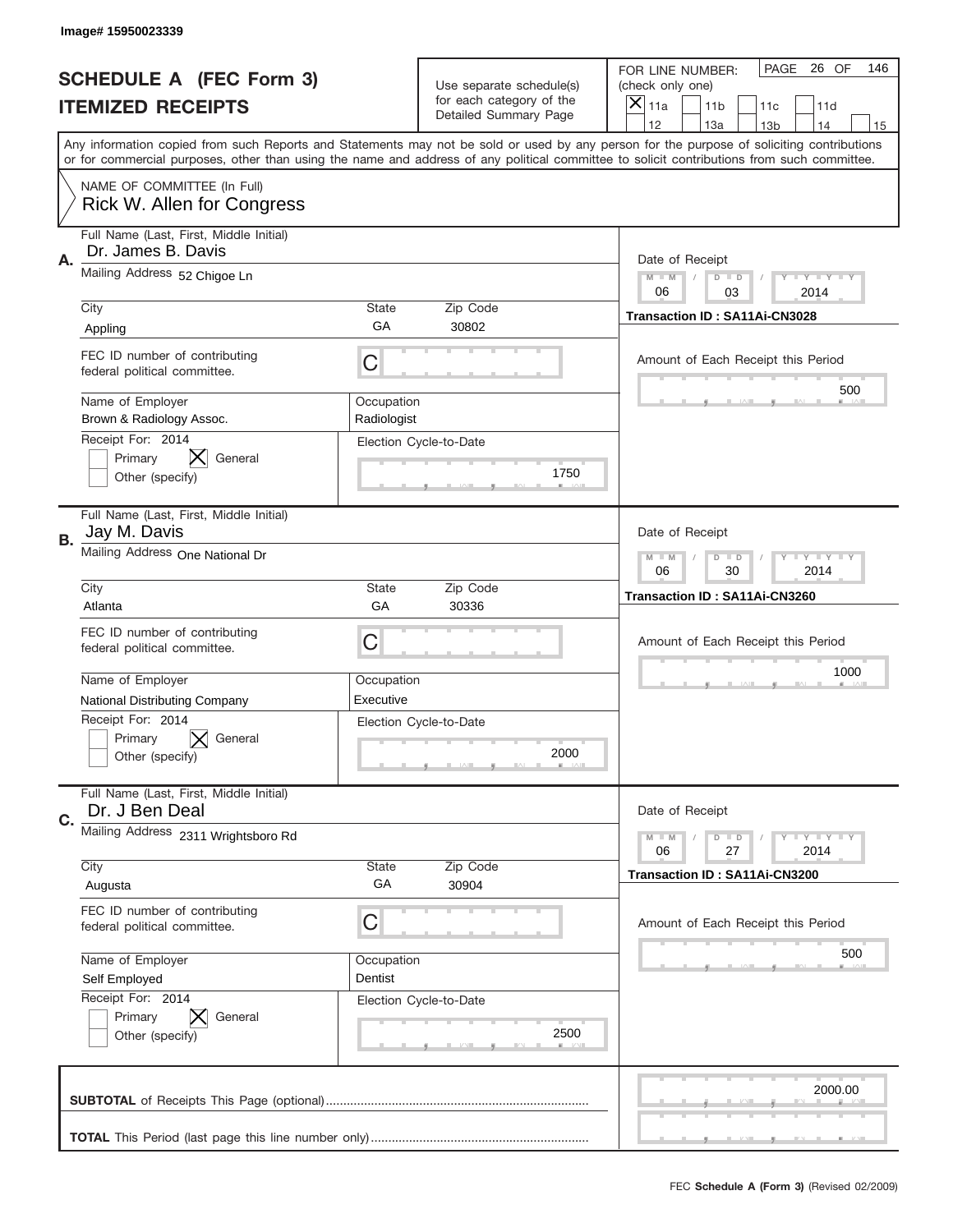|    | Image# 15950023340                                             |                         |                                                      |                                                                                                                                                                                                                                                                                                                                     |
|----|----------------------------------------------------------------|-------------------------|------------------------------------------------------|-------------------------------------------------------------------------------------------------------------------------------------------------------------------------------------------------------------------------------------------------------------------------------------------------------------------------------------|
|    | <b>SCHEDULE A (FEC Form 3)</b>                                 |                         | Use separate schedule(s)<br>for each category of the | PAGE 27 OF<br>146<br>FOR LINE NUMBER:<br>(check only one)                                                                                                                                                                                                                                                                           |
|    | <b>ITEMIZED RECEIPTS</b>                                       |                         | Detailed Summary Page                                | ×<br>11a<br>11 <sub>b</sub><br>11c<br>11d                                                                                                                                                                                                                                                                                           |
|    |                                                                |                         |                                                      | 12<br>13a<br>14<br>13 <sub>b</sub><br>15<br>Any information copied from such Reports and Statements may not be sold or used by any person for the purpose of soliciting contributions<br>or for commercial purposes, other than using the name and address of any political committee to solicit contributions from such committee. |
|    | NAME OF COMMITTEE (In Full)<br>Rick W. Allen for Congress      |                         |                                                      |                                                                                                                                                                                                                                                                                                                                     |
| Α. | Full Name (Last, First, Middle Initial)<br>George L. Deloach   |                         |                                                      | Date of Receipt                                                                                                                                                                                                                                                                                                                     |
|    | Mailing Address 201 Oak Lane                                   |                         |                                                      | $M - M$<br><b>LEY LEY LEY</b><br>$D$ $D$<br>06<br>30<br>2014                                                                                                                                                                                                                                                                        |
|    | City<br>Waynesboro                                             | State<br>GА             | Zip Code<br>30830                                    | Transaction ID: SA11Ai-CN3250                                                                                                                                                                                                                                                                                                       |
|    | FEC ID number of contributing<br>federal political committee.  | C                       |                                                      | Amount of Each Receipt this Period<br>250                                                                                                                                                                                                                                                                                           |
|    | Name of Employer<br>City of Waynesboro                         | Occupation<br>Mayor     |                                                      |                                                                                                                                                                                                                                                                                                                                     |
|    | Receipt For: 2014<br>Primary<br>General<br>Other (specify)     |                         | Election Cycle-to-Date<br>250                        |                                                                                                                                                                                                                                                                                                                                     |
| В. | Full Name (Last, First, Middle Initial)<br><b>Neal Dickert</b> |                         |                                                      | Date of Receipt                                                                                                                                                                                                                                                                                                                     |
|    | Mailing Address 3033 Bransford                                 |                         |                                                      | $M$ M<br><b>LEYTEY LEY</b><br>$D$ $D$<br>05<br>13<br>2014                                                                                                                                                                                                                                                                           |
|    | City<br>Augusta                                                | State<br>GA             | Zip Code<br>30909                                    | Transaction ID: SA11Ai-CN2978                                                                                                                                                                                                                                                                                                       |
|    | FEC ID number of contributing<br>federal political committee.  | C                       |                                                      | Amount of Each Receipt this Period                                                                                                                                                                                                                                                                                                  |
|    | Name of Employer<br>Hull Barrett PC.                           | Occupation<br>Attorney  |                                                      | 500                                                                                                                                                                                                                                                                                                                                 |
|    | Receipt For: 2014<br>General<br>Primary<br>Other (specify)     |                         | Election Cycle-to-Date<br>1000                       |                                                                                                                                                                                                                                                                                                                                     |
|    |                                                                |                         |                                                      |                                                                                                                                                                                                                                                                                                                                     |
| C. | Full Name (Last, First, Middle Initial)<br>Nicholas Dickinson  |                         |                                                      | Date of Receipt                                                                                                                                                                                                                                                                                                                     |
|    | Mailing Address 771 Broad St                                   |                         |                                                      | <b>LEY LEY LEY</b><br>$M - M$<br>$D$ $D$<br>06<br>2014<br>20                                                                                                                                                                                                                                                                        |
|    | City<br>Augusta                                                | State<br>GA             | Zip Code<br>30901                                    | <b>Transaction ID: SA11Ai-CN3147</b>                                                                                                                                                                                                                                                                                                |
|    | FEC ID number of contributing<br>federal political committee.  | C                       |                                                      | Amount of Each Receipt this Period                                                                                                                                                                                                                                                                                                  |
|    | Name of Employer<br>Dickinson Architects PC                    | Occupation<br>Architect |                                                      | 2600                                                                                                                                                                                                                                                                                                                                |
|    | Receipt For: 2014<br>Primary<br>General<br>Other (specify)     |                         | Election Cycle-to-Date<br>5200                       |                                                                                                                                                                                                                                                                                                                                     |
|    |                                                                |                         |                                                      | 3350.00                                                                                                                                                                                                                                                                                                                             |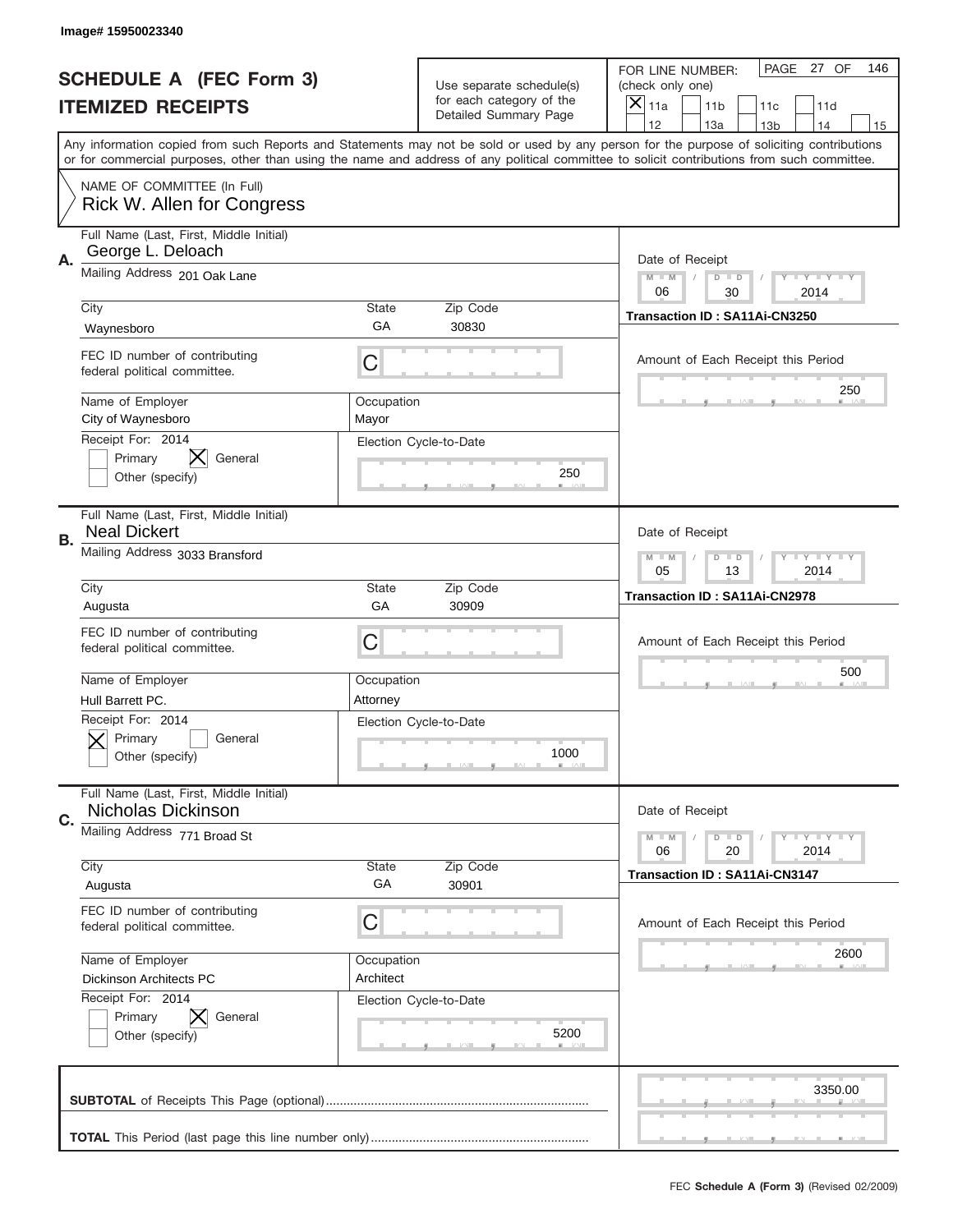|    | Image# 15950023341                                                |                       |                                                      |                                                                                                                                                                                                                                                                                         |
|----|-------------------------------------------------------------------|-----------------------|------------------------------------------------------|-----------------------------------------------------------------------------------------------------------------------------------------------------------------------------------------------------------------------------------------------------------------------------------------|
|    | <b>SCHEDULE A (FEC Form 3)</b>                                    |                       | Use separate schedule(s)<br>for each category of the | PAGE 28 OF<br>146<br>FOR LINE NUMBER:<br>(check only one)                                                                                                                                                                                                                               |
|    | <b>ITEMIZED RECEIPTS</b>                                          |                       | Detailed Summary Page                                | $\overline{X} _{11a}$<br>11 <sub>b</sub><br>11c<br>11d<br>12<br>13a<br>13 <sub>b</sub><br>14<br>15                                                                                                                                                                                      |
|    |                                                                   |                       |                                                      | Any information copied from such Reports and Statements may not be sold or used by any person for the purpose of soliciting contributions<br>or for commercial purposes, other than using the name and address of any political committee to solicit contributions from such committee. |
|    | NAME OF COMMITTEE (In Full)<br>Rick W. Allen for Congress         |                       |                                                      |                                                                                                                                                                                                                                                                                         |
| Α. | Full Name (Last, First, Middle Initial)<br>Dr. Robert E Dicks III |                       |                                                      | Date of Receipt                                                                                                                                                                                                                                                                         |
|    | Mailing Address 1021 Woodhollow Ln                                |                       |                                                      | $M$ M<br><b>LEY LEY LEY</b><br>$D$ $D$<br>05<br>05<br>2014                                                                                                                                                                                                                              |
|    | City<br>Athens                                                    | State<br>GA           | Zip Code<br>30606                                    | Transaction ID: SA11Ai-CN2934                                                                                                                                                                                                                                                           |
|    | FEC ID number of contributing<br>federal political committee.     | C                     |                                                      | Amount of Each Receipt this Period<br>100                                                                                                                                                                                                                                               |
|    | Name of Employer<br>None                                          | Occupation<br>Retired |                                                      |                                                                                                                                                                                                                                                                                         |
|    | Receipt For: 2014<br>Primary<br>General<br>Other (specify)        |                       | Election Cycle-to-Date<br>300                        |                                                                                                                                                                                                                                                                                         |
| В. | Full Name (Last, First, Middle Initial)<br>Dr. Robert E Dicks III |                       |                                                      | Date of Receipt                                                                                                                                                                                                                                                                         |
|    | Mailing Address 1021 Woodhollow Ln                                |                       |                                                      | <b>LEY LEY LEY</b><br>$M - M$<br>$D$ $D$<br>06<br>2014<br>06                                                                                                                                                                                                                            |
|    | City<br>Athens                                                    | State<br>GA           | Zip Code<br>30606                                    | Transaction ID: SA11Ai-CN3036                                                                                                                                                                                                                                                           |
|    | FEC ID number of contributing<br>federal political committee.     | C                     |                                                      | Amount of Each Receipt this Period                                                                                                                                                                                                                                                      |
|    | Name of Employer<br>None                                          | Occupation<br>Retired |                                                      | 100                                                                                                                                                                                                                                                                                     |
|    | Receipt For: 2014<br>General<br>Primary<br>Other (specify)        |                       | Election Cycle-to-Date<br>400                        |                                                                                                                                                                                                                                                                                         |
| C. | Full Name (Last, First, Middle Initial)<br><b>Samuel Dipolito</b> |                       |                                                      | Date of Receipt                                                                                                                                                                                                                                                                         |
|    | Mailing Address 106 Oak Ridge Drive                               |                       |                                                      | $D$ $D$<br><b>LY LY LY</b><br>$M - M$<br>06<br>2014<br>17                                                                                                                                                                                                                               |
|    | City<br>Statesboro                                                | <b>State</b><br>GА    | Zip Code<br>30458                                    | <b>Transaction ID: SA11Ai-CN3095</b>                                                                                                                                                                                                                                                    |
|    | FEC ID number of contributing<br>federal political committee.     | C                     |                                                      | Amount of Each Receipt this Period                                                                                                                                                                                                                                                      |
|    | Name of Employer<br>Prudential                                    | Occupation<br>Realtor |                                                      | 500                                                                                                                                                                                                                                                                                     |
|    | Receipt For: 2014<br>Primary<br>General<br>Other (specify)        |                       | Election Cycle-to-Date<br>1000                       |                                                                                                                                                                                                                                                                                         |
|    |                                                                   |                       |                                                      | 700.00                                                                                                                                                                                                                                                                                  |
|    |                                                                   |                       |                                                      |                                                                                                                                                                                                                                                                                         |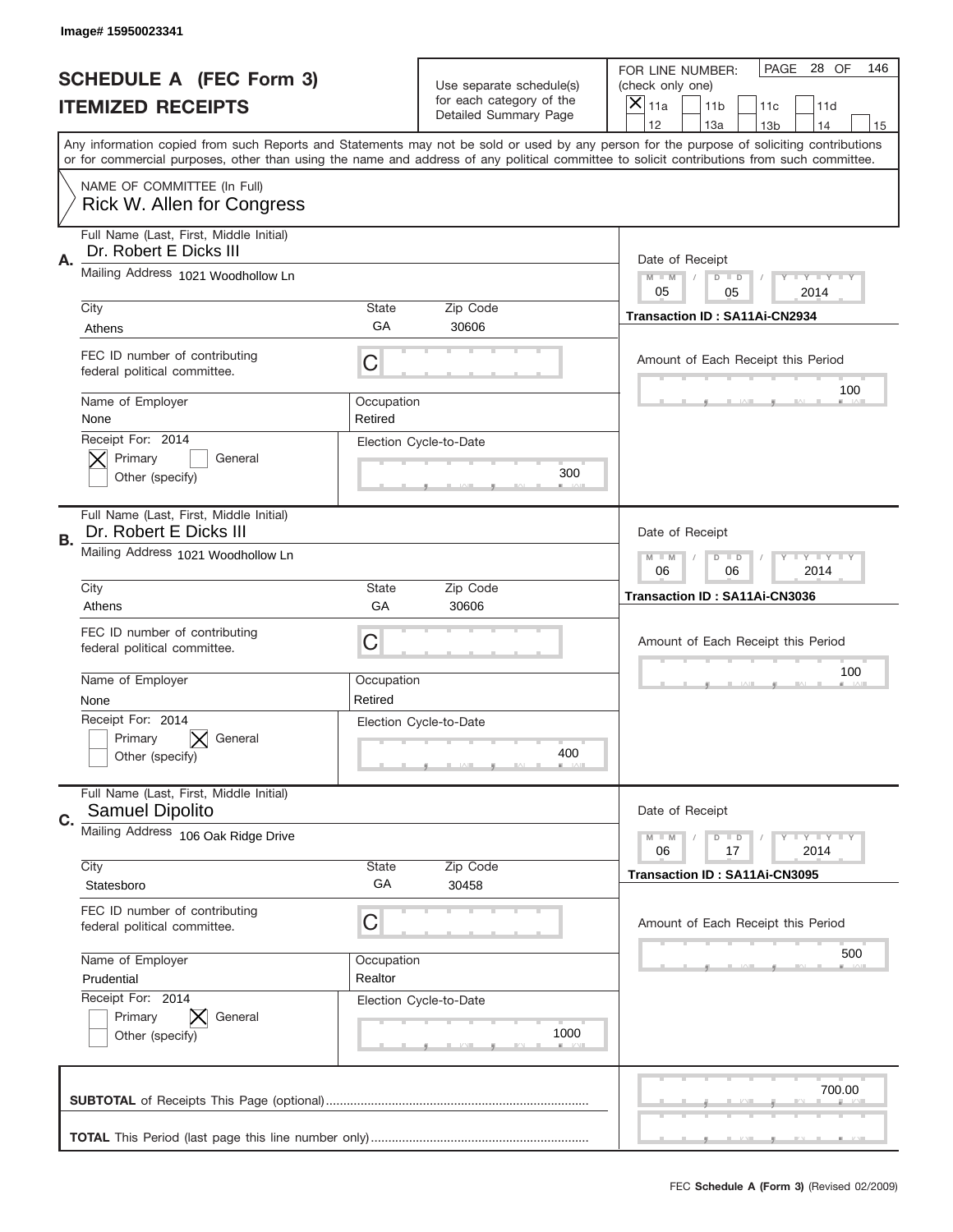|    | Image#15950023342                                                                 |                                  |                                                      |                                                                                                                                                                                                                                                                                                                                     |
|----|-----------------------------------------------------------------------------------|----------------------------------|------------------------------------------------------|-------------------------------------------------------------------------------------------------------------------------------------------------------------------------------------------------------------------------------------------------------------------------------------------------------------------------------------|
|    | <b>SCHEDULE A (FEC Form 3)</b>                                                    |                                  | Use separate schedule(s)<br>for each category of the | PAGE 29 OF<br>146<br>FOR LINE NUMBER:<br>(check only one)                                                                                                                                                                                                                                                                           |
|    | <b>ITEMIZED RECEIPTS</b>                                                          |                                  | Detailed Summary Page                                | ×<br>11a<br>11 <sub>b</sub><br>11c<br>11d                                                                                                                                                                                                                                                                                           |
|    |                                                                                   |                                  |                                                      | 12<br>13a<br>14<br>13 <sub>b</sub><br>15<br>Any information copied from such Reports and Statements may not be sold or used by any person for the purpose of soliciting contributions<br>or for commercial purposes, other than using the name and address of any political committee to solicit contributions from such committee. |
|    | NAME OF COMMITTEE (In Full)<br>Rick W. Allen for Congress                         |                                  |                                                      |                                                                                                                                                                                                                                                                                                                                     |
| Α. | Full Name (Last, First, Middle Initial)<br>Otha Dixon                             |                                  |                                                      | Date of Receipt                                                                                                                                                                                                                                                                                                                     |
|    | Mailing Address 334 Dixon Lake Circle                                             |                                  |                                                      | $M - M$<br><b>LEY LEY LEY</b><br>$D$ $D$<br>06<br>17<br>2014                                                                                                                                                                                                                                                                        |
|    | City<br>Vidalia                                                                   | State<br>GА                      | Zip Code<br>30474                                    | Transaction ID: SA11Ai-CN3101                                                                                                                                                                                                                                                                                                       |
|    | FEC ID number of contributing<br>federal political committee.                     | C                                |                                                      | Amount of Each Receipt this Period<br>250                                                                                                                                                                                                                                                                                           |
|    | Name of Employer<br>Dixon Management Group<br>Receipt For: 2014                   | Occupation<br><b>Hotel Owner</b> |                                                      |                                                                                                                                                                                                                                                                                                                                     |
|    | Primary<br>General<br>Other (specify)                                             |                                  | Election Cycle-to-Date<br>250                        |                                                                                                                                                                                                                                                                                                                                     |
| В. | Full Name (Last, First, Middle Initial)<br>Mr. Jimmy Dockery                      |                                  |                                                      | Date of Receipt                                                                                                                                                                                                                                                                                                                     |
|    | Mailing Address 1006 Pinetree Circle                                              |                                  |                                                      | $M - M$<br><b>LEYTEY LEY</b><br>$D$ $D$<br>06<br>06<br>2014                                                                                                                                                                                                                                                                         |
|    | City<br>Douglas                                                                   | State<br>GA                      | Zip Code<br>31533                                    | Transaction ID: SA11Ai-CN3037                                                                                                                                                                                                                                                                                                       |
|    | FEC ID number of contributing<br>federal political committee.                     | C                                |                                                      | Amount of Each Receipt this Period                                                                                                                                                                                                                                                                                                  |
|    |                                                                                   |                                  |                                                      | 200                                                                                                                                                                                                                                                                                                                                 |
|    | Name of Employer                                                                  | Occupation<br>Banker             |                                                      |                                                                                                                                                                                                                                                                                                                                     |
|    | AgSouth Farm Credit<br>Receipt For: 2014<br>General<br>Primary<br>Other (specify) |                                  | Election Cycle-to-Date<br>550                        |                                                                                                                                                                                                                                                                                                                                     |
| C. | Full Name (Last, First, Middle Initial)<br>Mr. J William Douglas Jr               |                                  |                                                      | Date of Receipt                                                                                                                                                                                                                                                                                                                     |
|    | Mailing Address 132 Riverbottom Cir                                               |                                  |                                                      | <b>LEY LEY LEY</b><br>$M - M$<br>$D$ $D$<br>06<br>2014<br>06                                                                                                                                                                                                                                                                        |
|    | City<br>Athens                                                                    | State<br>GA                      | Zip Code<br>30506                                    | Transaction ID: SA11Ai-CN3038                                                                                                                                                                                                                                                                                                       |
|    | FEC ID number of contributing<br>federal political committee.                     | C                                |                                                      | Amount of Each Receipt this Period                                                                                                                                                                                                                                                                                                  |
|    | Name of Employer<br>Synovus Financial                                             | Occupation<br>Banker             |                                                      | 250                                                                                                                                                                                                                                                                                                                                 |
|    | Receipt For: 2014<br>Primary<br>General<br>Other (specify)                        |                                  | Election Cycle-to-Date<br>500                        |                                                                                                                                                                                                                                                                                                                                     |
|    |                                                                                   |                                  |                                                      | 700.00                                                                                                                                                                                                                                                                                                                              |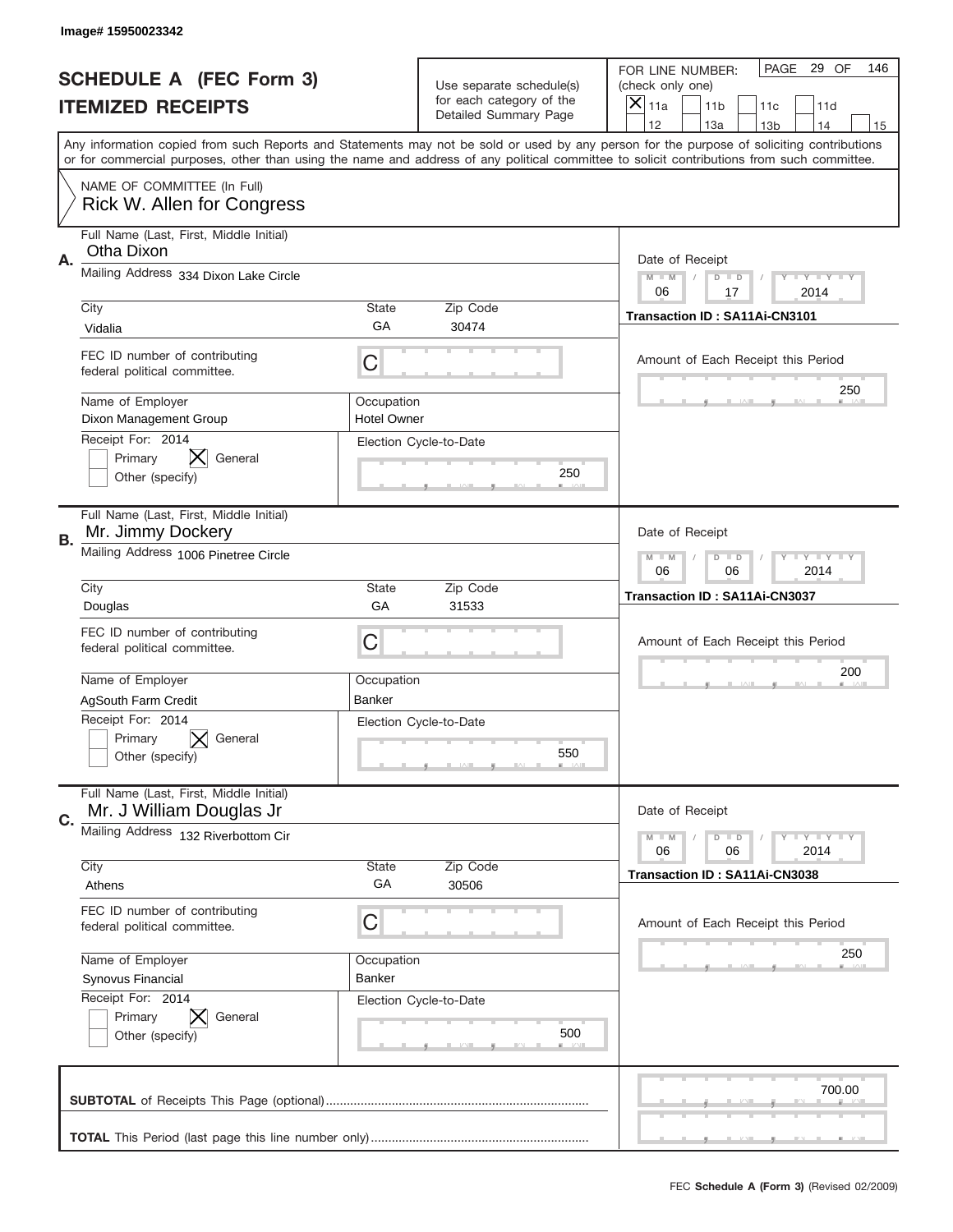|           | Image# 15950023343                                             |                               |                                                   |                                                                                                                                                                                                                                                                                                                                     |
|-----------|----------------------------------------------------------------|-------------------------------|---------------------------------------------------|-------------------------------------------------------------------------------------------------------------------------------------------------------------------------------------------------------------------------------------------------------------------------------------------------------------------------------------|
|           | <b>SCHEDULE A (FEC Form 3)</b>                                 |                               | Use separate schedule(s)                          | PAGE<br>30 OF<br>146<br>FOR LINE NUMBER:<br>(check only one)                                                                                                                                                                                                                                                                        |
|           | <b>ITEMIZED RECEIPTS</b>                                       |                               | for each category of the<br>Detailed Summary Page | ×<br>11a<br>11 <sub>b</sub><br>11c<br>11d                                                                                                                                                                                                                                                                                           |
|           |                                                                |                               |                                                   | 12<br>13a<br>14<br>13 <sub>b</sub><br>15<br>Any information copied from such Reports and Statements may not be sold or used by any person for the purpose of soliciting contributions<br>or for commercial purposes, other than using the name and address of any political committee to solicit contributions from such committee. |
|           | NAME OF COMMITTEE (In Full)<br>Rick W. Allen for Congress      |                               |                                                   |                                                                                                                                                                                                                                                                                                                                     |
| Α.        | Full Name (Last, First, Middle Initial)<br>Mr. Thomas M Dozier |                               |                                                   | Date of Receipt                                                                                                                                                                                                                                                                                                                     |
|           | Mailing Address 1559 Broad St                                  |                               |                                                   | $M - M$<br><b>LEY LEY LEY</b><br>$D$ $D$<br>05<br>28<br>2014                                                                                                                                                                                                                                                                        |
|           | City<br>Augusta                                                | State<br>GА                   | Zip Code<br>30904                                 | Transaction ID: SA11Ai-CN3019                                                                                                                                                                                                                                                                                                       |
|           | FEC ID number of contributing<br>federal political committee.  | C                             |                                                   | Amount of Each Receipt this Period                                                                                                                                                                                                                                                                                                  |
|           | Name of Employer<br>Gold Mech Inc.                             | Occupation<br>Contractor      |                                                   | 500                                                                                                                                                                                                                                                                                                                                 |
|           | Receipt For: 2014<br>Primary<br>General<br>Other (specify)     |                               | Election Cycle-to-Date<br>1500                    |                                                                                                                                                                                                                                                                                                                                     |
| <b>B.</b> | Full Name (Last, First, Middle Initial)<br>Mr. Thomas M Dozier |                               |                                                   | Date of Receipt                                                                                                                                                                                                                                                                                                                     |
|           | Mailing Address 1559 Broad St                                  |                               |                                                   | $M - M$<br>$D$ $D$<br><b>LEYTEY LEY</b><br>06<br>27<br>2014                                                                                                                                                                                                                                                                         |
|           | City<br>Augusta                                                | State<br>GA                   | Zip Code<br>30904                                 | Transaction ID: SA11Ai-CN3201                                                                                                                                                                                                                                                                                                       |
|           | FEC ID number of contributing<br>federal political committee.  | C                             |                                                   | Amount of Each Receipt this Period                                                                                                                                                                                                                                                                                                  |
|           | Name of Employer                                               | Occupation                    |                                                   | 500                                                                                                                                                                                                                                                                                                                                 |
|           | Gold Mech Inc.<br>Receipt For: 2014                            | Contractor                    |                                                   |                                                                                                                                                                                                                                                                                                                                     |
|           | Primary<br>General<br>Other (specify)                          |                               | Election Cycle-to-Date<br>2000                    |                                                                                                                                                                                                                                                                                                                                     |
| C.        | Full Name (Last, First, Middle Initial)<br>Mr. Dan Duggan Jr   |                               |                                                   | Date of Receipt                                                                                                                                                                                                                                                                                                                     |
|           | Mailing Address 2227 Pickens Rd                                |                               |                                                   | <b>LEY LEY LEY</b><br>$M - M$<br>$D$ $D$<br>06<br>2014<br>24                                                                                                                                                                                                                                                                        |
|           | City                                                           | State<br>GA                   | Zip Code<br>30904                                 | <b>Transaction ID: SA11Ai-CN3148</b>                                                                                                                                                                                                                                                                                                |
|           | Augusta                                                        |                               |                                                   |                                                                                                                                                                                                                                                                                                                                     |
|           | FEC ID number of contributing<br>federal political committee.  | C                             |                                                   | Amount of Each Receipt this Period                                                                                                                                                                                                                                                                                                  |
|           | Name of Employer<br>University Surgical Association            | Occupation<br>General Surgeon |                                                   | 100                                                                                                                                                                                                                                                                                                                                 |
|           | Receipt For: 2014<br>Primary<br>General<br>Other (specify)     |                               | Election Cycle-to-Date<br>550                     |                                                                                                                                                                                                                                                                                                                                     |
|           |                                                                |                               |                                                   | 1100.00                                                                                                                                                                                                                                                                                                                             |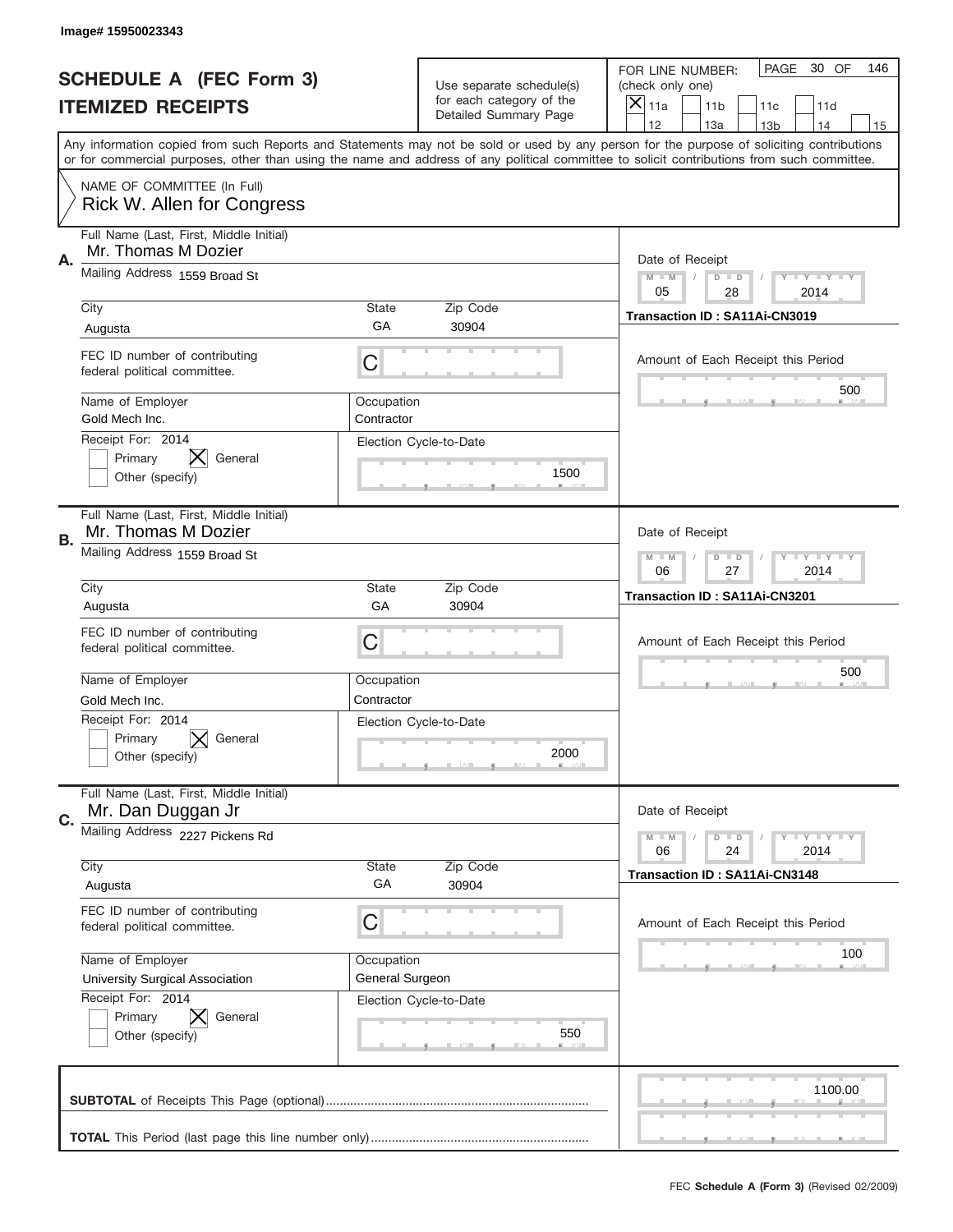|    | Image# 15950023344                                                                                                                                                                                                                                                                      |                       |                                                   |                                      |                                      |                 |                            |     |
|----|-----------------------------------------------------------------------------------------------------------------------------------------------------------------------------------------------------------------------------------------------------------------------------------------|-----------------------|---------------------------------------------------|--------------------------------------|--------------------------------------|-----------------|----------------------------|-----|
|    | <b>SCHEDULE A (FEC Form 3)</b>                                                                                                                                                                                                                                                          |                       | Use separate schedule(s)                          | FOR LINE NUMBER:<br>(check only one) |                                      | PAGE            | 31 OF                      | 146 |
|    | <b>ITEMIZED RECEIPTS</b>                                                                                                                                                                                                                                                                |                       | for each category of the<br>Detailed Summary Page | $\overline{X} _{11a}$                | 11 <sub>b</sub>                      | 11c             | 11d                        |     |
|    | Any information copied from such Reports and Statements may not be sold or used by any person for the purpose of soliciting contributions<br>or for commercial purposes, other than using the name and address of any political committee to solicit contributions from such committee. |                       |                                                   | 12                                   | 13a                                  | 13 <sub>b</sub> | 14                         | 15  |
|    |                                                                                                                                                                                                                                                                                         |                       |                                                   |                                      |                                      |                 |                            |     |
|    | NAME OF COMMITTEE (In Full)<br>Rick W. Allen for Congress                                                                                                                                                                                                                               |                       |                                                   |                                      |                                      |                 |                            |     |
| Α. | Full Name (Last, First, Middle Initial)<br>Mr. Nick W Evans                                                                                                                                                                                                                             |                       |                                                   |                                      | Date of Receipt                      |                 |                            |     |
|    | Mailing Address 823 Milledge Rd                                                                                                                                                                                                                                                         |                       |                                                   | $M - M$<br>06                        | $D$ $D$<br>26                        |                 | <b>LYLYLY</b><br>2014      |     |
|    | City                                                                                                                                                                                                                                                                                    | <b>State</b><br>GA    | Zip Code<br>30904                                 |                                      | <b>Transaction ID: SA11Ai-CN3197</b> |                 |                            |     |
|    | Augusta                                                                                                                                                                                                                                                                                 |                       |                                                   |                                      |                                      |                 |                            |     |
|    | FEC ID number of contributing<br>federal political committee.                                                                                                                                                                                                                           | С                     |                                                   |                                      | Amount of Each Receipt this Period   |                 |                            |     |
|    | Name of Employer<br><b>ECP Benefits LLC.</b>                                                                                                                                                                                                                                            | Occupation<br>Partner |                                                   |                                      |                                      |                 | 1000                       |     |
|    | Receipt For: 2014<br>Primary<br>General<br>Other (specify)                                                                                                                                                                                                                              |                       | Election Cycle-to-Date<br>1500                    |                                      |                                      |                 |                            |     |
|    | Full Name (Last, First, Middle Initial)<br><b>Ralph Evans</b>                                                                                                                                                                                                                           |                       |                                                   |                                      | Date of Receipt                      |                 |                            |     |
| В. | Mailing Address P.O. Box 1350                                                                                                                                                                                                                                                           |                       |                                                   | $M - M$<br>06                        | $D$ $D$<br>06                        |                 | <b>LEY LEY LEY</b><br>2014 |     |
|    | City                                                                                                                                                                                                                                                                                    | <b>State</b><br>GA    | Zip Code                                          |                                      | Transaction ID: SA11Ai-CN3050        |                 |                            |     |
|    | Douglas                                                                                                                                                                                                                                                                                 |                       | 31534                                             |                                      |                                      |                 |                            |     |
|    | FEC ID number of contributing<br>federal political committee.                                                                                                                                                                                                                           | С                     |                                                   |                                      | Amount of Each Receipt this Period   |                 |                            |     |
|    | Name of Employer                                                                                                                                                                                                                                                                        | Occupation            |                                                   |                                      |                                      |                 | 2600                       |     |
|    | R.W. Griffin Inc.                                                                                                                                                                                                                                                                       | President             |                                                   |                                      |                                      |                 |                            |     |
|    | Receipt For: 2014<br>Primary<br>General<br>Other (specify)                                                                                                                                                                                                                              |                       | Election Cycle-to-Date<br>5200                    |                                      |                                      |                 |                            |     |
| C. | Full Name (Last, First, Middle Initial)<br>Michael E. Gardner                                                                                                                                                                                                                           |                       |                                                   |                                      | Date of Receipt                      |                 |                            |     |
|    | Mailing Address 510 Patterson Road                                                                                                                                                                                                                                                      |                       |                                                   | $M - M$<br>06                        | $D$ $D$<br>26                        |                 | <b>LY LY LY</b><br>2014    |     |
|    | City<br><b>Baxley</b>                                                                                                                                                                                                                                                                   | State<br>GA           | Zip Code<br>31513                                 |                                      | Transaction ID: SA11Ai-CN3192        |                 |                            |     |
|    | FEC ID number of contributing<br>federal political committee.                                                                                                                                                                                                                           | С                     |                                                   |                                      | Amount of Each Receipt this Period   |                 |                            |     |
|    | Name of Employer                                                                                                                                                                                                                                                                        | Occupation            |                                                   |                                      |                                      |                 | 2500                       |     |
|    | <b>Gardner Apiaries</b>                                                                                                                                                                                                                                                                 | Owner                 |                                                   |                                      |                                      |                 |                            |     |
|    | Receipt For: 2014<br>Primary<br>General<br>Other (specify)                                                                                                                                                                                                                              |                       | Election Cycle-to-Date<br>2500                    |                                      |                                      |                 |                            |     |
|    |                                                                                                                                                                                                                                                                                         |                       |                                                   |                                      |                                      |                 | 6100.00                    |     |
|    |                                                                                                                                                                                                                                                                                         |                       |                                                   |                                      |                                      |                 |                            |     |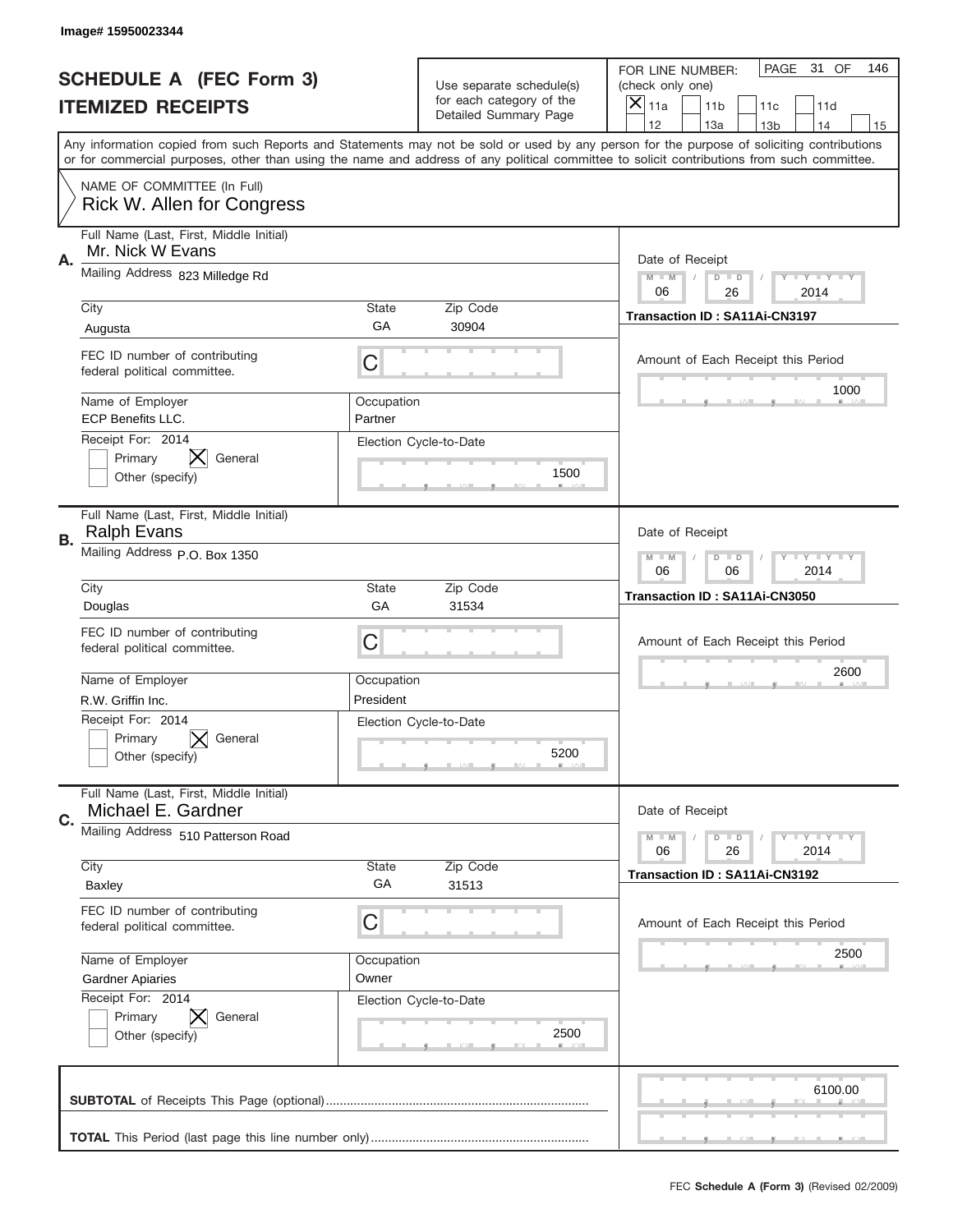|           | Image# 15950023345                                                   |                         |                                                   |                                                                                                                                                                                                                                                                                                                                     |
|-----------|----------------------------------------------------------------------|-------------------------|---------------------------------------------------|-------------------------------------------------------------------------------------------------------------------------------------------------------------------------------------------------------------------------------------------------------------------------------------------------------------------------------------|
|           | <b>SCHEDULE A (FEC Form 3)</b>                                       |                         | Use separate schedule(s)                          | PAGE<br>32 OF<br>146<br>FOR LINE NUMBER:<br>(check only one)                                                                                                                                                                                                                                                                        |
|           | <b>ITEMIZED RECEIPTS</b>                                             |                         | for each category of the<br>Detailed Summary Page | ×<br>11a<br>11 <sub>b</sub><br>11c<br>11d                                                                                                                                                                                                                                                                                           |
|           |                                                                      |                         |                                                   | 12<br>13a<br>14<br>13 <sub>b</sub><br>15<br>Any information copied from such Reports and Statements may not be sold or used by any person for the purpose of soliciting contributions<br>or for commercial purposes, other than using the name and address of any political committee to solicit contributions from such committee. |
|           | NAME OF COMMITTEE (In Full)<br>Rick W. Allen for Congress            |                         |                                                   |                                                                                                                                                                                                                                                                                                                                     |
| А.        | Full Name (Last, First, Middle Initial)<br>Mr. William T Gary        |                         |                                                   | Date of Receipt                                                                                                                                                                                                                                                                                                                     |
|           | Mailing Address 3032 Bransford Rd                                    |                         |                                                   | $M - M$<br><b>LEY LEY LEY</b><br>$D$ $D$<br>06<br>24<br>2014                                                                                                                                                                                                                                                                        |
|           | City<br>Augusta                                                      | State<br>GА             | Zip Code<br>30909                                 | Transaction ID: SA11Ai-CN3154                                                                                                                                                                                                                                                                                                       |
|           | FEC ID number of contributing<br>federal political committee.        | C                       |                                                   | Amount of Each Receipt this Period                                                                                                                                                                                                                                                                                                  |
|           | Name of Employer<br>Retired                                          | Occupation<br>Retired   |                                                   | 500                                                                                                                                                                                                                                                                                                                                 |
|           | Receipt For: 2014<br>Primary<br>General<br>Other (specify)           |                         | Election Cycle-to-Date<br>1000                    |                                                                                                                                                                                                                                                                                                                                     |
| <b>B.</b> | Full Name (Last, First, Middle Initial)<br>Mr. John W Gibson         |                         |                                                   | Date of Receipt                                                                                                                                                                                                                                                                                                                     |
|           | Mailing Address 3011 Bransford Rd                                    |                         |                                                   | $M - M$<br><b>LEY LEY LEY</b><br>$D$ $D$<br>06<br>06<br>2014                                                                                                                                                                                                                                                                        |
|           | City<br>Augusta                                                      | State<br>GA             | Zip Code<br>30909                                 | Transaction ID: SA11Ai-CN3040                                                                                                                                                                                                                                                                                                       |
|           | FEC ID number of contributing<br>federal political committee.        | C                       |                                                   | Amount of Each Receipt this Period                                                                                                                                                                                                                                                                                                  |
|           | Name of Employer                                                     | Occupation              |                                                   | 250                                                                                                                                                                                                                                                                                                                                 |
|           | <b>Green Arch Capital</b><br>Receipt For: 2014                       | <b>Real Estate</b>      |                                                   |                                                                                                                                                                                                                                                                                                                                     |
|           |                                                                      |                         |                                                   |                                                                                                                                                                                                                                                                                                                                     |
|           | Primary<br>General<br>Other (specify)                                | Election Cycle-to-Date  | 2850                                              |                                                                                                                                                                                                                                                                                                                                     |
| C.        | Full Name (Last, First, Middle Initial)<br>Mr. Benjamin Lamar Gillis |                         |                                                   | Date of Receipt                                                                                                                                                                                                                                                                                                                     |
|           | Mailing Address 4681 W. Louisiana Avenue                             |                         |                                                   | <b>LYLYLY</b><br>$M - M$<br>$D$ $D$<br>06<br>13<br>2014                                                                                                                                                                                                                                                                             |
|           | City<br>Soperton                                                     | State<br>GA             | Zip Code<br>30457                                 | Transaction ID: SA11Ai-CN3077                                                                                                                                                                                                                                                                                                       |
|           | FEC ID number of contributing<br>federal political committee.        | С                       |                                                   | Amount of Each Receipt this Period                                                                                                                                                                                                                                                                                                  |
|           | Name of Employer<br>Gillis Ag & Timber                               | Occupation<br>President |                                                   | 250                                                                                                                                                                                                                                                                                                                                 |
|           | Receipt For: 2014<br>Primary<br>General<br>Other (specify)           |                         | Election Cycle-to-Date<br>250                     |                                                                                                                                                                                                                                                                                                                                     |
|           |                                                                      |                         |                                                   | 1000.00                                                                                                                                                                                                                                                                                                                             |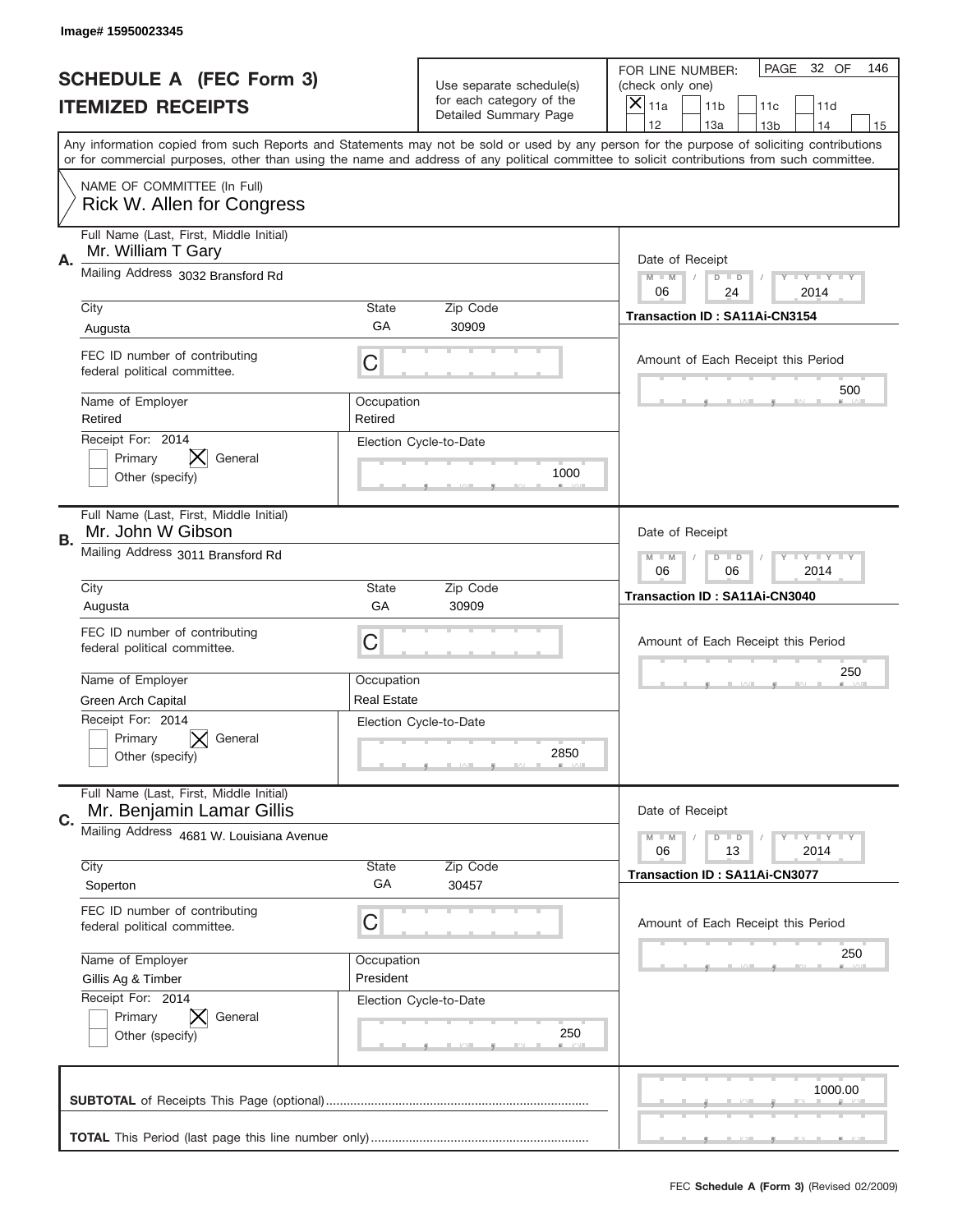|    | Image# 15950023346                                             |                       |                                                   |                                                                                                                                                                                                                                                                                                                                     |
|----|----------------------------------------------------------------|-----------------------|---------------------------------------------------|-------------------------------------------------------------------------------------------------------------------------------------------------------------------------------------------------------------------------------------------------------------------------------------------------------------------------------------|
|    | <b>SCHEDULE A (FEC Form 3)</b>                                 |                       | Use separate schedule(s)                          | PAGE<br>33 OF<br>146<br>FOR LINE NUMBER:<br>(check only one)                                                                                                                                                                                                                                                                        |
|    | <b>ITEMIZED RECEIPTS</b>                                       |                       | for each category of the<br>Detailed Summary Page | ×<br>11a<br>11 <sub>b</sub><br>11c<br>11d                                                                                                                                                                                                                                                                                           |
|    |                                                                |                       |                                                   | 12<br>13a<br>14<br>13 <sub>b</sub><br>15<br>Any information copied from such Reports and Statements may not be sold or used by any person for the purpose of soliciting contributions<br>or for commercial purposes, other than using the name and address of any political committee to solicit contributions from such committee. |
|    | NAME OF COMMITTEE (In Full)<br>Rick W. Allen for Congress      |                       |                                                   |                                                                                                                                                                                                                                                                                                                                     |
| Α. | Full Name (Last, First, Middle Initial)<br><b>Hugh Gillis</b>  |                       |                                                   | Date of Receipt                                                                                                                                                                                                                                                                                                                     |
|    | Mailing Address 176 GA Highway 227                             |                       |                                                   | $M - M$<br><b>LEY LEY LEY</b><br>$D$ $D$<br>06<br>13<br>2014                                                                                                                                                                                                                                                                        |
|    | City<br>Soperton                                               | State<br>GА           | Zip Code<br>30457                                 | Transaction ID: SA11Ai-CN3078                                                                                                                                                                                                                                                                                                       |
|    | FEC ID number of contributing<br>federal political committee.  | C                     |                                                   | Amount of Each Receipt this Period<br>250                                                                                                                                                                                                                                                                                           |
|    | Name of Employer<br>None                                       | Occupation<br>Retired |                                                   |                                                                                                                                                                                                                                                                                                                                     |
|    | Receipt For: 2014<br>Primary<br>General<br>Other (specify)     |                       | Election Cycle-to-Date<br>250                     |                                                                                                                                                                                                                                                                                                                                     |
| В. | Full Name (Last, First, Middle Initial)<br>Dr. Steven Goldberg |                       |                                                   | Date of Receipt                                                                                                                                                                                                                                                                                                                     |
|    | Mailing Address 1016 Beverly Heights Dr                        |                       |                                                   | $M$ M<br><b>LEYTEY LEY</b><br>$D$ $D$<br>06<br>11<br>2014                                                                                                                                                                                                                                                                           |
|    | City<br>Augusta                                                | State<br>GA           | Zip Code<br>30907                                 | Transaction ID: SA11Ai-CN3057                                                                                                                                                                                                                                                                                                       |
|    | FEC ID number of contributing<br>federal political committee.  | C                     |                                                   | Amount of Each Receipt this Period                                                                                                                                                                                                                                                                                                  |
|    | Name of Employer<br>Goldberg Dental Group                      | Occupation<br>Dentist |                                                   | 100                                                                                                                                                                                                                                                                                                                                 |
|    | Receipt For: 2014<br>General<br>Primary<br>Other (specify)     |                       | Election Cycle-to-Date<br>400                     |                                                                                                                                                                                                                                                                                                                                     |
| C. | Full Name (Last, First, Middle Initial)<br>Mr. Rick W Griffin  |                       |                                                   | Date of Receipt                                                                                                                                                                                                                                                                                                                     |
|    | Mailing Address 3804 High Hampton Ct                           |                       |                                                   | <b>LY LY LY</b><br>$M - M$<br>$D$ $D$<br>06<br>2014<br>30                                                                                                                                                                                                                                                                           |
|    | City<br>Augusta                                                | State<br>GA           | Zip Code<br>30907                                 | Transaction ID: SA11Ai-CN3283                                                                                                                                                                                                                                                                                                       |
|    | FEC ID number of contributing<br>federal political committee.  | C                     |                                                   | Amount of Each Receipt this Period                                                                                                                                                                                                                                                                                                  |
|    | Name of Employer<br>CareSouth Health System Inc.               | Occupation<br>CEO     |                                                   | 250                                                                                                                                                                                                                                                                                                                                 |
|    | Receipt For: 2014<br>Primary<br>General<br>Other (specify)     |                       | Election Cycle-to-Date<br>250                     |                                                                                                                                                                                                                                                                                                                                     |
|    |                                                                |                       |                                                   |                                                                                                                                                                                                                                                                                                                                     |
|    |                                                                |                       |                                                   | 600.00                                                                                                                                                                                                                                                                                                                              |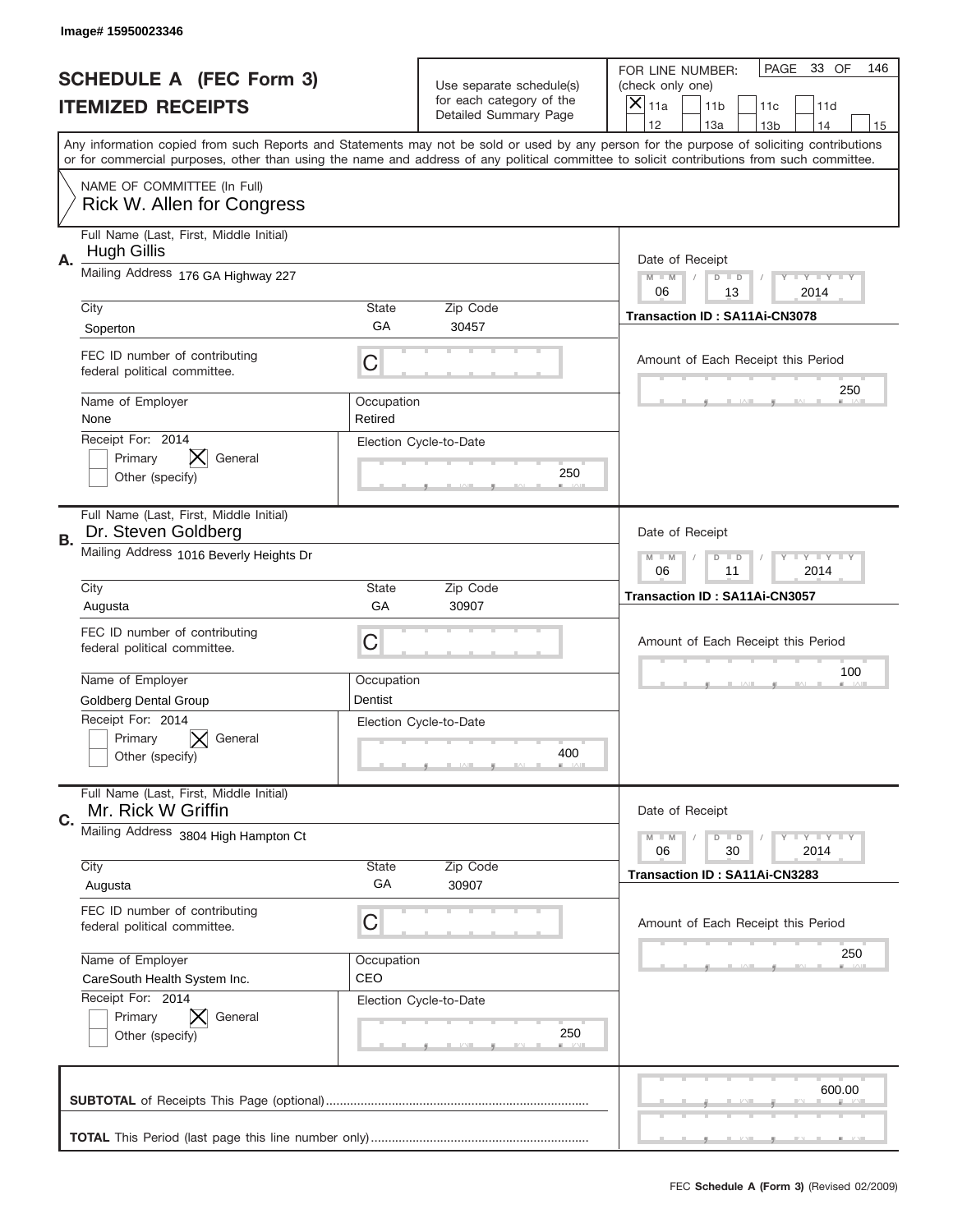|    | Image# 15950023347                                                    |                           |                                                      |                                                                                                                                                                                                                                                                                                                                     |
|----|-----------------------------------------------------------------------|---------------------------|------------------------------------------------------|-------------------------------------------------------------------------------------------------------------------------------------------------------------------------------------------------------------------------------------------------------------------------------------------------------------------------------------|
|    | <b>SCHEDULE A (FEC Form 3)</b>                                        |                           | Use separate schedule(s)<br>for each category of the | PAGE<br>34 OF<br>146<br>FOR LINE NUMBER:<br>(check only one)                                                                                                                                                                                                                                                                        |
|    | <b>ITEMIZED RECEIPTS</b>                                              |                           | Detailed Summary Page                                | ×<br>11a<br>11 <sub>b</sub><br>11c<br>11d                                                                                                                                                                                                                                                                                           |
|    |                                                                       |                           |                                                      | 12<br>13a<br>14<br>13 <sub>b</sub><br>15<br>Any information copied from such Reports and Statements may not be sold or used by any person for the purpose of soliciting contributions<br>or for commercial purposes, other than using the name and address of any political committee to solicit contributions from such committee. |
|    | NAME OF COMMITTEE (In Full)<br>Rick W. Allen for Congress             |                           |                                                      |                                                                                                                                                                                                                                                                                                                                     |
| Α. | Full Name (Last, First, Middle Initial)<br>Dr. Shelley A Griffin      |                           |                                                      | Date of Receipt                                                                                                                                                                                                                                                                                                                     |
|    | Mailing Address 4 Huntington Pl                                       |                           |                                                      | $M - M$<br><b>LEY LEY LEY</b><br>$D$ $D$<br>06<br>30<br>2014                                                                                                                                                                                                                                                                        |
|    | City<br>Waynesboro                                                    | State<br>GА               | Zip Code<br>30830                                    | Transaction ID: SA11Ai-CN3247                                                                                                                                                                                                                                                                                                       |
|    | FEC ID number of contributing<br>federal political committee.         | C                         |                                                      | Amount of Each Receipt this Period<br>250                                                                                                                                                                                                                                                                                           |
|    | Name of Employer<br>Medical Specialist Inc.                           | Occupation<br><b>MD</b>   |                                                      |                                                                                                                                                                                                                                                                                                                                     |
|    | Receipt For: 2014<br>IX.<br>Primary<br>General<br>Other (specify)     |                           | Election Cycle-to-Date<br>750                        |                                                                                                                                                                                                                                                                                                                                     |
| В. | Full Name (Last, First, Middle Initial)<br>Col. Marshall A Guill      |                           |                                                      | Date of Receipt                                                                                                                                                                                                                                                                                                                     |
|    | Mailing Address 2 Woodrow Rd                                          |                           |                                                      | $M - M$<br>$D$ $D$<br><b>LEYTEY LEY</b><br>05<br>13<br>2014                                                                                                                                                                                                                                                                         |
|    | City<br>Hanover                                                       | <b>State</b><br><b>NH</b> | Zip Code<br>03755                                    | Transaction ID: SA11Ai-CN2976                                                                                                                                                                                                                                                                                                       |
|    | FEC ID number of contributing<br>federal political committee.         | C                         |                                                      | Amount of Each Receipt this Period                                                                                                                                                                                                                                                                                                  |
|    |                                                                       |                           |                                                      | 500                                                                                                                                                                                                                                                                                                                                 |
|    | Name of Employer<br>Retired                                           | Occupation<br>Retired     |                                                      |                                                                                                                                                                                                                                                                                                                                     |
|    | Receipt For: 2014<br>General<br>Primary<br>Other (specify)            |                           | Election Cycle-to-Date<br>500                        |                                                                                                                                                                                                                                                                                                                                     |
| C. | Full Name (Last, First, Middle Initial)<br><b>Robert Randall Hall</b> |                           |                                                      | Date of Receipt                                                                                                                                                                                                                                                                                                                     |
|    | Mailing Address 849 Carnellian Lane                                   |                           |                                                      | <b>LEY LEY LEY</b><br>$M - M$<br>$D$ $D$<br>06<br>2014<br>27                                                                                                                                                                                                                                                                        |
|    | City<br>Peachtree City                                                | State<br>GA               | Zip Code<br>30269                                    | Transaction ID: SA11Ai-CN3222                                                                                                                                                                                                                                                                                                       |
|    | FEC ID number of contributing<br>federal political committee.         | С                         |                                                      | Amount of Each Receipt this Period                                                                                                                                                                                                                                                                                                  |
|    | Name of Employer<br>Batson-Cook Company                               | Occupation                | <b>Construction Executive</b>                        | 250                                                                                                                                                                                                                                                                                                                                 |
|    | Receipt For: 2014<br>Primary<br>General<br>Other (specify)            |                           | Election Cycle-to-Date<br>250                        |                                                                                                                                                                                                                                                                                                                                     |
|    |                                                                       |                           |                                                      | 1000.00                                                                                                                                                                                                                                                                                                                             |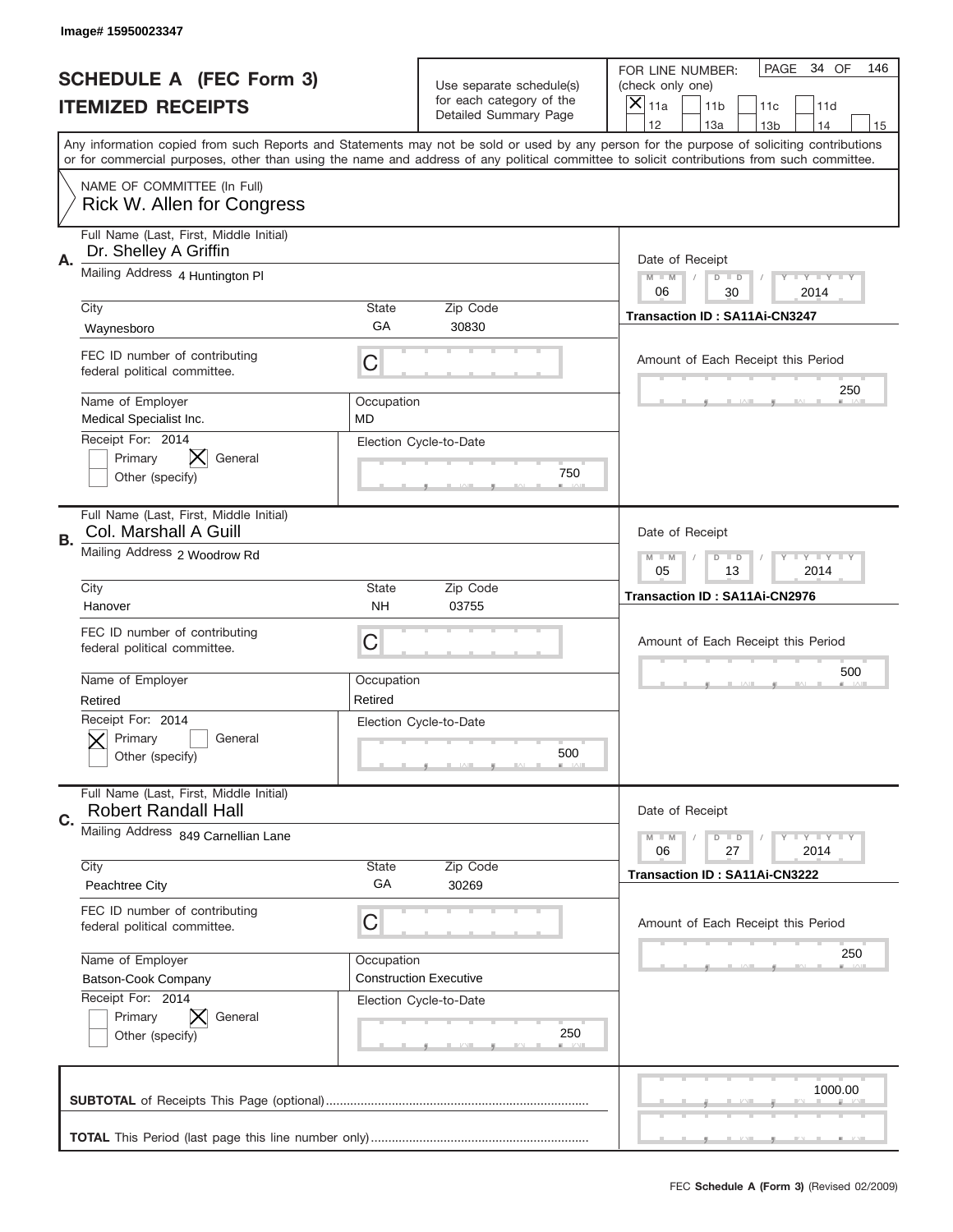|    | Image#15950023348                                                |                                       |                                                      |                                                                                                                                                                                                                                                                                                                                     |
|----|------------------------------------------------------------------|---------------------------------------|------------------------------------------------------|-------------------------------------------------------------------------------------------------------------------------------------------------------------------------------------------------------------------------------------------------------------------------------------------------------------------------------------|
|    | <b>SCHEDULE A (FEC Form 3)</b>                                   |                                       | Use separate schedule(s)<br>for each category of the | PAGE<br>35 OF<br>146<br>FOR LINE NUMBER:<br>(check only one)                                                                                                                                                                                                                                                                        |
|    | <b>ITEMIZED RECEIPTS</b>                                         |                                       | Detailed Summary Page                                | ×<br>11a<br>11 <sub>b</sub><br>11c<br>11d                                                                                                                                                                                                                                                                                           |
|    |                                                                  |                                       |                                                      | 12<br>13a<br>14<br>13 <sub>b</sub><br>15<br>Any information copied from such Reports and Statements may not be sold or used by any person for the purpose of soliciting contributions<br>or for commercial purposes, other than using the name and address of any political committee to solicit contributions from such committee. |
|    | NAME OF COMMITTEE (In Full)<br><b>Rick W. Allen for Congress</b> |                                       |                                                      |                                                                                                                                                                                                                                                                                                                                     |
| Α. | Full Name (Last, First, Middle Initial)<br>Ronald V. Hall        |                                       |                                                      | Date of Receipt                                                                                                                                                                                                                                                                                                                     |
|    | Mailing Address P.O. Box 308                                     |                                       |                                                      | $M - M$<br><b>LEY LEY LEY</b><br>$D$ $D$<br>06<br>26<br>2014                                                                                                                                                                                                                                                                        |
|    | City<br>Vidalia                                                  | State<br>GА                           | Zip Code<br>30475                                    | Transaction ID: SA11Ai-CN3191                                                                                                                                                                                                                                                                                                       |
|    | FEC ID number of contributing<br>federal political committee.    | C                                     |                                                      | Amount of Each Receipt this Period<br>1000                                                                                                                                                                                                                                                                                          |
|    | Name of Employer<br>Ronald V. Hall Funeral Home                  | Occupation<br><b>Funeral Director</b> |                                                      |                                                                                                                                                                                                                                                                                                                                     |
|    | Receipt For: 2014<br>Primary<br>General<br>Other (specify)       |                                       | Election Cycle-to-Date<br>2000                       |                                                                                                                                                                                                                                                                                                                                     |
| В. | Full Name (Last, First, Middle Initial)<br>Bryan Haltermann      |                                       |                                                      | Date of Receipt                                                                                                                                                                                                                                                                                                                     |
|    | Mailing Address 956 Hickman Road                                 |                                       |                                                      | $M - M$<br><b>LEYTEY LEY</b><br>$D$ $D$<br>05<br>06<br>2014                                                                                                                                                                                                                                                                         |
|    | City<br>Augusta                                                  | State<br>GA                           | Zip Code<br>30901                                    | Transaction ID: SA11Ai-CN2972                                                                                                                                                                                                                                                                                                       |
|    | FEC ID number of contributing<br>federal political committee.    | C                                     |                                                      | Amount of Each Receipt this Period                                                                                                                                                                                                                                                                                                  |
|    | Name of Employer<br>HP Inc.                                      | Occupation                            | Real Estate Developer                                | 250                                                                                                                                                                                                                                                                                                                                 |
|    | Receipt For: 2014<br>General<br>Primary<br>Other (specify)       |                                       | Election Cycle-to-Date<br>250                        |                                                                                                                                                                                                                                                                                                                                     |
| C. | Full Name (Last, First, Middle Initial)<br>Ms. Debra D. Hatcher  |                                       |                                                      | Date of Receipt                                                                                                                                                                                                                                                                                                                     |
|    | Mailing Address 1067 Peninsula Crossing                          |                                       |                                                      | <b>LEY LEY LEY</b><br>$M - M$<br>$D$ $D$<br>06<br>2014<br>11                                                                                                                                                                                                                                                                        |
|    | City<br>Evans                                                    | State<br>GA                           | Zip Code<br>30609                                    | <b>Transaction ID: SA11Ai-CN3066</b>                                                                                                                                                                                                                                                                                                |
|    | FEC ID number of contributing<br>federal political committee.    | C                                     |                                                      | Amount of Each Receipt this Period                                                                                                                                                                                                                                                                                                  |
|    | Name of Employer<br>None                                         | Occupation<br>Homemaker               |                                                      | 500                                                                                                                                                                                                                                                                                                                                 |
|    | Receipt For: 2014<br>Primary<br>General<br>Other (specify)       |                                       | Election Cycle-to-Date<br>1500                       |                                                                                                                                                                                                                                                                                                                                     |
|    |                                                                  |                                       |                                                      | 1750.00                                                                                                                                                                                                                                                                                                                             |
|    |                                                                  |                                       |                                                      |                                                                                                                                                                                                                                                                                                                                     |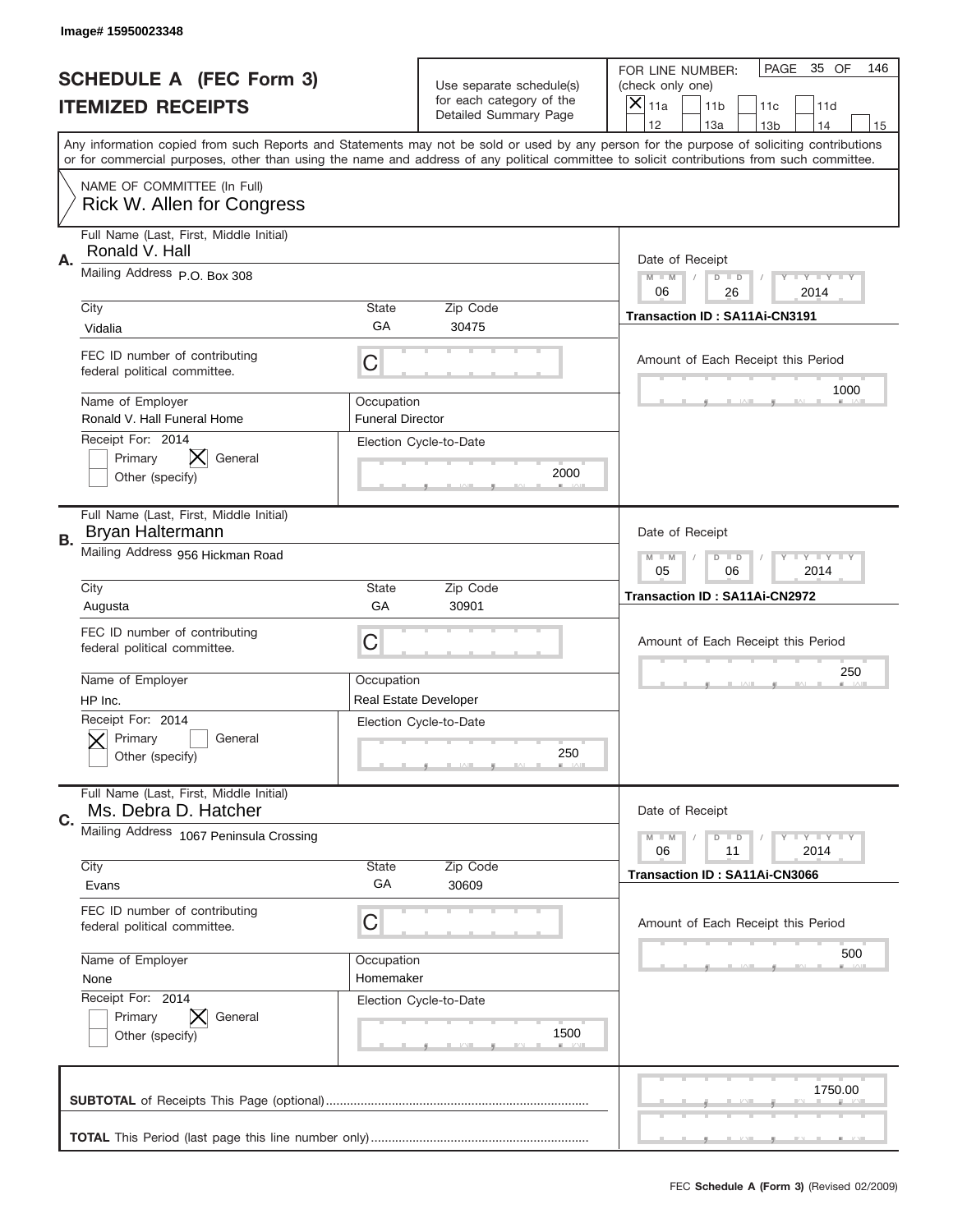|    | Image#15950023349                                                        |                        |                                                      |                                                                                                                                                                                                                                                                                                                                     |
|----|--------------------------------------------------------------------------|------------------------|------------------------------------------------------|-------------------------------------------------------------------------------------------------------------------------------------------------------------------------------------------------------------------------------------------------------------------------------------------------------------------------------------|
|    | <b>SCHEDULE A (FEC Form 3)</b>                                           |                        | Use separate schedule(s)<br>for each category of the | PAGE<br>36 OF<br>146<br>FOR LINE NUMBER:<br>(check only one)                                                                                                                                                                                                                                                                        |
|    | <b>ITEMIZED RECEIPTS</b>                                                 |                        | Detailed Summary Page                                | ×<br>11a<br>11 <sub>b</sub><br>11c<br>11d                                                                                                                                                                                                                                                                                           |
|    |                                                                          |                        |                                                      | 12<br>13a<br>14<br>13 <sub>b</sub><br>15<br>Any information copied from such Reports and Statements may not be sold or used by any person for the purpose of soliciting contributions<br>or for commercial purposes, other than using the name and address of any political committee to solicit contributions from such committee. |
|    | NAME OF COMMITTEE (In Full)<br>Rick W. Allen for Congress                |                        |                                                      |                                                                                                                                                                                                                                                                                                                                     |
| Α. | Full Name (Last, First, Middle Initial)<br><b>Marilee Hatcher</b>        |                        |                                                      | Date of Receipt                                                                                                                                                                                                                                                                                                                     |
|    | Mailing Address 424 Wateroak Ln                                          |                        |                                                      | $M - M$<br><b>LEY LEY LEY</b><br>$D$ $D$<br>05<br>30<br>2014                                                                                                                                                                                                                                                                        |
|    | City                                                                     | State<br>GА            | Zip Code<br>30907                                    | Transaction ID: SA11Ai-CN3020                                                                                                                                                                                                                                                                                                       |
|    | Augusta<br>FEC ID number of contributing<br>federal political committee. | C                      |                                                      | Amount of Each Receipt this Period                                                                                                                                                                                                                                                                                                  |
|    | Name of Employer<br>MAU Inc                                              | Occupation             | <b>Special Event Coordinator</b>                     | 2600                                                                                                                                                                                                                                                                                                                                |
|    | Receipt For: 2014<br>Primary<br>General<br>Other (specify)               |                        | Election Cycle-to-Date<br>5200                       |                                                                                                                                                                                                                                                                                                                                     |
| В. | Full Name (Last, First, Middle Initial)<br>Mr. Pratt Hill                |                        |                                                      | Date of Receipt                                                                                                                                                                                                                                                                                                                     |
|    | Mailing Address 212 Savannah Ave                                         |                        |                                                      | $M - M$<br><b>LEYTEY LEY</b><br>$D$ $D$<br>06<br>06<br>2014                                                                                                                                                                                                                                                                         |
|    | City<br>Statesboro                                                       | State<br>GA            | Zip Code<br>30458                                    | Transaction ID: SA11Ai-CN3048                                                                                                                                                                                                                                                                                                       |
|    | FEC ID number of contributing                                            |                        |                                                      |                                                                                                                                                                                                                                                                                                                                     |
|    | federal political committee.                                             | C                      |                                                      | Amount of Each Receipt this Period                                                                                                                                                                                                                                                                                                  |
|    | Name of Employer                                                         | Occupation             |                                                      | 500                                                                                                                                                                                                                                                                                                                                 |
|    | Lee Hill & Johnston Insurors                                             | <b>Insurance Sales</b> |                                                      |                                                                                                                                                                                                                                                                                                                                     |
|    | Receipt For: 2014<br>General<br>Primary<br>Other (specify)               |                        | Election Cycle-to-Date<br>1000                       |                                                                                                                                                                                                                                                                                                                                     |
| C. | Full Name (Last, First, Middle Initial)<br>Paul Hogan                    |                        |                                                      | Date of Receipt                                                                                                                                                                                                                                                                                                                     |
|    | Mailing Address 9795 Farmbrook Lane                                      |                        |                                                      | <b>LY LY LY</b><br>$M - M$<br>$D$ $D$<br>06<br>2014<br>24                                                                                                                                                                                                                                                                           |
|    | City                                                                     | State                  | Zip Code                                             |                                                                                                                                                                                                                                                                                                                                     |
|    | Alpharetta                                                               | GA                     | 30022                                                | Transaction ID: SA11Ai-CN3153                                                                                                                                                                                                                                                                                                       |
|    | FEC ID number of contributing<br>federal political committee.            | C                      |                                                      | Amount of Each Receipt this Period                                                                                                                                                                                                                                                                                                  |
|    | Name of Employer                                                         | Occupation             |                                                      | 2600                                                                                                                                                                                                                                                                                                                                |
|    | Hogan Construction Group                                                 | Presdient              |                                                      |                                                                                                                                                                                                                                                                                                                                     |
|    | Receipt For: 2014<br>Primary<br>General<br>Other (specify)               |                        | Election Cycle-to-Date<br>2600                       |                                                                                                                                                                                                                                                                                                                                     |
|    |                                                                          |                        |                                                      | 5700.00                                                                                                                                                                                                                                                                                                                             |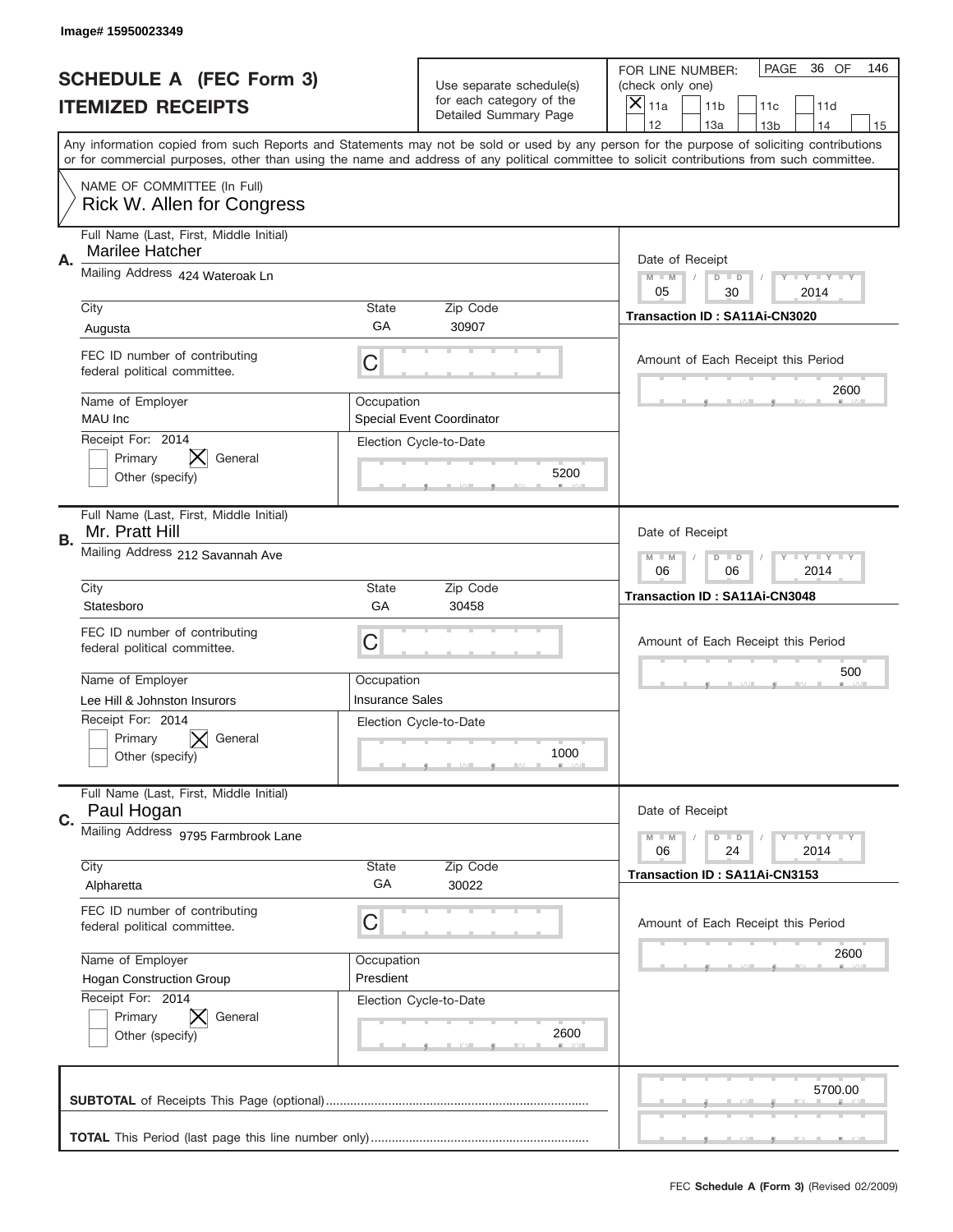|                          | Image# 15950023350                                                          |                           |                                                      |                                                                                                                                                                                                                                                                                                                                     |
|--------------------------|-----------------------------------------------------------------------------|---------------------------|------------------------------------------------------|-------------------------------------------------------------------------------------------------------------------------------------------------------------------------------------------------------------------------------------------------------------------------------------------------------------------------------------|
|                          | <b>SCHEDULE A (FEC Form 3)</b>                                              |                           | Use separate schedule(s)<br>for each category of the | PAGE<br>37 OF<br>146<br>FOR LINE NUMBER:<br>(check only one)                                                                                                                                                                                                                                                                        |
| <b>ITEMIZED RECEIPTS</b> |                                                                             |                           | Detailed Summary Page                                | ×<br>11a<br>11 <sub>b</sub><br>11c<br>11d                                                                                                                                                                                                                                                                                           |
|                          |                                                                             |                           |                                                      | 12<br>13a<br>14<br>13 <sub>b</sub><br>15<br>Any information copied from such Reports and Statements may not be sold or used by any person for the purpose of soliciting contributions<br>or for commercial purposes, other than using the name and address of any political committee to solicit contributions from such committee. |
|                          | NAME OF COMMITTEE (In Full)<br>Rick W. Allen for Congress                   |                           |                                                      |                                                                                                                                                                                                                                                                                                                                     |
| Α.                       | Full Name (Last, First, Middle Initial)<br>Mr. Thomas M Holder              |                           |                                                      | Date of Receipt                                                                                                                                                                                                                                                                                                                     |
|                          | Mailing Address 70 Valley Rd NW                                             |                           |                                                      | $M - M$<br><b>LYLYLY</b><br>$D$ $D$<br>06<br>17<br>2014                                                                                                                                                                                                                                                                             |
|                          | City<br>Atlanta                                                             | State<br>GА               | Zip Code<br>30305                                    | Transaction ID: SA11Ai-CN3099                                                                                                                                                                                                                                                                                                       |
|                          | FEC ID number of contributing<br>federal political committee.               | C                         |                                                      | Amount of Each Receipt this Period<br>1000                                                                                                                                                                                                                                                                                          |
|                          | Name of Employer<br><b>Holder Construction Company</b><br>Receipt For: 2014 | Occupation                | <b>Construction Executive</b>                        |                                                                                                                                                                                                                                                                                                                                     |
|                          | Primary<br>General<br>Other (specify)                                       |                           | Election Cycle-to-Date<br>2000                       |                                                                                                                                                                                                                                                                                                                                     |
| В.                       | Full Name (Last, First, Middle Initial)<br>Mr. Kevin P. Holleran            |                           |                                                      | Date of Receipt                                                                                                                                                                                                                                                                                                                     |
|                          | Mailing Address 612 Emerald Crossing                                        |                           |                                                      | $M$ M<br><b>LEY LEY LEY</b><br>$D$ $D$<br>05<br>10<br>2014                                                                                                                                                                                                                                                                          |
|                          | City<br>Evans                                                               | State<br>GA               | Zip Code<br>30809                                    | Transaction ID: SA11Ai-CN2964                                                                                                                                                                                                                                                                                                       |
|                          | FEC ID number of contributing<br>federal political committee.               | C                         |                                                      | Amount of Each Receipt this Period                                                                                                                                                                                                                                                                                                  |
|                          | Name of Employer<br>Textron                                                 | Occupation<br>Businessman |                                                      | 500                                                                                                                                                                                                                                                                                                                                 |
|                          | Receipt For: 2014<br>General<br>Primary<br>Other (specify)                  |                           | Election Cycle-to-Date<br>500                        |                                                                                                                                                                                                                                                                                                                                     |
| C.                       | Full Name (Last, First, Middle Initial)<br>Mr. William E Hollingsworth Jr   |                           |                                                      | Date of Receipt                                                                                                                                                                                                                                                                                                                     |
|                          | Mailing Address 8 Indian Creek Rd                                           |                           |                                                      | <b>LY LY LY</b><br>$M - M$<br>$D$ $D$<br>06<br>2014<br>06                                                                                                                                                                                                                                                                           |
|                          | City<br>Augusta                                                             | State<br>GA               | Zip Code<br>30909                                    | Transaction ID: SA11Ai-CN3039                                                                                                                                                                                                                                                                                                       |
|                          | FEC ID number of contributing<br>federal political committee.               | C                         |                                                      | Amount of Each Receipt this Period                                                                                                                                                                                                                                                                                                  |
|                          | Name of Employer<br>Hollingsworth Appraisal Co.                             | Occupation                | Owner Real Estate Appraiser                          | 250                                                                                                                                                                                                                                                                                                                                 |
|                          | Receipt For: 2014                                                           |                           | Election Cycle-to-Date                               |                                                                                                                                                                                                                                                                                                                                     |
|                          | Primary<br>General<br>Other (specify)                                       |                           | 250                                                  |                                                                                                                                                                                                                                                                                                                                     |
|                          |                                                                             |                           |                                                      | 1750.00                                                                                                                                                                                                                                                                                                                             |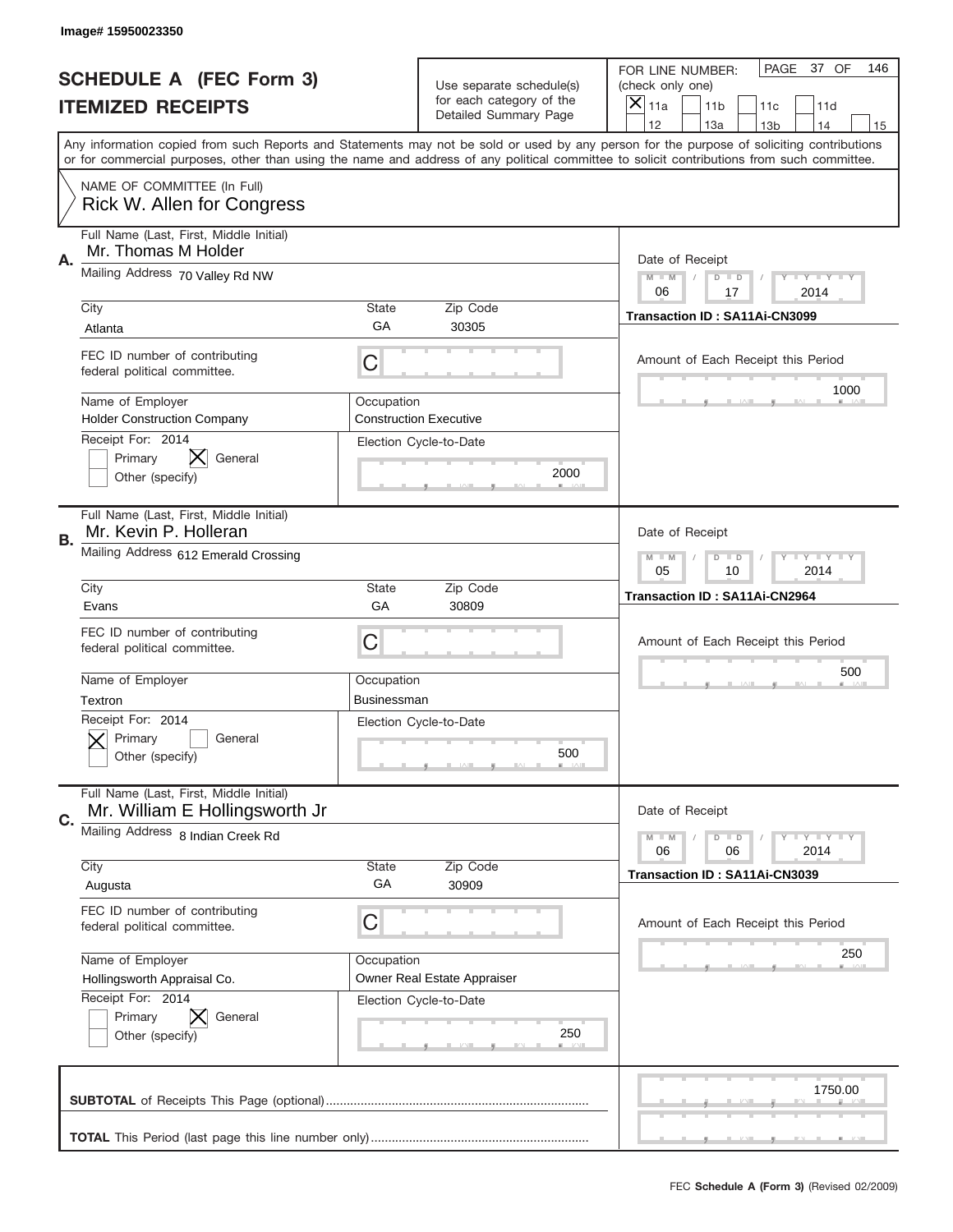|    | Image# 15950023351                                                |                                                         |                                                      |                                                                                                                                                                                                                                                                                         |  |  |  |
|----|-------------------------------------------------------------------|---------------------------------------------------------|------------------------------------------------------|-----------------------------------------------------------------------------------------------------------------------------------------------------------------------------------------------------------------------------------------------------------------------------------------|--|--|--|
|    | <b>SCHEDULE A (FEC Form 3)</b>                                    |                                                         | Use separate schedule(s)<br>for each category of the | PAGE<br>38 OF<br>146<br>FOR LINE NUMBER:<br>(check only one)                                                                                                                                                                                                                            |  |  |  |
|    | <b>ITEMIZED RECEIPTS</b>                                          |                                                         | Detailed Summary Page                                | ×<br>11a<br>11 <sub>b</sub><br>11d<br>11c<br>12<br>13a<br>14<br>13 <sub>b</sub><br>15                                                                                                                                                                                                   |  |  |  |
|    |                                                                   |                                                         |                                                      | Any information copied from such Reports and Statements may not be sold or used by any person for the purpose of soliciting contributions<br>or for commercial purposes, other than using the name and address of any political committee to solicit contributions from such committee. |  |  |  |
|    | NAME OF COMMITTEE (In Full)<br>Rick W. Allen for Congress         |                                                         |                                                      |                                                                                                                                                                                                                                                                                         |  |  |  |
| Α. | Full Name (Last, First, Middle Initial)<br>Dr. Jerry W. Howington |                                                         |                                                      | Date of Receipt                                                                                                                                                                                                                                                                         |  |  |  |
|    | Mailing Address 2312 Walton Way                                   | $M - M$<br>Y I Y I Y I Y<br>$D$ $D$<br>05<br>08<br>2014 |                                                      |                                                                                                                                                                                                                                                                                         |  |  |  |
|    | City<br>Augusta                                                   | State<br>GA                                             | Zip Code<br>30904                                    | Transaction ID: SA11Ai-CN2958                                                                                                                                                                                                                                                           |  |  |  |
|    | FEC ID number of contributing<br>federal political committee.     | C                                                       |                                                      | Amount of Each Receipt this Period                                                                                                                                                                                                                                                      |  |  |  |
|    | Name of Employer<br>Self                                          | Occupation<br>Physician                                 |                                                      | 250                                                                                                                                                                                                                                                                                     |  |  |  |
|    | Receipt For: 2014<br>Primary<br>General<br>Other (specify)        |                                                         | Election Cycle-to-Date<br>1250                       |                                                                                                                                                                                                                                                                                         |  |  |  |
| В. | Full Name (Last, First, Middle Initial)<br>Mr. Willie R. Hutto    |                                                         |                                                      | Date of Receipt                                                                                                                                                                                                                                                                         |  |  |  |
|    | Mailing Address 760 Locks Way                                     | <b>LYLYLY</b><br>$M - M$<br>$D$ $D$<br>05<br>14<br>2014 |                                                      |                                                                                                                                                                                                                                                                                         |  |  |  |
|    | City<br>Augusta                                                   | State<br>GA                                             | Zip Code<br>30907                                    | Transaction ID: SA11Ai-CN2982                                                                                                                                                                                                                                                           |  |  |  |
|    | FEC ID number of contributing<br>federal political committee.     | C                                                       |                                                      | Amount of Each Receipt this Period                                                                                                                                                                                                                                                      |  |  |  |
|    | Name of Employer<br>None                                          | Occupation<br>Retired                                   |                                                      | 250                                                                                                                                                                                                                                                                                     |  |  |  |
|    | Receipt For: 2014<br>General<br>Primary<br>Other (specify)        |                                                         | Election Cycle-to-Date<br>250                        |                                                                                                                                                                                                                                                                                         |  |  |  |
| C. | Full Name (Last, First, Middle Initial)<br>Mr. Dennis H Ingley    |                                                         |                                                      | Date of Receipt                                                                                                                                                                                                                                                                         |  |  |  |
|    | Mailing Address 2171 Ga Hwy 13 E                                  |                                                         |                                                      | <b>TEY LY LY</b><br>$M - M$<br>$D$ $D$<br>2014<br>06<br>11                                                                                                                                                                                                                              |  |  |  |
|    | City<br>Vidalia                                                   | State<br>GA                                             | Zip Code<br>30474                                    | Transaction ID: SA11Ai-CN3061                                                                                                                                                                                                                                                           |  |  |  |
|    | FEC ID number of contributing<br>federal political committee.     | C                                                       |                                                      | Amount of Each Receipt this Period                                                                                                                                                                                                                                                      |  |  |  |
|    | Name of Employer<br>Ingley Moore Paradice & Co LLC                | Occupation<br><b>CPA</b>                                |                                                      | 250                                                                                                                                                                                                                                                                                     |  |  |  |
|    | Receipt For: 2014<br>Primary<br>General<br>Other (specify)        |                                                         | Election Cycle-to-Date<br>500                        |                                                                                                                                                                                                                                                                                         |  |  |  |
|    |                                                                   |                                                         |                                                      | 750.00                                                                                                                                                                                                                                                                                  |  |  |  |
|    |                                                                   |                                                         |                                                      |                                                                                                                                                                                                                                                                                         |  |  |  |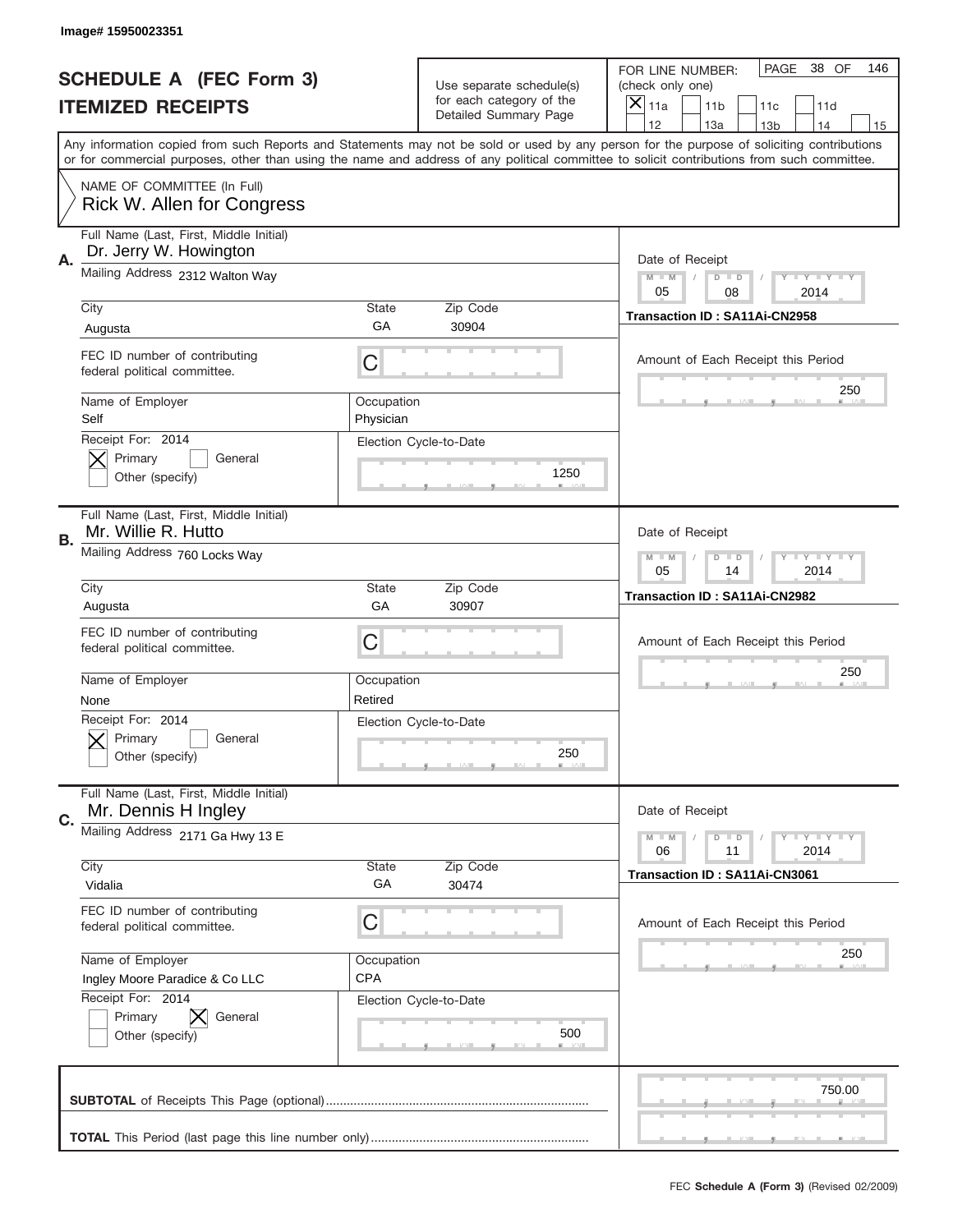|                          | Image#15950023352                                                |                                                              |                                                   |                                                                                                                                                                                                                                                                                                                                     |
|--------------------------|------------------------------------------------------------------|--------------------------------------------------------------|---------------------------------------------------|-------------------------------------------------------------------------------------------------------------------------------------------------------------------------------------------------------------------------------------------------------------------------------------------------------------------------------------|
|                          | <b>SCHEDULE A (FEC Form 3)</b>                                   |                                                              | Use separate schedule(s)                          | PAGE<br>39 OF<br>146<br>FOR LINE NUMBER:<br>(check only one)                                                                                                                                                                                                                                                                        |
| <b>ITEMIZED RECEIPTS</b> |                                                                  |                                                              | for each category of the<br>Detailed Summary Page | ×<br>11a<br>11 <sub>b</sub><br>11c<br>11d                                                                                                                                                                                                                                                                                           |
|                          |                                                                  |                                                              |                                                   | 12<br>13a<br>14<br>13 <sub>b</sub><br>15<br>Any information copied from such Reports and Statements may not be sold or used by any person for the purpose of soliciting contributions<br>or for commercial purposes, other than using the name and address of any political committee to solicit contributions from such committee. |
|                          | NAME OF COMMITTEE (In Full)<br>Rick W. Allen for Congress        |                                                              |                                                   |                                                                                                                                                                                                                                                                                                                                     |
| Α.                       | Full Name (Last, First, Middle Initial)<br>J. Timothy Irwin      |                                                              |                                                   | Date of Receipt                                                                                                                                                                                                                                                                                                                     |
|                          | Mailing Address 1042 Farmington Lane                             |                                                              |                                                   | $M - M$<br><b>LEY LEY LEY</b><br>$D$ $D$<br>05<br>19<br>2014                                                                                                                                                                                                                                                                        |
|                          | City<br>Atlanta                                                  | State<br>GА                                                  | Zip Code<br>30319                                 | Transaction ID: SA11Ai-CN3002                                                                                                                                                                                                                                                                                                       |
|                          | FEC ID number of contributing<br>federal political committee.    | C                                                            |                                                   | Amount of Each Receipt this Period                                                                                                                                                                                                                                                                                                  |
|                          | Name of Employer<br><b>Information Requested</b>                 | Occupation                                                   | <b>Information Requested</b>                      | 500                                                                                                                                                                                                                                                                                                                                 |
|                          | Receipt For: 2014<br>Primary<br>General<br>Other (specify)       |                                                              | Election Cycle-to-Date<br>500                     |                                                                                                                                                                                                                                                                                                                                     |
| В.                       | Full Name (Last, First, Middle Initial)<br>Dr. Joseph L. Jackson |                                                              |                                                   | Date of Receipt                                                                                                                                                                                                                                                                                                                     |
|                          | Mailing Address 6 Huntington Place                               | $M - M$<br><b>LEY LEY LEY</b><br>$D$ $D$<br>06<br>30<br>2014 |                                                   |                                                                                                                                                                                                                                                                                                                                     |
|                          | City<br>Waynesboro                                               | State<br>GA                                                  | Zip Code<br>30830                                 | <b>Transaction ID: SA11Ai-CN4609</b>                                                                                                                                                                                                                                                                                                |
|                          | FEC ID number of contributing<br>federal political committee.    | C                                                            |                                                   | Amount of Each Receipt this Period                                                                                                                                                                                                                                                                                                  |
|                          | Name of Employer                                                 | Occupation<br>Physician                                      |                                                   | 250                                                                                                                                                                                                                                                                                                                                 |
|                          | <b>Medical Specialists</b><br>Receipt For: 2014                  |                                                              |                                                   |                                                                                                                                                                                                                                                                                                                                     |
|                          | Primary<br>General<br>Other (specify)                            | Election Cycle-to-Date                                       | 500                                               |                                                                                                                                                                                                                                                                                                                                     |
| C.                       | Full Name (Last, First, Middle Initial)<br>Richard L. Jackson    |                                                              |                                                   | Date of Receipt                                                                                                                                                                                                                                                                                                                     |
|                          | Mailing Address 2655 Northwinds Parkway                          |                                                              |                                                   | <b>LEY LEY LEY</b><br>$M - M$<br>$D$ $D$<br>06<br>2014<br>30                                                                                                                                                                                                                                                                        |
|                          | City<br>Alpharetta                                               | State<br>GA                                                  | Zip Code<br>30009                                 | Transaction ID: SA11Ai-CN3295                                                                                                                                                                                                                                                                                                       |
|                          | FEC ID number of contributing<br>federal political committee.    | С                                                            |                                                   | Amount of Each Receipt this Period                                                                                                                                                                                                                                                                                                  |
|                          | Name of Employer<br>Jackson Healthcare LLC                       | Occupation<br>Chairman & CEO                                 |                                                   | 1000                                                                                                                                                                                                                                                                                                                                |
|                          | Receipt For: 2014<br>Primary<br>General<br>Other (specify)       |                                                              | Election Cycle-to-Date<br>1000                    |                                                                                                                                                                                                                                                                                                                                     |
|                          |                                                                  |                                                              |                                                   | 1750.00                                                                                                                                                                                                                                                                                                                             |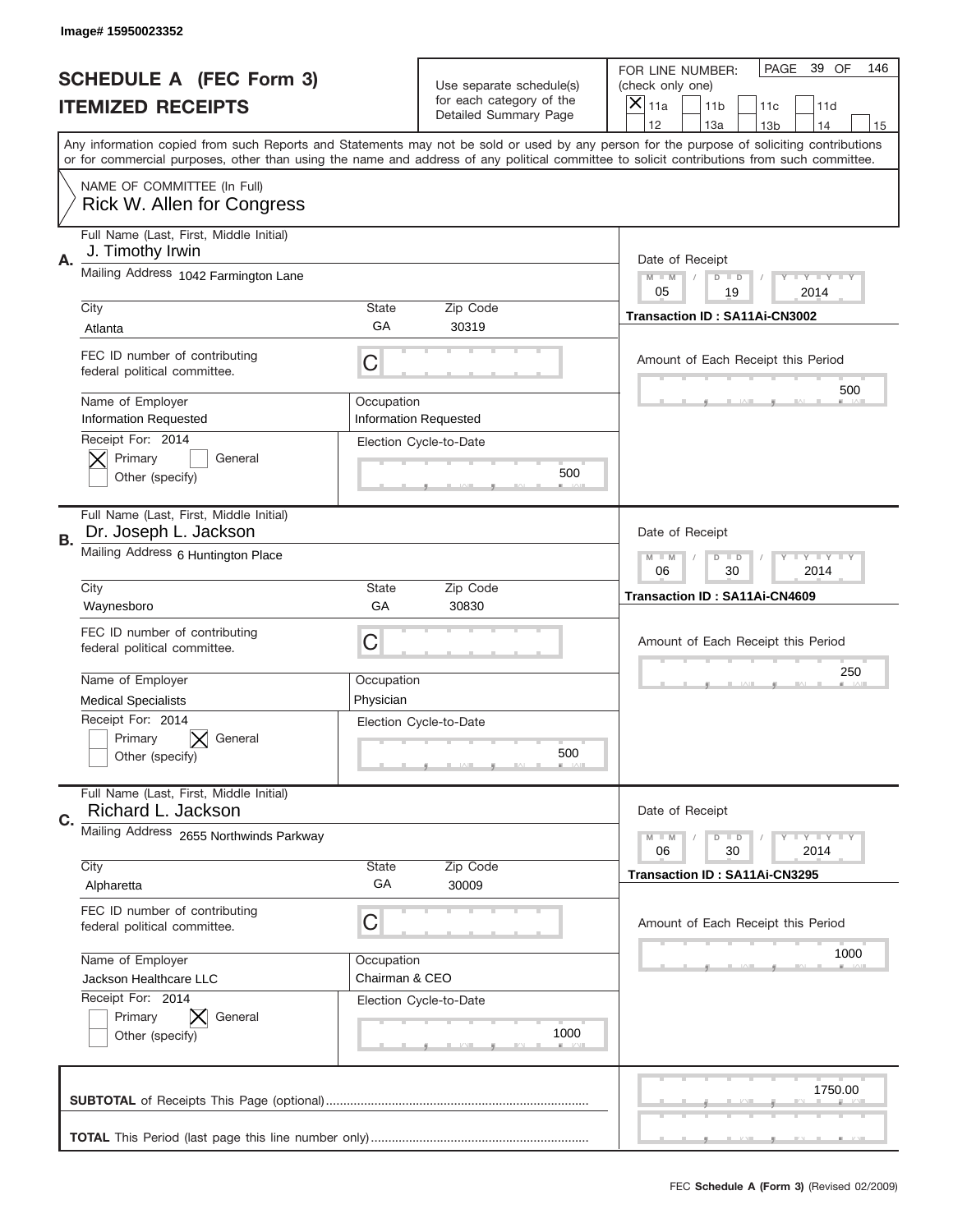|    | Image# 15950023353                                              |                                                             |                                                      |                                                                                                                                                                                                                                                                                                                                     |
|----|-----------------------------------------------------------------|-------------------------------------------------------------|------------------------------------------------------|-------------------------------------------------------------------------------------------------------------------------------------------------------------------------------------------------------------------------------------------------------------------------------------------------------------------------------------|
|    | <b>SCHEDULE A (FEC Form 3)</b>                                  |                                                             | Use separate schedule(s)<br>for each category of the | PAGE<br>40 OF<br>146<br>FOR LINE NUMBER:<br>(check only one)                                                                                                                                                                                                                                                                        |
|    | <b>ITEMIZED RECEIPTS</b>                                        |                                                             | Detailed Summary Page                                | ×<br>11a<br>11 <sub>b</sub><br>11c<br>11d                                                                                                                                                                                                                                                                                           |
|    |                                                                 |                                                             |                                                      | 12<br>13a<br>14<br>13 <sub>b</sub><br>15<br>Any information copied from such Reports and Statements may not be sold or used by any person for the purpose of soliciting contributions<br>or for commercial purposes, other than using the name and address of any political committee to solicit contributions from such committee. |
|    | NAME OF COMMITTEE (In Full)<br>Rick W. Allen for Congress       |                                                             |                                                      |                                                                                                                                                                                                                                                                                                                                     |
| Α. | Full Name (Last, First, Middle Initial)<br>Mr. Gary L Johnson   |                                                             |                                                      | Date of Receipt                                                                                                                                                                                                                                                                                                                     |
|    | Mailing Address 2 Forest Pines Dr                               |                                                             |                                                      | $M - M$<br><b>LEY LEY LEY</b><br>$D$ $D$<br>06<br>17<br>2014                                                                                                                                                                                                                                                                        |
|    | City<br>Statesboro                                              | State<br>GА                                                 | Zip Code<br>30458                                    | Transaction ID: SA11Ai-CN3094                                                                                                                                                                                                                                                                                                       |
|    | FEC ID number of contributing<br>federal political committee.   | C                                                           |                                                      | Amount of Each Receipt this Period                                                                                                                                                                                                                                                                                                  |
|    | Name of Employer<br>Heritage Bank Of The South                  | Occupation<br>Banker                                        |                                                      | 500                                                                                                                                                                                                                                                                                                                                 |
|    | Receipt For: 2014<br>Primary<br>General<br>Other (specify)      |                                                             | Election Cycle-to-Date<br>750                        |                                                                                                                                                                                                                                                                                                                                     |
| В. | Full Name (Last, First, Middle Initial)<br>Mr. Ron G. Johnson   |                                                             |                                                      | Date of Receipt                                                                                                                                                                                                                                                                                                                     |
|    | Mailing Address 888 Golf Drive                                  | $M - M$<br><b>LEYTEY LEY</b><br>$D$ $D$<br>06<br>26<br>2014 |                                                      |                                                                                                                                                                                                                                                                                                                                     |
|    | City<br>Swainsboro                                              | State<br>GA                                                 | Zip Code<br>30401                                    | Transaction ID: SA11Ai-CN3232                                                                                                                                                                                                                                                                                                       |
|    | FEC ID number of contributing<br>federal political committee.   | C                                                           |                                                      | Amount of Each Receipt this Period                                                                                                                                                                                                                                                                                                  |
|    | Name of Employer<br><b>INVEST Financial Corporation</b>         | Occupation<br>Representative                                |                                                      | 100                                                                                                                                                                                                                                                                                                                                 |
|    | Receipt For: 2014<br>General<br>Primary<br>Other (specify)      |                                                             | Election Cycle-to-Date<br>400                        |                                                                                                                                                                                                                                                                                                                                     |
| C. | Full Name (Last, First, Middle Initial)<br><b>Anthony Jones</b> |                                                             |                                                      | Date of Receipt                                                                                                                                                                                                                                                                                                                     |
|    | Mailing Address 934 River Oak Dr                                | <b>LY LY LY</b><br>$M - M$<br>$D$ $D$<br>06<br>2014<br>20   |                                                      |                                                                                                                                                                                                                                                                                                                                     |
|    | City<br>North Augusta                                           | State<br><b>SC</b>                                          | Zip Code<br>29841                                    | <b>Transaction ID: SA11Ai-CN3145</b>                                                                                                                                                                                                                                                                                                |
|    | FEC ID number of contributing<br>federal political committee.   | C                                                           |                                                      | Amount of Each Receipt this Period                                                                                                                                                                                                                                                                                                  |
|    | Name of Employer<br>Jones Auto Group                            | Occupation<br>Car Salesman                                  |                                                      | 2500                                                                                                                                                                                                                                                                                                                                |
|    | Receipt For: 2014<br>Primary<br>General<br>Other (specify)      |                                                             | Election Cycle-to-Date<br>2500                       |                                                                                                                                                                                                                                                                                                                                     |
|    |                                                                 |                                                             |                                                      | 3100.00                                                                                                                                                                                                                                                                                                                             |
|    |                                                                 |                                                             |                                                      |                                                                                                                                                                                                                                                                                                                                     |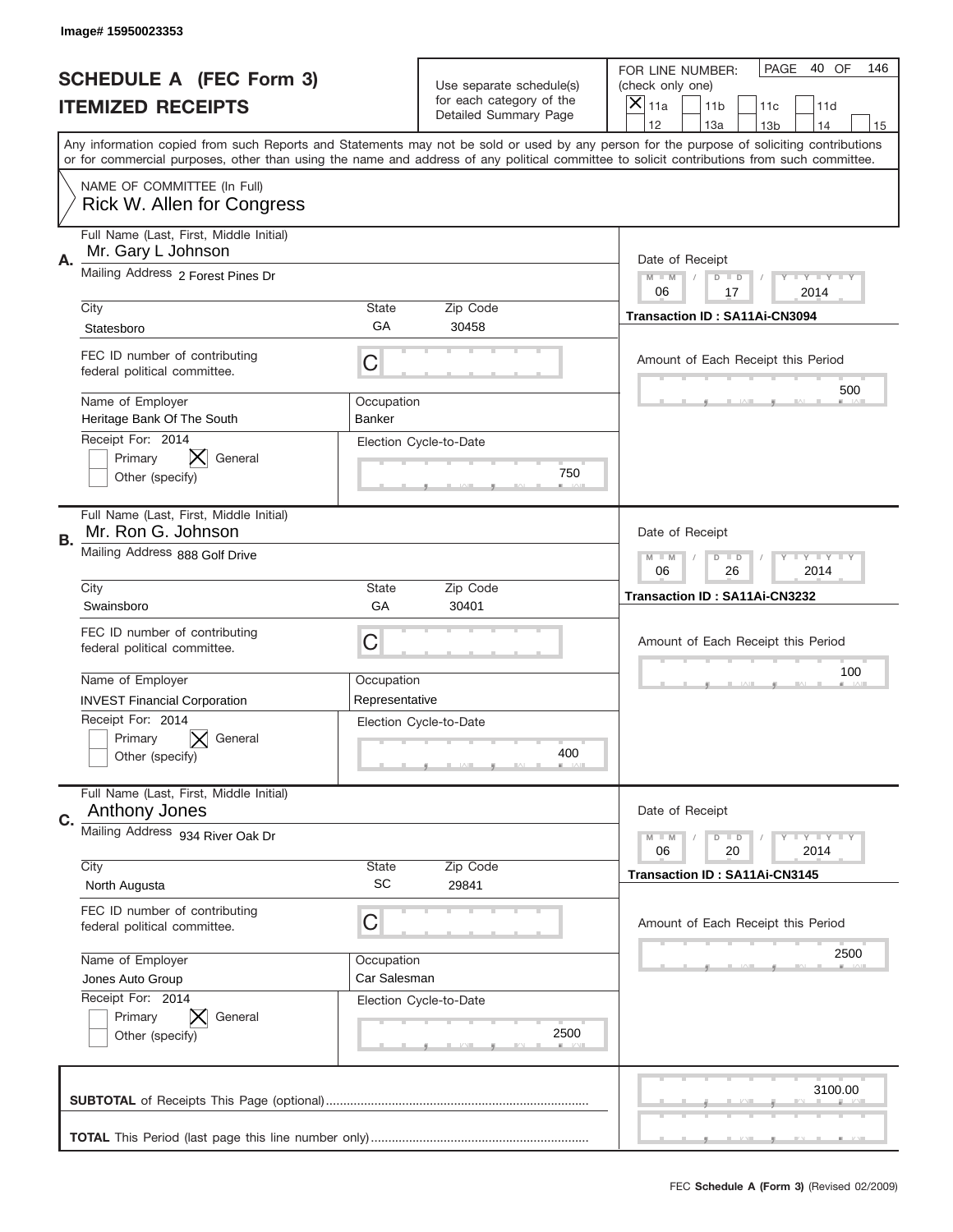|    | Image# 15950023354                                            |                          |                                                      |                                                                                                                                                                                                                                                                                                                                     |
|----|---------------------------------------------------------------|--------------------------|------------------------------------------------------|-------------------------------------------------------------------------------------------------------------------------------------------------------------------------------------------------------------------------------------------------------------------------------------------------------------------------------------|
|    | <b>SCHEDULE A (FEC Form 3)</b>                                |                          | Use separate schedule(s)<br>for each category of the | PAGE<br>41 OF<br>146<br>FOR LINE NUMBER:<br>(check only one)                                                                                                                                                                                                                                                                        |
|    | <b>ITEMIZED RECEIPTS</b>                                      |                          | Detailed Summary Page                                | $\boldsymbol{\times}$<br>11a<br>11 <sub>b</sub><br>11c<br>11d                                                                                                                                                                                                                                                                       |
|    |                                                               |                          |                                                      | 12<br>13a<br>14<br>13 <sub>b</sub><br>15<br>Any information copied from such Reports and Statements may not be sold or used by any person for the purpose of soliciting contributions<br>or for commercial purposes, other than using the name and address of any political committee to solicit contributions from such committee. |
|    | NAME OF COMMITTEE (In Full)<br>Rick W. Allen for Congress     |                          |                                                      |                                                                                                                                                                                                                                                                                                                                     |
| Α. | Full Name (Last, First, Middle Initial)<br>Marvin Katz        |                          |                                                      | Date of Receipt                                                                                                                                                                                                                                                                                                                     |
|    | Mailing Address 591 Firestone PI                              |                          |                                                      | $M$ M<br><b>LYLYLY</b><br>$D$ $D$<br>06<br>17<br>2014                                                                                                                                                                                                                                                                               |
|    | City<br>Martinez                                              | State<br>GA              | Zip Code<br>30907                                    | Transaction ID: SA11Ai-CN3113                                                                                                                                                                                                                                                                                                       |
|    | FEC ID number of contributing<br>federal political committee. | C                        |                                                      | Amount of Each Receipt this Period                                                                                                                                                                                                                                                                                                  |
|    | Name of Employer<br>None                                      | Occupation<br>Retired    |                                                      | 125                                                                                                                                                                                                                                                                                                                                 |
|    | Receipt For: 2014<br>Primary<br>General<br>Other (specify)    |                          | Election Cycle-to-Date<br>825                        |                                                                                                                                                                                                                                                                                                                                     |
| В. | Full Name (Last, First, Middle Initial)<br>Mr. Brian Kent     |                          |                                                      | Date of Receipt                                                                                                                                                                                                                                                                                                                     |
|    | Mailing Address PO Box 2115                                   |                          |                                                      | $M - M$<br><b>LYLYLY</b><br>$D$ $D$<br>06<br>20<br>2014                                                                                                                                                                                                                                                                             |
|    | City<br>Statesboro                                            | State<br>GA              | Zip Code<br>30459                                    | Transaction ID: SA11Ai-CN3136                                                                                                                                                                                                                                                                                                       |
|    | FEC ID number of contributing<br>federal political committee. | C                        |                                                      | Amount of Each Receipt this Period                                                                                                                                                                                                                                                                                                  |
|    | Name of Employer<br><b>BAK Builders</b>                       | Occupation<br>Contractor |                                                      | 250                                                                                                                                                                                                                                                                                                                                 |
|    |                                                               |                          |                                                      |                                                                                                                                                                                                                                                                                                                                     |
|    | Receipt For: 2014<br>General<br>Primary<br>Other (specify)    |                          | Election Cycle-to-Date<br>550                        |                                                                                                                                                                                                                                                                                                                                     |
| C. | Full Name (Last, First, Middle Initial)<br>Galen Kilburn      |                          |                                                      | Date of Receipt                                                                                                                                                                                                                                                                                                                     |
|    | Mailing Address 1405 No Harris Ridge NW                       |                          |                                                      | <b>LYLYLY</b><br>$M - M$<br>$D$ $D$<br>2014<br>06<br>11                                                                                                                                                                                                                                                                             |
|    | City<br>Atlanta                                               | State<br>GA              | Zip Code<br>30327                                    | Transaction ID: SA11Ai-CN3056                                                                                                                                                                                                                                                                                                       |
|    | FEC ID number of contributing<br>federal political committee. | C                        |                                                      | Amount of Each Receipt this Period                                                                                                                                                                                                                                                                                                  |
|    | Name of Employer<br>Galen Kilburn & Co                        | Occupation<br>President  |                                                      | 100                                                                                                                                                                                                                                                                                                                                 |
|    | Receipt For: 2014<br>Primary<br>General<br>Other (specify)    |                          | Election Cycle-to-Date<br>300                        |                                                                                                                                                                                                                                                                                                                                     |
|    |                                                               |                          |                                                      | 475.00                                                                                                                                                                                                                                                                                                                              |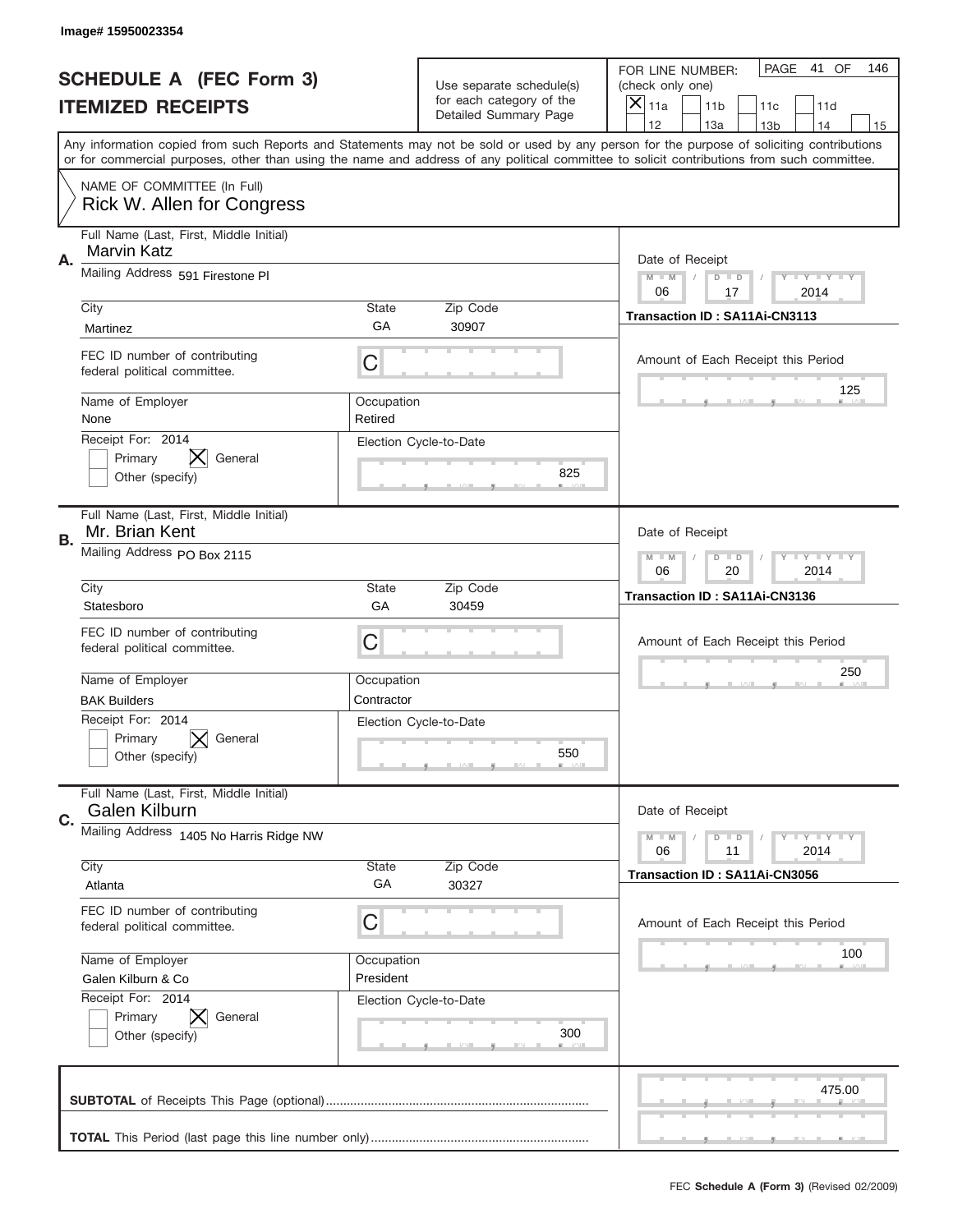|    | Image# 15950023355                                                                                                                                                                                                                                                                      |                                       |                                                   |                                                              |                                    |                 |                            |     |
|----|-----------------------------------------------------------------------------------------------------------------------------------------------------------------------------------------------------------------------------------------------------------------------------------------|---------------------------------------|---------------------------------------------------|--------------------------------------------------------------|------------------------------------|-----------------|----------------------------|-----|
|    | <b>SCHEDULE A (FEC Form 3)</b>                                                                                                                                                                                                                                                          |                                       | Use separate schedule(s)                          | FOR LINE NUMBER:<br>(check only one)                         |                                    | PAGE            | 42 OF                      | 146 |
|    | <b>ITEMIZED RECEIPTS</b>                                                                                                                                                                                                                                                                |                                       | for each category of the<br>Detailed Summary Page | $\boldsymbol{\times}$<br>11a                                 | 11 <sub>b</sub>                    | 11c             | 11d                        |     |
|    | Any information copied from such Reports and Statements may not be sold or used by any person for the purpose of soliciting contributions<br>or for commercial purposes, other than using the name and address of any political committee to solicit contributions from such committee. |                                       |                                                   | 12                                                           | 13a                                | 13 <sub>b</sub> | 14                         | 15  |
|    | NAME OF COMMITTEE (In Full)<br>Rick W. Allen for Congress                                                                                                                                                                                                                               |                                       |                                                   |                                                              |                                    |                 |                            |     |
| Α. | Full Name (Last, First, Middle Initial)<br>Julie Kimmerling                                                                                                                                                                                                                             |                                       |                                                   |                                                              | Date of Receipt                    |                 |                            |     |
|    | Mailing Address 3698 Largent Way                                                                                                                                                                                                                                                        |                                       |                                                   | $M - M$<br>06                                                | $D$ $D$<br>27                      |                 | <b>LYLYLY</b><br>2014      |     |
|    | City<br>Marietta                                                                                                                                                                                                                                                                        | <b>State</b><br>GA                    | Zip Code<br>30069                                 |                                                              | Transaction ID: SA11Ai-CN3241      |                 |                            |     |
|    | FEC ID number of contributing<br>federal political committee.                                                                                                                                                                                                                           | С                                     |                                                   |                                                              | Amount of Each Receipt this Period |                 |                            |     |
|    | Name of Employer<br>Verde Point Dental Associates                                                                                                                                                                                                                                       | Occupation<br><b>Practice Manager</b> |                                                   |                                                              |                                    |                 | 2600                       |     |
|    | Receipt For: 2014<br>Primary<br>General<br>Other (specify)                                                                                                                                                                                                                              |                                       | Election Cycle-to-Date<br>2600                    |                                                              |                                    |                 |                            |     |
| В. | Full Name (Last, First, Middle Initial)<br>Kirk A. Kimmerling                                                                                                                                                                                                                           |                                       | Date of Receipt                                   |                                                              |                                    |                 |                            |     |
|    | Mailing Address 3698 Largent Way                                                                                                                                                                                                                                                        |                                       |                                                   |                                                              | $D$ $D$<br>27                      |                 | <b>LEY LEY LEY</b><br>2014 |     |
|    | City<br>Marietta                                                                                                                                                                                                                                                                        | <b>State</b><br>GA                    | Zip Code<br>30069                                 |                                                              | Transaction ID: SA11Ai-CN3240      |                 |                            |     |
|    | FEC ID number of contributing<br>federal political committee.                                                                                                                                                                                                                           | С                                     |                                                   |                                                              | Amount of Each Receipt this Period |                 |                            |     |
|    | Name of Employer                                                                                                                                                                                                                                                                        | Occupation                            |                                                   |                                                              | 2600                               |                 |                            |     |
|    | Verde Point Dental Associates<br>Receipt For: 2014<br>Primary<br>General<br>Other (specify)                                                                                                                                                                                             | Dentist                               | Election Cycle-to-Date<br>2600                    |                                                              |                                    |                 |                            |     |
| C. | Full Name (Last, First, Middle Initial)<br>Ms. Beth W Kuhlke                                                                                                                                                                                                                            |                                       |                                                   |                                                              | Date of Receipt                    |                 |                            |     |
|    | Mailing Address 824 Milledge Rd                                                                                                                                                                                                                                                         |                                       |                                                   | <b>LEY LEY LEY</b><br>$M - M$<br>$D$ $D$<br>05<br>06<br>2014 |                                    |                 |                            |     |
|    | City<br>Augusta                                                                                                                                                                                                                                                                         | State<br>GA                           | Zip Code<br>30904-4352                            |                                                              | Transaction ID: SA11Ai-CN2944      |                 |                            |     |
|    | FEC ID number of contributing<br>federal political committee.                                                                                                                                                                                                                           | С                                     |                                                   |                                                              | Amount of Each Receipt this Period |                 |                            |     |
|    | Name of Employer<br>None                                                                                                                                                                                                                                                                | Occupation<br>Homemaker               |                                                   |                                                              |                                    |                 | 600                        |     |
|    | Receipt For: 2014<br>Primary<br>General<br>Other (specify)                                                                                                                                                                                                                              | Election Cycle-to-Date<br>2600        |                                                   |                                                              |                                    |                 |                            |     |
|    |                                                                                                                                                                                                                                                                                         |                                       |                                                   |                                                              |                                    |                 | 5800.00                    |     |
|    |                                                                                                                                                                                                                                                                                         |                                       |                                                   |                                                              |                                    |                 |                            |     |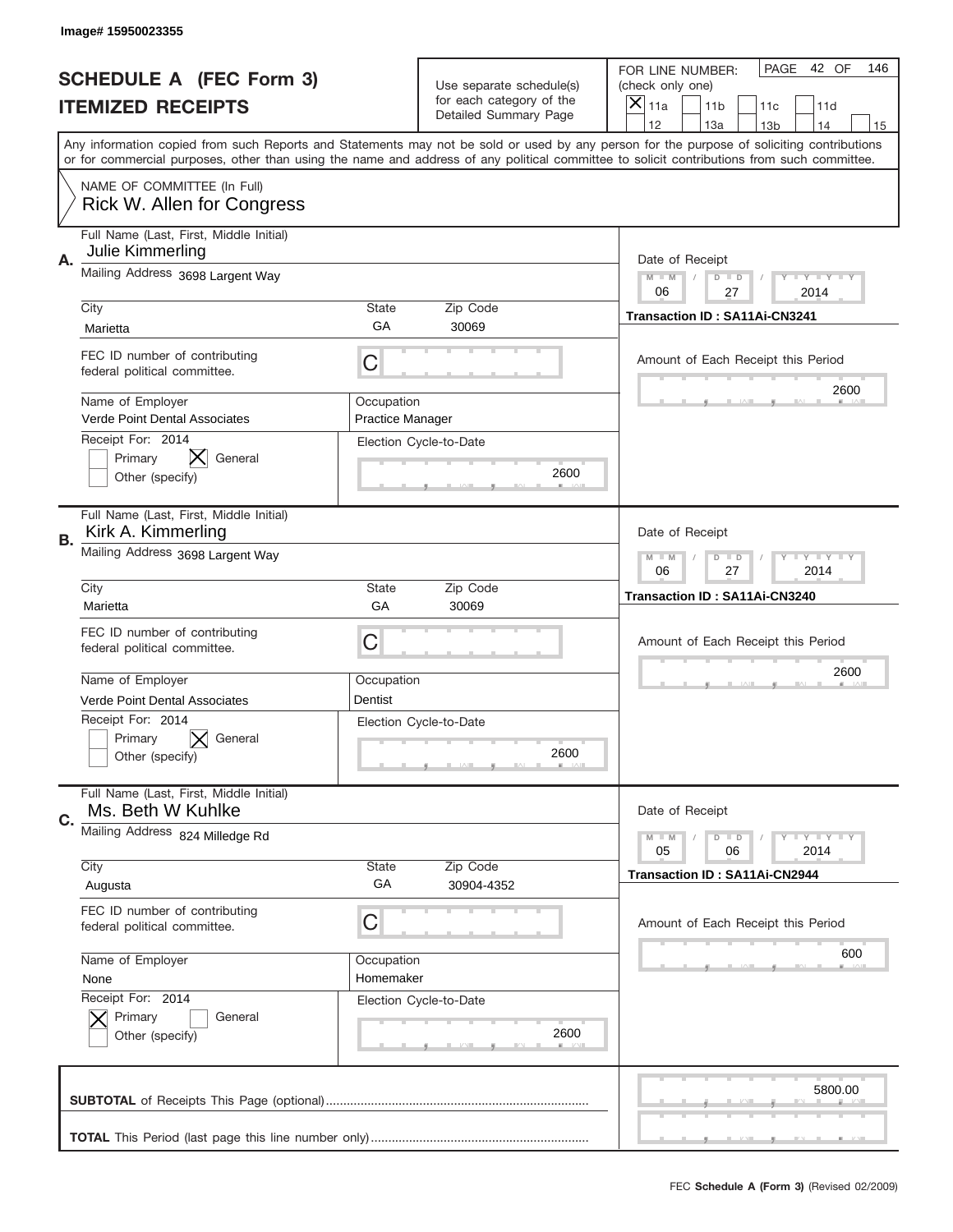|    | Image# 15950023356                                               |                                                           |                                                      |                                                                                                                                                                                                                                                                                                                        |  |  |  |
|----|------------------------------------------------------------------|-----------------------------------------------------------|------------------------------------------------------|------------------------------------------------------------------------------------------------------------------------------------------------------------------------------------------------------------------------------------------------------------------------------------------------------------------------|--|--|--|
|    | <b>SCHEDULE A (FEC Form 3)</b>                                   |                                                           | Use separate schedule(s)<br>for each category of the | PAGE<br>43 OF<br>146<br>FOR LINE NUMBER:<br>(check only one)                                                                                                                                                                                                                                                           |  |  |  |
|    | <b>ITEMIZED RECEIPTS</b>                                         |                                                           | Detailed Summary Page                                | ×<br>11a<br>11 <sub>b</sub><br>11c<br>11d<br>12<br>13a                                                                                                                                                                                                                                                                 |  |  |  |
|    |                                                                  |                                                           |                                                      | 13 <sub>b</sub><br>14<br>15<br>Any information copied from such Reports and Statements may not be sold or used by any person for the purpose of soliciting contributions<br>or for commercial purposes, other than using the name and address of any political committee to solicit contributions from such committee. |  |  |  |
|    | NAME OF COMMITTEE (In Full)<br>Rick W. Allen for Congress        |                                                           |                                                      |                                                                                                                                                                                                                                                                                                                        |  |  |  |
| Α. | Full Name (Last, First, Middle Initial)<br>Mr. Dessey L Kuhlke   |                                                           |                                                      | Date of Receipt                                                                                                                                                                                                                                                                                                        |  |  |  |
|    | Mailing Address 3012 Park Ave                                    |                                                           |                                                      | $M$ M<br><b>LEY LEY LEY</b><br>$D$ $D$<br>06<br>06<br>2014                                                                                                                                                                                                                                                             |  |  |  |
|    | City<br>Augusta                                                  | State<br>GA                                               | Zip Code<br>30909-3034                               | Transaction ID: SA11Ai-CN3042                                                                                                                                                                                                                                                                                          |  |  |  |
|    | FEC ID number of contributing<br>federal political committee.    | C                                                         |                                                      | Amount of Each Receipt this Period<br>500                                                                                                                                                                                                                                                                              |  |  |  |
|    | Name of Employer<br>Self Employed                                | Occupation<br>Investor                                    |                                                      |                                                                                                                                                                                                                                                                                                                        |  |  |  |
|    | Receipt For: 2014<br>Primary<br>General<br>Other (specify)       |                                                           | Election Cycle-to-Date<br>1500                       |                                                                                                                                                                                                                                                                                                                        |  |  |  |
| В. | Full Name (Last, First, Middle Initial)<br>Mr. F Hamilton Kuhlke | Date of Receipt                                           |                                                      |                                                                                                                                                                                                                                                                                                                        |  |  |  |
|    | Mailing Address 2711 Helen St                                    | $M - M$<br><b>LY LY LY</b><br>$D$ $D$<br>05<br>06<br>2014 |                                                      |                                                                                                                                                                                                                                                                                                                        |  |  |  |
|    | City<br>Augusta                                                  | State<br>GA                                               | Zip Code<br>30904                                    | Transaction ID: SA11Ai-CN2943                                                                                                                                                                                                                                                                                          |  |  |  |
|    | FEC ID number of contributing<br>federal political committee.    | C                                                         |                                                      | Amount of Each Receipt this Period                                                                                                                                                                                                                                                                                     |  |  |  |
|    | Name of Employer<br>None                                         | Occupation<br>Retired                                     |                                                      | 500                                                                                                                                                                                                                                                                                                                    |  |  |  |
|    | Receipt For: 2014<br>General<br>Primary<br>Other (specify)       |                                                           | Election Cycle-to-Date<br>750                        |                                                                                                                                                                                                                                                                                                                        |  |  |  |
| C. | Full Name (Last, First, Middle Initial)<br>Dr. Frederick Laun    |                                                           |                                                      | Date of Receipt                                                                                                                                                                                                                                                                                                        |  |  |  |
|    | Mailing Address 102 Pine Needle Ct                               |                                                           |                                                      | $M - M$<br><b>LEY LEY LEY</b><br>$D$ $D$<br>06<br>27<br>2014                                                                                                                                                                                                                                                           |  |  |  |
|    | City<br>Statesboro                                               | <b>State</b><br>GA                                        | Zip Code<br>30459                                    | <b>Transaction ID: SA11Ai-CN3219</b>                                                                                                                                                                                                                                                                                   |  |  |  |
|    | FEC ID number of contributing<br>federal political committee.    | C                                                         |                                                      | Amount of Each Receipt this Period                                                                                                                                                                                                                                                                                     |  |  |  |
|    | Name of Employer<br>Statesboro Orthopaedics PC                   | Occupation<br>Physician                                   |                                                      | 250                                                                                                                                                                                                                                                                                                                    |  |  |  |
|    | Receipt For: 2014<br>Primary<br>General<br>Other (specify)       |                                                           | Election Cycle-to-Date<br>250                        |                                                                                                                                                                                                                                                                                                                        |  |  |  |
|    |                                                                  |                                                           |                                                      | 1250.00                                                                                                                                                                                                                                                                                                                |  |  |  |
|    |                                                                  |                                                           |                                                      |                                                                                                                                                                                                                                                                                                                        |  |  |  |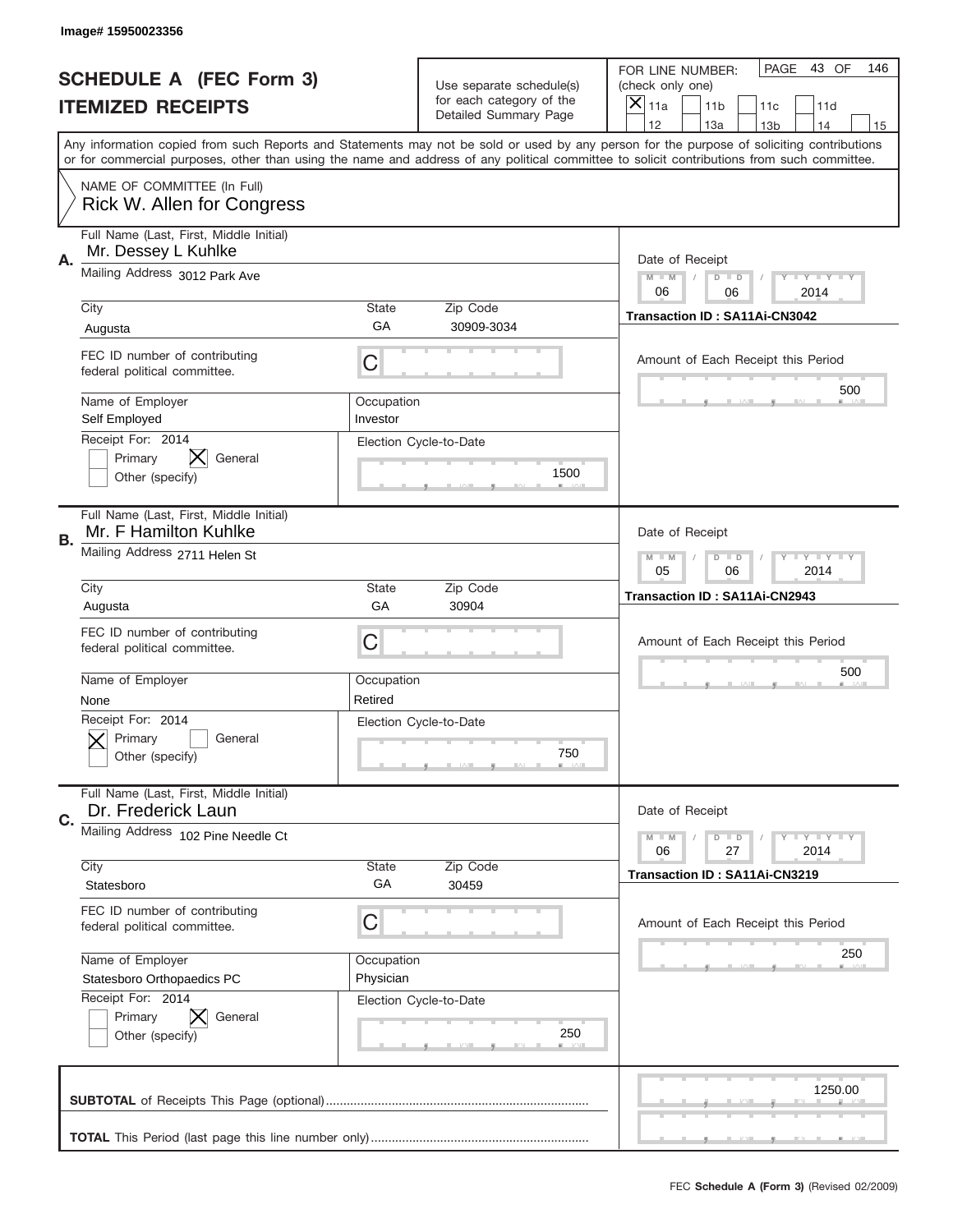|                          | Image# 15950023357                                                |                       |                                                   |                                                                                                                                                                                                                                                                                                                                     |
|--------------------------|-------------------------------------------------------------------|-----------------------|---------------------------------------------------|-------------------------------------------------------------------------------------------------------------------------------------------------------------------------------------------------------------------------------------------------------------------------------------------------------------------------------------|
|                          | <b>SCHEDULE A (FEC Form 3)</b>                                    |                       | Use separate schedule(s)                          | PAGE<br>44 OF<br>146<br>FOR LINE NUMBER:<br>(check only one)                                                                                                                                                                                                                                                                        |
| <b>ITEMIZED RECEIPTS</b> |                                                                   |                       | for each category of the<br>Detailed Summary Page | $\times$<br>11a<br>11 <sub>b</sub><br>11c<br>11d                                                                                                                                                                                                                                                                                    |
|                          |                                                                   |                       |                                                   | 12<br>13a<br>14<br>13 <sub>b</sub><br>15<br>Any information copied from such Reports and Statements may not be sold or used by any person for the purpose of soliciting contributions<br>or for commercial purposes, other than using the name and address of any political committee to solicit contributions from such committee. |
|                          | NAME OF COMMITTEE (In Full)                                       |                       |                                                   |                                                                                                                                                                                                                                                                                                                                     |
|                          | Rick W. Allen for Congress                                        |                       |                                                   |                                                                                                                                                                                                                                                                                                                                     |
| Α.                       | Full Name (Last, First, Middle Initial)<br>Lisa Laun              |                       |                                                   | Date of Receipt                                                                                                                                                                                                                                                                                                                     |
|                          | Mailing Address 102 Pine Needle Ct                                |                       |                                                   | $M$ $M$<br>Y I Y I Y I Y<br>$D$ $D$<br>06<br>27<br>2014                                                                                                                                                                                                                                                                             |
|                          | City                                                              | State<br>GA           | Zip Code                                          | Transaction ID: SA11Ai-CN3218                                                                                                                                                                                                                                                                                                       |
|                          | Statesboro                                                        |                       | 30459                                             |                                                                                                                                                                                                                                                                                                                                     |
|                          | FEC ID number of contributing<br>federal political committee.     | C                     |                                                   | Amount of Each Receipt this Period                                                                                                                                                                                                                                                                                                  |
|                          | Name of Employer<br>None                                          | Occupation<br>Retired |                                                   | 250                                                                                                                                                                                                                                                                                                                                 |
|                          | Receipt For: 2014                                                 |                       | Election Cycle-to-Date                            |                                                                                                                                                                                                                                                                                                                                     |
|                          | Primary<br>General                                                |                       | 250                                               |                                                                                                                                                                                                                                                                                                                                     |
|                          | Other (specify)                                                   |                       |                                                   |                                                                                                                                                                                                                                                                                                                                     |
| В.                       | Full Name (Last, First, Middle Initial)<br>Marguerite S. Lawrence |                       |                                                   | Date of Receipt                                                                                                                                                                                                                                                                                                                     |
|                          | Mailing Address 3122 Walton Way                                   |                       |                                                   | <b>LY LY LY</b><br>$M - M$<br>$D$ $D$                                                                                                                                                                                                                                                                                               |
|                          | Zip Code                                                          |                       |                                                   | 05<br>20<br>2014                                                                                                                                                                                                                                                                                                                    |
|                          | City<br>Augusta                                                   | State<br>GA           | 30909                                             | Transaction ID: SA11Ai-CN3008                                                                                                                                                                                                                                                                                                       |
|                          | FEC ID number of contributing                                     |                       |                                                   |                                                                                                                                                                                                                                                                                                                                     |
|                          | federal political committee.                                      | C                     |                                                   | Amount of Each Receipt this Period                                                                                                                                                                                                                                                                                                  |
|                          | Name of Employer                                                  | Occupation            |                                                   | 500                                                                                                                                                                                                                                                                                                                                 |
|                          | Bobby Jones Ford                                                  | Owner                 |                                                   |                                                                                                                                                                                                                                                                                                                                     |
|                          | Receipt For: 2014                                                 |                       | Election Cycle-to-Date                            |                                                                                                                                                                                                                                                                                                                                     |
|                          | General<br>Primary                                                |                       |                                                   |                                                                                                                                                                                                                                                                                                                                     |
|                          | Other (specify)                                                   |                       | 500                                               |                                                                                                                                                                                                                                                                                                                                     |
|                          | Full Name (Last, First, Middle Initial)                           |                       |                                                   |                                                                                                                                                                                                                                                                                                                                     |
| C.                       | Mr. John W Lee                                                    |                       |                                                   | Date of Receipt                                                                                                                                                                                                                                                                                                                     |
|                          | Mailing Address 807 Carriage Ct                                   |                       |                                                   | <b>TEY LY LY</b><br>$M - M$<br>$D$ $D$<br>05<br>2014<br>06                                                                                                                                                                                                                                                                          |
|                          | City<br>Augusta                                                   | State<br>GA           | Zip Code<br>30909                                 | Transaction ID: SA11Ai-CN2942                                                                                                                                                                                                                                                                                                       |
|                          |                                                                   |                       |                                                   |                                                                                                                                                                                                                                                                                                                                     |
|                          | FEC ID number of contributing<br>federal political committee.     | C                     |                                                   | Amount of Each Receipt this Period                                                                                                                                                                                                                                                                                                  |
|                          | Name of Employer                                                  | Occupation            |                                                   | 500                                                                                                                                                                                                                                                                                                                                 |
|                          | None                                                              | Retired               |                                                   |                                                                                                                                                                                                                                                                                                                                     |
|                          | Receipt For: 2014                                                 |                       | Election Cycle-to-Date                            |                                                                                                                                                                                                                                                                                                                                     |
|                          | Primary<br>General<br>Other (specify)                             |                       | 1500                                              |                                                                                                                                                                                                                                                                                                                                     |
|                          |                                                                   |                       |                                                   |                                                                                                                                                                                                                                                                                                                                     |
|                          |                                                                   |                       |                                                   |                                                                                                                                                                                                                                                                                                                                     |
|                          |                                                                   |                       |                                                   | 1250.00                                                                                                                                                                                                                                                                                                                             |
|                          |                                                                   |                       |                                                   |                                                                                                                                                                                                                                                                                                                                     |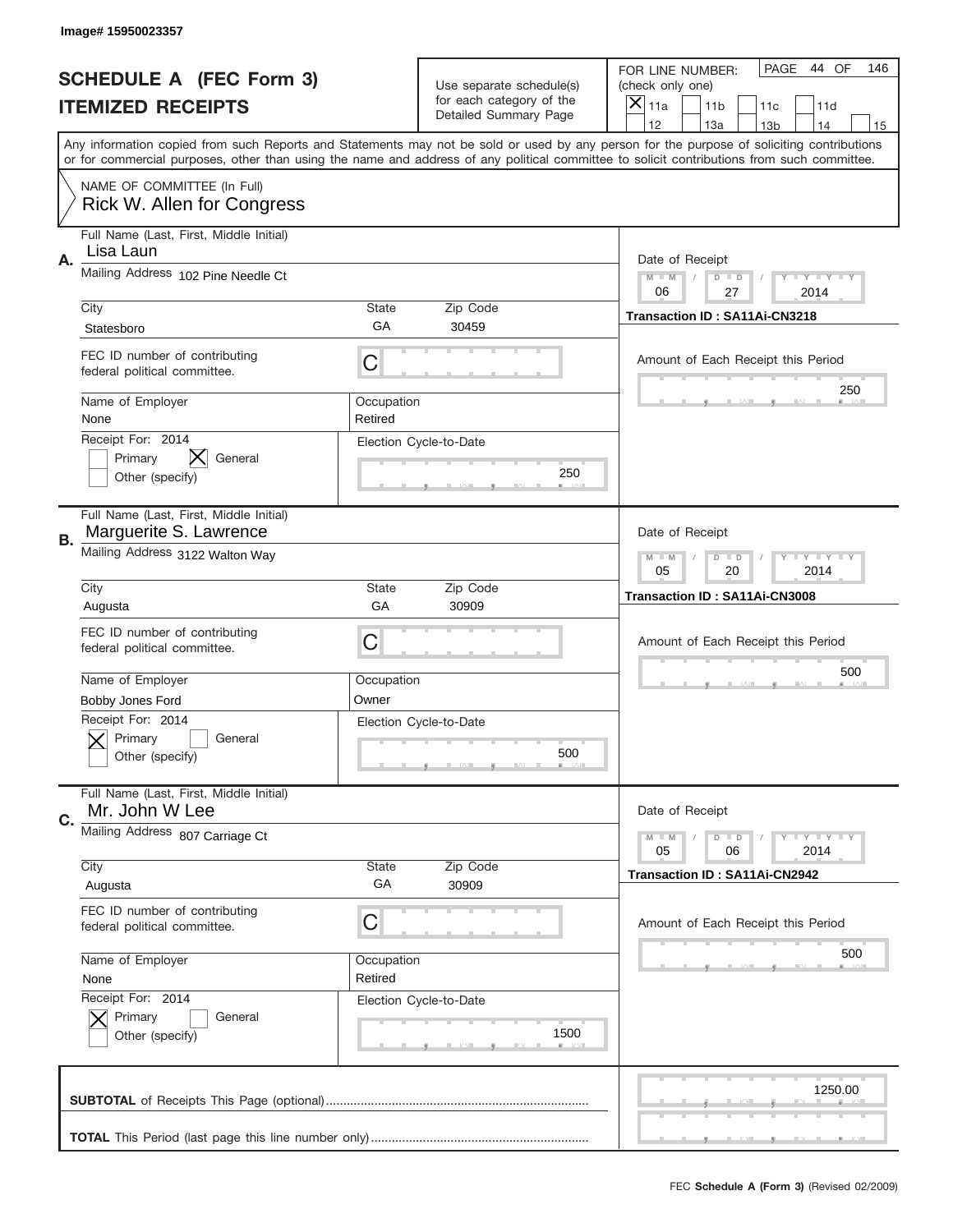|    | Image# 15950023358                                               |                                                           |                                                      |                                                                                                                                                                                                                                                                                                                                     |  |  |  |
|----|------------------------------------------------------------------|-----------------------------------------------------------|------------------------------------------------------|-------------------------------------------------------------------------------------------------------------------------------------------------------------------------------------------------------------------------------------------------------------------------------------------------------------------------------------|--|--|--|
|    | <b>SCHEDULE A (FEC Form 3)</b>                                   |                                                           | Use separate schedule(s)<br>for each category of the | PAGE<br>45 OF<br>146<br>FOR LINE NUMBER:<br>(check only one)                                                                                                                                                                                                                                                                        |  |  |  |
|    | <b>ITEMIZED RECEIPTS</b>                                         |                                                           | Detailed Summary Page                                | ×<br>11a<br>11 <sub>b</sub><br>11c<br>11d                                                                                                                                                                                                                                                                                           |  |  |  |
|    |                                                                  |                                                           |                                                      | 12<br>13a<br>13 <sub>b</sub><br>14<br>15<br>Any information copied from such Reports and Statements may not be sold or used by any person for the purpose of soliciting contributions<br>or for commercial purposes, other than using the name and address of any political committee to solicit contributions from such committee. |  |  |  |
|    | NAME OF COMMITTEE (In Full)<br>Rick W. Allen for Congress        |                                                           |                                                      |                                                                                                                                                                                                                                                                                                                                     |  |  |  |
| Α. | Full Name (Last, First, Middle Initial)<br>Mr. Stanton C. Lee    |                                                           |                                                      | Date of Receipt                                                                                                                                                                                                                                                                                                                     |  |  |  |
|    | Mailing Address PO Box 906                                       |                                                           |                                                      | $M$ M<br><b>LEY LEY LEY</b><br>$D$ $D$<br>06<br>17<br>2014                                                                                                                                                                                                                                                                          |  |  |  |
|    | City<br>Statesboro                                               | State<br>GA                                               | Zip Code<br>30459                                    | Transaction ID: SA11Ai-CN3119                                                                                                                                                                                                                                                                                                       |  |  |  |
|    | FEC ID number of contributing<br>federal political committee.    | C                                                         |                                                      | Amount of Each Receipt this Period<br>250                                                                                                                                                                                                                                                                                           |  |  |  |
|    | Name of Employer<br>Self                                         | Occupation<br>Veterinarian                                |                                                      |                                                                                                                                                                                                                                                                                                                                     |  |  |  |
|    | Receipt For: 2014<br>General<br>Primary<br>Other (specify)       |                                                           | Election Cycle-to-Date<br>250                        |                                                                                                                                                                                                                                                                                                                                     |  |  |  |
| В. | Full Name (Last, First, Middle Initial)<br>Ms. Stacey Leebern    | Date of Receipt                                           |                                                      |                                                                                                                                                                                                                                                                                                                                     |  |  |  |
|    | Mailing Address 100 Georgia Crown Drive                          | $M - M$<br><b>LY LY LY</b><br>$D$ $D$<br>06<br>30<br>2014 |                                                      |                                                                                                                                                                                                                                                                                                                                     |  |  |  |
|    | City<br>McDonough                                                | State<br>GA                                               | Zip Code<br>30253                                    | Transaction ID: SA11Ai-CN3264                                                                                                                                                                                                                                                                                                       |  |  |  |
|    | FEC ID number of contributing<br>federal political committee.    | C                                                         |                                                      | Amount of Each Receipt this Period<br>2600                                                                                                                                                                                                                                                                                          |  |  |  |
|    | Name of Employer                                                 | Occupation                                                |                                                      |                                                                                                                                                                                                                                                                                                                                     |  |  |  |
|    | None<br>Receipt For: 2014                                        | Homemaker                                                 |                                                      |                                                                                                                                                                                                                                                                                                                                     |  |  |  |
|    | General<br>Primary<br>Other (specify)                            |                                                           | Election Cycle-to-Date<br>2600                       |                                                                                                                                                                                                                                                                                                                                     |  |  |  |
| C. | Full Name (Last, First, Middle Initial)<br>Donald M. Leebern III |                                                           |                                                      | Date of Receipt                                                                                                                                                                                                                                                                                                                     |  |  |  |
|    | Mailing Address 100 Georgia Crown Drive                          |                                                           |                                                      | $M - M$<br><b>LEY LEY LEY</b><br>$D$ $D$<br>06<br>2014<br>30                                                                                                                                                                                                                                                                        |  |  |  |
|    | City<br>McDonough                                                | <b>State</b><br>GA                                        | Zip Code<br>30253                                    | Transaction ID: SA11Ai-CN3263                                                                                                                                                                                                                                                                                                       |  |  |  |
|    | FEC ID number of contributing                                    |                                                           |                                                      |                                                                                                                                                                                                                                                                                                                                     |  |  |  |
|    | federal political committee.                                     | C                                                         |                                                      | Amount of Each Receipt this Period                                                                                                                                                                                                                                                                                                  |  |  |  |
|    | Name of Employer                                                 | Occupation                                                |                                                      | 2600                                                                                                                                                                                                                                                                                                                                |  |  |  |
|    | Georgia Crown Distributing                                       | Executive                                                 |                                                      |                                                                                                                                                                                                                                                                                                                                     |  |  |  |
|    | Receipt For: 2014<br>Primary<br>General<br>Other (specify)       |                                                           | Election Cycle-to-Date<br>2600                       |                                                                                                                                                                                                                                                                                                                                     |  |  |  |
|    |                                                                  |                                                           |                                                      | 5450.00                                                                                                                                                                                                                                                                                                                             |  |  |  |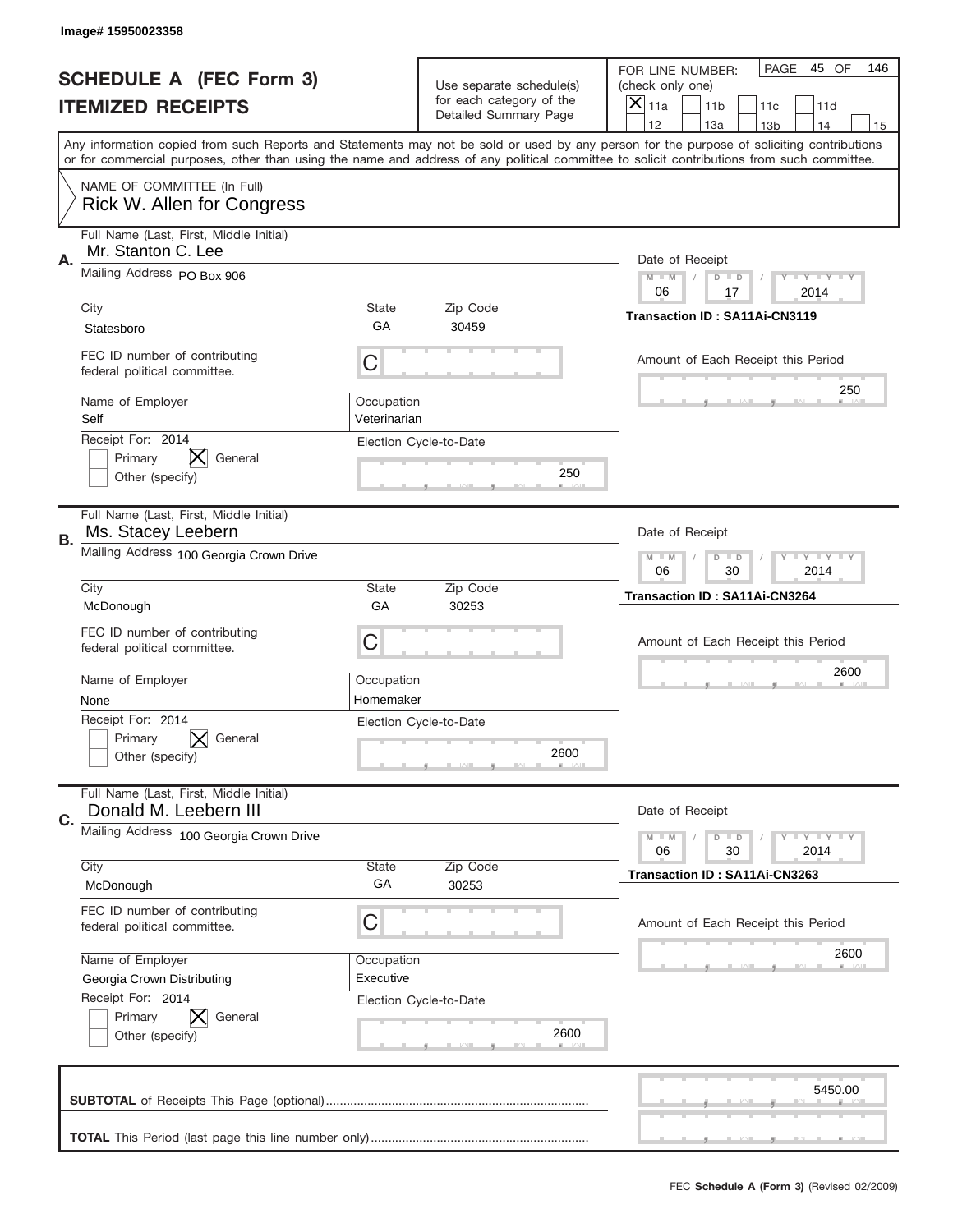|                          | Image# 15950023359                                                                 |                                                              |                                                   |                                                                                                                                                                                                                                                                                                                                     |  |  |  |
|--------------------------|------------------------------------------------------------------------------------|--------------------------------------------------------------|---------------------------------------------------|-------------------------------------------------------------------------------------------------------------------------------------------------------------------------------------------------------------------------------------------------------------------------------------------------------------------------------------|--|--|--|
|                          | <b>SCHEDULE A (FEC Form 3)</b>                                                     |                                                              | Use separate schedule(s)                          | PAGE<br>46 OF<br>146<br>FOR LINE NUMBER:<br>(check only one)                                                                                                                                                                                                                                                                        |  |  |  |
| <b>ITEMIZED RECEIPTS</b> |                                                                                    |                                                              | for each category of the<br>Detailed Summary Page | ×<br>11a<br>11 <sub>b</sub><br>11c<br>11d                                                                                                                                                                                                                                                                                           |  |  |  |
|                          |                                                                                    |                                                              |                                                   | 12<br>13a<br>14<br>13 <sub>b</sub><br>15<br>Any information copied from such Reports and Statements may not be sold or used by any person for the purpose of soliciting contributions<br>or for commercial purposes, other than using the name and address of any political committee to solicit contributions from such committee. |  |  |  |
|                          | NAME OF COMMITTEE (In Full)<br>Rick W. Allen for Congress                          |                                                              |                                                   |                                                                                                                                                                                                                                                                                                                                     |  |  |  |
| Α.                       | Full Name (Last, First, Middle Initial)<br>Donald M. Leebern Jr.                   |                                                              |                                                   | Date of Receipt                                                                                                                                                                                                                                                                                                                     |  |  |  |
|                          | Mailing Address PO Box 308                                                         |                                                              |                                                   | $M - M$<br><b>LEY LEY LEY</b><br>$D$ $D$<br>06<br>11<br>2014                                                                                                                                                                                                                                                                        |  |  |  |
|                          | City<br>Mcdonough                                                                  | State<br>GА                                                  | Zip Code<br>30243                                 | Transaction ID: SA11Ai-CN3069                                                                                                                                                                                                                                                                                                       |  |  |  |
|                          | FEC ID number of contributing<br>federal political committee.                      | C                                                            |                                                   | Amount of Each Receipt this Period                                                                                                                                                                                                                                                                                                  |  |  |  |
|                          | Name of Employer<br>Georgia Crown                                                  | Occupation<br>Chairman                                       |                                                   | 2600                                                                                                                                                                                                                                                                                                                                |  |  |  |
|                          | Receipt For: 2014<br>Primary<br>General<br>Other (specify)                         |                                                              | Election Cycle-to-Date<br>2600                    |                                                                                                                                                                                                                                                                                                                                     |  |  |  |
| <b>B.</b>                | Full Name (Last, First, Middle Initial)<br><b>Francis Lott</b>                     |                                                              |                                                   | Date of Receipt                                                                                                                                                                                                                                                                                                                     |  |  |  |
|                          | Mailing Address 1201 N. Peterson Avenue                                            | $M - M$<br>$D$ $D$<br><b>LEY LEY LEY</b><br>05<br>19<br>2014 |                                                   |                                                                                                                                                                                                                                                                                                                                     |  |  |  |
|                          | City<br>Douglas                                                                    | State<br>GA                                                  | Zip Code<br>31533                                 | Transaction ID: SA11Ai-CN3003                                                                                                                                                                                                                                                                                                       |  |  |  |
|                          | FEC ID number of contributing<br>federal political committee.                      | C                                                            |                                                   | Amount of Each Receipt this Period                                                                                                                                                                                                                                                                                                  |  |  |  |
|                          | Name of Employer                                                                   |                                                              |                                                   | 1000                                                                                                                                                                                                                                                                                                                                |  |  |  |
|                          |                                                                                    | Occupation                                                   |                                                   |                                                                                                                                                                                                                                                                                                                                     |  |  |  |
|                          | Lott Properties Inc.<br>Receipt For: 2014<br>General<br>Primary<br>Other (specify) | President                                                    | Election Cycle-to-Date<br>1000                    |                                                                                                                                                                                                                                                                                                                                     |  |  |  |
|                          | Full Name (Last, First, Middle Initial)<br>Mr. Malcolm Luxenberg                   |                                                              |                                                   | Date of Receipt                                                                                                                                                                                                                                                                                                                     |  |  |  |
| C.                       | Mailing Address 4275 Owens Rd<br>Apt 601                                           |                                                              |                                                   | <b>LEY LEY LEY</b><br>$M - M$<br>$D$ $D$<br>06<br>2014<br>27                                                                                                                                                                                                                                                                        |  |  |  |
|                          | City<br>Evans                                                                      | State<br>GA                                                  | Zip Code<br>30809                                 | Transaction ID: SA11Ai-CN3207                                                                                                                                                                                                                                                                                                       |  |  |  |
|                          | FEC ID number of contributing<br>federal political committee.                      | С                                                            |                                                   | Amount of Each Receipt this Period                                                                                                                                                                                                                                                                                                  |  |  |  |
|                          | Name of Employer<br>Retired                                                        | Occupation<br><b>Retired Physician</b>                       |                                                   | 250                                                                                                                                                                                                                                                                                                                                 |  |  |  |
|                          | Receipt For: 2014<br>Primary<br>General<br>Other (specify)                         |                                                              | Election Cycle-to-Date<br>500                     |                                                                                                                                                                                                                                                                                                                                     |  |  |  |
|                          |                                                                                    |                                                              |                                                   | 3850.00                                                                                                                                                                                                                                                                                                                             |  |  |  |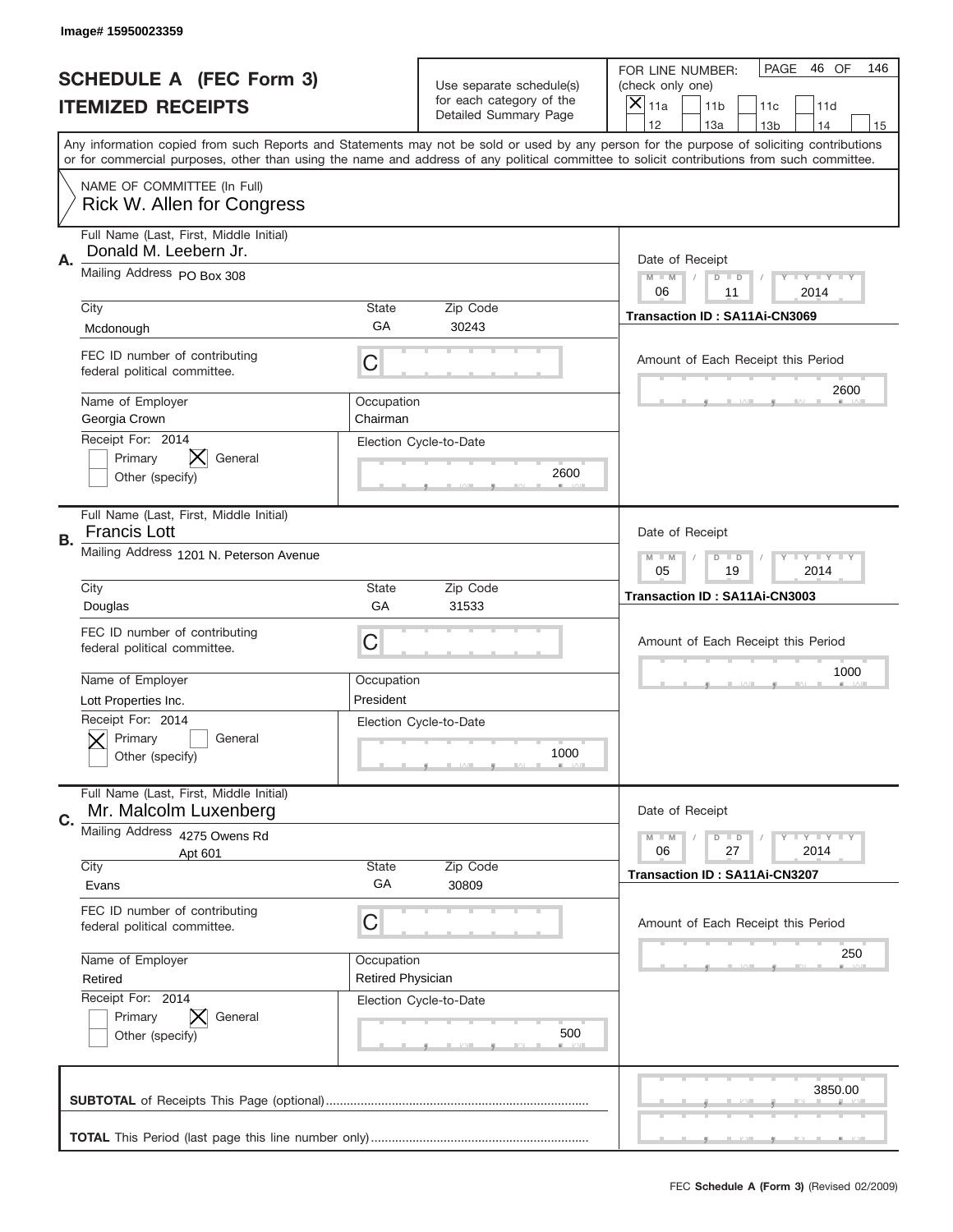| PAGE 47 OF<br>146<br>FOR LINE NUMBER:<br><b>SCHEDULE A (FEC Form 3)</b><br>Use separate schedule(s)<br>(check only one)<br>for each category of the<br>×<br><b>ITEMIZED RECEIPTS</b><br>11a<br>11 <sub>b</sub><br>11c<br>11d<br>Detailed Summary Page<br>12<br>13a<br>14<br>13 <sub>b</sub><br>15<br>Any information copied from such Reports and Statements may not be sold or used by any person for the purpose of soliciting contributions<br>or for commercial purposes, other than using the name and address of any political committee to solicit contributions from such committee.<br>NAME OF COMMITTEE (In Full)<br>Rick W. Allen for Congress<br>Full Name (Last, First, Middle Initial)<br>Mr. Joseph T Lykes III<br>Date of Receipt<br>Mailing Address 2910 Hawthorne Rd W<br>$M - M$<br><b>LEY LEY LEY</b><br>$D$ $D$<br>06<br>17<br>2014<br>City<br>State<br>Zip Code<br>Transaction ID: SA11Ai-CN3116<br>FL<br>33611<br>Tampa<br>FEC ID number of contributing<br>C<br>Amount of Each Receipt this Period<br>federal political committee.<br>250<br>Name of Employer<br>Occupation<br>Self<br>Investments<br>Receipt For: 2014<br>Election Cycle-to-Date<br>Primary<br>General<br>750<br>Other (specify)<br>Full Name (Last, First, Middle Initial)<br><b>Holly Mason</b><br>Date of Receipt<br>В.<br>Mailing Address 3801 Chevy Chase Drive<br>$M - M$<br><b>LYLYLY</b><br>$D$ $D$<br>06<br>12<br>2014<br>City<br>State<br>Zip Code<br>Transaction ID: SA11Ai-CN3091<br><b>TX</b><br>77019<br>Houston<br>FEC ID number of contributing<br>C<br>Amount of Each Receipt this Period<br>federal political committee.<br>2600<br>Name of Employer<br>Occupation<br>Homemaker<br>None<br>Receipt For: 2014<br>Election Cycle-to-Date<br>General<br>Primary<br>2600<br>Other (specify)<br>Full Name (Last, First, Middle Initial)<br><b>Holly Mason</b><br>Date of Receipt<br>C.<br>Mailing Address 3801 Chevy Chase Drive<br><b>LEY LEY LEY</b><br>$M - M$<br>$D$ $D$<br>2014<br>06<br>12<br>City<br>Zip Code<br>State<br>Transaction ID: SA11Ai-CN3092<br>TX<br>Houston<br>77019<br>FEC ID number of contributing<br>C<br>Amount of Each Receipt this Period<br>federal political committee.<br>2400<br>Name of Employer<br>Occupation<br>Homemaker<br>None<br>Receipt For: 2014<br>Election Cycle-to-Date<br>Primary<br>General<br>5000<br>Other (specify)<br>Primary 2014 Debt<br>5250.00 |    | Image# 15950023360 |  |  |  |
|-----------------------------------------------------------------------------------------------------------------------------------------------------------------------------------------------------------------------------------------------------------------------------------------------------------------------------------------------------------------------------------------------------------------------------------------------------------------------------------------------------------------------------------------------------------------------------------------------------------------------------------------------------------------------------------------------------------------------------------------------------------------------------------------------------------------------------------------------------------------------------------------------------------------------------------------------------------------------------------------------------------------------------------------------------------------------------------------------------------------------------------------------------------------------------------------------------------------------------------------------------------------------------------------------------------------------------------------------------------------------------------------------------------------------------------------------------------------------------------------------------------------------------------------------------------------------------------------------------------------------------------------------------------------------------------------------------------------------------------------------------------------------------------------------------------------------------------------------------------------------------------------------------------------------------------------------------------------------------------------------------------------------------------------------------------------------------------------------------------------------------------------------------------------------------------------------------------------------------------------------------------------------------------------------------------------------------------------------------------------------------------------------------------|----|--------------------|--|--|--|
|                                                                                                                                                                                                                                                                                                                                                                                                                                                                                                                                                                                                                                                                                                                                                                                                                                                                                                                                                                                                                                                                                                                                                                                                                                                                                                                                                                                                                                                                                                                                                                                                                                                                                                                                                                                                                                                                                                                                                                                                                                                                                                                                                                                                                                                                                                                                                                                                           |    |                    |  |  |  |
|                                                                                                                                                                                                                                                                                                                                                                                                                                                                                                                                                                                                                                                                                                                                                                                                                                                                                                                                                                                                                                                                                                                                                                                                                                                                                                                                                                                                                                                                                                                                                                                                                                                                                                                                                                                                                                                                                                                                                                                                                                                                                                                                                                                                                                                                                                                                                                                                           |    |                    |  |  |  |
|                                                                                                                                                                                                                                                                                                                                                                                                                                                                                                                                                                                                                                                                                                                                                                                                                                                                                                                                                                                                                                                                                                                                                                                                                                                                                                                                                                                                                                                                                                                                                                                                                                                                                                                                                                                                                                                                                                                                                                                                                                                                                                                                                                                                                                                                                                                                                                                                           |    |                    |  |  |  |
|                                                                                                                                                                                                                                                                                                                                                                                                                                                                                                                                                                                                                                                                                                                                                                                                                                                                                                                                                                                                                                                                                                                                                                                                                                                                                                                                                                                                                                                                                                                                                                                                                                                                                                                                                                                                                                                                                                                                                                                                                                                                                                                                                                                                                                                                                                                                                                                                           |    |                    |  |  |  |
|                                                                                                                                                                                                                                                                                                                                                                                                                                                                                                                                                                                                                                                                                                                                                                                                                                                                                                                                                                                                                                                                                                                                                                                                                                                                                                                                                                                                                                                                                                                                                                                                                                                                                                                                                                                                                                                                                                                                                                                                                                                                                                                                                                                                                                                                                                                                                                                                           |    |                    |  |  |  |
|                                                                                                                                                                                                                                                                                                                                                                                                                                                                                                                                                                                                                                                                                                                                                                                                                                                                                                                                                                                                                                                                                                                                                                                                                                                                                                                                                                                                                                                                                                                                                                                                                                                                                                                                                                                                                                                                                                                                                                                                                                                                                                                                                                                                                                                                                                                                                                                                           | Α. |                    |  |  |  |
|                                                                                                                                                                                                                                                                                                                                                                                                                                                                                                                                                                                                                                                                                                                                                                                                                                                                                                                                                                                                                                                                                                                                                                                                                                                                                                                                                                                                                                                                                                                                                                                                                                                                                                                                                                                                                                                                                                                                                                                                                                                                                                                                                                                                                                                                                                                                                                                                           |    |                    |  |  |  |
|                                                                                                                                                                                                                                                                                                                                                                                                                                                                                                                                                                                                                                                                                                                                                                                                                                                                                                                                                                                                                                                                                                                                                                                                                                                                                                                                                                                                                                                                                                                                                                                                                                                                                                                                                                                                                                                                                                                                                                                                                                                                                                                                                                                                                                                                                                                                                                                                           |    |                    |  |  |  |
|                                                                                                                                                                                                                                                                                                                                                                                                                                                                                                                                                                                                                                                                                                                                                                                                                                                                                                                                                                                                                                                                                                                                                                                                                                                                                                                                                                                                                                                                                                                                                                                                                                                                                                                                                                                                                                                                                                                                                                                                                                                                                                                                                                                                                                                                                                                                                                                                           |    |                    |  |  |  |
|                                                                                                                                                                                                                                                                                                                                                                                                                                                                                                                                                                                                                                                                                                                                                                                                                                                                                                                                                                                                                                                                                                                                                                                                                                                                                                                                                                                                                                                                                                                                                                                                                                                                                                                                                                                                                                                                                                                                                                                                                                                                                                                                                                                                                                                                                                                                                                                                           |    |                    |  |  |  |
|                                                                                                                                                                                                                                                                                                                                                                                                                                                                                                                                                                                                                                                                                                                                                                                                                                                                                                                                                                                                                                                                                                                                                                                                                                                                                                                                                                                                                                                                                                                                                                                                                                                                                                                                                                                                                                                                                                                                                                                                                                                                                                                                                                                                                                                                                                                                                                                                           |    |                    |  |  |  |
|                                                                                                                                                                                                                                                                                                                                                                                                                                                                                                                                                                                                                                                                                                                                                                                                                                                                                                                                                                                                                                                                                                                                                                                                                                                                                                                                                                                                                                                                                                                                                                                                                                                                                                                                                                                                                                                                                                                                                                                                                                                                                                                                                                                                                                                                                                                                                                                                           |    |                    |  |  |  |
|                                                                                                                                                                                                                                                                                                                                                                                                                                                                                                                                                                                                                                                                                                                                                                                                                                                                                                                                                                                                                                                                                                                                                                                                                                                                                                                                                                                                                                                                                                                                                                                                                                                                                                                                                                                                                                                                                                                                                                                                                                                                                                                                                                                                                                                                                                                                                                                                           |    |                    |  |  |  |
|                                                                                                                                                                                                                                                                                                                                                                                                                                                                                                                                                                                                                                                                                                                                                                                                                                                                                                                                                                                                                                                                                                                                                                                                                                                                                                                                                                                                                                                                                                                                                                                                                                                                                                                                                                                                                                                                                                                                                                                                                                                                                                                                                                                                                                                                                                                                                                                                           |    |                    |  |  |  |
|                                                                                                                                                                                                                                                                                                                                                                                                                                                                                                                                                                                                                                                                                                                                                                                                                                                                                                                                                                                                                                                                                                                                                                                                                                                                                                                                                                                                                                                                                                                                                                                                                                                                                                                                                                                                                                                                                                                                                                                                                                                                                                                                                                                                                                                                                                                                                                                                           |    |                    |  |  |  |
|                                                                                                                                                                                                                                                                                                                                                                                                                                                                                                                                                                                                                                                                                                                                                                                                                                                                                                                                                                                                                                                                                                                                                                                                                                                                                                                                                                                                                                                                                                                                                                                                                                                                                                                                                                                                                                                                                                                                                                                                                                                                                                                                                                                                                                                                                                                                                                                                           |    |                    |  |  |  |
|                                                                                                                                                                                                                                                                                                                                                                                                                                                                                                                                                                                                                                                                                                                                                                                                                                                                                                                                                                                                                                                                                                                                                                                                                                                                                                                                                                                                                                                                                                                                                                                                                                                                                                                                                                                                                                                                                                                                                                                                                                                                                                                                                                                                                                                                                                                                                                                                           |    |                    |  |  |  |
|                                                                                                                                                                                                                                                                                                                                                                                                                                                                                                                                                                                                                                                                                                                                                                                                                                                                                                                                                                                                                                                                                                                                                                                                                                                                                                                                                                                                                                                                                                                                                                                                                                                                                                                                                                                                                                                                                                                                                                                                                                                                                                                                                                                                                                                                                                                                                                                                           |    |                    |  |  |  |
|                                                                                                                                                                                                                                                                                                                                                                                                                                                                                                                                                                                                                                                                                                                                                                                                                                                                                                                                                                                                                                                                                                                                                                                                                                                                                                                                                                                                                                                                                                                                                                                                                                                                                                                                                                                                                                                                                                                                                                                                                                                                                                                                                                                                                                                                                                                                                                                                           |    |                    |  |  |  |
|                                                                                                                                                                                                                                                                                                                                                                                                                                                                                                                                                                                                                                                                                                                                                                                                                                                                                                                                                                                                                                                                                                                                                                                                                                                                                                                                                                                                                                                                                                                                                                                                                                                                                                                                                                                                                                                                                                                                                                                                                                                                                                                                                                                                                                                                                                                                                                                                           |    |                    |  |  |  |
|                                                                                                                                                                                                                                                                                                                                                                                                                                                                                                                                                                                                                                                                                                                                                                                                                                                                                                                                                                                                                                                                                                                                                                                                                                                                                                                                                                                                                                                                                                                                                                                                                                                                                                                                                                                                                                                                                                                                                                                                                                                                                                                                                                                                                                                                                                                                                                                                           |    |                    |  |  |  |
|                                                                                                                                                                                                                                                                                                                                                                                                                                                                                                                                                                                                                                                                                                                                                                                                                                                                                                                                                                                                                                                                                                                                                                                                                                                                                                                                                                                                                                                                                                                                                                                                                                                                                                                                                                                                                                                                                                                                                                                                                                                                                                                                                                                                                                                                                                                                                                                                           |    |                    |  |  |  |
|                                                                                                                                                                                                                                                                                                                                                                                                                                                                                                                                                                                                                                                                                                                                                                                                                                                                                                                                                                                                                                                                                                                                                                                                                                                                                                                                                                                                                                                                                                                                                                                                                                                                                                                                                                                                                                                                                                                                                                                                                                                                                                                                                                                                                                                                                                                                                                                                           |    |                    |  |  |  |
|                                                                                                                                                                                                                                                                                                                                                                                                                                                                                                                                                                                                                                                                                                                                                                                                                                                                                                                                                                                                                                                                                                                                                                                                                                                                                                                                                                                                                                                                                                                                                                                                                                                                                                                                                                                                                                                                                                                                                                                                                                                                                                                                                                                                                                                                                                                                                                                                           |    |                    |  |  |  |
|                                                                                                                                                                                                                                                                                                                                                                                                                                                                                                                                                                                                                                                                                                                                                                                                                                                                                                                                                                                                                                                                                                                                                                                                                                                                                                                                                                                                                                                                                                                                                                                                                                                                                                                                                                                                                                                                                                                                                                                                                                                                                                                                                                                                                                                                                                                                                                                                           |    |                    |  |  |  |
|                                                                                                                                                                                                                                                                                                                                                                                                                                                                                                                                                                                                                                                                                                                                                                                                                                                                                                                                                                                                                                                                                                                                                                                                                                                                                                                                                                                                                                                                                                                                                                                                                                                                                                                                                                                                                                                                                                                                                                                                                                                                                                                                                                                                                                                                                                                                                                                                           |    |                    |  |  |  |
|                                                                                                                                                                                                                                                                                                                                                                                                                                                                                                                                                                                                                                                                                                                                                                                                                                                                                                                                                                                                                                                                                                                                                                                                                                                                                                                                                                                                                                                                                                                                                                                                                                                                                                                                                                                                                                                                                                                                                                                                                                                                                                                                                                                                                                                                                                                                                                                                           |    |                    |  |  |  |
|                                                                                                                                                                                                                                                                                                                                                                                                                                                                                                                                                                                                                                                                                                                                                                                                                                                                                                                                                                                                                                                                                                                                                                                                                                                                                                                                                                                                                                                                                                                                                                                                                                                                                                                                                                                                                                                                                                                                                                                                                                                                                                                                                                                                                                                                                                                                                                                                           |    |                    |  |  |  |
|                                                                                                                                                                                                                                                                                                                                                                                                                                                                                                                                                                                                                                                                                                                                                                                                                                                                                                                                                                                                                                                                                                                                                                                                                                                                                                                                                                                                                                                                                                                                                                                                                                                                                                                                                                                                                                                                                                                                                                                                                                                                                                                                                                                                                                                                                                                                                                                                           |    |                    |  |  |  |
|                                                                                                                                                                                                                                                                                                                                                                                                                                                                                                                                                                                                                                                                                                                                                                                                                                                                                                                                                                                                                                                                                                                                                                                                                                                                                                                                                                                                                                                                                                                                                                                                                                                                                                                                                                                                                                                                                                                                                                                                                                                                                                                                                                                                                                                                                                                                                                                                           |    |                    |  |  |  |
|                                                                                                                                                                                                                                                                                                                                                                                                                                                                                                                                                                                                                                                                                                                                                                                                                                                                                                                                                                                                                                                                                                                                                                                                                                                                                                                                                                                                                                                                                                                                                                                                                                                                                                                                                                                                                                                                                                                                                                                                                                                                                                                                                                                                                                                                                                                                                                                                           |    |                    |  |  |  |
|                                                                                                                                                                                                                                                                                                                                                                                                                                                                                                                                                                                                                                                                                                                                                                                                                                                                                                                                                                                                                                                                                                                                                                                                                                                                                                                                                                                                                                                                                                                                                                                                                                                                                                                                                                                                                                                                                                                                                                                                                                                                                                                                                                                                                                                                                                                                                                                                           |    |                    |  |  |  |
|                                                                                                                                                                                                                                                                                                                                                                                                                                                                                                                                                                                                                                                                                                                                                                                                                                                                                                                                                                                                                                                                                                                                                                                                                                                                                                                                                                                                                                                                                                                                                                                                                                                                                                                                                                                                                                                                                                                                                                                                                                                                                                                                                                                                                                                                                                                                                                                                           |    |                    |  |  |  |
|                                                                                                                                                                                                                                                                                                                                                                                                                                                                                                                                                                                                                                                                                                                                                                                                                                                                                                                                                                                                                                                                                                                                                                                                                                                                                                                                                                                                                                                                                                                                                                                                                                                                                                                                                                                                                                                                                                                                                                                                                                                                                                                                                                                                                                                                                                                                                                                                           |    |                    |  |  |  |
|                                                                                                                                                                                                                                                                                                                                                                                                                                                                                                                                                                                                                                                                                                                                                                                                                                                                                                                                                                                                                                                                                                                                                                                                                                                                                                                                                                                                                                                                                                                                                                                                                                                                                                                                                                                                                                                                                                                                                                                                                                                                                                                                                                                                                                                                                                                                                                                                           |    |                    |  |  |  |
|                                                                                                                                                                                                                                                                                                                                                                                                                                                                                                                                                                                                                                                                                                                                                                                                                                                                                                                                                                                                                                                                                                                                                                                                                                                                                                                                                                                                                                                                                                                                                                                                                                                                                                                                                                                                                                                                                                                                                                                                                                                                                                                                                                                                                                                                                                                                                                                                           |    |                    |  |  |  |
|                                                                                                                                                                                                                                                                                                                                                                                                                                                                                                                                                                                                                                                                                                                                                                                                                                                                                                                                                                                                                                                                                                                                                                                                                                                                                                                                                                                                                                                                                                                                                                                                                                                                                                                                                                                                                                                                                                                                                                                                                                                                                                                                                                                                                                                                                                                                                                                                           |    |                    |  |  |  |
|                                                                                                                                                                                                                                                                                                                                                                                                                                                                                                                                                                                                                                                                                                                                                                                                                                                                                                                                                                                                                                                                                                                                                                                                                                                                                                                                                                                                                                                                                                                                                                                                                                                                                                                                                                                                                                                                                                                                                                                                                                                                                                                                                                                                                                                                                                                                                                                                           |    |                    |  |  |  |
|                                                                                                                                                                                                                                                                                                                                                                                                                                                                                                                                                                                                                                                                                                                                                                                                                                                                                                                                                                                                                                                                                                                                                                                                                                                                                                                                                                                                                                                                                                                                                                                                                                                                                                                                                                                                                                                                                                                                                                                                                                                                                                                                                                                                                                                                                                                                                                                                           |    |                    |  |  |  |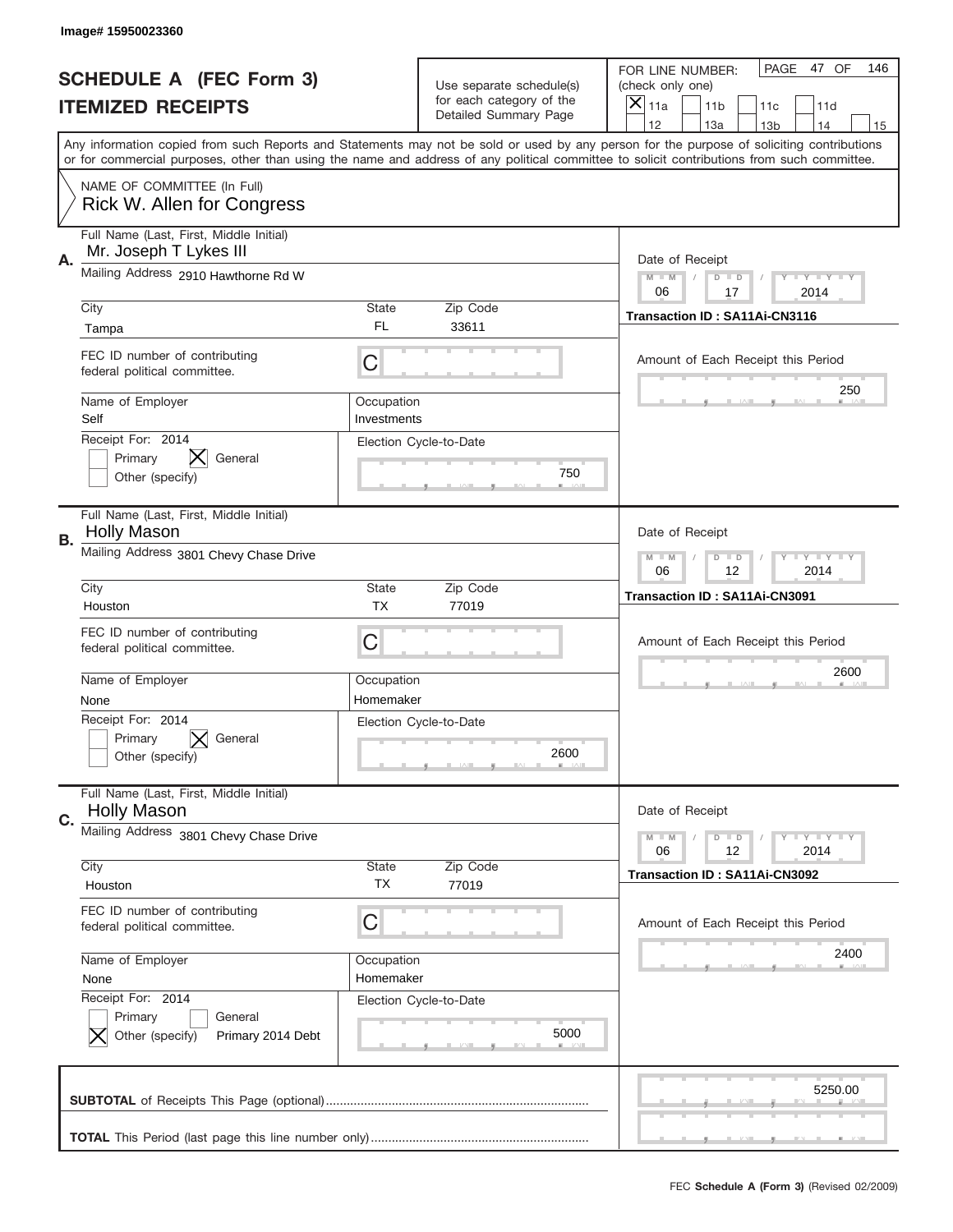|    | Image# 15950023361                                                                                                                                                                                                                                                                      |                                        |                                                      |                                      |                                          |                 |                            |     |
|----|-----------------------------------------------------------------------------------------------------------------------------------------------------------------------------------------------------------------------------------------------------------------------------------------|----------------------------------------|------------------------------------------------------|--------------------------------------|------------------------------------------|-----------------|----------------------------|-----|
|    | <b>SCHEDULE A (FEC Form 3)</b>                                                                                                                                                                                                                                                          |                                        | Use separate schedule(s)<br>for each category of the | FOR LINE NUMBER:<br>(check only one) |                                          | PAGE            | 48 OF                      | 146 |
|    | <b>ITEMIZED RECEIPTS</b>                                                                                                                                                                                                                                                                |                                        | Detailed Summary Page                                | $\boldsymbol{\times}$<br>11a         | 11 <sub>b</sub>                          | 11c             | 11d                        |     |
|    | Any information copied from such Reports and Statements may not be sold or used by any person for the purpose of soliciting contributions<br>or for commercial purposes, other than using the name and address of any political committee to solicit contributions from such committee. |                                        |                                                      | 12                                   | 13a                                      | 13 <sub>b</sub> | 14                         | 15  |
|    | NAME OF COMMITTEE (In Full)<br>Rick W. Allen for Congress                                                                                                                                                                                                                               |                                        |                                                      |                                      |                                          |                 |                            |     |
| Α. | Full Name (Last, First, Middle Initial)<br>Dr. Thomas R McArthur                                                                                                                                                                                                                        |                                        |                                                      |                                      | Date of Receipt                          |                 |                            |     |
|    | Mailing Address 300 Commerce Way                                                                                                                                                                                                                                                        |                                        |                                                      | $M - M$<br>06                        | $D$ $D$<br>26                            |                 | <b>LYLYLY</b><br>2014      |     |
|    | City<br>Vidalia                                                                                                                                                                                                                                                                         | <b>State</b><br>GA                     | Zip Code<br>30474                                    |                                      | Transaction ID: SA11Ai-CN3189            |                 |                            |     |
|    | FEC ID number of contributing<br>federal political committee.                                                                                                                                                                                                                           | С                                      |                                                      |                                      | Amount of Each Receipt this Period       |                 |                            |     |
|    | Name of Employer<br>Altamaha Animal Clinic<br>Receipt For: 2014                                                                                                                                                                                                                         | Occupation<br>Veterinarian             |                                                      |                                      |                                          |                 | 500                        |     |
|    | ⋉<br>Primary<br>General<br>Other (specify)                                                                                                                                                                                                                                              |                                        | Election Cycle-to-Date<br>1000                       |                                      |                                          |                 |                            |     |
| В. | Full Name (Last, First, Middle Initial)<br>Joe McGlamery                                                                                                                                                                                                                                |                                        | Date of Receipt                                      |                                      |                                          |                 |                            |     |
|    | Mailing Address P.O. Box 888                                                                                                                                                                                                                                                            |                                        |                                                      |                                      | $D$ $D$<br>11                            |                 | <b>LEY LEY LEY</b><br>2014 |     |
|    | City<br>Statesboro                                                                                                                                                                                                                                                                      | <b>State</b><br>GA                     | Zip Code<br>30459                                    |                                      | Transaction ID: SA11Ai-CN3062            |                 |                            |     |
|    | FEC ID number of contributing<br>federal political committee.                                                                                                                                                                                                                           | С                                      |                                                      | Amount of Each Receipt this Period   |                                          |                 |                            |     |
|    | Name of Employer<br>Statesboro Herald                                                                                                                                                                                                                                                   | Occupation<br>Publisher                |                                                      |                                      | 500                                      |                 |                            |     |
|    | Receipt For: 2014<br>Primary<br>General<br>Other (specify)                                                                                                                                                                                                                              |                                        | Election Cycle-to-Date<br>500                        |                                      |                                          |                 |                            |     |
| C. | Full Name (Last, First, Middle Initial)<br>Ray L. McKinney Jr                                                                                                                                                                                                                           |                                        |                                                      |                                      | Date of Receipt                          |                 |                            |     |
|    | Mailing Address 1415 Creekside Drive                                                                                                                                                                                                                                                    |                                        |                                                      | $M - M$<br>06                        | <b>LY LY LY</b><br>$D$ $D$<br>27<br>2014 |                 |                            |     |
|    | City<br>Statesboro                                                                                                                                                                                                                                                                      | State<br>GA                            | Zip Code<br>30458                                    |                                      | Transaction ID: SA11Ai-CN3217            |                 |                            |     |
|    | FEC ID number of contributing<br>federal political committee.                                                                                                                                                                                                                           | С                                      |                                                      |                                      | Amount of Each Receipt this Period       |                 |                            |     |
|    | Name of Employer<br>Heritage Bank Of The South                                                                                                                                                                                                                                          | Occupation<br><b>Financial Advisor</b> |                                                      |                                      |                                          |                 | 250                        |     |
|    | Receipt For: 2014<br>Primary<br>General<br>Other (specify)                                                                                                                                                                                                                              |                                        | Election Cycle-to-Date<br>250                        |                                      |                                          |                 |                            |     |
|    |                                                                                                                                                                                                                                                                                         |                                        |                                                      |                                      |                                          |                 | 1250.00                    |     |
|    |                                                                                                                                                                                                                                                                                         |                                        |                                                      |                                      |                                          |                 |                            |     |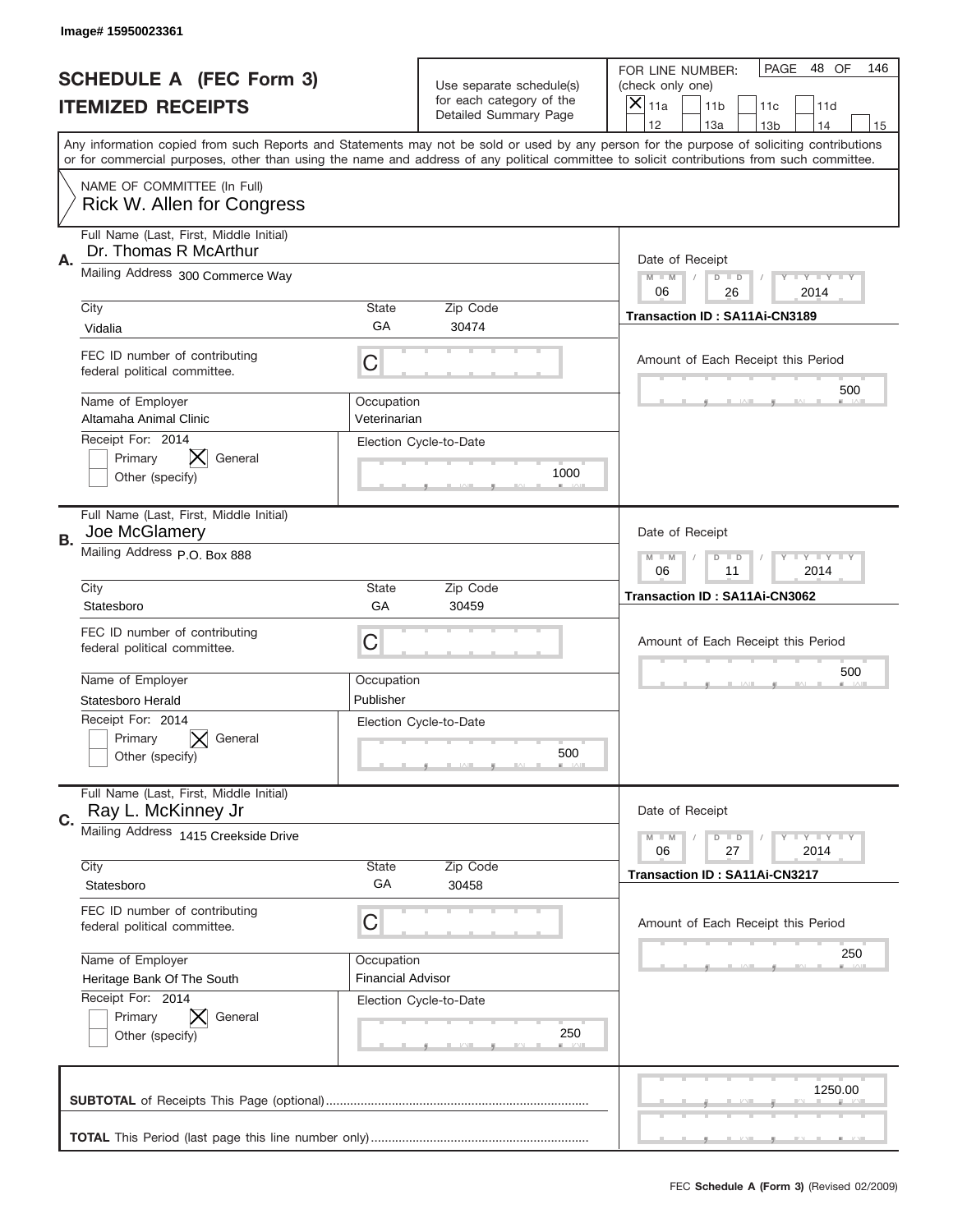|    | Image# 15950023362                                                                           |                                                              |                                                      |                                                                                                                                                                                                                                                                                                                                     |
|----|----------------------------------------------------------------------------------------------|--------------------------------------------------------------|------------------------------------------------------|-------------------------------------------------------------------------------------------------------------------------------------------------------------------------------------------------------------------------------------------------------------------------------------------------------------------------------------|
|    | <b>SCHEDULE A (FEC Form 3)</b>                                                               |                                                              | Use separate schedule(s)<br>for each category of the | PAGE<br>49 OF<br>146<br>FOR LINE NUMBER:<br>(check only one)                                                                                                                                                                                                                                                                        |
|    | <b>ITEMIZED RECEIPTS</b>                                                                     |                                                              | Detailed Summary Page                                | ×<br>11a<br>11 <sub>b</sub><br>11c<br>11d                                                                                                                                                                                                                                                                                           |
|    |                                                                                              |                                                              |                                                      | 12<br>13a<br>14<br>13 <sub>b</sub><br>15<br>Any information copied from such Reports and Statements may not be sold or used by any person for the purpose of soliciting contributions<br>or for commercial purposes, other than using the name and address of any political committee to solicit contributions from such committee. |
|    | NAME OF COMMITTEE (In Full)<br>Rick W. Allen for Congress                                    |                                                              |                                                      |                                                                                                                                                                                                                                                                                                                                     |
| Α. | Full Name (Last, First, Middle Initial)<br>Mr. James A. McLendon                             |                                                              |                                                      | Date of Receipt                                                                                                                                                                                                                                                                                                                     |
|    | Mailing Address 750 Petross Road                                                             |                                                              |                                                      | $M - M$<br><b>LEY LEY LEY</b><br>$D$ $D$<br>06<br>20<br>2014                                                                                                                                                                                                                                                                        |
|    | City<br>Vidalia                                                                              | State<br>GА                                                  | Zip Code<br>30474                                    | Transaction ID: SA11Ai-CN3134                                                                                                                                                                                                                                                                                                       |
|    | FEC ID number of contributing<br>federal political committee.                                | C                                                            |                                                      | Amount of Each Receipt this Period<br>1000                                                                                                                                                                                                                                                                                          |
|    | Name of Employer<br>None                                                                     | Occupation<br>Retired                                        |                                                      |                                                                                                                                                                                                                                                                                                                                     |
|    | Receipt For: 2014<br>Primary<br>General<br>Other (specify)                                   |                                                              | Election Cycle-to-Date<br>1500                       |                                                                                                                                                                                                                                                                                                                                     |
| В. | Full Name (Last, First, Middle Initial)<br>W. Clinton Meeks III                              |                                                              |                                                      | Date of Receipt                                                                                                                                                                                                                                                                                                                     |
|    | Mailing Address 841 Academy Avenue                                                           | $M - M$<br><b>LEY LEY LEY</b><br>$D$ $D$<br>06<br>30<br>2014 |                                                      |                                                                                                                                                                                                                                                                                                                                     |
|    | City<br>Waynesboro                                                                           | State<br>GA                                                  | Zip Code<br>30830                                    | Transaction ID: SA11Ai-CN3246                                                                                                                                                                                                                                                                                                       |
|    | FEC ID number of contributing<br>federal political committee.                                | C                                                            |                                                      | Amount of Each Receipt this Period                                                                                                                                                                                                                                                                                                  |
|    | Name of Employer                                                                             | Occupation                                                   |                                                      | 250                                                                                                                                                                                                                                                                                                                                 |
|    |                                                                                              | Pharmacist                                                   |                                                      |                                                                                                                                                                                                                                                                                                                                     |
|    | <b>Liberty Square Pharmacy</b><br>Receipt For: 2014<br>General<br>Primary<br>Other (specify) |                                                              | Election Cycle-to-Date<br>250                        |                                                                                                                                                                                                                                                                                                                                     |
| C. | Full Name (Last, First, Middle Initial)<br>Mr. E. G. Meybohm                                 |                                                              |                                                      | Date of Receipt                                                                                                                                                                                                                                                                                                                     |
|    | Mailing Address 3519 Wheeler Rd                                                              |                                                              |                                                      | <b>LEY LEY LEY</b><br>$M - M$<br>$D$ $D$<br>05<br>08<br>2014                                                                                                                                                                                                                                                                        |
|    | City<br>Augusta                                                                              | State<br>GA                                                  | Zip Code<br>30909-6516                               | Transaction ID: SA11Ai-CN2960                                                                                                                                                                                                                                                                                                       |
|    | FEC ID number of contributing<br>federal political committee.                                | C                                                            |                                                      | Amount of Each Receipt this Period                                                                                                                                                                                                                                                                                                  |
|    | Name of Employer<br>Meybohm Realtors                                                         | Occupation<br>Realtor                                        |                                                      | 500                                                                                                                                                                                                                                                                                                                                 |
|    | Receipt For: 2014<br>Primary<br>General<br>Other (specify)                                   |                                                              | Election Cycle-to-Date<br>2000                       |                                                                                                                                                                                                                                                                                                                                     |
|    |                                                                                              |                                                              |                                                      | 1750.00                                                                                                                                                                                                                                                                                                                             |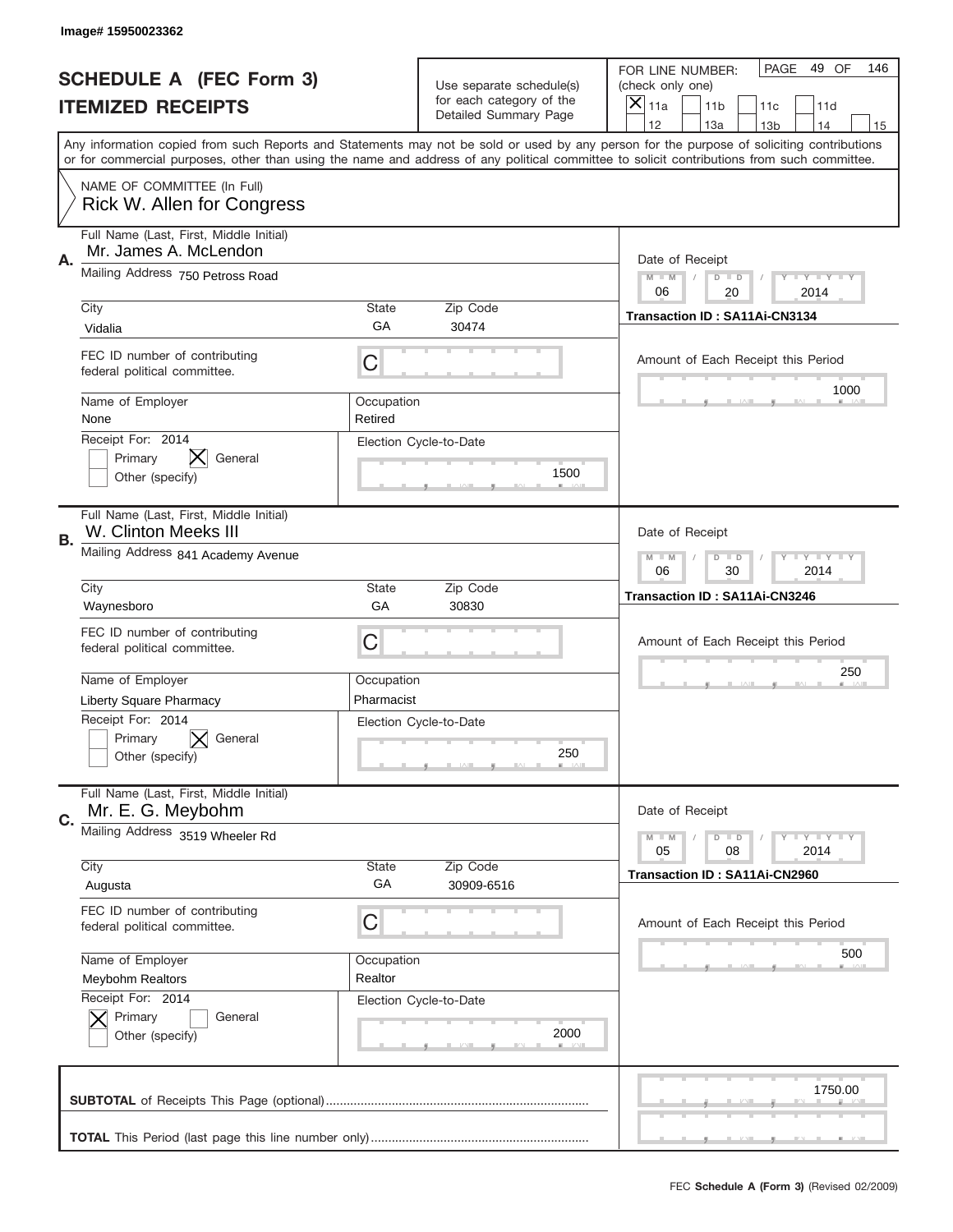|    | Image# 15950023363                                            |                                                         |                                                      |                                                                                                                                                                                                                                                                                                                  |
|----|---------------------------------------------------------------|---------------------------------------------------------|------------------------------------------------------|------------------------------------------------------------------------------------------------------------------------------------------------------------------------------------------------------------------------------------------------------------------------------------------------------------------|
|    | <b>SCHEDULE A (FEC Form 3)</b>                                |                                                         | Use separate schedule(s)<br>for each category of the | PAGE<br>50 OF<br>146<br>FOR LINE NUMBER:<br>(check only one)                                                                                                                                                                                                                                                     |
|    | <b>ITEMIZED RECEIPTS</b>                                      |                                                         | Detailed Summary Page                                | ×<br>11a<br>11 <sub>b</sub><br>11c<br>11d<br>12<br>13a<br>14                                                                                                                                                                                                                                                     |
|    |                                                               |                                                         |                                                      | 13 <sub>b</sub><br>15<br>Any information copied from such Reports and Statements may not be sold or used by any person for the purpose of soliciting contributions<br>or for commercial purposes, other than using the name and address of any political committee to solicit contributions from such committee. |
|    | NAME OF COMMITTEE (In Full)<br>Rick W. Allen for Congress     |                                                         |                                                      |                                                                                                                                                                                                                                                                                                                  |
| Α. | Full Name (Last, First, Middle Initial)<br>Mr. E. G. Meybohm  |                                                         |                                                      | Date of Receipt                                                                                                                                                                                                                                                                                                  |
|    | Mailing Address 3519 Wheeler Rd                               |                                                         |                                                      | $M - M$<br>Y I Y I Y I Y<br>$D$ $D$<br>06<br>26<br>2014                                                                                                                                                                                                                                                          |
|    | City<br>Augusta                                               | State<br>GA                                             | Zip Code<br>30909-6516                               | Transaction ID: SA11Ai-CN3195                                                                                                                                                                                                                                                                                    |
|    | FEC ID number of contributing<br>federal political committee. | C                                                       |                                                      | Amount of Each Receipt this Period<br>500                                                                                                                                                                                                                                                                        |
|    | Name of Employer<br><b>Meybohm Realtors</b>                   | Occupation<br>Realtor                                   |                                                      |                                                                                                                                                                                                                                                                                                                  |
|    | Receipt For: 2014<br>Primary<br>General<br>Other (specify)    |                                                         | Election Cycle-to-Date<br>2500                       |                                                                                                                                                                                                                                                                                                                  |
| В. | Full Name (Last, First, Middle Initial)<br>Mr. William Mizell |                                                         |                                                      | Date of Receipt                                                                                                                                                                                                                                                                                                  |
|    | Mailing Address PO Box 828                                    | <b>LYLYLY</b><br>$M - M$<br>$D$ $D$<br>06<br>27<br>2014 |                                                      |                                                                                                                                                                                                                                                                                                                  |
|    | City<br>Waynesboro                                            | State<br>GA                                             | Zip Code<br>30830                                    | Transaction ID: SA11Ai-CN3203                                                                                                                                                                                                                                                                                    |
|    | FEC ID number of contributing<br>federal political committee. | C                                                       |                                                      | Amount of Each Receipt this Period                                                                                                                                                                                                                                                                               |
|    | Name of Employer<br><b>Mizell Ford</b>                        | Occupation<br>Owner                                     |                                                      | 2600                                                                                                                                                                                                                                                                                                             |
|    | Receipt For: 2014<br>General<br>Primary<br>Other (specify)    |                                                         | Election Cycle-to-Date<br>3600                       |                                                                                                                                                                                                                                                                                                                  |
| C. | Full Name (Last, First, Middle Initial)<br><b>Gina Moses</b>  |                                                         |                                                      | Date of Receipt                                                                                                                                                                                                                                                                                                  |
|    | Mailing Address 2478 Claxton Dairy Road                       |                                                         |                                                      | Y TY TY TY<br>$M - M$<br>$D$ $D$<br>13<br>2014<br>06                                                                                                                                                                                                                                                             |
|    | City<br>Dublin                                                | State<br>GA                                             | Zip Code<br>31021                                    | <b>Transaction ID: SA11Ai-CN3084</b>                                                                                                                                                                                                                                                                             |
|    | FEC ID number of contributing<br>federal political committee. | C                                                       |                                                      | Amount of Each Receipt this Period                                                                                                                                                                                                                                                                               |
|    | Name of Employer<br>Self                                      | Occupation<br>Pharmacist                                |                                                      | 500                                                                                                                                                                                                                                                                                                              |
|    | Receipt For: 2014<br>Primary<br>General<br>Other (specify)    |                                                         | Election Cycle-to-Date<br>1000                       |                                                                                                                                                                                                                                                                                                                  |
|    |                                                               |                                                         |                                                      | 3600.00                                                                                                                                                                                                                                                                                                          |
|    |                                                               |                                                         |                                                      |                                                                                                                                                                                                                                                                                                                  |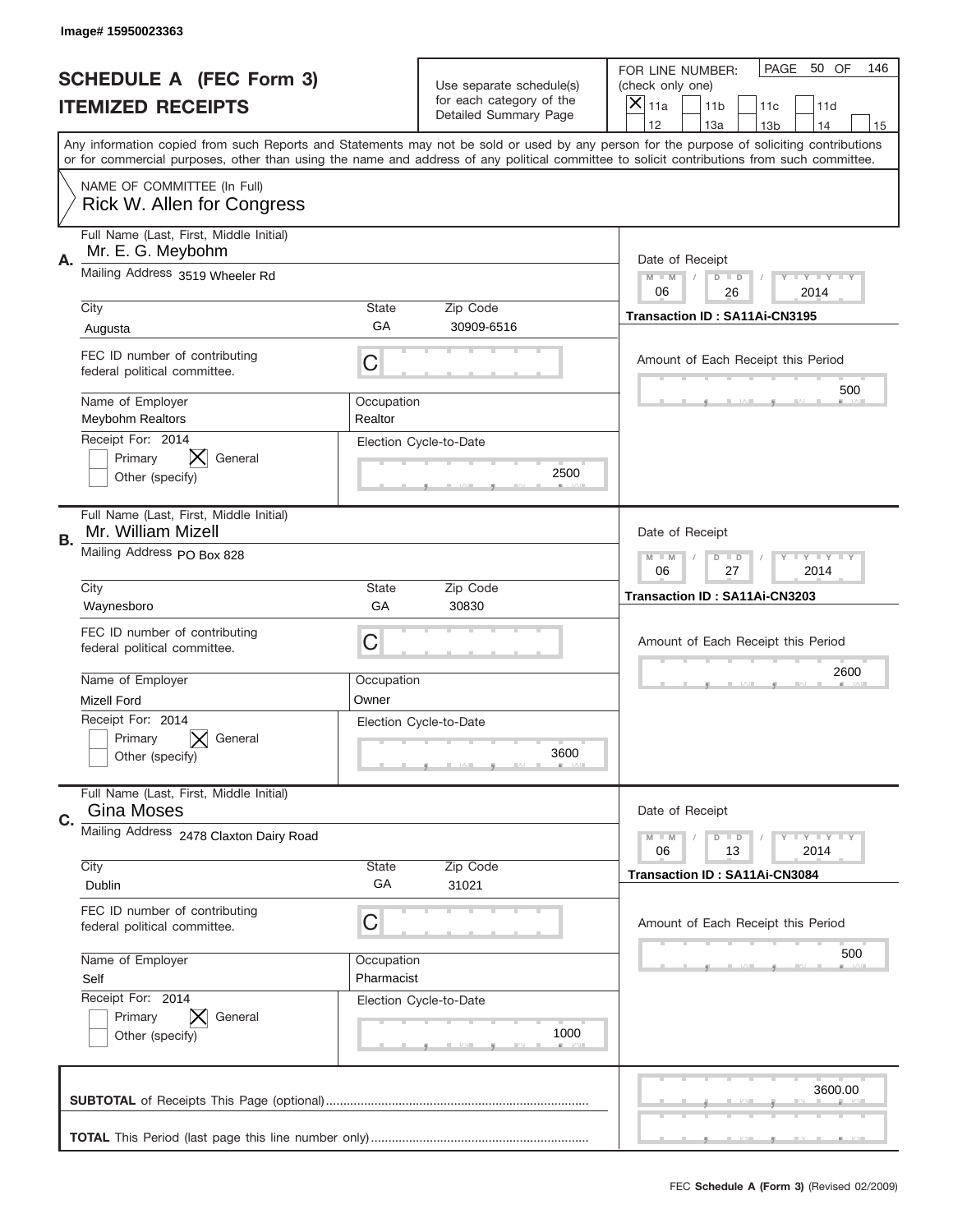|           | Image#15950023364                                                 |                                                         |                                                   |                                                                                                                                                                                                                                                                                                                                     |
|-----------|-------------------------------------------------------------------|---------------------------------------------------------|---------------------------------------------------|-------------------------------------------------------------------------------------------------------------------------------------------------------------------------------------------------------------------------------------------------------------------------------------------------------------------------------------|
|           | <b>SCHEDULE A (FEC Form 3)</b>                                    |                                                         | Use separate schedule(s)                          | PAGE 51 OF<br>146<br>FOR LINE NUMBER:<br>(check only one)                                                                                                                                                                                                                                                                           |
|           | <b>ITEMIZED RECEIPTS</b>                                          |                                                         | for each category of the<br>Detailed Summary Page | ×<br>11a<br>11 <sub>b</sub><br>11c<br>11d                                                                                                                                                                                                                                                                                           |
|           |                                                                   |                                                         |                                                   | 12<br>13a<br>14<br>13 <sub>b</sub><br>15<br>Any information copied from such Reports and Statements may not be sold or used by any person for the purpose of soliciting contributions<br>or for commercial purposes, other than using the name and address of any political committee to solicit contributions from such committee. |
|           | NAME OF COMMITTEE (In Full)<br>Rick W. Allen for Congress         |                                                         |                                                   |                                                                                                                                                                                                                                                                                                                                     |
| Α.        | Full Name (Last, First, Middle Initial)<br>Mr. Louis Mulherin III |                                                         |                                                   | Date of Receipt                                                                                                                                                                                                                                                                                                                     |
|           | Mailing Address 3220 Lake Forest Dr                               |                                                         |                                                   | $M - M$<br><b>LYLYLY</b><br>$D$ $D$<br>06<br>17<br>2014                                                                                                                                                                                                                                                                             |
|           | City<br>Augusta                                                   | State<br>GА                                             | Zip Code<br>30909                                 | <b>Transaction ID: SA11Ai-CN3114</b>                                                                                                                                                                                                                                                                                                |
|           | FEC ID number of contributing<br>federal political committee.     | C                                                       |                                                   | Amount of Each Receipt this Period                                                                                                                                                                                                                                                                                                  |
|           | Name of Employer<br><b>Mulherin Lumber</b>                        | Occupation<br>Merchant                                  |                                                   | 250                                                                                                                                                                                                                                                                                                                                 |
|           | Receipt For: 2014<br>Primary<br>General<br>Other (specify)        |                                                         | Election Cycle-to-Date<br>750                     |                                                                                                                                                                                                                                                                                                                                     |
| <b>B.</b> | Full Name (Last, First, Middle Initial)<br>Martin W. Nesmith      |                                                         |                                                   | Date of Receipt                                                                                                                                                                                                                                                                                                                     |
|           | Mailing Address 4400 Perry Road                                   | $M - M$<br>$D$ $D$<br><b>LYLYLY</b><br>06<br>17<br>2014 |                                                   |                                                                                                                                                                                                                                                                                                                                     |
|           | City<br>Claxton                                                   | State<br>GA                                             | Zip Code<br>30417                                 | Transaction ID: SA11Ai-CN3118                                                                                                                                                                                                                                                                                                       |
|           | FEC ID number of contributing<br>federal political committee.     | C                                                       |                                                   | Amount of Each Receipt this Period                                                                                                                                                                                                                                                                                                  |
|           | Name of Employer                                                  | Occupation                                              |                                                   | 250                                                                                                                                                                                                                                                                                                                                 |
|           | <b>Nesmith Chevrolet</b>                                          | Dealer                                                  |                                                   |                                                                                                                                                                                                                                                                                                                                     |
|           | Receipt For: 2014<br>Primary<br>General<br>Other (specify)        |                                                         | Election Cycle-to-Date<br>750                     |                                                                                                                                                                                                                                                                                                                                     |
|           |                                                                   |                                                         |                                                   |                                                                                                                                                                                                                                                                                                                                     |
| C.        | Full Name (Last, First, Middle Initial)<br><b>Randy Nesmith</b>   |                                                         |                                                   | Date of Receipt                                                                                                                                                                                                                                                                                                                     |
|           | Mailing Address 434 S. Main Street                                |                                                         |                                                   | <b>LY LY LY</b><br>$M - M$<br>$D$ $D$<br>06<br>2014<br>26                                                                                                                                                                                                                                                                           |
|           | City<br>Statesboro                                                | State<br>GA                                             | Zip Code<br>30458                                 | Transaction ID: SA11Ai-CN3293                                                                                                                                                                                                                                                                                                       |
|           | FEC ID number of contributing<br>federal political committee.     | C                                                       |                                                   | Amount of Each Receipt this Period                                                                                                                                                                                                                                                                                                  |
|           | Name of Employer                                                  | Occupation                                              |                                                   | 250                                                                                                                                                                                                                                                                                                                                 |
|           | RJ's Seafood And Steaks                                           | Owner                                                   |                                                   | <b>Event Catering</b>                                                                                                                                                                                                                                                                                                               |
|           | Receipt For: 2014<br>Primary<br>General<br>Other (specify)        |                                                         | Election Cycle-to-Date<br>250                     | In-Kind Received                                                                                                                                                                                                                                                                                                                    |
|           |                                                                   |                                                         |                                                   | 750.00                                                                                                                                                                                                                                                                                                                              |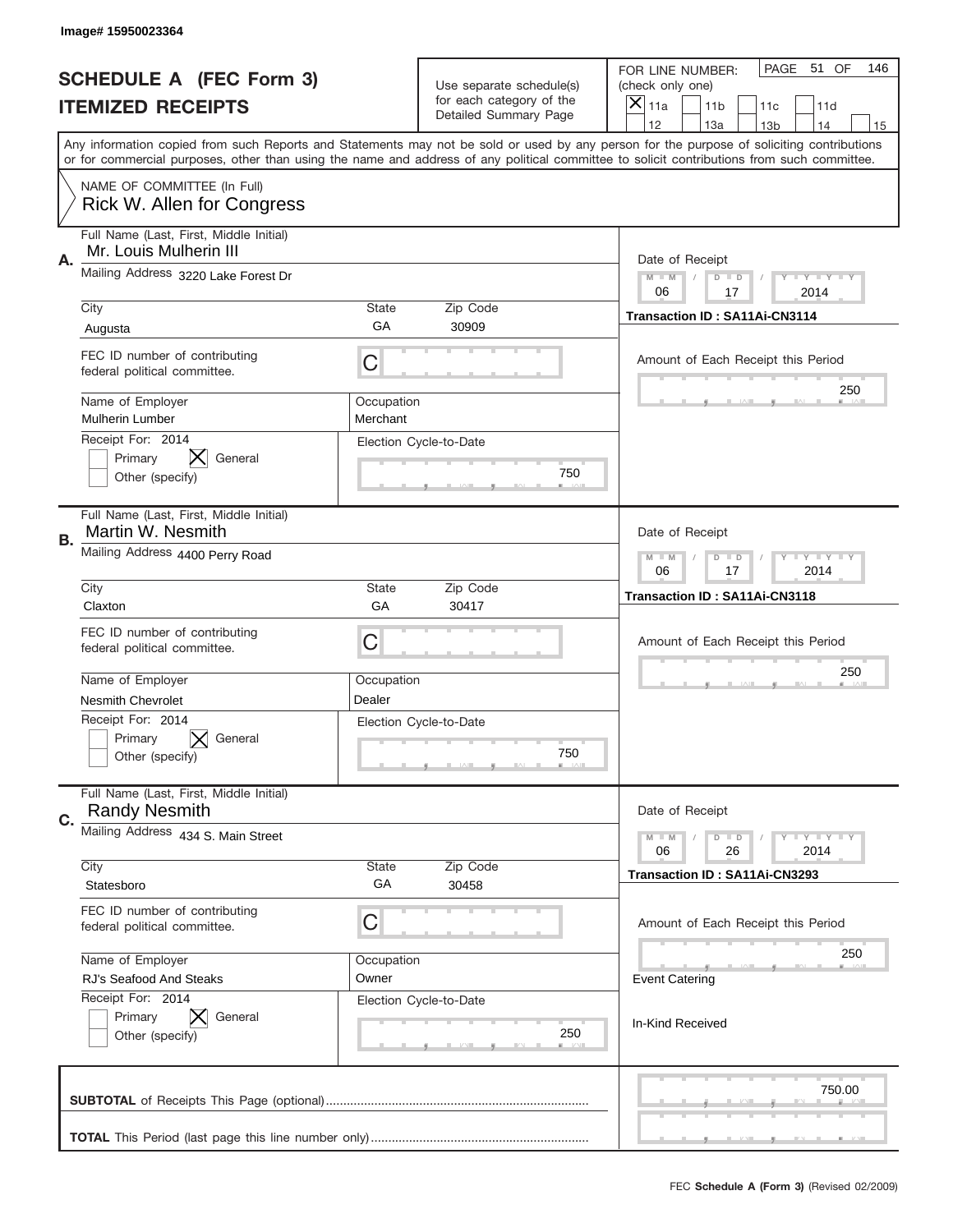|    | Image#15950023365                                                        |                                                             |                                                   |                                                                                                                                                                                                                                                                                                                                     |
|----|--------------------------------------------------------------------------|-------------------------------------------------------------|---------------------------------------------------|-------------------------------------------------------------------------------------------------------------------------------------------------------------------------------------------------------------------------------------------------------------------------------------------------------------------------------------|
|    | <b>SCHEDULE A (FEC Form 3)</b>                                           |                                                             | Use separate schedule(s)                          | PAGE 52 OF<br>146<br>FOR LINE NUMBER:<br>(check only one)                                                                                                                                                                                                                                                                           |
|    | <b>ITEMIZED RECEIPTS</b>                                                 |                                                             | for each category of the<br>Detailed Summary Page | ×<br>11a<br>11 <sub>b</sub><br>11c<br>11d                                                                                                                                                                                                                                                                                           |
|    |                                                                          |                                                             |                                                   | 12<br>13a<br>14<br>13 <sub>b</sub><br>15<br>Any information copied from such Reports and Statements may not be sold or used by any person for the purpose of soliciting contributions<br>or for commercial purposes, other than using the name and address of any political committee to solicit contributions from such committee. |
|    | NAME OF COMMITTEE (In Full)<br>Rick W. Allen for Congress                |                                                             |                                                   |                                                                                                                                                                                                                                                                                                                                     |
| А. | Full Name (Last, First, Middle Initial)<br>Mr. Danny A Newman Jr         |                                                             |                                                   | Date of Receipt                                                                                                                                                                                                                                                                                                                     |
|    | Mailing Address 2631 Raymond Ave                                         |                                                             |                                                   | $M - M$<br><b>LEY LEY LEY</b><br>$D$ $D$<br>05<br>06<br>2014                                                                                                                                                                                                                                                                        |
|    | City                                                                     | State<br>GА                                                 | Zip Code<br>30904                                 | Transaction ID: SA11Ai-CN2941                                                                                                                                                                                                                                                                                                       |
|    | Augusta<br>FEC ID number of contributing<br>federal political committee. | C                                                           |                                                   | Amount of Each Receipt this Period                                                                                                                                                                                                                                                                                                  |
|    | Name of Employer<br>Self Employed                                        | Occupation<br>Physician                                     |                                                   | 250                                                                                                                                                                                                                                                                                                                                 |
|    | Receipt For: 2014<br>Primary<br>General<br>Other (specify)               |                                                             | Election Cycle-to-Date<br>250                     |                                                                                                                                                                                                                                                                                                                                     |
| В. | Full Name (Last, First, Middle Initial)<br>Jean S. Nix                   |                                                             |                                                   | Date of Receipt                                                                                                                                                                                                                                                                                                                     |
|    | Mailing Address 40 Jones Mill Drive                                      | $M - M$<br><b>LEYTEY LEY</b><br>$D$ $D$<br>06<br>24<br>2014 |                                                   |                                                                                                                                                                                                                                                                                                                                     |
|    | City<br>Carrollton                                                       | State<br>GA                                                 | Zip Code<br>30116                                 | Transaction ID: SA11Ai-CN3151                                                                                                                                                                                                                                                                                                       |
|    | FEC ID number of contributing<br>federal political committee.            | C                                                           |                                                   | Amount of Each Receipt this Period                                                                                                                                                                                                                                                                                                  |
|    | Name of Employer                                                         | Occupation                                                  |                                                   | 500                                                                                                                                                                                                                                                                                                                                 |
|    | <b>Nix Fowler Constructors</b>                                           | Owner                                                       |                                                   |                                                                                                                                                                                                                                                                                                                                     |
|    | Receipt For: 2014<br>Primary<br>General<br>Other (specify)               |                                                             | Election Cycle-to-Date<br>500                     |                                                                                                                                                                                                                                                                                                                                     |
|    | Full Name (Last, First, Middle Initial)                                  |                                                             |                                                   |                                                                                                                                                                                                                                                                                                                                     |
| C. | Mrs. Minta M Nixon                                                       |                                                             |                                                   | Date of Receipt                                                                                                                                                                                                                                                                                                                     |
|    | Mailing Address 621 Scotts Way                                           |                                                             |                                                   | $D$ $D$<br><b>LY LY LY</b><br>$M - M$<br>06<br>2014<br>03                                                                                                                                                                                                                                                                           |
|    | City<br>Augusta                                                          | State<br>GA                                                 | Zip Code<br>30909                                 | <b>Transaction ID: SA11Ai-CN3027</b>                                                                                                                                                                                                                                                                                                |
|    | FEC ID number of contributing<br>federal political committee.            | C                                                           |                                                   | Amount of Each Receipt this Period                                                                                                                                                                                                                                                                                                  |
|    | Name of Employer<br>None                                                 | Occupation<br>Retired                                       |                                                   | 250                                                                                                                                                                                                                                                                                                                                 |
|    | Receipt For: 2014<br>Primary<br>General<br>Other (specify)               |                                                             | Election Cycle-to-Date<br>250                     |                                                                                                                                                                                                                                                                                                                                     |
|    |                                                                          |                                                             |                                                   | 1000.00                                                                                                                                                                                                                                                                                                                             |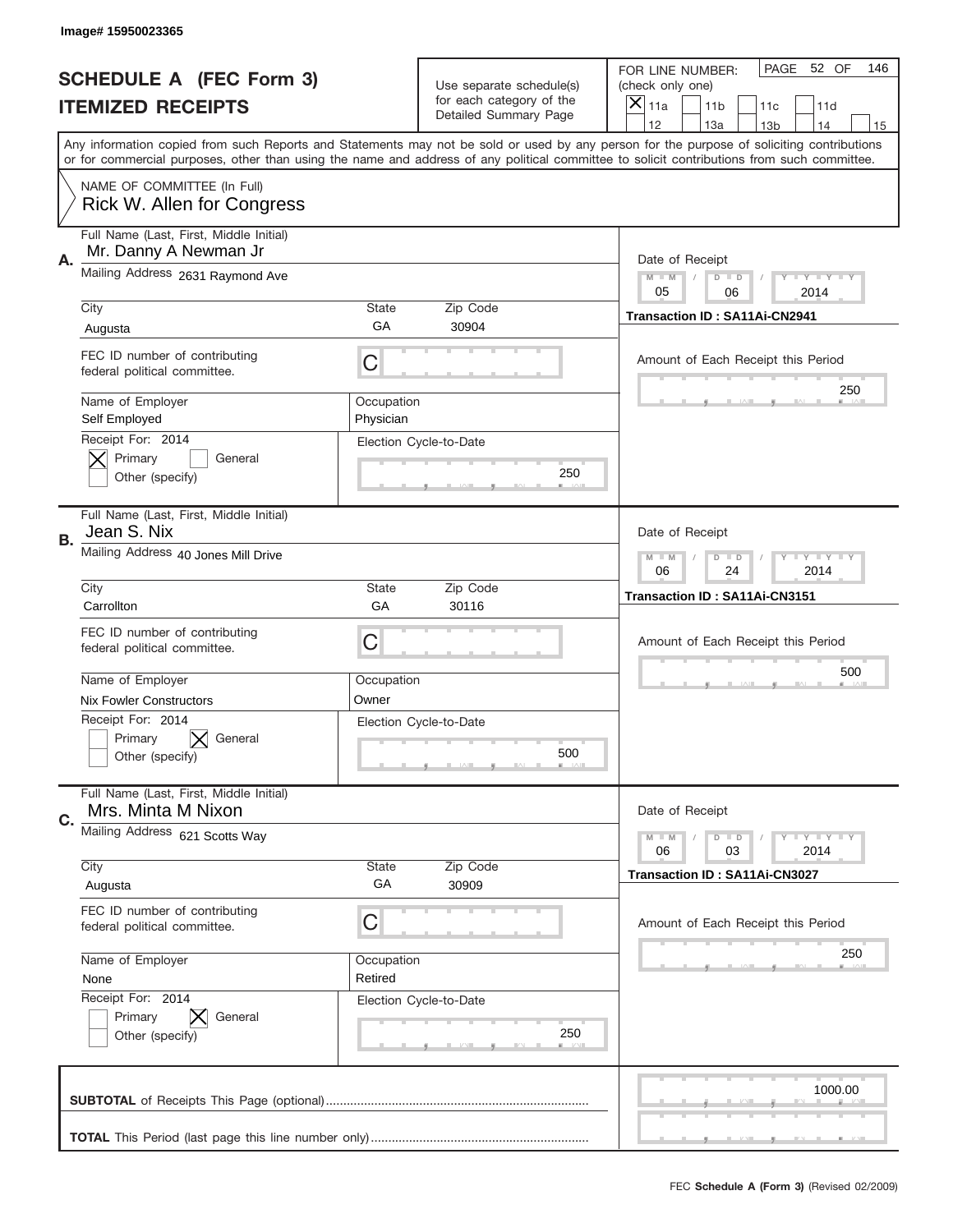|    | Image# 15950023366                                              |                                                              |                                                      |                                                                                                                                                                                                                                                                                                                                     |
|----|-----------------------------------------------------------------|--------------------------------------------------------------|------------------------------------------------------|-------------------------------------------------------------------------------------------------------------------------------------------------------------------------------------------------------------------------------------------------------------------------------------------------------------------------------------|
|    | <b>SCHEDULE A (FEC Form 3)</b>                                  |                                                              | Use separate schedule(s)<br>for each category of the | PAGE 53 OF<br>146<br>FOR LINE NUMBER:<br>(check only one)                                                                                                                                                                                                                                                                           |
|    | <b>ITEMIZED RECEIPTS</b>                                        |                                                              | Detailed Summary Page                                | ×<br>11a<br>11 <sub>b</sub><br>11c<br>11d                                                                                                                                                                                                                                                                                           |
|    |                                                                 |                                                              |                                                      | 12<br>13a<br>13 <sub>b</sub><br>14<br>15<br>Any information copied from such Reports and Statements may not be sold or used by any person for the purpose of soliciting contributions<br>or for commercial purposes, other than using the name and address of any political committee to solicit contributions from such committee. |
|    | NAME OF COMMITTEE (In Full)<br>Rick W. Allen for Congress       |                                                              |                                                      |                                                                                                                                                                                                                                                                                                                                     |
| Α. | Full Name (Last, First, Middle Initial)<br>Mr. Norris L. O'Dell |                                                              |                                                      | Date of Receipt                                                                                                                                                                                                                                                                                                                     |
|    | Mailing Address 477 Stevens Creek Rd                            | $M - M$<br><b>LEY LEY LEY</b><br>$D$ $D$<br>06<br>30<br>2014 |                                                      |                                                                                                                                                                                                                                                                                                                                     |
|    | City<br>Martinez                                                | State<br>GA                                                  | Zip Code<br>30907                                    | Transaction ID: SA11Ai-CN3285                                                                                                                                                                                                                                                                                                       |
|    | FEC ID number of contributing<br>federal political committee.   | C                                                            |                                                      | Amount of Each Receipt this Period<br>250                                                                                                                                                                                                                                                                                           |
|    | Name of Employer<br>None                                        | Occupation<br>Retired                                        |                                                      |                                                                                                                                                                                                                                                                                                                                     |
|    | Receipt For: 2014<br>General<br>Primary<br>Other (specify)      |                                                              | Election Cycle-to-Date<br>250                        |                                                                                                                                                                                                                                                                                                                                     |
| В. | Full Name (Last, First, Middle Initial)<br>Whitney O'Keeffe     |                                                              |                                                      | Date of Receipt                                                                                                                                                                                                                                                                                                                     |
|    | Mailing Address 1002 Katherine Street<br>No. 9                  | $M - M$<br><b>LY LY LY</b><br>$D$ $D$<br>06<br>26<br>2014    |                                                      |                                                                                                                                                                                                                                                                                                                                     |
|    | City<br>Augusta                                                 | State<br>GA                                                  | Zip Code<br>30904                                    | Transaction ID: SA11Ai-CN3231                                                                                                                                                                                                                                                                                                       |
|    | FEC ID number of contributing<br>federal political committee.   | C                                                            |                                                      | Amount of Each Receipt this Period                                                                                                                                                                                                                                                                                                  |
|    | Name of Employer<br>None                                        | Occupation<br>Retired                                        |                                                      | 250                                                                                                                                                                                                                                                                                                                                 |
|    | Receipt For: 2014<br>General<br>Primary<br>Other (specify)      |                                                              | Election Cycle-to-Date<br>250                        |                                                                                                                                                                                                                                                                                                                                     |
| C. | Full Name (Last, First, Middle Initial)<br>James O'Quinn        |                                                              |                                                      | Date of Receipt                                                                                                                                                                                                                                                                                                                     |
|    | Mailing Address 3212 Wheeler Road                               |                                                              |                                                      | $D$ $D$<br><b>LEY LEY LEY</b><br>$M - M$<br>05<br>2014<br>11                                                                                                                                                                                                                                                                        |
|    | City<br>Augusta                                                 | <b>State</b><br>GA                                           | Zip Code<br>30909-3816                               | <b>Transaction ID: SA11Ai-CN2966</b>                                                                                                                                                                                                                                                                                                |
|    | FEC ID number of contributing<br>federal political committee.   | C                                                            |                                                      | Amount of Each Receipt this Period                                                                                                                                                                                                                                                                                                  |
|    | Name of Employer<br>Self Employed                               | Occupation<br>Physician                                      |                                                      | 2100                                                                                                                                                                                                                                                                                                                                |
|    | Receipt For: 2014<br>Primary<br>General<br>Other (specify)      |                                                              | Election Cycle-to-Date<br>2600                       |                                                                                                                                                                                                                                                                                                                                     |
|    |                                                                 |                                                              |                                                      | 2600.00                                                                                                                                                                                                                                                                                                                             |
|    |                                                                 |                                                              |                                                      |                                                                                                                                                                                                                                                                                                                                     |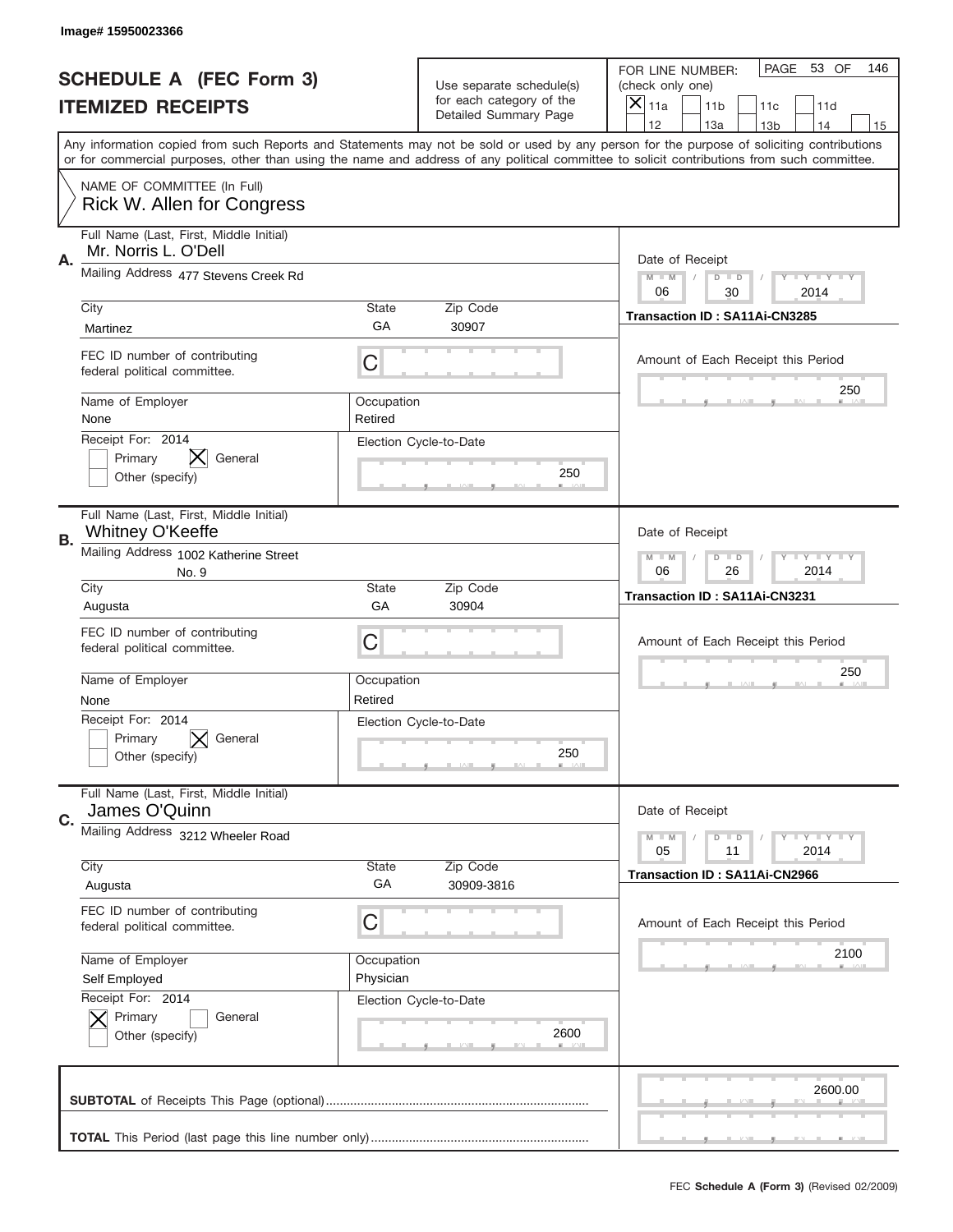|             | Image# 15950023367                                                        |                                                              |                                                   |                                                                                                                                                                                                                                                                                                                                     |
|-------------|---------------------------------------------------------------------------|--------------------------------------------------------------|---------------------------------------------------|-------------------------------------------------------------------------------------------------------------------------------------------------------------------------------------------------------------------------------------------------------------------------------------------------------------------------------------|
|             | <b>SCHEDULE A (FEC Form 3)</b>                                            |                                                              | Use separate schedule(s)                          | PAGE<br>54 OF<br>146<br>FOR LINE NUMBER:<br>(check only one)                                                                                                                                                                                                                                                                        |
|             | <b>ITEMIZED RECEIPTS</b>                                                  |                                                              | for each category of the<br>Detailed Summary Page | $\overline{X} _{11a}$<br>11 <sub>b</sub><br>11c<br>11d                                                                                                                                                                                                                                                                              |
|             |                                                                           |                                                              |                                                   | 12<br>13a<br>14<br>13 <sub>b</sub><br>15<br>Any information copied from such Reports and Statements may not be sold or used by any person for the purpose of soliciting contributions<br>or for commercial purposes, other than using the name and address of any political committee to solicit contributions from such committee. |
|             | NAME OF COMMITTEE (In Full)<br><b>Rick W. Allen for Congress</b>          |                                                              |                                                   |                                                                                                                                                                                                                                                                                                                                     |
| Α.          | Full Name (Last, First, Middle Initial)<br>James O'Quinn                  |                                                              |                                                   | Date of Receipt                                                                                                                                                                                                                                                                                                                     |
|             | Mailing Address 3212 Wheeler Road                                         |                                                              |                                                   | $M - M$<br><b>LEY LEY LEY</b><br>$D$ $D$<br>05<br>11<br>2014                                                                                                                                                                                                                                                                        |
|             | City<br>Augusta                                                           | <b>State</b><br>GA                                           | Zip Code<br>30909-3816                            | Transaction ID: SA11Ai-CN2967                                                                                                                                                                                                                                                                                                       |
|             | FEC ID number of contributing<br>federal political committee.             | C                                                            |                                                   | Amount of Each Receipt this Period                                                                                                                                                                                                                                                                                                  |
|             | Name of Employer<br>Self Employed                                         | Occupation<br>Physician                                      |                                                   | 500                                                                                                                                                                                                                                                                                                                                 |
|             | Receipt For: 2014<br>Primary<br>General<br>Other (specify)                |                                                              | Election Cycle-to-Date<br>3100                    |                                                                                                                                                                                                                                                                                                                                     |
| В.          | Full Name (Last, First, Middle Initial)<br>Mr. H M Osteen Jr              |                                                              |                                                   | Date of Receipt                                                                                                                                                                                                                                                                                                                     |
|             | Mailing Address 604 Milledge Rd                                           | $M - M$<br>$D$ $D$<br><b>LEY LEY LEY</b><br>06<br>17<br>2014 |                                                   |                                                                                                                                                                                                                                                                                                                                     |
|             | City<br>Augusta                                                           | <b>State</b><br>GA                                           | Zip Code<br>30904-4388                            | Transaction ID: SA11Ai-CN3097                                                                                                                                                                                                                                                                                                       |
|             | FEC ID number of contributing<br>federal political committee.             | С                                                            |                                                   | Amount of Each Receipt this Period                                                                                                                                                                                                                                                                                                  |
|             | Name of Employer<br>None                                                  | Occupation<br>Retired                                        |                                                   | 1000                                                                                                                                                                                                                                                                                                                                |
|             | Receipt For: 2014<br>Primary<br>General<br>Other (specify)                |                                                              | Election Cycle-to-Date<br>2000                    |                                                                                                                                                                                                                                                                                                                                     |
| $C_{\cdot}$ | Full Name (Last, First, Middle Initial)<br>J C Palmer                     |                                                              |                                                   | Date of Receipt                                                                                                                                                                                                                                                                                                                     |
|             | Mailing Address 705 Woodvalley Rd<br>City                                 | <b>LEY LEY LEY</b><br>$M - M$<br>$D$ $D$<br>2014<br>06<br>30 |                                                   |                                                                                                                                                                                                                                                                                                                                     |
|             | Waynesboro                                                                | State<br>GA                                                  | Zip Code<br>30830                                 | Transaction ID: SA11Ai-CN3294                                                                                                                                                                                                                                                                                                       |
|             | FEC ID number of contributing<br>federal political committee.             | С                                                            |                                                   | Amount of Each Receipt this Period                                                                                                                                                                                                                                                                                                  |
|             | Name of Employer<br>1st National Bank Wayndesboro GA<br>Receipt For: 2014 | Occupation<br>President                                      |                                                   | 500                                                                                                                                                                                                                                                                                                                                 |
|             | Primary<br>General<br>Other (specify)                                     |                                                              | Election Cycle-to-Date<br>1000                    |                                                                                                                                                                                                                                                                                                                                     |
|             |                                                                           |                                                              |                                                   | 2000.00                                                                                                                                                                                                                                                                                                                             |
|             |                                                                           |                                                              |                                                   |                                                                                                                                                                                                                                                                                                                                     |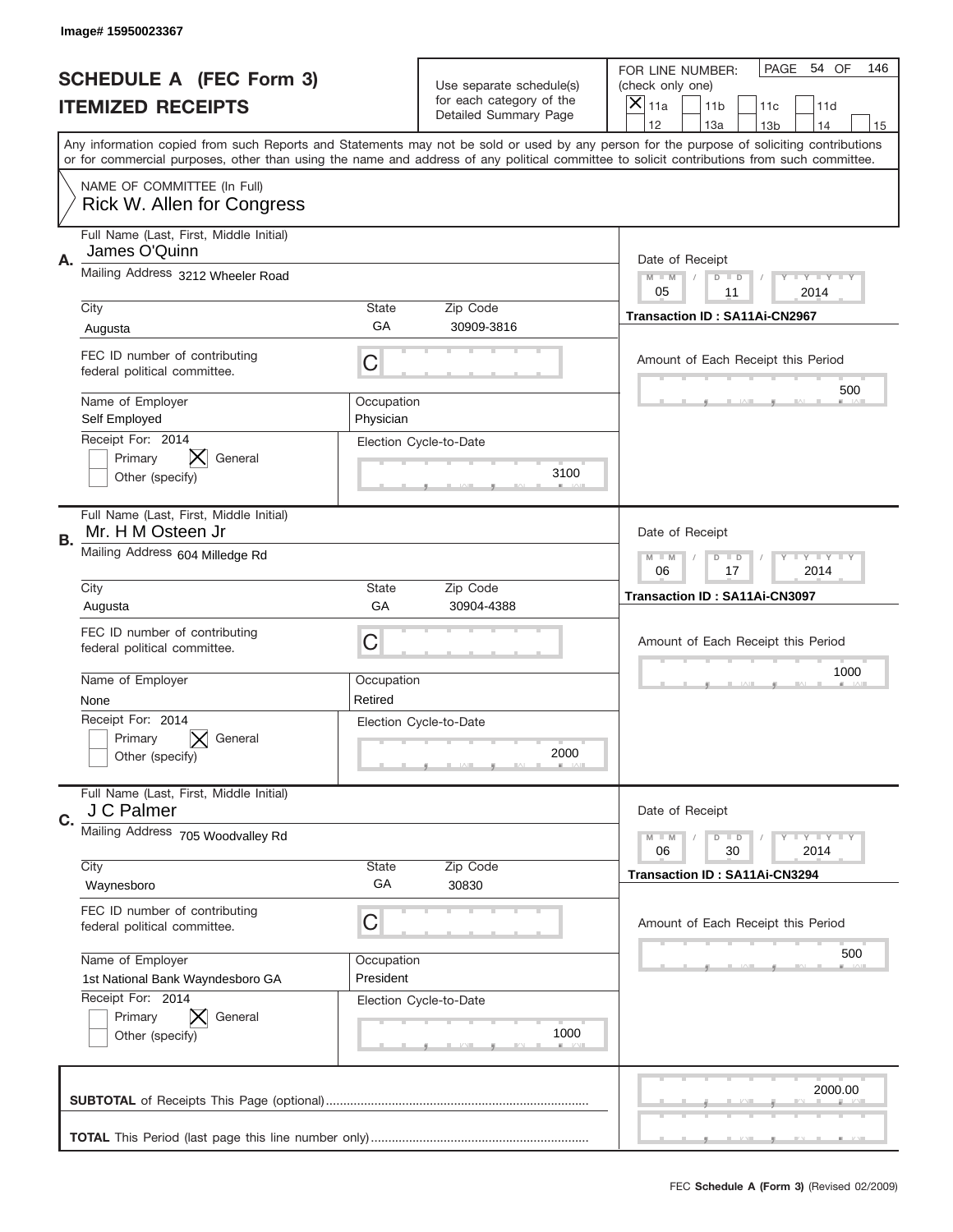|    | Image# 15950023368                                              |                                                         |                                                      |                                                                                                                                                                                                                                                                                                                  |
|----|-----------------------------------------------------------------|---------------------------------------------------------|------------------------------------------------------|------------------------------------------------------------------------------------------------------------------------------------------------------------------------------------------------------------------------------------------------------------------------------------------------------------------|
|    | <b>SCHEDULE A (FEC Form 3)</b>                                  |                                                         | Use separate schedule(s)<br>for each category of the | PAGE<br>55 OF<br>146<br>FOR LINE NUMBER:<br>(check only one)                                                                                                                                                                                                                                                     |
|    | <b>ITEMIZED RECEIPTS</b>                                        |                                                         | Detailed Summary Page                                | $\overline{\mathsf{x}}$<br>11a<br>11 <sub>b</sub><br>11c<br>11d<br>12<br>13a<br>14                                                                                                                                                                                                                               |
|    |                                                                 |                                                         |                                                      | 13 <sub>b</sub><br>15<br>Any information copied from such Reports and Statements may not be sold or used by any person for the purpose of soliciting contributions<br>or for commercial purposes, other than using the name and address of any political committee to solicit contributions from such committee. |
|    | NAME OF COMMITTEE (In Full)<br>Rick W. Allen for Congress       |                                                         |                                                      |                                                                                                                                                                                                                                                                                                                  |
| Α. | Full Name (Last, First, Middle Initial)<br>Mrs. Eleanor Patrick |                                                         |                                                      | Date of Receipt                                                                                                                                                                                                                                                                                                  |
|    | Mailing Address 403 Sheffield Cir                               |                                                         |                                                      | $M - M$<br>Y FY FY FY<br>$D$ $D$<br>05<br>08<br>2014                                                                                                                                                                                                                                                             |
|    | City<br>Augusta                                                 | State<br>GA                                             | Zip Code<br>30909                                    | Transaction ID: SA11Ai-CN2957                                                                                                                                                                                                                                                                                    |
|    | FEC ID number of contributing<br>federal political committee.   | C                                                       |                                                      | Amount of Each Receipt this Period                                                                                                                                                                                                                                                                               |
|    | Name of Employer<br>None                                        | Occupation<br>Retired                                   |                                                      | 55                                                                                                                                                                                                                                                                                                               |
|    | Receipt For: 2014<br>Primary<br>General<br>Other (specify)      |                                                         | Election Cycle-to-Date<br>530                        |                                                                                                                                                                                                                                                                                                                  |
| В. | Full Name (Last, First, Middle Initial)<br>Mrs. Eleanor Patrick |                                                         |                                                      | Date of Receipt                                                                                                                                                                                                                                                                                                  |
|    | Mailing Address 403 Sheffield Cir                               | <b>LYLYLY</b><br>$M - M$<br>$D$ $D$<br>06<br>06<br>2014 |                                                      |                                                                                                                                                                                                                                                                                                                  |
|    | City<br>Augusta                                                 | State<br>GA                                             | Zip Code<br>30909                                    | Transaction ID: SA11Ai-CN3029                                                                                                                                                                                                                                                                                    |
|    | FEC ID number of contributing<br>federal political committee.   | C                                                       |                                                      | Amount of Each Receipt this Period                                                                                                                                                                                                                                                                               |
|    | Name of Employer<br>None                                        | Occupation<br>Retired                                   |                                                      | 50                                                                                                                                                                                                                                                                                                               |
|    | Receipt For: 2014<br>General<br>Primary<br>Other (specify)      |                                                         | Election Cycle-to-Date<br>580                        |                                                                                                                                                                                                                                                                                                                  |
| C. | Full Name (Last, First, Middle Initial)<br>Mrs. Eleanor Patrick |                                                         |                                                      | Date of Receipt                                                                                                                                                                                                                                                                                                  |
|    | Mailing Address 403 Sheffield Cir                               |                                                         |                                                      | Y I Y I Y I Y<br>$M - M$<br>$D$ $D$<br>27<br>2014<br>06                                                                                                                                                                                                                                                          |
|    | City<br>Augusta                                                 | State<br>GA                                             | Zip Code<br>30909                                    | <b>Transaction ID: SA11Ai-CN3204</b>                                                                                                                                                                                                                                                                             |
|    | FEC ID number of contributing<br>federal political committee.   | C                                                       |                                                      | Amount of Each Receipt this Period                                                                                                                                                                                                                                                                               |
|    | Name of Employer<br>None                                        | Occupation<br>Retired                                   |                                                      | 50                                                                                                                                                                                                                                                                                                               |
|    | Receipt For: 2014<br>Primary<br>General<br>Other (specify)      |                                                         | Election Cycle-to-Date<br>630                        |                                                                                                                                                                                                                                                                                                                  |
|    |                                                                 |                                                         |                                                      | 155.00                                                                                                                                                                                                                                                                                                           |
|    |                                                                 |                                                         |                                                      |                                                                                                                                                                                                                                                                                                                  |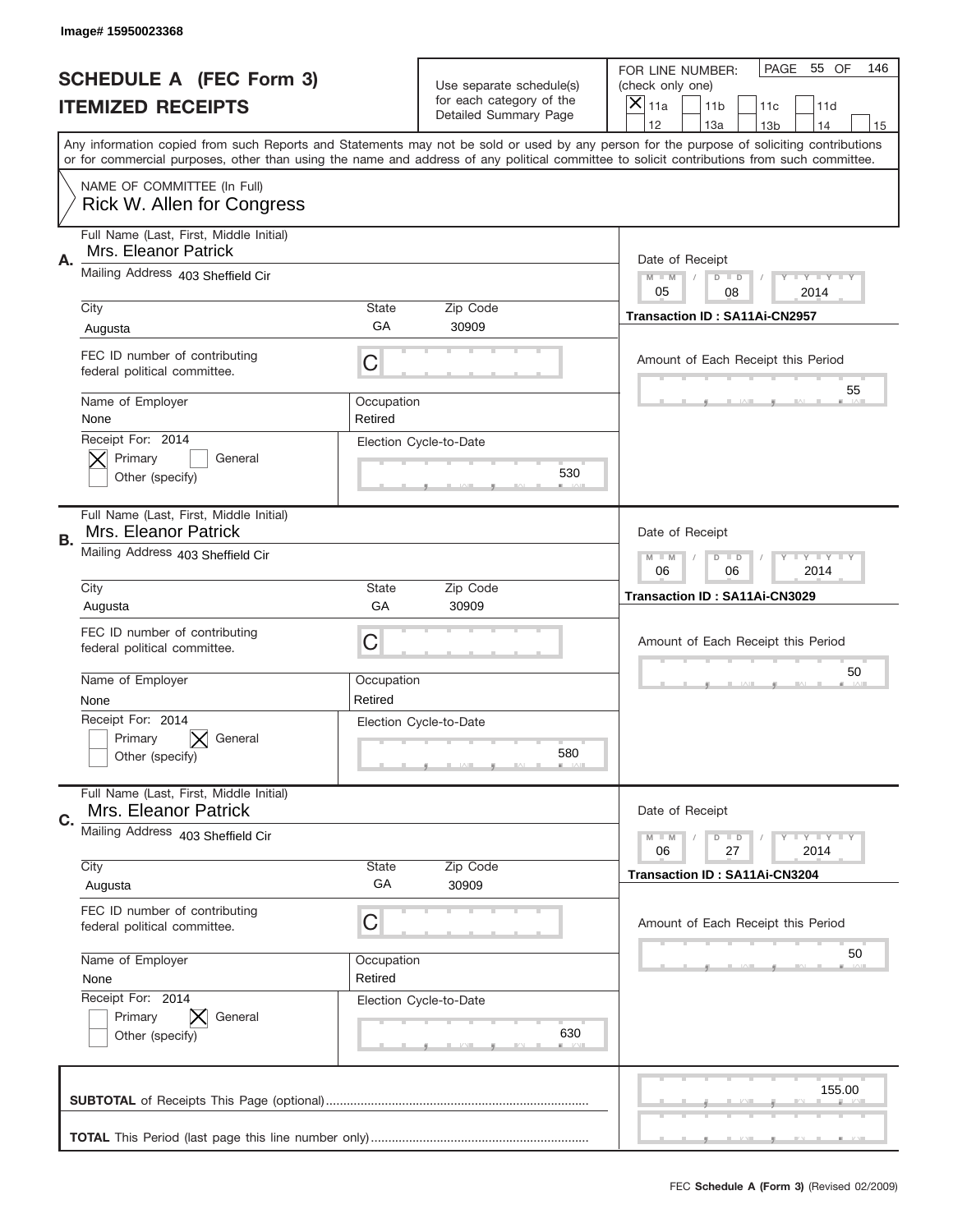|    | Image#15950023369                                                   |                                                         |                                                   |                                                                                                                                                                                                                                                                                                                                     |
|----|---------------------------------------------------------------------|---------------------------------------------------------|---------------------------------------------------|-------------------------------------------------------------------------------------------------------------------------------------------------------------------------------------------------------------------------------------------------------------------------------------------------------------------------------------|
|    | <b>SCHEDULE A (FEC Form 3)</b>                                      |                                                         | Use separate schedule(s)                          | PAGE<br>56 OF<br>146<br>FOR LINE NUMBER:<br>(check only one)                                                                                                                                                                                                                                                                        |
|    | <b>ITEMIZED RECEIPTS</b>                                            |                                                         | for each category of the<br>Detailed Summary Page | ×<br>11a<br>11 <sub>b</sub><br>11c<br>11d                                                                                                                                                                                                                                                                                           |
|    |                                                                     |                                                         |                                                   | 12<br>13a<br>14<br>13 <sub>b</sub><br>15<br>Any information copied from such Reports and Statements may not be sold or used by any person for the purpose of soliciting contributions<br>or for commercial purposes, other than using the name and address of any political committee to solicit contributions from such committee. |
|    | NAME OF COMMITTEE (In Full)<br>Rick W. Allen for Congress           |                                                         |                                                   |                                                                                                                                                                                                                                                                                                                                     |
| Α. | Full Name (Last, First, Middle Initial)<br>Mrs. Eleanor Patrick     |                                                         |                                                   | Date of Receipt                                                                                                                                                                                                                                                                                                                     |
|    | Mailing Address 403 Sheffield Cir                                   |                                                         |                                                   | $M - M$<br>Y I Y I Y I Y<br>$D$ $D$<br>06<br>30<br>2014                                                                                                                                                                                                                                                                             |
|    | City<br>Augusta                                                     | State<br>GA                                             | Zip Code<br>30909                                 | Transaction ID: SA11Ai-CN3274                                                                                                                                                                                                                                                                                                       |
|    | FEC ID number of contributing<br>federal political committee.       | C                                                       |                                                   | Amount of Each Receipt this Period                                                                                                                                                                                                                                                                                                  |
|    | Name of Employer<br>None                                            | Occupation<br>Retired                                   |                                                   | 50                                                                                                                                                                                                                                                                                                                                  |
|    | Receipt For: 2014<br>Primary<br>General<br>Other (specify)          |                                                         | Election Cycle-to-Date<br>680                     |                                                                                                                                                                                                                                                                                                                                     |
| В. | Full Name (Last, First, Middle Initial)<br>Ms. Angelyn H. Peacock   |                                                         |                                                   | Date of Receipt                                                                                                                                                                                                                                                                                                                     |
|    | Mailing Address 502 Regent PI                                       | <b>LYLYLY</b><br>$M - M$<br>$D$ $D$<br>05<br>07<br>2014 |                                                   |                                                                                                                                                                                                                                                                                                                                     |
|    | City<br>Augusta                                                     | State<br>GA                                             | Zip Code<br>30909                                 | Transaction ID: SA11Ai-CN2950                                                                                                                                                                                                                                                                                                       |
|    | FEC ID number of contributing<br>federal political committee.       | C                                                       |                                                   | Amount of Each Receipt this Period                                                                                                                                                                                                                                                                                                  |
|    | Name of Employer<br>None                                            | Occupation<br>Homemaker                                 |                                                   | 250                                                                                                                                                                                                                                                                                                                                 |
|    | Receipt For: 2014<br>General<br>Primary<br>Other (specify)          |                                                         | Election Cycle-to-Date<br>250                     |                                                                                                                                                                                                                                                                                                                                     |
| C. | Full Name (Last, First, Middle Initial)<br>Mr. Patrick A. Pellicano |                                                         |                                                   | Date of Receipt                                                                                                                                                                                                                                                                                                                     |
|    | Mailing Address PO Box 4009                                         |                                                         |                                                   | <b>TEY LY LY</b><br>$M - M$<br>$D$ $D$<br>20<br>2014<br>06                                                                                                                                                                                                                                                                          |
|    | City<br>Albany                                                      | State<br>GA                                             | Zip Code<br>31706                                 | <b>Transaction ID: SA11Ai-CN3146</b>                                                                                                                                                                                                                                                                                                |
|    | FEC ID number of contributing<br>federal political committee.       | C                                                       |                                                   | Amount of Each Receipt this Period                                                                                                                                                                                                                                                                                                  |
|    | Name of Employer<br>Pellicano Construction                          | Occupation<br>President                                 |                                                   | 500                                                                                                                                                                                                                                                                                                                                 |
|    | Receipt For: 2014<br>Primary<br>General<br>Other (specify)          |                                                         | Election Cycle-to-Date<br>1500                    |                                                                                                                                                                                                                                                                                                                                     |
|    |                                                                     |                                                         |                                                   | 800.00                                                                                                                                                                                                                                                                                                                              |
|    |                                                                     |                                                         |                                                   |                                                                                                                                                                                                                                                                                                                                     |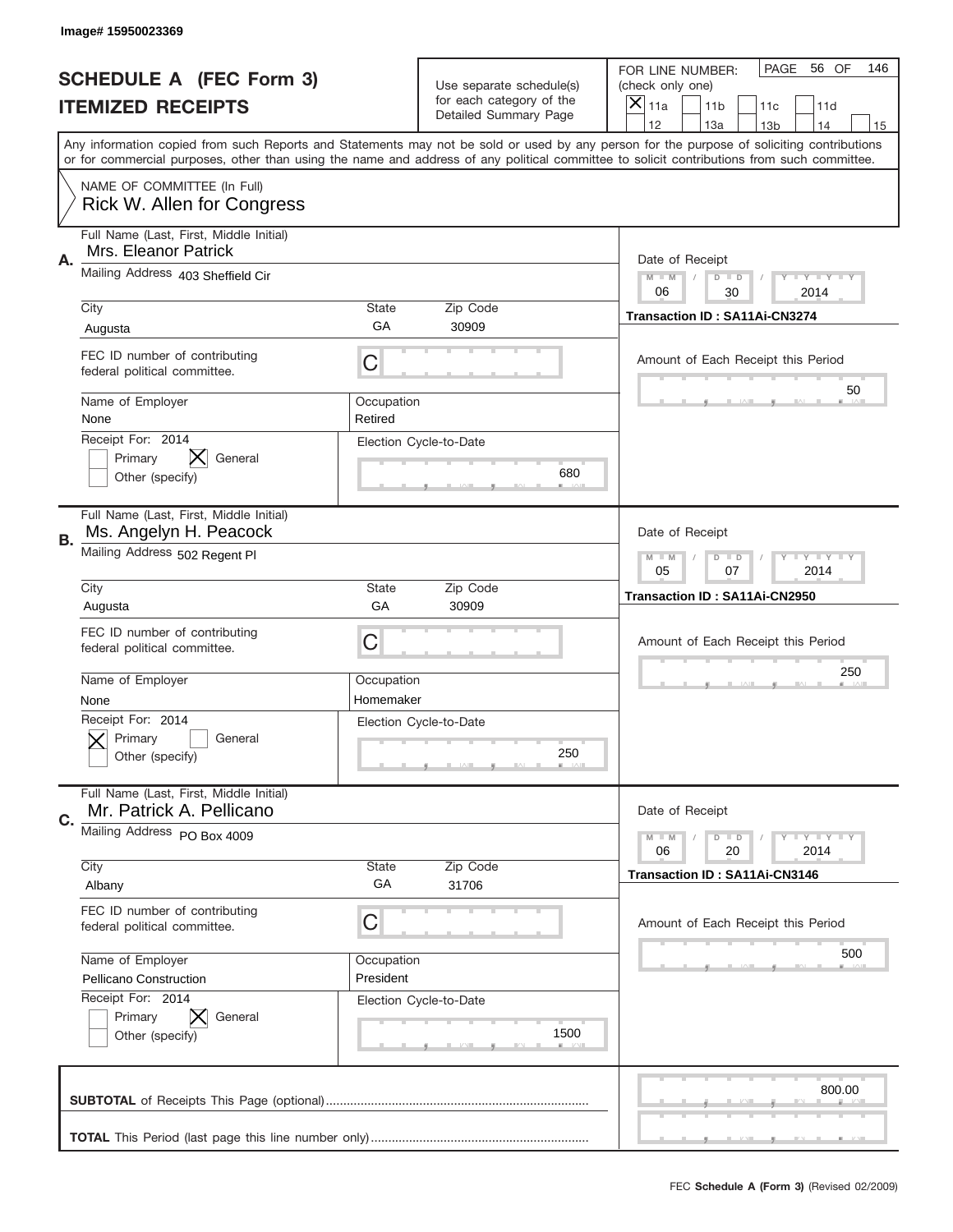|    | Image#15950023370                                                                                                                                                                                                                                                                       |                         |                                                   |                                                               |                                    |                 |                         |     |
|----|-----------------------------------------------------------------------------------------------------------------------------------------------------------------------------------------------------------------------------------------------------------------------------------------|-------------------------|---------------------------------------------------|---------------------------------------------------------------|------------------------------------|-----------------|-------------------------|-----|
|    | <b>SCHEDULE A (FEC Form 3)</b>                                                                                                                                                                                                                                                          |                         | Use separate schedule(s)                          | FOR LINE NUMBER:<br>(check only one)<br>$\overline{X} _{11a}$ |                                    | PAGE            | 57 OF                   | 146 |
|    | <b>ITEMIZED RECEIPTS</b>                                                                                                                                                                                                                                                                |                         | for each category of the<br>Detailed Summary Page |                                                               | 11 <sub>b</sub>                    | 11c             | 11d                     |     |
|    | Any information copied from such Reports and Statements may not be sold or used by any person for the purpose of soliciting contributions<br>or for commercial purposes, other than using the name and address of any political committee to solicit contributions from such committee. |                         |                                                   | 12                                                            | 13a                                | 13 <sub>b</sub> | 14                      | 15  |
|    | NAME OF COMMITTEE (In Full)<br>Rick W. Allen for Congress                                                                                                                                                                                                                               |                         |                                                   |                                                               |                                    |                 |                         |     |
| Α. | Full Name (Last, First, Middle Initial)<br>Mr. Edgar Perry                                                                                                                                                                                                                              |                         |                                                   | Date of Receipt                                               |                                    |                 |                         |     |
|    | Mailing Address 20 Tall Pine Cir<br>City                                                                                                                                                                                                                                                | <b>State</b>            | Zip Code                                          | $M - M$<br>05                                                 | $D$ $D$<br>14                      |                 | <b>LYLYLY</b><br>2014   |     |
|    | Augusta                                                                                                                                                                                                                                                                                 | GA                      | 30909-4538                                        | Transaction ID: SA11Ai-CN2985                                 |                                    |                 |                         |     |
|    | FEC ID number of contributing<br>federal political committee.                                                                                                                                                                                                                           | C                       |                                                   |                                                               | Amount of Each Receipt this Period |                 |                         |     |
|    | Name of Employer<br>Dixie Riverside Inc.                                                                                                                                                                                                                                                | Occupation<br>President |                                                   |                                                               |                                    |                 | 750                     |     |
|    | Receipt For: 2014<br>Primary<br>General<br>Other (specify)                                                                                                                                                                                                                              |                         | Election Cycle-to-Date<br>750                     |                                                               |                                    |                 |                         |     |
| В. | Full Name (Last, First, Middle Initial)<br>Mr. William C. Phillips                                                                                                                                                                                                                      |                         |                                                   | Date of Receipt                                               |                                    |                 |                         |     |
|    | Mailing Address 1305 Barron Street                                                                                                                                                                                                                                                      | $M - M$<br>06           | $D$ $D$<br>30                                     |                                                               | <b>LYLYLY</b><br>2014              |                 |                         |     |
|    | City<br>Vidalia                                                                                                                                                                                                                                                                         | <b>State</b><br>GA      | Zip Code<br>30474                                 | Transaction ID: SA11Ai-CN3255                                 |                                    |                 |                         |     |
|    | FEC ID number of contributing<br>federal political committee.                                                                                                                                                                                                                           | С                       |                                                   |                                                               | Amount of Each Receipt this Period |                 |                         |     |
|    | Name of Employer<br>None                                                                                                                                                                                                                                                                | Occupation<br>Retired   |                                                   |                                                               |                                    |                 | 100                     |     |
|    | Receipt For: 2014<br>Primary<br>General<br>Other (specify)                                                                                                                                                                                                                              |                         | Election Cycle-to-Date<br>300                     |                                                               |                                    |                 |                         |     |
| C. | Full Name (Last, First, Middle Initial)<br>James J. Poehling                                                                                                                                                                                                                            |                         |                                                   | Date of Receipt                                               |                                    |                 |                         |     |
|    | Mailing Address 4214 Smith Field Creek                                                                                                                                                                                                                                                  |                         |                                                   | $M - M$<br>06                                                 | $D$ $D$<br>27                      |                 | $T + Y = Y + Y$<br>2014 |     |
|    | City<br>Evans                                                                                                                                                                                                                                                                           | State<br>GA             | Zip Code<br>30809                                 | Transaction ID: SA11Ai-CN3205                                 |                                    |                 |                         |     |
|    | FEC ID number of contributing<br>federal political committee.                                                                                                                                                                                                                           | С                       |                                                   |                                                               | Amount of Each Receipt this Period |                 |                         |     |
|    | Name of Employer<br>None                                                                                                                                                                                                                                                                | Occupation<br>Retired   |                                                   |                                                               |                                    |                 | 100                     |     |
|    | Receipt For: 2014<br>Primary<br>General<br>Other (specify)                                                                                                                                                                                                                              |                         | Election Cycle-to-Date<br>250                     |                                                               |                                    |                 |                         |     |
|    |                                                                                                                                                                                                                                                                                         |                         |                                                   |                                                               |                                    |                 | 950.00                  |     |
|    |                                                                                                                                                                                                                                                                                         |                         |                                                   |                                                               |                                    |                 |                         |     |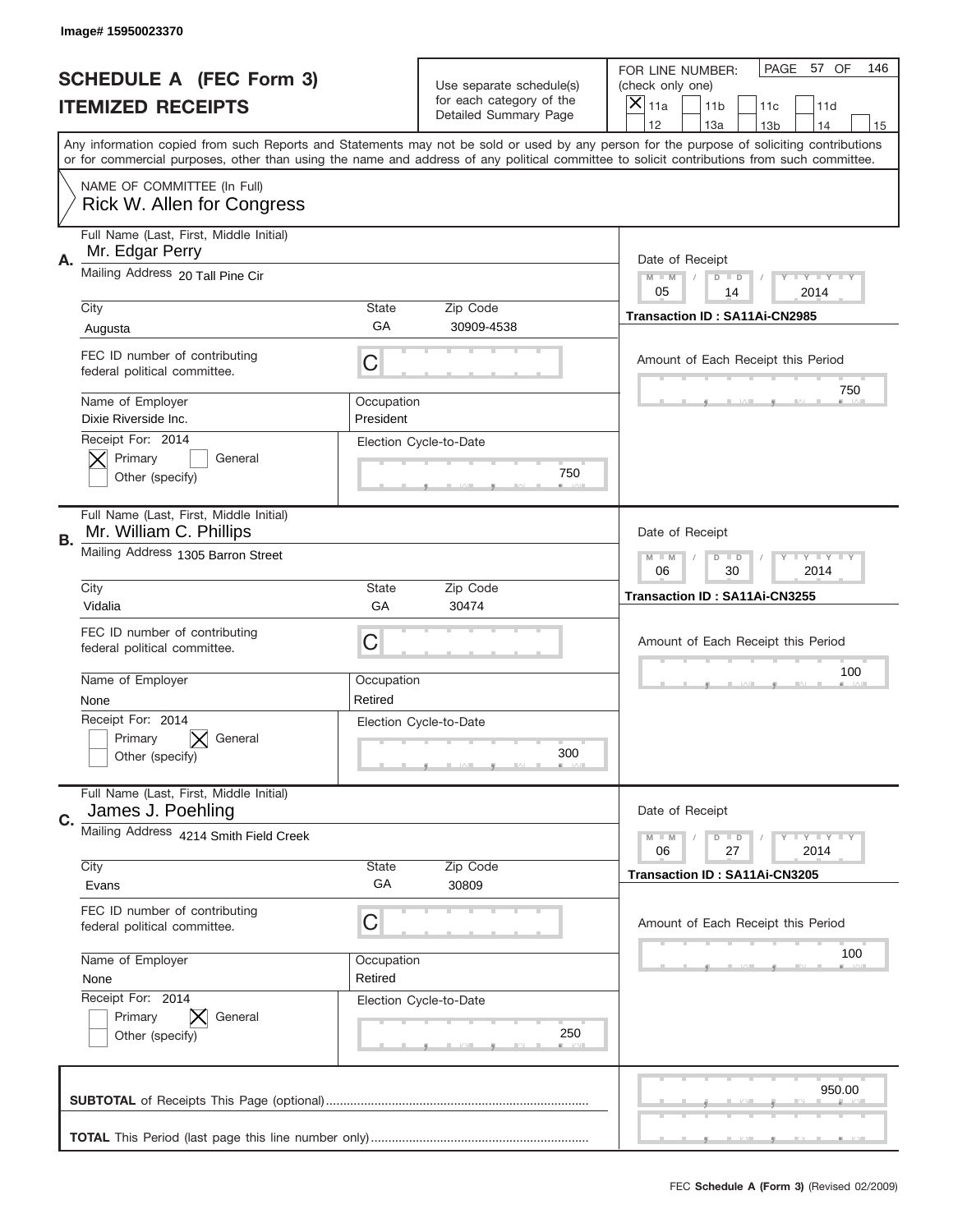|    | Image#15950023371                                              |                                                         |                                                      |                                                                                                                                                                                                                                                                                         |
|----|----------------------------------------------------------------|---------------------------------------------------------|------------------------------------------------------|-----------------------------------------------------------------------------------------------------------------------------------------------------------------------------------------------------------------------------------------------------------------------------------------|
|    | <b>SCHEDULE A (FEC Form 3)</b>                                 |                                                         | Use separate schedule(s)<br>for each category of the | PAGE<br>58 OF<br>146<br>FOR LINE NUMBER:<br>(check only one)                                                                                                                                                                                                                            |
|    | <b>ITEMIZED RECEIPTS</b>                                       |                                                         | Detailed Summary Page                                | $\overline{\mathsf{x}}$<br>11a<br>11 <sub>b</sub><br>11c<br>11d<br>12<br>13a<br>14<br>13 <sub>b</sub><br>15                                                                                                                                                                             |
|    |                                                                |                                                         |                                                      | Any information copied from such Reports and Statements may not be sold or used by any person for the purpose of soliciting contributions<br>or for commercial purposes, other than using the name and address of any political committee to solicit contributions from such committee. |
|    | NAME OF COMMITTEE (In Full)<br>Rick W. Allen for Congress      |                                                         |                                                      |                                                                                                                                                                                                                                                                                         |
| Α. | Full Name (Last, First, Middle Initial)<br>Mrs. Jinx Pollard   |                                                         |                                                      | Date of Receipt                                                                                                                                                                                                                                                                         |
|    | Mailing Address 5975 Washington Rd                             |                                                         |                                                      | $M - M$<br>Y FY FY FY<br>$D$ $D$<br>05<br>14<br>2014                                                                                                                                                                                                                                    |
|    | City<br>Appling                                                | State<br>GA                                             | Zip Code<br>30802                                    | Transaction ID: SA11Ai-CN2988                                                                                                                                                                                                                                                           |
|    | FEC ID number of contributing<br>federal political committee.  | C                                                       |                                                      | Amount of Each Receipt this Period<br>1000                                                                                                                                                                                                                                              |
|    | Name of Employer<br>None                                       | Occupation<br>Retired                                   |                                                      |                                                                                                                                                                                                                                                                                         |
|    | Receipt For: 2014<br>Primary<br>General<br>Other (specify)     |                                                         | Election Cycle-to-Date<br>1000                       |                                                                                                                                                                                                                                                                                         |
| В. | Full Name (Last, First, Middle Initial)<br>Mrs. Betty M Powell |                                                         |                                                      | Date of Receipt                                                                                                                                                                                                                                                                         |
|    | Mailing Address 2 Retreat Rd                                   | <b>LYLYLY</b><br>$M - M$<br>$D$ $D$<br>06<br>30<br>2014 |                                                      |                                                                                                                                                                                                                                                                                         |
|    | City<br>Augusta                                                | State<br>GA                                             | Zip Code<br>30909                                    | Transaction ID: SA11Ai-CN3284                                                                                                                                                                                                                                                           |
|    | FEC ID number of contributing<br>federal political committee.  | C                                                       |                                                      | Amount of Each Receipt this Period                                                                                                                                                                                                                                                      |
|    | Name of Employer<br>None                                       | Occupation<br>Homemaker                                 |                                                      | 250                                                                                                                                                                                                                                                                                     |
|    | Receipt For: 2014<br>General<br>Primary<br>Other (specify)     |                                                         | Election Cycle-to-Date<br>750                        |                                                                                                                                                                                                                                                                                         |
| C. | Full Name (Last, First, Middle Initial)<br>Mr. Hugh K Pratt    |                                                         |                                                      | Date of Receipt                                                                                                                                                                                                                                                                         |
|    | Mailing Address 305 Furys Ferry Rd                             |                                                         |                                                      | <b>TEY LY LY</b><br>$M - M$<br>$D$ $D$<br>30<br>2014<br>06                                                                                                                                                                                                                              |
|    | City<br>Martinez                                               | State<br>GA                                             | Zip Code<br>30907-3001                               | <b>Transaction ID: SA11Ai-CN3259</b>                                                                                                                                                                                                                                                    |
|    | FEC ID number of contributing<br>federal political committee.  | C                                                       |                                                      | Amount of Each Receipt this Period                                                                                                                                                                                                                                                      |
|    | Name of Employer<br>None                                       | Occupation<br>Retired                                   |                                                      | 1000                                                                                                                                                                                                                                                                                    |
|    | Receipt For: 2014<br>Primary<br>General<br>Other (specify)     |                                                         | Election Cycle-to-Date<br>2000                       |                                                                                                                                                                                                                                                                                         |
|    |                                                                |                                                         |                                                      | 2250.00                                                                                                                                                                                                                                                                                 |
|    |                                                                |                                                         |                                                      |                                                                                                                                                                                                                                                                                         |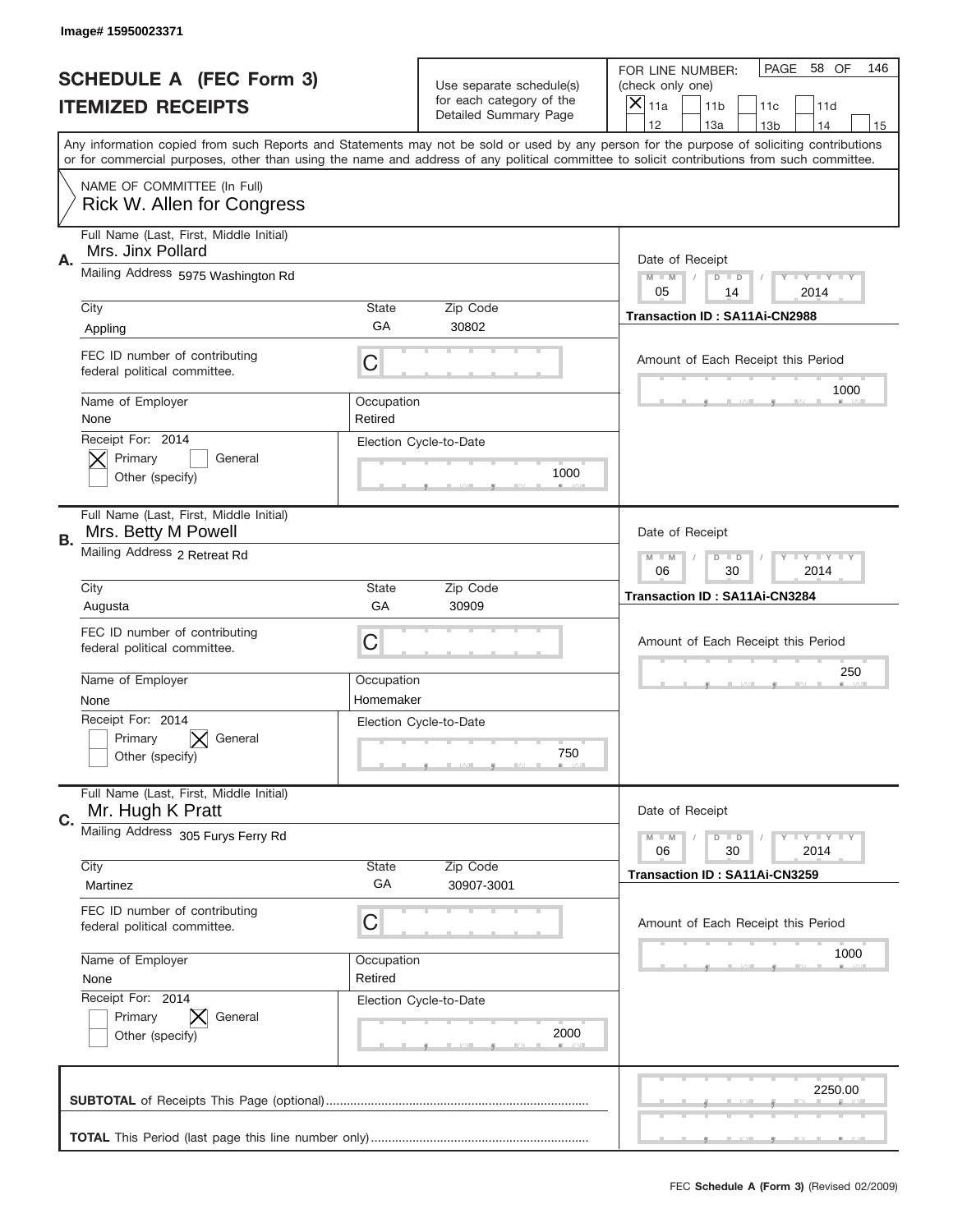|    | Image#15950023372                                                   |                                                           |                                                      |                                                                                                                                                                                                                                                                                                                                     |
|----|---------------------------------------------------------------------|-----------------------------------------------------------|------------------------------------------------------|-------------------------------------------------------------------------------------------------------------------------------------------------------------------------------------------------------------------------------------------------------------------------------------------------------------------------------------|
|    | <b>SCHEDULE A (FEC Form 3)</b>                                      |                                                           | Use separate schedule(s)<br>for each category of the | PAGE<br>59 OF<br>146<br>FOR LINE NUMBER:<br>(check only one)                                                                                                                                                                                                                                                                        |
|    | <b>ITEMIZED RECEIPTS</b>                                            |                                                           | Detailed Summary Page                                | ×<br>11a<br>11 <sub>b</sub><br>11c<br>11d                                                                                                                                                                                                                                                                                           |
|    |                                                                     |                                                           |                                                      | 12<br>13a<br>14<br>13 <sub>b</sub><br>15<br>Any information copied from such Reports and Statements may not be sold or used by any person for the purpose of soliciting contributions<br>or for commercial purposes, other than using the name and address of any political committee to solicit contributions from such committee. |
|    | NAME OF COMMITTEE (In Full)<br>Rick W. Allen for Congress           |                                                           |                                                      |                                                                                                                                                                                                                                                                                                                                     |
| Α. | Full Name (Last, First, Middle Initial)<br>Dr. Henry J Proctor      |                                                           |                                                      | Date of Receipt                                                                                                                                                                                                                                                                                                                     |
|    | Mailing Address 7059 Westside Rd                                    |                                                           |                                                      | $M - M$<br><b>LEY LEY LEY</b><br>$D$ $D$<br>06<br>27<br>2014                                                                                                                                                                                                                                                                        |
|    | City<br>Statesboro                                                  | State<br>GА                                               | Zip Code<br>30458                                    | Transaction ID: SA11Ai-CN3211                                                                                                                                                                                                                                                                                                       |
|    | FEC ID number of contributing<br>federal political committee.       | C                                                         |                                                      | Amount of Each Receipt this Period                                                                                                                                                                                                                                                                                                  |
|    | Name of Employer<br>Self                                            | Occupation<br>Dentist                                     |                                                      | 100                                                                                                                                                                                                                                                                                                                                 |
|    | Receipt For: 2014<br>Primary<br>General<br>Other (specify)          |                                                           | Election Cycle-to-Date<br>600                        |                                                                                                                                                                                                                                                                                                                                     |
| В. | Full Name (Last, First, Middle Initial)<br>Dr. George C Pursley     |                                                           |                                                      | Date of Receipt                                                                                                                                                                                                                                                                                                                     |
|    | Mailing Address 2561 Henry St                                       | $M$ M<br><b>LEYTEY LEY</b><br>$D$ $D$<br>06<br>26<br>2014 |                                                      |                                                                                                                                                                                                                                                                                                                                     |
|    | City<br>Augusta                                                     | State<br>GA                                               | Zip Code<br>30904                                    | Transaction ID: SA11Ai-CN3196                                                                                                                                                                                                                                                                                                       |
|    | FEC ID number of contributing<br>federal political committee.       | C                                                         |                                                      | Amount of Each Receipt this Period                                                                                                                                                                                                                                                                                                  |
|    | Name of Employer<br>Self                                            | Occupation<br>Physcian                                    |                                                      | 500                                                                                                                                                                                                                                                                                                                                 |
|    | Receipt For: 2014<br>General<br>Primary<br>Other (specify)          |                                                           | Election Cycle-to-Date<br>1000                       |                                                                                                                                                                                                                                                                                                                                     |
|    | Full Name (Last, First, Middle Initial)<br>Mr. Norman B. Pursley Jr |                                                           |                                                      | Date of Receipt                                                                                                                                                                                                                                                                                                                     |
| C. |                                                                     |                                                           |                                                      |                                                                                                                                                                                                                                                                                                                                     |
|    | Mailing Address 686 Heggies Ridge Drive                             |                                                           |                                                      | <b>LY LY LY</b><br>$M - M$<br>$D$ $D$<br>05<br>2014<br>08                                                                                                                                                                                                                                                                           |
|    | City<br>Appling                                                     | State<br>GA                                               | Zip Code<br>30802                                    | Transaction ID: SA11Ai-CN2961                                                                                                                                                                                                                                                                                                       |
|    | FEC ID number of contributing<br>federal political committee.       | C                                                         |                                                      | Amount of Each Receipt this Period                                                                                                                                                                                                                                                                                                  |
|    | Name of Employer<br>Self                                            | Occupation<br>Midsouth Int & Ext                          |                                                      | 500                                                                                                                                                                                                                                                                                                                                 |
|    | Receipt For: 2014<br>Primary<br>General<br>Other (specify)          |                                                           | Election Cycle-to-Date<br>1000                       |                                                                                                                                                                                                                                                                                                                                     |
|    |                                                                     |                                                           |                                                      | 1100.00                                                                                                                                                                                                                                                                                                                             |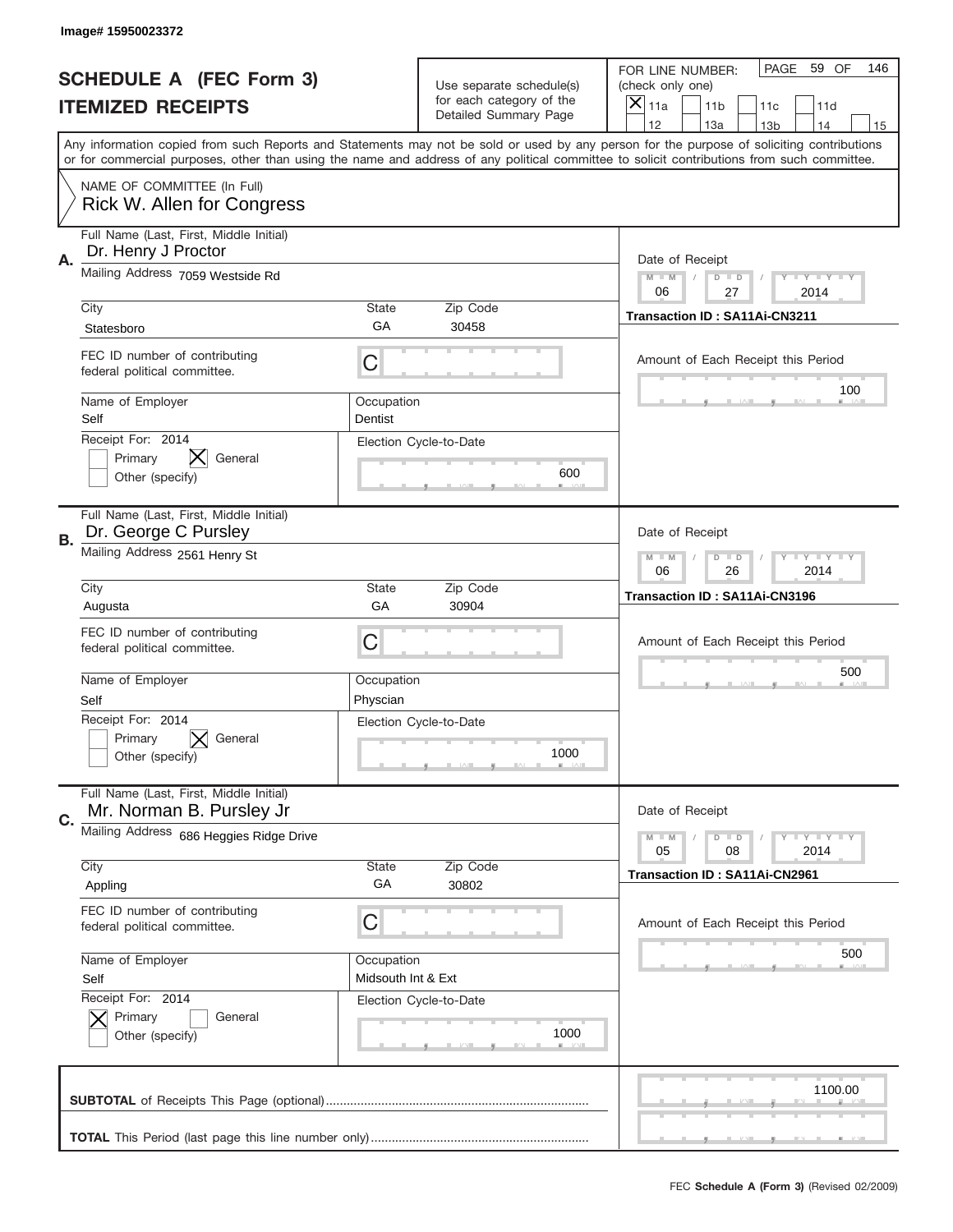|    | Image# 15950023373                                                |                                                              |                                                   |                                                                                                                                                                                                                                                                                                                                     |
|----|-------------------------------------------------------------------|--------------------------------------------------------------|---------------------------------------------------|-------------------------------------------------------------------------------------------------------------------------------------------------------------------------------------------------------------------------------------------------------------------------------------------------------------------------------------|
|    | <b>SCHEDULE A (FEC Form 3)</b>                                    |                                                              | Use separate schedule(s)                          | PAGE<br>60 OF<br>146<br>FOR LINE NUMBER:<br>(check only one)                                                                                                                                                                                                                                                                        |
|    | <b>ITEMIZED RECEIPTS</b>                                          |                                                              | for each category of the<br>Detailed Summary Page | $\overline{X} _{11a}$<br>11 <sub>b</sub><br>11c<br>11d                                                                                                                                                                                                                                                                              |
|    |                                                                   |                                                              |                                                   | 12<br>13a<br>14<br>13 <sub>b</sub><br>15<br>Any information copied from such Reports and Statements may not be sold or used by any person for the purpose of soliciting contributions<br>or for commercial purposes, other than using the name and address of any political committee to solicit contributions from such committee. |
|    | NAME OF COMMITTEE (In Full)<br>Rick W. Allen for Congress         |                                                              |                                                   |                                                                                                                                                                                                                                                                                                                                     |
| Α. | Full Name (Last, First, Middle Initial)<br>Mr. Darrien Ramsey     |                                                              |                                                   | Date of Receipt                                                                                                                                                                                                                                                                                                                     |
|    | Mailing Address 148 Williams Ave                                  | <b>LYLYLY</b><br>$M - M$<br>$D$ $D$<br>06<br>26<br>2014      |                                                   |                                                                                                                                                                                                                                                                                                                                     |
|    | City<br>Lyons                                                     | <b>State</b><br>GA                                           | Zip Code<br>30436                                 | Transaction ID: SA11Ai-CN3188                                                                                                                                                                                                                                                                                                       |
|    | FEC ID number of contributing<br>federal political committee.     | C                                                            |                                                   | Amount of Each Receipt this Period<br>500                                                                                                                                                                                                                                                                                           |
|    | Name of Employer<br>Georgia Pine Stra Inc.<br>Receipt For: 2014   | Occupation<br>General Manager                                |                                                   |                                                                                                                                                                                                                                                                                                                                     |
|    | Primary<br>General<br>Other (specify)                             |                                                              | Election Cycle-to-Date<br>1000                    |                                                                                                                                                                                                                                                                                                                                     |
| В. | Full Name (Last, First, Middle Initial)<br>Dr. Thomas E Reeve III |                                                              |                                                   | Date of Receipt                                                                                                                                                                                                                                                                                                                     |
|    | Mailing Address 344 Club Dr W                                     | $M$ $M$<br>$D$ $D$<br><b>LEY LEY LEY</b><br>06<br>18<br>2014 |                                                   |                                                                                                                                                                                                                                                                                                                                     |
|    | City<br>Carrollton                                                | <b>State</b><br>GA                                           | Zip Code<br>30117                                 | Transaction ID: SA11Ai-CN3124                                                                                                                                                                                                                                                                                                       |
|    | FEC ID number of contributing<br>federal political committee.     | С                                                            |                                                   | Amount of Each Receipt this Period                                                                                                                                                                                                                                                                                                  |
|    | Name of Employer<br><b>Tanner Health Syustem</b>                  | Occupation<br>Physician                                      |                                                   | 250                                                                                                                                                                                                                                                                                                                                 |
|    | Receipt For: 2014<br>Primary<br>General<br>Other (specify)        |                                                              | Election Cycle-to-Date<br>1000                    |                                                                                                                                                                                                                                                                                                                                     |
| C. | Full Name (Last, First, Middle Initial)<br>Allen C. Rice          |                                                              |                                                   | Date of Receipt                                                                                                                                                                                                                                                                                                                     |
|    | Mailing Address P.O. Box 447                                      |                                                              |                                                   | $D$ $D$<br>$T + Y = Y + Y$<br>$M - M$<br>2014<br>06<br>17                                                                                                                                                                                                                                                                           |
|    | City<br>Vidalia                                                   | State<br>GA                                                  | Zip Code<br>30475                                 | Transaction ID: SA11Ai-CN3100                                                                                                                                                                                                                                                                                                       |
|    | FEC ID number of contributing<br>federal political committee.     | С                                                            |                                                   | Amount of Each Receipt this Period                                                                                                                                                                                                                                                                                                  |
|    | Name of Employer<br>Savannah Luggage Works                        | Occupation<br>President                                      |                                                   | 300                                                                                                                                                                                                                                                                                                                                 |
|    | Receipt For: 2014<br>Primary<br>General<br>Other (specify)        |                                                              | Election Cycle-to-Date<br>500                     |                                                                                                                                                                                                                                                                                                                                     |
|    |                                                                   |                                                              |                                                   | 1050.00                                                                                                                                                                                                                                                                                                                             |
|    |                                                                   |                                                              |                                                   |                                                                                                                                                                                                                                                                                                                                     |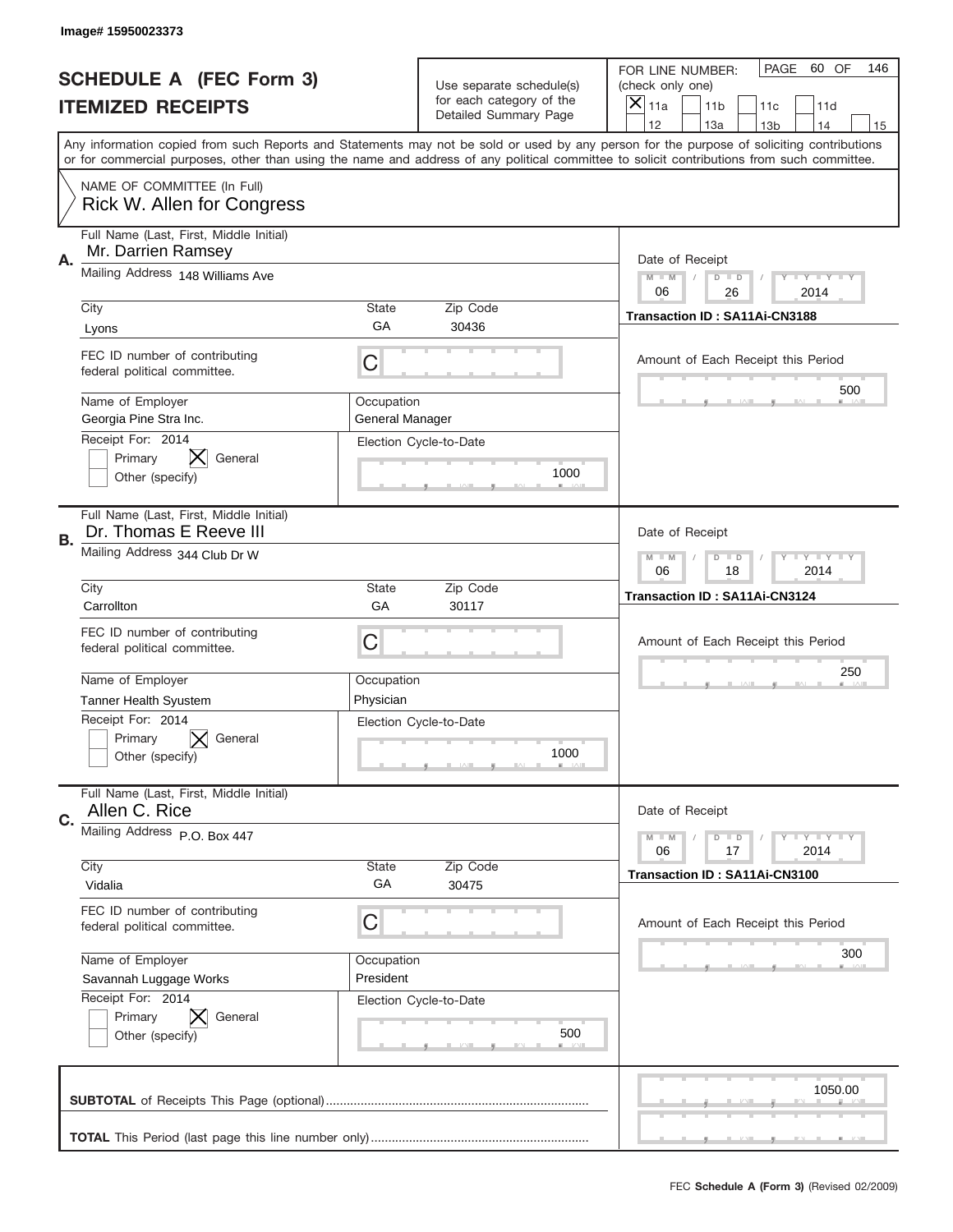|                          | Image# 15950023374                                                                                                                                                                                                                                                                      |                                  |                                                   |                                      |                                    |                 |                            |     |
|--------------------------|-----------------------------------------------------------------------------------------------------------------------------------------------------------------------------------------------------------------------------------------------------------------------------------------|----------------------------------|---------------------------------------------------|--------------------------------------|------------------------------------|-----------------|----------------------------|-----|
|                          | <b>SCHEDULE A (FEC Form 3)</b>                                                                                                                                                                                                                                                          |                                  | Use separate schedule(s)                          | FOR LINE NUMBER:<br>(check only one) |                                    | PAGE            | 61 OF                      | 146 |
| <b>ITEMIZED RECEIPTS</b> |                                                                                                                                                                                                                                                                                         |                                  | for each category of the<br>Detailed Summary Page | $\overline{X} _{11a}$                | 11 <sub>b</sub>                    | 11c             | 11d                        |     |
|                          | Any information copied from such Reports and Statements may not be sold or used by any person for the purpose of soliciting contributions<br>or for commercial purposes, other than using the name and address of any political committee to solicit contributions from such committee. |                                  |                                                   | 12                                   | 13a                                | 13 <sub>b</sub> | 14                         | 15  |
|                          | NAME OF COMMITTEE (In Full)<br><b>Rick W. Allen for Congress</b>                                                                                                                                                                                                                        |                                  |                                                   |                                      |                                    |                 |                            |     |
| Α.                       | Full Name (Last, First, Middle Initial)<br>Allen C. Rice                                                                                                                                                                                                                                |                                  |                                                   |                                      | Date of Receipt                    |                 |                            |     |
|                          | Mailing Address P.O. Box 447                                                                                                                                                                                                                                                            |                                  |                                                   | $M - M$<br>06                        | $D$ $D$<br>26                      |                 | <b>LYLYLY</b><br>2014      |     |
|                          | City<br>Vidalia                                                                                                                                                                                                                                                                         | <b>State</b><br>GA               | Zip Code<br>30475                                 |                                      | Transaction ID: SA11Ai-CN3178      |                 |                            |     |
|                          | FEC ID number of contributing<br>federal political committee.                                                                                                                                                                                                                           | С                                |                                                   |                                      | Amount of Each Receipt this Period |                 | 100                        |     |
|                          | Name of Employer<br>Savannah Luggage Works                                                                                                                                                                                                                                              | Occupation<br>President          |                                                   |                                      |                                    |                 |                            |     |
|                          | Receipt For: 2014<br>Primary<br>General<br>Other (specify)                                                                                                                                                                                                                              |                                  | Election Cycle-to-Date<br>600                     |                                      |                                    |                 |                            |     |
| В.                       | Full Name (Last, First, Middle Initial)<br>Dr. John W. Richards Jr                                                                                                                                                                                                                      |                                  |                                                   |                                      | Date of Receipt                    |                 |                            |     |
|                          | Mailing Address 1030 Stevens Creek Rd                                                                                                                                                                                                                                                   |                                  |                                                   | $M$ $M$<br>06                        | $D$ $D$<br>06                      |                 | <b>LEY LEY LEY</b><br>2014 |     |
|                          | City<br>Augusta                                                                                                                                                                                                                                                                         | <b>State</b><br>GA               | Zip Code<br>30907                                 |                                      | Transaction ID: SA11Ai-CN3043      |                 |                            |     |
|                          | FEC ID number of contributing<br>federal political committee.                                                                                                                                                                                                                           | С                                |                                                   |                                      | Amount of Each Receipt this Period |                 |                            |     |
|                          | Name of Employer<br><b>Global Emergency Resources</b>                                                                                                                                                                                                                                   | Occupation<br>President          |                                                   |                                      |                                    |                 | 1000                       |     |
|                          | Receipt For: 2014<br>Primary<br>General<br>Other (specify)                                                                                                                                                                                                                              |                                  | Election Cycle-to-Date<br>1750                    |                                      |                                    |                 |                            |     |
| C.                       | Full Name (Last, First, Middle Initial)<br>Mr. Robert P. Richards                                                                                                                                                                                                                       |                                  |                                                   |                                      | Date of Receipt                    |                 |                            |     |
|                          | Mailing Address 4 Bent Tree Ct                                                                                                                                                                                                                                                          |                                  |                                                   | $M - M$<br>06                        | $D$ $D$<br>11                      |                 | <b>LY LY LY</b><br>2014    |     |
|                          | City<br>Augusta                                                                                                                                                                                                                                                                         | State<br>GA                      | Zip Code<br>30909                                 |                                      | Transaction ID: SA11Ai-CN3065      |                 |                            |     |
|                          | FEC ID number of contributing<br>federal political committee.                                                                                                                                                                                                                           | С                                |                                                   |                                      | Amount of Each Receipt this Period |                 |                            |     |
|                          | Name of Employer<br>Bob Richards Auto Group                                                                                                                                                                                                                                             | Occupation<br><b>Auto Dealer</b> |                                                   |                                      |                                    |                 | 250                        |     |
|                          | Receipt For: 2014<br>Primary<br>General<br>Other (specify)                                                                                                                                                                                                                              |                                  | Election Cycle-to-Date<br>1250                    |                                      |                                    |                 |                            |     |
|                          |                                                                                                                                                                                                                                                                                         |                                  |                                                   |                                      |                                    |                 | 1350.00                    |     |
|                          |                                                                                                                                                                                                                                                                                         |                                  |                                                   |                                      |                                    |                 |                            |     |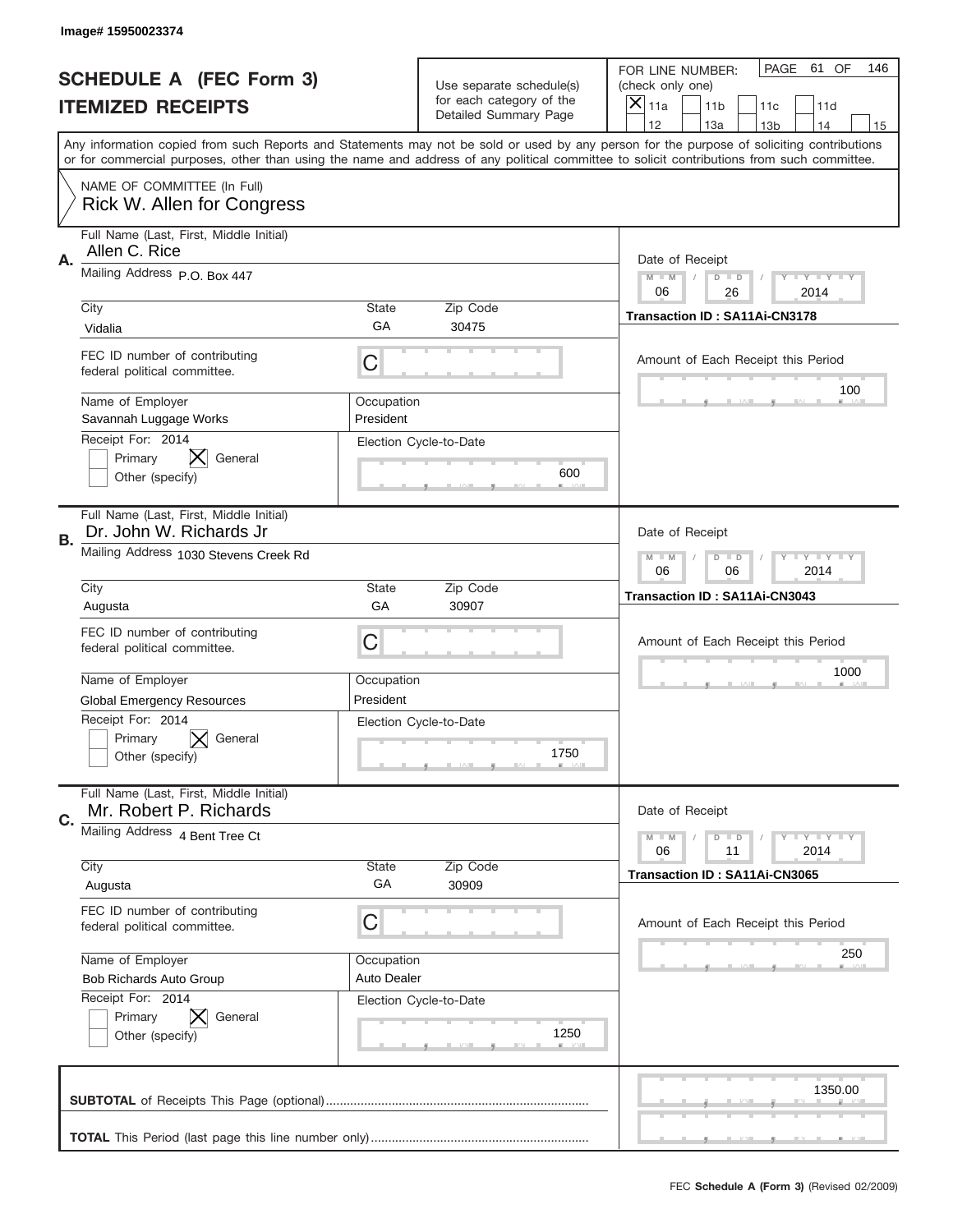|                          | Image# 15950023375                                                                                                                         |                               |                                                   |                                                                                                                                                                                       |
|--------------------------|--------------------------------------------------------------------------------------------------------------------------------------------|-------------------------------|---------------------------------------------------|---------------------------------------------------------------------------------------------------------------------------------------------------------------------------------------|
|                          | <b>SCHEDULE A (FEC Form 3)</b>                                                                                                             |                               | Use separate schedule(s)                          | PAGE<br>62 OF<br>146<br>FOR LINE NUMBER:<br>(check only one)                                                                                                                          |
| <b>ITEMIZED RECEIPTS</b> |                                                                                                                                            |                               | for each category of the<br>Detailed Summary Page | $\times$<br>11a<br>11 <sub>b</sub><br>11c<br>11d                                                                                                                                      |
|                          | or for commercial purposes, other than using the name and address of any political committee to solicit contributions from such committee. |                               |                                                   | 12<br>13a<br>14<br>13 <sub>b</sub><br>15<br>Any information copied from such Reports and Statements may not be sold or used by any person for the purpose of soliciting contributions |
|                          | NAME OF COMMITTEE (In Full)<br>Rick W. Allen for Congress                                                                                  |                               |                                                   |                                                                                                                                                                                       |
| Α.                       | Full Name (Last, First, Middle Initial)<br>Mr. Ed Roche                                                                                    |                               |                                                   | Date of Receipt                                                                                                                                                                       |
|                          | Mailing Address 105 Woodridge Road                                                                                                         |                               |                                                   | $M$ $M$<br>Y I Y I Y I Y<br>$D$ $D$<br>06<br>13<br>2014                                                                                                                               |
|                          | City<br>Dublin                                                                                                                             | State<br>GA                   | Zip Code<br>31021                                 | Transaction ID: SA11Ai-CN3083                                                                                                                                                         |
|                          | FEC ID number of contributing<br>federal political committee.                                                                              | C                             |                                                   | Amount of Each Receipt this Period<br>500                                                                                                                                             |
|                          | Name of Employer<br>Self                                                                                                                   | Occupation<br><b>Business</b> |                                                   |                                                                                                                                                                                       |
|                          | Receipt For: 2014<br>Primary<br>General<br>Other (specify)                                                                                 |                               | Election Cycle-to-Date<br>1000                    |                                                                                                                                                                                       |
| В.                       | Full Name (Last, First, Middle Initial)<br>Mr. Paul Roesel                                                                                 |                               |                                                   | Date of Receipt                                                                                                                                                                       |
|                          | Mailing Address 2570 Jones Mill Rd                                                                                                         |                               |                                                   | $T$ $Y$ $T$ $Y$ $T$ $Y$<br>$M$ $M$<br>$D$ $D$<br>06<br>27<br>2014                                                                                                                     |
|                          | City<br>Statesboro                                                                                                                         | State<br>GA                   | Zip Code<br>30461                                 | Transaction ID: SA11Ai-CN3220                                                                                                                                                         |
|                          | FEC ID number of contributing<br>federal political committee.                                                                              | C                             |                                                   | Amount of Each Receipt this Period                                                                                                                                                    |
|                          | Name of Employer<br>H.A. Sack Co. Inc.                                                                                                     | Occupation<br>Manager         |                                                   | 500                                                                                                                                                                                   |
|                          | Receipt For: 2014<br>General<br>Primary<br>Other (specify)                                                                                 |                               | Election Cycle-to-Date<br>1500                    |                                                                                                                                                                                       |
| C.                       | Full Name (Last, First, Middle Initial)<br>Dr. Michael B. Rogers                                                                           |                               |                                                   | Date of Receipt                                                                                                                                                                       |
|                          | Mailing Address 3214 Candace Dr                                                                                                            |                               |                                                   | $T$ $Y$ $T$ $Y$ $T$ $Y$<br>$M - M$<br>$D$ $D$<br>05<br>2014<br>07                                                                                                                     |
|                          | City<br>Augusta                                                                                                                            | State<br>GA                   | Zip Code<br>30909                                 | Transaction ID: SA11Ai-CN2953                                                                                                                                                         |
|                          | FEC ID number of contributing<br>federal political committee.                                                                              | C                             |                                                   | Amount of Each Receipt this Period                                                                                                                                                    |
|                          | Name of Employer<br>Self                                                                                                                   | Occupation<br>Orthodontist    |                                                   | 250                                                                                                                                                                                   |
|                          | Receipt For: 2014<br>Primary<br>General<br>Other (specify)                                                                                 |                               | Election Cycle-to-Date<br>250                     |                                                                                                                                                                                       |
|                          |                                                                                                                                            |                               |                                                   | 1250.00                                                                                                                                                                               |
|                          |                                                                                                                                            |                               |                                                   |                                                                                                                                                                                       |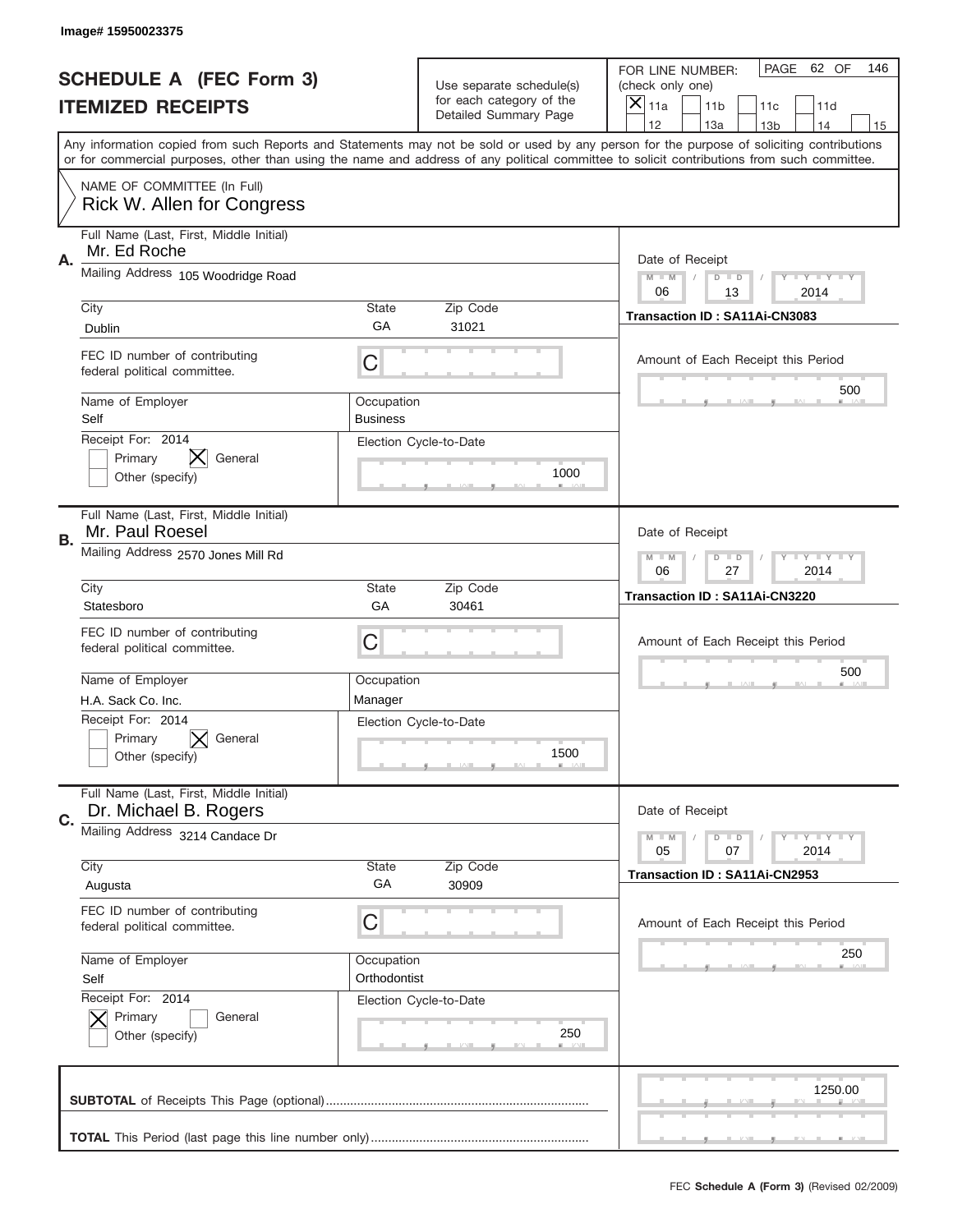|                          | Image# 15950023376                                               |                         |                                                      |                                                                                                                                                                                                                                                                                                                                     |
|--------------------------|------------------------------------------------------------------|-------------------------|------------------------------------------------------|-------------------------------------------------------------------------------------------------------------------------------------------------------------------------------------------------------------------------------------------------------------------------------------------------------------------------------------|
|                          | <b>SCHEDULE A (FEC Form 3)</b>                                   |                         | Use separate schedule(s)<br>for each category of the | PAGE 63 OF<br>146<br>FOR LINE NUMBER:<br>(check only one)                                                                                                                                                                                                                                                                           |
| <b>ITEMIZED RECEIPTS</b> |                                                                  |                         | Detailed Summary Page                                | ×<br>11a<br>11 <sub>b</sub><br>11c<br>11d                                                                                                                                                                                                                                                                                           |
|                          |                                                                  |                         |                                                      | 12<br>13a<br>14<br>13 <sub>b</sub><br>15<br>Any information copied from such Reports and Statements may not be sold or used by any person for the purpose of soliciting contributions<br>or for commercial purposes, other than using the name and address of any political committee to solicit contributions from such committee. |
|                          | NAME OF COMMITTEE (In Full)<br><b>Rick W. Allen for Congress</b> |                         |                                                      |                                                                                                                                                                                                                                                                                                                                     |
| Α.                       | Full Name (Last, First, Middle Initial)<br>Rebecca Rollins       |                         |                                                      | Date of Receipt                                                                                                                                                                                                                                                                                                                     |
|                          | Mailing Address P.O. Box 831                                     |                         |                                                      | $M - M$<br><b>LEY LEY LEY</b><br>$D$ $D$<br>06<br>24<br>2014                                                                                                                                                                                                                                                                        |
|                          | City<br>Lyons                                                    | State<br>GА             | Zip Code<br>30436                                    | Transaction ID: SA11Ai-CN3156                                                                                                                                                                                                                                                                                                       |
|                          | FEC ID number of contributing<br>federal political committee.    | C                       |                                                      | Amount of Each Receipt this Period<br>500                                                                                                                                                                                                                                                                                           |
|                          | Name of Employer<br>None                                         | Occupation<br>Housewife |                                                      |                                                                                                                                                                                                                                                                                                                                     |
|                          | Receipt For: 2014<br>Primary<br>General<br>Other (specify)       |                         | Election Cycle-to-Date<br>500                        |                                                                                                                                                                                                                                                                                                                                     |
| В.                       | Full Name (Last, First, Middle Initial)<br>Dorothy Roush         |                         |                                                      | Date of Receipt                                                                                                                                                                                                                                                                                                                     |
|                          | Mailing Address 370 Club Dr E                                    |                         |                                                      | $M$ M<br><b>LYLYLY</b><br>$D$ $D$<br>06<br>11<br>2014                                                                                                                                                                                                                                                                               |
|                          | City<br>Carrollton                                               | State<br>GA             | Zip Code<br>30117                                    | Transaction ID: SA11Ai-CN3054                                                                                                                                                                                                                                                                                                       |
|                          | FEC ID number of contributing<br>federal political committee.    | C                       |                                                      | Amount of Each Receipt this Period                                                                                                                                                                                                                                                                                                  |
|                          | Name of Employer<br>None                                         | Occupation<br>Retired   |                                                      | 100                                                                                                                                                                                                                                                                                                                                 |
|                          | Receipt For: 2014<br>General<br>Primary<br>Other (specify)       |                         | Election Cycle-to-Date<br>350                        |                                                                                                                                                                                                                                                                                                                                     |
| C.                       | Full Name (Last, First, Middle Initial)<br>Mr. Thomas M Ruffin   |                         |                                                      | Date of Receipt                                                                                                                                                                                                                                                                                                                     |
|                          | Mailing Address 297 Wakefield Ln S<br>City                       | State                   | Zip Code                                             | $D$ $D$<br>$T + Y = Y + Y$<br>$M - M$<br>06<br>2014<br>17                                                                                                                                                                                                                                                                           |
|                          |                                                                  |                         |                                                      | <b>Transaction ID: SA11Ai-CN3109</b>                                                                                                                                                                                                                                                                                                |
|                          | Martinez                                                         | GA                      | 30907                                                |                                                                                                                                                                                                                                                                                                                                     |
|                          | FEC ID number of contributing<br>federal political committee.    | C                       |                                                      | Amount of Each Receipt this Period                                                                                                                                                                                                                                                                                                  |
|                          | Name of Employer<br>None                                         | Occupation<br>Retired   |                                                      | 100                                                                                                                                                                                                                                                                                                                                 |
|                          | Receipt For: 2014<br>Primary<br>General<br>Other (specify)       |                         | Election Cycle-to-Date<br>400                        |                                                                                                                                                                                                                                                                                                                                     |
|                          |                                                                  |                         |                                                      | 700.00                                                                                                                                                                                                                                                                                                                              |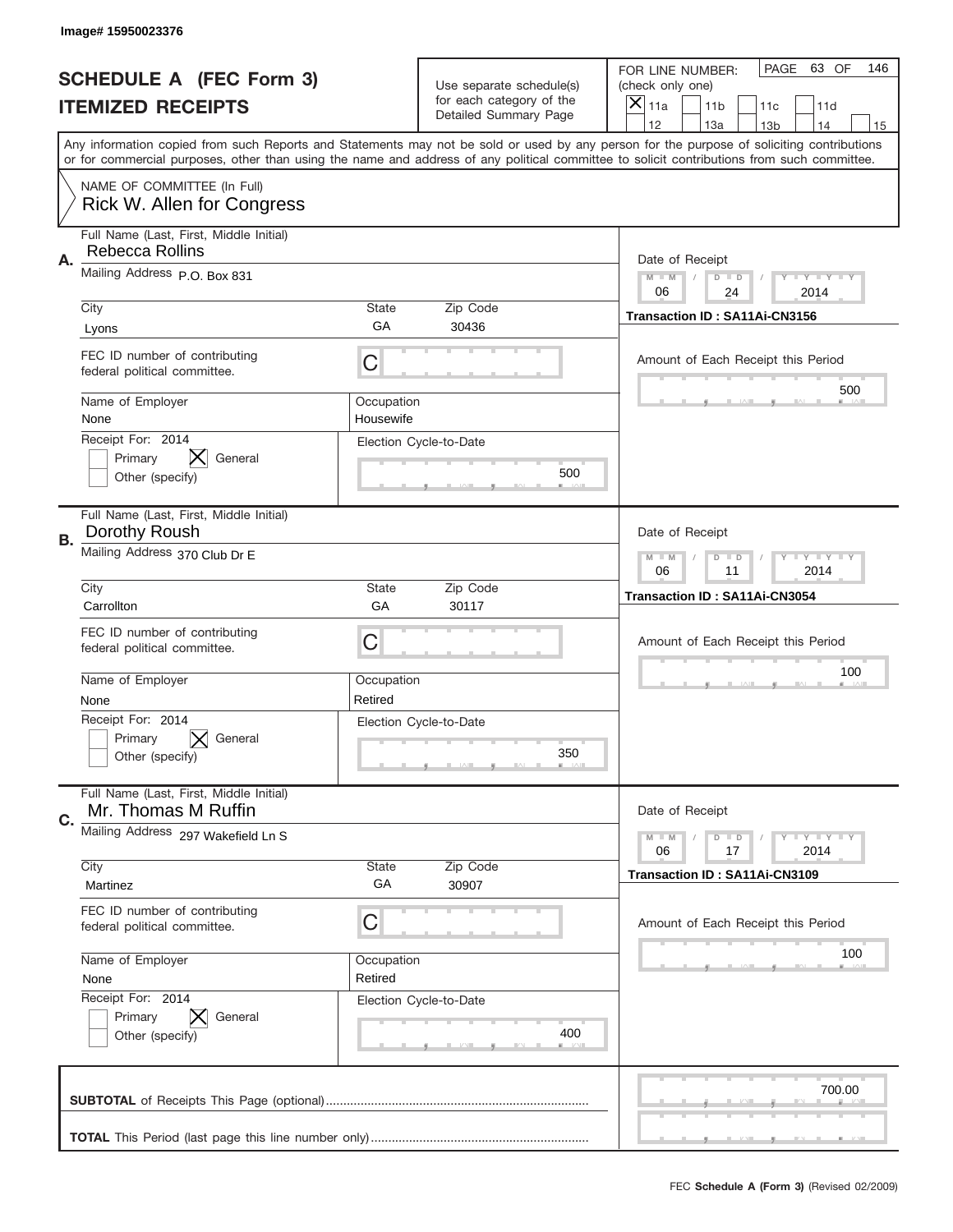|                          | Image# 15950023377                                                 |                         |                                                      |                                                                                                                                                                                                                                                                                         |
|--------------------------|--------------------------------------------------------------------|-------------------------|------------------------------------------------------|-----------------------------------------------------------------------------------------------------------------------------------------------------------------------------------------------------------------------------------------------------------------------------------------|
|                          | <b>SCHEDULE A (FEC Form 3)</b>                                     |                         | Use separate schedule(s)<br>for each category of the | PAGE<br>64 OF<br>146<br>FOR LINE NUMBER:<br>(check only one)                                                                                                                                                                                                                            |
| <b>ITEMIZED RECEIPTS</b> |                                                                    |                         | Detailed Summary Page                                | ×<br>11a<br>11 <sub>b</sub><br>11d<br>11c<br>12<br>13a<br>14<br>13 <sub>b</sub><br>15                                                                                                                                                                                                   |
|                          |                                                                    |                         |                                                      | Any information copied from such Reports and Statements may not be sold or used by any person for the purpose of soliciting contributions<br>or for commercial purposes, other than using the name and address of any political committee to solicit contributions from such committee. |
|                          | NAME OF COMMITTEE (In Full)<br>Rick W. Allen for Congress          |                         |                                                      |                                                                                                                                                                                                                                                                                         |
| А.                       | Full Name (Last, First, Middle Initial)<br>Mr. George A Rush       |                         |                                                      | Date of Receipt                                                                                                                                                                                                                                                                         |
|                          | Mailing Address 12 Highgate West                                   |                         |                                                      | $M - M$<br>Y I Y I Y I Y<br>$D$ $D$<br>05<br>06<br>2014                                                                                                                                                                                                                                 |
|                          | City<br>Augusta                                                    | State<br>GА             | Zip Code<br>30909                                    | Transaction ID: SA11Ai-CN2939                                                                                                                                                                                                                                                           |
|                          | FEC ID number of contributing<br>federal political committee.      | C                       |                                                      | Amount of Each Receipt this Period                                                                                                                                                                                                                                                      |
|                          | Name of Employer<br><b>Asset Advisors Corporation</b>              | Occupation              | <b>Investment Management</b>                         | 250                                                                                                                                                                                                                                                                                     |
|                          | Receipt For: 2014<br>Primary<br>General<br>Other (specify)         |                         | Election Cycle-to-Date<br>250                        |                                                                                                                                                                                                                                                                                         |
| В.                       | Full Name (Last, First, Middle Initial)<br>Mr. George A Rush       |                         |                                                      | Date of Receipt                                                                                                                                                                                                                                                                         |
|                          | Mailing Address 12 Highgate West                                   |                         |                                                      | <b>LYLYLY</b><br>$M - M$<br>$D$ $D$<br>06<br>20<br>2014                                                                                                                                                                                                                                 |
|                          | City<br>Augusta                                                    | State<br>GA             | Zip Code<br>30909                                    | Transaction ID: SA11Ai-CN3140                                                                                                                                                                                                                                                           |
|                          | FEC ID number of contributing<br>federal political committee.      | C                       |                                                      | Amount of Each Receipt this Period                                                                                                                                                                                                                                                      |
|                          | Name of Employer<br><b>Asset Advisors Corporation</b>              | Occupation              | <b>Investment Management</b>                         | 1000                                                                                                                                                                                                                                                                                    |
|                          | Receipt For: 2014<br>General<br>Primary<br>Other (specify)         |                         | Election Cycle-to-Date<br>1250                       |                                                                                                                                                                                                                                                                                         |
| C.                       | Full Name (Last, First, Middle Initial)<br>Dr. Harvey J Sanders Jr |                         |                                                      | Date of Receipt                                                                                                                                                                                                                                                                         |
|                          | Mailing Address 2 Huntington PI                                    |                         |                                                      | <b>TEY LY LY</b><br>$M - M$<br>$D$ $D$<br>2014<br>06<br>11                                                                                                                                                                                                                              |
|                          | City<br>Waynesboro                                                 | State<br>GA             | Zip Code<br>30830                                    | <b>Transaction ID: SA11Ai-CN3067</b>                                                                                                                                                                                                                                                    |
|                          | FEC ID number of contributing<br>federal political committee.      | C                       |                                                      | Amount of Each Receipt this Period                                                                                                                                                                                                                                                      |
|                          | Name of Employer<br>Self                                           | Occupation<br>Physician |                                                      | 1000                                                                                                                                                                                                                                                                                    |
|                          | Receipt For: 2014<br>Primary<br>General<br>Other (specify)         |                         | Election Cycle-to-Date<br>2000                       |                                                                                                                                                                                                                                                                                         |
|                          |                                                                    |                         |                                                      | 2250.00                                                                                                                                                                                                                                                                                 |
|                          |                                                                    |                         |                                                      |                                                                                                                                                                                                                                                                                         |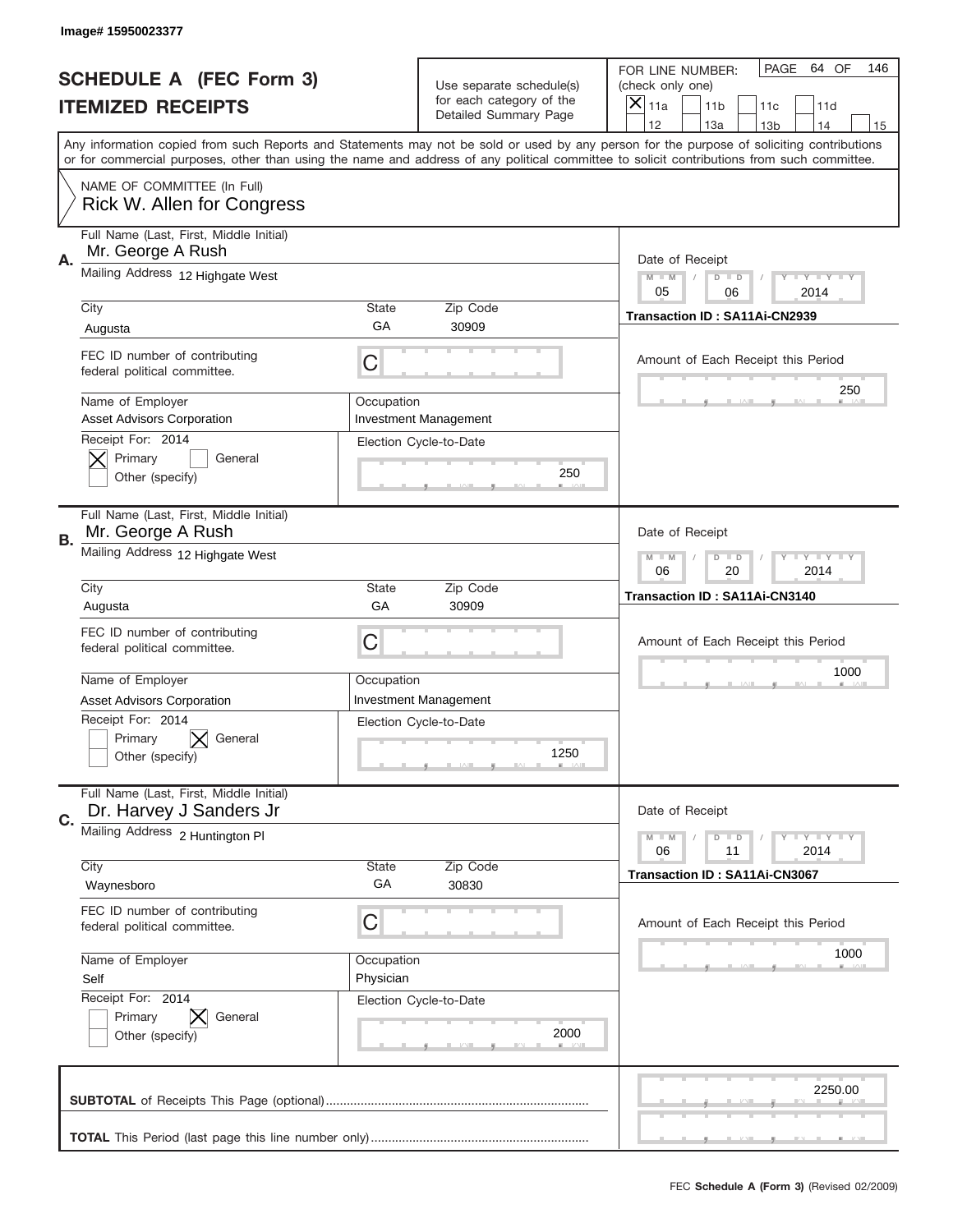|                          | Image# 15950023378                                                            |                                                         |                                                      |                                                                                                                                                                                                                                                                                         |
|--------------------------|-------------------------------------------------------------------------------|---------------------------------------------------------|------------------------------------------------------|-----------------------------------------------------------------------------------------------------------------------------------------------------------------------------------------------------------------------------------------------------------------------------------------|
|                          | <b>SCHEDULE A (FEC Form 3)</b>                                                |                                                         | Use separate schedule(s)<br>for each category of the | PAGE<br>65 OF<br>146<br>FOR LINE NUMBER:<br>(check only one)                                                                                                                                                                                                                            |
| <b>ITEMIZED RECEIPTS</b> |                                                                               |                                                         | Detailed Summary Page                                | $\overline{\mathsf{x}}$<br>11a<br>11 <sub>b</sub><br>11c<br>11d<br>12<br>13a<br>14<br>13 <sub>b</sub><br>15                                                                                                                                                                             |
|                          |                                                                               |                                                         |                                                      | Any information copied from such Reports and Statements may not be sold or used by any person for the purpose of soliciting contributions<br>or for commercial purposes, other than using the name and address of any political committee to solicit contributions from such committee. |
|                          | NAME OF COMMITTEE (In Full)<br>Rick W. Allen for Congress                     |                                                         |                                                      |                                                                                                                                                                                                                                                                                         |
| А.                       | Full Name (Last, First, Middle Initial)<br>Mr. Brent Scarbrough               |                                                         |                                                      | Date of Receipt                                                                                                                                                                                                                                                                         |
|                          | Mailing Address 270 Jeff Davis Dr N                                           |                                                         |                                                      | $M - M$<br>Y I Y I Y I Y<br>$D$ $D$<br>05<br>13<br>2014                                                                                                                                                                                                                                 |
|                          | City                                                                          | State<br>GA                                             | Zip Code<br>30214                                    | Transaction ID: SA11Ai-CN2975                                                                                                                                                                                                                                                           |
|                          | Fayetteville<br>FEC ID number of contributing<br>federal political committee. | C                                                       |                                                      | Amount of Each Receipt this Period                                                                                                                                                                                                                                                      |
|                          | Name of Employer<br>Brent Scarbrough & Co. Inc.                               | Occupation<br>Self                                      |                                                      | 2600                                                                                                                                                                                                                                                                                    |
|                          | Receipt For: 2014<br>Primary<br>General<br>Other (specify)                    |                                                         | Election Cycle-to-Date<br>2600                       |                                                                                                                                                                                                                                                                                         |
| В.                       | Full Name (Last, First, Middle Initial)<br>Robinson W Schilling               |                                                         |                                                      | Date of Receipt                                                                                                                                                                                                                                                                         |
|                          | Mailing Address 3402 Sasanqua Dr                                              | <b>LYLYLY</b><br>$M - M$<br>$D$ $D$<br>06<br>18<br>2014 |                                                      |                                                                                                                                                                                                                                                                                         |
|                          | City<br>Augusta                                                               | State<br>GA                                             | Zip Code<br>30909                                    | Transaction ID: SA11Ai-CN3122                                                                                                                                                                                                                                                           |
|                          | FEC ID number of contributing<br>federal political committee.                 | C                                                       |                                                      | Amount of Each Receipt this Period                                                                                                                                                                                                                                                      |
|                          | Name of Employer<br>None                                                      | Occupation<br><b>Retired Physician</b>                  |                                                      | 200                                                                                                                                                                                                                                                                                     |
|                          | Receipt For: 2014<br>General<br>Primary<br>Other (specify)                    |                                                         | Election Cycle-to-Date<br>500                        |                                                                                                                                                                                                                                                                                         |
| C.                       | Full Name (Last, First, Middle Initial)<br>Mr. James H Sechrist Jr            |                                                         |                                                      | Date of Receipt                                                                                                                                                                                                                                                                         |
|                          | Mailing Address 1106 Johns Rd<br>City                                         | State                                                   | Zip Code                                             | <b>TEY LY LY</b><br>$M - M$<br>$D$ $D$<br>2014<br>05<br>14                                                                                                                                                                                                                              |
|                          | Augusta                                                                       | GA                                                      | 30904                                                | Transaction ID: SA11Ai-CN2986                                                                                                                                                                                                                                                           |
|                          | FEC ID number of contributing<br>federal political committee.                 | C                                                       |                                                      | Amount of Each Receipt this Period                                                                                                                                                                                                                                                      |
|                          | Name of Employer<br>Retired                                                   | Occupation<br>Retired                                   |                                                      | 1000                                                                                                                                                                                                                                                                                    |
|                          | Receipt For: 2014<br>Primary<br>General<br>$\bm{\times}$<br>Other (specify)   |                                                         | Election Cycle-to-Date<br>1000                       |                                                                                                                                                                                                                                                                                         |
|                          |                                                                               |                                                         |                                                      | 3800.00                                                                                                                                                                                                                                                                                 |
|                          |                                                                               |                                                         |                                                      |                                                                                                                                                                                                                                                                                         |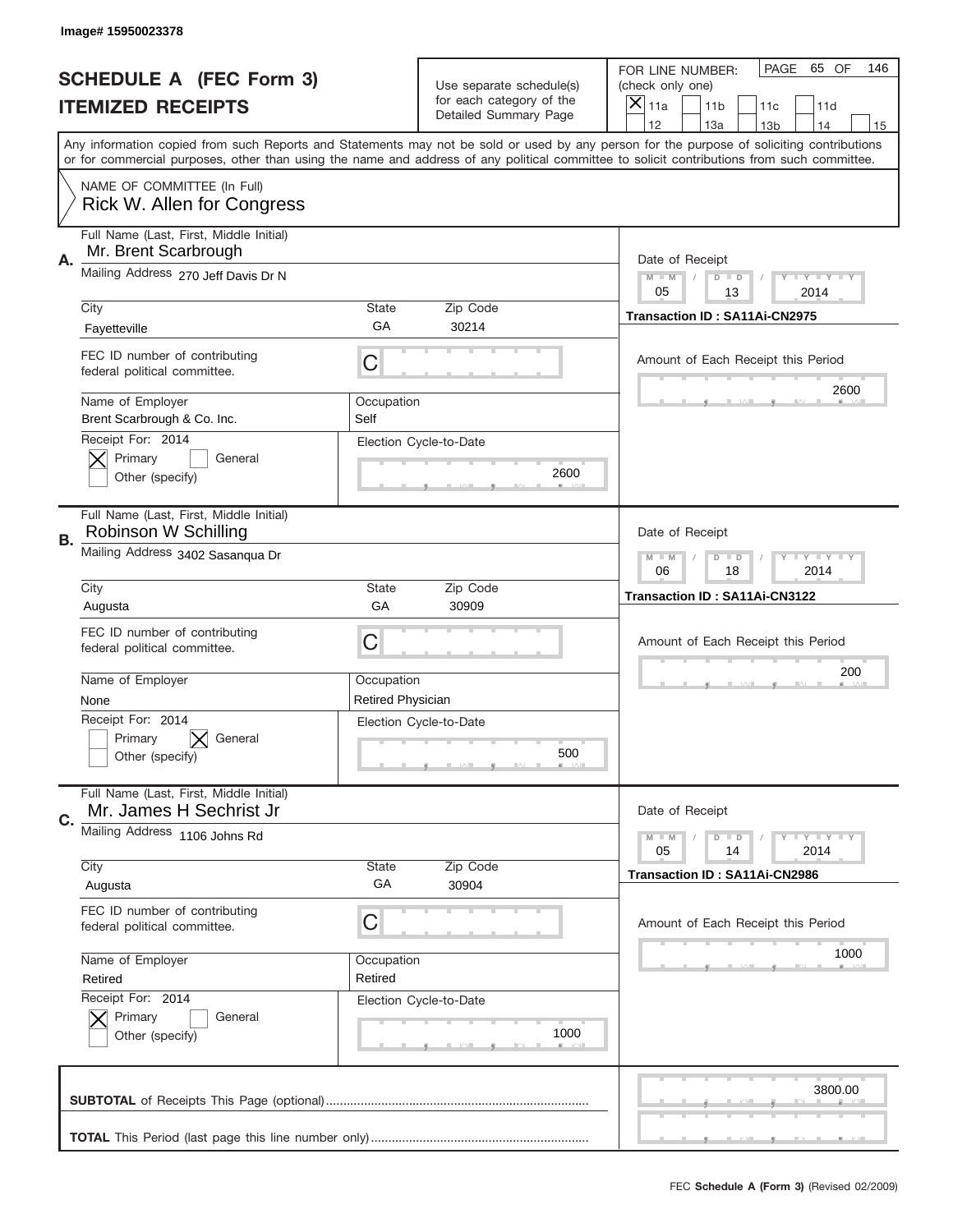|                          | Image#15950023379                                                  |                                    |                                                      |                                                                                                                                                                                                                                                                                                                               |
|--------------------------|--------------------------------------------------------------------|------------------------------------|------------------------------------------------------|-------------------------------------------------------------------------------------------------------------------------------------------------------------------------------------------------------------------------------------------------------------------------------------------------------------------------------|
|                          | <b>SCHEDULE A (FEC Form 3)</b>                                     |                                    | Use separate schedule(s)<br>for each category of the | PAGE<br>66 OF<br>146<br>FOR LINE NUMBER:<br>(check only one)                                                                                                                                                                                                                                                                  |
| <b>ITEMIZED RECEIPTS</b> |                                                                    |                                    | Detailed Summary Page                                | ×<br>11a<br>11 <sub>b</sub><br>11c<br>11d<br>12                                                                                                                                                                                                                                                                               |
|                          |                                                                    |                                    |                                                      | 13a<br>13 <sub>b</sub><br>14<br>15<br>Any information copied from such Reports and Statements may not be sold or used by any person for the purpose of soliciting contributions<br>or for commercial purposes, other than using the name and address of any political committee to solicit contributions from such committee. |
|                          | NAME OF COMMITTEE (In Full)<br>Rick W. Allen for Congress          |                                    |                                                      |                                                                                                                                                                                                                                                                                                                               |
| Α.                       | Full Name (Last, First, Middle Initial)<br>Mr. Abram J Serotta     |                                    |                                                      | Date of Receipt                                                                                                                                                                                                                                                                                                               |
|                          | Mailing Address 701 Greene St                                      |                                    |                                                      | $M - M$<br><b>LEY LEY LEY</b><br>$D$ $D$<br>20<br>05<br>2014                                                                                                                                                                                                                                                                  |
|                          | City<br>Augusta                                                    | State<br>GA                        | Zip Code<br>30901                                    | Transaction ID: SA11Ai-CN3009                                                                                                                                                                                                                                                                                                 |
|                          | FEC ID number of contributing<br>federal political committee.      | C                                  |                                                      | Amount of Each Receipt this Period<br>600                                                                                                                                                                                                                                                                                     |
|                          | Name of Employer<br>SME CPA                                        | Occupation<br><b>CPA</b>           |                                                      |                                                                                                                                                                                                                                                                                                                               |
|                          | Receipt For: 2014<br>Primary<br>General<br>Other (specify)         |                                    | Election Cycle-to-Date<br>2600                       |                                                                                                                                                                                                                                                                                                                               |
| В.                       | Full Name (Last, First, Middle Initial)<br>Mr. William Robert Shaw |                                    |                                                      | Date of Receipt                                                                                                                                                                                                                                                                                                               |
|                          | Mailing Address 637 Chimney Hill Cir N                             |                                    |                                                      | $M - M$<br><b>LY LY LY</b><br>$D$ $D$<br>05<br>20<br>2014                                                                                                                                                                                                                                                                     |
|                          | City<br>Evans                                                      | State<br>GA                        | Zip Code<br>30809                                    | Transaction ID: SA11Ai-CN3005                                                                                                                                                                                                                                                                                                 |
|                          | FEC ID number of contributing<br>federal political committee.      | C                                  |                                                      | Amount of Each Receipt this Period                                                                                                                                                                                                                                                                                            |
|                          | Name of Employer<br>Requested                                      | Occupation<br>President            |                                                      | 2600                                                                                                                                                                                                                                                                                                                          |
|                          | Receipt For: 2014<br>General<br>Primary<br>Other (specify)         |                                    | Election Cycle-to-Date<br>2600                       |                                                                                                                                                                                                                                                                                                                               |
| C.                       | Full Name (Last, First, Middle Initial)<br>Mr. Scott Shepherd      |                                    |                                                      | Date of Receipt                                                                                                                                                                                                                                                                                                               |
|                          | Mailing Address 1353 Story Mill Road                               |                                    |                                                      | $M - M$<br><b>LEY LEY LEY</b><br>$D$ $D$<br>06<br>26<br>2014                                                                                                                                                                                                                                                                  |
|                          | City<br>Waynesboro                                                 | <b>State</b><br>GA                 | Zip Code<br>30830                                    | <b>Transaction ID: SA11Ai-CN3194</b>                                                                                                                                                                                                                                                                                          |
|                          |                                                                    |                                    |                                                      |                                                                                                                                                                                                                                                                                                                               |
|                          | FEC ID number of contributing<br>federal political committee.      | C                                  |                                                      | Amount of Each Receipt this Period                                                                                                                                                                                                                                                                                            |
|                          | Name of Employer<br>Joseph S. Shepherd Company                     | Occupation<br><b>Cotton Broker</b> |                                                      | 500                                                                                                                                                                                                                                                                                                                           |
|                          | Receipt For: 2014<br>Primary<br>General<br>Other (specify)         |                                    | Election Cycle-to-Date<br>1500                       |                                                                                                                                                                                                                                                                                                                               |
|                          |                                                                    |                                    |                                                      | 3700.00                                                                                                                                                                                                                                                                                                                       |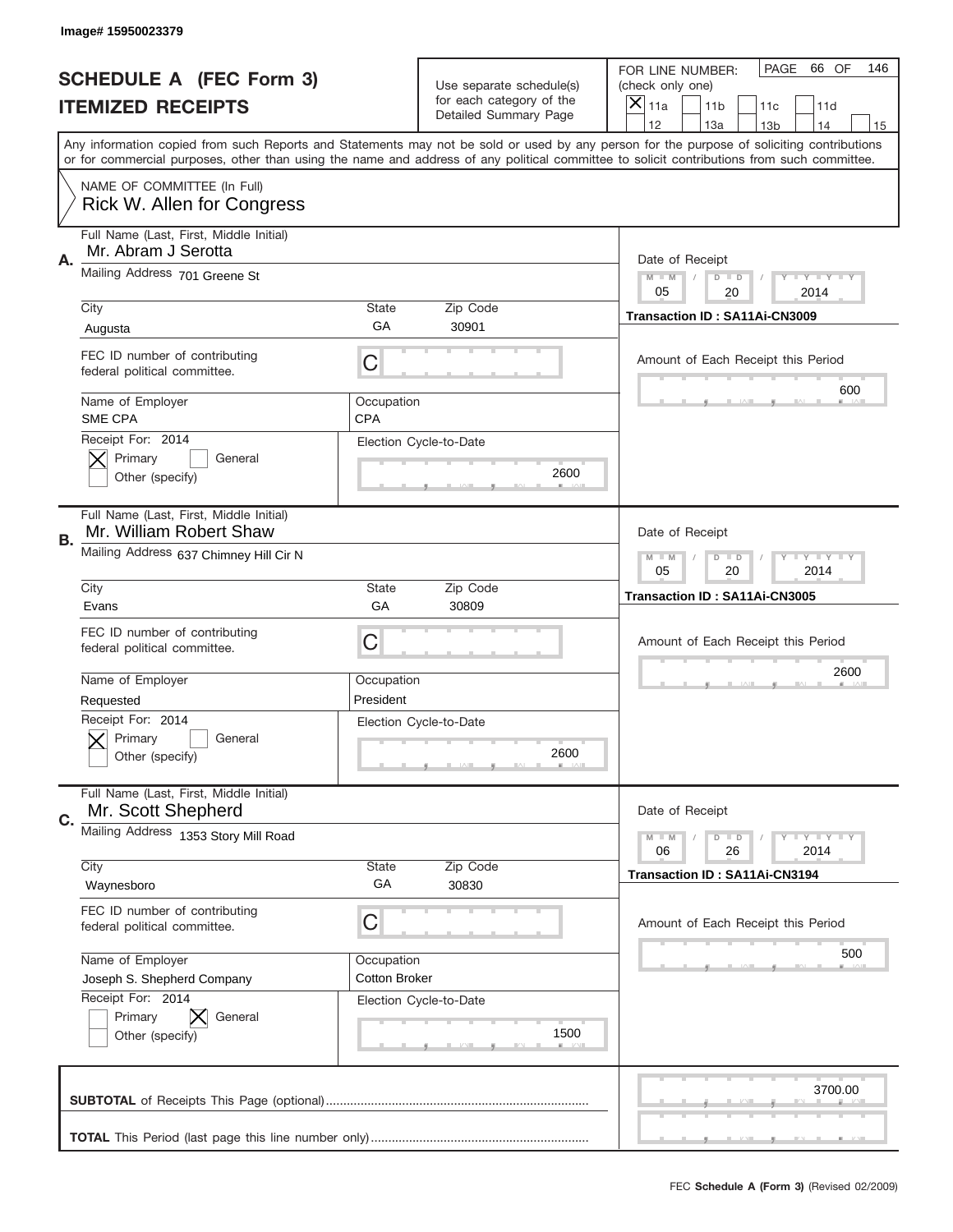|                          | Image#15950023380                                                 |                             |                                                   |                                                                                                                                                                                                                                                                                                                                     |
|--------------------------|-------------------------------------------------------------------|-----------------------------|---------------------------------------------------|-------------------------------------------------------------------------------------------------------------------------------------------------------------------------------------------------------------------------------------------------------------------------------------------------------------------------------------|
|                          | <b>SCHEDULE A (FEC Form 3)</b>                                    |                             | Use separate schedule(s)                          | PAGE<br>67 OF<br>146<br>FOR LINE NUMBER:<br>(check only one)                                                                                                                                                                                                                                                                        |
| <b>ITEMIZED RECEIPTS</b> |                                                                   |                             | for each category of the<br>Detailed Summary Page | ×<br>11a<br>11 <sub>b</sub><br>11c<br>11d                                                                                                                                                                                                                                                                                           |
|                          |                                                                   |                             |                                                   | 12<br>13a<br>14<br>13 <sub>b</sub><br>15<br>Any information copied from such Reports and Statements may not be sold or used by any person for the purpose of soliciting contributions<br>or for commercial purposes, other than using the name and address of any political committee to solicit contributions from such committee. |
|                          | NAME OF COMMITTEE (In Full)<br>Rick W. Allen for Congress         |                             |                                                   |                                                                                                                                                                                                                                                                                                                                     |
| Α.                       | Full Name (Last, First, Middle Initial)<br>Mr. Leroy H Simkins Jr |                             |                                                   | Date of Receipt                                                                                                                                                                                                                                                                                                                     |
|                          | Mailing Address 7 Indian Creek Rd                                 |                             |                                                   | $M - M$<br><b>LEY LEY LEY</b><br>$D$ $D$<br>05<br>07<br>2014                                                                                                                                                                                                                                                                        |
|                          | City<br>Augusta                                                   | State<br>GА                 | Zip Code<br>30909-3748                            | Transaction ID: SA11Ai-CN2954                                                                                                                                                                                                                                                                                                       |
|                          | FEC ID number of contributing<br>federal political committee.     | C                           |                                                   | Amount of Each Receipt this Period<br>500                                                                                                                                                                                                                                                                                           |
|                          | Name of Employer<br>Simkins Land Co.                              | Occupation<br><b>Broker</b> |                                                   |                                                                                                                                                                                                                                                                                                                                     |
|                          | Receipt For: 2014<br>Primary<br>General<br>Other (specify)        |                             | Election Cycle-to-Date<br>1000                    |                                                                                                                                                                                                                                                                                                                                     |
| <b>B.</b>                | Full Name (Last, First, Middle Initial)<br>Mr. Leroy H Simkins Jr |                             |                                                   | Date of Receipt                                                                                                                                                                                                                                                                                                                     |
|                          | Mailing Address 7 Indian Creek Rd                                 |                             |                                                   | $M - M$<br>$D$ $D$<br><b>LEYTEY LEY</b><br>06<br>18<br>2014                                                                                                                                                                                                                                                                         |
|                          | City<br>Augusta                                                   | State<br>GA                 | Zip Code<br>30909-3748                            | Transaction ID: SA11Ai-CN3126                                                                                                                                                                                                                                                                                                       |
|                          | FEC ID number of contributing<br>federal political committee.     | C                           |                                                   | Amount of Each Receipt this Period                                                                                                                                                                                                                                                                                                  |
|                          | Name of Employer<br>Simkins Land Co.                              | Occupation<br><b>Broker</b> |                                                   | 500                                                                                                                                                                                                                                                                                                                                 |
|                          | Receipt For: 2014<br>Primary<br>General<br>Other (specify)        |                             | Election Cycle-to-Date<br>1500                    |                                                                                                                                                                                                                                                                                                                                     |
| C.                       | Full Name (Last, First, Middle Initial)<br>Mr. Bill Simmons       |                             |                                                   | Date of Receipt                                                                                                                                                                                                                                                                                                                     |
|                          | Mailing Address 83 Old McLeod Bridge Road                         |                             |                                                   | $D$ $D$<br><b>LEY LEY LEY</b><br>$M - M$<br>06<br>2014<br>17                                                                                                                                                                                                                                                                        |
|                          | City<br>Swainsboro                                                | State<br>GA                 | Zip Code<br>30401                                 | Transaction ID: SA11Ai-CN3115                                                                                                                                                                                                                                                                                                       |
|                          | FEC ID number of contributing                                     |                             |                                                   |                                                                                                                                                                                                                                                                                                                                     |
|                          | federal political committee.                                      | С                           |                                                   | Amount of Each Receipt this Period                                                                                                                                                                                                                                                                                                  |
|                          | Name of Employer<br><b>Adrian Building Concepts</b>               | Occupation<br>President     |                                                   | 250                                                                                                                                                                                                                                                                                                                                 |
|                          | Receipt For: 2014<br>Primary<br>General<br>Other (specify)        |                             | Election Cycle-to-Date<br>750                     |                                                                                                                                                                                                                                                                                                                                     |
|                          |                                                                   |                             |                                                   | 1250.00                                                                                                                                                                                                                                                                                                                             |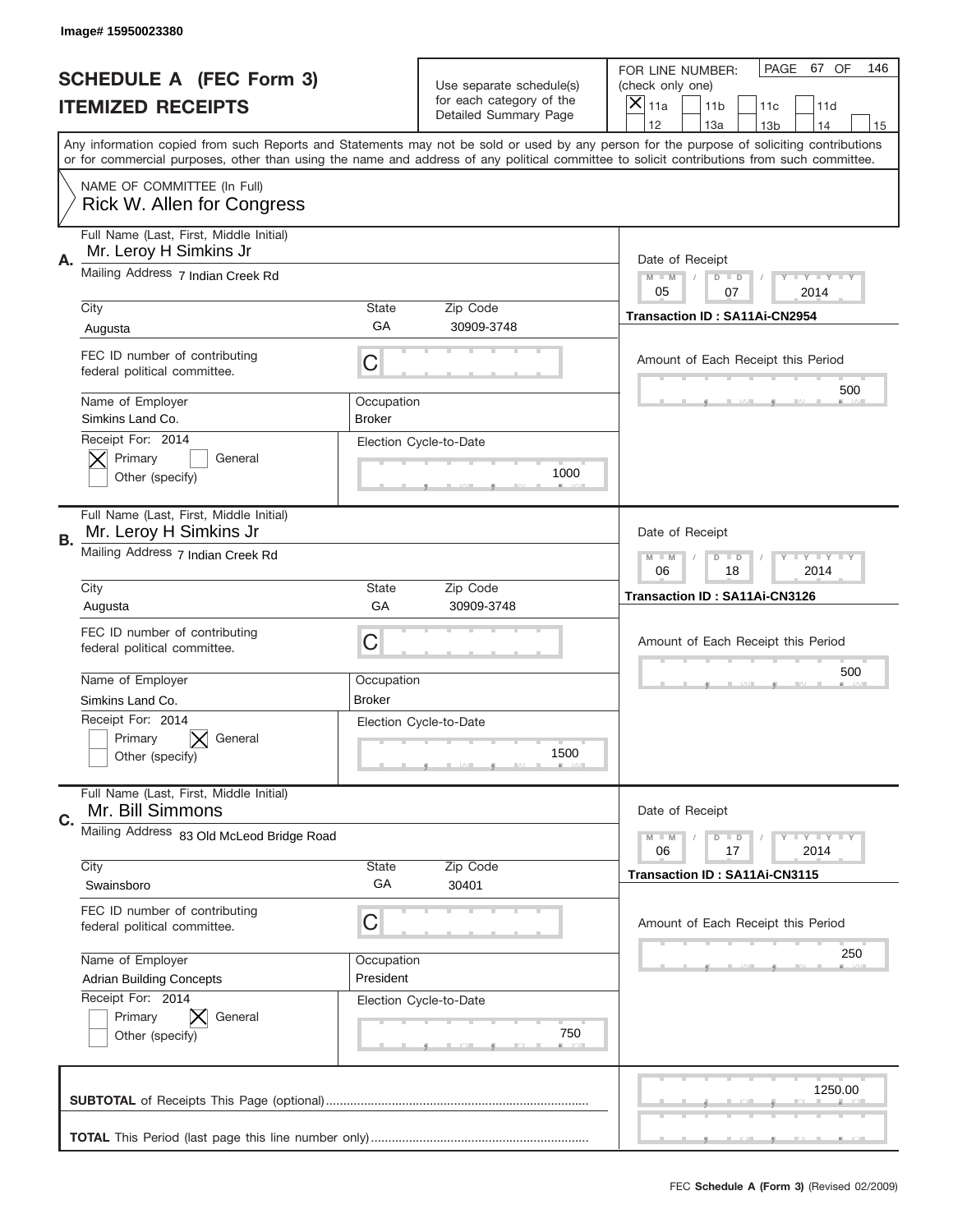|                          | Image# 15950023381                                                    |                       |                                                      |                                                                                                                                                                                                                                                                                                                                     |  |  |  |
|--------------------------|-----------------------------------------------------------------------|-----------------------|------------------------------------------------------|-------------------------------------------------------------------------------------------------------------------------------------------------------------------------------------------------------------------------------------------------------------------------------------------------------------------------------------|--|--|--|
|                          | <b>SCHEDULE A (FEC Form 3)</b>                                        |                       | Use separate schedule(s)<br>for each category of the | PAGE<br>68 OF<br>146<br>FOR LINE NUMBER:<br>(check only one)                                                                                                                                                                                                                                                                        |  |  |  |
| <b>ITEMIZED RECEIPTS</b> |                                                                       |                       | Detailed Summary Page                                | $\times$<br>11a<br>11 <sub>b</sub><br>11c<br>11d                                                                                                                                                                                                                                                                                    |  |  |  |
|                          |                                                                       |                       |                                                      | 12<br>13a<br>14<br>13 <sub>b</sub><br>15<br>Any information copied from such Reports and Statements may not be sold or used by any person for the purpose of soliciting contributions<br>or for commercial purposes, other than using the name and address of any political committee to solicit contributions from such committee. |  |  |  |
|                          | NAME OF COMMITTEE (In Full)<br>Rick W. Allen for Congress             |                       |                                                      |                                                                                                                                                                                                                                                                                                                                     |  |  |  |
| Α.                       | Full Name (Last, First, Middle Initial)<br>Mr. Paul S Simon           |                       |                                                      | Date of Receipt                                                                                                                                                                                                                                                                                                                     |  |  |  |
|                          | Mailing Address 14 Highgate St W                                      |                       |                                                      | $M - M$<br><b>LEY LEY LEY</b><br>$D$ $D$<br>05<br>14<br>2014                                                                                                                                                                                                                                                                        |  |  |  |
|                          | City                                                                  | <b>State</b>          | Zip Code                                             | Transaction ID: SA11Ai-CN2984                                                                                                                                                                                                                                                                                                       |  |  |  |
|                          | Augusta                                                               | GA                    | 30909                                                |                                                                                                                                                                                                                                                                                                                                     |  |  |  |
|                          | FEC ID number of contributing<br>federal political committee.         | C                     |                                                      | Amount of Each Receipt this Period<br>250                                                                                                                                                                                                                                                                                           |  |  |  |
|                          | Name of Employer<br>Morris Communications Corp                        | Occupation<br>Retired |                                                      |                                                                                                                                                                                                                                                                                                                                     |  |  |  |
|                          | Receipt For: 2014<br>Primary<br>General<br>Other (specify)            |                       | Election Cycle-to-Date<br>2250                       |                                                                                                                                                                                                                                                                                                                                     |  |  |  |
| В.                       | Full Name (Last, First, Middle Initial)<br>Dr. George N. Snelling III |                       |                                                      | Date of Receipt                                                                                                                                                                                                                                                                                                                     |  |  |  |
|                          | Mailing Address 610 Brae Burn Dr                                      |                       |                                                      | <b>LY LY LY</b><br>$M - M$<br>$D$ $D$<br>05<br>15<br>2014                                                                                                                                                                                                                                                                           |  |  |  |
|                          | City                                                                  | <b>State</b><br>GA    | Zip Code                                             | Transaction ID: SA11Ai-CN2994                                                                                                                                                                                                                                                                                                       |  |  |  |
|                          | Augusta                                                               |                       | 30907-9128                                           |                                                                                                                                                                                                                                                                                                                                     |  |  |  |
|                          | FEC ID number of contributing<br>federal political committee.         | C                     |                                                      | Amount of Each Receipt this Period                                                                                                                                                                                                                                                                                                  |  |  |  |
|                          | Name of Employer                                                      | Occupation            |                                                      | 600                                                                                                                                                                                                                                                                                                                                 |  |  |  |
|                          | Self Employed                                                         | <b>Real Estate</b>    |                                                      |                                                                                                                                                                                                                                                                                                                                     |  |  |  |
|                          | Receipt For: 2014<br>General<br>Primary<br>Other (specify)            |                       | Election Cycle-to-Date<br>2600                       |                                                                                                                                                                                                                                                                                                                                     |  |  |  |
| C.                       | Full Name (Last, First, Middle Initial)<br>Mr. John I Spangler III    |                       |                                                      | Date of Receipt                                                                                                                                                                                                                                                                                                                     |  |  |  |
|                          | Mailing Address 1002 Oakdale Rd NE                                    |                       |                                                      | <b>LEY LEY LEY</b><br>$M - M$<br>$D$ $D$<br>06<br>30<br>2014                                                                                                                                                                                                                                                                        |  |  |  |
|                          | City                                                                  | <b>State</b>          | Zip Code                                             | Transaction ID: SA11Ai-CN3280                                                                                                                                                                                                                                                                                                       |  |  |  |
|                          | Atlanta                                                               | GА                    | 30307                                                |                                                                                                                                                                                                                                                                                                                                     |  |  |  |
|                          | FEC ID number of contributing<br>federal political committee.         | C                     |                                                      | Amount of Each Receipt this Period                                                                                                                                                                                                                                                                                                  |  |  |  |
|                          | Name of Employer                                                      | Occupation            |                                                      | 250                                                                                                                                                                                                                                                                                                                                 |  |  |  |
|                          | Alston & Bird                                                         | Attorney              |                                                      |                                                                                                                                                                                                                                                                                                                                     |  |  |  |
|                          | Receipt For: 2014<br>Primary<br>General<br>Other (specify)            |                       | Election Cycle-to-Date<br>250                        |                                                                                                                                                                                                                                                                                                                                     |  |  |  |
|                          |                                                                       |                       |                                                      | 1100.00                                                                                                                                                                                                                                                                                                                             |  |  |  |
|                          |                                                                       |                       |                                                      |                                                                                                                                                                                                                                                                                                                                     |  |  |  |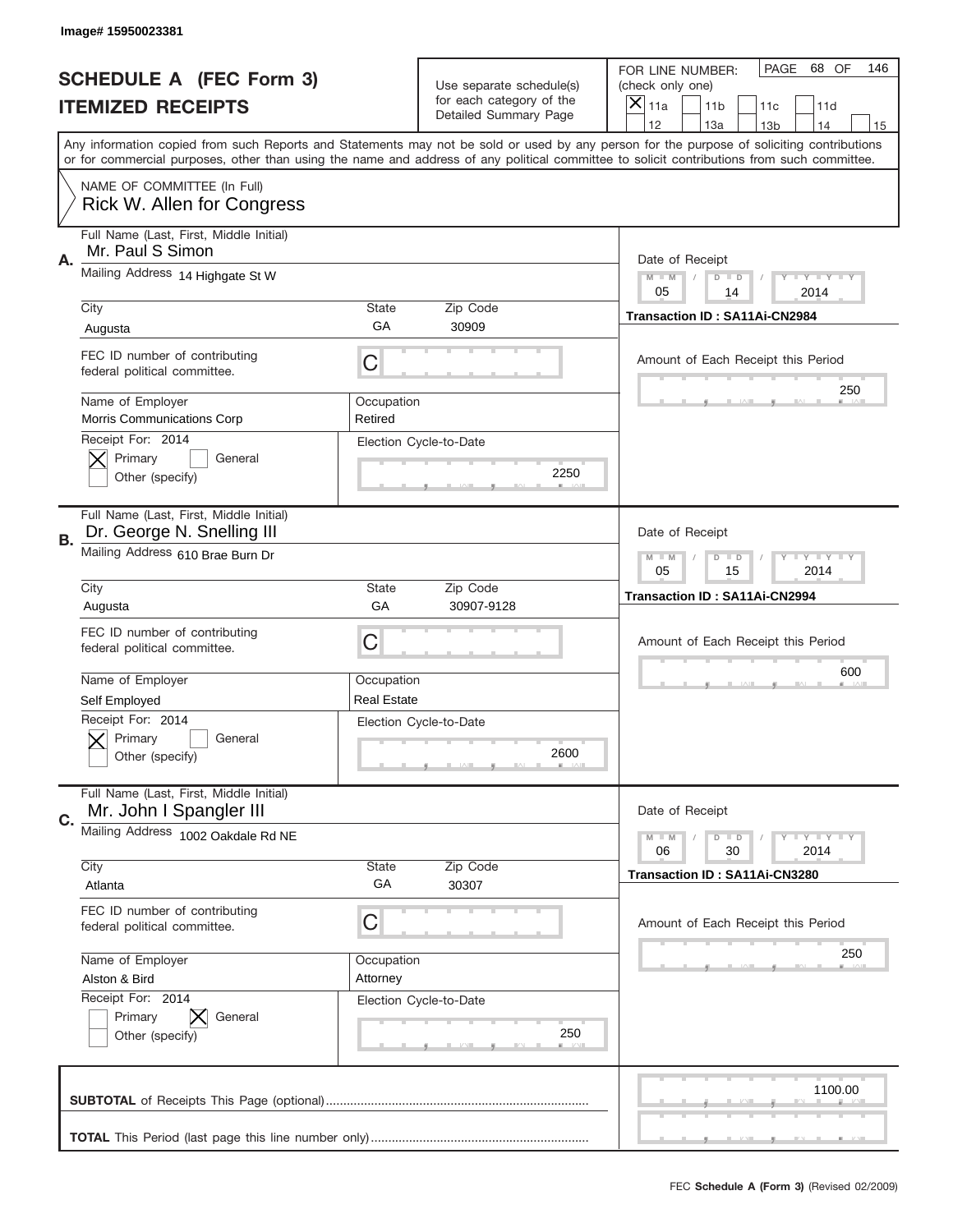|                          | Image# 15950023382                                                       |                              |                                                   |                                                                                                                                                                                                                                                                                                                                     |
|--------------------------|--------------------------------------------------------------------------|------------------------------|---------------------------------------------------|-------------------------------------------------------------------------------------------------------------------------------------------------------------------------------------------------------------------------------------------------------------------------------------------------------------------------------------|
|                          | <b>SCHEDULE A (FEC Form 3)</b>                                           |                              | Use separate schedule(s)                          | PAGE<br>69 OF<br>146<br>FOR LINE NUMBER:<br>(check only one)                                                                                                                                                                                                                                                                        |
| <b>ITEMIZED RECEIPTS</b> |                                                                          |                              | for each category of the<br>Detailed Summary Page | ×<br>11a<br>11 <sub>b</sub><br>11c<br>11d                                                                                                                                                                                                                                                                                           |
|                          |                                                                          |                              |                                                   | 12<br>13a<br>14<br>13 <sub>b</sub><br>15<br>Any information copied from such Reports and Statements may not be sold or used by any person for the purpose of soliciting contributions<br>or for commercial purposes, other than using the name and address of any political committee to solicit contributions from such committee. |
|                          | NAME OF COMMITTEE (In Full)<br>Rick W. Allen for Congress                |                              |                                                   |                                                                                                                                                                                                                                                                                                                                     |
| Α.                       | Full Name (Last, First, Middle Initial)<br>Mrs. Joan H Steinberg         |                              |                                                   | Date of Receipt                                                                                                                                                                                                                                                                                                                     |
|                          | Mailing Address 9 Bristlecone Way                                        |                              |                                                   | $M - M$<br><b>LEY LEY LEY</b><br>$D$ $D$<br>05<br>06<br>2014                                                                                                                                                                                                                                                                        |
|                          | City                                                                     | State<br>GА                  | Zip Code<br>30909                                 | Transaction ID: SA11Ai-CN2940                                                                                                                                                                                                                                                                                                       |
|                          | Augusta<br>FEC ID number of contributing<br>federal political committee. | C                            |                                                   | Amount of Each Receipt this Period                                                                                                                                                                                                                                                                                                  |
|                          | Name of Employer<br><b>Information Requested</b>                         | Occupation                   | <b>Information Requested</b>                      | 250                                                                                                                                                                                                                                                                                                                                 |
|                          | Receipt For: 2014<br>Primary<br>General<br>Other (specify)               |                              | Election Cycle-to-Date<br>250                     |                                                                                                                                                                                                                                                                                                                                     |
| В.                       | Full Name (Last, First, Middle Initial)<br>John Riley Stephens           |                              |                                                   | Date of Receipt                                                                                                                                                                                                                                                                                                                     |
|                          | Mailing Address 3039 Stone Gate Drive                                    |                              |                                                   | $M - M$<br>$D$ $D$<br><b>LEY LEY LEY</b><br>06<br>27<br>2014                                                                                                                                                                                                                                                                        |
|                          | City<br>Atlanta                                                          | State<br>GA                  | Zip Code<br>30324                                 | Transaction ID: SA11Ai-CN3234                                                                                                                                                                                                                                                                                                       |
|                          | FEC ID number of contributing<br>federal political committee.            | C                            |                                                   | Amount of Each Receipt this Period                                                                                                                                                                                                                                                                                                  |
|                          | Name of Employer                                                         | Occupation                   |                                                   | 250                                                                                                                                                                                                                                                                                                                                 |
|                          | <b>Eckardt Electric Company</b>                                          | <b>Electrical Contractor</b> |                                                   |                                                                                                                                                                                                                                                                                                                                     |
|                          | Receipt For: 2014                                                        |                              | Election Cycle-to-Date                            |                                                                                                                                                                                                                                                                                                                                     |
|                          | Primary<br>General<br>Other (specify)                                    |                              | 250                                               |                                                                                                                                                                                                                                                                                                                                     |
| C.                       | Full Name (Last, First, Middle Initial)<br>Donna Y. Stephenson           |                              |                                                   | Date of Receipt                                                                                                                                                                                                                                                                                                                     |
|                          | Mailing Address PO Box 43326                                             |                              |                                                   | <b>LYLYLY</b><br>$M - M$<br>$D$ $D$<br>06<br>2014<br>30                                                                                                                                                                                                                                                                             |
|                          | City<br>Atlanta                                                          | State<br>GA                  | Zip Code<br>30336                                 | Transaction ID: SA11Ai-CN3261                                                                                                                                                                                                                                                                                                       |
|                          | FEC ID number of contributing<br>federal political committee.            | С                            |                                                   | Amount of Each Receipt this Period                                                                                                                                                                                                                                                                                                  |
|                          | Name of Employer                                                         | Occupation                   |                                                   | 2600                                                                                                                                                                                                                                                                                                                                |
|                          | None                                                                     | Homemaker                    |                                                   |                                                                                                                                                                                                                                                                                                                                     |
|                          | Receipt For: 2014<br>Primary<br>General<br>Other (specify)               |                              | Election Cycle-to-Date<br>2600                    |                                                                                                                                                                                                                                                                                                                                     |
|                          |                                                                          |                              |                                                   | 3100.00                                                                                                                                                                                                                                                                                                                             |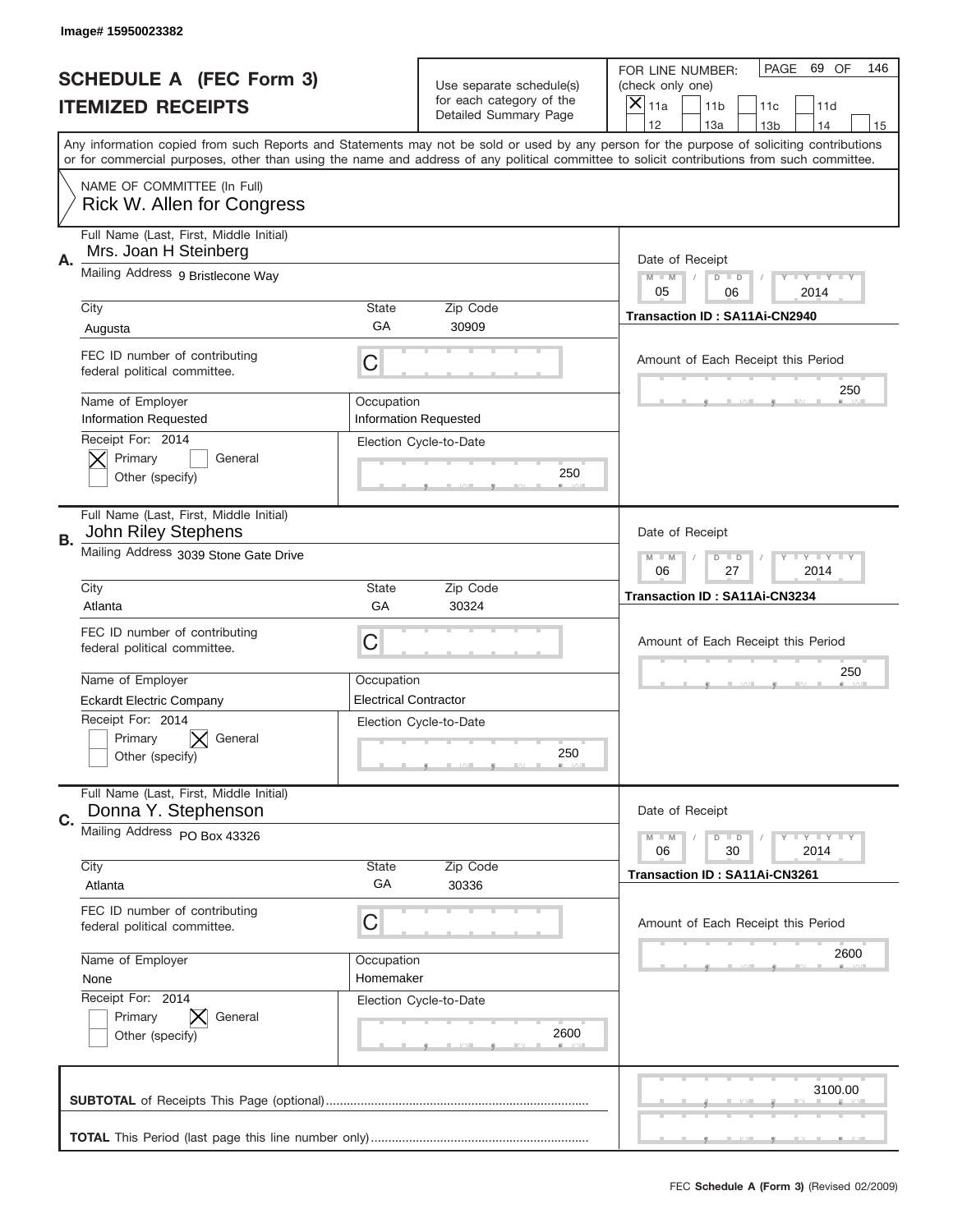|                          | Image# 15950023383                                                                                                                                                                                                                                                                      |                                  |                                                   |                                              |                            |
|--------------------------|-----------------------------------------------------------------------------------------------------------------------------------------------------------------------------------------------------------------------------------------------------------------------------------------|----------------------------------|---------------------------------------------------|----------------------------------------------|----------------------------|
|                          | <b>SCHEDULE A (FEC Form 3)</b>                                                                                                                                                                                                                                                          |                                  | Use separate schedule(s)                          | PAGE<br>FOR LINE NUMBER:<br>(check only one) | 70 OF<br>146               |
| <b>ITEMIZED RECEIPTS</b> |                                                                                                                                                                                                                                                                                         |                                  | for each category of the<br>Detailed Summary Page | $\times$<br>11a<br>11 <sub>b</sub><br>11c    | 11d                        |
|                          | Any information copied from such Reports and Statements may not be sold or used by any person for the purpose of soliciting contributions<br>or for commercial purposes, other than using the name and address of any political committee to solicit contributions from such committee. |                                  |                                                   | 12<br>13a<br>13 <sub>b</sub>                 | 14<br>15                   |
|                          | NAME OF COMMITTEE (In Full)<br>Rick W. Allen for Congress                                                                                                                                                                                                                               |                                  |                                                   |                                              |                            |
| Α.                       | Full Name (Last, First, Middle Initial)<br>James E. Stephenson                                                                                                                                                                                                                          |                                  |                                                   | Date of Receipt                              |                            |
|                          | Mailing Address PO Box 43326                                                                                                                                                                                                                                                            |                                  |                                                   | $M - M$<br>$D$ $D$<br>06<br>30               | <b>LEY LEY LEY</b><br>2014 |
|                          | City<br>Atlanta                                                                                                                                                                                                                                                                         | <b>State</b><br>GA               | Zip Code<br>30336                                 | Transaction ID: SA11Ai-CN3262                |                            |
|                          | FEC ID number of contributing<br>federal political committee.                                                                                                                                                                                                                           | С                                |                                                   | Amount of Each Receipt this Period           | 2600                       |
|                          | Name of Employer<br>Yancey Bros. Co.                                                                                                                                                                                                                                                    | Occupation<br>President/Chairman |                                                   |                                              |                            |
|                          | Receipt For: 2014<br>Primary<br>General<br>Other (specify)                                                                                                                                                                                                                              |                                  | Election Cycle-to-Date<br>2600                    |                                              |                            |
| В.                       | Full Name (Last, First, Middle Initial)<br>Mr. Stephen M Stewart                                                                                                                                                                                                                        |                                  |                                                   | Date of Receipt                              |                            |
|                          | Mailing Address 235 St Andrews Dr                                                                                                                                                                                                                                                       |                                  |                                                   | $M - M$<br>$D$ $D$<br>06<br>17               | <b>LEY LEY LEY</b><br>2014 |
|                          | City<br>Jackson                                                                                                                                                                                                                                                                         | <b>State</b><br><b>MS</b>        | Zip Code<br>39211                                 | Transaction ID: SA11Ai-CN3093                |                            |
|                          | FEC ID number of contributing<br>federal political committee.                                                                                                                                                                                                                           | С                                |                                                   | Amount of Each Receipt this Period           |                            |
|                          | Name of Employer<br>FSS Mgmt. LLC                                                                                                                                                                                                                                                       | Occupation<br>Investments        |                                                   |                                              | 500                        |
|                          | Receipt For: 2014<br>Primary<br>General<br>Other (specify)                                                                                                                                                                                                                              |                                  | Election Cycle-to-Date<br>1500                    |                                              |                            |
| C.                       | Full Name (Last, First, Middle Initial)<br>Barry L. Storey                                                                                                                                                                                                                              |                                  |                                                   | Date of Receipt                              |                            |
|                          | Mailing Address 1190 Interstate Pkwy                                                                                                                                                                                                                                                    |                                  |                                                   | $M - M$<br>$D$ $D$<br>05<br>07               | <b>LY LY LY</b><br>2014    |
|                          | City<br>Augusta                                                                                                                                                                                                                                                                         | State<br>GA                      | Zip Code<br>30909-6404                            | Transaction ID: SA11Ai-CN2955                |                            |
|                          | FEC ID number of contributing<br>federal political committee.                                                                                                                                                                                                                           | С                                |                                                   | Amount of Each Receipt this Period           |                            |
|                          | Name of Employer<br>Hull Storey Gibson Companies LLC.<br>Receipt For: 2014                                                                                                                                                                                                              | Occupation<br>Co-Owner           |                                                   |                                              | 1000                       |
|                          | Primary<br>General<br>Other (specify)                                                                                                                                                                                                                                                   |                                  | Election Cycle-to-Date<br>3500                    |                                              |                            |
|                          |                                                                                                                                                                                                                                                                                         |                                  |                                                   |                                              | 4100.00                    |
|                          |                                                                                                                                                                                                                                                                                         |                                  |                                                   |                                              |                            |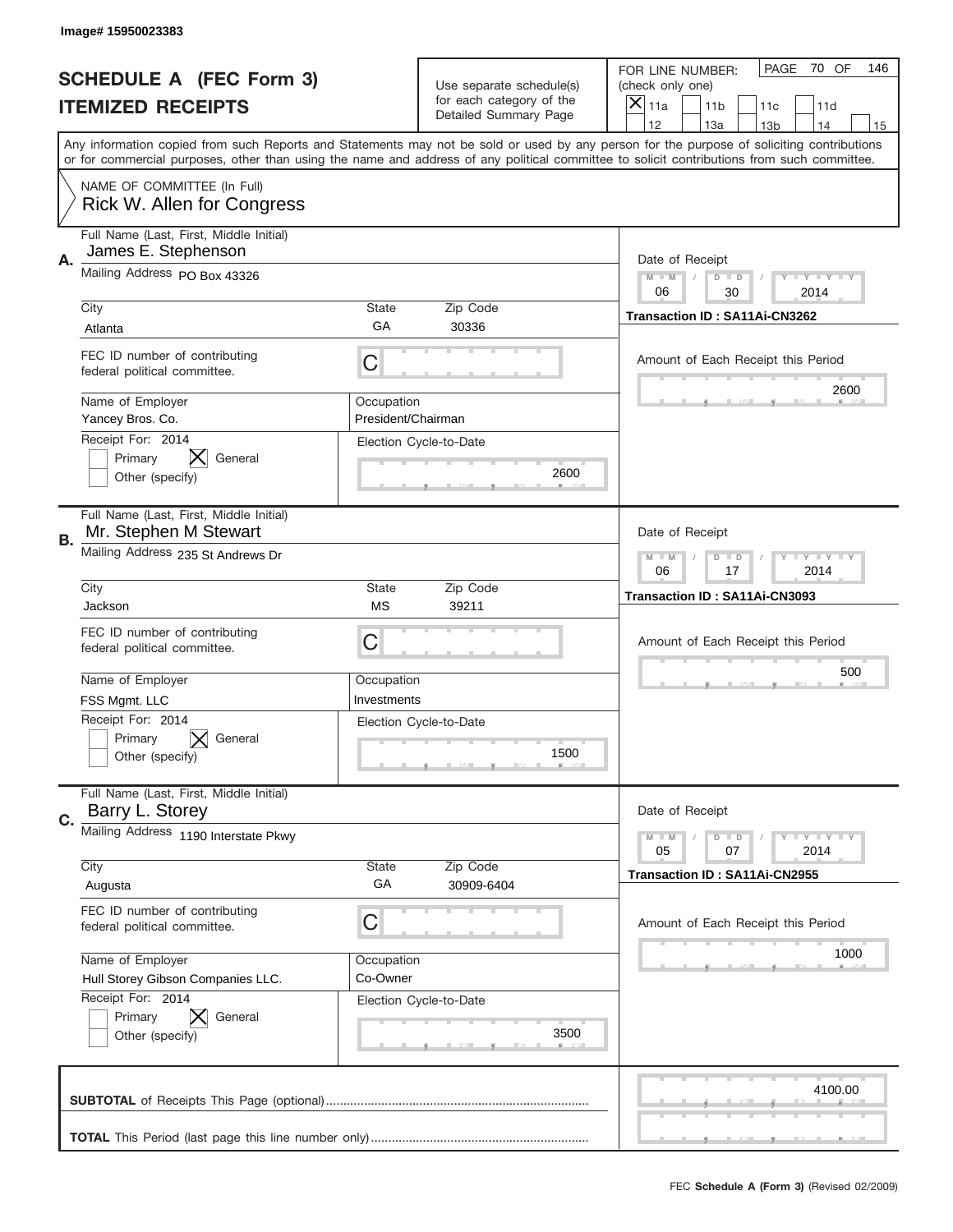|                          | Image# 15950023384                                                                                                                                                                                                                                                                      |                     |                                                   |                                      |                                    |                 |                         |     |
|--------------------------|-----------------------------------------------------------------------------------------------------------------------------------------------------------------------------------------------------------------------------------------------------------------------------------------|---------------------|---------------------------------------------------|--------------------------------------|------------------------------------|-----------------|-------------------------|-----|
|                          | <b>SCHEDULE A (FEC Form 3)</b>                                                                                                                                                                                                                                                          |                     | Use separate schedule(s)                          | FOR LINE NUMBER:<br>(check only one) |                                    | PAGE            | 71 OF                   | 146 |
| <b>ITEMIZED RECEIPTS</b> |                                                                                                                                                                                                                                                                                         |                     | for each category of the<br>Detailed Summary Page | $\overline{X} _{11a}$                | 11 <sub>b</sub>                    | 11c             | 11d                     |     |
|                          | Any information copied from such Reports and Statements may not be sold or used by any person for the purpose of soliciting contributions<br>or for commercial purposes, other than using the name and address of any political committee to solicit contributions from such committee. |                     |                                                   | 12                                   | 13a                                | 13 <sub>b</sub> | 14                      | 15  |
|                          | NAME OF COMMITTEE (In Full)<br>Rick W. Allen for Congress                                                                                                                                                                                                                               |                     |                                                   |                                      |                                    |                 |                         |     |
| Α.                       | Full Name (Last, First, Middle Initial)<br>Mr. M Bert Storey                                                                                                                                                                                                                            |                     |                                                   | Date of Receipt                      |                                    |                 |                         |     |
|                          | Mailing Address 502 Scotts Way                                                                                                                                                                                                                                                          |                     |                                                   | $M - M$<br>06                        | $D$ $D$<br>30                      |                 | <b>LYLYLY</b><br>2014   |     |
|                          | City<br>Augusta                                                                                                                                                                                                                                                                         | <b>State</b><br>GA  | Zip Code<br>30909                                 |                                      | Transaction ID: SA11Ai-CN3298      |                 |                         |     |
|                          | FEC ID number of contributing<br>federal political committee.                                                                                                                                                                                                                           | C                   |                                                   |                                      | Amount of Each Receipt this Period |                 |                         |     |
|                          | Name of Employer<br><b>Bert Storey Associates</b><br>Receipt For: 2014                                                                                                                                                                                                                  | Occupation          | <b>Commerical Real Estate</b>                     |                                      |                                    |                 | 500                     |     |
|                          | X<br>Primary<br>General<br>Other (specify)                                                                                                                                                                                                                                              |                     | Election Cycle-to-Date<br>1500                    |                                      |                                    |                 |                         |     |
| В.                       | Full Name (Last, First, Middle Initial)<br>Tommy Strickland                                                                                                                                                                                                                             |                     |                                                   | Date of Receipt                      |                                    |                 |                         |     |
|                          | Mailing Address P.O. Box 128                                                                                                                                                                                                                                                            |                     |                                                   | $M - M$<br>06                        | $D$ $D$<br>20                      |                 | <b>LYLYLY</b><br>2014   |     |
|                          | City<br>Claxton                                                                                                                                                                                                                                                                         | <b>State</b><br>GA  | Zip Code<br>30417                                 | Transaction ID: SA11Ai-CN3133        |                                    |                 |                         |     |
|                          | FEC ID number of contributing<br>federal political committee.                                                                                                                                                                                                                           | С                   |                                                   |                                      | Amount of Each Receipt this Period |                 |                         |     |
|                          | Name of Employer<br><b>Evans Concrete</b>                                                                                                                                                                                                                                               | Occupation<br>Owner |                                                   |                                      |                                    |                 | 500                     |     |
|                          | Receipt For: 2014<br>Primary<br>General<br>Other (specify)                                                                                                                                                                                                                              |                     | Election Cycle-to-Date<br>500                     |                                      |                                    |                 |                         |     |
| C.                       | Full Name (Last, First, Middle Initial)<br>Mr. Joseph P Stubbs                                                                                                                                                                                                                          |                     |                                                   | Date of Receipt                      |                                    |                 |                         |     |
|                          | Mailing Address 102 Pine Needle Ct                                                                                                                                                                                                                                                      |                     |                                                   | $M - M$<br>06                        | $D$ $D$<br>18                      |                 | $T + Y = Y + Y$<br>2014 |     |
|                          | City<br>Statesboro                                                                                                                                                                                                                                                                      | State<br>GA         | Zip Code<br>30459                                 |                                      | Transaction ID: SA11Ai-CN3125      |                 |                         |     |
|                          | FEC ID number of contributing<br>federal political committee.                                                                                                                                                                                                                           | С                   |                                                   |                                      | Amount of Each Receipt this Period |                 |                         |     |
|                          | Name of Employer<br>Stubbs Oil                                                                                                                                                                                                                                                          | Occupation<br>Owner |                                                   |                                      |                                    |                 | 500                     |     |
|                          | Receipt For: 2014<br>Primary<br>General<br>Other (specify)                                                                                                                                                                                                                              |                     | Election Cycle-to-Date<br>1000                    |                                      |                                    |                 |                         |     |
|                          |                                                                                                                                                                                                                                                                                         |                     |                                                   |                                      |                                    |                 | 1500.00                 |     |
|                          |                                                                                                                                                                                                                                                                                         |                     |                                                   |                                      |                                    |                 |                         |     |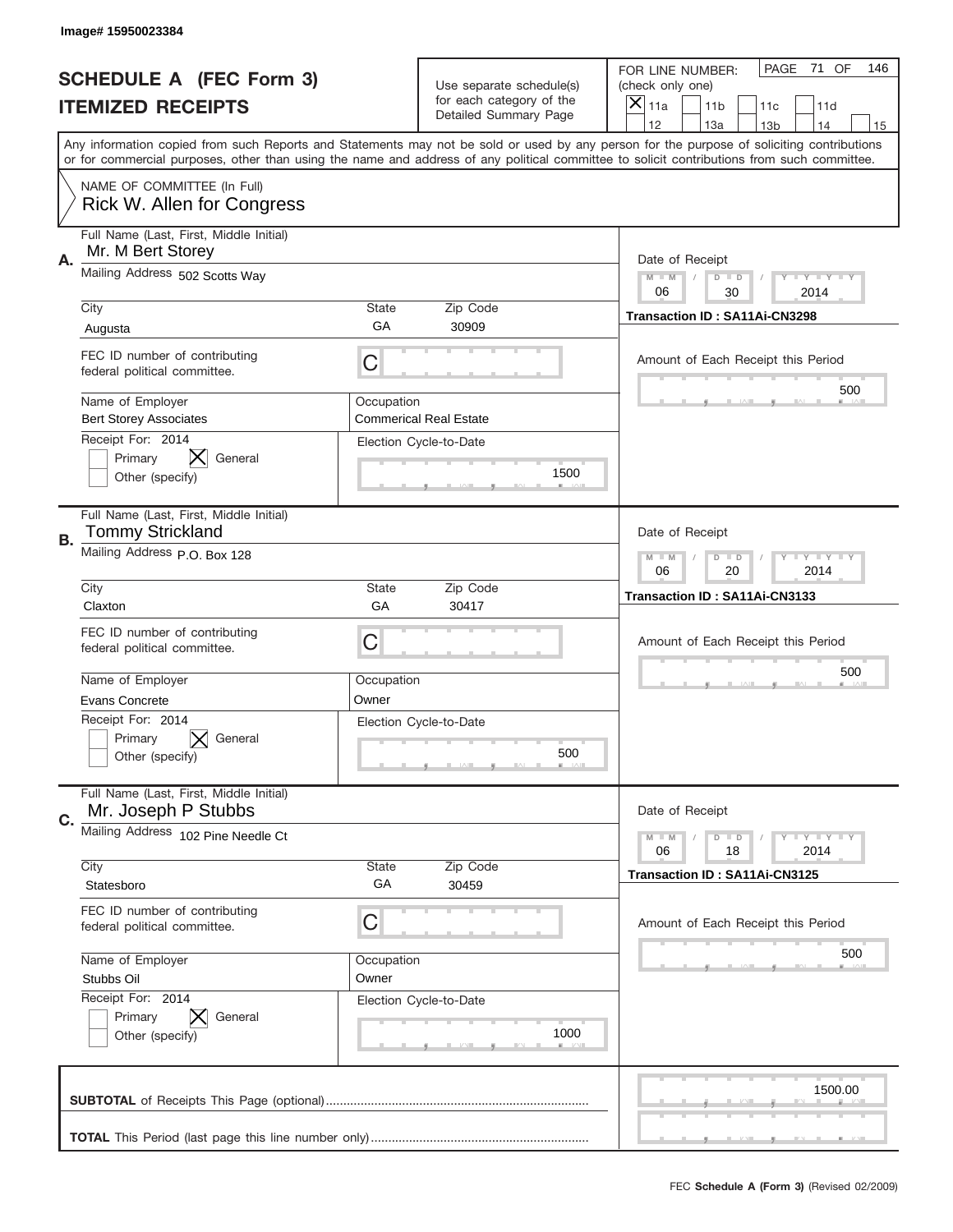|                          | Image#15950023385                                                |                           |                                                   |                                                                                                                                                                                                                                                                                                                                     |
|--------------------------|------------------------------------------------------------------|---------------------------|---------------------------------------------------|-------------------------------------------------------------------------------------------------------------------------------------------------------------------------------------------------------------------------------------------------------------------------------------------------------------------------------------|
|                          | <b>SCHEDULE A (FEC Form 3)</b>                                   |                           | Use separate schedule(s)                          | PAGE<br>72 OF<br>146<br>FOR LINE NUMBER:<br>(check only one)                                                                                                                                                                                                                                                                        |
| <b>ITEMIZED RECEIPTS</b> |                                                                  |                           | for each category of the<br>Detailed Summary Page | $\overline{X} _{11a}$<br>11 <sub>b</sub><br>11c<br>11d                                                                                                                                                                                                                                                                              |
|                          |                                                                  |                           |                                                   | 12<br>13a<br>14<br>13 <sub>b</sub><br>15<br>Any information copied from such Reports and Statements may not be sold or used by any person for the purpose of soliciting contributions<br>or for commercial purposes, other than using the name and address of any political committee to solicit contributions from such committee. |
|                          | NAME OF COMMITTEE (In Full)<br><b>Rick W. Allen for Congress</b> |                           |                                                   |                                                                                                                                                                                                                                                                                                                                     |
| Α.                       | Full Name (Last, First, Middle Initial)<br>Mr. John C Sylvester  |                           |                                                   | Date of Receipt                                                                                                                                                                                                                                                                                                                     |
|                          | Mailing Address 8 Huntington PI                                  | <b>State</b>              | Zip Code                                          | $M - M$<br><b>LYLYLY</b><br>$D$ $D$<br>05<br>13<br>2014                                                                                                                                                                                                                                                                             |
|                          | City<br>Waynesboro                                               | GA                        | 30830                                             | Transaction ID: SA11Ai-CN2974                                                                                                                                                                                                                                                                                                       |
|                          | FEC ID number of contributing<br>federal political committee.    | С                         |                                                   | Amount of Each Receipt this Period                                                                                                                                                                                                                                                                                                  |
|                          | Name of Employer<br>A&W Oil And Tire                             | Occupation<br>President   |                                                   | 500                                                                                                                                                                                                                                                                                                                                 |
|                          | Receipt For: 2014<br>Primary<br>General<br>Other (specify)       |                           | Election Cycle-to-Date<br>1000                    |                                                                                                                                                                                                                                                                                                                                     |
| В.                       | Full Name (Last, First, Middle Initial)<br>Mrs. Barbara R Tanner |                           |                                                   | Date of Receipt                                                                                                                                                                                                                                                                                                                     |
|                          | Mailing Address 119 Dixie St                                     |                           |                                                   | $M - M$<br>$D$ $D$<br><b>LYLYLY</b><br>06<br>17<br>2014                                                                                                                                                                                                                                                                             |
|                          | City<br>Carrollton                                               | <b>State</b><br>GA        | Zip Code<br>30117                                 | Transaction ID: SA11Ai-CN3105                                                                                                                                                                                                                                                                                                       |
|                          | FEC ID number of contributing<br>federal political committee.    | С                         |                                                   | Amount of Each Receipt this Period                                                                                                                                                                                                                                                                                                  |
|                          | Name of Employer<br>None                                         | Occupation<br>Retired     |                                                   | 100                                                                                                                                                                                                                                                                                                                                 |
|                          | Receipt For: 2014<br>Primary<br>General<br>Other (specify)       |                           | Election Cycle-to-Date<br>700                     |                                                                                                                                                                                                                                                                                                                                     |
| C.                       | Full Name (Last, First, Middle Initial)<br>Dennis Taylor         |                           |                                                   | Date of Receipt                                                                                                                                                                                                                                                                                                                     |
|                          | Mailing Address 160 Spring Branch Road                           |                           |                                                   | <b>LY LY LY</b><br>$M \perp M$<br>$D$ $D$<br>13<br>2014<br>06                                                                                                                                                                                                                                                                       |
|                          | City<br>Dublin                                                   | State<br>GA               | Zip Code<br>31021                                 | Transaction ID: SA11Ai-CN3079                                                                                                                                                                                                                                                                                                       |
|                          | FEC ID number of contributing<br>federal political committee.    | С                         |                                                   | Amount of Each Receipt this Period                                                                                                                                                                                                                                                                                                  |
|                          | Name of Employer<br>$\gamma$                                     | Occupation<br>$\tilde{?}$ |                                                   | 500                                                                                                                                                                                                                                                                                                                                 |
|                          | Receipt For: 2014<br>Primary<br>General<br>Other (specify)       |                           | Election Cycle-to-Date<br>1175                    |                                                                                                                                                                                                                                                                                                                                     |
|                          |                                                                  |                           |                                                   | 1100.00                                                                                                                                                                                                                                                                                                                             |
|                          |                                                                  |                           |                                                   |                                                                                                                                                                                                                                                                                                                                     |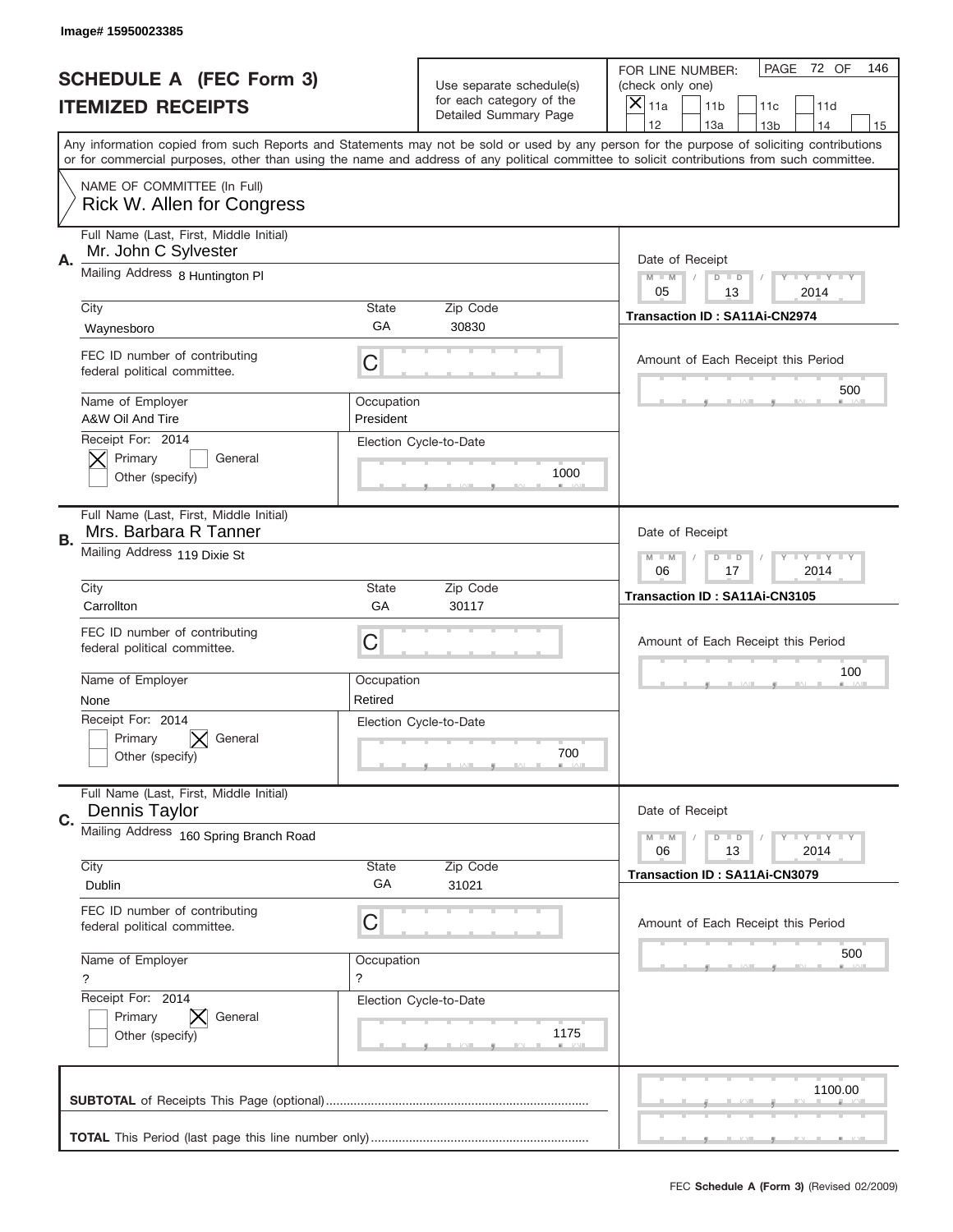|    | Image# 15950023386                                            |                 |                                                   |                                                                                                                                                                                                                                                                                         |
|----|---------------------------------------------------------------|-----------------|---------------------------------------------------|-----------------------------------------------------------------------------------------------------------------------------------------------------------------------------------------------------------------------------------------------------------------------------------------|
|    | <b>SCHEDULE A (FEC Form 3)</b>                                |                 | Use separate schedule(s)                          | PAGE<br>73 OF<br>146<br>FOR LINE NUMBER:<br>(check only one)                                                                                                                                                                                                                            |
|    | <b>ITEMIZED RECEIPTS</b>                                      |                 | for each category of the<br>Detailed Summary Page | ×<br>11a<br>11 <sub>b</sub><br>11c<br>11d                                                                                                                                                                                                                                               |
|    |                                                               |                 |                                                   | 12<br>13a<br>14<br>13 <sub>b</sub><br>15                                                                                                                                                                                                                                                |
|    |                                                               |                 |                                                   | Any information copied from such Reports and Statements may not be sold or used by any person for the purpose of soliciting contributions<br>or for commercial purposes, other than using the name and address of any political committee to solicit contributions from such committee. |
|    | NAME OF COMMITTEE (In Full)<br>Rick W. Allen for Congress     |                 |                                                   |                                                                                                                                                                                                                                                                                         |
| Α. | Full Name (Last, First, Middle Initial)<br>Mr. Joe Taylor Jr  |                 |                                                   | Date of Receipt                                                                                                                                                                                                                                                                         |
|    | Mailing Address 128 Palmer Court                              |                 |                                                   | $M - M$<br><b>LEY LEY LEY</b><br>$D$ $D$<br>05<br>12<br>2014                                                                                                                                                                                                                            |
|    | City                                                          | State           | Zip Code                                          | Transaction ID: SA11Ai-CN2995                                                                                                                                                                                                                                                           |
|    | Evans                                                         | GА              | 30809                                             |                                                                                                                                                                                                                                                                                         |
|    | FEC ID number of contributing<br>federal political committee. | C               |                                                   | Amount of Each Receipt this Period<br>300                                                                                                                                                                                                                                               |
|    | Name of Employer                                              | Occupation      |                                                   |                                                                                                                                                                                                                                                                                         |
|    | Nationwide                                                    | Insurance Agent |                                                   | Motorhome for Bus Tour                                                                                                                                                                                                                                                                  |
|    | Receipt For: 2014<br>Primary<br>General<br>Other (specify)    |                 | Election Cycle-to-Date<br>300                     | In-Kind Received Motorhome for Bus Tour                                                                                                                                                                                                                                                 |
| В. | Full Name (Last, First, Middle Initial)<br>Mr. Joe Taylor Jr  |                 |                                                   | Date of Receipt                                                                                                                                                                                                                                                                         |
|    | Mailing Address 128 Palmer Court                              |                 |                                                   | <b>LEYTEY LEY</b><br>$M - M$<br>$D$ $D$<br>05<br>13<br>2014                                                                                                                                                                                                                             |
|    | City                                                          | State<br>GA     | Zip Code<br>30809                                 | Transaction ID: SA11Ai-CN2996                                                                                                                                                                                                                                                           |
|    | Evans                                                         |                 |                                                   |                                                                                                                                                                                                                                                                                         |
|    | FEC ID number of contributing<br>federal political committee. | C               |                                                   | Amount of Each Receipt this Period                                                                                                                                                                                                                                                      |
|    | Name of Employer                                              | Occupation      |                                                   | 300                                                                                                                                                                                                                                                                                     |
|    | Nationwide                                                    | Insurance Agent |                                                   | Motorhome for Bus Tour                                                                                                                                                                                                                                                                  |
|    | Receipt For: 2014<br>General<br>Primary<br>Other (specify)    |                 | Election Cycle-to-Date<br>600                     | In-Kind Received Motorhome for Bus Tour                                                                                                                                                                                                                                                 |
| C. | Full Name (Last, First, Middle Initial)<br>Mr. Joe Taylor Jr  |                 |                                                   | Date of Receipt                                                                                                                                                                                                                                                                         |
|    | Mailing Address 128 Palmer Court                              |                 |                                                   | <b>LYLYLY</b><br>$M - M$<br>$D$ $D$<br>2014<br>05<br>14                                                                                                                                                                                                                                 |
|    | City<br>Evans                                                 | State<br>GA     | Zip Code<br>30809                                 | <b>Transaction ID: SA11Ai-CN2997</b>                                                                                                                                                                                                                                                    |
|    |                                                               |                 |                                                   |                                                                                                                                                                                                                                                                                         |
|    | FEC ID number of contributing<br>federal political committee. | C               |                                                   | Amount of Each Receipt this Period<br>300                                                                                                                                                                                                                                               |
|    | Name of Employer                                              | Occupation      |                                                   |                                                                                                                                                                                                                                                                                         |
|    | Nationwide<br>Receipt For: 2014                               | Insurance Agent |                                                   | Motorhome for Bus Tour                                                                                                                                                                                                                                                                  |
|    | Primary<br>General<br>Other (specify)                         |                 | Election Cycle-to-Date<br>900                     | In-Kind Received Motorhome for Bus Tour                                                                                                                                                                                                                                                 |
|    |                                                               |                 |                                                   | 900.00                                                                                                                                                                                                                                                                                  |
|    |                                                               |                 |                                                   | __                                                                                                                                                                                                                                                                                      |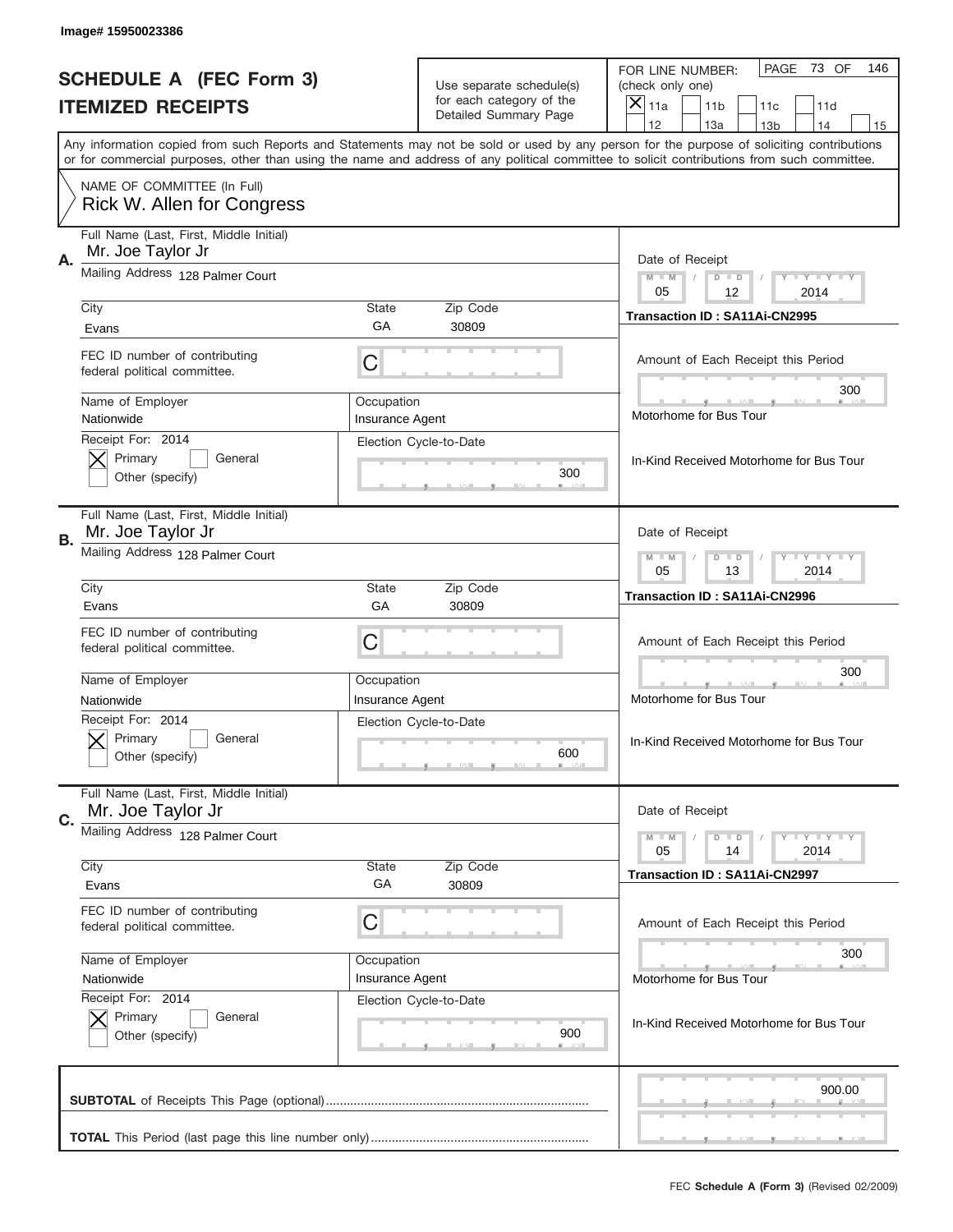|    | Image# 15950023387                                                |                               |                                                   |                                                                                                                                                                                                                                                                                                                                     |
|----|-------------------------------------------------------------------|-------------------------------|---------------------------------------------------|-------------------------------------------------------------------------------------------------------------------------------------------------------------------------------------------------------------------------------------------------------------------------------------------------------------------------------------|
|    | <b>SCHEDULE A (FEC Form 3)</b>                                    |                               | Use separate schedule(s)                          | PAGE<br>74 OF<br>146<br>FOR LINE NUMBER:<br>(check only one)                                                                                                                                                                                                                                                                        |
|    | <b>ITEMIZED RECEIPTS</b>                                          |                               | for each category of the<br>Detailed Summary Page | ×<br>11a<br>11 <sub>b</sub><br>11c<br>11d                                                                                                                                                                                                                                                                                           |
|    |                                                                   |                               |                                                   | 12<br>13a<br>14<br>13 <sub>b</sub><br>15<br>Any information copied from such Reports and Statements may not be sold or used by any person for the purpose of soliciting contributions<br>or for commercial purposes, other than using the name and address of any political committee to solicit contributions from such committee. |
|    | NAME OF COMMITTEE (In Full)<br>Rick W. Allen for Congress         |                               |                                                   |                                                                                                                                                                                                                                                                                                                                     |
| Α. | Full Name (Last, First, Middle Initial)<br>Mr. Joe Taylor Jr      |                               |                                                   | Date of Receipt                                                                                                                                                                                                                                                                                                                     |
|    | Mailing Address 128 Palmer Court                                  |                               |                                                   | $M - M$<br><b>LEY LEY LEY</b><br>$D$ $D$<br>05<br>15<br>2014                                                                                                                                                                                                                                                                        |
|    | City<br>Evans                                                     | State<br>GА                   | Zip Code<br>30809                                 | Transaction ID: SA11Ai-CN2998                                                                                                                                                                                                                                                                                                       |
|    | FEC ID number of contributing<br>federal political committee.     | C                             |                                                   | Amount of Each Receipt this Period<br>300                                                                                                                                                                                                                                                                                           |
|    | Name of Employer<br>Nationwide                                    | Occupation<br>Insurance Agent |                                                   | Motorhome for Bus Tour                                                                                                                                                                                                                                                                                                              |
|    | Receipt For: 2014<br>Primary<br>General<br>Other (specify)        |                               | Election Cycle-to-Date<br>1200                    | In-Kind Received Motorhome for Bus Tour                                                                                                                                                                                                                                                                                             |
| В. | Full Name (Last, First, Middle Initial)<br>Dr. David R Thomas III |                               |                                                   | Date of Receipt                                                                                                                                                                                                                                                                                                                     |
|    | Mailing Address 1 Summerville Ln                                  |                               |                                                   | $M$ M<br><b>LEYTEY LEY</b><br>$D$ $D$<br>05<br>10<br>2014                                                                                                                                                                                                                                                                           |
|    | City<br>Augusta                                                   | State<br>GA                   | Zip Code<br>30909                                 | Transaction ID: SA11Ai-CN2962                                                                                                                                                                                                                                                                                                       |
|    | FEC ID number of contributing<br>federal political committee.     | C                             |                                                   | Amount of Each Receipt this Period                                                                                                                                                                                                                                                                                                  |
|    | Name of Employer<br>Retired                                       | Occupation<br>Retired         |                                                   | 100                                                                                                                                                                                                                                                                                                                                 |
|    | Receipt For: 2014<br>General<br>Primary<br>Other (specify)        |                               | Election Cycle-to-Date<br>350                     |                                                                                                                                                                                                                                                                                                                                     |
| C. | Full Name (Last, First, Middle Initial)<br>Mrs. Yvonne Thompson   |                               |                                                   | Date of Receipt                                                                                                                                                                                                                                                                                                                     |
|    | Mailing Address 1019 Emerald PI<br>City                           | State                         | Zip Code                                          | <b>LY LY LY</b><br>$M - M$<br>$D$ $D$<br>05<br>2014<br>05                                                                                                                                                                                                                                                                           |
|    | Evans                                                             | GA                            | 30809                                             | <b>Transaction ID: SA11Ai-CN2937</b>                                                                                                                                                                                                                                                                                                |
|    | FEC ID number of contributing<br>federal political committee.     | C                             |                                                   | Amount of Each Receipt this Period                                                                                                                                                                                                                                                                                                  |
|    | Name of Employer<br>Thompson Wrecking Co                          | Occupation<br>Owner           |                                                   | 2600                                                                                                                                                                                                                                                                                                                                |
|    | Receipt For: 2014<br>Primary<br>General<br>Other (specify)        |                               | Election Cycle-to-Date<br>2600                    |                                                                                                                                                                                                                                                                                                                                     |
|    |                                                                   |                               |                                                   | 3000.00                                                                                                                                                                                                                                                                                                                             |
|    |                                                                   |                               |                                                   |                                                                                                                                                                                                                                                                                                                                     |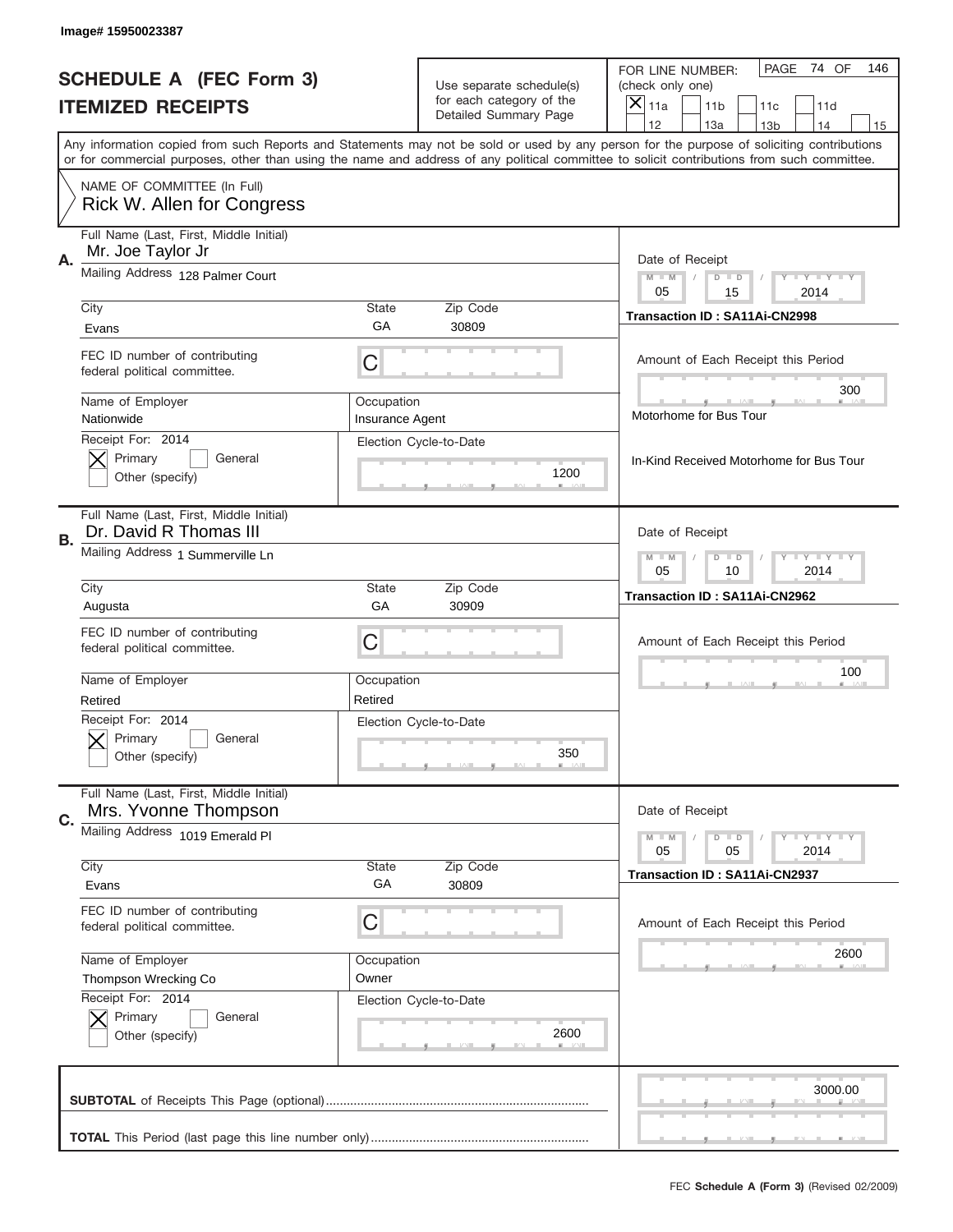|    | Image#15950023388                                                       |                                    |                                                   |                                                                                                                                                                                                                                                                                                                                     |
|----|-------------------------------------------------------------------------|------------------------------------|---------------------------------------------------|-------------------------------------------------------------------------------------------------------------------------------------------------------------------------------------------------------------------------------------------------------------------------------------------------------------------------------------|
|    | <b>SCHEDULE A (FEC Form 3)</b>                                          |                                    | Use separate schedule(s)                          | PAGE<br>75 OF<br>146<br>FOR LINE NUMBER:<br>(check only one)                                                                                                                                                                                                                                                                        |
|    | <b>ITEMIZED RECEIPTS</b>                                                |                                    | for each category of the<br>Detailed Summary Page | $\overline{X} _{11a}$<br>11 <sub>b</sub><br>11c<br>11d                                                                                                                                                                                                                                                                              |
|    |                                                                         |                                    |                                                   | 12<br>13a<br>14<br>13 <sub>b</sub><br>15<br>Any information copied from such Reports and Statements may not be sold or used by any person for the purpose of soliciting contributions<br>or for commercial purposes, other than using the name and address of any political committee to solicit contributions from such committee. |
|    | NAME OF COMMITTEE (In Full)<br>Rick W. Allen for Congress               |                                    |                                                   |                                                                                                                                                                                                                                                                                                                                     |
| Α. | Full Name (Last, First, Middle Initial)<br>Mr. John W Trulock Jr        |                                    |                                                   | Date of Receipt                                                                                                                                                                                                                                                                                                                     |
|    | Mailing Address 748 Aumond Rd                                           |                                    |                                                   | <b>LEY LEY LEY</b><br>$M - M$<br>$D$ $D$<br>06<br>11<br>2014                                                                                                                                                                                                                                                                        |
|    | City<br>Augusta                                                         | <b>State</b><br>GA                 | Zip Code<br>30909                                 | <b>Transaction ID: SA11Ai-CN3064</b>                                                                                                                                                                                                                                                                                                |
|    | FEC ID number of contributing<br>federal political committee.           | C                                  |                                                   | Amount of Each Receipt this Period<br>250                                                                                                                                                                                                                                                                                           |
|    | Name of Employer<br>Mass Mutual Life Insurance Co.<br>Receipt For: 2014 | Occupation<br>Life Insurance Agent |                                                   |                                                                                                                                                                                                                                                                                                                                     |
|    | Primary<br>General<br>Other (specify)                                   |                                    | Election Cycle-to-Date<br>250                     |                                                                                                                                                                                                                                                                                                                                     |
| В. | Full Name (Last, First, Middle Initial)<br>Mr. Kevin R Turpin           |                                    |                                                   | Date of Receipt                                                                                                                                                                                                                                                                                                                     |
|    | Mailing Address 2350 Ellis Rd                                           |                                    |                                                   | $M$ $M$<br><b>LEY LEY LEY</b><br>$D$ $D$<br>06<br>24<br>2014                                                                                                                                                                                                                                                                        |
|    | City<br>Kennesaw                                                        | <b>State</b><br>GA                 | Zip Code<br>30152                                 | Transaction ID: SA11Ai-CN3152                                                                                                                                                                                                                                                                                                       |
|    | FEC ID number of contributing<br>federal political committee.           | С                                  |                                                   | Amount of Each Receipt this Period                                                                                                                                                                                                                                                                                                  |
|    | Name of Employer<br>Conlan Company                                      | Occupation<br>President            |                                                   | 1000                                                                                                                                                                                                                                                                                                                                |
|    | Receipt For: 2014<br>Primary<br>General<br>Other (specify)              |                                    | Election Cycle-to-Date<br>3000                    |                                                                                                                                                                                                                                                                                                                                     |
| C. | Full Name (Last, First, Middle Initial)<br><b>Maxwell Vallotton</b>     |                                    |                                                   | Date of Receipt                                                                                                                                                                                                                                                                                                                     |
|    | Mailing Address 3119 Walton Way                                         |                                    |                                                   | <b>LYLYLY</b><br>$M - M$<br>$D$ $D$<br>05<br>07<br>2014                                                                                                                                                                                                                                                                             |
|    | City<br>Augusta                                                         | State<br>GA                        | Zip Code<br>30904                                 | Transaction ID: SA11Ai-CN2951                                                                                                                                                                                                                                                                                                       |
|    | FEC ID number of contributing<br>federal political committee.           | С                                  |                                                   | Amount of Each Receipt this Period                                                                                                                                                                                                                                                                                                  |
|    | Name of Employer<br>None                                                | Occupation<br>Retired              |                                                   | 250                                                                                                                                                                                                                                                                                                                                 |
|    | Receipt For: 2014<br>Primary<br>General<br>Other (specify)              |                                    | Election Cycle-to-Date<br>250                     |                                                                                                                                                                                                                                                                                                                                     |
|    |                                                                         |                                    |                                                   | 1500.00                                                                                                                                                                                                                                                                                                                             |
|    |                                                                         |                                    |                                                   |                                                                                                                                                                                                                                                                                                                                     |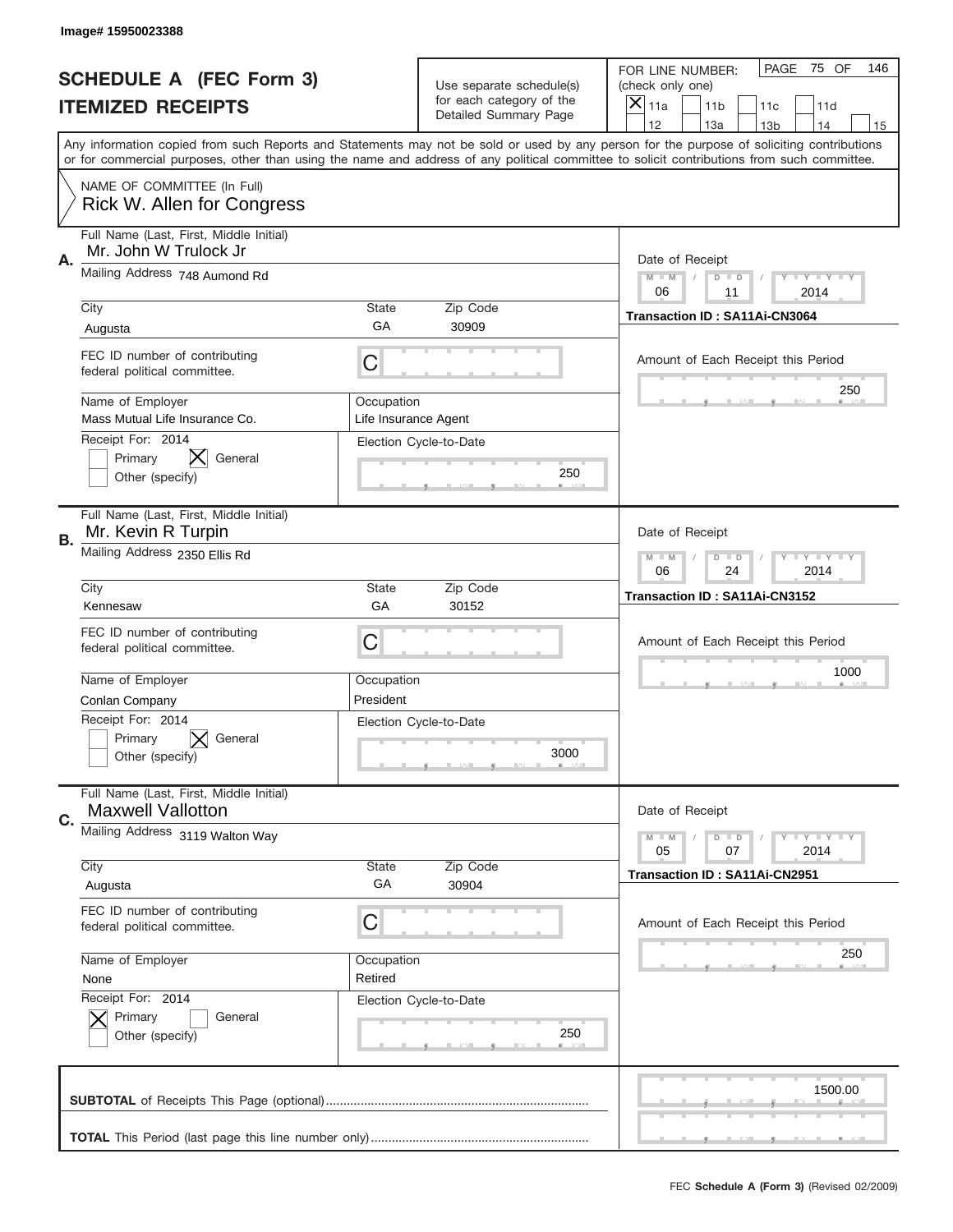|    | Image# 15950023389                                                        |                           |                                                   |                                                                                                                                                                                                                                                                                                                                     |
|----|---------------------------------------------------------------------------|---------------------------|---------------------------------------------------|-------------------------------------------------------------------------------------------------------------------------------------------------------------------------------------------------------------------------------------------------------------------------------------------------------------------------------------|
|    | <b>SCHEDULE A (FEC Form 3)</b>                                            |                           | Use separate schedule(s)                          | PAGE<br>76 OF<br>146<br>FOR LINE NUMBER:<br>(check only one)                                                                                                                                                                                                                                                                        |
|    | <b>ITEMIZED RECEIPTS</b>                                                  |                           | for each category of the<br>Detailed Summary Page | ×<br>11a<br>11 <sub>b</sub><br>11c<br>11d                                                                                                                                                                                                                                                                                           |
|    |                                                                           |                           |                                                   | 12<br>13a<br>14<br>13 <sub>b</sub><br>15<br>Any information copied from such Reports and Statements may not be sold or used by any person for the purpose of soliciting contributions<br>or for commercial purposes, other than using the name and address of any political committee to solicit contributions from such committee. |
|    | NAME OF COMMITTEE (In Full)<br>Rick W. Allen for Congress                 |                           |                                                   |                                                                                                                                                                                                                                                                                                                                     |
| Α. | Full Name (Last, First, Middle Initial)<br>Roger Ward                     |                           |                                                   | Date of Receipt                                                                                                                                                                                                                                                                                                                     |
|    | Mailing Address PO Box 618                                                |                           |                                                   | $M - M$<br><b>LEY LEY LEY</b><br>$D$ $D$<br>06<br>24<br>2014                                                                                                                                                                                                                                                                        |
|    | City<br>Cashiers                                                          | State<br><b>NC</b>        | Zip Code<br>28717                                 | Transaction ID: SA11Ai-CN3229                                                                                                                                                                                                                                                                                                       |
|    | FEC ID number of contributing<br>federal political committee.             | C                         |                                                   | Amount of Each Receipt this Period                                                                                                                                                                                                                                                                                                  |
|    | Name of Employer<br>RT Ward Inc.                                          | Occupation<br>Builder     |                                                   | 500                                                                                                                                                                                                                                                                                                                                 |
|    | Receipt For: 2014<br>Primary<br>General<br>Other (specify)                |                           | Election Cycle-to-Date<br>1000                    |                                                                                                                                                                                                                                                                                                                                     |
| В. | Full Name (Last, First, Middle Initial)<br>Mr. Kenneth J. Carlton Warnock |                           |                                                   | Date of Receipt                                                                                                                                                                                                                                                                                                                     |
|    | Mailing Address 214 Creekside Drive                                       |                           |                                                   | $M$ M<br><b>LEYTEY LEY</b><br>$D$ $D$<br>05<br>07<br>2014                                                                                                                                                                                                                                                                           |
|    | City<br>Swainsboro                                                        | State<br>GA               | Zip Code<br>30401                                 | <b>Transaction ID: SA11Ai-CN2947</b>                                                                                                                                                                                                                                                                                                |
|    | FEC ID number of contributing<br>federal political committee.             | C                         |                                                   | Amount of Each Receipt this Period                                                                                                                                                                                                                                                                                                  |
|    | Name of Employer<br><b>Emanuel County Chamber</b>                         | Occupation<br>President   |                                                   | 250                                                                                                                                                                                                                                                                                                                                 |
|    | Receipt For: 2014<br>General<br>Primary<br>Other (specify)                |                           | Election Cycle-to-Date<br>250                     |                                                                                                                                                                                                                                                                                                                                     |
| C. | Full Name (Last, First, Middle Initial)<br>R.L. Webster Jr                |                           |                                                   | Date of Receipt                                                                                                                                                                                                                                                                                                                     |
|    | Mailing Address 345 PD O'Neal Road                                        |                           |                                                   | <b>LYLYLY</b><br>$M - M$<br>$D$ $D$<br>06<br>2014<br>26                                                                                                                                                                                                                                                                             |
|    | City<br>Lyons                                                             | <b>State</b><br>GA        | Zip Code<br>30436                                 | Transaction ID: SA11Ai-CN3184                                                                                                                                                                                                                                                                                                       |
|    | FEC ID number of contributing<br>federal political committee.             | C                         |                                                   | Amount of Each Receipt this Period                                                                                                                                                                                                                                                                                                  |
|    | Name of Employer<br>Webster Motor Co.                                     | Occupation<br>Auto Dealer |                                                   | 200                                                                                                                                                                                                                                                                                                                                 |
|    | Receipt For: 2014<br>Primary<br>General<br>Other (specify)                |                           | Election Cycle-to-Date<br>400                     |                                                                                                                                                                                                                                                                                                                                     |
|    |                                                                           |                           |                                                   | 950.00                                                                                                                                                                                                                                                                                                                              |
|    |                                                                           |                           |                                                   |                                                                                                                                                                                                                                                                                                                                     |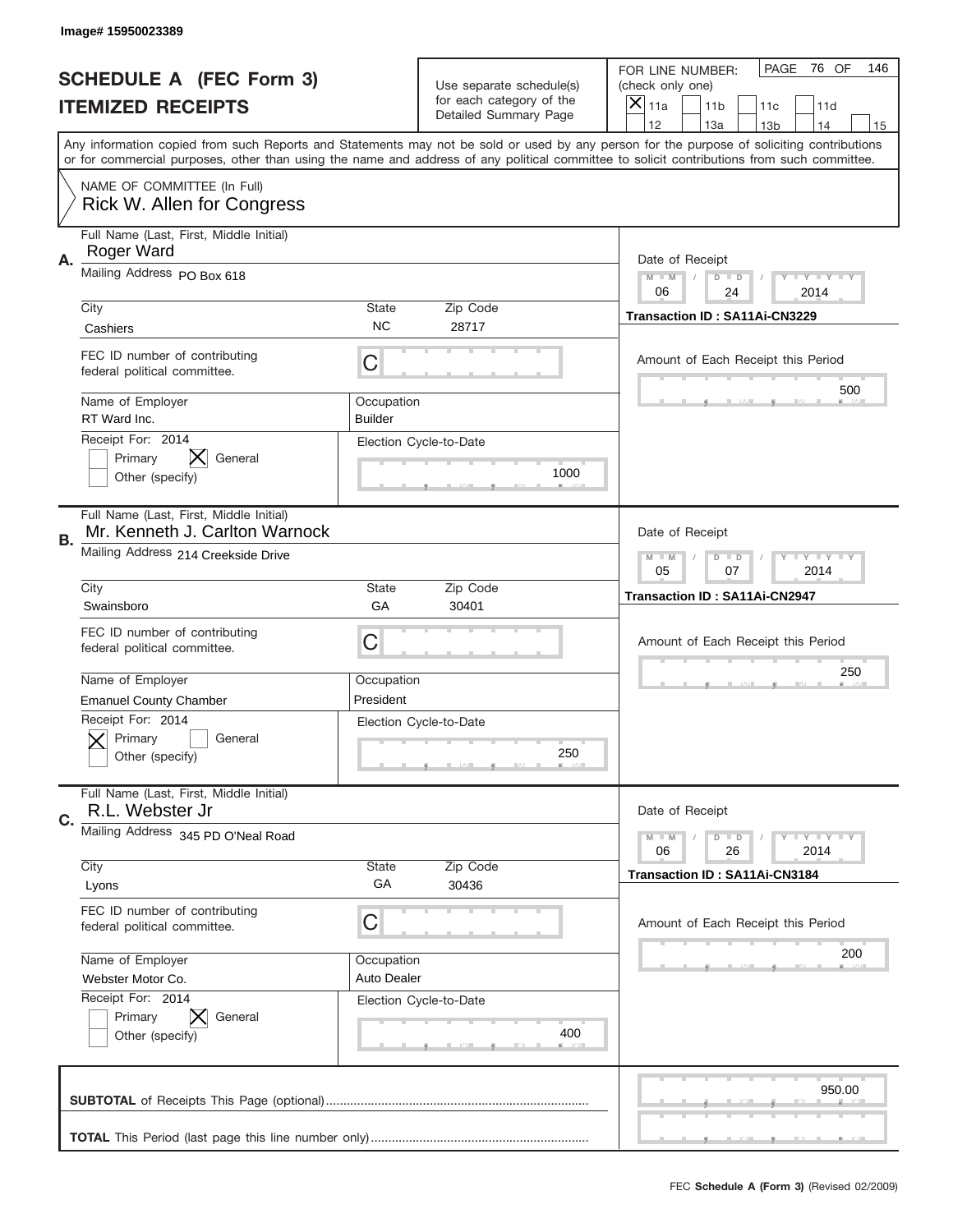|           | Image# 15950023390                                                        |                      |                                                   |                                                                                                                                                                                                                                                                                                                                     |
|-----------|---------------------------------------------------------------------------|----------------------|---------------------------------------------------|-------------------------------------------------------------------------------------------------------------------------------------------------------------------------------------------------------------------------------------------------------------------------------------------------------------------------------------|
|           | <b>SCHEDULE A (FEC Form 3)</b>                                            |                      | Use separate schedule(s)                          | PAGE<br>77 OF<br>146<br>FOR LINE NUMBER:<br>(check only one)                                                                                                                                                                                                                                                                        |
|           | <b>ITEMIZED RECEIPTS</b>                                                  |                      | for each category of the<br>Detailed Summary Page | ×<br>11a<br>11 <sub>b</sub><br>11c<br>11d                                                                                                                                                                                                                                                                                           |
|           |                                                                           |                      |                                                   | 12<br>13a<br>14<br>13 <sub>b</sub><br>15<br>Any information copied from such Reports and Statements may not be sold or used by any person for the purpose of soliciting contributions<br>or for commercial purposes, other than using the name and address of any political committee to solicit contributions from such committee. |
|           | NAME OF COMMITTEE (In Full)<br>Rick W. Allen for Congress                 |                      |                                                   |                                                                                                                                                                                                                                                                                                                                     |
| Α.        | Full Name (Last, First, Middle Initial)<br>Herron P. Weems                |                      |                                                   | Date of Receipt                                                                                                                                                                                                                                                                                                                     |
|           | Mailing Address 44 Wakefield Dr NE                                        |                      |                                                   | $M - M$<br><b>LEY LEY LEY</b><br>$D$ $D$<br>06<br>17<br>2014                                                                                                                                                                                                                                                                        |
|           | City<br>Atlanta                                                           | State<br>GА          | Zip Code<br>30309                                 | Transaction ID: SA11Ai-CN3117                                                                                                                                                                                                                                                                                                       |
|           | FEC ID number of contributing<br>federal political committee.             | C                    |                                                   | Amount of Each Receipt this Period<br>250                                                                                                                                                                                                                                                                                           |
|           | Name of Employer<br><b>Beacon Street Capitol LLC</b><br>Receipt For: 2014 | Occupation           | <b>Investment Management</b>                      |                                                                                                                                                                                                                                                                                                                                     |
|           | X.<br>General<br>Primary<br>Other (specify)                               |                      | Election Cycle-to-Date<br>250                     |                                                                                                                                                                                                                                                                                                                                     |
| <b>B.</b> | Full Name (Last, First, Middle Initial)<br>Ms. Lucy H. Weigle             |                      |                                                   | Date of Receipt                                                                                                                                                                                                                                                                                                                     |
|           | Mailing Address 8 Bent Tree Ct                                            |                      |                                                   | $M - M$<br><b>LEY LEY LEY</b><br>$D$ $D$<br>06<br>30<br>2014                                                                                                                                                                                                                                                                        |
|           | City<br>Augusta                                                           | State<br>GA          | Zip Code<br>30909                                 | Transaction ID: SA11Ai-CN3286                                                                                                                                                                                                                                                                                                       |
|           | FEC ID number of contributing<br>federal political committee.             | C                    |                                                   | Amount of Each Receipt this Period                                                                                                                                                                                                                                                                                                  |
|           | Name of Employer<br>Self                                                  | Occupation<br>Artist |                                                   | 250                                                                                                                                                                                                                                                                                                                                 |
|           | Receipt For: 2014<br>Primary<br>General<br>Other (specify)                |                      | Election Cycle-to-Date<br>1250                    |                                                                                                                                                                                                                                                                                                                                     |
|           | Full Name (Last, First, Middle Initial)                                   |                      |                                                   |                                                                                                                                                                                                                                                                                                                                     |
| C.        | Mr. Jack K Widener Jr                                                     |                      |                                                   | Date of Receipt                                                                                                                                                                                                                                                                                                                     |
|           | Mailing Address 3125 Oxford Rd                                            |                      |                                                   | <b>LEY LEY LEY</b><br>$M - M$<br>$D$ $D$<br>05<br>2014<br>19                                                                                                                                                                                                                                                                        |
|           | City<br>Augusta                                                           | State<br>GA          | Zip Code<br>30909                                 | Transaction ID: SA11Ai-CN3000                                                                                                                                                                                                                                                                                                       |
|           | FEC ID number of contributing<br>federal political committee.             | С                    |                                                   | Amount of Each Receipt this Period                                                                                                                                                                                                                                                                                                  |
|           | Name of Employer<br>R W Allen LLC                                         | Occupation           | <b>Business Development</b>                       | 300                                                                                                                                                                                                                                                                                                                                 |
|           | Receipt For: 2014<br>Primary<br>General<br>Other (specify)                |                      | Election Cycle-to-Date<br>1300                    |                                                                                                                                                                                                                                                                                                                                     |
|           |                                                                           |                      |                                                   | 800.00                                                                                                                                                                                                                                                                                                                              |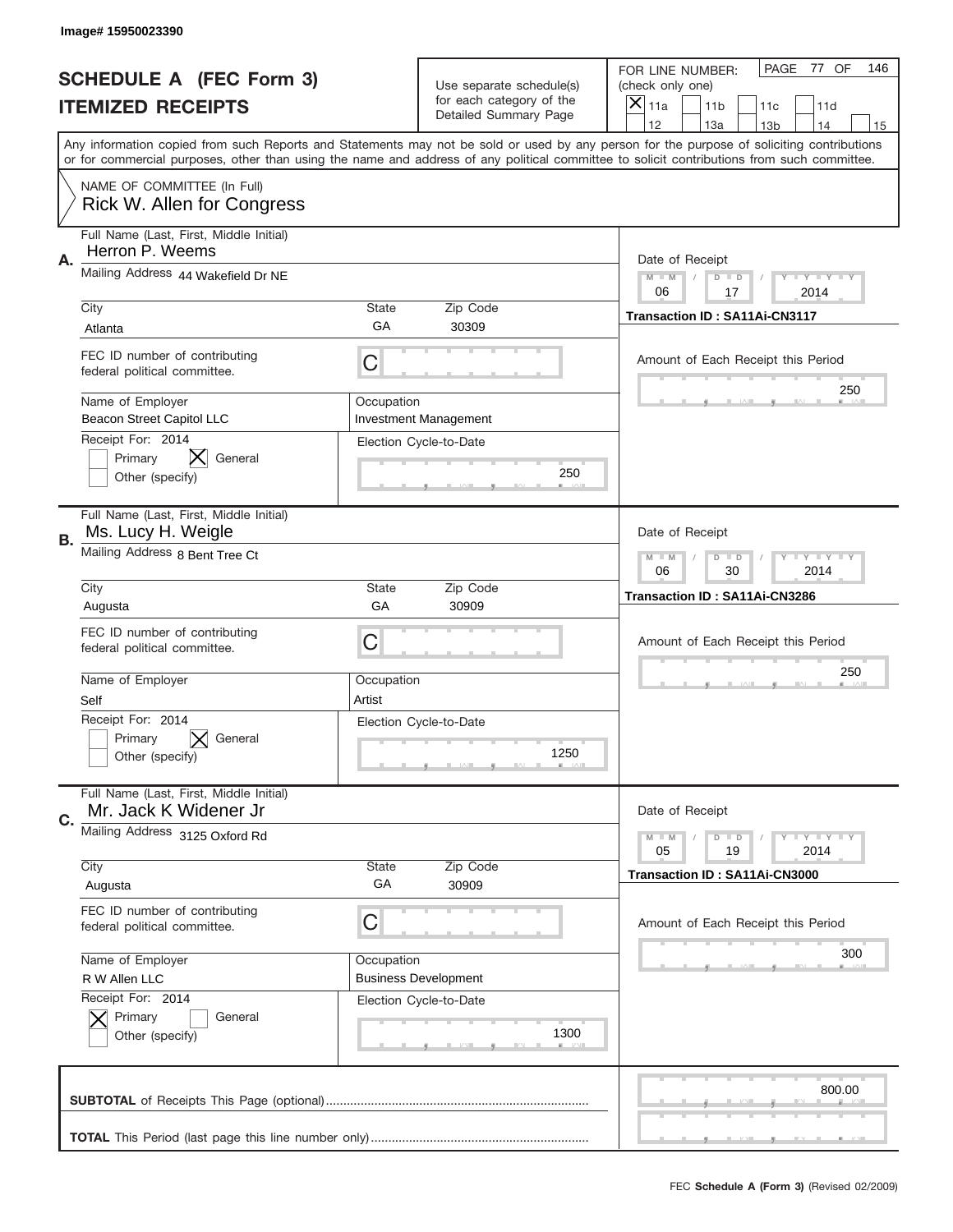|    | Image#15950023391                                                     |                         |                                                      |                                                                                                                                                                                                                                                                                         |
|----|-----------------------------------------------------------------------|-------------------------|------------------------------------------------------|-----------------------------------------------------------------------------------------------------------------------------------------------------------------------------------------------------------------------------------------------------------------------------------------|
|    | <b>SCHEDULE A (FEC Form 3)</b>                                        |                         | Use separate schedule(s)<br>for each category of the | PAGE<br>78 OF<br>146<br>FOR LINE NUMBER:<br>(check only one)                                                                                                                                                                                                                            |
|    | <b>ITEMIZED RECEIPTS</b>                                              |                         | Detailed Summary Page                                | ×<br>11a<br>11 <sub>b</sub><br>11c<br>11d<br>12<br>13a<br>14<br>13 <sub>b</sub><br>15                                                                                                                                                                                                   |
|    |                                                                       |                         |                                                      | Any information copied from such Reports and Statements may not be sold or used by any person for the purpose of soliciting contributions<br>or for commercial purposes, other than using the name and address of any political committee to solicit contributions from such committee. |
|    | NAME OF COMMITTEE (In Full)<br>Rick W. Allen for Congress             |                         |                                                      |                                                                                                                                                                                                                                                                                         |
| Α. | Full Name (Last, First, Middle Initial)<br>Dr. Don Williamson         |                         |                                                      | Date of Receipt                                                                                                                                                                                                                                                                         |
|    | Mailing Address 2259 Cumming Rd                                       |                         |                                                      | $M$ M<br>Y I Y I Y I Y<br>$D$ $D$<br>06<br>17<br>2014                                                                                                                                                                                                                                   |
|    | City<br>Augusta                                                       | State<br>GA             | Zip Code<br>30904                                    | Transaction ID: SA11Ai-CN3098                                                                                                                                                                                                                                                           |
|    | FEC ID number of contributing<br>federal political committee.         | C                       |                                                      | Amount of Each Receipt this Period<br>2600                                                                                                                                                                                                                                              |
|    | Name of Employer<br><b>Nephrology Associates</b><br>Receipt For: 2014 | Occupation<br>Physician |                                                      |                                                                                                                                                                                                                                                                                         |
|    | Primary<br>General<br>Other (specify)                                 |                         | Election Cycle-to-Date<br>5200                       |                                                                                                                                                                                                                                                                                         |
| В. | Full Name (Last, First, Middle Initial)<br><b>Robert Wills</b>        |                         |                                                      | Date of Receipt                                                                                                                                                                                                                                                                         |
|    | Mailing Address 2304 Glendale Rd                                      |                         |                                                      | <b>LYLYLY</b><br>$M - M$<br>$D$ $D$<br>05<br>07<br>2014                                                                                                                                                                                                                                 |
|    | City<br>Augusta                                                       | State<br>GA             | Zip Code<br>30904                                    | Transaction ID: SA11Ai-CN2971                                                                                                                                                                                                                                                           |
|    | FEC ID number of contributing<br>federal political committee.         | C                       |                                                      | Amount of Each Receipt this Period<br>25                                                                                                                                                                                                                                                |
|    | Name of Employer<br>Viachem                                           | Occupation<br>Sales     |                                                      |                                                                                                                                                                                                                                                                                         |
|    | Receipt For: 2014<br>General<br>Primary<br>Other (specify)            |                         | Election Cycle-to-Date<br>287                        |                                                                                                                                                                                                                                                                                         |
| C. | Full Name (Last, First, Middle Initial)<br><b>Robert Wills</b>        |                         |                                                      | Date of Receipt                                                                                                                                                                                                                                                                         |
|    | Mailing Address 2304 Glendale Rd                                      |                         |                                                      | Y I Y I Y I Y<br>$M - M$<br>$D$ $D$<br>2014<br>06<br>07                                                                                                                                                                                                                                 |
|    | City<br>Augusta                                                       | State<br>GA             | Zip Code<br>30904                                    | Transaction ID: SA11Ai-CN3090                                                                                                                                                                                                                                                           |
|    | FEC ID number of contributing<br>federal political committee.         | C                       |                                                      | Amount of Each Receipt this Period                                                                                                                                                                                                                                                      |
|    | Name of Employer<br>Viachem                                           | Occupation<br>Sales     |                                                      | 25                                                                                                                                                                                                                                                                                      |
|    | Receipt For: 2014<br>Primary<br>General<br>Other (specify)            |                         | Election Cycle-to-Date<br>312                        |                                                                                                                                                                                                                                                                                         |
|    |                                                                       |                         |                                                      | 2650.00                                                                                                                                                                                                                                                                                 |
|    |                                                                       |                         |                                                      |                                                                                                                                                                                                                                                                                         |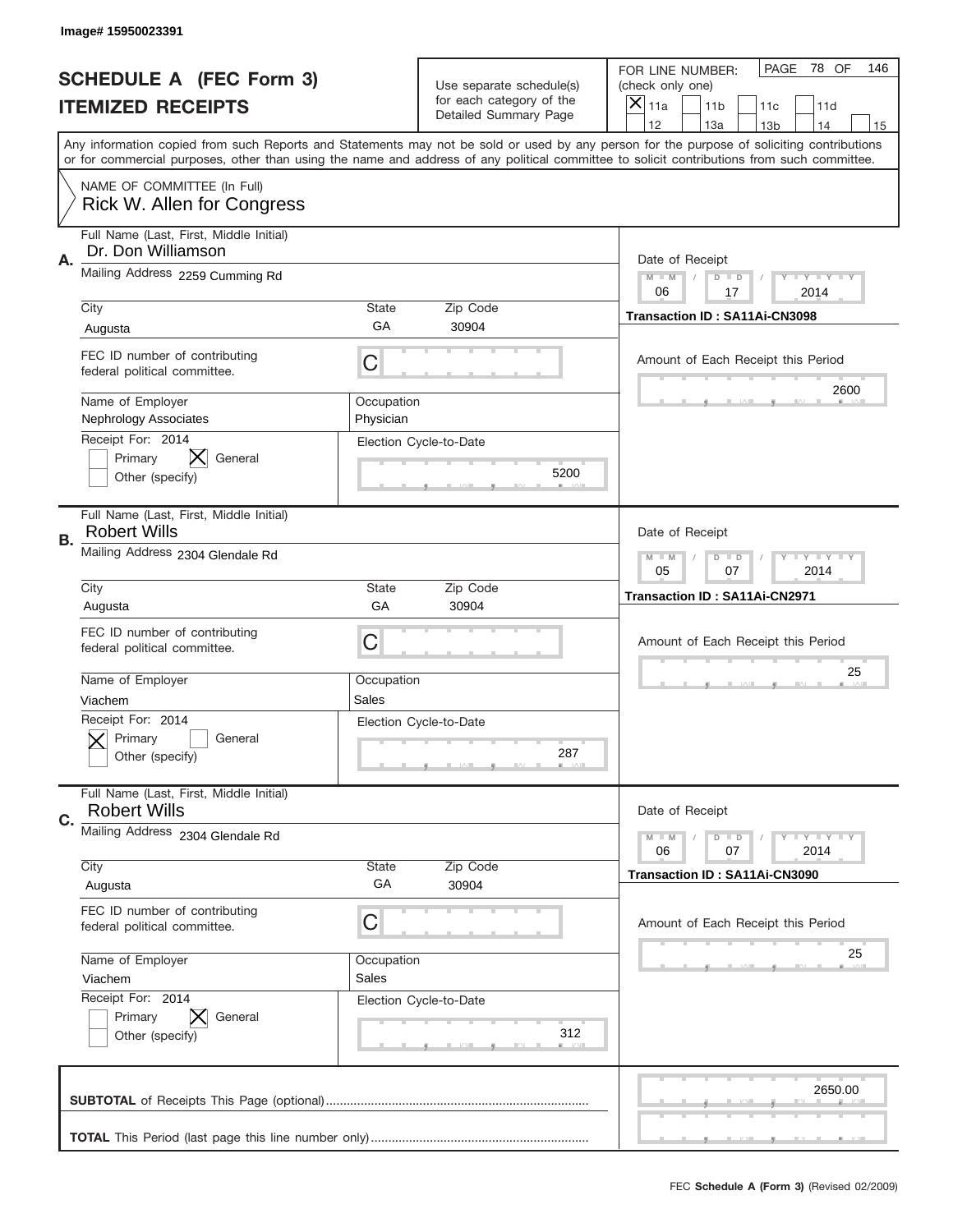|    | Image#15950023392                                                 |                     |                                                   |                                                                                                                                                                                       |
|----|-------------------------------------------------------------------|---------------------|---------------------------------------------------|---------------------------------------------------------------------------------------------------------------------------------------------------------------------------------------|
|    | <b>SCHEDULE A (FEC Form 3)</b>                                    |                     | Use separate schedule(s)                          | 79 OF<br>PAGE<br>146<br>FOR LINE NUMBER:<br>(check only one)                                                                                                                          |
|    | <b>ITEMIZED RECEIPTS</b>                                          |                     | for each category of the<br>Detailed Summary Page | ×<br>11a<br>11 <sub>b</sub><br>11c<br>11d                                                                                                                                             |
|    |                                                                   |                     |                                                   | 12<br>13a<br>14<br>13 <sub>b</sub><br>15<br>Any information copied from such Reports and Statements may not be sold or used by any person for the purpose of soliciting contributions |
|    |                                                                   |                     |                                                   | or for commercial purposes, other than using the name and address of any political committee to solicit contributions from such committee.                                            |
|    | NAME OF COMMITTEE (In Full)<br>Rick W. Allen for Congress         |                     |                                                   |                                                                                                                                                                                       |
| Α. | Full Name (Last, First, Middle Initial)<br><b>Robert Wills</b>    |                     |                                                   | Date of Receipt                                                                                                                                                                       |
|    | Mailing Address 2304 Glendale Rd                                  |                     |                                                   | $M - M$<br><b>LEY LEY LEY</b><br>$D$ $D$<br>06<br>30<br>2014                                                                                                                          |
|    | City                                                              | State               | Zip Code                                          | Transaction ID: SA11Ai-CN3281                                                                                                                                                         |
|    | Augusta                                                           | GА                  | 30904                                             |                                                                                                                                                                                       |
|    | FEC ID number of contributing<br>federal political committee.     | C                   |                                                   | Amount of Each Receipt this Period<br>50                                                                                                                                              |
|    | Name of Employer<br>Viachem                                       | Occupation<br>Sales |                                                   |                                                                                                                                                                                       |
|    | Receipt For: 2014<br>Primary<br>General<br>Other (specify)        |                     | Election Cycle-to-Date<br>362                     |                                                                                                                                                                                       |
| В. | Full Name (Last, First, Middle Initial)<br>Mr. Bruce B Wilson     |                     |                                                   | Date of Receipt                                                                                                                                                                       |
|    | Mailing Address 1600 Northside Dr NW<br>Apt 100                   |                     |                                                   | $M - M$<br>$D$ $D$<br><b>LYLYLY</b><br>06<br>17<br>2014                                                                                                                               |
|    | City<br>Atlanta                                                   | State<br>GA         | Zip Code<br>30318                                 | Transaction ID: SA11Ai-CN3112                                                                                                                                                         |
|    | FEC ID number of contributing<br>federal political committee.     | C                   |                                                   | Amount of Each Receipt this Period                                                                                                                                                    |
|    | Name of Employer                                                  | Occupation          |                                                   | 100                                                                                                                                                                                   |
|    | Wilson Hull & Neal                                                | <b>Real Estate</b>  |                                                   |                                                                                                                                                                                       |
|    | Receipt For: 2014<br>General<br>Primary<br>Other (specify)        |                     | Election Cycle-to-Date<br>1200                    |                                                                                                                                                                                       |
| C. | Full Name (Last, First, Middle Initial)<br>Ms. Elizabeth C Wislar |                     |                                                   | Date of Receipt                                                                                                                                                                       |
|    | Mailing Address 1576 Tappahannock Trl                             |                     |                                                   | <b>LEY LEY LEY</b><br>$M - M$<br>$D$ $D$<br>09<br>2014<br>05                                                                                                                          |
|    | City                                                              | State               | Zip Code                                          | <b>Transaction ID: SA11Ai-CN2969</b>                                                                                                                                                  |
|    | Marietta                                                          | GA                  | 30062                                             |                                                                                                                                                                                       |
|    | FEC ID number of contributing<br>federal political committee.     | C                   |                                                   | Amount of Each Receipt this Period                                                                                                                                                    |
|    | Name of Employer                                                  | Occupation          |                                                   | 100                                                                                                                                                                                   |
|    |                                                                   | Retired             |                                                   |                                                                                                                                                                                       |
|    | None                                                              |                     |                                                   |                                                                                                                                                                                       |
|    | Receipt For: 2014<br>Primary<br>General<br>Other (specify)        |                     | Election Cycle-to-Date<br>450                     |                                                                                                                                                                                       |
|    |                                                                   |                     |                                                   | 250.00                                                                                                                                                                                |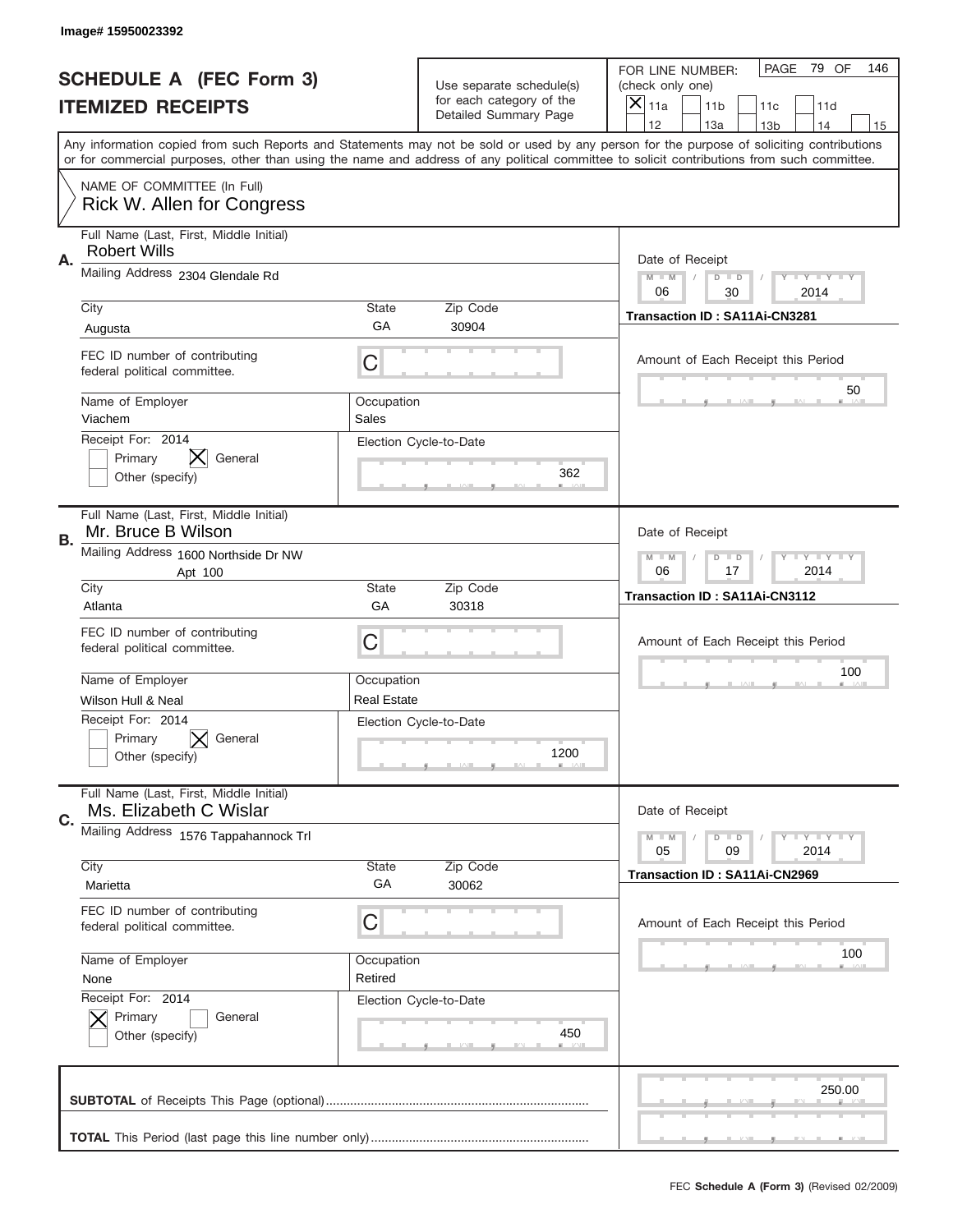|    | Image#15950023393                                              |                                                              |                                                   |                                                                                                                                                                                                                                                                                                                                     |
|----|----------------------------------------------------------------|--------------------------------------------------------------|---------------------------------------------------|-------------------------------------------------------------------------------------------------------------------------------------------------------------------------------------------------------------------------------------------------------------------------------------------------------------------------------------|
|    | <b>SCHEDULE A (FEC Form 3)</b>                                 |                                                              | Use separate schedule(s)                          | PAGE 80 OF<br>146<br>FOR LINE NUMBER:<br>(check only one)                                                                                                                                                                                                                                                                           |
|    | <b>ITEMIZED RECEIPTS</b>                                       |                                                              | for each category of the<br>Detailed Summary Page | ×<br>11a<br>11 <sub>b</sub><br>11c<br>11d                                                                                                                                                                                                                                                                                           |
|    |                                                                |                                                              |                                                   | 12<br>13a<br>14<br>13 <sub>b</sub><br>15<br>Any information copied from such Reports and Statements may not be sold or used by any person for the purpose of soliciting contributions<br>or for commercial purposes, other than using the name and address of any political committee to solicit contributions from such committee. |
|    | NAME OF COMMITTEE (In Full)<br>Rick W. Allen for Congress      |                                                              |                                                   |                                                                                                                                                                                                                                                                                                                                     |
| Α. | Full Name (Last, First, Middle Initial)<br>Dr. Charles R Wolf  |                                                              |                                                   | Date of Receipt                                                                                                                                                                                                                                                                                                                     |
|    | Mailing Address 735 Ravenel Rd                                 |                                                              |                                                   | $M - M$<br><b>LEY LEY LEY</b><br>$D$ $D$<br>05<br>2014<br>14                                                                                                                                                                                                                                                                        |
|    | City<br>Augusta                                                | State<br>GА                                                  | Zip Code<br>30909-4526                            | Transaction ID: SA11Ai-CN2983                                                                                                                                                                                                                                                                                                       |
|    | FEC ID number of contributing<br>federal political committee.  | C                                                            |                                                   | Amount of Each Receipt this Period<br>250                                                                                                                                                                                                                                                                                           |
|    | Name of Employer<br><b>HCA</b>                                 | Occupation<br>Neurologist                                    |                                                   |                                                                                                                                                                                                                                                                                                                                     |
|    | Receipt For: 2014<br>Primary<br>General<br>Other (specify)     |                                                              | Election Cycle-to-Date<br>250                     |                                                                                                                                                                                                                                                                                                                                     |
| В. | Full Name (Last, First, Middle Initial)<br>Mr. William A Wren  |                                                              |                                                   | Date of Receipt                                                                                                                                                                                                                                                                                                                     |
|    | Mailing Address 4096 Mullikin Rd                               | $M - M$<br>$D$ $D$<br><b>LEY LEY LEY</b><br>06<br>11<br>2014 |                                                   |                                                                                                                                                                                                                                                                                                                                     |
|    | City<br>Evans                                                  | State<br>GA                                                  | Zip Code<br>30809                                 | Transaction ID: SA11Ai-CN3063                                                                                                                                                                                                                                                                                                       |
|    | FEC ID number of contributing<br>federal political committee.  | C                                                            |                                                   | Amount of Each Receipt this Period                                                                                                                                                                                                                                                                                                  |
|    | Name of Employer                                               | Occupation                                                   |                                                   | 250                                                                                                                                                                                                                                                                                                                                 |
|    | Self Employed                                                  | <b>Building Mat'l Sales</b>                                  |                                                   |                                                                                                                                                                                                                                                                                                                                     |
|    | Receipt For: 2014<br>Primary<br>General<br>Other (specify)     |                                                              | Election Cycle-to-Date<br>250                     |                                                                                                                                                                                                                                                                                                                                     |
| C. | Full Name (Last, First, Middle Initial)<br>James R. Youmans Jr |                                                              |                                                   | Date of Receipt                                                                                                                                                                                                                                                                                                                     |
|    | Mailing Address 224 W. Main Street                             |                                                              |                                                   | <b>LEY LEY LEY</b><br>$M - M$<br>$D$ $D$<br>05<br>2014<br>07                                                                                                                                                                                                                                                                        |
|    |                                                                |                                                              | Zip Code                                          |                                                                                                                                                                                                                                                                                                                                     |
|    | City<br>Swainsboro                                             | State<br>GA                                                  | 30401                                             | Transaction ID: SA11Ai-CN2948                                                                                                                                                                                                                                                                                                       |
|    | FEC ID number of contributing<br>federal political committee.  | С                                                            |                                                   | Amount of Each Receipt this Period                                                                                                                                                                                                                                                                                                  |
|    | Name of Employer                                               | Occupation                                                   |                                                   | 1000                                                                                                                                                                                                                                                                                                                                |
|    | Self-Employed                                                  | <b>Timber Business</b>                                       |                                                   |                                                                                                                                                                                                                                                                                                                                     |
|    | Receipt For: 2014<br>Primary<br>General<br>Other (specify)     |                                                              | Election Cycle-to-Date<br>1000                    |                                                                                                                                                                                                                                                                                                                                     |
|    |                                                                |                                                              |                                                   | 1500.00                                                                                                                                                                                                                                                                                                                             |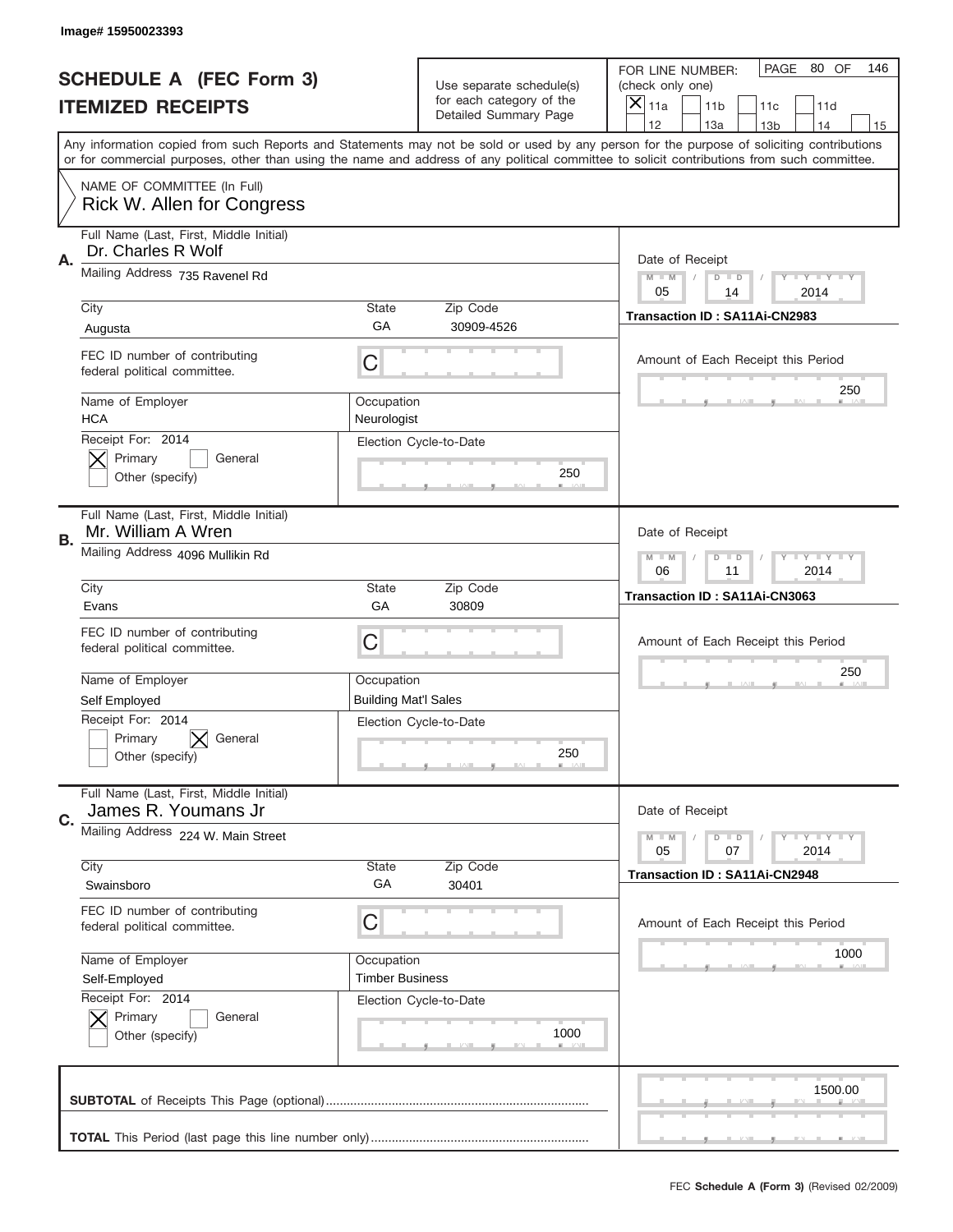|    | Image#15950023394                                                |                         |                                                                               |                                                                                                                                                                                                                                                                                         |
|----|------------------------------------------------------------------|-------------------------|-------------------------------------------------------------------------------|-----------------------------------------------------------------------------------------------------------------------------------------------------------------------------------------------------------------------------------------------------------------------------------------|
|    | <b>SCHEDULE A (FEC Form 3)</b><br><b>ITEMIZED RECEIPTS</b>       |                         | Use separate schedule(s)<br>for each category of the<br>Detailed Summary Page | PAGE 81 OF<br>146<br>FOR LINE NUMBER:<br>(check only one)<br>$\overline{\mathsf{x}}$<br>11a<br>11 <sub>b</sub><br>11c<br>11d<br>12<br>13a<br>14<br>13 <sub>b</sub><br>15                                                                                                                |
|    |                                                                  |                         |                                                                               | Any information copied from such Reports and Statements may not be sold or used by any person for the purpose of soliciting contributions<br>or for commercial purposes, other than using the name and address of any political committee to solicit contributions from such committee. |
|    | NAME OF COMMITTEE (In Full)<br>Rick W. Allen for Congress        |                         |                                                                               |                                                                                                                                                                                                                                                                                         |
| Α. | Full Name (Last, First, Middle Initial)<br>Mr. Gary W Young      |                         |                                                                               | Date of Receipt                                                                                                                                                                                                                                                                         |
|    | Mailing Address 150 Cherry Hill Dr SE                            |                         |                                                                               | Y TY TY TY<br>$M$ M<br>$D$ $D$<br>06<br>20<br>2014                                                                                                                                                                                                                                      |
|    | City<br>Marietta                                                 | State<br>GA             | Zip Code<br>30067                                                             | Transaction ID: SA11Ai-CN3141                                                                                                                                                                                                                                                           |
|    | FEC ID number of contributing<br>federal political committee.    | C                       |                                                                               | Amount of Each Receipt this Period                                                                                                                                                                                                                                                      |
|    | Name of Employer<br><b>Young Contracting</b>                     | Occupation<br>Executive |                                                                               | 2600                                                                                                                                                                                                                                                                                    |
|    | Receipt For: 2014<br>Primary<br>IХ<br>General<br>Other (specify) |                         | Election Cycle-to-Date<br>5200                                                |                                                                                                                                                                                                                                                                                         |
|    | Full Name (Last, First, Middle Initial)                          |                         |                                                                               | Date of Receipt                                                                                                                                                                                                                                                                         |
| В. | <b>Mailing Address</b>                                           |                         |                                                                               | Y TY TY TY<br>$M - M$<br>$D$ $D$                                                                                                                                                                                                                                                        |
|    | City                                                             | State                   | Zip Code                                                                      |                                                                                                                                                                                                                                                                                         |
|    | FEC ID number of contributing<br>federal political committee.    | C                       |                                                                               | Amount of Each Receipt this Period                                                                                                                                                                                                                                                      |
|    | Name of Employer                                                 | Occupation              |                                                                               |                                                                                                                                                                                                                                                                                         |
|    | Receipt For:<br>Primary<br>General<br>Other (specify)            |                         | Election Cycle-to-Date                                                        |                                                                                                                                                                                                                                                                                         |
|    | Full Name (Last, First, Middle Initial)                          |                         |                                                                               | Date of Receipt                                                                                                                                                                                                                                                                         |
| C. | <b>Mailing Address</b><br>City                                   | State                   | Zip Code                                                                      | $Y - Y - Y - Y - Y$<br>$M - M$<br>$D$ $D$                                                                                                                                                                                                                                               |
|    |                                                                  |                         |                                                                               |                                                                                                                                                                                                                                                                                         |
|    | FEC ID number of contributing<br>federal political committee.    | C                       |                                                                               | Amount of Each Receipt this Period                                                                                                                                                                                                                                                      |
|    | Name of Employer                                                 | Occupation              |                                                                               |                                                                                                                                                                                                                                                                                         |
|    | Receipt For:<br>Primary<br>General<br>Other (specify)            |                         | Election Cycle-to-Date                                                        |                                                                                                                                                                                                                                                                                         |
|    |                                                                  |                         |                                                                               | 2600.00                                                                                                                                                                                                                                                                                 |
|    |                                                                  |                         |                                                                               | 145445.00                                                                                                                                                                                                                                                                               |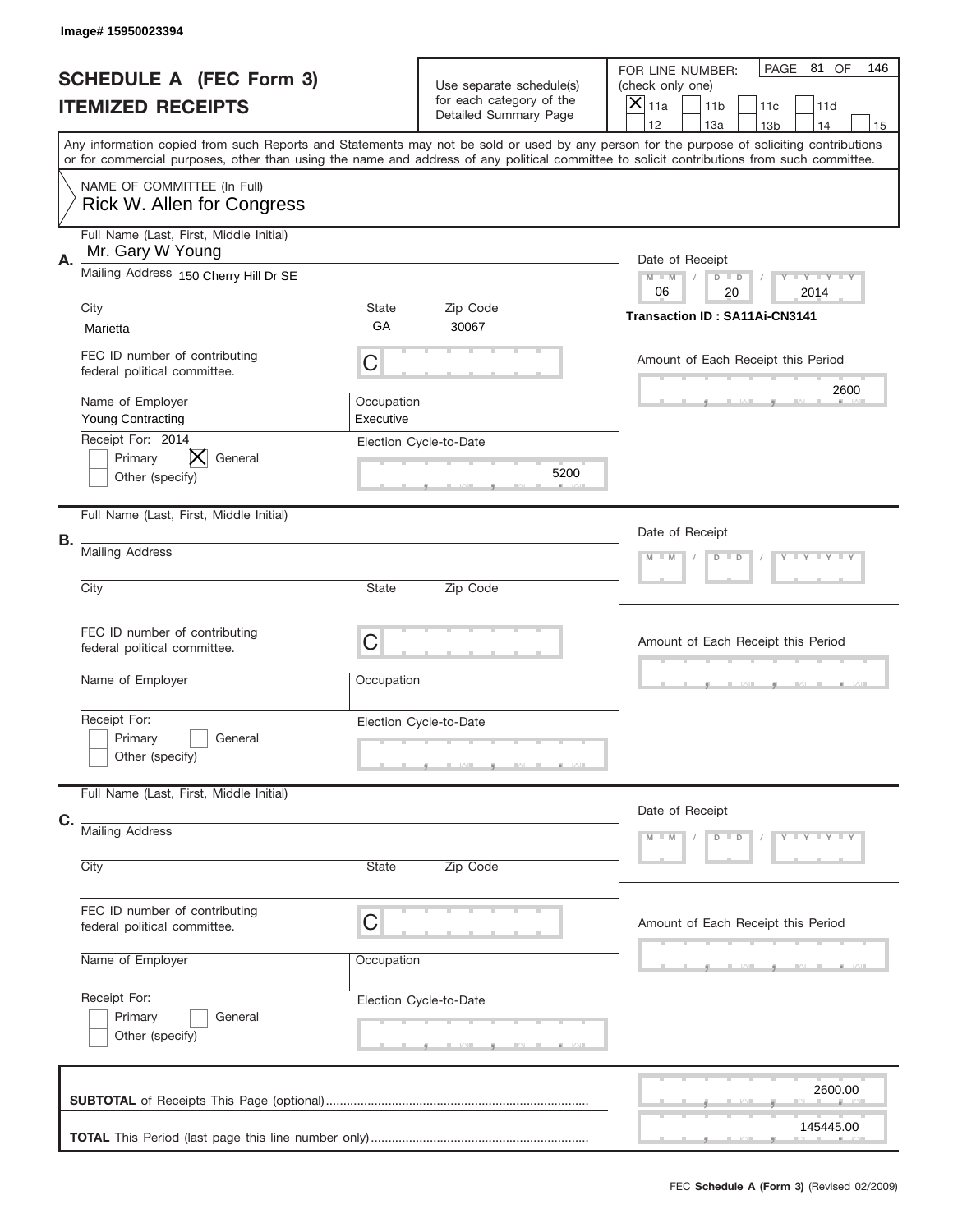|    | Image#15950023395                                                                |                                                             |                                                                               |                                                                                                                                                                                                                                                                                         |
|----|----------------------------------------------------------------------------------|-------------------------------------------------------------|-------------------------------------------------------------------------------|-----------------------------------------------------------------------------------------------------------------------------------------------------------------------------------------------------------------------------------------------------------------------------------------|
|    | <b>SCHEDULE A (FEC Form 3)</b><br><b>ITEMIZED RECEIPTS</b>                       |                                                             | Use separate schedule(s)<br>for each category of the<br>Detailed Summary Page | PAGE 82 OF<br>146<br>FOR LINE NUMBER:<br>(check only one)<br>$ \mathsf{X} _{\mathsf{11c}}$<br>11 <sub>b</sub><br>11a<br>11d<br>12<br>13a<br>13 <sub>b</sub><br>14<br>15                                                                                                                 |
|    |                                                                                  |                                                             |                                                                               | Any information copied from such Reports and Statements may not be sold or used by any person for the purpose of soliciting contributions<br>or for commercial purposes, other than using the name and address of any political committee to solicit contributions from such committee. |
|    | NAME OF COMMITTEE (In Full)<br>Rick W. Allen for Congress                        |                                                             |                                                                               |                                                                                                                                                                                                                                                                                         |
| Α. | Full Name (Last, First, Middle Initial)<br><b>AGC Political Action Committee</b> |                                                             |                                                                               | Date of Receipt                                                                                                                                                                                                                                                                         |
|    | Mailing Address 2300 Wilson Boulevard<br>Suite 300                               |                                                             |                                                                               | $M - M$<br><b>LEY LEY LEY</b><br>$D$ $D$<br>06<br>13<br>2014                                                                                                                                                                                                                            |
|    | City<br>Arlington                                                                | State<br>VA                                                 | Zip Code<br>22201                                                             | Transaction ID: SA11C-CN3087                                                                                                                                                                                                                                                            |
|    | FEC ID number of contributing<br>federal political committee.                    | С                                                           | C00082917                                                                     | Amount of Each Receipt this Period                                                                                                                                                                                                                                                      |
|    | Name of Employer                                                                 | Occupation                                                  |                                                                               | 2500                                                                                                                                                                                                                                                                                    |
|    | Receipt For: 2014<br>IХ.<br>Primary<br>General<br>Other (specify)                |                                                             | Election Cycle-to-Date<br>2500                                                |                                                                                                                                                                                                                                                                                         |
| В. | Full Name (Last, First, Middle Initial)<br>Andy Harris For Congress              |                                                             |                                                                               | Date of Receipt                                                                                                                                                                                                                                                                         |
|    | Mailing Address 13401 Redcoat Lane                                               | $M - M$<br><b>LEYTEY LEY</b><br>$D$ $D$<br>06<br>30<br>2014 |                                                                               |                                                                                                                                                                                                                                                                                         |
|    | City<br>Phoenix                                                                  | <b>State</b><br>MD                                          | Zip Code<br>21131                                                             | Transaction ID: SA11C-CN3265                                                                                                                                                                                                                                                            |
|    | FEC ID number of contributing<br>federal political committee.                    | С                                                           | C00435974                                                                     | Amount of Each Receipt this Period                                                                                                                                                                                                                                                      |
|    |                                                                                  |                                                             |                                                                               | 1000                                                                                                                                                                                                                                                                                    |
|    | Name of Employer                                                                 | Occupation                                                  |                                                                               |                                                                                                                                                                                                                                                                                         |
|    | Receipt For: 2014<br>Primary<br>General<br>Other (specify)                       |                                                             | Election Cycle-to-Date<br>1000                                                |                                                                                                                                                                                                                                                                                         |
|    | Full Name (Last, First, Middle Initial)<br>Ann PAC                               |                                                             |                                                                               | Date of Receipt                                                                                                                                                                                                                                                                         |
|    | Mailing Address P O Box 3535                                                     |                                                             |                                                                               | <b>LY LY LY</b><br>$M - M$<br>$D$ $D$<br>06<br>2014<br>26                                                                                                                                                                                                                               |
|    | City<br><b>Ballwin</b>                                                           | <b>State</b><br><b>MO</b>                                   | Zip Code<br>63022                                                             | Transaction ID: SA11C-CN3163                                                                                                                                                                                                                                                            |
|    | FEC ID number of contributing<br>federal political committee.                    | С                                                           | C00531764                                                                     | Amount of Each Receipt this Period                                                                                                                                                                                                                                                      |
|    | Name of Employer                                                                 | Occupation                                                  |                                                                               | 1000                                                                                                                                                                                                                                                                                    |
|    | Receipt For: 2014<br>Primary<br>General<br>Other (specify)                       |                                                             | Election Cycle-to-Date<br>1000                                                |                                                                                                                                                                                                                                                                                         |
| C. |                                                                                  |                                                             |                                                                               | 4500.00                                                                                                                                                                                                                                                                                 |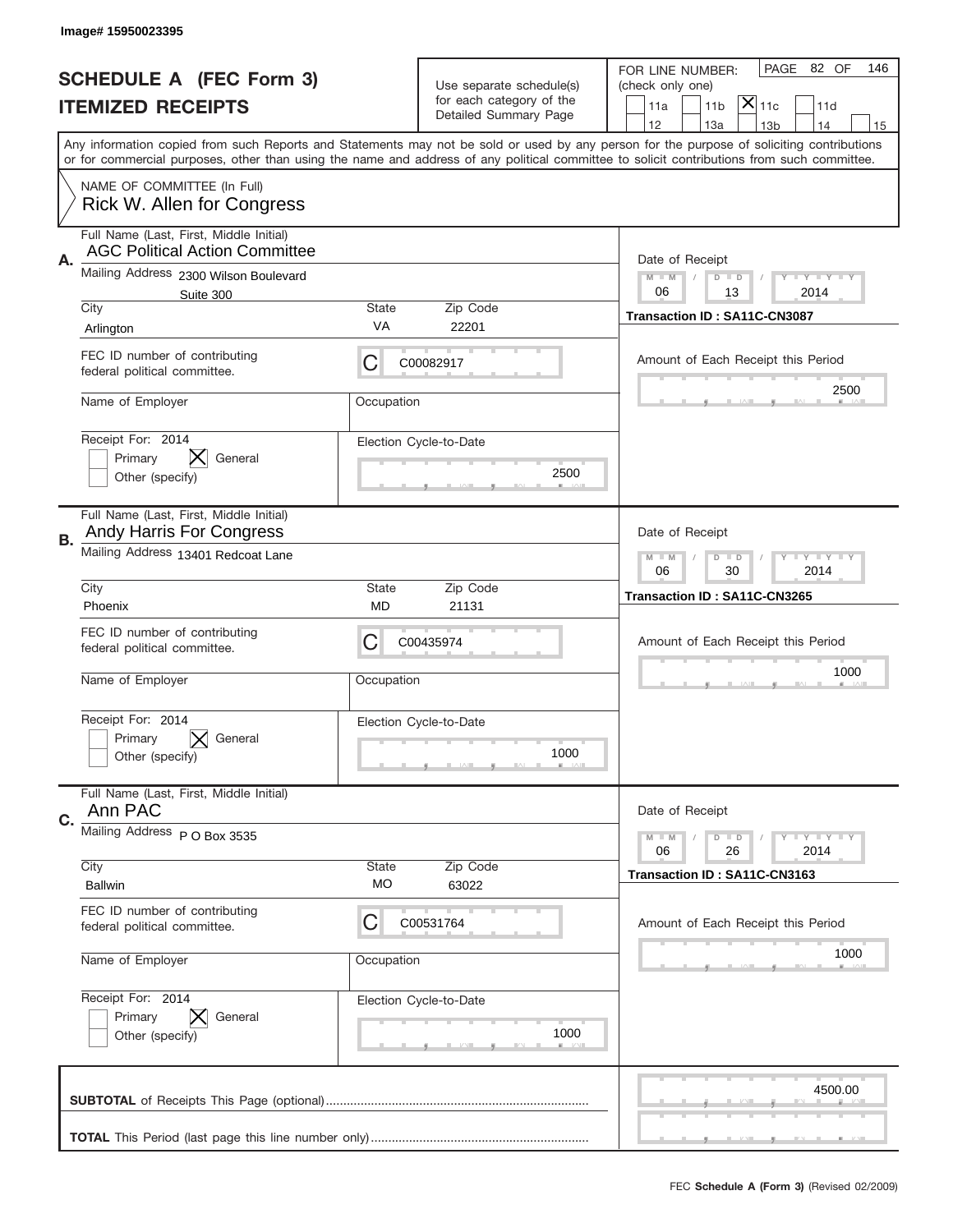|    | Image#15950023396                                                          |                    |                                                   |                                                                                                                                                                                                                                                                                                                                     |
|----|----------------------------------------------------------------------------|--------------------|---------------------------------------------------|-------------------------------------------------------------------------------------------------------------------------------------------------------------------------------------------------------------------------------------------------------------------------------------------------------------------------------------|
|    | <b>SCHEDULE A (FEC Form 3)</b>                                             |                    | Use separate schedule(s)                          | PAGE 83 OF<br>146<br>FOR LINE NUMBER:<br>(check only one)                                                                                                                                                                                                                                                                           |
|    | <b>ITEMIZED RECEIPTS</b>                                                   |                    | for each category of the<br>Detailed Summary Page | $ \overline{\mathsf{X}} _{\mathsf{11c}}$<br>11 <sub>b</sub><br>11d<br>11a                                                                                                                                                                                                                                                           |
|    |                                                                            |                    |                                                   | 12<br>13a<br>13 <sub>b</sub><br>14<br>15<br>Any information copied from such Reports and Statements may not be sold or used by any person for the purpose of soliciting contributions<br>or for commercial purposes, other than using the name and address of any political committee to solicit contributions from such committee. |
|    | NAME OF COMMITTEE (In Full)<br>Rick W. Allen for Congress                  |                    |                                                   |                                                                                                                                                                                                                                                                                                                                     |
| Α. | Full Name (Last, First, Middle Initial)<br>AX PAC                          |                    |                                                   | Date of Receipt                                                                                                                                                                                                                                                                                                                     |
|    | Mailing Address PO Box 538                                                 |                    |                                                   | $M - M$<br><b>LEY LEY LEY</b><br>$D$ $D$<br>06<br>30<br>2014                                                                                                                                                                                                                                                                        |
|    | City<br>Wausau                                                             | State<br>WI        | Zip Code<br>54402                                 | Transaction ID: SA11C-CN3303                                                                                                                                                                                                                                                                                                        |
|    | FEC ID number of contributing<br>federal political committee.              | C                  | C00506535                                         | Amount of Each Receipt this Period<br>1000                                                                                                                                                                                                                                                                                          |
|    | Name of Employer                                                           | Occupation         |                                                   |                                                                                                                                                                                                                                                                                                                                     |
|    | Receipt For: 2014<br>Primary<br>General<br>Other (specify)                 |                    | Election Cycle-to-Date<br>1000                    |                                                                                                                                                                                                                                                                                                                                     |
| В. | Full Name (Last, First, Middle Initial)<br><b>Bill Flores For Congress</b> |                    |                                                   | Date of Receipt                                                                                                                                                                                                                                                                                                                     |
|    | Mailing Address PO Box 6207                                                |                    |                                                   | $M$ M<br><b>LEYTEY LEY</b><br>$D$ $D$<br>06<br>26<br>2014                                                                                                                                                                                                                                                                           |
|    | City<br><b>Bryan</b>                                                       | State<br><b>TX</b> | Zip Code<br>77805                                 | Transaction ID: SA11C-CN3175                                                                                                                                                                                                                                                                                                        |
|    | FEC ID number of contributing<br>federal political committee.              | C                  | C00472241                                         | Amount of Each Receipt this Period                                                                                                                                                                                                                                                                                                  |
|    |                                                                            |                    |                                                   |                                                                                                                                                                                                                                                                                                                                     |
|    | Name of Employer                                                           | Occupation         |                                                   | 2000                                                                                                                                                                                                                                                                                                                                |
|    | Receipt For: 2014<br>General<br>Primary<br>Other (specify)                 |                    | Election Cycle-to-Date<br>2000                    |                                                                                                                                                                                                                                                                                                                                     |
|    | Full Name (Last, First, Middle Initial)<br><b>Brady For Congress</b>       |                    |                                                   | Date of Receipt                                                                                                                                                                                                                                                                                                                     |
| C. | Mailing Address P.O. Box 8277                                              |                    |                                                   | <b>LYLYLY</b><br>$M - M$<br>$D$ $D$<br>2014<br>06<br>30                                                                                                                                                                                                                                                                             |
|    | City<br>Spring                                                             | State<br>TX        | Zip Code<br>77387                                 | Transaction ID: SA11C-CN3266                                                                                                                                                                                                                                                                                                        |
|    | FEC ID number of contributing<br>federal political committee.              | C                  | C00311043                                         | Amount of Each Receipt this Period                                                                                                                                                                                                                                                                                                  |
|    | Name of Employer                                                           | Occupation         |                                                   | 1000                                                                                                                                                                                                                                                                                                                                |
|    | Receipt For: 2014<br>Primary<br>General<br>Other (specify)                 |                    | Election Cycle-to-Date<br>1000                    |                                                                                                                                                                                                                                                                                                                                     |
|    |                                                                            |                    |                                                   | 4000.00                                                                                                                                                                                                                                                                                                                             |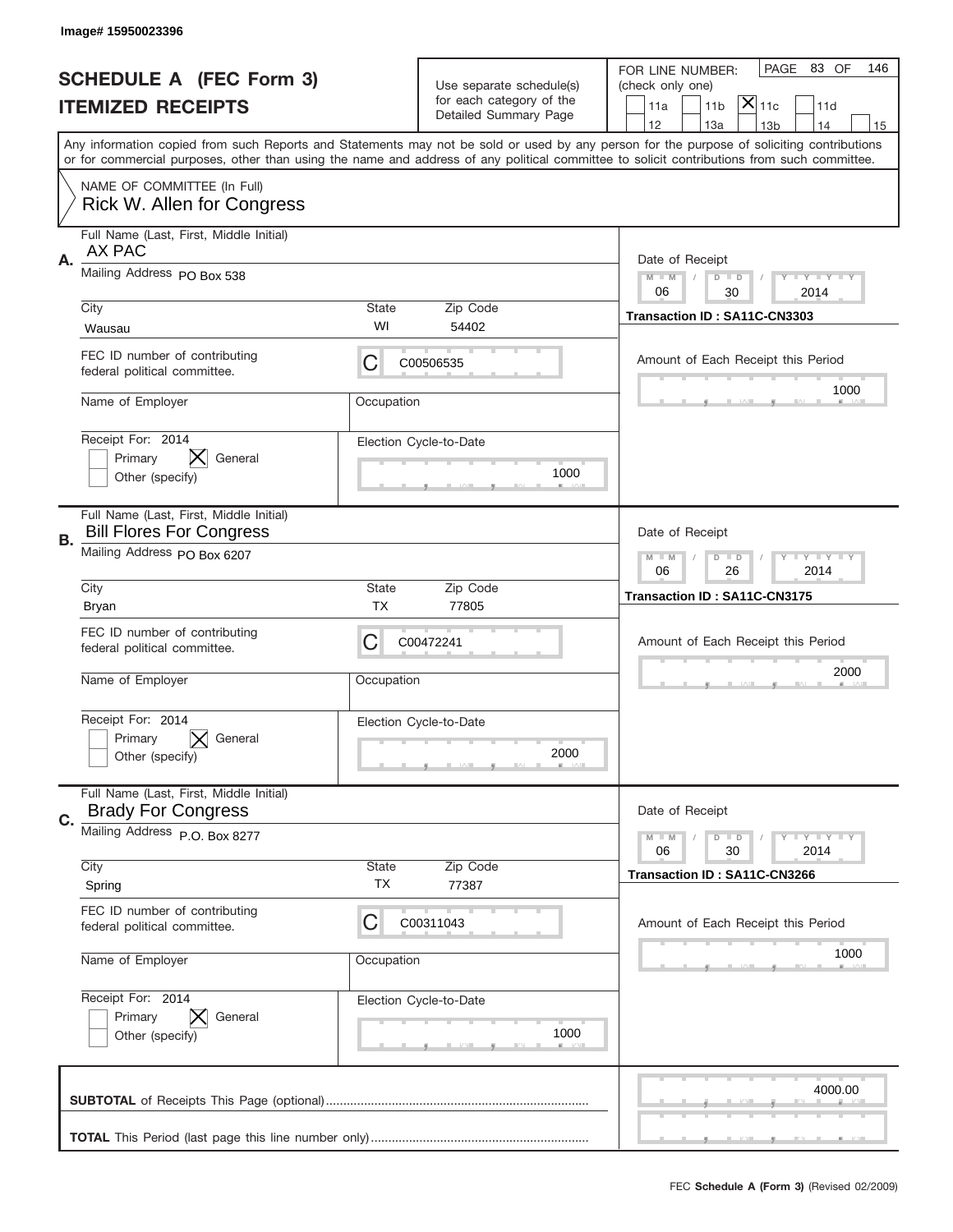|    | Image# 15950023397                                                                                    |                    |                                                      |                                                                                                                                                                                                                                                                                         |
|----|-------------------------------------------------------------------------------------------------------|--------------------|------------------------------------------------------|-----------------------------------------------------------------------------------------------------------------------------------------------------------------------------------------------------------------------------------------------------------------------------------------|
|    | <b>SCHEDULE A (FEC Form 3)</b>                                                                        |                    | Use separate schedule(s)<br>for each category of the | PAGE 84 OF<br>146<br>FOR LINE NUMBER:<br>(check only one)<br>$ \mathsf{X} _{\mathsf{11c}}$<br>11 <sub>b</sub>                                                                                                                                                                           |
|    | <b>ITEMIZED RECEIPTS</b>                                                                              |                    | Detailed Summary Page                                | 11a<br>11d<br>12<br>13a<br>13 <sub>b</sub><br>14<br>15                                                                                                                                                                                                                                  |
|    |                                                                                                       |                    |                                                      | Any information copied from such Reports and Statements may not be sold or used by any person for the purpose of soliciting contributions<br>or for commercial purposes, other than using the name and address of any political committee to solicit contributions from such committee. |
|    | NAME OF COMMITTEE (In Full)<br>Rick W. Allen for Congress                                             |                    |                                                      |                                                                                                                                                                                                                                                                                         |
| Α. | Full Name (Last, First, Middle Initial)<br><b>Byrne For Congress</b>                                  |                    |                                                      | Date of Receipt                                                                                                                                                                                                                                                                         |
|    | Mailing Address P.O. Box 2743                                                                         |                    |                                                      | $M - M$<br><b>LEY LEY LEY</b><br>$D$ $D$<br>06<br>26<br>2014                                                                                                                                                                                                                            |
|    | City<br>Mobile                                                                                        | State<br>AL        | Zip Code<br>36652                                    | Transaction ID: SA11C-CN3161                                                                                                                                                                                                                                                            |
|    | FEC ID number of contributing<br>federal political committee.                                         | С                  | C00545673                                            | Amount of Each Receipt this Period<br>500                                                                                                                                                                                                                                               |
|    | Name of Employer                                                                                      | Occupation         |                                                      |                                                                                                                                                                                                                                                                                         |
|    | Receipt For: 2014<br>Primary<br>General<br>Other (specify)                                            |                    | Election Cycle-to-Date<br>500                        |                                                                                                                                                                                                                                                                                         |
| В. | Full Name (Last, First, Middle Initial)<br><b>CMR Political Action Committee</b>                      |                    |                                                      | Date of Receipt                                                                                                                                                                                                                                                                         |
|    | Mailing Address PO Box 2485                                                                           |                    |                                                      | <b>LY LY LY</b><br>$M$ M<br>$D$ $D$<br>06<br>26<br>2014                                                                                                                                                                                                                                 |
|    | City<br>Springfield                                                                                   | State<br>VA        | Zip Code<br>22152                                    | Transaction ID: SA11C-CN3176                                                                                                                                                                                                                                                            |
|    | FEC ID number of contributing<br>federal political committee.                                         | С                  | C00469429                                            | Amount of Each Receipt this Period                                                                                                                                                                                                                                                      |
|    |                                                                                                       |                    |                                                      | 2000                                                                                                                                                                                                                                                                                    |
|    | Name of Employer                                                                                      | Occupation         |                                                      |                                                                                                                                                                                                                                                                                         |
|    | Receipt For: 2014<br>General<br>Primary<br>Other (specify)                                            |                    | Election Cycle-to-Date<br>2000                       |                                                                                                                                                                                                                                                                                         |
| C. | Full Name (Last, First, Middle Initial)<br><b>Committee to Elect Greg Morris State Representative</b> |                    |                                                      | Date of Receipt                                                                                                                                                                                                                                                                         |
|    | Mailing Address 1021 J R Rollins Road                                                                 |                    |                                                      | <b>LY LY LY</b><br>$M - M$<br>$D$ $D$<br>06<br>2014<br>26                                                                                                                                                                                                                               |
|    | City<br>Vidalia                                                                                       | <b>State</b><br>GA | Zip Code<br>30474                                    | Transaction ID: SA11C-CN3186                                                                                                                                                                                                                                                            |
|    | FEC ID number of contributing<br>federal political committee.                                         | C                  |                                                      | Amount of Each Receipt this Period                                                                                                                                                                                                                                                      |
|    | Name of Employer                                                                                      | Occupation         |                                                      | 250<br><b>NOTE: FROM PERMISSIBLE FUNDS</b>                                                                                                                                                                                                                                              |
|    | Receipt For: 2014<br>Primary<br>General<br>Other (specify)                                            |                    | Election Cycle-to-Date<br>250                        |                                                                                                                                                                                                                                                                                         |
|    |                                                                                                       |                    |                                                      | 2750.00                                                                                                                                                                                                                                                                                 |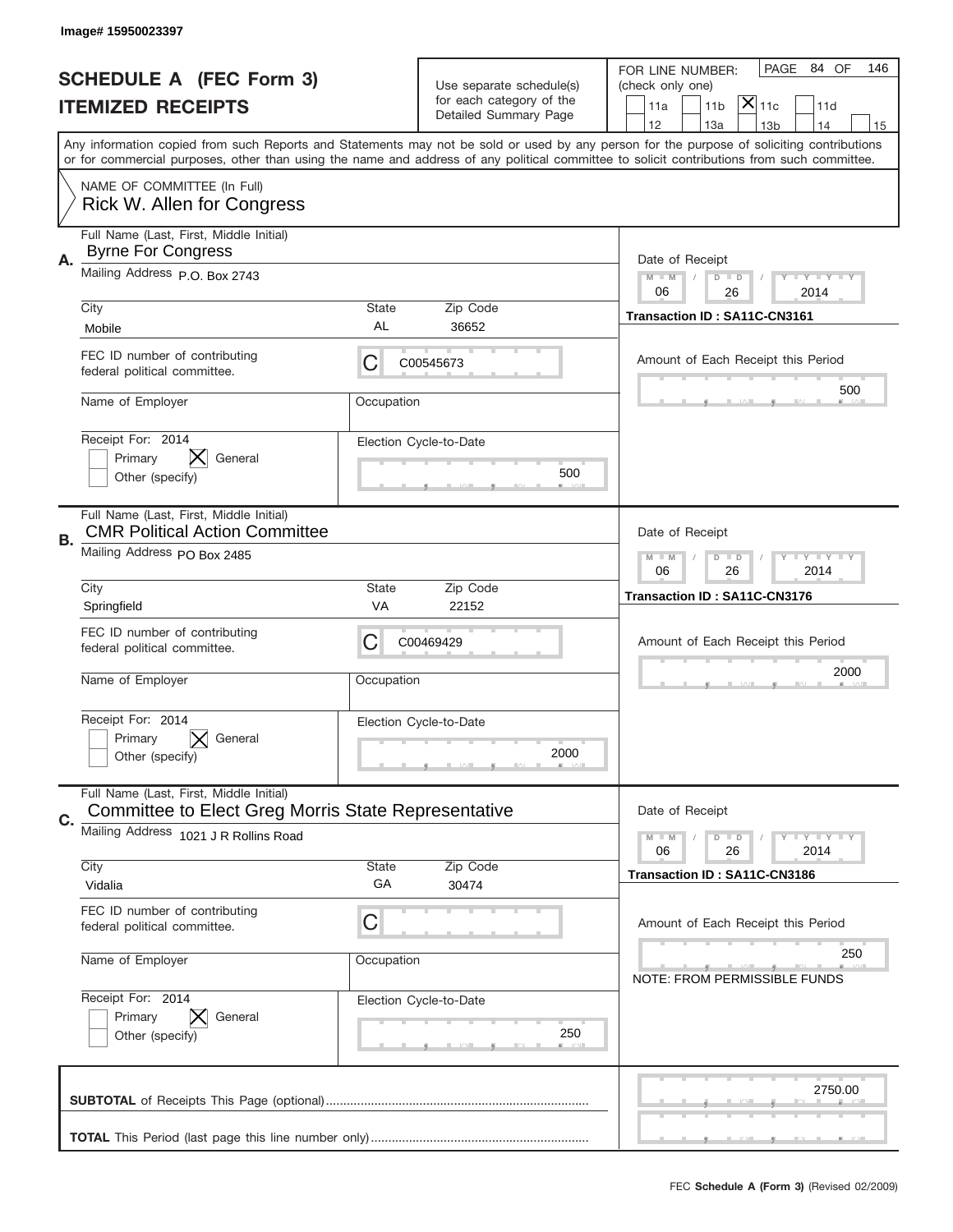|    | Image# 15950023398                                                                                                                                     |             |                                                   |                                                                                                                                                                                                                                                                                                                               |
|----|--------------------------------------------------------------------------------------------------------------------------------------------------------|-------------|---------------------------------------------------|-------------------------------------------------------------------------------------------------------------------------------------------------------------------------------------------------------------------------------------------------------------------------------------------------------------------------------|
|    | <b>SCHEDULE A (FEC Form 3)</b>                                                                                                                         |             | Use separate schedule(s)                          | PAGE 85 OF<br>146<br>FOR LINE NUMBER:<br>(check only one)                                                                                                                                                                                                                                                                     |
|    | <b>ITEMIZED RECEIPTS</b>                                                                                                                               |             | for each category of the<br>Detailed Summary Page | $ \overline{\mathsf{X}} _{\mathsf{11c}}$<br>11a<br>11 <sub>b</sub><br>11d<br>14                                                                                                                                                                                                                                               |
|    |                                                                                                                                                        |             |                                                   | 12<br>13a<br>13 <sub>b</sub><br>15<br>Any information copied from such Reports and Statements may not be sold or used by any person for the purpose of soliciting contributions<br>or for commercial purposes, other than using the name and address of any political committee to solicit contributions from such committee. |
|    | NAME OF COMMITTEE (In Full)<br>Rick W. Allen for Congress                                                                                              |             |                                                   |                                                                                                                                                                                                                                                                                                                               |
| Α. | Full Name (Last, First, Middle Initial)<br><b>Conaway For Congress</b>                                                                                 |             |                                                   | Date of Receipt                                                                                                                                                                                                                                                                                                               |
|    | Mailing Address P.O. Box 51272                                                                                                                         |             |                                                   | <b>LYLYLY</b><br>$M - M$<br>$D$ $D$<br>05<br>22<br>2014                                                                                                                                                                                                                                                                       |
|    | City<br>Midland                                                                                                                                        | State<br>ТX | Zip Code<br>79710                                 | Transaction ID: SA11C-CN3006                                                                                                                                                                                                                                                                                                  |
|    | FEC ID number of contributing<br>federal political committee.                                                                                          | C           | C00383828                                         | Amount of Each Receipt this Period<br>2000                                                                                                                                                                                                                                                                                    |
|    | Name of Employer                                                                                                                                       | Occupation  |                                                   |                                                                                                                                                                                                                                                                                                                               |
|    | Receipt For: 2014<br>Primary<br>General<br>Other (specify)                                                                                             |             | Election Cycle-to-Date<br>2000                    |                                                                                                                                                                                                                                                                                                                               |
| В. | Full Name (Last, First, Middle Initial)<br>Conservative Opportunities For A New America (CONA-PAC)<br>Mailing Address 110 W Louisiana Avenue Suite 312 |             |                                                   | Date of Receipt                                                                                                                                                                                                                                                                                                               |
|    | City                                                                                                                                                   | State       | Zip Code                                          | <b>LEYTEY LEY</b><br>$M$ $M$<br>$D$ $D$<br>05<br>22<br>2014                                                                                                                                                                                                                                                                   |
|    | Midland                                                                                                                                                | TX          | 79701                                             | Transaction ID: SA11C-CN3007                                                                                                                                                                                                                                                                                                  |
|    | FEC ID number of contributing<br>federal political committee.                                                                                          | C           | C00409458                                         | Amount of Each Receipt this Period<br>5000                                                                                                                                                                                                                                                                                    |
|    | Name of Employer                                                                                                                                       | Occupation  |                                                   |                                                                                                                                                                                                                                                                                                                               |
|    | Receipt For: 2014                                                                                                                                      |             | Election Cycle-to-Date                            |                                                                                                                                                                                                                                                                                                                               |
|    | General<br>Primary<br>Other (specify)                                                                                                                  |             | 5000                                              |                                                                                                                                                                                                                                                                                                                               |
|    | Full Name (Last, First, Middle Initial)<br>Every Republican Is Crucial PAC (ERIC PAC)                                                                  |             |                                                   | Date of Receipt                                                                                                                                                                                                                                                                                                               |
| C. | Mailing Address 25 East Main Street Suite 200                                                                                                          |             |                                                   | <b>LY LY LY</b><br>$M - M$<br>$\overline{D}$<br>$\Box$<br>2014<br>06<br>20                                                                                                                                                                                                                                                    |
|    | City<br>Richmond                                                                                                                                       | State<br>VA | Zip Code<br>23219                                 | Transaction ID: SA11C-CN3142                                                                                                                                                                                                                                                                                                  |
|    | FEC ID number of contributing<br>federal political committee.                                                                                          | C           | C00384701                                         | Amount of Each Receipt this Period                                                                                                                                                                                                                                                                                            |
|    | Name of Employer                                                                                                                                       | Occupation  |                                                   | 5000                                                                                                                                                                                                                                                                                                                          |
|    | Receipt For: 2014<br>Primary<br>General<br>Other (specify)<br>Primary 2014 Debt                                                                        |             | Election Cycle-to-Date<br>5000                    |                                                                                                                                                                                                                                                                                                                               |
|    |                                                                                                                                                        |             |                                                   | 12000.00                                                                                                                                                                                                                                                                                                                      |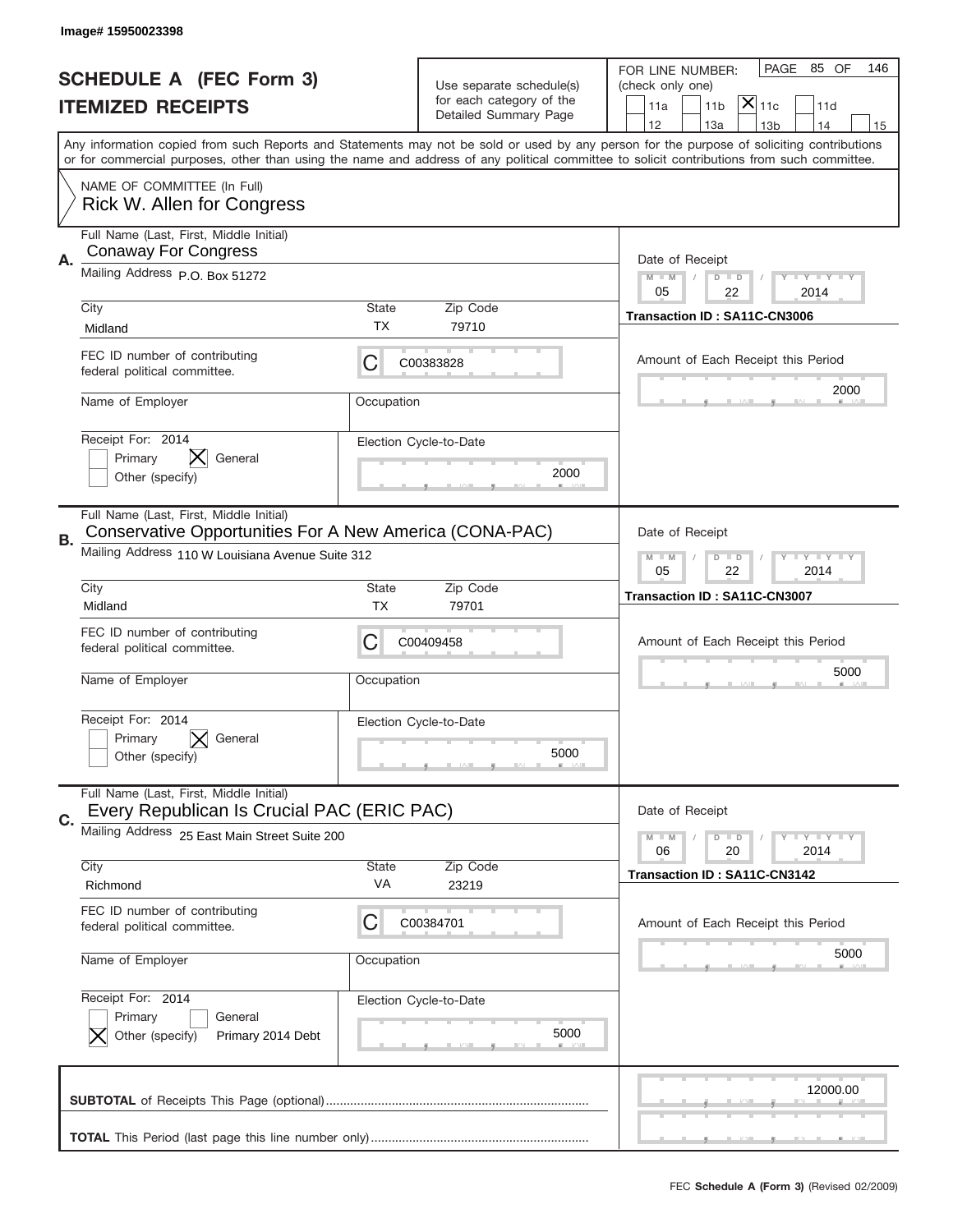|    | Image# 15950023399                                                                    |             |                                                      |                                                                                                                                                                                                                                                                                         |
|----|---------------------------------------------------------------------------------------|-------------|------------------------------------------------------|-----------------------------------------------------------------------------------------------------------------------------------------------------------------------------------------------------------------------------------------------------------------------------------------|
|    | <b>SCHEDULE A (FEC Form 3)</b>                                                        |             |                                                      | PAGE 86 OF<br>146<br>FOR LINE NUMBER:                                                                                                                                                                                                                                                   |
|    | <b>ITEMIZED RECEIPTS</b>                                                              |             | Use separate schedule(s)<br>for each category of the | (check only one)<br>$\mathsf{X} _{\mathsf{11c}}$<br>11 <sub>b</sub><br>11d<br>11a                                                                                                                                                                                                       |
|    |                                                                                       |             | Detailed Summary Page                                | 12<br>13a<br>14<br>13 <sub>b</sub><br>15                                                                                                                                                                                                                                                |
|    |                                                                                       |             |                                                      | Any information copied from such Reports and Statements may not be sold or used by any person for the purpose of soliciting contributions<br>or for commercial purposes, other than using the name and address of any political committee to solicit contributions from such committee. |
|    | NAME OF COMMITTEE (In Full)<br>Rick W. Allen for Congress                             |             |                                                      |                                                                                                                                                                                                                                                                                         |
| А. | Full Name (Last, First, Middle Initial)<br>Every Republican Is Crucial PAC (ERIC PAC) |             |                                                      | Date of Receipt                                                                                                                                                                                                                                                                         |
|    | Mailing Address 25 East Main Street Suite 200                                         |             |                                                      | <b>LEY LEY LEY</b><br>$M - M$<br>$D$ $D$<br>06<br>20<br>2014                                                                                                                                                                                                                            |
|    | City<br>Richmond                                                                      | State<br>VA | Zip Code<br>23219                                    | Transaction ID: SA11C-CN3143                                                                                                                                                                                                                                                            |
|    | FEC ID number of contributing<br>federal political committee.                         | C           | C00384701                                            | Amount of Each Receipt this Period                                                                                                                                                                                                                                                      |
|    | Name of Employer                                                                      | Occupation  |                                                      | 5000                                                                                                                                                                                                                                                                                    |
|    | Receipt For: 2014<br>⋉<br>Primary<br>General<br>Other (specify)                       |             | Election Cycle-to-Date<br>10000                      |                                                                                                                                                                                                                                                                                         |
| В. | Full Name (Last, First, Middle Initial)<br>Eye Of The Tiger PAC                       |             |                                                      | Date of Receipt                                                                                                                                                                                                                                                                         |
|    | Mailing Address PO Box 2485                                                           |             |                                                      | <b>LY LY LY</b><br>$M - M$<br>$D$ $D$<br>06<br>26<br>2014                                                                                                                                                                                                                               |
|    | City<br>Springfield                                                                   | State<br>VA | Zip Code<br>22152                                    | Transaction ID: SA11C-CN3171                                                                                                                                                                                                                                                            |
|    |                                                                                       |             |                                                      |                                                                                                                                                                                                                                                                                         |
|    | FEC ID number of contributing<br>federal political committee.                         | C           | C00467431                                            | Amount of Each Receipt this Period                                                                                                                                                                                                                                                      |
|    | Name of Employer                                                                      | Occupation  |                                                      | 1000                                                                                                                                                                                                                                                                                    |
|    | Receipt For: 2014<br>General<br>Primary<br>Other (specify)                            |             | Election Cycle-to-Date<br>1000                       |                                                                                                                                                                                                                                                                                         |
|    | Full Name (Last, First, Middle Initial)<br><b>Freedom And Security PAC</b>            |             |                                                      | Date of Receipt                                                                                                                                                                                                                                                                         |
| C. | Mailing Address 228 S. Washington Street Suite 11                                     |             |                                                      | <b>LYLYLY</b><br>$M - M$<br>$D$ $D$<br>2014<br>06<br>26                                                                                                                                                                                                                                 |
|    | City<br>Alexandria                                                                    | State<br>VA | Zip Code<br>22314                                    | Transaction ID: SA11C-CN3167                                                                                                                                                                                                                                                            |
|    | FEC ID number of contributing<br>federal political committee.                         | C           | C00437061                                            | Amount of Each Receipt this Period                                                                                                                                                                                                                                                      |
|    | Name of Employer                                                                      | Occupation  |                                                      | 1000                                                                                                                                                                                                                                                                                    |
|    | Receipt For: 2014<br>Primary<br>General<br>Other (specify)                            |             | Election Cycle-to-Date<br>1000                       |                                                                                                                                                                                                                                                                                         |
|    |                                                                                       |             |                                                      | 7000.00                                                                                                                                                                                                                                                                                 |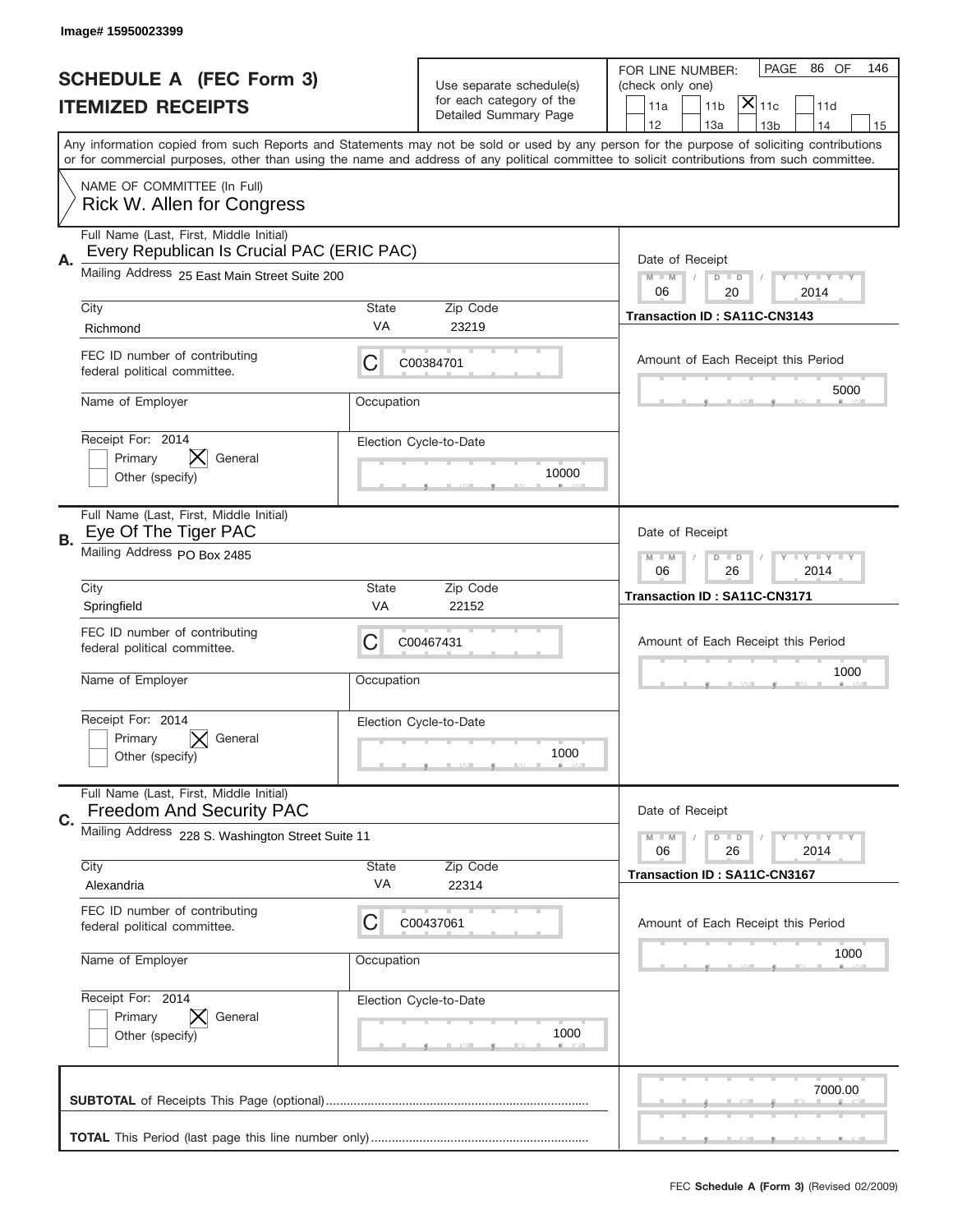|    | Image# 15950023400                                                              |                    |                                                   |                                                                                                                                                                                                                                                                                                                                     |
|----|---------------------------------------------------------------------------------|--------------------|---------------------------------------------------|-------------------------------------------------------------------------------------------------------------------------------------------------------------------------------------------------------------------------------------------------------------------------------------------------------------------------------------|
|    | <b>SCHEDULE A (FEC Form 3)</b>                                                  |                    | Use separate schedule(s)                          | PAGE 87 OF<br>146<br>FOR LINE NUMBER:<br>(check only one)                                                                                                                                                                                                                                                                           |
|    | <b>ITEMIZED RECEIPTS</b>                                                        |                    | for each category of the<br>Detailed Summary Page | $ \overline{\mathsf{X}} _{\mathsf{11c}}$<br>11a<br>11 <sub>b</sub><br>11d                                                                                                                                                                                                                                                           |
|    |                                                                                 |                    |                                                   | 12<br>13a<br>14<br>13 <sub>b</sub><br>15<br>Any information copied from such Reports and Statements may not be sold or used by any person for the purpose of soliciting contributions<br>or for commercial purposes, other than using the name and address of any political committee to solicit contributions from such committee. |
|    | NAME OF COMMITTEE (In Full)<br>Rick W. Allen for Congress                       |                    |                                                   |                                                                                                                                                                                                                                                                                                                                     |
| Α. | Full Name (Last, First, Middle Initial)<br>Friends of John Boehner              |                    |                                                   | Date of Receipt                                                                                                                                                                                                                                                                                                                     |
|    | Mailing Address 7908 Cincinnati Dayton Road Suite                               |                    |                                                   | $M - M$<br><b>LYLYLY</b><br>$D$ $D$<br>06<br>26<br>2014                                                                                                                                                                                                                                                                             |
|    | City<br><b>West Chester</b>                                                     | State<br>OH        | Zip Code<br>45069                                 | Transaction ID: SA11C-CN3173                                                                                                                                                                                                                                                                                                        |
|    | FEC ID number of contributing<br>federal political committee.                   | C                  | C00237198                                         | Amount of Each Receipt this Period<br>2000                                                                                                                                                                                                                                                                                          |
|    | Name of Employer                                                                | Occupation         |                                                   |                                                                                                                                                                                                                                                                                                                                     |
|    | Receipt For: 2014<br>Primary<br>General<br>Other (specify)                      |                    | Election Cycle-to-Date<br>2000                    |                                                                                                                                                                                                                                                                                                                                     |
| В. | Full Name (Last, First, Middle Initial)<br>Friends of John Boehner              |                    |                                                   | Date of Receipt                                                                                                                                                                                                                                                                                                                     |
|    | Mailing Address 7908 Cincinnati Dayton Road Suite                               |                    |                                                   | $M - M$<br><b>LYLYLY</b><br>$D$ $D$<br>06<br>26<br>2014                                                                                                                                                                                                                                                                             |
|    | City<br><b>West Chester</b>                                                     | State<br>OH        | Zip Code<br>45069                                 | Transaction ID: SA11C-CN3174                                                                                                                                                                                                                                                                                                        |
|    | FEC ID number of contributing<br>federal political committee.                   | C                  | C00237198                                         | Amount of Each Receipt this Period                                                                                                                                                                                                                                                                                                  |
|    |                                                                                 |                    |                                                   | 2000                                                                                                                                                                                                                                                                                                                                |
|    | Name of Employer                                                                | Occupation         |                                                   |                                                                                                                                                                                                                                                                                                                                     |
|    | Receipt For: 2014<br>General<br>Primary<br>Other (specify)<br>Primary 2014 Debt |                    | Election Cycle-to-Date<br>4000                    |                                                                                                                                                                                                                                                                                                                                     |
|    | Full Name (Last, First, Middle Initial)<br>Friends Of Sam Johnson               |                    |                                                   | Date of Receipt                                                                                                                                                                                                                                                                                                                     |
| C. | Mailing Address P.O. Box 860096                                                 |                    |                                                   | <b>LEY LEY LEY</b><br>$M - M$<br>$D$ $D$<br>06<br>2014<br>30                                                                                                                                                                                                                                                                        |
|    | City<br>Plano                                                                   | <b>State</b><br>TX | Zip Code<br>75086                                 | Transaction ID: SA11C-CN3267                                                                                                                                                                                                                                                                                                        |
|    | FEC ID number of contributing<br>federal political committee.                   | C                  | C00250720                                         | Amount of Each Receipt this Period                                                                                                                                                                                                                                                                                                  |
|    | Name of Employer                                                                | Occupation         |                                                   | 1000                                                                                                                                                                                                                                                                                                                                |
|    | Receipt For: 2014<br>Primary<br>General<br>Other (specify)                      |                    | Election Cycle-to-Date<br>1000                    |                                                                                                                                                                                                                                                                                                                                     |
|    |                                                                                 |                    |                                                   | 5000.00                                                                                                                                                                                                                                                                                                                             |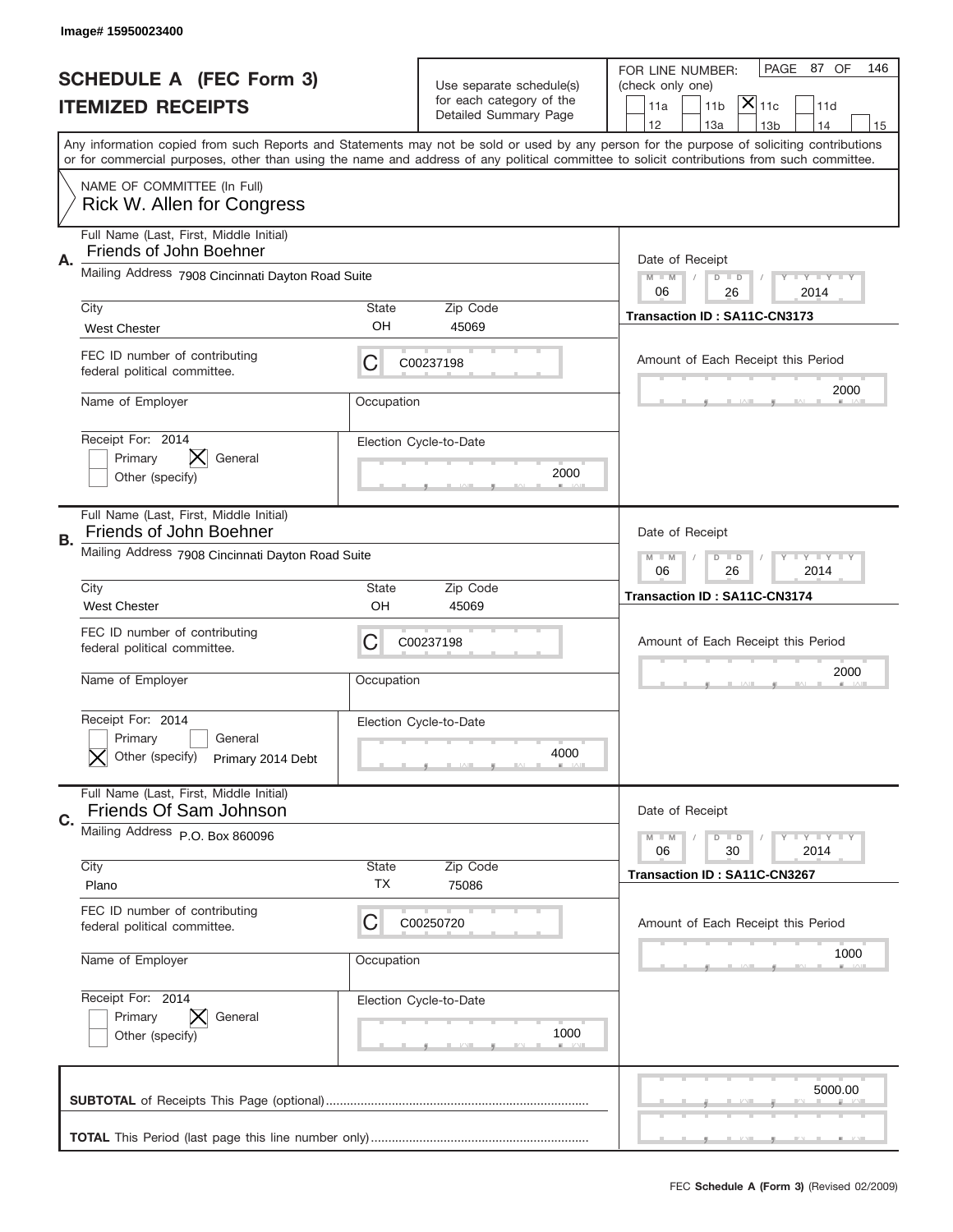|    | Image# 15950023401                                                         |                    |                                                      |                                                                                                                                                                                                                                                                                         |
|----|----------------------------------------------------------------------------|--------------------|------------------------------------------------------|-----------------------------------------------------------------------------------------------------------------------------------------------------------------------------------------------------------------------------------------------------------------------------------------|
|    | <b>SCHEDULE A (FEC Form 3)</b>                                             |                    |                                                      | PAGE<br>88 OF<br>146<br>FOR LINE NUMBER:                                                                                                                                                                                                                                                |
|    | <b>ITEMIZED RECEIPTS</b>                                                   |                    | Use separate schedule(s)<br>for each category of the | (check only one)<br>$ \mathsf{\overline{X}} _{\mathsf{11c}}$<br>11 <sub>b</sub><br>11a<br>11d                                                                                                                                                                                           |
|    |                                                                            |                    | Detailed Summary Page                                | 12<br>13a<br>13 <sub>b</sub><br>14<br>15                                                                                                                                                                                                                                                |
|    |                                                                            |                    |                                                      | Any information copied from such Reports and Statements may not be sold or used by any person for the purpose of soliciting contributions<br>or for commercial purposes, other than using the name and address of any political committee to solicit contributions from such committee. |
|    | NAME OF COMMITTEE (In Full)<br>Rick W. Allen for Congress                  |                    |                                                      |                                                                                                                                                                                                                                                                                         |
| А. | Full Name (Last, First, Middle Initial)<br>Georgia PAC                     |                    |                                                      | Date of Receipt                                                                                                                                                                                                                                                                         |
|    | Mailing Address 2470 Daniells Bridge Road Ste 121                          |                    |                                                      | $M - M$<br>Y I Y I Y I Y<br>$D$ $D$<br>06<br>13<br>2014                                                                                                                                                                                                                                 |
|    | City<br>Athens                                                             | State<br>GA        | Zip Code<br>30606                                    | Transaction ID: SA11C-CN3085                                                                                                                                                                                                                                                            |
|    | FEC ID number of contributing<br>federal political committee.              | C                  | C00490235                                            | Amount of Each Receipt this Period<br>1000                                                                                                                                                                                                                                              |
|    | Name of Employer                                                           | Occupation         |                                                      |                                                                                                                                                                                                                                                                                         |
|    | Receipt For: 2014<br>Primary<br>General<br>Other (specify)                 |                    | Election Cycle-to-Date<br>1000                       |                                                                                                                                                                                                                                                                                         |
| В. | Full Name (Last, First, Middle Initial)<br><b>House Conservatives Fund</b> |                    |                                                      | Date of Receipt                                                                                                                                                                                                                                                                         |
|    | Mailing Address 228 S Washington Street Ste 115                            |                    |                                                      | <b>LYLYLY</b><br>$M - M$<br>$D$ $D$<br>06<br>30<br>2014                                                                                                                                                                                                                                 |
|    | City<br>Alexandria                                                         | State<br>VA        | Zip Code<br>22314                                    | Transaction ID: SA11C-CN3271                                                                                                                                                                                                                                                            |
|    |                                                                            |                    |                                                      |                                                                                                                                                                                                                                                                                         |
|    | FEC ID number of contributing<br>federal political committee.              | C                  | C00326439                                            | Amount of Each Receipt this Period                                                                                                                                                                                                                                                      |
|    | Name of Employer                                                           | Occupation         |                                                      | 5000                                                                                                                                                                                                                                                                                    |
|    | Receipt For: 2014<br>General<br>Primary<br>Other (specify)                 |                    | Election Cycle-to-Date<br>5000                       |                                                                                                                                                                                                                                                                                         |
|    | Full Name (Last, First, Middle Initial)<br><b>Hudson For Congress</b>      |                    |                                                      | Date of Receipt                                                                                                                                                                                                                                                                         |
| C. | Mailing Address P.O. Box 5053                                              |                    |                                                      | $T$ $Y$ $Y$ $Y$ $Y$<br>$M - M$<br>$D$ $D$<br>30<br>2014<br>06                                                                                                                                                                                                                           |
|    | City<br>Concord                                                            | State<br><b>NC</b> | Zip Code<br>28027                                    | Transaction ID: SA11C-CN3268                                                                                                                                                                                                                                                            |
|    | FEC ID number of contributing<br>federal political committee.              | C                  | C00504522                                            | Amount of Each Receipt this Period                                                                                                                                                                                                                                                      |
|    | Name of Employer                                                           | Occupation         |                                                      | 1000                                                                                                                                                                                                                                                                                    |
|    | Receipt For: 2014<br>Primary<br>General<br>Other (specify)                 |                    | Election Cycle-to-Date<br>1000                       |                                                                                                                                                                                                                                                                                         |
|    |                                                                            |                    |                                                      | 7000.00                                                                                                                                                                                                                                                                                 |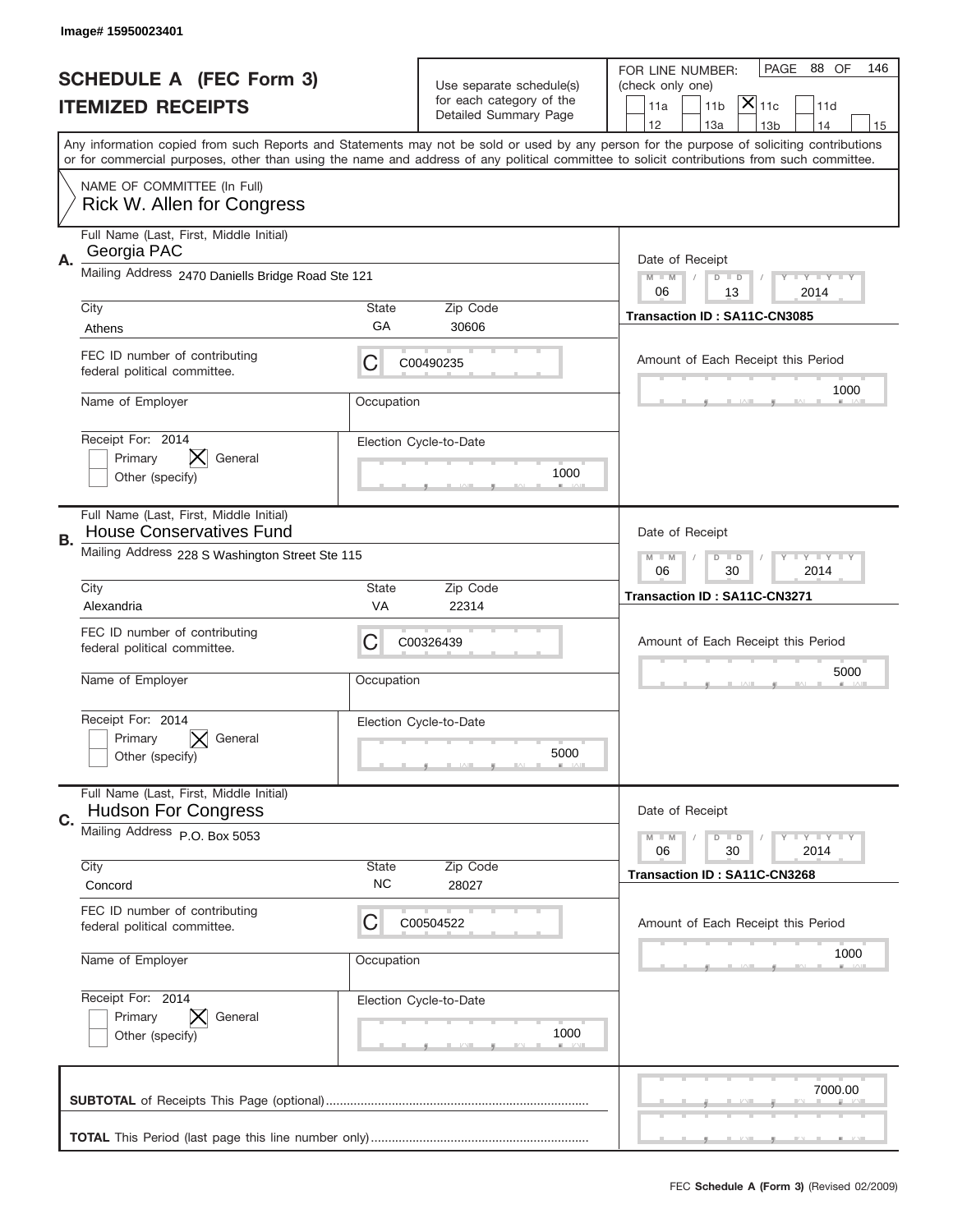|    | Image# 15950023402                                                                                                           |             |                                                      |                                                                                                                                                                                                                                                                                         |
|----|------------------------------------------------------------------------------------------------------------------------------|-------------|------------------------------------------------------|-----------------------------------------------------------------------------------------------------------------------------------------------------------------------------------------------------------------------------------------------------------------------------------------|
|    | <b>SCHEDULE A (FEC Form 3)</b>                                                                                               |             |                                                      | PAGE<br>89 OF<br>146<br>FOR LINE NUMBER:                                                                                                                                                                                                                                                |
|    | <b>ITEMIZED RECEIPTS</b>                                                                                                     |             | Use separate schedule(s)<br>for each category of the | (check only one)<br>$ \mathsf{\overline{X}} _{\mathsf{11c}}$<br>11 <sub>b</sub><br>11a<br>11d                                                                                                                                                                                           |
|    |                                                                                                                              |             | Detailed Summary Page                                | 12<br>13a<br>13 <sub>b</sub><br>14<br>15                                                                                                                                                                                                                                                |
|    |                                                                                                                              |             |                                                      | Any information copied from such Reports and Statements may not be sold or used by any person for the purpose of soliciting contributions<br>or for commercial purposes, other than using the name and address of any political committee to solicit contributions from such committee. |
|    | NAME OF COMMITTEE (In Full)<br>Rick W. Allen for Congress                                                                    |             |                                                      |                                                                                                                                                                                                                                                                                         |
| Α. | Full Name (Last, First, Middle Initial)<br><b>ICE PAC</b>                                                                    |             |                                                      | Date of Receipt                                                                                                                                                                                                                                                                         |
|    | Mailing Address 9158 E Staring Lane                                                                                          |             |                                                      | Y I Y I Y I Y<br>$M - M$<br>$D$ $D$<br>06<br>26<br>2014                                                                                                                                                                                                                                 |
|    | City<br><b>Eden Prairie</b>                                                                                                  | State<br>MN | Zip Code<br>55347                                    | Transaction ID: SA11C-CN3170                                                                                                                                                                                                                                                            |
|    | FEC ID number of contributing<br>federal political committee.                                                                | C           | C00484667                                            | Amount of Each Receipt this Period<br>1000                                                                                                                                                                                                                                              |
|    | Name of Employer                                                                                                             | Occupation  |                                                      |                                                                                                                                                                                                                                                                                         |
|    | Receipt For: 2014<br>Primary<br>General<br>Other (specify)                                                                   |             | Election Cycle-to-Date<br>1000                       |                                                                                                                                                                                                                                                                                         |
| В. | Full Name (Last, First, Middle Initial)<br>Invest in a Strong & Secure America PAC - ISSA PAC<br>Mailing Address 30151 Tomas |             |                                                      | Date of Receipt<br><b>LYLYLY</b><br>$M - M$<br>$D$ $D$                                                                                                                                                                                                                                  |
|    | City                                                                                                                         | State       | Zip Code                                             | 06<br>26<br>2014                                                                                                                                                                                                                                                                        |
|    | Rancho Santa Margarita                                                                                                       | CA          | 92688                                                | Transaction ID: SA11C-CN3169                                                                                                                                                                                                                                                            |
|    | FEC ID number of contributing<br>federal political committee.                                                                | C           | C00450320                                            | Amount of Each Receipt this Period                                                                                                                                                                                                                                                      |
|    | Name of Employer                                                                                                             | Occupation  |                                                      | 1000                                                                                                                                                                                                                                                                                    |
|    | Receipt For: 2014                                                                                                            |             | Election Cycle-to-Date                               |                                                                                                                                                                                                                                                                                         |
|    | General<br>Primary<br>Other (specify)                                                                                        |             | 1000                                                 |                                                                                                                                                                                                                                                                                         |
|    | Full Name (Last, First, Middle Initial)<br><b>Liberty Project</b>                                                            |             |                                                      | Date of Receipt                                                                                                                                                                                                                                                                         |
| C. | Mailing Address P.O. Box 53866                                                                                               |             |                                                      | Y TY TY TY<br>$M - M$<br>$D$ $D$<br>26<br>2014<br>06                                                                                                                                                                                                                                    |
|    | City<br>Lubbock                                                                                                              | State<br>ТX | Zip Code<br>79453                                    | Transaction ID: SA11C-CN3166                                                                                                                                                                                                                                                            |
|    | FEC ID number of contributing<br>federal political committee.                                                                | C           | C00446625                                            | Amount of Each Receipt this Period                                                                                                                                                                                                                                                      |
|    | Name of Employer                                                                                                             | Occupation  |                                                      | 1000                                                                                                                                                                                                                                                                                    |
|    | Receipt For: 2014<br>Primary<br>General<br>Other (specify)                                                                   |             | Election Cycle-to-Date<br>1000                       |                                                                                                                                                                                                                                                                                         |
|    |                                                                                                                              |             |                                                      | 3000.00                                                                                                                                                                                                                                                                                 |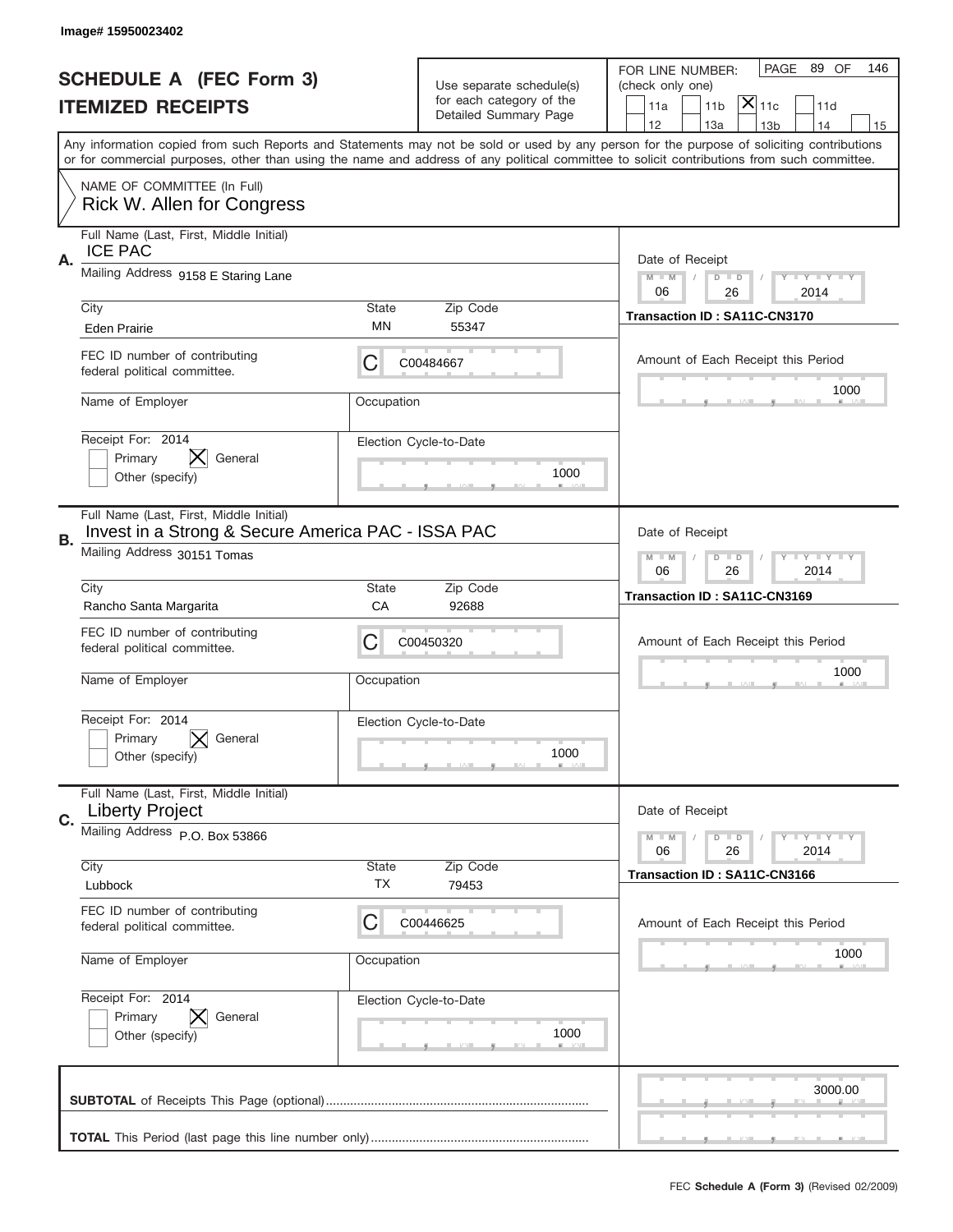|    | Image# 15950023403                                                       |             |                                                   |                                                                                                                                                                                                                                                                                                                                     |
|----|--------------------------------------------------------------------------|-------------|---------------------------------------------------|-------------------------------------------------------------------------------------------------------------------------------------------------------------------------------------------------------------------------------------------------------------------------------------------------------------------------------------|
|    | <b>SCHEDULE A (FEC Form 3)</b>                                           |             | Use separate schedule(s)                          | 90 OF<br>PAGE<br>146<br>FOR LINE NUMBER:<br>(check only one)                                                                                                                                                                                                                                                                        |
|    | <b>ITEMIZED RECEIPTS</b>                                                 |             | for each category of the<br>Detailed Summary Page | $ \overline{\mathsf{X}} _{\mathsf{11c}}$<br>11a<br>11 <sub>b</sub><br>11d                                                                                                                                                                                                                                                           |
|    |                                                                          |             |                                                   | 12<br>13a<br>14<br>13 <sub>b</sub><br>15<br>Any information copied from such Reports and Statements may not be sold or used by any person for the purpose of soliciting contributions<br>or for commercial purposes, other than using the name and address of any political committee to solicit contributions from such committee. |
|    | NAME OF COMMITTEE (In Full)<br>Rick W. Allen for Congress                |             |                                                   |                                                                                                                                                                                                                                                                                                                                     |
| Α. | Full Name (Last, First, Middle Initial)<br><b>Majority Committee PAC</b> |             |                                                   | Date of Receipt                                                                                                                                                                                                                                                                                                                     |
|    | Mailing Address PO Box 10134                                             |             |                                                   | $M - M$<br><b>LEY LEY LEY</b><br>$D$ $D$<br>06<br>26<br>2014                                                                                                                                                                                                                                                                        |
|    | City<br><b>Bakersfield</b>                                               | State<br>CA | Zip Code<br>93389                                 | Transaction ID: SA11C-CN3160                                                                                                                                                                                                                                                                                                        |
|    | FEC ID number of contributing<br>federal political committee.            | C           | C00428052                                         | Amount of Each Receipt this Period                                                                                                                                                                                                                                                                                                  |
|    | Name of Employer                                                         | Occupation  |                                                   | 5000                                                                                                                                                                                                                                                                                                                                |
|    | Receipt For: 2014<br>Primary<br>General<br>Other (specify)               |             | Election Cycle-to-Date<br>5000                    |                                                                                                                                                                                                                                                                                                                                     |
| В. | Full Name (Last, First, Middle Initial)<br><b>New PAC</b>                |             |                                                   | Date of Receipt                                                                                                                                                                                                                                                                                                                     |
|    | Mailing Address P.O. Box 7480                                            |             |                                                   | $M$ M<br><b>LEYTEY LEY</b><br>$D$ $D$<br>06<br>26<br>2014                                                                                                                                                                                                                                                                           |
|    | City<br>Visalia                                                          | State<br>CA | Zip Code<br>93290                                 | Transaction ID: SA11C-CN3164                                                                                                                                                                                                                                                                                                        |
|    | FEC ID number of contributing<br>federal political committee.            | C           | C00398750                                         | Amount of Each Receipt this Period                                                                                                                                                                                                                                                                                                  |
|    |                                                                          |             |                                                   | 1000                                                                                                                                                                                                                                                                                                                                |
|    | Name of Employer                                                         | Occupation  |                                                   |                                                                                                                                                                                                                                                                                                                                     |
|    | Receipt For: 2014<br>General<br>Primary<br>Other (specify)               |             | Election Cycle-to-Date<br>1000                    |                                                                                                                                                                                                                                                                                                                                     |
|    | Full Name (Last, First, Middle Initial)<br><b>New Pioneers PAC</b>       |             |                                                   | Date of Receipt                                                                                                                                                                                                                                                                                                                     |
| C. | Mailing Address 228 S. Washington Street Suite 11                        |             |                                                   | <b>LY LY LY</b><br>$M - M$<br>$D$ $D$                                                                                                                                                                                                                                                                                               |
|    | City<br>Alexandria                                                       | State<br>VA | Zip Code<br>22314                                 | 06<br>2014<br>26<br>Transaction ID: SA11C-CN3159                                                                                                                                                                                                                                                                                    |
|    | FEC ID number of contributing<br>federal political committee.            | C           | C00459123                                         | Amount of Each Receipt this Period                                                                                                                                                                                                                                                                                                  |
|    | Name of Employer                                                         | Occupation  |                                                   | 5000                                                                                                                                                                                                                                                                                                                                |
|    | Receipt For: 2014<br>Primary<br>General<br>Other (specify)               |             | Election Cycle-to-Date<br>5000                    |                                                                                                                                                                                                                                                                                                                                     |
|    |                                                                          |             |                                                   | 11000.00                                                                                                                                                                                                                                                                                                                            |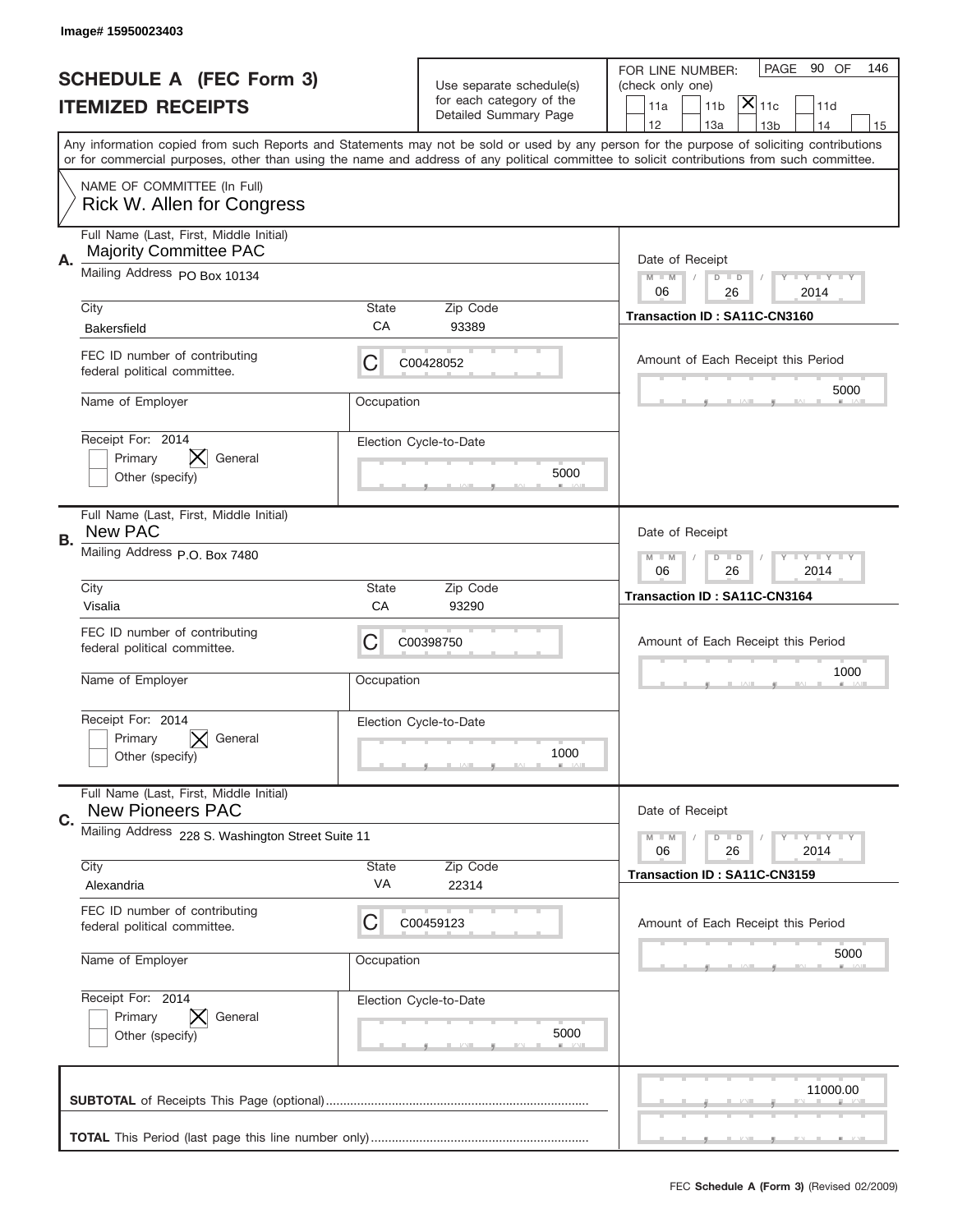|           | Image# 15950023404                                                                                  |                                                              |                                |                                                                                                                                                                                                                                                                                         |
|-----------|-----------------------------------------------------------------------------------------------------|--------------------------------------------------------------|--------------------------------|-----------------------------------------------------------------------------------------------------------------------------------------------------------------------------------------------------------------------------------------------------------------------------------------|
|           | <b>SCHEDULE A (FEC Form 3)</b>                                                                      |                                                              | Use separate schedule(s)       | PAGE<br>91 OF<br>146<br>FOR LINE NUMBER:<br>(check only one)                                                                                                                                                                                                                            |
|           | <b>ITEMIZED RECEIPTS</b>                                                                            |                                                              | for each category of the       | $ \mathsf{\overline{X}} _{\mathsf{11c}}$<br>11 <sub>b</sub><br>11d<br>11a                                                                                                                                                                                                               |
|           |                                                                                                     |                                                              | Detailed Summary Page          | 12<br>13a<br>14<br>13 <sub>b</sub><br>15                                                                                                                                                                                                                                                |
|           |                                                                                                     |                                                              |                                | Any information copied from such Reports and Statements may not be sold or used by any person for the purpose of soliciting contributions<br>or for commercial purposes, other than using the name and address of any political committee to solicit contributions from such committee. |
|           | NAME OF COMMITTEE (In Full)<br>Rick W. Allen for Congress                                           |                                                              |                                |                                                                                                                                                                                                                                                                                         |
| Α.        | Full Name (Last, First, Middle Initial)<br><b>Next Century Fund</b>                                 |                                                              |                                | Date of Receipt                                                                                                                                                                                                                                                                         |
|           | Mailing Address 110 Royal St S                                                                      | <b>LEY LEY LEY</b><br>$M - M$<br>$D$ $D$<br>06<br>06<br>2014 |                                |                                                                                                                                                                                                                                                                                         |
|           | City                                                                                                | <b>State</b>                                                 | Zip Code                       | Transaction ID: SA11C-CN3045                                                                                                                                                                                                                                                            |
|           | Alexandria                                                                                          | VA                                                           | 22314                          |                                                                                                                                                                                                                                                                                         |
|           | FEC ID number of contributing<br>federal political committee.                                       | С                                                            | C00343947                      | Amount of Each Receipt this Period<br>1000                                                                                                                                                                                                                                              |
|           | Name of Employer                                                                                    | Occupation                                                   |                                |                                                                                                                                                                                                                                                                                         |
|           | Receipt For: 2014<br>Primary<br>General<br>Other (specify)                                          |                                                              | Election Cycle-to-Date<br>2000 |                                                                                                                                                                                                                                                                                         |
| <b>B.</b> | Full Name (Last, First, Middle Initial)<br>Patriots Leading A Majority                              |                                                              |                                | Date of Receipt                                                                                                                                                                                                                                                                         |
|           | Mailing Address 50 S Providence Road                                                                | <b>LEY LEY LEY</b><br>$M - M$<br>$D$ $D$<br>06<br>26<br>2014 |                                |                                                                                                                                                                                                                                                                                         |
|           | City                                                                                                | <b>State</b>                                                 | Zip Code                       | Transaction ID: SA11C-CN3162                                                                                                                                                                                                                                                            |
|           | Media                                                                                               | <b>PA</b>                                                    | 19063                          |                                                                                                                                                                                                                                                                                         |
|           | FEC ID number of contributing<br>federal political committee.                                       | C                                                            | C00526046                      | Amount of Each Receipt this Period                                                                                                                                                                                                                                                      |
|           | Name of Employer                                                                                    | Occupation                                                   |                                | 1000                                                                                                                                                                                                                                                                                    |
|           | Receipt For: 2014                                                                                   |                                                              | Election Cycle-to-Date         |                                                                                                                                                                                                                                                                                         |
|           | General<br>Primary<br>Other (specify)                                                               |                                                              | 1000                           |                                                                                                                                                                                                                                                                                         |
| C.        | Full Name (Last, First, Middle Initial)<br>People For Enterprise Trade & Economic Growth - Pete PAC |                                                              |                                | Date of Receipt                                                                                                                                                                                                                                                                         |
|           | Mailing Address 7804 Evening Lane                                                                   |                                                              |                                | <b>LEY LEY LEY</b><br>$M \perp M$<br>$D$ $D$<br>26<br>2014<br>06                                                                                                                                                                                                                        |
|           | City                                                                                                | <b>State</b><br>VA                                           | Zip Code                       | Transaction ID: SA11C-CN3172                                                                                                                                                                                                                                                            |
|           | Alexandria                                                                                          |                                                              | 22305                          |                                                                                                                                                                                                                                                                                         |
|           | FEC ID number of contributing<br>federal political committee.                                       | С                                                            | C00363770                      | Amount of Each Receipt this Period                                                                                                                                                                                                                                                      |
|           | Name of Employer                                                                                    | Occupation                                                   |                                | 2000                                                                                                                                                                                                                                                                                    |
|           | Receipt For: 2014                                                                                   |                                                              | Election Cycle-to-Date         |                                                                                                                                                                                                                                                                                         |
|           | Primary<br>General<br>Other (specify)                                                               |                                                              | 2000                           |                                                                                                                                                                                                                                                                                         |
|           |                                                                                                     |                                                              |                                | 4000.00                                                                                                                                                                                                                                                                                 |
|           |                                                                                                     |                                                              |                                |                                                                                                                                                                                                                                                                                         |
|           |                                                                                                     |                                                              |                                |                                                                                                                                                                                                                                                                                         |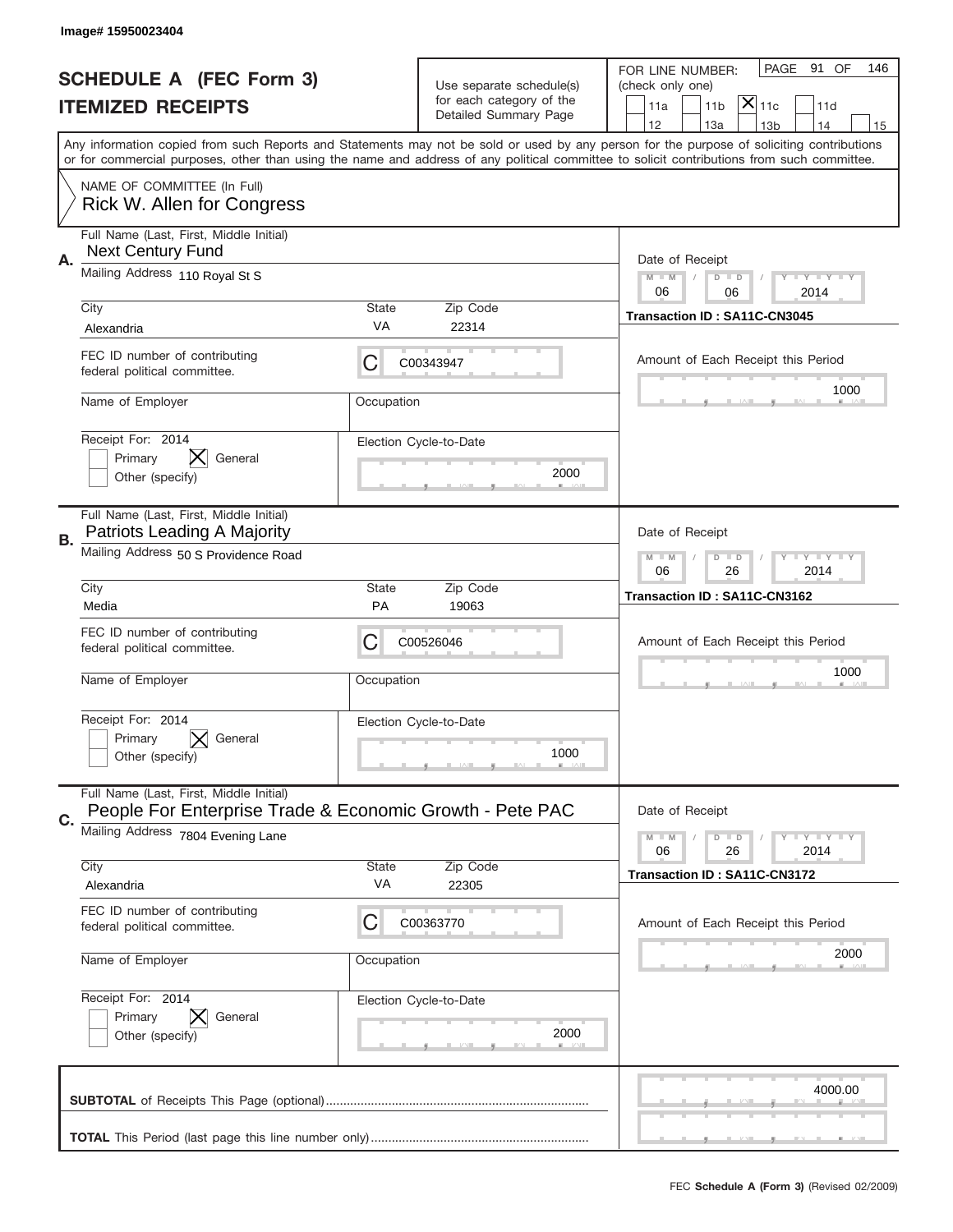|    | Image# 15950023405                                                    |             |                                                      |                                                                                                                                                                                                                                                                                         |
|----|-----------------------------------------------------------------------|-------------|------------------------------------------------------|-----------------------------------------------------------------------------------------------------------------------------------------------------------------------------------------------------------------------------------------------------------------------------------------|
|    | <b>SCHEDULE A (FEC Form 3)</b>                                        |             | Use separate schedule(s)<br>for each category of the | PAGE 92 OF<br>146<br>FOR LINE NUMBER:<br>(check only one)                                                                                                                                                                                                                               |
|    | <b>ITEMIZED RECEIPTS</b>                                              |             | Detailed Summary Page                                | $ \overline{\mathsf{X}} _{\mathsf{11c}}$<br>11 <sub>b</sub><br>11d<br>11a<br>12<br>13a<br>13 <sub>b</sub><br>14<br>15                                                                                                                                                                   |
|    |                                                                       |             |                                                      | Any information copied from such Reports and Statements may not be sold or used by any person for the purpose of soliciting contributions<br>or for commercial purposes, other than using the name and address of any political committee to solicit contributions from such committee. |
|    | NAME OF COMMITTEE (In Full)<br>Rick W. Allen for Congress             |             |                                                      |                                                                                                                                                                                                                                                                                         |
| Α. | Full Name (Last, First, Middle Initial)<br>Pete Sessions For Congress |             |                                                      | Date of Receipt                                                                                                                                                                                                                                                                         |
|    | Mailing Address P.O. Box 823047                                       |             |                                                      | $M - M$<br><b>LEY LEY LEY</b><br>$D$ $D$<br>06<br>13<br>2014                                                                                                                                                                                                                            |
|    | City<br>Dallas                                                        | State<br>ТX | Zip Code<br>75382                                    | Transaction ID: SA11C-CN3086                                                                                                                                                                                                                                                            |
|    | FEC ID number of contributing<br>federal political committee.         | C           | C00303305                                            | Amount of Each Receipt this Period<br>2000                                                                                                                                                                                                                                              |
|    | Name of Employer                                                      | Occupation  |                                                      |                                                                                                                                                                                                                                                                                         |
|    | Receipt For: 2014<br>Primary<br>General<br>Other (specify)            |             | Election Cycle-to-Date<br>2000                       |                                                                                                                                                                                                                                                                                         |
| В. | Full Name (Last, First, Middle Initial)<br><b>Price For Congress</b>  |             |                                                      | Date of Receipt                                                                                                                                                                                                                                                                         |
|    | Mailing Address P.O. Box 425                                          |             |                                                      | $M$ M<br><b>LEYTEY LEY</b><br>$D$ $D$<br>06<br>27<br>2014                                                                                                                                                                                                                               |
|    | City<br>Roswell                                                       | State<br>GA | Zip Code<br>30077                                    | Transaction ID: SA11C-CN3202                                                                                                                                                                                                                                                            |
|    | FEC ID number of contributing                                         | C           | C00386755                                            | Amount of Each Receipt this Period                                                                                                                                                                                                                                                      |
|    | federal political committee.                                          |             |                                                      |                                                                                                                                                                                                                                                                                         |
|    | Name of Employer                                                      | Occupation  |                                                      | 2000                                                                                                                                                                                                                                                                                    |
|    | Receipt For: 2014<br>General<br>Primary<br>Other (specify)            |             | Election Cycle-to-Date<br>2000                       |                                                                                                                                                                                                                                                                                         |
|    | Full Name (Last, First, Middle Initial)<br>Prosperity Action Inc.     |             |                                                      | Date of Receipt                                                                                                                                                                                                                                                                         |
| C. | Mailing Address 1006 Pendleton Street                                 |             |                                                      | <b>LYLYLY</b><br>$M - M$<br>$D$ $D$<br>2014<br>06<br>30                                                                                                                                                                                                                                 |
|    | City<br>Alexandria                                                    | State<br>VA | Zip Code<br>22314                                    | Transaction ID: SA11C-CN3272                                                                                                                                                                                                                                                            |
|    | FEC ID number of contributing<br>federal political committee.         | C           | C00377689                                            | Amount of Each Receipt this Period                                                                                                                                                                                                                                                      |
|    | Name of Employer                                                      | Occupation  |                                                      | 5000                                                                                                                                                                                                                                                                                    |
|    | Receipt For: 2014<br>Primary<br>General<br>Other (specify)            |             | Election Cycle-to-Date<br>5000                       |                                                                                                                                                                                                                                                                                         |
|    |                                                                       |             |                                                      | 9000.00                                                                                                                                                                                                                                                                                 |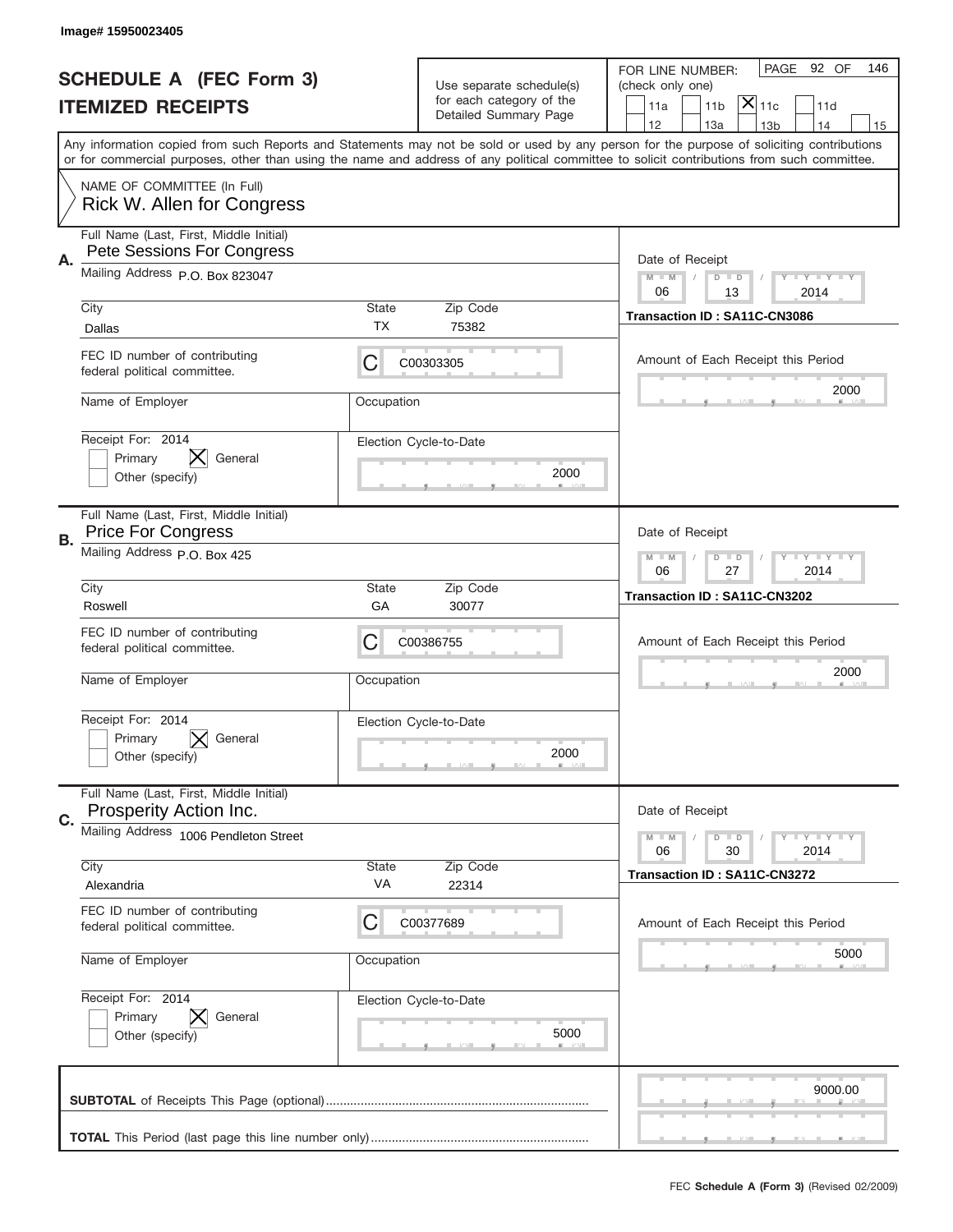|    | Image# 15950023406                                                                              |                    |                                                   |                                                                                                                                                                                                                                                                                                                                     |
|----|-------------------------------------------------------------------------------------------------|--------------------|---------------------------------------------------|-------------------------------------------------------------------------------------------------------------------------------------------------------------------------------------------------------------------------------------------------------------------------------------------------------------------------------------|
|    | <b>SCHEDULE A (FEC Form 3)</b>                                                                  |                    | Use separate schedule(s)                          | PAGE 93 OF<br>146<br>FOR LINE NUMBER:<br>(check only one)                                                                                                                                                                                                                                                                           |
|    | <b>ITEMIZED RECEIPTS</b>                                                                        |                    | for each category of the<br>Detailed Summary Page | $\mathsf{X} _{\mathsf{11c}}$<br>11 <sub>b</sub><br>11d<br>11a                                                                                                                                                                                                                                                                       |
|    |                                                                                                 |                    |                                                   | 12<br>13a<br>13 <sub>b</sub><br>14<br>15<br>Any information copied from such Reports and Statements may not be sold or used by any person for the purpose of soliciting contributions<br>or for commercial purposes, other than using the name and address of any political committee to solicit contributions from such committee. |
|    | NAME OF COMMITTEE (In Full)<br>Rick W. Allen for Congress                                       |                    |                                                   |                                                                                                                                                                                                                                                                                                                                     |
| Α. | Full Name (Last, First, Middle Initial)<br>Reynolds American PAC                                |                    |                                                   | Date of Receipt                                                                                                                                                                                                                                                                                                                     |
|    | Mailing Address P.O. Box 718                                                                    |                    |                                                   | <b>LYLYLY</b><br>$M - M$<br>$D$ $D$<br>06<br>30<br>2014                                                                                                                                                                                                                                                                             |
|    | City<br><b>Winston Salem</b>                                                                    | State<br><b>NC</b> | Zip Code<br>27102                                 | Transaction ID: SA11C-CN3270                                                                                                                                                                                                                                                                                                        |
|    | FEC ID number of contributing<br>federal political committee.                                   | C                  | C00042002                                         | Amount of Each Receipt this Period<br>2500                                                                                                                                                                                                                                                                                          |
|    | Name of Employer                                                                                | Occupation         |                                                   |                                                                                                                                                                                                                                                                                                                                     |
|    | Receipt For: 2014<br>General<br>Primary<br>Other (specify)                                      |                    | Election Cycle-to-Date<br>2500                    |                                                                                                                                                                                                                                                                                                                                     |
| В. | Full Name (Last, First, Middle Initial)<br>Support To Ensure Victory Everywhere PAC - Steve PAC |                    |                                                   | Date of Receipt                                                                                                                                                                                                                                                                                                                     |
|    | Mailing Address 228 S Washington Street Ste 115                                                 |                    |                                                   | <b>LYLYLY</b><br>$M - M$<br>$D$ $D$<br>06<br>26<br>2014                                                                                                                                                                                                                                                                             |
|    | City<br>Alexandria                                                                              | State<br>VA        | Zip Code<br>22314                                 | Transaction ID: SA11C-CN3165                                                                                                                                                                                                                                                                                                        |
|    | FEC ID number of contributing<br>federal political committee.                                   | C                  | C00501478                                         | Amount of Each Receipt this Period                                                                                                                                                                                                                                                                                                  |
|    | Name of Employer                                                                                | Occupation         |                                                   | 1000                                                                                                                                                                                                                                                                                                                                |
|    |                                                                                                 |                    |                                                   |                                                                                                                                                                                                                                                                                                                                     |
|    | Receipt For: 2014<br>General<br>Primary<br>Other (specify)                                      |                    | Election Cycle-to-Date<br>1000                    |                                                                                                                                                                                                                                                                                                                                     |
|    | Full Name (Last, First, Middle Initial)<br>Texas Republicans United PAC - TRU PAC               |                    |                                                   | Date of Receipt                                                                                                                                                                                                                                                                                                                     |
| C. | Mailing Address 815-A Brazos Street                                                             |                    |                                                   | <b>LY LY LY</b><br>$M - M$<br>$D$ $D$<br>2014<br>06<br>26                                                                                                                                                                                                                                                                           |
|    | City<br>Austin                                                                                  | <b>State</b><br>TX | Zip Code<br>78701                                 | Transaction ID: SA11C-CN3168                                                                                                                                                                                                                                                                                                        |
|    | FEC ID number of contributing<br>federal political committee.                                   | C                  | C00481531                                         | Amount of Each Receipt this Period                                                                                                                                                                                                                                                                                                  |
|    | Name of Employer                                                                                | Occupation         |                                                   | 1000                                                                                                                                                                                                                                                                                                                                |
|    | Receipt For: 2014<br>Primary<br>General<br>Other (specify)                                      |                    | Election Cycle-to-Date<br>1000                    |                                                                                                                                                                                                                                                                                                                                     |
|    |                                                                                                 |                    |                                                   | 4500.00                                                                                                                                                                                                                                                                                                                             |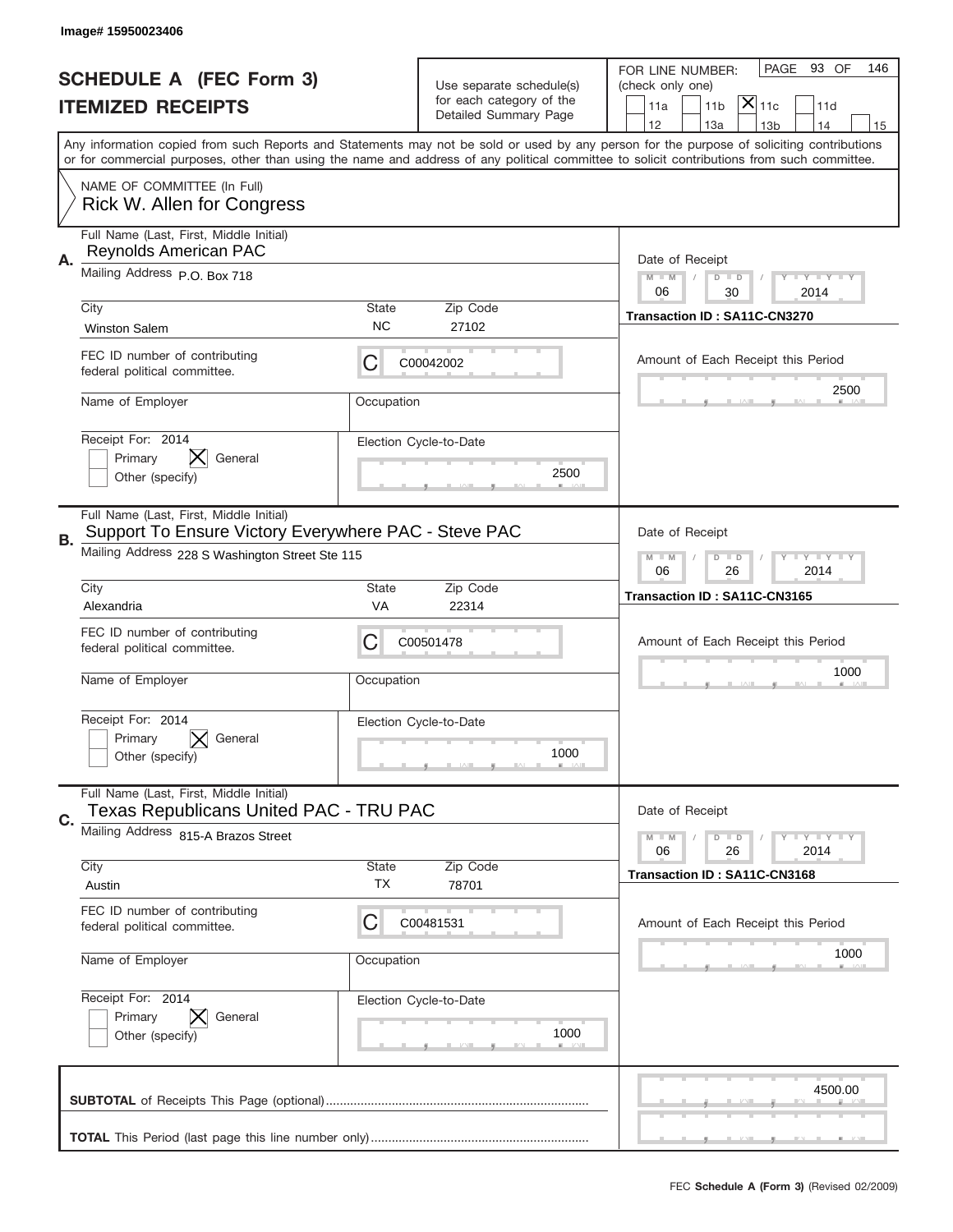|    | Image#15950023407                                              |                                                         |                                                   |                                                                                                                                                                                                                                                                                         |
|----|----------------------------------------------------------------|---------------------------------------------------------|---------------------------------------------------|-----------------------------------------------------------------------------------------------------------------------------------------------------------------------------------------------------------------------------------------------------------------------------------------|
|    | <b>SCHEDULE A (FEC Form 3)</b>                                 |                                                         | Use separate schedule(s)                          | PAGE<br>94 OF<br>146<br>FOR LINE NUMBER:<br>(check only one)                                                                                                                                                                                                                            |
|    | <b>ITEMIZED RECEIPTS</b>                                       |                                                         | for each category of the<br>Detailed Summary Page | $ \mathsf{X} _{\mathsf{11c}}$<br>11 <sub>b</sub><br>11a<br>11d                                                                                                                                                                                                                          |
|    |                                                                |                                                         |                                                   | 12<br>13a<br>14<br>13 <sub>b</sub><br>15                                                                                                                                                                                                                                                |
|    |                                                                |                                                         |                                                   | Any information copied from such Reports and Statements may not be sold or used by any person for the purpose of soliciting contributions<br>or for commercial purposes, other than using the name and address of any political committee to solicit contributions from such committee. |
|    | NAME OF COMMITTEE (In Full)<br>Rick W. Allen for Congress      |                                                         |                                                   |                                                                                                                                                                                                                                                                                         |
| Α. | Full Name (Last, First, Middle Initial)<br>The Freedom Project |                                                         |                                                   | Date of Receipt                                                                                                                                                                                                                                                                         |
|    | Mailing Address 320 First Street S.E.                          | $M - M$<br>Y I Y I Y I Y<br>$D$ $D$<br>06<br>26<br>2014 |                                                   |                                                                                                                                                                                                                                                                                         |
|    | City                                                           | State                                                   | Zip Code                                          | Transaction ID: SA11C-CN3158                                                                                                                                                                                                                                                            |
|    | Washington                                                     | DC                                                      | 20003                                             |                                                                                                                                                                                                                                                                                         |
|    | FEC ID number of contributing<br>federal political committee.  | C                                                       | C00305805                                         | Amount of Each Receipt this Period                                                                                                                                                                                                                                                      |
|    | Name of Employer                                               | Occupation                                              |                                                   | 5000                                                                                                                                                                                                                                                                                    |
|    | Receipt For: 2014<br>Primary<br>General                        |                                                         | Election Cycle-to-Date                            |                                                                                                                                                                                                                                                                                         |
|    | Other (specify)<br>Primary 2014 Debt                           |                                                         | 5000                                              |                                                                                                                                                                                                                                                                                         |
| В. | Full Name (Last, First, Middle Initial)<br>The Freedom Project |                                                         |                                                   | Date of Receipt                                                                                                                                                                                                                                                                         |
|    | Mailing Address 320 First Street S.E.                          | <b>LYLYLY</b><br>$M - M$<br>$D$ $D$<br>06<br>26<br>2014 |                                                   |                                                                                                                                                                                                                                                                                         |
|    | City                                                           | State                                                   | Zip Code                                          | Transaction ID: SA11C-CN3177                                                                                                                                                                                                                                                            |
|    | Washington                                                     | DC                                                      | 20003                                             |                                                                                                                                                                                                                                                                                         |
|    | FEC ID number of contributing<br>federal political committee.  | C                                                       | C00305805                                         | Amount of Each Receipt this Period                                                                                                                                                                                                                                                      |
|    | Name of Employer                                               | Occupation                                              |                                                   | 5000                                                                                                                                                                                                                                                                                    |
|    | Receipt For: 2014                                              |                                                         | Election Cycle-to-Date                            |                                                                                                                                                                                                                                                                                         |
|    | Primary<br>General<br>Other (specify)                          |                                                         | 10000                                             |                                                                                                                                                                                                                                                                                         |
| C. | Full Name (Last, First, Middle Initial)<br>The Loose Group     |                                                         |                                                   | Date of Receipt                                                                                                                                                                                                                                                                         |
|    | Mailing Address 3379 Peachtree Road Suite 270                  |                                                         |                                                   | <b>TEY TEY TEY</b><br>$M - M$<br>$D$ $D$                                                                                                                                                                                                                                                |
|    | City                                                           | State                                                   | Zip Code                                          | 05<br>2014<br>05                                                                                                                                                                                                                                                                        |
|    | Atlanta                                                        | GA                                                      | 30326                                             | Transaction ID: SA11C-CN2938                                                                                                                                                                                                                                                            |
|    | FEC ID number of contributing<br>federal political committee.  | C                                                       | C00010793                                         | Amount of Each Receipt this Period                                                                                                                                                                                                                                                      |
|    | Name of Employer                                               | Occupation                                              |                                                   | 5000                                                                                                                                                                                                                                                                                    |
|    | Receipt For: 2014                                              |                                                         | Election Cycle-to-Date                            |                                                                                                                                                                                                                                                                                         |
|    | Primary<br>General<br>Other (specify)                          |                                                         | 5000                                              |                                                                                                                                                                                                                                                                                         |
|    |                                                                |                                                         |                                                   | 15000.00                                                                                                                                                                                                                                                                                |
|    |                                                                |                                                         |                                                   |                                                                                                                                                                                                                                                                                         |
|    |                                                                |                                                         |                                                   |                                                                                                                                                                                                                                                                                         |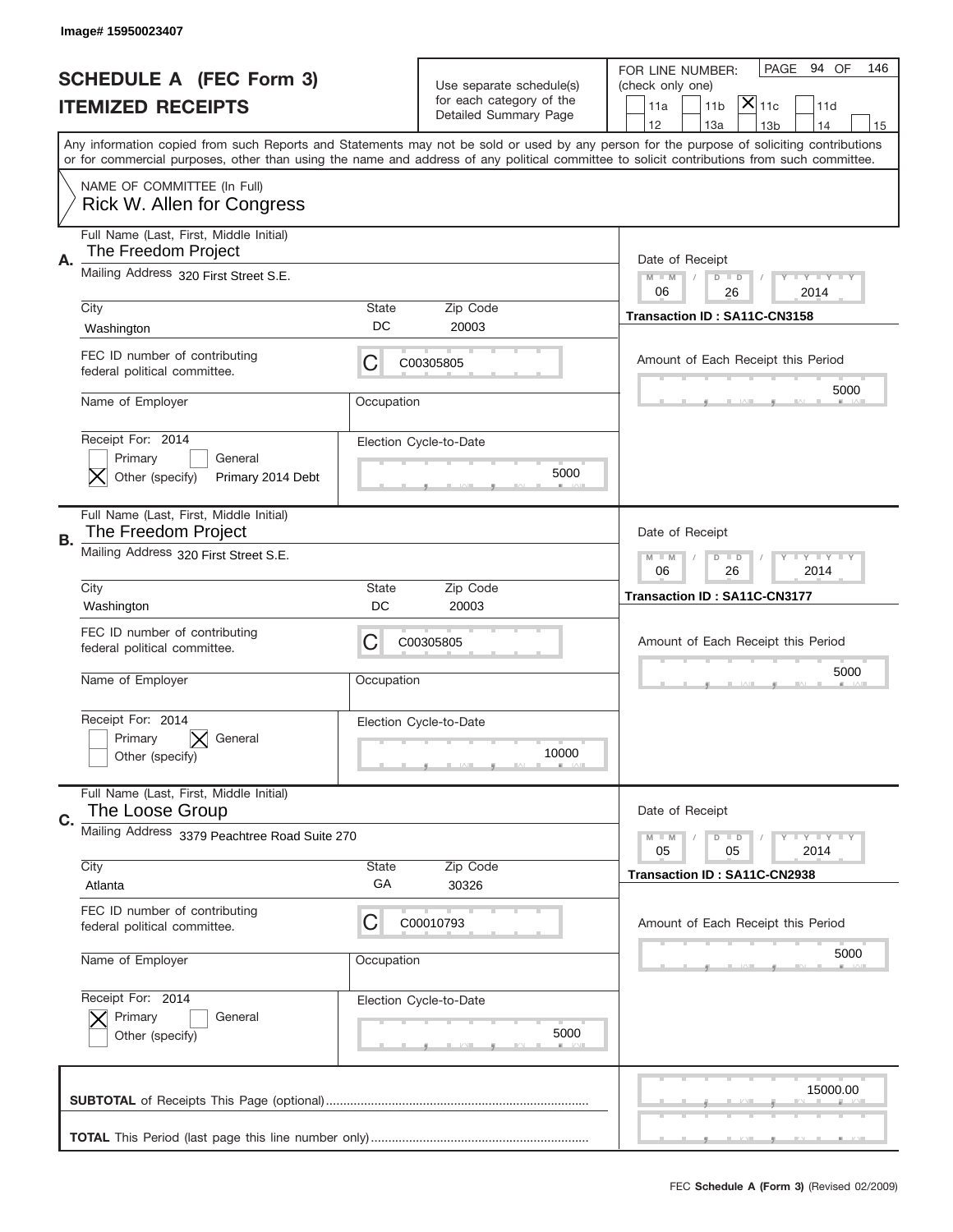|    | Image# 15950023408                                                          |                                                              |                                                      |                                                                                                                                                                                                                                                                                         |
|----|-----------------------------------------------------------------------------|--------------------------------------------------------------|------------------------------------------------------|-----------------------------------------------------------------------------------------------------------------------------------------------------------------------------------------------------------------------------------------------------------------------------------------|
|    | <b>SCHEDULE A (FEC Form 3)</b><br><b>ITEMIZED RECEIPTS</b>                  |                                                              | Use separate schedule(s)<br>for each category of the | PAGE<br>95 OF<br>146<br>FOR LINE NUMBER:<br>(check only one)<br>$ \mathsf{\overline{X}} _{\mathsf{11c}}$<br>11 <sub>b</sub><br>11a<br>11d                                                                                                                                               |
|    |                                                                             |                                                              | Detailed Summary Page                                | 12<br>13a<br>14<br>13 <sub>b</sub><br>15                                                                                                                                                                                                                                                |
|    |                                                                             |                                                              |                                                      | Any information copied from such Reports and Statements may not be sold or used by any person for the purpose of soliciting contributions<br>or for commercial purposes, other than using the name and address of any political committee to solicit contributions from such committee. |
|    | NAME OF COMMITTEE (In Full)<br>Rick W. Allen for Congress                   |                                                              |                                                      |                                                                                                                                                                                                                                                                                         |
| Α. | Full Name (Last, First, Middle Initial)<br>Voice For Freedom PAC            |                                                              |                                                      | Date of Receipt                                                                                                                                                                                                                                                                         |
|    | Mailing Address 2700 Cumberland Pkwy<br>Suite 150                           | <b>LEY LEY LEY</b><br>$M - M$<br>$D$ $D$<br>06<br>20<br>2014 |                                                      |                                                                                                                                                                                                                                                                                         |
|    | City                                                                        | State                                                        | Zip Code                                             | Transaction ID: SA11C-CN3144                                                                                                                                                                                                                                                            |
|    | Atlanta                                                                     | GА                                                           | 30339                                                |                                                                                                                                                                                                                                                                                         |
|    | FEC ID number of contributing<br>federal political committee.               | C                                                            | C00409805                                            | Amount of Each Receipt this Period                                                                                                                                                                                                                                                      |
|    | Name of Employer                                                            | Occupation                                                   |                                                      | 5000                                                                                                                                                                                                                                                                                    |
|    | Receipt For: 2014                                                           |                                                              | Election Cycle-to-Date                               |                                                                                                                                                                                                                                                                                         |
|    | Primary<br>General                                                          |                                                              |                                                      |                                                                                                                                                                                                                                                                                         |
|    | Other (specify)                                                             |                                                              | 5000                                                 |                                                                                                                                                                                                                                                                                         |
| В. | Full Name (Last, First, Middle Initial)<br><b>Westmoreland For Congress</b> |                                                              |                                                      | Date of Receipt                                                                                                                                                                                                                                                                         |
|    | Mailing Address P.O. Box 458                                                |                                                              |                                                      | <b>LEY LEY LEY</b><br>$M$ M<br>$D$ $D$<br>06<br>30<br>2014                                                                                                                                                                                                                              |
|    | City                                                                        | State                                                        | Zip Code                                             | Transaction ID: SA11C-CN3269                                                                                                                                                                                                                                                            |
|    | Sharpsburg                                                                  | GА                                                           | 30277                                                |                                                                                                                                                                                                                                                                                         |
|    | FEC ID number of contributing<br>federal political committee.               | C                                                            | C00387126                                            | Amount of Each Receipt this Period                                                                                                                                                                                                                                                      |
|    | Name of Employer                                                            | Occupation                                                   |                                                      | 2000                                                                                                                                                                                                                                                                                    |
|    | Receipt For: 2014                                                           |                                                              | Election Cycle-to-Date                               |                                                                                                                                                                                                                                                                                         |
|    | Primary<br>General                                                          |                                                              |                                                      |                                                                                                                                                                                                                                                                                         |
|    | Other (specify)                                                             |                                                              | 2000                                                 |                                                                                                                                                                                                                                                                                         |
|    | Full Name (Last, First, Middle Initial)                                     |                                                              |                                                      | Date of Receipt                                                                                                                                                                                                                                                                         |
| C. | <b>Mailing Address</b>                                                      |                                                              |                                                      | $Y - Y - Y - Y - Y$<br>$M - M$<br>$D$ $D$                                                                                                                                                                                                                                               |
|    | City                                                                        | State                                                        | Zip Code                                             |                                                                                                                                                                                                                                                                                         |
|    | FEC ID number of contributing                                               |                                                              |                                                      |                                                                                                                                                                                                                                                                                         |
|    | federal political committee.                                                | C                                                            |                                                      | Amount of Each Receipt this Period                                                                                                                                                                                                                                                      |
|    | Name of Employer                                                            | Occupation                                                   |                                                      |                                                                                                                                                                                                                                                                                         |
|    | Receipt For:                                                                |                                                              | Election Cycle-to-Date                               |                                                                                                                                                                                                                                                                                         |
|    | Primary<br>General                                                          |                                                              |                                                      |                                                                                                                                                                                                                                                                                         |
|    | Other (specify)                                                             |                                                              |                                                      |                                                                                                                                                                                                                                                                                         |
|    |                                                                             |                                                              |                                                      | 7000.00                                                                                                                                                                                                                                                                                 |
|    |                                                                             |                                                              |                                                      |                                                                                                                                                                                                                                                                                         |
|    |                                                                             |                                                              |                                                      | 95750.00                                                                                                                                                                                                                                                                                |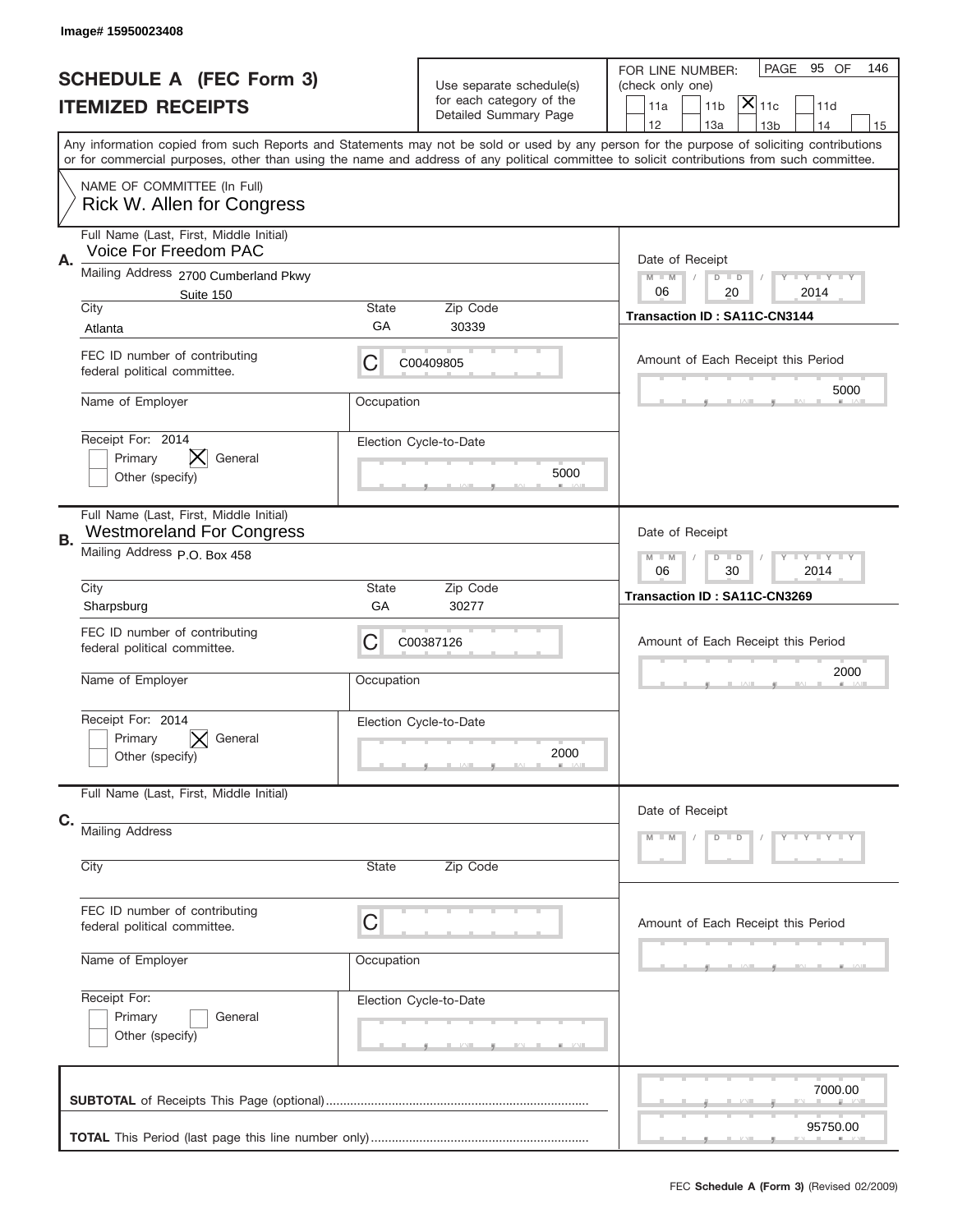|    | Image#15950023409                                                |                                       |                                                                               |                                                                                                                                                                                                                                                                                         |
|----|------------------------------------------------------------------|---------------------------------------|-------------------------------------------------------------------------------|-----------------------------------------------------------------------------------------------------------------------------------------------------------------------------------------------------------------------------------------------------------------------------------------|
|    | <b>SCHEDULE A (FEC Form 3)</b><br><b>ITEMIZED RECEIPTS</b>       |                                       | Use separate schedule(s)<br>for each category of the<br>Detailed Summary Page | PAGE 96 OF<br>146<br>FOR LINE NUMBER:<br>(check only one)<br>$ \mathsf{X} _{11\text{d}}$<br>11 <sub>b</sub><br>11a<br>11c<br>12<br>13a<br>14<br>13 <sub>b</sub><br>15                                                                                                                   |
|    |                                                                  |                                       |                                                                               | Any information copied from such Reports and Statements may not be sold or used by any person for the purpose of soliciting contributions<br>or for commercial purposes, other than using the name and address of any political committee to solicit contributions from such committee. |
|    | NAME OF COMMITTEE (In Full)<br>Rick W. Allen for Congress        |                                       |                                                                               |                                                                                                                                                                                                                                                                                         |
| Α. | Full Name (Last, First, Middle Initial)<br>Richard W Allen       |                                       |                                                                               | Date of Receipt                                                                                                                                                                                                                                                                         |
|    | Mailing Address 2237 Pickens Rd                                  |                                       |                                                                               | $M - M$<br><b>THEY THEY</b><br>$D$ $D$<br>06<br>03<br>2014                                                                                                                                                                                                                              |
|    | City<br>Augusta                                                  | State<br>GA                           | Zip Code<br>30904                                                             | Transaction ID: SA11D-CN3088                                                                                                                                                                                                                                                            |
|    | FEC ID number of contributing<br>federal political committee.    | С                                     | H2GA12121                                                                     | Amount of Each Receipt this Period                                                                                                                                                                                                                                                      |
|    | Name of Employer<br><b>RW Allen And Associates</b>               | Occupation<br>President               |                                                                               | 74511.51<br>Conversion of Loan to Contribution                                                                                                                                                                                                                                          |
|    | Receipt For: 2014<br>Primary<br>X.<br>General<br>Other (specify) |                                       | Election Cycle-to-Date<br>74961.51                                            |                                                                                                                                                                                                                                                                                         |
|    | Full Name (Last, First, Middle Initial)                          |                                       |                                                                               | Date of Receipt                                                                                                                                                                                                                                                                         |
| В. | <b>Mailing Address</b>                                           | $Y = Y = Y + Y$<br>$M - M$<br>$D$ $D$ |                                                                               |                                                                                                                                                                                                                                                                                         |
|    | City                                                             | State                                 | Zip Code                                                                      |                                                                                                                                                                                                                                                                                         |
|    | FEC ID number of contributing<br>federal political committee.    | C                                     |                                                                               | Amount of Each Receipt this Period                                                                                                                                                                                                                                                      |
|    | Name of Employer                                                 | Occupation                            |                                                                               |                                                                                                                                                                                                                                                                                         |
|    | Receipt For:<br>Primary<br>General<br>Other (specify)            |                                       | Election Cycle-to-Date                                                        |                                                                                                                                                                                                                                                                                         |
|    | Full Name (Last, First, Middle Initial)                          |                                       |                                                                               | Date of Receipt                                                                                                                                                                                                                                                                         |
| C. | <b>Mailing Address</b>                                           |                                       |                                                                               | $D$ $D$<br>$Y - Y - Y - Y - Y$<br>$M - M$                                                                                                                                                                                                                                               |
|    | City                                                             | State                                 | Zip Code                                                                      |                                                                                                                                                                                                                                                                                         |
|    | FEC ID number of contributing<br>federal political committee.    | C                                     |                                                                               | Amount of Each Receipt this Period                                                                                                                                                                                                                                                      |
|    | Name of Employer                                                 | Occupation                            |                                                                               |                                                                                                                                                                                                                                                                                         |
|    | Receipt For:<br>Primary<br>General<br>Other (specify)            |                                       | Election Cycle-to-Date                                                        |                                                                                                                                                                                                                                                                                         |
|    |                                                                  |                                       |                                                                               | 74511.51                                                                                                                                                                                                                                                                                |
|    |                                                                  |                                       |                                                                               | 74511.51                                                                                                                                                                                                                                                                                |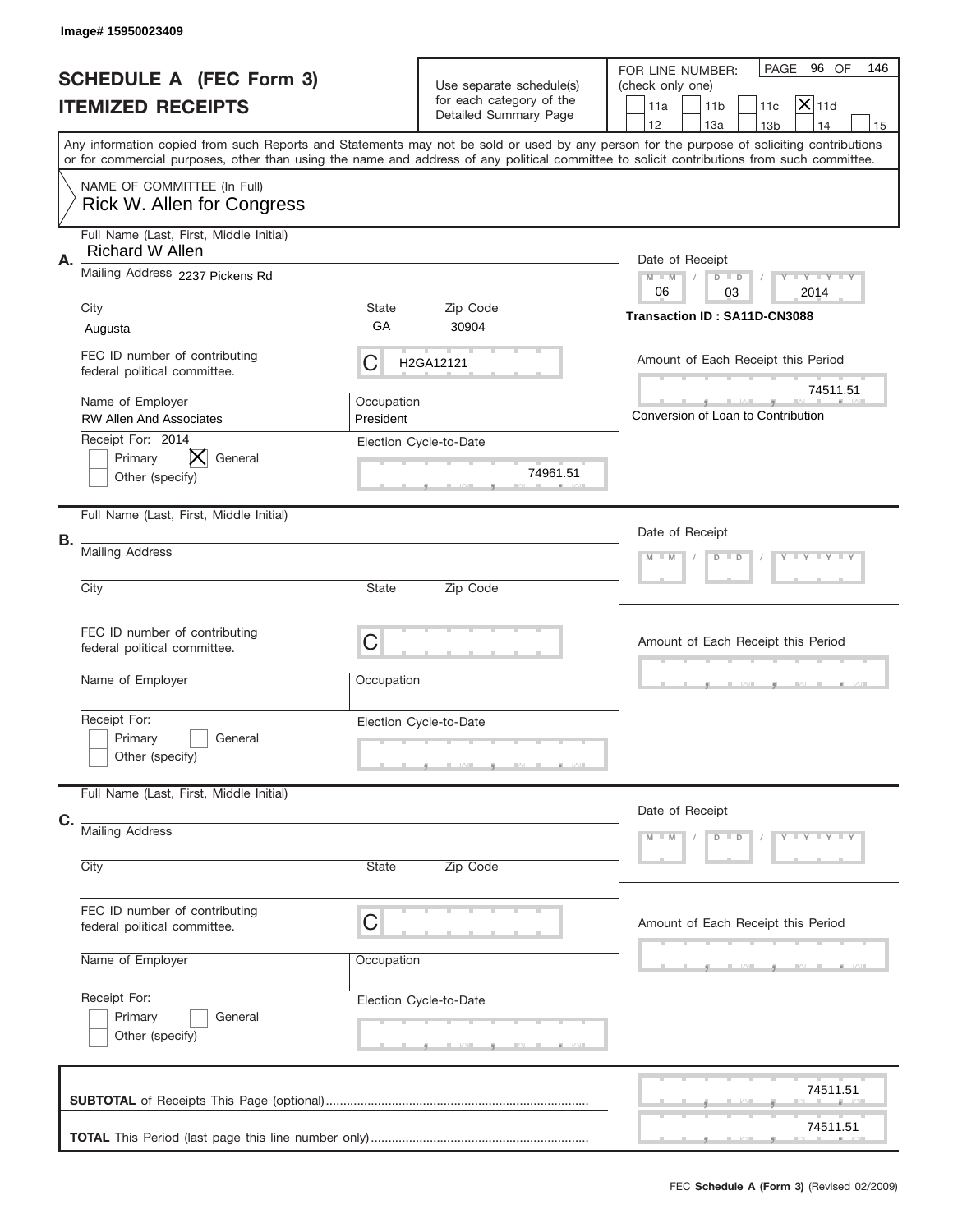|    | Image#15950023410                                                                      |                    |                                                                               |                                                                                                                                                                                                                                                                                         |  |
|----|----------------------------------------------------------------------------------------|--------------------|-------------------------------------------------------------------------------|-----------------------------------------------------------------------------------------------------------------------------------------------------------------------------------------------------------------------------------------------------------------------------------------|--|
|    | <b>SCHEDULE A (FEC Form 3)</b><br><b>ITEMIZED RECEIPTS</b>                             |                    | Use separate schedule(s)<br>for each category of the<br>Detailed Summary Page | PAGE 97 OF<br>146<br>FOR LINE NUMBER:<br>(check only one)<br>11 <sub>b</sub><br>11d<br>11a<br>11c<br>$\overline{\mathsf{x}}$<br>12<br>13a<br>14<br>13 <sub>b</sub><br>15                                                                                                                |  |
|    |                                                                                        |                    |                                                                               | Any information copied from such Reports and Statements may not be sold or used by any person for the purpose of soliciting contributions<br>or for commercial purposes, other than using the name and address of any political committee to solicit contributions from such committee. |  |
|    | NAME OF COMMITTEE (In Full)<br>Rick W. Allen for Congress                              |                    |                                                                               |                                                                                                                                                                                                                                                                                         |  |
| Α. | Full Name (Last, First, Middle Initial)<br>Young Guns Day II 2014                      |                    |                                                                               | Date of Receipt                                                                                                                                                                                                                                                                         |  |
|    | Mailing Address 228 S. Washington Street<br>Suite 115<br>City                          | <b>State</b>       | Zip Code                                                                      | <b>LEY LEY LEY</b><br>$M - M$<br>$D$ $D$<br>06<br>30<br>2014                                                                                                                                                                                                                            |  |
|    | Alexandria                                                                             | VA                 | 22314                                                                         | <b>Transaction ID: SA12-TI1</b>                                                                                                                                                                                                                                                         |  |
|    | FEC ID number of contributing<br>federal political committee.                          | C                  |                                                                               | Amount of Each Receipt this Period                                                                                                                                                                                                                                                      |  |
|    | Name of Employer                                                                       | Occupation         |                                                                               | 4210.1<br><b>Transfer In Affiliated</b>                                                                                                                                                                                                                                                 |  |
|    | Receipt For: 2014<br>Primary<br>General<br>Other (specify)                             |                    | Election Cycle-to-Date<br>4210.1                                              |                                                                                                                                                                                                                                                                                         |  |
| В. | Full Name (Last, First, Middle Initial)<br>National Republican Congressional Committee |                    |                                                                               | Date of Receipt                                                                                                                                                                                                                                                                         |  |
|    | Mailing Address 320 First Street S.E.                                                  |                    |                                                                               | <b>LYLYLY</b><br>$M$ M<br>$D$ $D$<br>30<br>2014<br>06                                                                                                                                                                                                                                   |  |
|    | City<br>Washington                                                                     | <b>State</b><br>DC | Zip Code<br>20003                                                             | Transaction ID: SA12-TI1-1                                                                                                                                                                                                                                                              |  |
|    | FEC ID number of contributing<br>federal political committee.                          | С                  | C00075820                                                                     | Amount of Each Receipt this Period                                                                                                                                                                                                                                                      |  |
|    | Name of Employer                                                                       | Occupation         |                                                                               | 5000<br><b>Transfer In Affiliated</b>                                                                                                                                                                                                                                                   |  |
|    | Receipt For: 2014                                                                      |                    |                                                                               |                                                                                                                                                                                                                                                                                         |  |
|    | Primary<br>General<br>Other (specify)                                                  |                    | Election Cycle-to-Date<br>5000                                                | [MEMO ITEM]<br>Young Guns Day II 2014                                                                                                                                                                                                                                                   |  |
|    | Full Name (Last, First, Middle Initial)                                                |                    |                                                                               | Date of Receipt                                                                                                                                                                                                                                                                         |  |
| C. | <b>Mailing Address</b>                                                                 |                    |                                                                               | $Y - Y - Y - Y - Y$<br>$M - M$<br>$D$ $D$                                                                                                                                                                                                                                               |  |
|    | City                                                                                   | <b>State</b>       | Zip Code                                                                      |                                                                                                                                                                                                                                                                                         |  |
|    | FEC ID number of contributing<br>federal political committee.                          | C                  |                                                                               | Amount of Each Receipt this Period                                                                                                                                                                                                                                                      |  |
|    | Name of Employer                                                                       | Occupation         |                                                                               |                                                                                                                                                                                                                                                                                         |  |
|    | Receipt For:<br>Primary<br>General                                                     |                    | Election Cycle-to-Date                                                        |                                                                                                                                                                                                                                                                                         |  |
|    | Other (specify)                                                                        |                    |                                                                               |                                                                                                                                                                                                                                                                                         |  |
|    |                                                                                        |                    |                                                                               | 4210.10                                                                                                                                                                                                                                                                                 |  |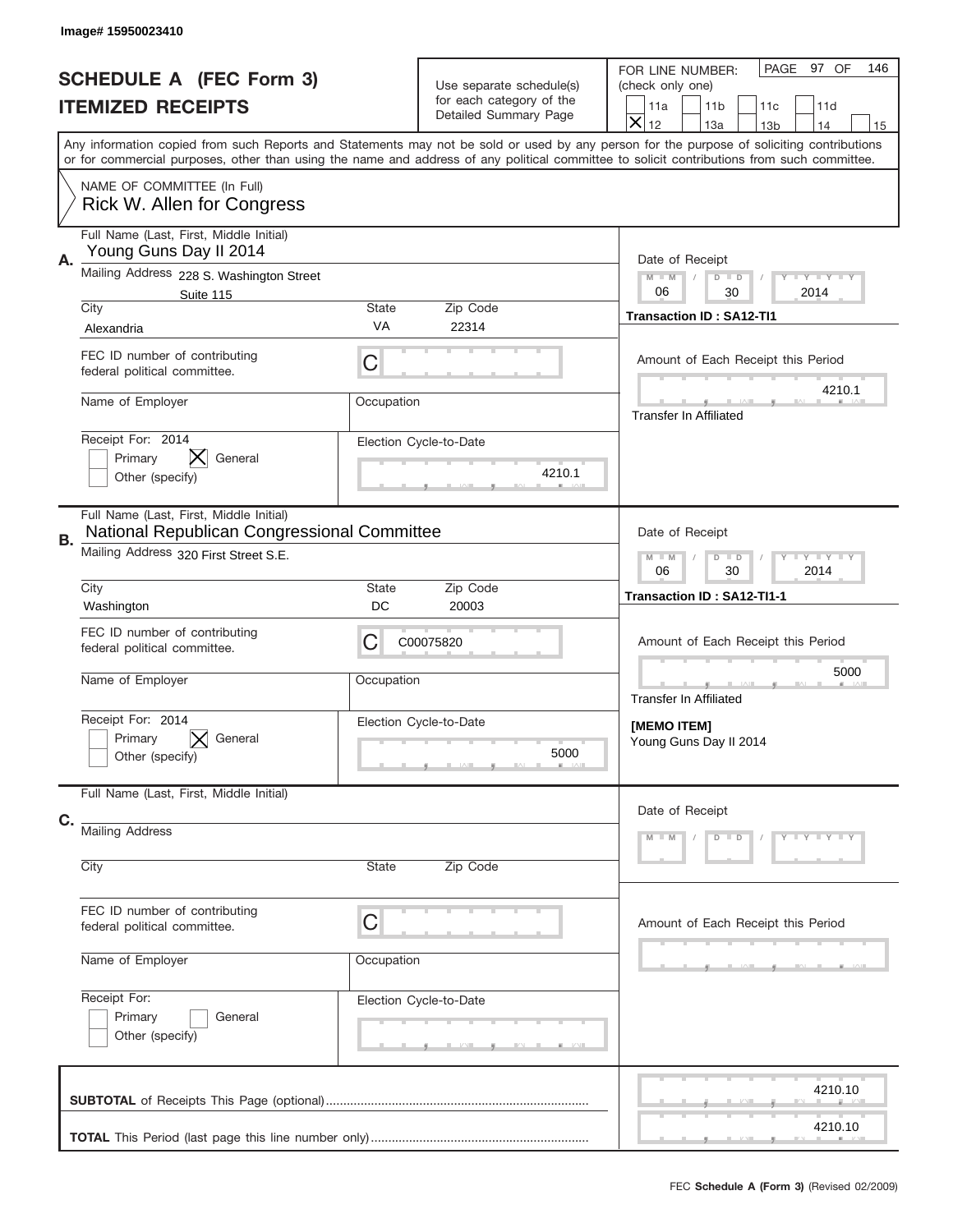|    | Image# 15950023411                                            |                         |                                                                               |                                                                                                                                                                                                                                                                                         |
|----|---------------------------------------------------------------|-------------------------|-------------------------------------------------------------------------------|-----------------------------------------------------------------------------------------------------------------------------------------------------------------------------------------------------------------------------------------------------------------------------------------|
|    | <b>SCHEDULE A (FEC Form 3)</b><br><b>ITEMIZED RECEIPTS</b>    |                         | Use separate schedule(s)<br>for each category of the<br>Detailed Summary Page | PAGE 98 OF<br>146<br>FOR LINE NUMBER:<br>(check only one)<br>11a<br>11 <sub>b</sub><br>11c<br>11d<br>$\times$<br>12<br>13a<br>14<br>13 <sub>b</sub><br>15                                                                                                                               |
|    |                                                               |                         |                                                                               | Any information copied from such Reports and Statements may not be sold or used by any person for the purpose of soliciting contributions<br>or for commercial purposes, other than using the name and address of any political committee to solicit contributions from such committee. |
|    | NAME OF COMMITTEE (In Full)<br>Rick W. Allen for Congress     |                         |                                                                               |                                                                                                                                                                                                                                                                                         |
|    | Full Name (Last, First, Middle Initial)<br>Mr. Richard Allen  |                         |                                                                               |                                                                                                                                                                                                                                                                                         |
| Α. | Mailing Address 2237 Pickens Rd                               |                         |                                                                               | Date of Receipt<br>$M$ M<br>$D$ $D$<br>Y TY TY TY<br>05<br>22<br>2014                                                                                                                                                                                                                   |
|    | City                                                          | State                   | Zip Code                                                                      | Transaction ID: SA13a-LN1014                                                                                                                                                                                                                                                            |
|    | Augusta                                                       | GA                      | 30904                                                                         |                                                                                                                                                                                                                                                                                         |
|    | FEC ID number of contributing<br>federal political committee. | C                       | H2GA12121                                                                     | Amount of Each Receipt this Period                                                                                                                                                                                                                                                      |
|    | Name of Employer<br>Self                                      | Occupation<br>Candidate |                                                                               | 75000<br><b>Personal Funds</b>                                                                                                                                                                                                                                                          |
|    | Receipt For: 2014<br>Primary<br>General<br>Other (specify)    |                         | Election Cycle-to-Date<br>75000                                               |                                                                                                                                                                                                                                                                                         |
|    | Full Name (Last, First, Middle Initial)                       |                         |                                                                               | Date of Receipt                                                                                                                                                                                                                                                                         |
| В. | <b>Mailing Address</b>                                        |                         |                                                                               | Y LY LY LY<br>$M - M$<br>$D$ $D$                                                                                                                                                                                                                                                        |
|    | City<br>State<br>Zip Code                                     |                         |                                                                               |                                                                                                                                                                                                                                                                                         |
|    | FEC ID number of contributing<br>federal political committee. | C                       |                                                                               | Amount of Each Receipt this Period                                                                                                                                                                                                                                                      |
|    | Name of Employer                                              | Occupation              |                                                                               |                                                                                                                                                                                                                                                                                         |
|    | Receipt For:<br>Primary<br>General<br>Other (specify)         |                         | Election Cycle-to-Date                                                        |                                                                                                                                                                                                                                                                                         |
|    | Full Name (Last, First, Middle Initial)                       |                         |                                                                               | Date of Receipt                                                                                                                                                                                                                                                                         |
| C. | Mailing Address                                               |                         | $D$ $D$<br>Y TY TY TY<br>$M - M$                                              |                                                                                                                                                                                                                                                                                         |
|    | City                                                          | State                   | Zip Code                                                                      |                                                                                                                                                                                                                                                                                         |
|    | FEC ID number of contributing<br>federal political committee. | C                       |                                                                               | Amount of Each Receipt this Period                                                                                                                                                                                                                                                      |
|    | Name of Employer                                              | Occupation              |                                                                               |                                                                                                                                                                                                                                                                                         |
|    | Receipt For:<br>Primary<br>General<br>Other (specify)         |                         | Election Cycle-to-Date                                                        |                                                                                                                                                                                                                                                                                         |
|    |                                                               |                         |                                                                               | 75000.00                                                                                                                                                                                                                                                                                |
|    |                                                               |                         |                                                                               | 75000.00                                                                                                                                                                                                                                                                                |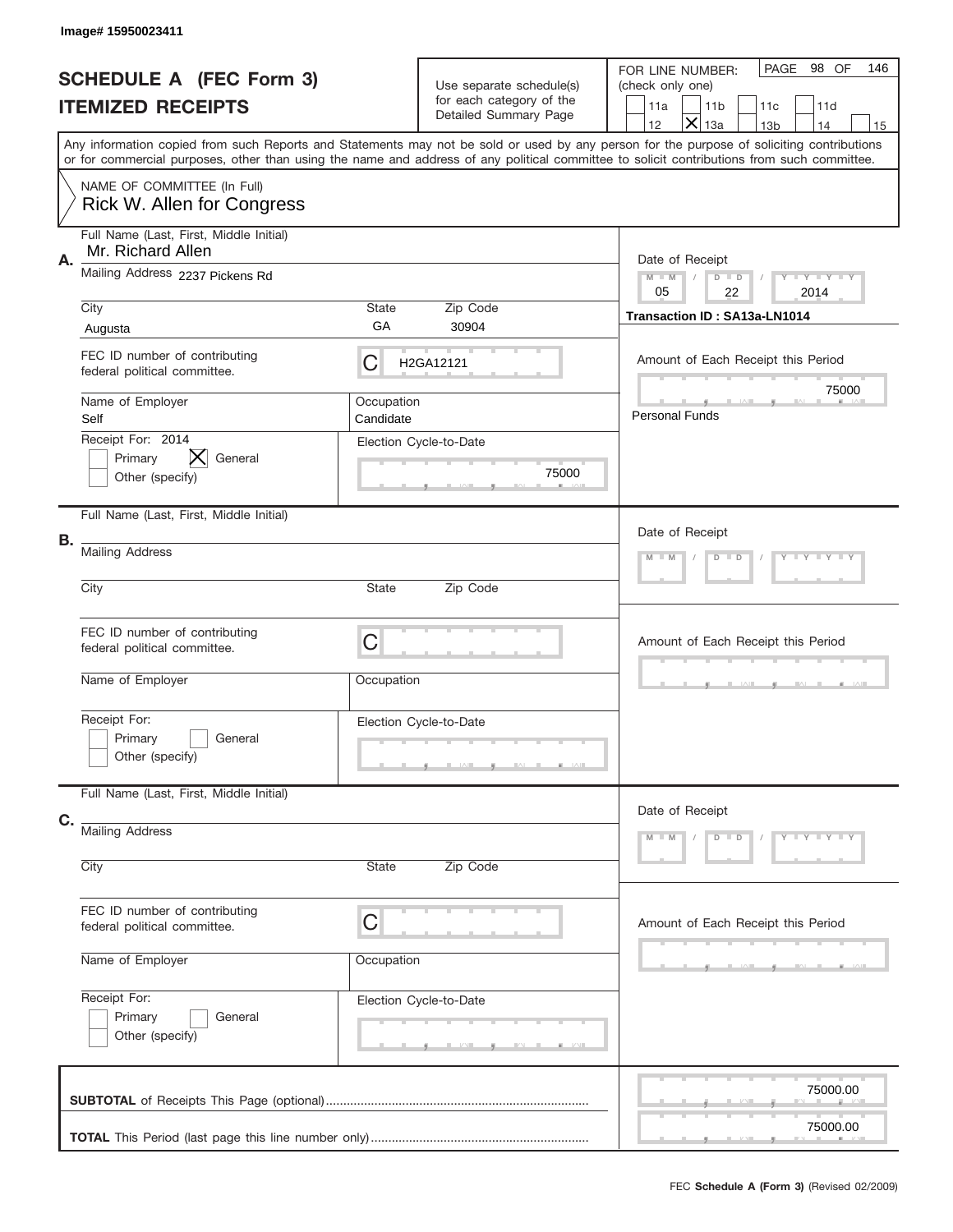|           | Image# 15950023412                                                                                                                                                                                                                                                                      |                                                                               |                          |                                                                                                                                                         |
|-----------|-----------------------------------------------------------------------------------------------------------------------------------------------------------------------------------------------------------------------------------------------------------------------------------------|-------------------------------------------------------------------------------|--------------------------|---------------------------------------------------------------------------------------------------------------------------------------------------------|
|           | <b>SCHEDULE B (FEC Form 3)</b><br><b>ITEMIZED DISBURSEMENTS</b>                                                                                                                                                                                                                         | Use separate schedule(s)<br>for each category of the<br>Detailed Summary Page |                          | 146<br>PAGE 99 OF<br>FOR LINE NUMBER:<br>(check only one)<br>$ \mathsf{X} _{17}$<br>18<br>19a<br>19 <sub>b</sub><br>20a<br>20 <sub>b</sub><br>20c<br>21 |
|           | Any information copied from such Reports and Statements may not be sold or used by any person for the purpose of soliciting contributions<br>or for commercial purposes, other than using the name and address of any political committee to solicit contributions from such committee. |                                                                               |                          |                                                                                                                                                         |
|           | NAME OF COMMITTEE (In Full)<br>Rick W. Allen for Congress                                                                                                                                                                                                                               |                                                                               |                          |                                                                                                                                                         |
|           | Full Name (Last, First, Middle Initial)<br>Trail Blazer Campaign Services Inc.                                                                                                                                                                                                          |                                                                               |                          | Date of Disbursement<br><b>TITY LITY LITY</b><br>$M - M$<br>$D$ $D$                                                                                     |
|           | Mailing Address 620 Mendelssohn Avenue N<br>Suite 186                                                                                                                                                                                                                                   |                                                                               |                          | 2014<br>05<br>01                                                                                                                                        |
|           | City<br><b>State</b><br>MN<br>Golden Valley                                                                                                                                                                                                                                             | Zip Code<br>55427                                                             |                          | Amount of Each Disbursement this Period                                                                                                                 |
|           | Purpose of Disbursement<br>Reporting Software                                                                                                                                                                                                                                           |                                                                               | 001                      | 1747.00<br>Transaction ID: SB17-EX3331                                                                                                                  |
|           | Candidate Name                                                                                                                                                                                                                                                                          |                                                                               | Category/<br>Type        |                                                                                                                                                         |
|           | Disbursement For: 2014<br>Office Sought:<br>House<br>Primary<br>Senate<br>President<br>State:<br>District:                                                                                                                                                                              | General<br>Other (specify)                                                    |                          | <b>Reporting Software</b>                                                                                                                               |
|           | Full Name (Last, First, Middle Initial)                                                                                                                                                                                                                                                 |                                                                               |                          |                                                                                                                                                         |
| <b>B.</b> | Lauren Swing                                                                                                                                                                                                                                                                            |                                                                               |                          | Date of Disbursement<br>$-\gamma + \gamma + \gamma$<br>D<br>M<br>$\mathsf D$<br>M                                                                       |
|           | Mailing Address 807 Saint Andrews Drive<br>Zip Code                                                                                                                                                                                                                                     |                                                                               |                          | 2014<br>05<br>15                                                                                                                                        |
|           | City<br><b>State</b><br>GA<br>Augusta                                                                                                                                                                                                                                                   | Amount of Each Disbursement this Period                                       |                          |                                                                                                                                                         |
|           | Purpose of Disbursement<br>Net Salary<br>Candidate Name                                                                                                                                                                                                                                 |                                                                               | 001<br>Category/<br>Type | 1791.41<br>Transaction ID: SB17-EX3358                                                                                                                  |
|           | Disbursement For:<br>Office Sought:<br>House<br>Primary<br>Senate<br>President                                                                                                                                                                                                          | 2014<br>General<br>Other (specify)                                            |                          | <b>Net Salary</b>                                                                                                                                       |
|           | State:<br>District:<br>Full Name (Last, First, Middle Initial)                                                                                                                                                                                                                          |                                                                               |                          |                                                                                                                                                         |
|           | c. Lauren Swing                                                                                                                                                                                                                                                                         |                                                                               |                          | Date of Disbursement<br>ү "ү "ү "ү<br>$M$ $M$<br>D                                                                                                      |
|           | Mailing Address 807 Saint Andrews Drive                                                                                                                                                                                                                                                 |                                                                               |                          | D<br>2014<br>05<br>29                                                                                                                                   |
|           | City<br>State<br>Augusta<br>GА<br>Purpose of Disbursement                                                                                                                                                                                                                               | Zip Code<br>30909                                                             |                          | Amount of Each Disbursement this Period<br>1791.41                                                                                                      |
|           | Net Salary<br>001<br>Candidate Name<br>Category/<br>Type                                                                                                                                                                                                                                |                                                                               |                          | Transaction ID: SB17-EX3393                                                                                                                             |
|           | Office Sought:<br>Disbursement For: 2014<br>House<br>Senate<br>Primary<br>President<br>State:<br>District:                                                                                                                                                                              | $\mathsf{X}$ General<br>Other (specify)                                       |                          | <b>Net Salary</b>                                                                                                                                       |
|           |                                                                                                                                                                                                                                                                                         |                                                                               |                          | 5329.82                                                                                                                                                 |
|           |                                                                                                                                                                                                                                                                                         |                                                                               |                          |                                                                                                                                                         |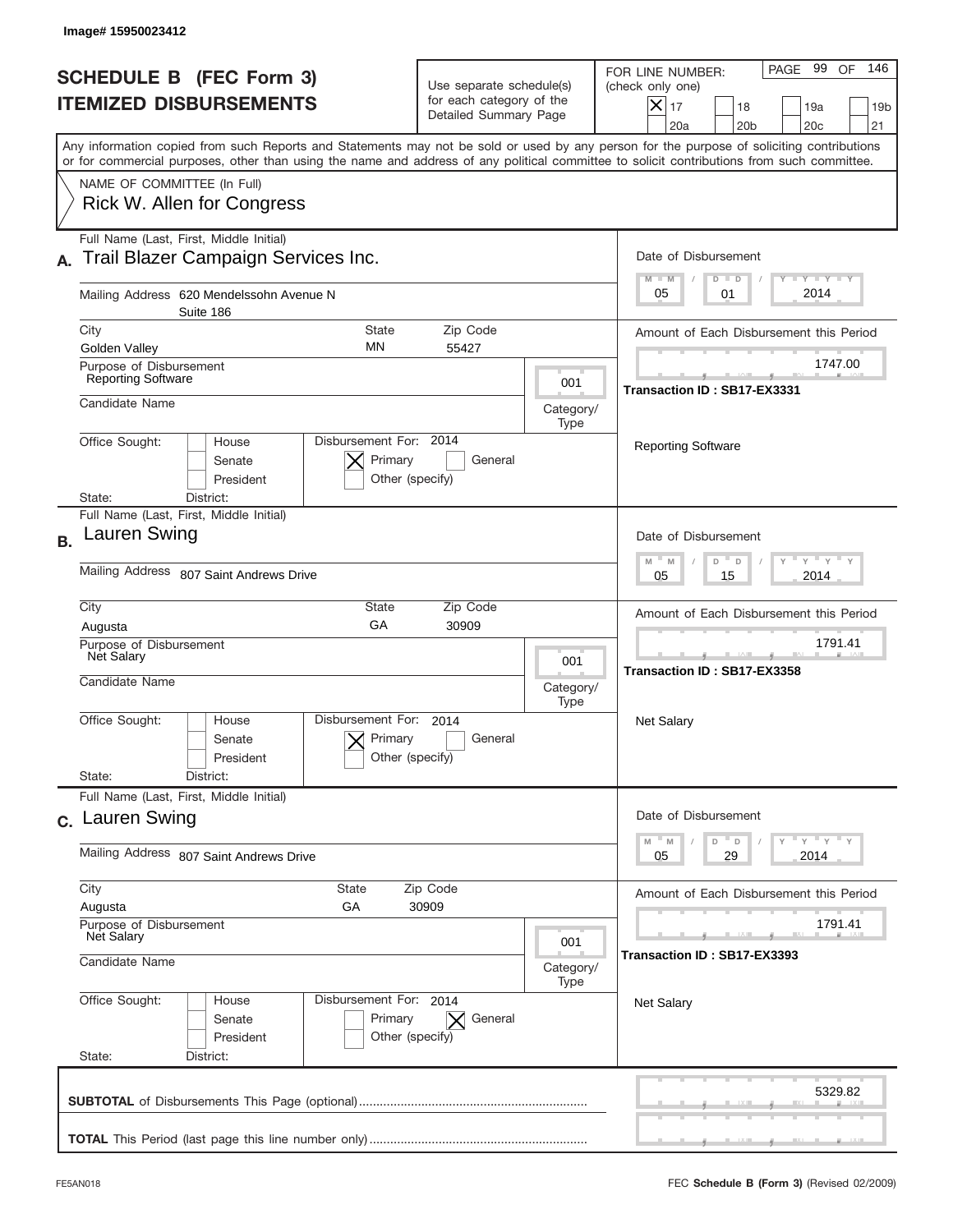| 146<br>PAGE 100 OF<br>FOR LINE NUMBER:<br>(check only one)<br>$X _{17}$<br>18<br>19a<br>19 <sub>b</sub><br>20a<br>20 <sub>b</sub><br>20 <sub>c</sub><br>21<br>Any information copied from such Reports and Statements may not be sold or used by any person for the purpose of soliciting contributions<br>or for commercial purposes, other than using the name and address of any political committee to solicit contributions from such committee.<br>Date of Disbursement<br>Y TY TY TY<br>$M - M$<br>$D$ $D$<br>2014<br>06<br>12<br>Amount of Each Disbursement this Period<br>1791.41<br>Transaction ID: SB17-EX3413 |
|----------------------------------------------------------------------------------------------------------------------------------------------------------------------------------------------------------------------------------------------------------------------------------------------------------------------------------------------------------------------------------------------------------------------------------------------------------------------------------------------------------------------------------------------------------------------------------------------------------------------------|
|                                                                                                                                                                                                                                                                                                                                                                                                                                                                                                                                                                                                                            |
|                                                                                                                                                                                                                                                                                                                                                                                                                                                                                                                                                                                                                            |
|                                                                                                                                                                                                                                                                                                                                                                                                                                                                                                                                                                                                                            |
|                                                                                                                                                                                                                                                                                                                                                                                                                                                                                                                                                                                                                            |
|                                                                                                                                                                                                                                                                                                                                                                                                                                                                                                                                                                                                                            |
|                                                                                                                                                                                                                                                                                                                                                                                                                                                                                                                                                                                                                            |
|                                                                                                                                                                                                                                                                                                                                                                                                                                                                                                                                                                                                                            |
| <b>Net Salary</b>                                                                                                                                                                                                                                                                                                                                                                                                                                                                                                                                                                                                          |
| Date of Disbursement<br>γ " γ " γ " γ                                                                                                                                                                                                                                                                                                                                                                                                                                                                                                                                                                                      |
| $M$ M<br>D<br>$\mathsf D$<br>27<br>2014<br>06                                                                                                                                                                                                                                                                                                                                                                                                                                                                                                                                                                              |
| Amount of Each Disbursement this Period<br>1791.41<br>Transaction ID: SB17-EX3436                                                                                                                                                                                                                                                                                                                                                                                                                                                                                                                                          |
| Net Salary                                                                                                                                                                                                                                                                                                                                                                                                                                                                                                                                                                                                                 |
| Date of Disbursement                                                                                                                                                                                                                                                                                                                                                                                                                                                                                                                                                                                                       |
| $\overline{y}$ $\overline{y}$ $\overline{y}$ $\overline{y}$ $\overline{y}$<br>$-M$<br>M<br>D<br>D<br>2014<br>05<br>15                                                                                                                                                                                                                                                                                                                                                                                                                                                                                                      |
| Amount of Each Disbursement this Period                                                                                                                                                                                                                                                                                                                                                                                                                                                                                                                                                                                    |
| 566.36<br>Transaction ID: SB17-EX3355                                                                                                                                                                                                                                                                                                                                                                                                                                                                                                                                                                                      |
| <b>Net Salary</b>                                                                                                                                                                                                                                                                                                                                                                                                                                                                                                                                                                                                          |
| 4149.18                                                                                                                                                                                                                                                                                                                                                                                                                                                                                                                                                                                                                    |
|                                                                                                                                                                                                                                                                                                                                                                                                                                                                                                                                                                                                                            |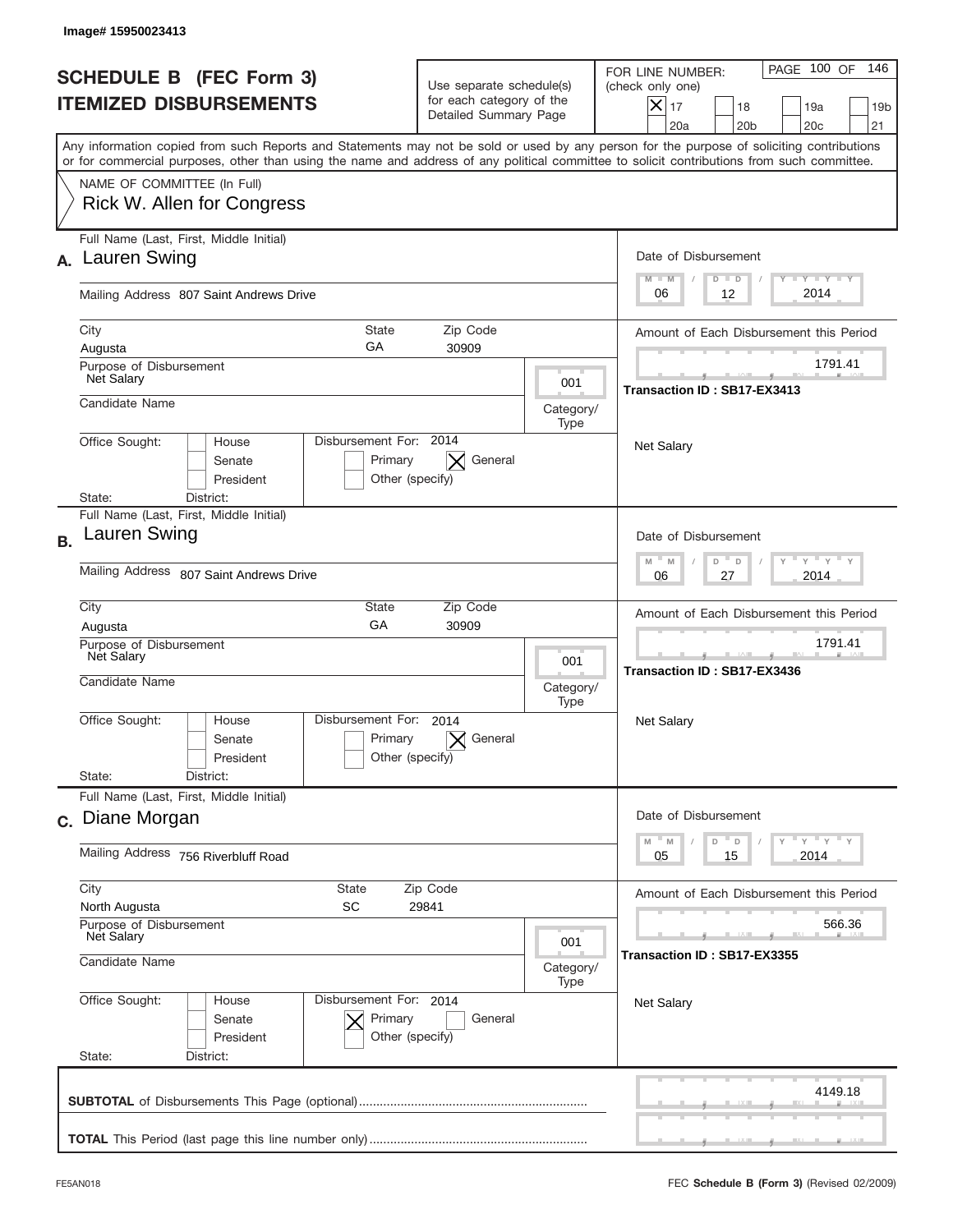| <b>SCHEDULE B (FEC Form 3)</b><br><b>ITEMIZED DISBURSEMENTS</b>                                  |                                                        | Use separate schedule(s)<br>for each category of the<br>Detailed Summary Page |                                                                                      | PAGE 101 OF<br>146<br>FOR LINE NUMBER:<br>(check only one)<br>$\boldsymbol{\times}$<br>17<br>18<br>19a<br>19 <sub>b</sub><br>20a<br>20 <sub>b</sub><br>20 <sub>c</sub><br>21                                                                                                            |
|--------------------------------------------------------------------------------------------------|--------------------------------------------------------|-------------------------------------------------------------------------------|--------------------------------------------------------------------------------------|-----------------------------------------------------------------------------------------------------------------------------------------------------------------------------------------------------------------------------------------------------------------------------------------|
|                                                                                                  |                                                        |                                                                               |                                                                                      | Any information copied from such Reports and Statements may not be sold or used by any person for the purpose of soliciting contributions<br>or for commercial purposes, other than using the name and address of any political committee to solicit contributions from such committee. |
| NAME OF COMMITTEE (In Full)<br>Rick W. Allen for Congress                                        |                                                        |                                                                               |                                                                                      |                                                                                                                                                                                                                                                                                         |
| Full Name (Last, First, Middle Initial)<br>Diane Morgan<br>А.                                    |                                                        |                                                                               |                                                                                      | Date of Disbursement<br><b>TAYLY LY</b><br>$M - M$<br>$D$ $D$                                                                                                                                                                                                                           |
| Mailing Address 756 Riverbluff Road                                                              |                                                        |                                                                               |                                                                                      | 2014<br>29<br>05                                                                                                                                                                                                                                                                        |
| City<br>North Augusta                                                                            | State<br>SC                                            | Amount of Each Disbursement this Period                                       |                                                                                      |                                                                                                                                                                                                                                                                                         |
| Purpose of Disbursement<br><b>Net Salary</b>                                                     |                                                        |                                                                               | 001                                                                                  | 566.37<br>Transaction ID: SB17-EX3390                                                                                                                                                                                                                                                   |
| Candidate Name                                                                                   |                                                        |                                                                               | Category/<br>Type                                                                    |                                                                                                                                                                                                                                                                                         |
| Office Sought:<br>State:<br>District:                                                            | Disbursement For: 2014<br>House<br>Senate<br>President | General<br>Primary<br>Other (specify)                                         |                                                                                      | <b>Net Salary</b>                                                                                                                                                                                                                                                                       |
| Full Name (Last, First, Middle Initial)<br>Diane Morgan<br><b>B.</b>                             |                                                        |                                                                               |                                                                                      | Date of Disbursement                                                                                                                                                                                                                                                                    |
| Mailing Address 756 Riverbluff Road                                                              |                                                        |                                                                               |                                                                                      | $\cdots$ $\gamma$ $\cdots$ $\gamma$ $\cdots$ $\gamma$<br>$M - M$<br>D<br>$\Box$<br>2014<br>06<br>12                                                                                                                                                                                     |
| City<br>State<br>Zip Code<br>SC<br>29841<br>North Augusta                                        |                                                        |                                                                               |                                                                                      | Amount of Each Disbursement this Period                                                                                                                                                                                                                                                 |
| Purpose of Disbursement<br>Net Salary<br>Candidate Name                                          |                                                        |                                                                               | 001<br>Category/<br>Type                                                             | 566.36<br>Transaction ID: SB17-EX3411                                                                                                                                                                                                                                                   |
| Office Sought:<br>State:<br>District:                                                            | Disbursement For:<br>House<br>Senate<br>President      | 2014<br>Primary<br>General<br>Other (specify)                                 |                                                                                      | Net Salary                                                                                                                                                                                                                                                                              |
| Full Name (Last, First, Middle Initial)<br>c. Diane Morgan                                       |                                                        |                                                                               |                                                                                      | Date of Disbursement                                                                                                                                                                                                                                                                    |
| Mailing Address 756 Riverbluff Road                                                              |                                                        |                                                                               | $\gamma$ = $\gamma$ = $\gamma$ = $\gamma$<br>$-M$<br>M<br>D<br>D<br>2014<br>06<br>13 |                                                                                                                                                                                                                                                                                         |
| City<br>North Augusta                                                                            | State<br><b>SC</b>                                     | Amount of Each Disbursement this Period                                       |                                                                                      |                                                                                                                                                                                                                                                                                         |
| Purpose of Disbursement<br><b>Reimbursement: See Below</b><br>001<br>Candidate Name<br>Category/ |                                                        |                                                                               | 49.00<br>Transaction ID: SB17-EX3405                                                 |                                                                                                                                                                                                                                                                                         |
| Office Sought:<br>State:<br>District:                                                            | Disbursement For: 2014<br>House<br>Senate<br>President | Primary<br>General<br>$\times$<br>Other (specify)                             | Type                                                                                 | <b>Reimbursement: See Below</b>                                                                                                                                                                                                                                                         |
|                                                                                                  |                                                        |                                                                               |                                                                                      | 1181.73                                                                                                                                                                                                                                                                                 |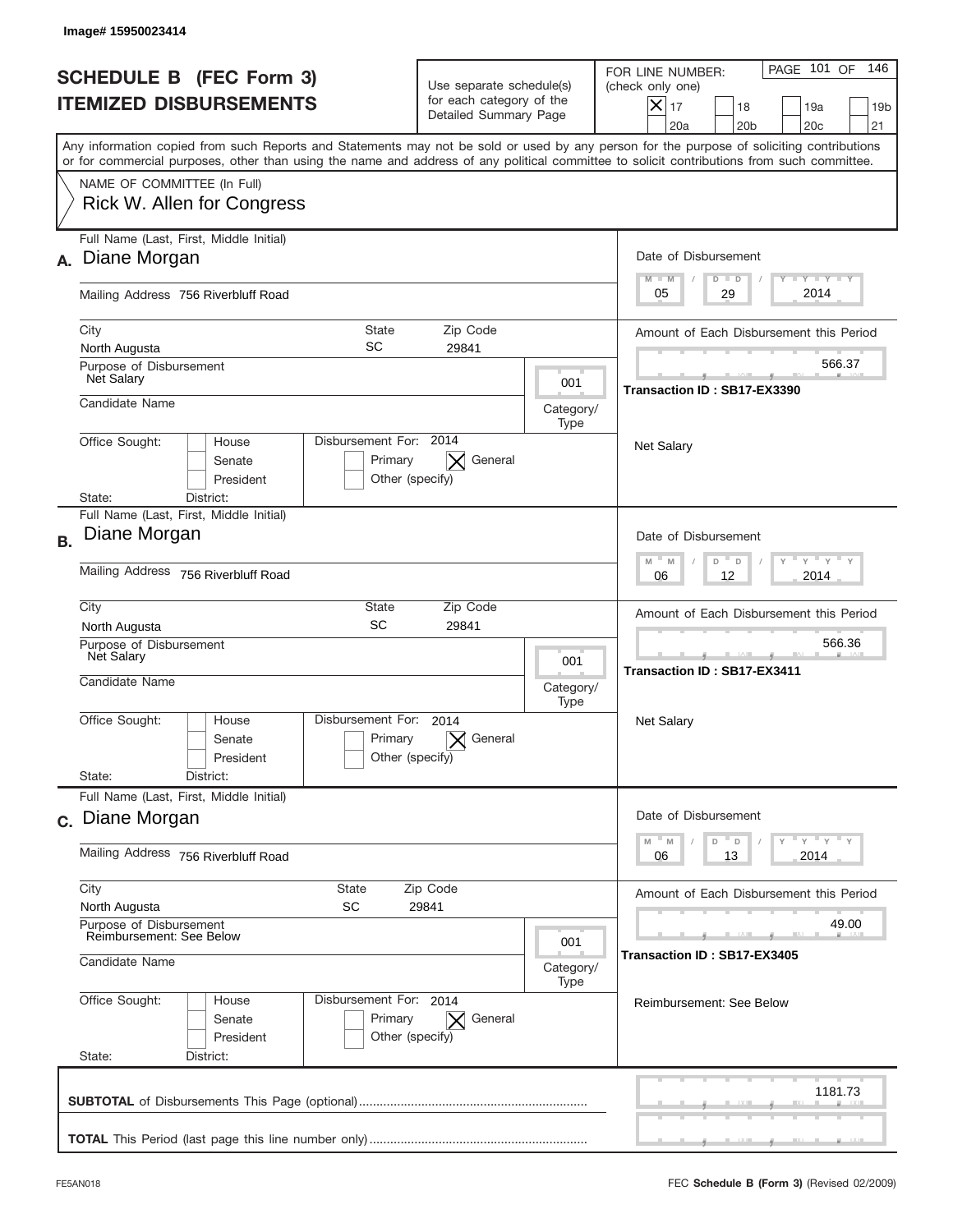| Image#15950023415                                                                                                                                                                                                                                                                       |                                                                               |                   |                                                                                                                                                                              |  |
|-----------------------------------------------------------------------------------------------------------------------------------------------------------------------------------------------------------------------------------------------------------------------------------------|-------------------------------------------------------------------------------|-------------------|------------------------------------------------------------------------------------------------------------------------------------------------------------------------------|--|
| <b>SCHEDULE B (FEC Form 3)</b><br><b>ITEMIZED DISBURSEMENTS</b>                                                                                                                                                                                                                         | Use separate schedule(s)<br>for each category of the<br>Detailed Summary Page |                   | PAGE 102 OF<br>146<br>FOR LINE NUMBER:<br>(check only one)<br>$\boldsymbol{\times}$<br>17<br>18<br>19a<br>19 <sub>b</sub><br>20a<br>20 <sub>b</sub><br>20 <sub>c</sub><br>21 |  |
| Any information copied from such Reports and Statements may not be sold or used by any person for the purpose of soliciting contributions<br>or for commercial purposes, other than using the name and address of any political committee to solicit contributions from such committee. |                                                                               |                   |                                                                                                                                                                              |  |
| NAME OF COMMITTEE (In Full)<br>Rick W. Allen for Congress                                                                                                                                                                                                                               |                                                                               |                   |                                                                                                                                                                              |  |
| Full Name (Last, First, Middle Initial)<br><b>Office Depot</b><br>А.                                                                                                                                                                                                                    |                                                                               |                   | Date of Disbursement<br>Y TY TY TY<br>$M - M$                                                                                                                                |  |
| Mailing Address 1117 Knox Ave                                                                                                                                                                                                                                                           |                                                                               |                   | $D$ $D$<br>2014<br>06<br>13                                                                                                                                                  |  |
| State<br>City<br>SC<br>North Augusta                                                                                                                                                                                                                                                    | Zip Code<br>29841                                                             |                   | Amount of Each Disbursement this Period                                                                                                                                      |  |
| Purpose of Disbursement<br>Postage                                                                                                                                                                                                                                                      |                                                                               | 001               | 49.00<br>Transaction ID: SB17-EX3406                                                                                                                                         |  |
| Candidate Name                                                                                                                                                                                                                                                                          |                                                                               | Category/<br>Type |                                                                                                                                                                              |  |
| Disbursement For: 2014<br>Office Sought:<br>House<br>General<br>Senate<br>Primary<br>President<br>Other (specify)<br>State:                                                                                                                                                             |                                                                               |                   | [MEMO ITEM]<br>Postage                                                                                                                                                       |  |
| District:<br>Full Name (Last, First, Middle Initial)<br>Diane Morgan<br><b>B.</b>                                                                                                                                                                                                       |                                                                               |                   | Date of Disbursement<br>$\cdots$ $\gamma$ $\cdots$ $\gamma$ $\cdots$ $\gamma$<br>$M - M$<br>D<br>$\Box$                                                                      |  |
| Mailing Address 756 Riverbluff Road                                                                                                                                                                                                                                                     | 2014<br>06<br>27                                                              |                   |                                                                                                                                                                              |  |
| City<br>State<br>SC<br>North Augusta<br>Purpose of Disbursement<br>Net Salary                                                                                                                                                                                                           | Zip Code<br>29841                                                             | 001               | Amount of Each Disbursement this Period<br>566.37<br>Transaction ID: SB17-EX3432                                                                                             |  |
| Candidate Name                                                                                                                                                                                                                                                                          | Category/                                                                     |                   |                                                                                                                                                                              |  |
| Disbursement For:<br>Office Sought:<br>House<br>Senate<br>President                                                                                                                                                                                                                     | 2014<br>Primary<br>General<br>Other (specify)                                 |                   | Net Salary                                                                                                                                                                   |  |
| State:<br>District:<br>Full Name (Last, First, Middle Initial)                                                                                                                                                                                                                          |                                                                               |                   |                                                                                                                                                                              |  |
| c. Capitol Strategy Group                                                                                                                                                                                                                                                               |                                                                               |                   |                                                                                                                                                                              |  |
|                                                                                                                                                                                                                                                                                         | Mailing Address 2700 Cumberland Pkwy Ste 150                                  |                   |                                                                                                                                                                              |  |
| City<br><b>State</b><br>Atlanta<br>GА<br>Purpose of Disbursement                                                                                                                                                                                                                        | Zip Code<br>30339                                                             |                   |                                                                                                                                                                              |  |
| Candidate Name                                                                                                                                                                                                                                                                          | <b>Fundraising Consulting</b><br>001<br>Category/<br>Type                     |                   |                                                                                                                                                                              |  |
| Office Sought:<br>House<br>Senate<br>President<br>State:<br>District:                                                                                                                                                                                                                   | Disbursement For: 2014<br>Primary<br>General<br>Other (specify)               |                   | <b>Fundraising Consulting</b>                                                                                                                                                |  |
|                                                                                                                                                                                                                                                                                         |                                                                               |                   | 3066.37                                                                                                                                                                      |  |
|                                                                                                                                                                                                                                                                                         |                                                                               |                   |                                                                                                                                                                              |  |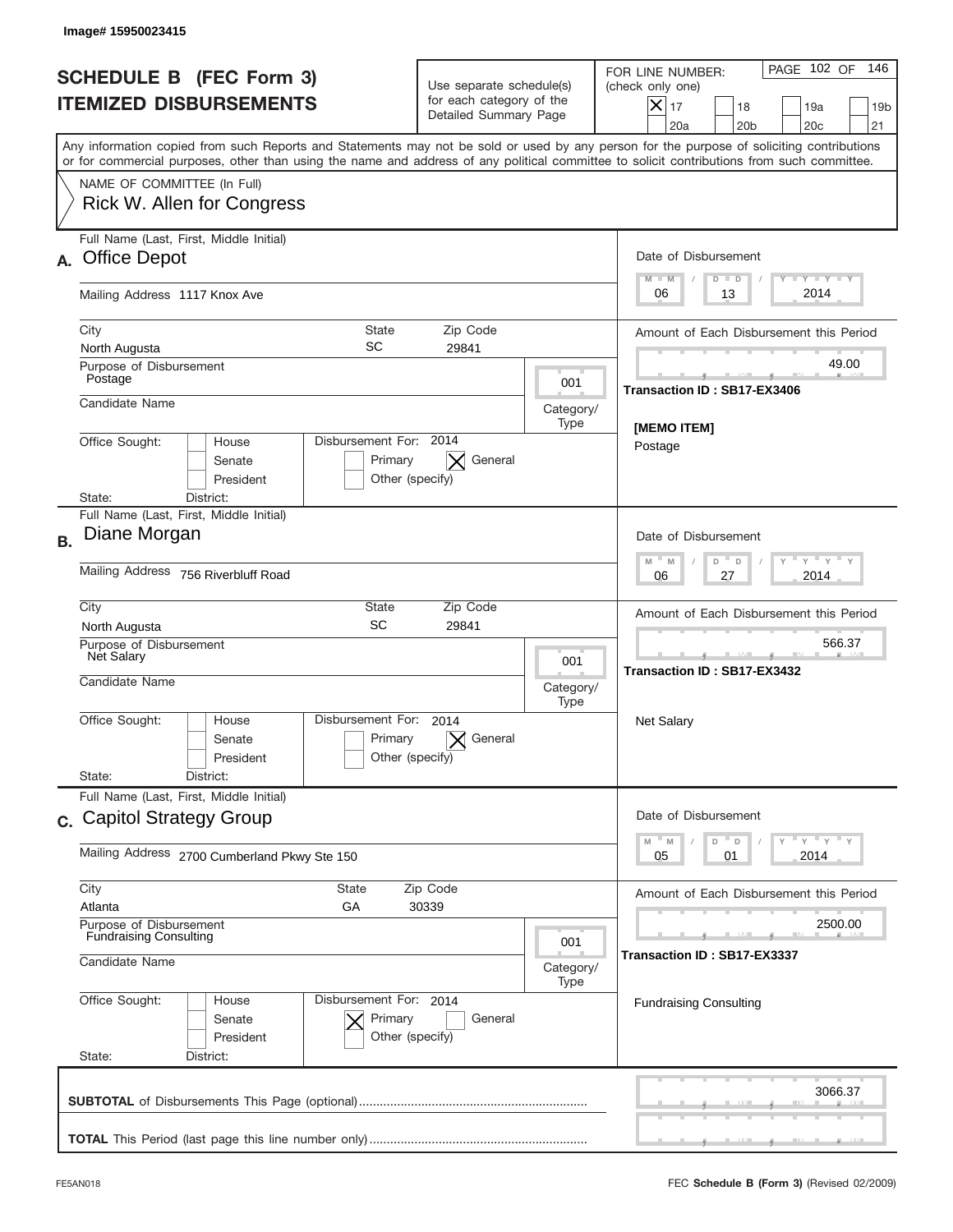|           | Image# 15950023416                                                                                                                                                                                                                                                                      |                                                                                                             |                   |                                                                                                                                                            |
|-----------|-----------------------------------------------------------------------------------------------------------------------------------------------------------------------------------------------------------------------------------------------------------------------------------------|-------------------------------------------------------------------------------------------------------------|-------------------|------------------------------------------------------------------------------------------------------------------------------------------------------------|
|           | <b>SCHEDULE B (FEC Form 3)</b><br><b>ITEMIZED DISBURSEMENTS</b>                                                                                                                                                                                                                         | Use separate schedule(s)<br>for each category of the<br>Detailed Summary Page                               |                   | PAGE 103 OF<br>146<br>FOR LINE NUMBER:<br>(check only one)<br>$X _{17}$<br>18<br>19a<br>19 <sub>b</sub><br>20a<br>20 <sub>b</sub><br>20 <sub>c</sub><br>21 |
|           | Any information copied from such Reports and Statements may not be sold or used by any person for the purpose of soliciting contributions<br>or for commercial purposes, other than using the name and address of any political committee to solicit contributions from such committee. |                                                                                                             |                   |                                                                                                                                                            |
|           | NAME OF COMMITTEE (In Full)<br>Rick W. Allen for Congress                                                                                                                                                                                                                               |                                                                                                             |                   |                                                                                                                                                            |
|           | Full Name (Last, First, Middle Initial)<br><b>Capitol Strategy Group</b>                                                                                                                                                                                                                |                                                                                                             |                   | Date of Disbursement<br>$T - Y$ $T - Y$<br>$M - M$<br>$D$ $D$                                                                                              |
|           | Mailing Address 2700 Cumberland Pkwy Ste 150                                                                                                                                                                                                                                            |                                                                                                             |                   | 2014<br>06<br>13                                                                                                                                           |
|           | <b>State</b><br>City<br>GA<br>Atlanta                                                                                                                                                                                                                                                   | Zip Code<br>30339                                                                                           |                   | Amount of Each Disbursement this Period                                                                                                                    |
|           | Purpose of Disbursement<br><b>Fundraising Consulting</b>                                                                                                                                                                                                                                |                                                                                                             | 001               | 5000.00<br>Transaction ID: SB17-EX3408                                                                                                                     |
|           | Candidate Name                                                                                                                                                                                                                                                                          |                                                                                                             | Category/<br>Type |                                                                                                                                                            |
|           | Disbursement For: 2014<br>Office Sought:<br>House<br>Primary<br>Senate<br>President<br>State:<br>District:                                                                                                                                                                              | General<br>Other (specify)                                                                                  |                   | <b>Fundraising Consulting</b>                                                                                                                              |
| <b>B.</b> | Full Name (Last, First, Middle Initial)<br>Piryx Inc.                                                                                                                                                                                                                                   |                                                                                                             |                   | Date of Disbursement<br>$\cdots$ $\gamma$ $\cdots$ $\gamma$ $\cdots$<br>$M$ <sup><math>-</math></sup><br>$D =$<br>M<br>D                                   |
|           | Mailing Address<br>144 2nd St. 1st Floor                                                                                                                                                                                                                                                | 2014<br>05<br>01                                                                                            |                   |                                                                                                                                                            |
|           | City<br>State<br>CA<br>San Francisco                                                                                                                                                                                                                                                    | Zip Code<br>94105                                                                                           |                   | Amount of Each Disbursement this Period                                                                                                                    |
|           | Purpose of Disbursement<br>Credit Card Service Fee<br>Candidate Name<br>Category/                                                                                                                                                                                                       |                                                                                                             |                   | 5.75<br>Transaction ID: SB17-EX3340                                                                                                                        |
|           | Disbursement For:<br>Office Sought:<br>House<br>Primary<br>Senate<br>President                                                                                                                                                                                                          | 2014<br>General<br>Other (specify)                                                                          | Type              | <b>Credit Card Service Fee</b>                                                                                                                             |
|           | State:<br>District:<br>Full Name (Last, First, Middle Initial)                                                                                                                                                                                                                          |                                                                                                             |                   |                                                                                                                                                            |
|           | c. Piryx Inc.                                                                                                                                                                                                                                                                           | Date of Disbursement<br>$\cdots$ $\gamma$ $\cdots$ $\gamma$ $\cdots$ $\gamma$<br>M<br>$\mathbb M$<br>D<br>D |                   |                                                                                                                                                            |
|           | Mailing Address 144 2nd St. 1st Floor                                                                                                                                                                                                                                                   | 02<br>2014<br>05                                                                                            |                   |                                                                                                                                                            |
|           | City<br><b>State</b><br>Zip Code<br>San Francisco<br>СA                                                                                                                                                                                                                                 | Amount of Each Disbursement this Period<br>4.31                                                             |                   |                                                                                                                                                            |
|           | Purpose of Disbursement<br>Credit Card Service Fee<br>001<br>Candidate Name<br>Category/                                                                                                                                                                                                |                                                                                                             |                   | Transaction ID: SB17-EX3341                                                                                                                                |
|           | Office Sought:<br>Disbursement For: 2014<br>House<br>Primary<br>Senate<br>President<br>State:<br>District:                                                                                                                                                                              | General<br>Other (specify)                                                                                  | Type              | <b>Credit Card Service Fee</b>                                                                                                                             |
|           |                                                                                                                                                                                                                                                                                         |                                                                                                             |                   | 5010.06                                                                                                                                                    |
|           |                                                                                                                                                                                                                                                                                         |                                                                                                             |                   |                                                                                                                                                            |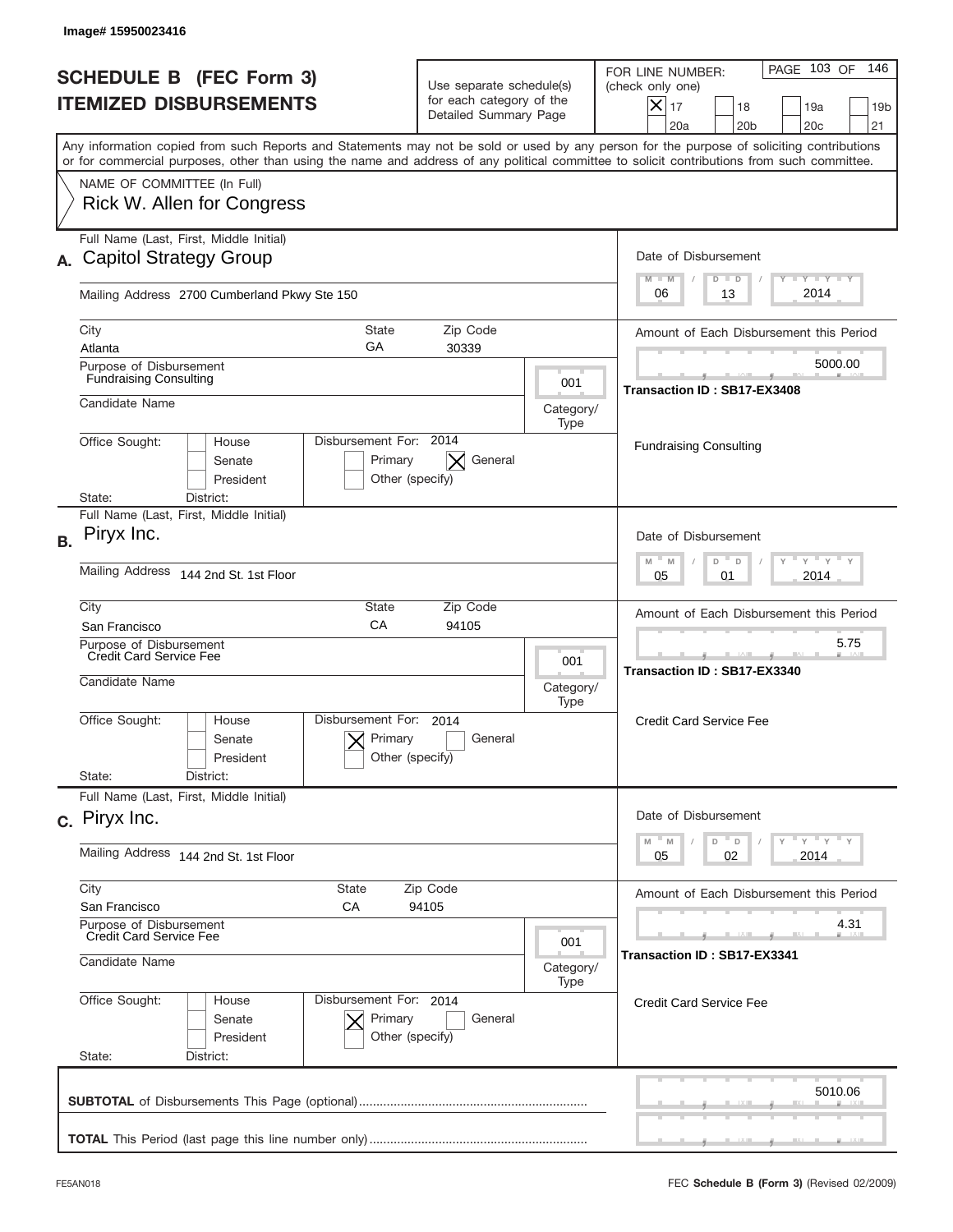| <b>SCHEDULE B (FEC Form 3)</b><br><b>ITEMIZED DISBURSEMENTS</b>       |                                   | Use separate schedule(s)<br>for each category of the<br>Detailed Summary Page |                   | 146<br>PAGE 104 OF<br>FOR LINE NUMBER:<br>(check only one)<br>$X _{17}$<br>18<br>19a<br>19 <sub>b</sub><br>20a<br>20 <sub>b</sub><br>20 <sub>c</sub><br>21                                                                                                                              |
|-----------------------------------------------------------------------|-----------------------------------|-------------------------------------------------------------------------------|-------------------|-----------------------------------------------------------------------------------------------------------------------------------------------------------------------------------------------------------------------------------------------------------------------------------------|
|                                                                       |                                   |                                                                               |                   | Any information copied from such Reports and Statements may not be sold or used by any person for the purpose of soliciting contributions<br>or for commercial purposes, other than using the name and address of any political committee to solicit contributions from such committee. |
| NAME OF COMMITTEE (In Full)<br>Rick W. Allen for Congress             |                                   |                                                                               |                   |                                                                                                                                                                                                                                                                                         |
| Full Name (Last, First, Middle Initial)<br>A. Piryx Inc.              |                                   |                                                                               |                   | Date of Disbursement<br>Y LY LY LY<br>$M - M$<br>$D$ $D$                                                                                                                                                                                                                                |
| Mailing Address 144 2nd St. 1st Floor                                 |                                   |                                                                               |                   | 2014<br>05<br>09                                                                                                                                                                                                                                                                        |
| City<br>San Francisco                                                 | <b>State</b><br>СA                | Zip Code<br>94105                                                             |                   | Amount of Each Disbursement this Period                                                                                                                                                                                                                                                 |
| Purpose of Disbursement<br><b>Credit Card Service Fee</b>             |                                   |                                                                               | 001               | 178.25<br>Transaction ID: SB17-EX3346                                                                                                                                                                                                                                                   |
| Candidate Name                                                        |                                   |                                                                               | Category/<br>Type |                                                                                                                                                                                                                                                                                         |
| Office Sought:<br>House<br>Senate<br>President<br>State:<br>District: | Disbursement For: 2014<br>Primary | General<br>Other (specify)                                                    |                   | <b>Credit Card Service Fee</b>                                                                                                                                                                                                                                                          |
| Full Name (Last, First, Middle Initial)<br>Piryx Inc.<br><b>B.</b>    |                                   |                                                                               |                   | Date of Disbursement                                                                                                                                                                                                                                                                    |
| Mailing Address<br>144 2nd St. 1st Floor                              |                                   |                                                                               |                   | $\cdots$ $\gamma$ $\cdots$ $\gamma$ $\cdots$ $\gamma$<br>$M$ M<br>D<br>D<br>2014<br>05<br>14                                                                                                                                                                                            |
| City<br>San Francisco                                                 | State<br>CA                       | Zip Code<br>94105                                                             |                   | Amount of Each Disbursement this Period                                                                                                                                                                                                                                                 |
| Purpose of Disbursement<br>Credit Card Service Fee<br>Candidate Name  |                                   |                                                                               | 001<br>Category/  | 60.38<br>Transaction ID: SB17-EX3350                                                                                                                                                                                                                                                    |
| Office Sought:<br>House<br>Senate<br>President<br>State:<br>District: | Disbursement For:<br>Primary      | 2014<br>General<br>Other (specify)                                            | Type              | <b>Credit Card Service Fee</b>                                                                                                                                                                                                                                                          |
| Full Name (Last, First, Middle Initial)                               |                                   |                                                                               |                   |                                                                                                                                                                                                                                                                                         |
| c. Piryx Inc.<br>Mailing Address 144 2nd St. 1st Floor                |                                   |                                                                               |                   | Date of Disbursement<br>$\rightarrow$ $\rightarrow$ $\rightarrow$ $\rightarrow$ $\rightarrow$<br>M<br>M<br>D<br>D<br>2014<br>05<br>16                                                                                                                                                   |
| City                                                                  | <b>State</b>                      | Zip Code                                                                      |                   | Amount of Each Disbursement this Period                                                                                                                                                                                                                                                 |
| San Francisco<br>Purpose of Disbursement                              | СA                                | 94105                                                                         |                   | 28.75                                                                                                                                                                                                                                                                                   |
| Credit Card Service Fee<br>Candidate Name                             | 001<br>Category/                  |                                                                               |                   | Transaction ID: SB17-EX3351                                                                                                                                                                                                                                                             |
| Office Sought:<br>House<br>Senate<br>President<br>State:<br>District: | Disbursement For: 2014<br>Primary | General<br>Other (specify)                                                    | Type              | <b>Credit Card Service Fee</b>                                                                                                                                                                                                                                                          |
|                                                                       |                                   |                                                                               |                   | 267.38                                                                                                                                                                                                                                                                                  |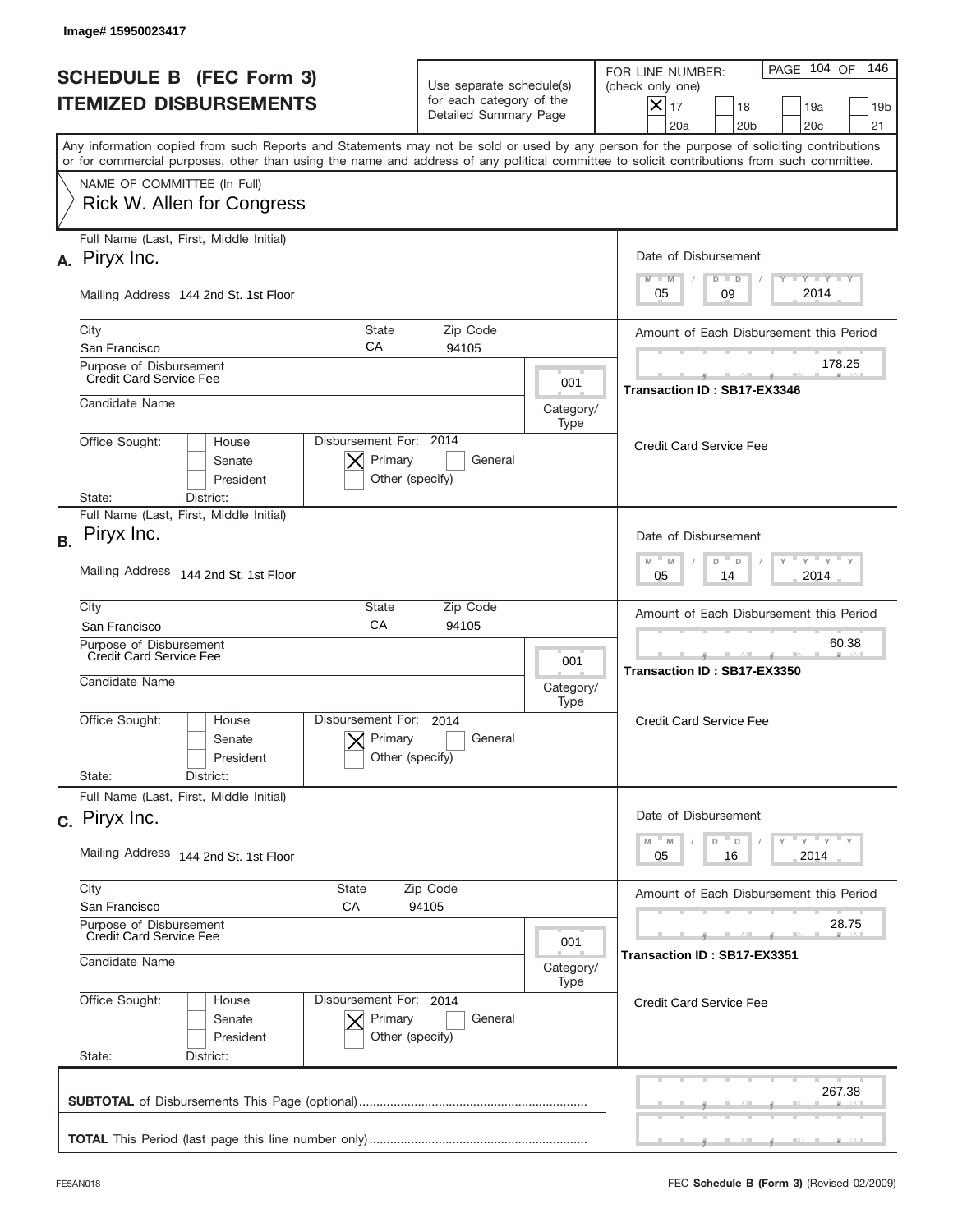|           | Image#15950023418                                                                                                                                                                                                                                                                       |                                                                               |                   |                                                                                                                                                            |
|-----------|-----------------------------------------------------------------------------------------------------------------------------------------------------------------------------------------------------------------------------------------------------------------------------------------|-------------------------------------------------------------------------------|-------------------|------------------------------------------------------------------------------------------------------------------------------------------------------------|
|           | <b>SCHEDULE B (FEC Form 3)</b><br><b>ITEMIZED DISBURSEMENTS</b>                                                                                                                                                                                                                         | Use separate schedule(s)<br>for each category of the<br>Detailed Summary Page |                   | 146<br>PAGE 105 OF<br>FOR LINE NUMBER:<br>(check only one)<br>$X _{17}$<br>18<br>19a<br>19 <sub>b</sub><br>20a<br>20 <sub>b</sub><br>20 <sub>c</sub><br>21 |
|           | Any information copied from such Reports and Statements may not be sold or used by any person for the purpose of soliciting contributions<br>or for commercial purposes, other than using the name and address of any political committee to solicit contributions from such committee. |                                                                               |                   |                                                                                                                                                            |
|           | NAME OF COMMITTEE (In Full)<br>Rick W. Allen for Congress                                                                                                                                                                                                                               |                                                                               |                   |                                                                                                                                                            |
|           | Full Name (Last, First, Middle Initial)<br>A. Piryx Inc.                                                                                                                                                                                                                                |                                                                               |                   | Date of Disbursement<br>Y TY TY TY<br>$M - M$<br>$D$ $D$                                                                                                   |
|           | Mailing Address 144 2nd St. 1st Floor                                                                                                                                                                                                                                                   |                                                                               |                   | 2014<br>21<br>05                                                                                                                                           |
|           | City<br><b>State</b><br>СA<br>San Francisco                                                                                                                                                                                                                                             | Zip Code<br>94105                                                             |                   | Amount of Each Disbursement this Period                                                                                                                    |
|           | Purpose of Disbursement<br><b>Credit Card Service Fee</b>                                                                                                                                                                                                                               |                                                                               | 001               | 156.98<br>Transaction ID: SB17-EX3372                                                                                                                      |
|           | Candidate Name                                                                                                                                                                                                                                                                          |                                                                               | Category/<br>Type |                                                                                                                                                            |
|           | Disbursement For: 2014<br>Office Sought:<br>House<br>Primary<br>Senate<br>President<br>Other (specify)<br>State:<br>District:                                                                                                                                                           | General                                                                       |                   | <b>Credit Card Service Fee</b>                                                                                                                             |
| <b>B.</b> | Full Name (Last, First, Middle Initial)<br>Piryx Inc.                                                                                                                                                                                                                                   |                                                                               |                   | Date of Disbursement<br>$\cdots$ $\gamma$ $\cdots$ $\gamma$ $\cdots$<br>$M - M$<br>D                                                                       |
|           | Mailing Address<br>144 2nd St. 1st Floor                                                                                                                                                                                                                                                | $\Box$<br>30<br>2014<br>05                                                    |                   |                                                                                                                                                            |
|           | City<br>State<br>CA<br>San Francisco                                                                                                                                                                                                                                                    | Zip Code<br>94105                                                             |                   | Amount of Each Disbursement this Period                                                                                                                    |
|           | Purpose of Disbursement<br>Credit Card Service Fee<br>Candidate Name                                                                                                                                                                                                                    |                                                                               | 001<br>Category/  | 2.88<br>Transaction ID: SB17-EX3389                                                                                                                        |
|           | Disbursement For:<br>Office Sought:<br>House<br>Primary<br>Senate<br>Other (specify)<br>President<br>State:<br>District:                                                                                                                                                                | 2014<br>General                                                               | Type              | <b>Credit Card Service Fee</b>                                                                                                                             |
|           | Full Name (Last, First, Middle Initial)                                                                                                                                                                                                                                                 |                                                                               |                   |                                                                                                                                                            |
|           | c. Piryx Inc.                                                                                                                                                                                                                                                                           |                                                                               |                   | Date of Disbursement<br>$\cdots$ $\gamma$ $\cdots$ $\gamma$ $\cdots$ $\gamma$<br>M<br>M<br>D<br>D                                                          |
|           | Mailing Address 144 2nd St. 1st Floor                                                                                                                                                                                                                                                   |                                                                               |                   | 2014<br>06<br>03                                                                                                                                           |
|           | City<br><b>State</b><br>Zip Code<br>San Francisco<br>СA<br>94105                                                                                                                                                                                                                        |                                                                               |                   | Amount of Each Disbursement this Period                                                                                                                    |
|           | Purpose of Disbursement<br>Credit Card Service Fee<br>001<br>Candidate Name<br>Category/                                                                                                                                                                                                |                                                                               |                   | 11.51<br>Transaction ID: SB17-EX3402                                                                                                                       |
|           | Office Sought:<br>Disbursement For: 2014<br>House<br>Primary<br>Senate<br>President<br>Other (specify)<br>State:<br>District:                                                                                                                                                           | General                                                                       | Type              | <b>Credit Card Service Fee</b>                                                                                                                             |
|           |                                                                                                                                                                                                                                                                                         |                                                                               |                   | 171.37                                                                                                                                                     |
|           |                                                                                                                                                                                                                                                                                         |                                                                               |                   |                                                                                                                                                            |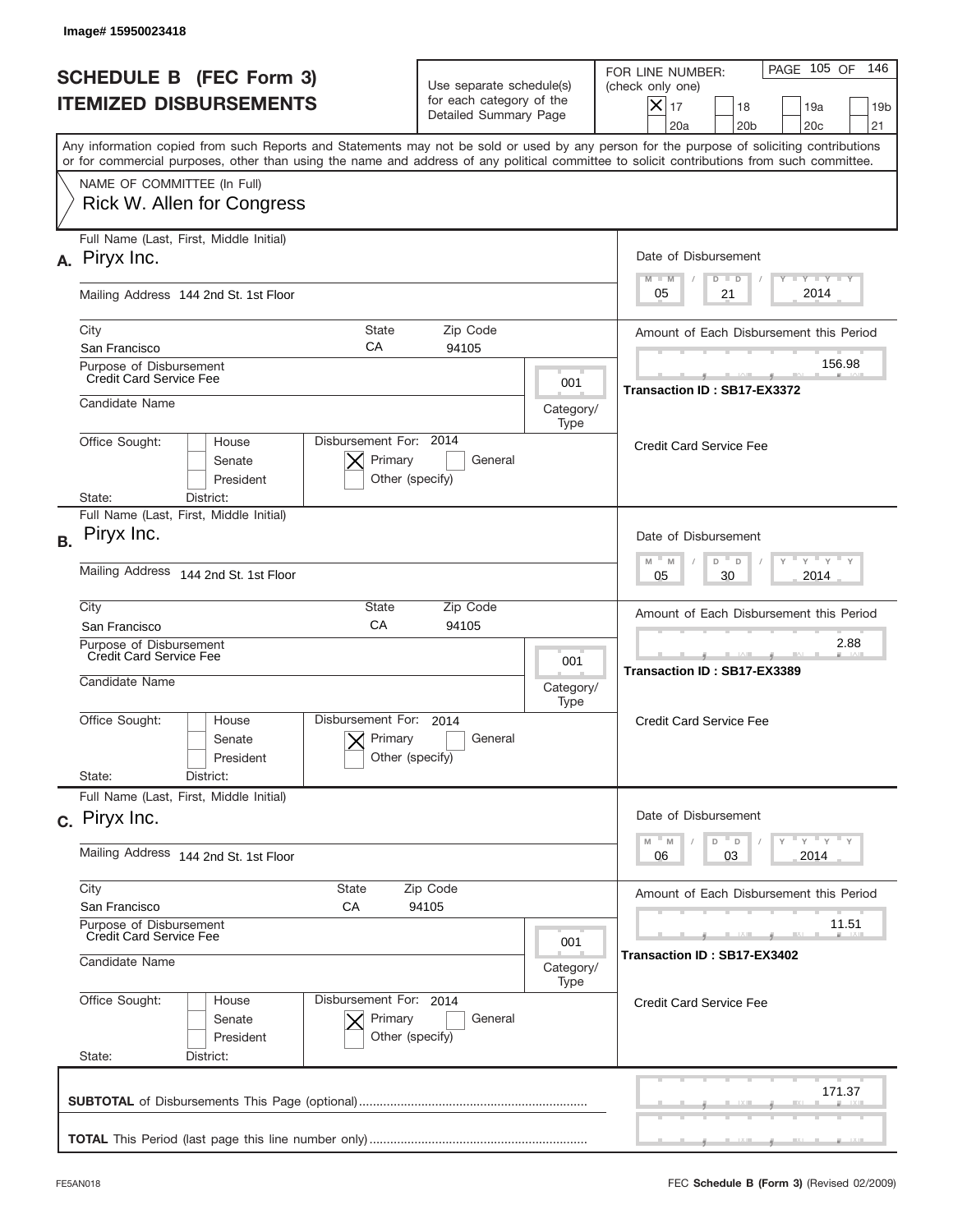|           | <b>SCHEDULE B (FEC Form 3)</b><br><b>ITEMIZED DISBURSEMENTS</b>                                                                                                                                                                                                                         | Use separate schedule(s)<br>for each category of the<br>Detailed Summary Page |                          | 146<br>PAGE 106 OF<br>FOR LINE NUMBER:<br>(check only one)<br>$X _{17}$<br>18<br>19a<br>19 <sub>b</sub><br>20a<br>20 <sub>b</sub><br>20 <sub>c</sub><br>21 |
|-----------|-----------------------------------------------------------------------------------------------------------------------------------------------------------------------------------------------------------------------------------------------------------------------------------------|-------------------------------------------------------------------------------|--------------------------|------------------------------------------------------------------------------------------------------------------------------------------------------------|
|           | Any information copied from such Reports and Statements may not be sold or used by any person for the purpose of soliciting contributions<br>or for commercial purposes, other than using the name and address of any political committee to solicit contributions from such committee. |                                                                               |                          |                                                                                                                                                            |
|           | NAME OF COMMITTEE (In Full)<br>Rick W. Allen for Congress                                                                                                                                                                                                                               |                                                                               |                          |                                                                                                                                                            |
| А.        | Full Name (Last, First, Middle Initial)<br>Piryx Inc.                                                                                                                                                                                                                                   |                                                                               |                          | Date of Disbursement<br>Y LY LY LY                                                                                                                         |
|           | Mailing Address 144 2nd St. 1st Floor                                                                                                                                                                                                                                                   |                                                                               |                          | $M - M$<br>$D$ $D$<br>2014<br>06<br>11                                                                                                                     |
|           | City<br>San Francisco                                                                                                                                                                                                                                                                   | <b>State</b><br>Zip Code<br>СA<br>94105                                       |                          | Amount of Each Disbursement this Period                                                                                                                    |
|           | Purpose of Disbursement<br><b>Credit Card Service Fee</b>                                                                                                                                                                                                                               |                                                                               | 001                      | 149.50<br>Transaction ID: SB17-EX3410                                                                                                                      |
|           | Candidate Name                                                                                                                                                                                                                                                                          |                                                                               | Category/<br>Type        |                                                                                                                                                            |
|           | Office Sought:<br>House<br>Senate<br>President<br>State:<br>District:                                                                                                                                                                                                                   | Disbursement For: 2014<br>General<br>Primary<br>Other (specify)               |                          | <b>Credit Card Service Fee</b>                                                                                                                             |
| <b>B.</b> | Full Name (Last, First, Middle Initial)<br>Piryx Inc.                                                                                                                                                                                                                                   |                                                                               |                          | Date of Disbursement                                                                                                                                       |
|           | Mailing Address<br>144 2nd St. 1st Floor                                                                                                                                                                                                                                                |                                                                               |                          | $\cdots$ $\gamma$ $\cdots$ $\gamma$ $\cdots$ $\gamma$<br>$M$ M<br>D<br>D<br>2014<br>06<br>19                                                               |
|           | City<br>San Francisco                                                                                                                                                                                                                                                                   | State<br>Zip Code<br>CA<br>94105                                              |                          | Amount of Each Disbursement this Period                                                                                                                    |
|           | Purpose of Disbursement<br>Credit Card Service Fee<br>Candidate Name                                                                                                                                                                                                                    |                                                                               | 001<br>Category/<br>Type | 64.69<br>Transaction ID: SB17-EX3426                                                                                                                       |
|           | Disbursement For:<br>Office Sought:<br>House<br>Senate<br>President                                                                                                                                                                                                                     | 2014<br>Primary<br>General<br>Other (specify)                                 |                          | <b>Credit Card Service Fee</b>                                                                                                                             |
|           | State:<br>District:<br>Full Name (Last, First, Middle Initial)                                                                                                                                                                                                                          |                                                                               |                          |                                                                                                                                                            |
|           | c. Piryx Inc.                                                                                                                                                                                                                                                                           |                                                                               |                          | Date of Disbursement<br>$\overline{Y}$ $\overline{Y}$ $\overline{Y}$ $\overline{Y}$ $\overline{Y}$<br>$-M$<br>M<br>D<br>D                                  |
|           | Mailing Address 144 2nd St. 1st Floor                                                                                                                                                                                                                                                   |                                                                               |                          | 2014<br>06<br>24                                                                                                                                           |
|           | City<br><b>State</b><br>Zip Code<br>San Francisco<br>СA<br>94105                                                                                                                                                                                                                        |                                                                               |                          | Amount of Each Disbursement this Period                                                                                                                    |
|           | Purpose of Disbursement<br>Credit Card Service Fee<br>001<br>Candidate Name<br>Category/                                                                                                                                                                                                |                                                                               |                          | 287.50<br>Transaction ID: SB17-EX3429                                                                                                                      |
|           | Office Sought:<br>House<br>Senate<br>President<br>State:<br>District:                                                                                                                                                                                                                   | Disbursement For: 2014<br>Primary<br>General<br>Other (specify)               | Type                     | <b>Credit Card Service Fee</b>                                                                                                                             |
|           |                                                                                                                                                                                                                                                                                         |                                                                               |                          | 501.69                                                                                                                                                     |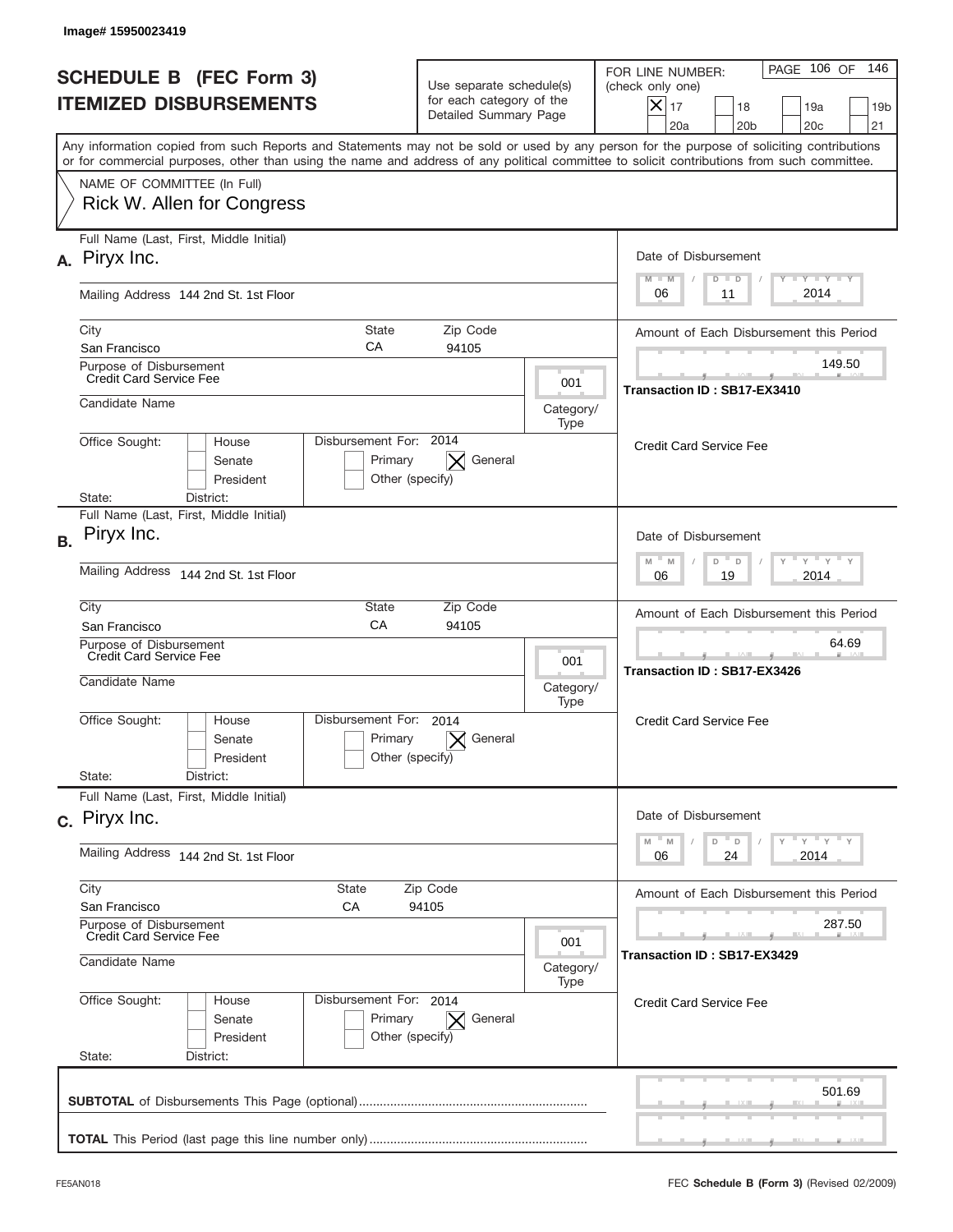| <b>SCHEDULE B (FEC Form 3)</b><br><b>ITEMIZED DISBURSEMENTS</b>                                                                                                                                                                                                                         |                                                                               |                          |                                                                                                                                                          |
|-----------------------------------------------------------------------------------------------------------------------------------------------------------------------------------------------------------------------------------------------------------------------------------------|-------------------------------------------------------------------------------|--------------------------|----------------------------------------------------------------------------------------------------------------------------------------------------------|
|                                                                                                                                                                                                                                                                                         | Use separate schedule(s)<br>for each category of the<br>Detailed Summary Page |                          | 146<br>PAGE 107 OF<br>FOR LINE NUMBER:<br>(check only one)<br>$ \mathsf{X} _{17}$<br>18<br>19a<br>19 <sub>b</sub><br>20a<br>20 <sub>b</sub><br>20c<br>21 |
| Any information copied from such Reports and Statements may not be sold or used by any person for the purpose of soliciting contributions<br>or for commercial purposes, other than using the name and address of any political committee to solicit contributions from such committee. |                                                                               |                          |                                                                                                                                                          |
| NAME OF COMMITTEE (In Full)<br>Rick W. Allen for Congress                                                                                                                                                                                                                               |                                                                               |                          |                                                                                                                                                          |
| Full Name (Last, First, Middle Initial)<br>A. Piryx Inc.                                                                                                                                                                                                                                |                                                                               |                          | Date of Disbursement<br>$T$ $Y$ $Y$ $Y$ $Y$                                                                                                              |
| Mailing Address 144 2nd St. 1st Floor                                                                                                                                                                                                                                                   |                                                                               |                          | $M - M$<br>$D$ $D$<br>2014<br>06<br>27                                                                                                                   |
| City<br><b>State</b><br>СA<br>San Francisco                                                                                                                                                                                                                                             | Zip Code<br>94105                                                             |                          | Amount of Each Disbursement this Period                                                                                                                  |
| Purpose of Disbursement<br><b>Credit Card Service Fee</b>                                                                                                                                                                                                                               |                                                                               | 001                      | 60.38<br>Transaction ID: SB17-EX3430                                                                                                                     |
| Candidate Name                                                                                                                                                                                                                                                                          |                                                                               | Category/<br>Type        |                                                                                                                                                          |
| Office Sought:<br>House<br>Senate<br>President<br>State:<br>District:                                                                                                                                                                                                                   | Disbursement For: 2014<br>$\mathbf{X}$ General<br>Primary<br>Other (specify)  |                          | <b>Credit Card Service Fee</b>                                                                                                                           |
| Full Name (Last, First, Middle Initial)<br>Piryx Inc.                                                                                                                                                                                                                                   |                                                                               |                          | Date of Disbursement<br>$\cdots$ $\gamma$ $\cdots$ $\gamma$ $\cdots$ $\gamma$<br>D                                                                       |
| Mailing Address<br>144 2nd St. 1st Floor                                                                                                                                                                                                                                                | M<br>M<br>$\Box$<br>30<br>2014<br>06                                          |                          |                                                                                                                                                          |
| City<br><b>State</b><br>CA<br>San Francisco                                                                                                                                                                                                                                             | Zip Code<br>94105                                                             |                          | Amount of Each Disbursement this Period                                                                                                                  |
| Purpose of Disbursement<br>Credit Card Service Fee<br>Candidate Name                                                                                                                                                                                                                    |                                                                               | 001<br>Category/         | 149.50<br>Transaction ID: SB17-EX3431                                                                                                                    |
| Office Sought:<br>House<br>Senate<br>President                                                                                                                                                                                                                                          | Disbursement For: 2014<br>General<br>Primary<br>$\times$<br>Other (specify)   | Type                     | <b>Credit Card Service Fee</b>                                                                                                                           |
| State:<br>District:<br>Full Name (Last, First, Middle Initial)                                                                                                                                                                                                                          |                                                                               |                          |                                                                                                                                                          |
| c. Internal Revenue Service                                                                                                                                                                                                                                                             | Date of Disbursement<br>$Y$ $Y$ $Y$ $Y$                                       |                          |                                                                                                                                                          |
| Mailing Address IRS Payment Center                                                                                                                                                                                                                                                      |                                                                               |                          | $M - M$<br>$\overline{\phantom{a}}$ D<br>D<br>2014<br>05<br>15                                                                                           |
| City<br>State<br>Ogden<br>UT<br>Purpose of Disbursement                                                                                                                                                                                                                                 | Zip Code<br>84201                                                             |                          | Amount of Each Disbursement this Period<br>3389.62                                                                                                       |
| <b>Tax Payment</b><br>Candidate Name                                                                                                                                                                                                                                                    |                                                                               | 001<br>Category/<br>Type | Transaction ID: SB17-EX3348                                                                                                                              |
| Office Sought:<br>House<br>Senate<br>President<br>State:<br>District:                                                                                                                                                                                                                   | Disbursement For: 2014<br>Primary<br>General<br>Other (specify)               |                          | <b>Tax Payment</b>                                                                                                                                       |
|                                                                                                                                                                                                                                                                                         |                                                                               |                          | 3599.50                                                                                                                                                  |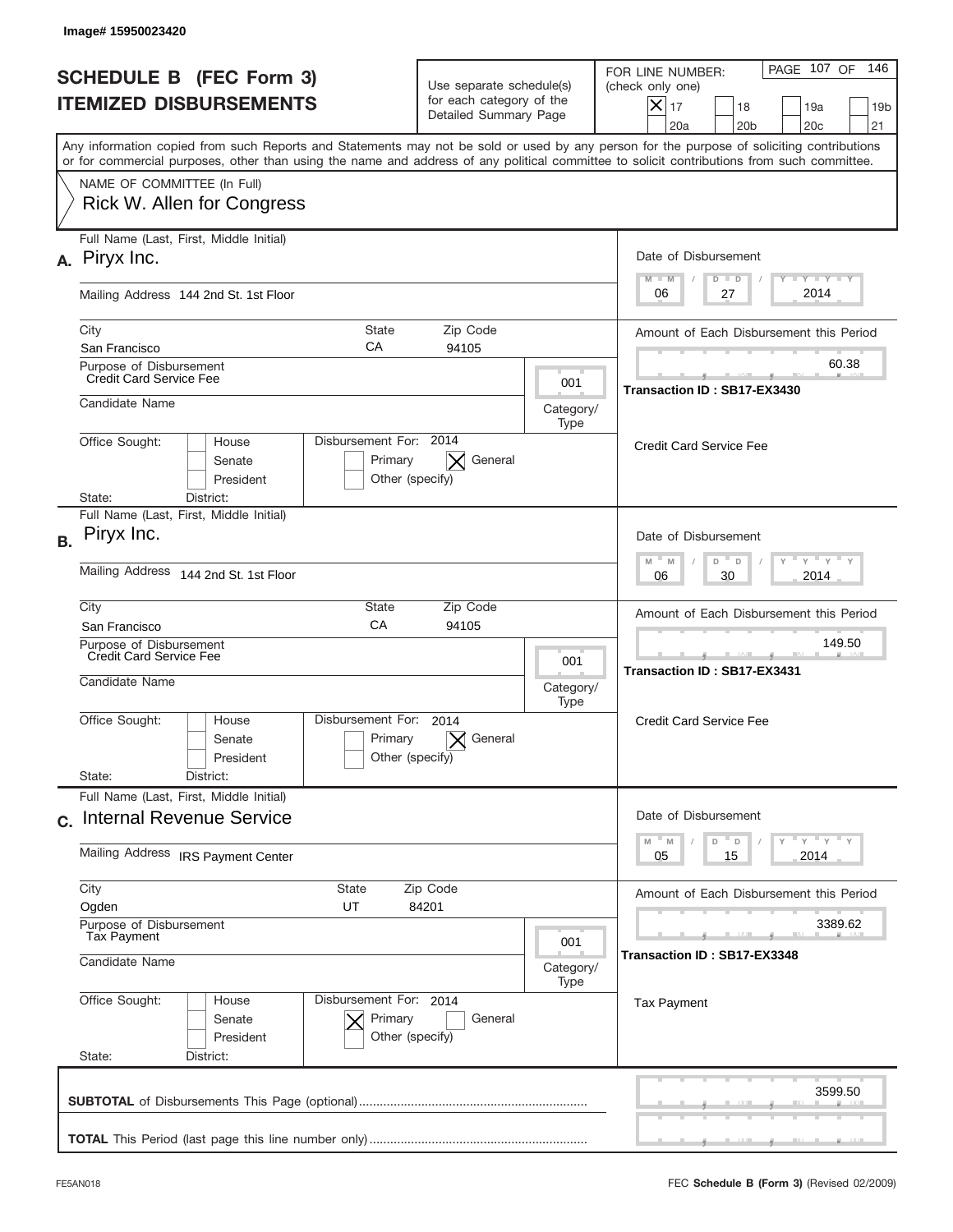|           | Image# 15950023421                                                                                                                                                                                                                                                                      |                                                                               |                          |                                                                                                                                                          |
|-----------|-----------------------------------------------------------------------------------------------------------------------------------------------------------------------------------------------------------------------------------------------------------------------------------------|-------------------------------------------------------------------------------|--------------------------|----------------------------------------------------------------------------------------------------------------------------------------------------------|
|           | <b>SCHEDULE B (FEC Form 3)</b><br><b>ITEMIZED DISBURSEMENTS</b>                                                                                                                                                                                                                         | Use separate schedule(s)<br>for each category of the<br>Detailed Summary Page |                          | 146<br>PAGE 108 OF<br>FOR LINE NUMBER:<br>(check only one)<br>X<br>17<br>18<br>19a<br>19 <sub>b</sub><br>20 <sub>c</sub><br>21<br>20a<br>20 <sub>b</sub> |
|           | Any information copied from such Reports and Statements may not be sold or used by any person for the purpose of soliciting contributions<br>or for commercial purposes, other than using the name and address of any political committee to solicit contributions from such committee. |                                                                               |                          |                                                                                                                                                          |
|           | NAME OF COMMITTEE (In Full)<br>Rick W. Allen for Congress                                                                                                                                                                                                                               |                                                                               |                          |                                                                                                                                                          |
|           | Full Name (Last, First, Middle Initial)<br><b>Internal Revenue Service</b>                                                                                                                                                                                                              |                                                                               |                          | Date of Disbursement<br>$T - Y$ $T - Y$<br>$M - M$<br>$D$ $D$                                                                                            |
|           | Mailing Address IRS Payment Center                                                                                                                                                                                                                                                      |                                                                               |                          | 2014<br>06<br>13                                                                                                                                         |
|           | <b>State</b><br>City<br>UT<br>Ogden<br>Purpose of Disbursement                                                                                                                                                                                                                          | Zip Code<br>84201                                                             |                          | Amount of Each Disbursement this Period<br>3508.15                                                                                                       |
|           | Tax Payment<br>Candidate Name                                                                                                                                                                                                                                                           |                                                                               | 001<br>Category/<br>Type | Transaction ID: SB17-EX3415                                                                                                                              |
|           | Disbursement For: 2014<br>Office Sought:<br>House<br>Senate<br>Primary<br>President<br>State:<br>District:                                                                                                                                                                              | General<br>$\times$<br>Other (specify)                                        |                          | <b>Tax Payment</b>                                                                                                                                       |
| <b>B.</b> | Full Name (Last, First, Middle Initial)<br>Comcast                                                                                                                                                                                                                                      |                                                                               |                          | Date of Disbursement<br>" y " y                                                                                                                          |
|           | Mailing Address PO Box 1005184                                                                                                                                                                                                                                                          | $M - M$<br>D<br>D<br>2014<br>05<br>23                                         |                          |                                                                                                                                                          |
|           | City<br>State<br>GA<br>Atlanta<br>Purpose of Disbursement<br>Telephone & Internet Service                                                                                                                                                                                               | Zip Code<br>30348                                                             | 001                      | Amount of Each Disbursement this Period<br>270.33<br>Transaction ID: SB17-EX3371                                                                         |
|           | Candidate Name<br>Disbursement For:<br>Office Sought:<br>House                                                                                                                                                                                                                          | 2014                                                                          | Category/<br>Type        | Telephone & Internet Service                                                                                                                             |
|           | Primary<br>Senate<br>President<br>State:<br>District:                                                                                                                                                                                                                                   | General<br>Other (specify)                                                    |                          |                                                                                                                                                          |
|           | Full Name (Last, First, Middle Initial)<br>c. Haley O'Neill LLC                                                                                                                                                                                                                         |                                                                               |                          | Date of Disbursement<br>≡ γ ≡ γ ≡ γ<br>M                                                                                                                 |
|           | Mailing Address PO Box 16015                                                                                                                                                                                                                                                            | M<br>D<br>D<br>2014<br>05<br>16                                               |                          |                                                                                                                                                          |
|           | City<br>State<br>Zip Code<br>Alexandria<br><b>VA</b><br>22302                                                                                                                                                                                                                           | Amount of Each Disbursement this Period                                       |                          |                                                                                                                                                          |
|           | Purpose of Disbursement<br>Strategic/Political Consulting<br>001<br>Candidate Name<br>Category/                                                                                                                                                                                         |                                                                               |                          | 542.21<br>Transaction ID: SB17-EX3354                                                                                                                    |
|           | Office Sought:<br>Disbursement For: 2014<br>House<br>Primary<br>Senate<br>President<br>State:<br>District:                                                                                                                                                                              | General<br>Other (specify)                                                    | Type                     | <b>Strategic/Political Consulting</b>                                                                                                                    |
|           |                                                                                                                                                                                                                                                                                         |                                                                               |                          | 4320.69                                                                                                                                                  |
|           |                                                                                                                                                                                                                                                                                         |                                                                               |                          |                                                                                                                                                          |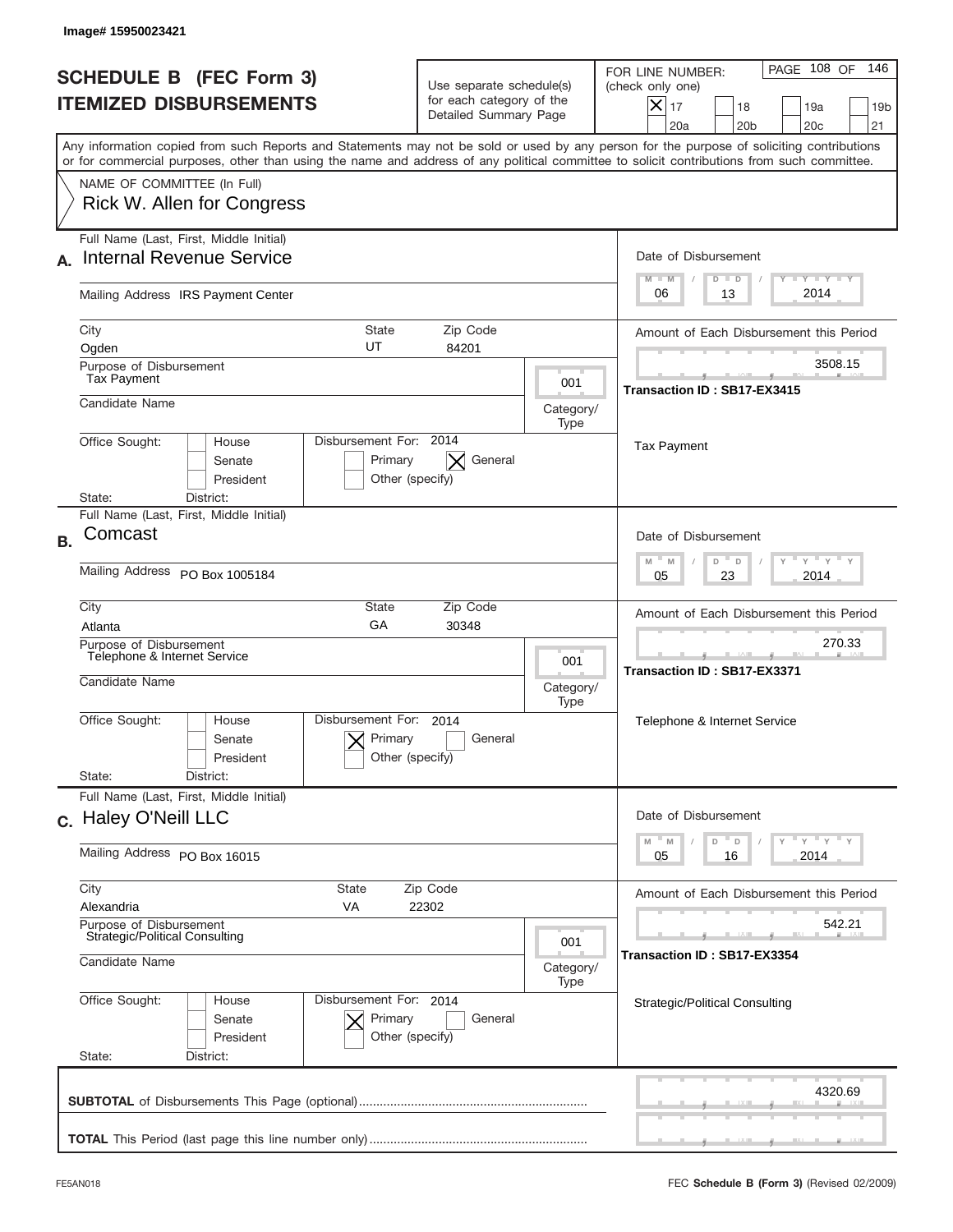| Image# 15950023422                                                     |                                                                   |                                                                               |                                                      |                                                                                                                                                                                                                                                                                         |
|------------------------------------------------------------------------|-------------------------------------------------------------------|-------------------------------------------------------------------------------|------------------------------------------------------|-----------------------------------------------------------------------------------------------------------------------------------------------------------------------------------------------------------------------------------------------------------------------------------------|
| <b>SCHEDULE B</b> (FEC Form 3)<br><b>ITEMIZED DISBURSEMENTS</b>        |                                                                   | Use separate schedule(s)<br>for each category of the<br>Detailed Summary Page |                                                      | 146<br>PAGE 109 OF<br>FOR LINE NUMBER:<br>(check only one)<br>$X _{17}$<br>18<br>19a<br>19 <sub>b</sub><br>20a<br>20 <sub>b</sub><br>20 <sub>c</sub><br>21                                                                                                                              |
|                                                                        |                                                                   |                                                                               |                                                      | Any information copied from such Reports and Statements may not be sold or used by any person for the purpose of soliciting contributions<br>or for commercial purposes, other than using the name and address of any political committee to solicit contributions from such committee. |
| NAME OF COMMITTEE (In Full)<br>Rick W. Allen for Congress              |                                                                   |                                                                               |                                                      |                                                                                                                                                                                                                                                                                         |
| Full Name (Last, First, Middle Initial)<br><b>Thomas Gardner</b><br>А. |                                                                   |                                                                               |                                                      | Date of Disbursement<br>$T - Y$ $T - Y$<br>$M - M$<br>$D$ $D$                                                                                                                                                                                                                           |
| Mailing Address 5931 Tubman Rd                                         |                                                                   |                                                                               |                                                      | 2014<br>06<br>04                                                                                                                                                                                                                                                                        |
| City<br>Appling<br>Purpose of Disbursement                             | <b>State</b><br>GA                                                | Zip Code<br>30802                                                             |                                                      | Amount of Each Disbursement this Period<br>150.00                                                                                                                                                                                                                                       |
| Reimbursement: See Below<br>Candidate Name                             |                                                                   |                                                                               | 001<br>Category/                                     | Transaction ID: SB17-EX3397                                                                                                                                                                                                                                                             |
| Office Sought:<br>District:<br>State:                                  | Disbursement For: 2014<br>House<br>Primary<br>Senate<br>President | General<br>Other (specify)                                                    | Type                                                 | Reimbursement: See Below                                                                                                                                                                                                                                                                |
| Ceteris Inc<br><b>B.</b>                                               | Full Name (Last, First, Middle Initial)                           |                                                                               |                                                      | Date of Disbursement<br>$M - M$<br>$Y = Y$<br>D<br>D                                                                                                                                                                                                                                    |
|                                                                        | Mailing Address 5909 Peachtree Dunwoody Road Sui                  | 2014<br>05<br>01                                                              |                                                      |                                                                                                                                                                                                                                                                                         |
| City<br>Atlanta                                                        | State<br>GA                                                       | Amount of Each Disbursement this Period                                       |                                                      |                                                                                                                                                                                                                                                                                         |
| Payroll Service<br>Candidate Name                                      | Purpose of Disbursement<br>001<br>Category/<br>Type               |                                                                               |                                                      | 50.00<br>Transaction ID: SB17-EX3330                                                                                                                                                                                                                                                    |
| Office Sought:<br>State:<br>District:                                  | Disbursement For:<br>House<br>Primary<br>Senate<br>President      | 2014<br>General<br>Other (specify)                                            |                                                      | Payroll Service                                                                                                                                                                                                                                                                         |
| Full Name (Last, First, Middle Initial)<br>c. Ceteris Inc              |                                                                   |                                                                               |                                                      | Date of Disbursement                                                                                                                                                                                                                                                                    |
| Mailing Address 5909 Peachtree Dunwoody Road Sui                       |                                                                   |                                                                               | ≡ γ ≡ γ ≡ γ<br>$M - M$<br>D<br>D<br>02<br>2014<br>06 |                                                                                                                                                                                                                                                                                         |
| City<br>Atlanta                                                        | State<br>Zip Code<br>GА<br>30328                                  |                                                                               |                                                      | Amount of Each Disbursement this Period                                                                                                                                                                                                                                                 |
| Payroll Service<br>Candidate Name                                      | Purpose of Disbursement<br>001<br>Category/                       |                                                                               |                                                      | 50.00<br>Transaction ID: SB17-EX3396                                                                                                                                                                                                                                                    |
| Office Sought:<br>State:<br>District:                                  | Disbursement For: 2014<br>House<br>Senate<br>Primary<br>President | General<br>Other (specify)                                                    | Type                                                 | Payroll Service                                                                                                                                                                                                                                                                         |
|                                                                        |                                                                   |                                                                               |                                                      | 250.00                                                                                                                                                                                                                                                                                  |
|                                                                        |                                                                   |                                                                               |                                                      |                                                                                                                                                                                                                                                                                         |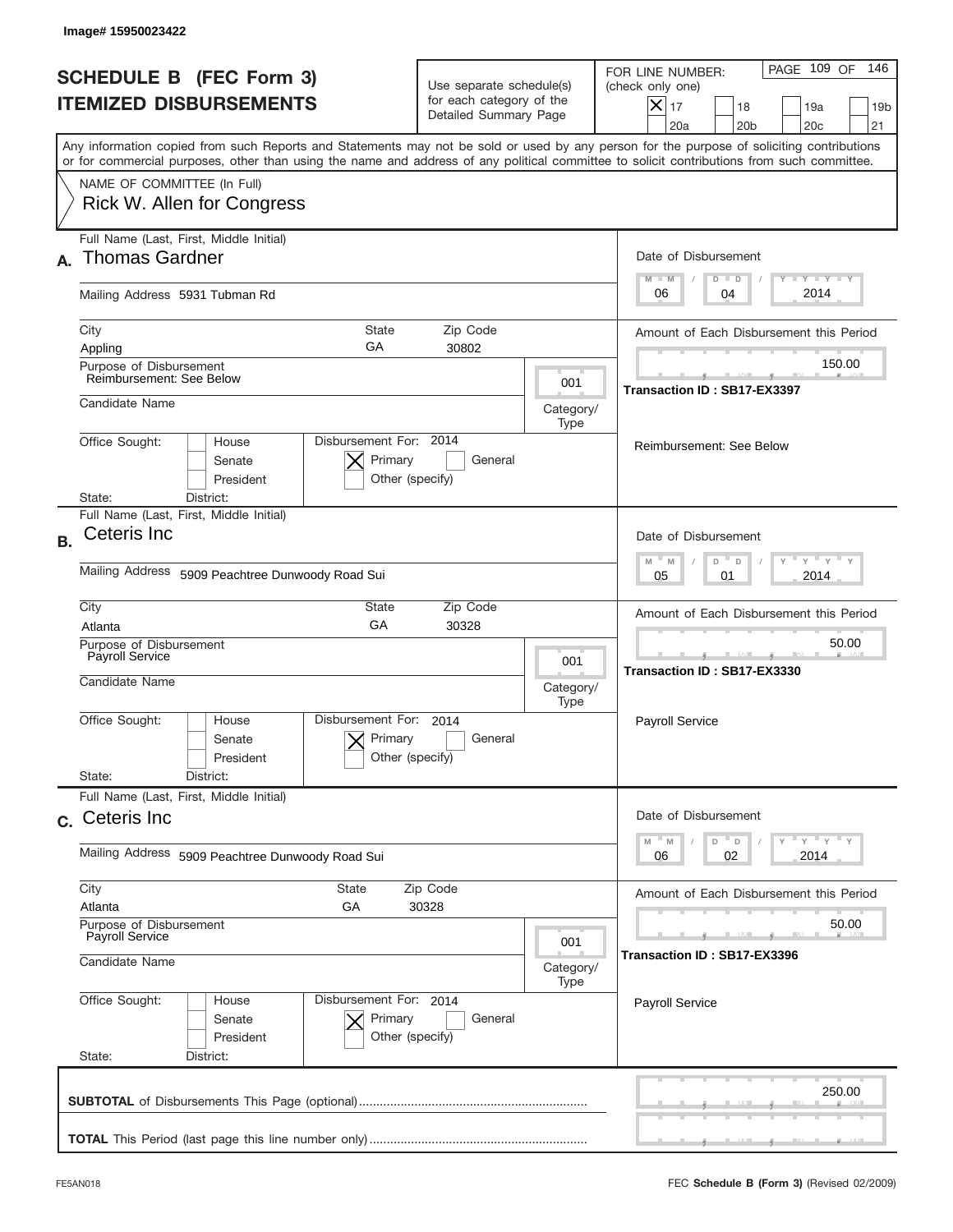|           | Image# 15950023423                                                                                                                                                                                                                                                                      |                                                                               |                                        |                                                                                                                                                            |
|-----------|-----------------------------------------------------------------------------------------------------------------------------------------------------------------------------------------------------------------------------------------------------------------------------------------|-------------------------------------------------------------------------------|----------------------------------------|------------------------------------------------------------------------------------------------------------------------------------------------------------|
|           | <b>SCHEDULE B</b> (FEC Form 3)<br><b>ITEMIZED DISBURSEMENTS</b>                                                                                                                                                                                                                         | Use separate schedule(s)<br>for each category of the<br>Detailed Summary Page |                                        | PAGE 110 OF<br>146<br>FOR LINE NUMBER:<br>(check only one)<br>$X _{17}$<br>18<br>19a<br>19 <sub>b</sub><br>20a<br>20 <sub>b</sub><br>20 <sub>c</sub><br>21 |
|           | Any information copied from such Reports and Statements may not be sold or used by any person for the purpose of soliciting contributions<br>or for commercial purposes, other than using the name and address of any political committee to solicit contributions from such committee. |                                                                               |                                        |                                                                                                                                                            |
|           | NAME OF COMMITTEE (In Full)<br>Rick W. Allen for Congress                                                                                                                                                                                                                               |                                                                               |                                        |                                                                                                                                                            |
|           | Full Name (Last, First, Middle Initial)<br>A. Public Opinion Strategies                                                                                                                                                                                                                 |                                                                               |                                        | Date of Disbursement<br>$I - Y - I - Y - I - Y$<br>$M - M$<br>$D$ $D$                                                                                      |
|           | Mailing Address 214 N Fayette St                                                                                                                                                                                                                                                        |                                                                               |                                        | 2014<br>05<br>21                                                                                                                                           |
|           | City<br>State<br>VA<br>Alexandria<br>Purpose of Disbursement                                                                                                                                                                                                                            | Zip Code<br>22314                                                             |                                        | Amount of Each Disbursement this Period<br>9000.00                                                                                                         |
|           | Poll<br>Candidate Name                                                                                                                                                                                                                                                                  |                                                                               | 001<br>Category/                       | Transaction ID: SB17-EX3360                                                                                                                                |
|           | Disbursement For: 2014<br>Office Sought:<br>House<br>Senate<br>Primary<br>President<br>State:<br>District:                                                                                                                                                                              | General<br>$\times$<br>Other (specify)                                        | Type                                   | Poll                                                                                                                                                       |
| <b>B.</b> | Full Name (Last, First, Middle Initial)<br><b>Gober Hilgers PLLC</b><br>Mailing Address 2101 Cedar Springs Rd #1050                                                                                                                                                                     |                                                                               |                                        | Date of Disbursement<br>$-M$<br>$Y = Y$<br>M<br>D<br>D                                                                                                     |
|           | City<br><b>State</b><br><b>TX</b><br>Dallas<br>Purpose of Disbursement                                                                                                                                                                                                                  | Zip Code<br>75201                                                             |                                        | 2014<br>05<br>23<br>Amount of Each Disbursement this Period<br>4080.00                                                                                     |
|           | Legal Fees<br>001<br>Candidate Name<br>Category/<br>Type                                                                                                                                                                                                                                |                                                                               |                                        | Transaction ID: SB17-EX3370                                                                                                                                |
|           | Disbursement For:<br>Office Sought:<br>House<br>Primary<br>Senate<br>President<br>State:<br>District:                                                                                                                                                                                   | 2014<br>General<br>Other (specify)                                            |                                        | Legal Fees                                                                                                                                                 |
|           | Full Name (Last, First, Middle Initial)<br>c. Gober Hilgers PLLC                                                                                                                                                                                                                        |                                                                               |                                        | Date of Disbursement                                                                                                                                       |
|           | Mailing Address 2101 Cedar Springs Rd #1050                                                                                                                                                                                                                                             |                                                                               |                                        | $=\frac{1}{\gamma}+\frac{1}{\gamma}+\frac{1}{\gamma}+\frac{1}{\gamma}$<br>$-M$<br>$\mathbb M$<br>D<br>D<br>2014<br>06<br>06                                |
|           | City<br><b>State</b><br>Zip Code<br>Dallas<br><b>TX</b><br>75201                                                                                                                                                                                                                        |                                                                               |                                        | Amount of Each Disbursement this Period                                                                                                                    |
|           | Purpose of Disbursement<br>Legal Fees<br>001<br>Candidate Name<br>Category/<br>Type                                                                                                                                                                                                     |                                                                               | 879.50<br>Transaction ID : SB17-EX3400 |                                                                                                                                                            |
|           | Office Sought:<br>Disbursement For: 2014<br>House<br>Senate<br>Primary<br>President<br>State:<br>District:                                                                                                                                                                              | General<br>Other (specify)                                                    |                                        | Legal Fees                                                                                                                                                 |
|           |                                                                                                                                                                                                                                                                                         |                                                                               |                                        | 13959.50                                                                                                                                                   |
|           |                                                                                                                                                                                                                                                                                         |                                                                               |                                        |                                                                                                                                                            |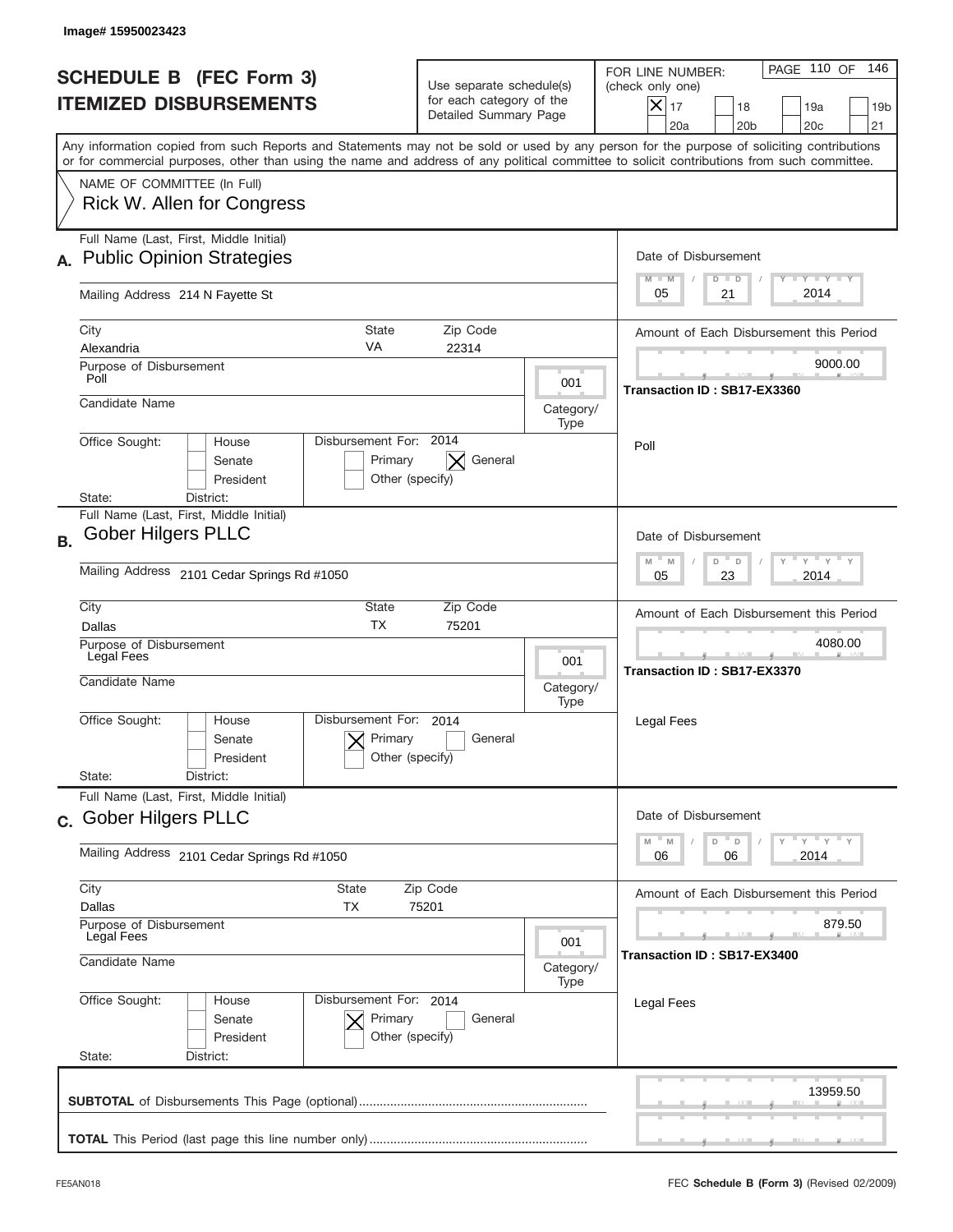| <b>SCHEDULE B (FEC Form 3)</b><br><b>ITEMIZED DISBURSEMENTS</b>                                                                                                                                                                                                                         | Use separate schedule(s)<br>for each category of the<br>Detailed Summary Page                       |                   | PAGE 111 OF<br>146<br>FOR LINE NUMBER:<br>(check only one)<br>$ \boldsymbol{\times} $<br>17<br>18<br>19a<br>19 <sub>b</sub><br>20a<br>20 <sub>b</sub><br>20 <sub>c</sub><br>21                                                                                                |
|-----------------------------------------------------------------------------------------------------------------------------------------------------------------------------------------------------------------------------------------------------------------------------------------|-----------------------------------------------------------------------------------------------------|-------------------|-------------------------------------------------------------------------------------------------------------------------------------------------------------------------------------------------------------------------------------------------------------------------------|
| Any information copied from such Reports and Statements may not be sold or used by any person for the purpose of soliciting contributions<br>or for commercial purposes, other than using the name and address of any political committee to solicit contributions from such committee. |                                                                                                     |                   |                                                                                                                                                                                                                                                                               |
| NAME OF COMMITTEE (In Full)<br>Rick W. Allen for Congress                                                                                                                                                                                                                               |                                                                                                     |                   |                                                                                                                                                                                                                                                                               |
| Full Name (Last, First, Middle Initial)<br><b>William Wheat</b>                                                                                                                                                                                                                         |                                                                                                     |                   | Date of Disbursement<br>Y FY FY FY                                                                                                                                                                                                                                            |
| Mailing Address PO Box 944                                                                                                                                                                                                                                                              |                                                                                                     |                   | $M - M$<br>$D$ $D$<br>2014<br>05<br>15                                                                                                                                                                                                                                        |
| City<br>SC<br>Langley                                                                                                                                                                                                                                                                   | State<br>Zip Code<br>29834                                                                          |                   | Amount of Each Disbursement this Period                                                                                                                                                                                                                                       |
| Purpose of Disbursement<br>Net Salary                                                                                                                                                                                                                                                   |                                                                                                     | 001               | 1148.33<br>Transaction ID: SB17-EX3359                                                                                                                                                                                                                                        |
| Candidate Name                                                                                                                                                                                                                                                                          |                                                                                                     | Category/<br>Type |                                                                                                                                                                                                                                                                               |
| Office Sought:<br>House<br>Senate<br>President<br>State:<br>District:                                                                                                                                                                                                                   | Disbursement For: 2014<br>Primary<br>General<br>Other (specify)                                     |                   | <b>Net Salary</b>                                                                                                                                                                                                                                                             |
| Full Name (Last, First, Middle Initial)<br><b>William Wheat</b>                                                                                                                                                                                                                         |                                                                                                     |                   | Date of Disbursement                                                                                                                                                                                                                                                          |
| Mailing Address PO Box 944                                                                                                                                                                                                                                                              | $\cdots$ $\gamma$ $\cdots$ $\gamma$ $\cdots$ $\gamma$<br>$M - M$<br>D<br>$\Box$<br>2014<br>05<br>23 |                   |                                                                                                                                                                                                                                                                               |
| City<br>SC<br>Langley                                                                                                                                                                                                                                                                   | State<br>Zip Code<br>29834                                                                          |                   | Amount of Each Disbursement this Period                                                                                                                                                                                                                                       |
| Purpose of Disbursement<br>Reimbursement: See Below<br>001<br>Candidate Name<br>Category/                                                                                                                                                                                               |                                                                                                     |                   | 411.07<br><u> 12 Martin 12 Martin 12 Martin 12 Martin 12 Martin 12 Martin 12 Martin 12 Martin 12 Martin 12 Martin 12 Martin 12 Martin 12 Martin 12 Martin 12 Martin 12 Martin 12 Martin 12 Martin 12 Martin 12 Martin 12 Martin 12 Martin </u><br>Transaction ID: SB17-EX3361 |
| Disbursement For:<br>Office Sought:<br>House<br>Senate<br>President                                                                                                                                                                                                                     | 2014<br>Primary<br>General<br>Other (specify)                                                       | Type              | Reimbursement: See Below                                                                                                                                                                                                                                                      |
| State:<br>District:<br>Full Name (Last, First, Middle Initial)                                                                                                                                                                                                                          |                                                                                                     |                   |                                                                                                                                                                                                                                                                               |
| c. Publix                                                                                                                                                                                                                                                                               |                                                                                                     |                   | Date of Disbursement<br>$\mathbb{F} \times \mathbb{F} \times \mathbb{F} \times \mathbb{F}$<br>M<br>M<br>D                                                                                                                                                                     |
| Mailing Address 2816 Washington Rd                                                                                                                                                                                                                                                      |                                                                                                     |                   | D<br>23<br>2014<br>05                                                                                                                                                                                                                                                         |
| City<br><b>State</b><br>Augusta<br>GА                                                                                                                                                                                                                                                   | Zip Code<br>30909                                                                                   |                   | Amount of Each Disbursement this Period                                                                                                                                                                                                                                       |
| Purpose of Disbursement<br>Supplies for Bus Tour<br>Candidate Name                                                                                                                                                                                                                      | 27.37<br>Transaction ID: SB17-EX3362                                                                |                   |                                                                                                                                                                                                                                                                               |
| Office Sought:<br>House<br>Senate<br>President<br>State:<br>District:                                                                                                                                                                                                                   | Disbursement For: 2014<br>Primary<br>General<br>Other (specify)                                     | Category/<br>Type | [MEMO ITEM]<br>Supplies for Bus Tour                                                                                                                                                                                                                                          |
|                                                                                                                                                                                                                                                                                         |                                                                                                     |                   | 1559.40                                                                                                                                                                                                                                                                       |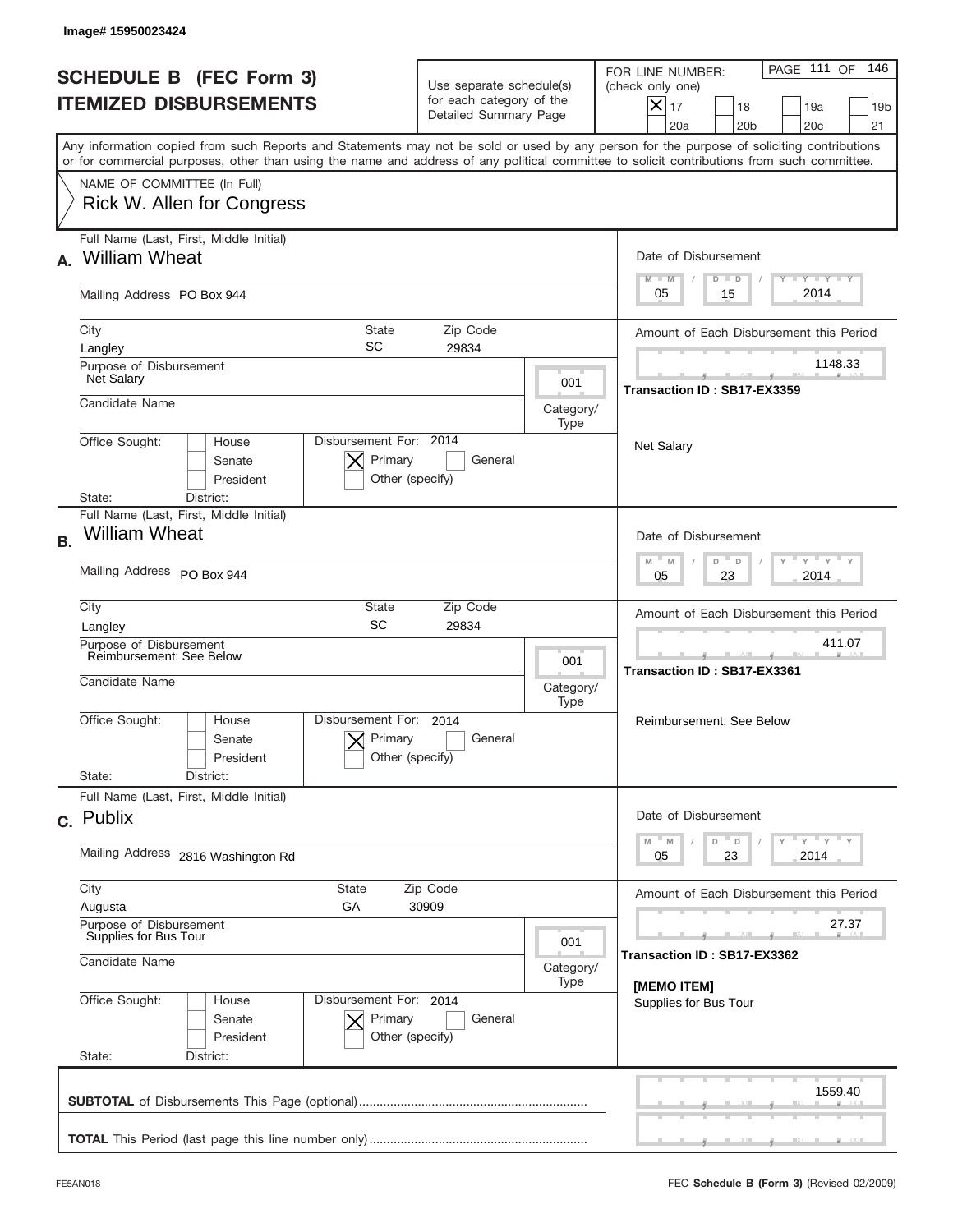| Image#15950023425                                                                                                                                                                                                                                                                       |                                                                                                                                      |                   |                                                                                                                                                                             |
|-----------------------------------------------------------------------------------------------------------------------------------------------------------------------------------------------------------------------------------------------------------------------------------------|--------------------------------------------------------------------------------------------------------------------------------------|-------------------|-----------------------------------------------------------------------------------------------------------------------------------------------------------------------------|
| <b>SCHEDULE B (FEC Form 3)</b><br><b>ITEMIZED DISBURSEMENTS</b>                                                                                                                                                                                                                         | Use separate schedule(s)<br>for each category of the<br>Detailed Summary Page                                                        |                   | PAGE 112 OF<br>146<br>FOR LINE NUMBER:<br>(check only one)<br>$\overline{\mathsf{x}}$ 17<br>18<br>19a<br>19 <sub>b</sub><br>20a<br>20 <sub>b</sub><br>20 <sub>c</sub><br>21 |
| Any information copied from such Reports and Statements may not be sold or used by any person for the purpose of soliciting contributions<br>or for commercial purposes, other than using the name and address of any political committee to solicit contributions from such committee. |                                                                                                                                      |                   |                                                                                                                                                                             |
| NAME OF COMMITTEE (In Full)<br>Rick W. Allen for Congress                                                                                                                                                                                                                               |                                                                                                                                      |                   |                                                                                                                                                                             |
| Full Name (Last, First, Middle Initial)<br><b>Office Depot</b><br>А.                                                                                                                                                                                                                    |                                                                                                                                      |                   | Date of Disbursement<br>Y LY LY LY                                                                                                                                          |
| Mailing Address 1117 Knox Ave                                                                                                                                                                                                                                                           |                                                                                                                                      |                   | $M - M$<br>$D$ $D$<br>2014<br>05<br>23                                                                                                                                      |
| City<br><b>State</b><br>SC<br>North Augusta                                                                                                                                                                                                                                             | Zip Code<br>29841                                                                                                                    |                   | Amount of Each Disbursement this Period                                                                                                                                     |
| Purpose of Disbursement<br>Nametags                                                                                                                                                                                                                                                     |                                                                                                                                      | 001               | 6.47<br>Transaction ID: SB17-EX3364                                                                                                                                         |
| Candidate Name                                                                                                                                                                                                                                                                          |                                                                                                                                      | Category/<br>Type | [MEMO ITEM]                                                                                                                                                                 |
| Disbursement For: 2014<br>Office Sought:<br>House<br>Senate<br>President<br>State:<br>District:                                                                                                                                                                                         | Primary<br>General<br>Other (specify)                                                                                                |                   | Nametags                                                                                                                                                                    |
| Full Name (Last, First, Middle Initial)<br><b>William Wheat</b><br><b>B.</b>                                                                                                                                                                                                            |                                                                                                                                      |                   | Date of Disbursement                                                                                                                                                        |
| Mailing Address PO Box 944                                                                                                                                                                                                                                                              | $\cdots$ $\gamma$ $\cdots$ $\gamma$ $\cdots$ $\gamma$<br>$M - M$<br>$D$ <sup><math>-</math></sup><br>$\mathsf D$<br>23<br>2014<br>05 |                   |                                                                                                                                                                             |
| City<br>State<br>SC<br>Langley                                                                                                                                                                                                                                                          | Zip Code<br>29834                                                                                                                    |                   | Amount of Each Disbursement this Period                                                                                                                                     |
| Purpose of Disbursement<br>Mileage<br>Candidate Name<br>Category/                                                                                                                                                                                                                       |                                                                                                                                      |                   | 271.00<br>للمستقبل<br>Transaction ID: SB17-EX3366<br>[MEMO ITEM]                                                                                                            |
| Disbursement For:<br>Office Sought:<br>House<br>Senate<br>President<br>State:<br>District:                                                                                                                                                                                              | 2014<br>Primary<br>General<br>Other (specify)                                                                                        | Type              | Mileage                                                                                                                                                                     |
| Full Name (Last, First, Middle Initial)<br>c. William Wheat                                                                                                                                                                                                                             |                                                                                                                                      |                   | Date of Disbursement                                                                                                                                                        |
| Mailing Address PO Box 944                                                                                                                                                                                                                                                              |                                                                                                                                      |                   | $\gamma$ $\gamma$ $\gamma$ $\gamma$ $\gamma$<br>$-M$<br>D<br>M<br>D<br>2014<br>05<br>29                                                                                     |
| City<br>State<br><b>SC</b><br>Langley                                                                                                                                                                                                                                                   | Zip Code<br>29834                                                                                                                    |                   | Amount of Each Disbursement this Period                                                                                                                                     |
| Purpose of Disbursement<br>Net Salary<br>001<br>Candidate Name<br>Category/                                                                                                                                                                                                             |                                                                                                                                      |                   | 1148.33<br>Transaction ID: SB17-EX3394                                                                                                                                      |
| Office Sought:<br>Disbursement For: 2014<br>House<br>Senate<br>President<br>State:<br>District:                                                                                                                                                                                         | Primary<br>General<br>$\times$<br>Other (specify)                                                                                    | Type              | <b>Net Salary</b>                                                                                                                                                           |
|                                                                                                                                                                                                                                                                                         |                                                                                                                                      |                   | 1148.33                                                                                                                                                                     |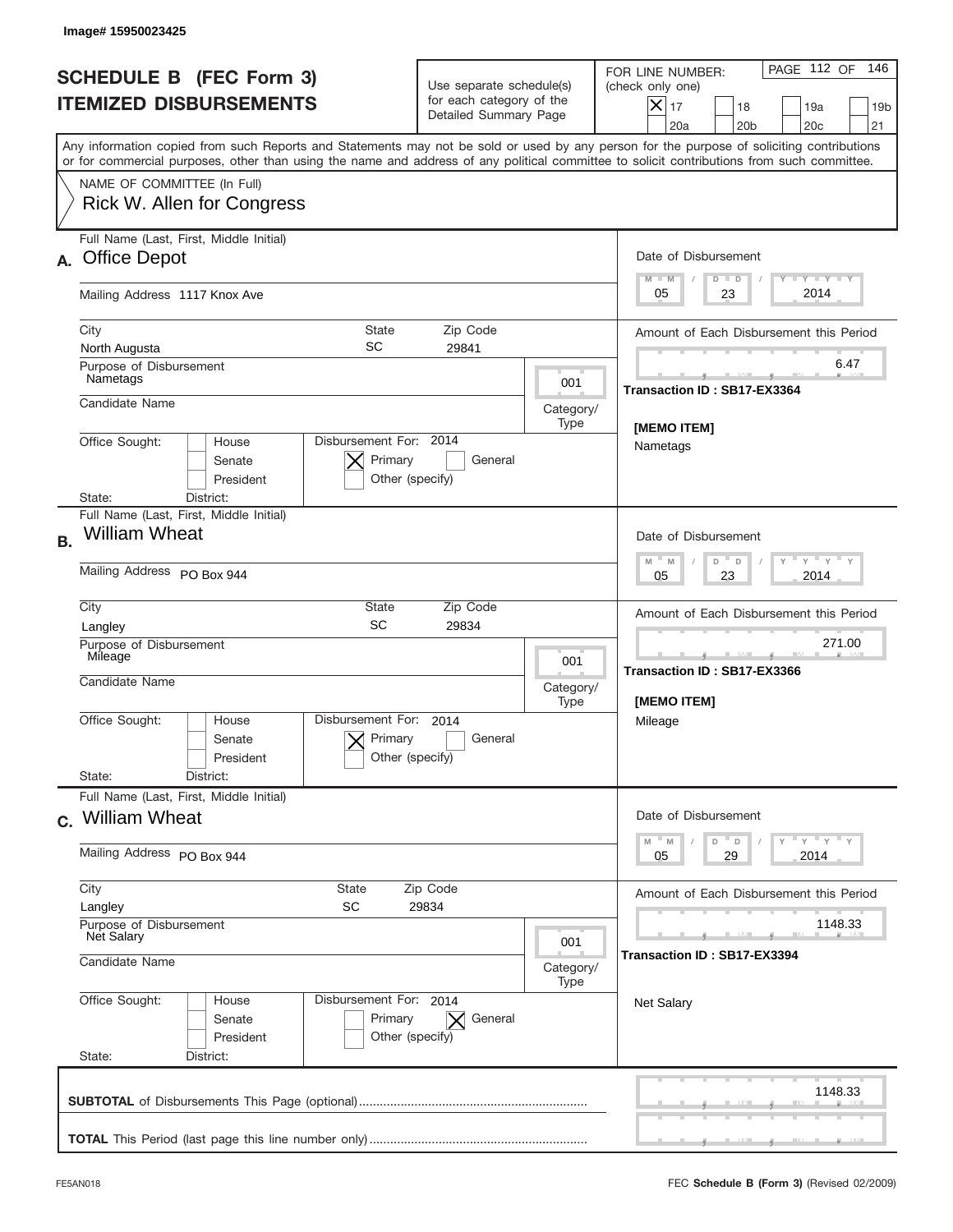|           | Image# 15950023426                                                                                                                                                                                                                                                                      |                                                                                                   |                   |                                                                                                                                                            |
|-----------|-----------------------------------------------------------------------------------------------------------------------------------------------------------------------------------------------------------------------------------------------------------------------------------------|---------------------------------------------------------------------------------------------------|-------------------|------------------------------------------------------------------------------------------------------------------------------------------------------------|
|           | <b>SCHEDULE B (FEC Form 3)</b><br><b>ITEMIZED DISBURSEMENTS</b>                                                                                                                                                                                                                         | Use separate schedule(s)<br>for each category of the<br>Detailed Summary Page                     |                   | PAGE 113 OF<br>146<br>FOR LINE NUMBER:<br>(check only one)<br>$X _{17}$<br>18<br>19a<br>19 <sub>b</sub><br>20 <sub>c</sub><br>20a<br>20 <sub>b</sub><br>21 |
|           | Any information copied from such Reports and Statements may not be sold or used by any person for the purpose of soliciting contributions<br>or for commercial purposes, other than using the name and address of any political committee to solicit contributions from such committee. |                                                                                                   |                   |                                                                                                                                                            |
|           | NAME OF COMMITTEE (In Full)<br>Rick W. Allen for Congress                                                                                                                                                                                                                               |                                                                                                   |                   |                                                                                                                                                            |
| А.        | Full Name (Last, First, Middle Initial)<br><b>William Wheat</b>                                                                                                                                                                                                                         |                                                                                                   |                   | Date of Disbursement<br><b>TAYLY LY</b><br>$M - M$<br>$D$ $D$                                                                                              |
|           | Mailing Address PO Box 944                                                                                                                                                                                                                                                              |                                                                                                   |                   | 2014<br>12<br>06                                                                                                                                           |
|           | City<br>State<br>SC<br>Langley                                                                                                                                                                                                                                                          | Zip Code<br>29834                                                                                 |                   | Amount of Each Disbursement this Period                                                                                                                    |
|           | Purpose of Disbursement<br>Net Salary<br>Candidate Name                                                                                                                                                                                                                                 |                                                                                                   | 001               | 1148.33<br><b>Transaction ID: SB17-EX3414</b>                                                                                                              |
|           | Disbursement For: 2014<br>Office Sought:<br>House                                                                                                                                                                                                                                       |                                                                                                   | Category/<br>Type |                                                                                                                                                            |
|           | Senate<br>Primary<br>President<br>State:<br>District:                                                                                                                                                                                                                                   | General<br>$\times$<br>Other (specify)                                                            |                   | <b>Net Salary</b>                                                                                                                                          |
| <b>B.</b> | Full Name (Last, First, Middle Initial)<br><b>William Wheat</b>                                                                                                                                                                                                                         |                                                                                                   |                   | Date of Disbursement                                                                                                                                       |
|           | Mailing Address PO Box 944                                                                                                                                                                                                                                                              | $\cdots$ $\gamma$ $\cdots$ $\gamma$ $\cdots$ $\gamma$<br>$M$ M<br>D<br>$\Box$<br>2014<br>06<br>27 |                   |                                                                                                                                                            |
|           | City<br>State<br>SC<br>Langley                                                                                                                                                                                                                                                          | Amount of Each Disbursement this Period<br>1148.33                                                |                   |                                                                                                                                                            |
|           | Purpose of Disbursement<br>Net Salary<br>Candidate Name<br>Category/                                                                                                                                                                                                                    |                                                                                                   |                   | ___<br>Transaction ID: SB17-EX3437                                                                                                                         |
|           | Disbursement For:<br>Office Sought:<br>House<br>Primary<br>Senate<br>President                                                                                                                                                                                                          | 2014<br>General<br>Other (specify)                                                                | Type              | <b>Net Salary</b>                                                                                                                                          |
|           | State:<br>District:<br>Full Name (Last, First, Middle Initial)                                                                                                                                                                                                                          |                                                                                                   |                   |                                                                                                                                                            |
|           | c. Push Digital                                                                                                                                                                                                                                                                         |                                                                                                   |                   | Date of Disbursement<br>≡ γ ≡ γ ≡ γ<br>$-M$<br>$\mathbb M$<br>D<br>D                                                                                       |
|           | Mailing Address PO Box 7431                                                                                                                                                                                                                                                             |                                                                                                   |                   | 2014<br>05<br>01                                                                                                                                           |
|           | City<br><b>State</b><br>SC<br>Columbia                                                                                                                                                                                                                                                  | Zip Code<br>29202                                                                                 |                   | Amount of Each Disbursement this Period                                                                                                                    |
|           | Purpose of Disbursement<br>Website and Email Marketing<br>001<br>Candidate Name<br>Category/                                                                                                                                                                                            |                                                                                                   |                   | 4247.25<br>Transaction ID : SB17-EX3338                                                                                                                    |
|           | Office Sought:<br>Disbursement For: 2014<br>House<br>Senate<br>Primary<br>President<br>State:<br>District:                                                                                                                                                                              | General<br>Other (specify)                                                                        | Type              | Website and Email Marketing                                                                                                                                |
|           |                                                                                                                                                                                                                                                                                         |                                                                                                   |                   | 6543.91                                                                                                                                                    |
|           |                                                                                                                                                                                                                                                                                         |                                                                                                   |                   |                                                                                                                                                            |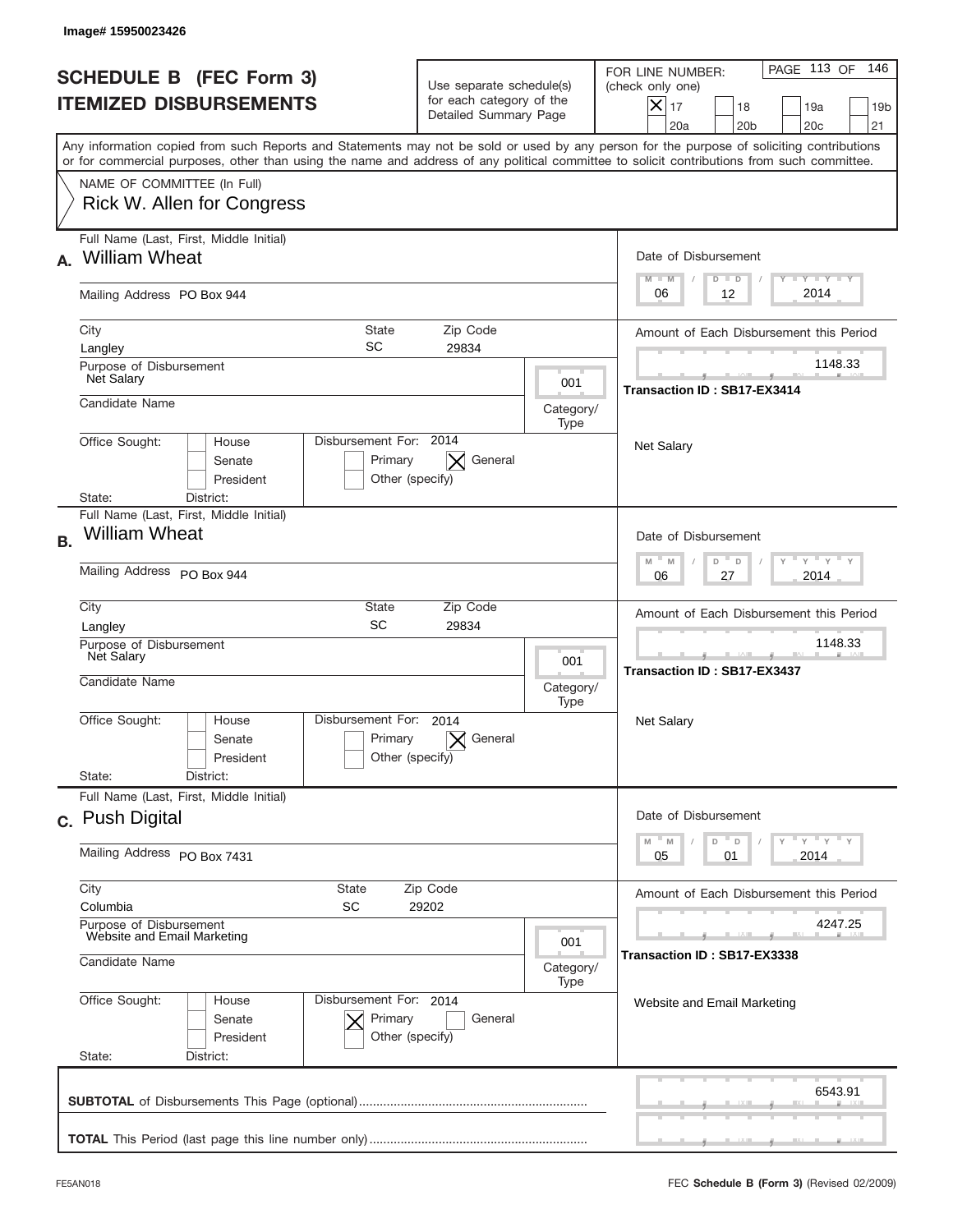| PAGE 114 OF<br>146<br>FOR LINE NUMBER:<br>(check only one)<br>$X _{17}$<br>18<br>19a<br>19 <sub>b</sub><br>20a<br>20 <sub>b</sub><br>20 <sub>c</sub><br>21                                                                                                                              |
|-----------------------------------------------------------------------------------------------------------------------------------------------------------------------------------------------------------------------------------------------------------------------------------------|
| Any information copied from such Reports and Statements may not be sold or used by any person for the purpose of soliciting contributions<br>or for commercial purposes, other than using the name and address of any political committee to solicit contributions from such committee. |
|                                                                                                                                                                                                                                                                                         |
| Date of Disbursement<br>Y TY TY TY<br>$M - M$<br>$D$ $D$                                                                                                                                                                                                                                |
| 2014<br>06<br>06                                                                                                                                                                                                                                                                        |
| Amount of Each Disbursement this Period                                                                                                                                                                                                                                                 |
| 4708.59<br>Transaction ID: SB17-EX3401                                                                                                                                                                                                                                                  |
|                                                                                                                                                                                                                                                                                         |
| Website and Email Marketing                                                                                                                                                                                                                                                             |
|                                                                                                                                                                                                                                                                                         |
| Date of Disbursement<br>$\cdots$ $\gamma$ $\cdots$ $\gamma$ $\cdots$ $\gamma$<br>$M - M$<br>D<br>D                                                                                                                                                                                      |
| 2014<br>05<br>01                                                                                                                                                                                                                                                                        |
| Amount of Each Disbursement this Period                                                                                                                                                                                                                                                 |
| 91.50<br>Transaction ID: SB17-EX3334                                                                                                                                                                                                                                                    |
| <b>Business Cards</b>                                                                                                                                                                                                                                                                   |
| Date of Disbursement                                                                                                                                                                                                                                                                    |
| $\rightarrow$ $\rightarrow$ $\rightarrow$ $\rightarrow$ $\rightarrow$<br>D<br>M<br>M<br>D<br>2014<br>05<br>07                                                                                                                                                                           |
| Amount of Each Disbursement this Period                                                                                                                                                                                                                                                 |
| 2476.20                                                                                                                                                                                                                                                                                 |
| Transaction ID: SB17-EX3343                                                                                                                                                                                                                                                             |
| Invitation Printing and Mailing                                                                                                                                                                                                                                                         |
| 7276.29                                                                                                                                                                                                                                                                                 |
|                                                                                                                                                                                                                                                                                         |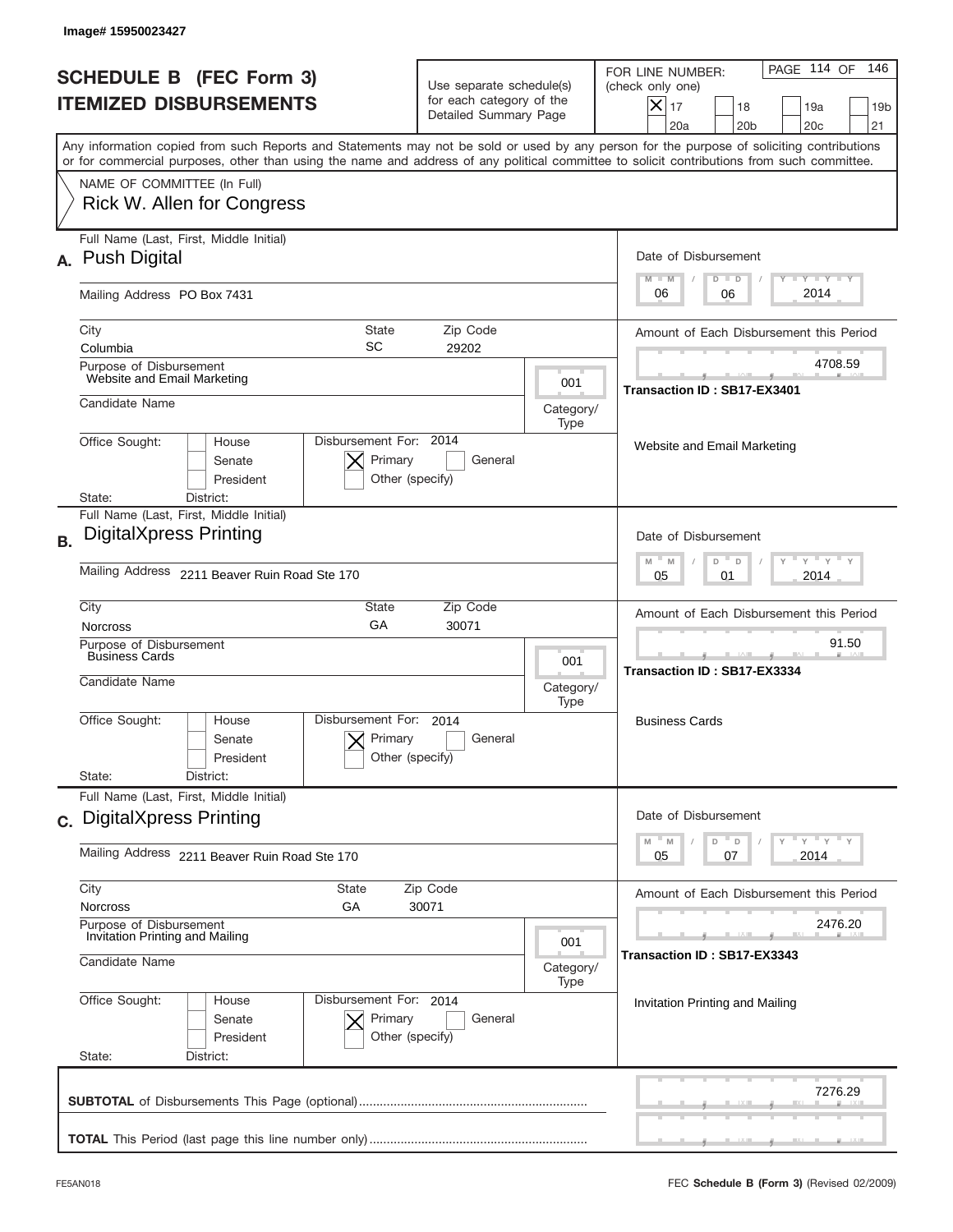| Image#15950023428                                                                                                                                                                                                                                                                       |                                                                               |                          |                                                                                                                                                                      |
|-----------------------------------------------------------------------------------------------------------------------------------------------------------------------------------------------------------------------------------------------------------------------------------------|-------------------------------------------------------------------------------|--------------------------|----------------------------------------------------------------------------------------------------------------------------------------------------------------------|
| <b>SCHEDULE B (FEC Form 3)</b><br><b>ITEMIZED DISBURSEMENTS</b>                                                                                                                                                                                                                         | Use separate schedule(s)<br>for each category of the<br>Detailed Summary Page |                          | PAGE 115 OF<br>146<br>FOR LINE NUMBER:<br>(check only one)<br>$ \mathsf{X} _{17}$<br>18<br>19a<br>19 <sub>b</sub><br>20a<br>20 <sub>b</sub><br>20 <sub>c</sub><br>21 |
| Any information copied from such Reports and Statements may not be sold or used by any person for the purpose of soliciting contributions<br>or for commercial purposes, other than using the name and address of any political committee to solicit contributions from such committee. |                                                                               |                          |                                                                                                                                                                      |
| NAME OF COMMITTEE (In Full)<br>Rick W. Allen for Congress                                                                                                                                                                                                                               |                                                                               |                          |                                                                                                                                                                      |
| Full Name (Last, First, Middle Initial)<br><b>DigitalXpress Printing</b><br>А.                                                                                                                                                                                                          |                                                                               |                          | Date of Disbursement<br><b>TAYLY LY</b><br>$M - M$<br>$D$ $D$                                                                                                        |
| Mailing Address 2211 Beaver Ruin Road Ste 170                                                                                                                                                                                                                                           |                                                                               |                          | 2014<br>06<br>13                                                                                                                                                     |
| City<br><b>Norcross</b>                                                                                                                                                                                                                                                                 | <b>State</b><br>Zip Code<br>GA<br>30071                                       |                          | Amount of Each Disbursement this Period                                                                                                                              |
| Purpose of Disbursement<br>Letterhead and Envelopes                                                                                                                                                                                                                                     |                                                                               | 001                      | 1709.96                                                                                                                                                              |
| Candidate Name                                                                                                                                                                                                                                                                          |                                                                               | Category/<br>Type        | Transaction ID: SB17-EX3407                                                                                                                                          |
| Office Sought:<br>House<br>Senate<br>President<br>District:<br>State:                                                                                                                                                                                                                   | Disbursement For: 2014<br>General<br>Primary<br>Other (specify)               |                          | Letterhead and Envelopes                                                                                                                                             |
| Full Name (Last, First, Middle Initial)<br><b>Right Path Strategic Affairs</b><br><b>B.</b>                                                                                                                                                                                             |                                                                               |                          | Date of Disbursement<br>$\cdots$ $\gamma$ $\cdots$ $\gamma$ $\cdots$<br>$M - M$<br>D<br>D                                                                            |
| Mailing Address 3960 Rolling Hills Drive                                                                                                                                                                                                                                                | 2014<br>05<br>16                                                              |                          |                                                                                                                                                                      |
| City<br>Cumming                                                                                                                                                                                                                                                                         | Zip Code<br>State<br>GA<br>30041                                              |                          | Amount of Each Disbursement this Period                                                                                                                              |
| Purpose of Disbursement<br>Campaign consulting<br>Candidate Name                                                                                                                                                                                                                        |                                                                               | 001<br>Category/<br>Type | 5000.00<br>Transaction ID: SB17-EX3352                                                                                                                               |
| Office Sought:<br>House<br>Senate<br>President<br>State:<br>District:                                                                                                                                                                                                                   | Disbursement For:<br>2014<br>Primary<br>General<br>Other (specify)            |                          | Campaign consulting                                                                                                                                                  |
| Full Name (Last, First, Middle Initial)                                                                                                                                                                                                                                                 |                                                                               |                          |                                                                                                                                                                      |
| c. Right Path Strategic Affairs<br>Mailing Address 3960 Rolling Hills Drive                                                                                                                                                                                                             |                                                                               |                          | Date of Disbursement<br>$=\frac{1}{\gamma}+\frac{1}{\gamma}+\frac{1}{\gamma}+\frac{1}{\gamma}$<br>M<br>D<br>M<br>D<br>2014<br>06<br>06                               |
| City<br>Cumming                                                                                                                                                                                                                                                                         | State<br>Zip Code<br>GА<br>30041                                              |                          | Amount of Each Disbursement this Period                                                                                                                              |
| Purpose of Disbursement<br>Campaign consulting                                                                                                                                                                                                                                          | 001                                                                           |                          |                                                                                                                                                                      |
| Candidate Name                                                                                                                                                                                                                                                                          |                                                                               | Category/<br>Type        | Transaction ID: SB17-EX3399                                                                                                                                          |
| Office Sought:<br>House<br>Senate<br>President<br>State:<br>District:                                                                                                                                                                                                                   | Disbursement For: 2014<br>Primary<br>General<br>Other (specify)               |                          | Campaign consulting                                                                                                                                                  |
|                                                                                                                                                                                                                                                                                         |                                                                               |                          | 11709.96                                                                                                                                                             |
|                                                                                                                                                                                                                                                                                         |                                                                               |                          |                                                                                                                                                                      |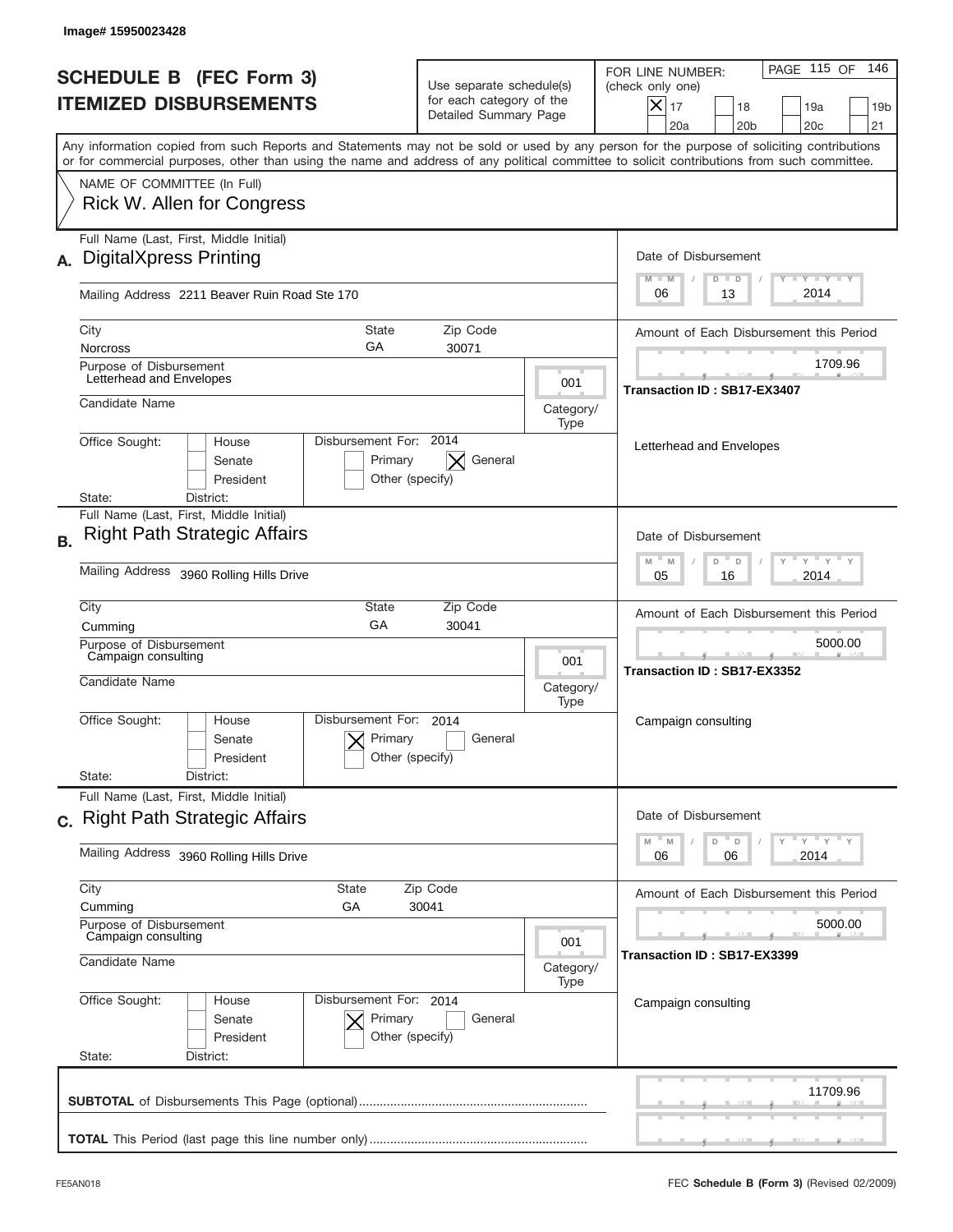|           | Image#15950023429                                                                                                                                                                                                                                                                       |                                                                               |                          |                                                                                                                                                            |
|-----------|-----------------------------------------------------------------------------------------------------------------------------------------------------------------------------------------------------------------------------------------------------------------------------------------|-------------------------------------------------------------------------------|--------------------------|------------------------------------------------------------------------------------------------------------------------------------------------------------|
|           | <b>SCHEDULE B (FEC Form 3)</b><br><b>ITEMIZED DISBURSEMENTS</b>                                                                                                                                                                                                                         | Use separate schedule(s)<br>for each category of the<br>Detailed Summary Page |                          | PAGE 116 OF<br>146<br>FOR LINE NUMBER:<br>(check only one)<br>$X _{17}$<br>18<br>19a<br>19 <sub>b</sub><br>20 <sub>c</sub><br>20a<br>20 <sub>b</sub><br>21 |
|           | Any information copied from such Reports and Statements may not be sold or used by any person for the purpose of soliciting contributions<br>or for commercial purposes, other than using the name and address of any political committee to solicit contributions from such committee. |                                                                               |                          |                                                                                                                                                            |
|           | NAME OF COMMITTEE (In Full)<br><b>Rick W. Allen for Congress</b>                                                                                                                                                                                                                        |                                                                               |                          |                                                                                                                                                            |
|           | Full Name (Last, First, Middle Initial)<br>A. Rally.org                                                                                                                                                                                                                                 |                                                                               |                          | Date of Disbursement<br>$T - Y$ $T - Y$<br>$M - M$<br>$D$ $D$                                                                                              |
|           | Mailing Address 144 2nd St. First Floor                                                                                                                                                                                                                                                 |                                                                               |                          | 2014<br>05<br>07                                                                                                                                           |
|           | City<br>State<br>СA<br>San Francisco<br>Purpose of Disbursement                                                                                                                                                                                                                         | Zip Code<br>94105                                                             |                          | Amount of Each Disbursement this Period<br>4.29                                                                                                            |
|           | <b>Transaction fee</b><br>Candidate Name                                                                                                                                                                                                                                                |                                                                               | 001<br>Category/         | Transaction ID: SB17-EX3345                                                                                                                                |
|           | Disbursement For: 2014<br>Office Sought:<br>House<br>Primary<br>Senate<br>President<br>State:<br>District:                                                                                                                                                                              | General<br>Other (specify)                                                    | Type                     | <b>Transaction</b> fee                                                                                                                                     |
| <b>B.</b> | Full Name (Last, First, Middle Initial)<br>Rally.org                                                                                                                                                                                                                                    |                                                                               |                          | Date of Disbursement<br>$\cdots$ $\gamma$ $\cdots$ $\gamma$ $\cdots$<br>$M - M$<br>D<br>$\Box$                                                             |
|           | Mailing Address<br>144 2nd St. First Floor                                                                                                                                                                                                                                              | 2014<br>05<br>22                                                              |                          |                                                                                                                                                            |
|           | City<br>State<br>CA<br>San Francisco                                                                                                                                                                                                                                                    | Amount of Each Disbursement this Period                                       |                          |                                                                                                                                                            |
|           | Purpose of Disbursement<br><b>Transaction Fee</b><br>Candidate Name                                                                                                                                                                                                                     |                                                                               | 001<br>Category/<br>Type | 15.80<br>--<br>Transaction ID: SB17-EX3373                                                                                                                 |
|           | Disbursement For:<br>Office Sought:<br>House<br>Primary<br>Senate<br>President<br>State:<br>District:                                                                                                                                                                                   | 2014<br>General<br>Other (specify)                                            |                          | <b>Transaction Fee</b>                                                                                                                                     |
|           | Full Name (Last, First, Middle Initial)<br>c. Rally.org                                                                                                                                                                                                                                 |                                                                               |                          | Date of Disbursement                                                                                                                                       |
|           | Mailing Address 144 2nd St. First Floor<br>City<br><b>State</b><br>Zip Code<br>San Francisco<br>СA<br>94105<br>Purpose of Disbursement<br><b>Transaction Fee</b><br>001<br>Candidate Name<br>Category/<br>Type                                                                          |                                                                               |                          | $\vdash$ $\vdash$ $\vdash$ $\vdash$ $\vdash$ $\vdash$ $\vdash$<br>$-M$<br>M<br>D<br>D<br>19<br>2014<br>06                                                  |
|           |                                                                                                                                                                                                                                                                                         |                                                                               |                          | Amount of Each Disbursement this Period                                                                                                                    |
|           |                                                                                                                                                                                                                                                                                         |                                                                               |                          | 1.43<br>Transaction ID : SB17-EX3427                                                                                                                       |
|           | Office Sought:<br>Disbursement For: 2014<br>House<br>Senate<br>Primary<br>President<br>State:<br>District:                                                                                                                                                                              | $\vert \times \vert$ General<br>Other (specify)                               |                          | <b>Transaction Fee</b>                                                                                                                                     |
|           |                                                                                                                                                                                                                                                                                         |                                                                               |                          | 21.52                                                                                                                                                      |
|           |                                                                                                                                                                                                                                                                                         |                                                                               |                          |                                                                                                                                                            |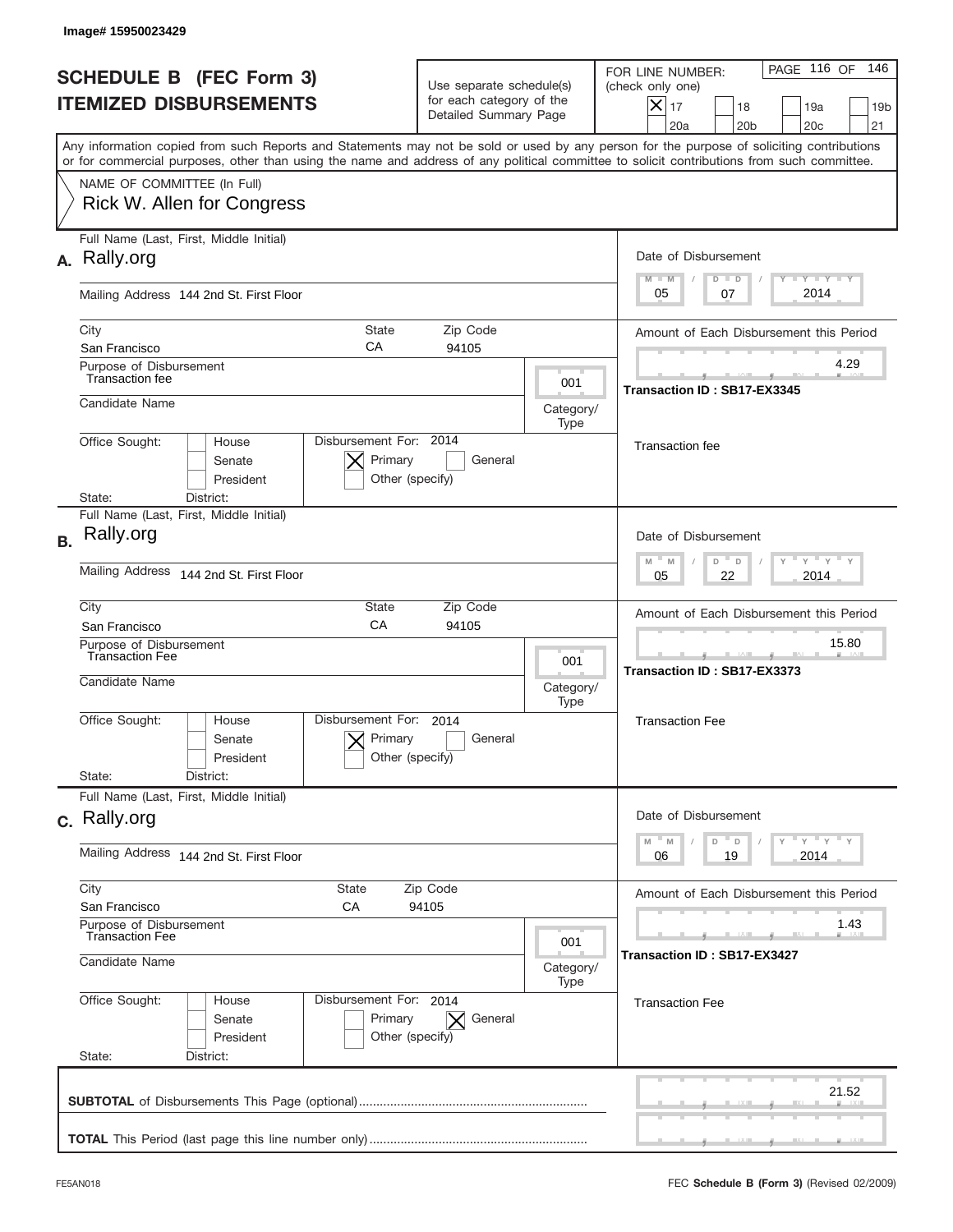| Image#15950023430                                                                                                                                                                                                                                                                       |                                                                                                 |           |                                                                                                                                                                    |  |  |
|-----------------------------------------------------------------------------------------------------------------------------------------------------------------------------------------------------------------------------------------------------------------------------------------|-------------------------------------------------------------------------------------------------|-----------|--------------------------------------------------------------------------------------------------------------------------------------------------------------------|--|--|
| <b>SCHEDULE B (FEC Form 3)</b><br><b>ITEMIZED DISBURSEMENTS</b>                                                                                                                                                                                                                         | Use separate schedule(s)<br>for each category of the<br>Detailed Summary Page                   |           | PAGE 117 OF<br>146<br>FOR LINE NUMBER:<br>(check only one)<br>$ \boldsymbol{\times} $<br>17<br>18<br>19a<br>19 <sub>b</sub><br>20a<br>20 <sub>b</sub><br>20c<br>21 |  |  |
| Any information copied from such Reports and Statements may not be sold or used by any person for the purpose of soliciting contributions<br>or for commercial purposes, other than using the name and address of any political committee to solicit contributions from such committee. |                                                                                                 |           |                                                                                                                                                                    |  |  |
| NAME OF COMMITTEE (In Full)<br>Rick W. Allen for Congress                                                                                                                                                                                                                               |                                                                                                 |           |                                                                                                                                                                    |  |  |
| Full Name (Last, First, Middle Initial)                                                                                                                                                                                                                                                 |                                                                                                 |           |                                                                                                                                                                    |  |  |
| <b>Tactical Communications Solutions</b>                                                                                                                                                                                                                                                |                                                                                                 |           | Date of Disbursement<br>$T$ $Y$ $Y$ $Y$ $Y$<br>$M - M$<br>$D$ $D$                                                                                                  |  |  |
| Mailing Address 428 Collier Road NW                                                                                                                                                                                                                                                     |                                                                                                 |           |                                                                                                                                                                    |  |  |
| <b>State</b><br>City                                                                                                                                                                                                                                                                    | Zip Code                                                                                        |           | Amount of Each Disbursement this Period                                                                                                                            |  |  |
| GA<br>Atlanta                                                                                                                                                                                                                                                                           | 30309                                                                                           |           |                                                                                                                                                                    |  |  |
| Purpose of Disbursement<br><b>Communication Consulting Fee</b>                                                                                                                                                                                                                          |                                                                                                 | 001       | 2000.00                                                                                                                                                            |  |  |
| Candidate Name                                                                                                                                                                                                                                                                          |                                                                                                 | Category/ | Transaction ID: SB17-EX3353                                                                                                                                        |  |  |
|                                                                                                                                                                                                                                                                                         |                                                                                                 | Type      |                                                                                                                                                                    |  |  |
| Disbursement For: 2014<br>Office Sought:<br>House<br>Primary<br>Senate<br>President<br>District:<br>State:                                                                                                                                                                              | General<br>Other (specify)                                                                      |           | <b>Communication Consulting Fee</b>                                                                                                                                |  |  |
| Full Name (Last, First, Middle Initial)                                                                                                                                                                                                                                                 |                                                                                                 |           |                                                                                                                                                                    |  |  |
| <b>Tactical Communications Solutions</b><br><b>B.</b>                                                                                                                                                                                                                                   | Date of Disbursement                                                                            |           |                                                                                                                                                                    |  |  |
| Mailing Address 428 Collier Road NW                                                                                                                                                                                                                                                     | $\cdots$ $\gamma$ $\cdots$ $\gamma$ $\cdots$ $\gamma$<br>D "<br>M<br>M<br>D<br>2014<br>06<br>16 |           |                                                                                                                                                                    |  |  |
| City<br>State                                                                                                                                                                                                                                                                           | Zip Code                                                                                        |           | Amount of Each Disbursement this Period                                                                                                                            |  |  |
| GA<br>Atlanta                                                                                                                                                                                                                                                                           | 30309                                                                                           |           |                                                                                                                                                                    |  |  |
| Purpose of Disbursement<br><b>Communication Consulting Fee</b><br>001<br>Candidate Name<br>Category/                                                                                                                                                                                    |                                                                                                 |           | 3000.00<br>Transaction ID: SB17-EX3419                                                                                                                             |  |  |
| Disbursement For:<br>Office Sought:<br>House<br>Primary<br>Senate<br>President<br>State:<br>District:                                                                                                                                                                                   | 2014<br>General<br>Other (specify)                                                              | Type      | <b>Communication Consulting Fee</b>                                                                                                                                |  |  |
| Full Name (Last, First, Middle Initial)                                                                                                                                                                                                                                                 |                                                                                                 |           |                                                                                                                                                                    |  |  |
| c. Capitol Response                                                                                                                                                                                                                                                                     |                                                                                                 |           |                                                                                                                                                                    |  |  |
| Mailing Address 2700 Cumberland Parkway Suite 15                                                                                                                                                                                                                                        |                                                                                                 |           | $\overline{Y}$ $\overline{Y}$ $\overline{Y}$ $\overline{Y}$ $\overline{Y}$<br>$-M$<br>$\overline{\phantom{a}}$ D<br>D<br>M<br>2014<br>05<br>01                     |  |  |
| City<br><b>State</b>                                                                                                                                                                                                                                                                    | Zip Code                                                                                        |           | Amount of Each Disbursement this Period                                                                                                                            |  |  |
| Atlanta<br>GА<br>30339<br>Purpose of Disbursement<br><b>FEC Compliance Consulting</b>                                                                                                                                                                                                   |                                                                                                 |           | 1750.00                                                                                                                                                            |  |  |
| Candidate Name                                                                                                                                                                                                                                                                          | 001<br>Category/<br>Type                                                                        |           |                                                                                                                                                                    |  |  |
| Office Sought:<br>Disbursement For: 2014<br>House<br>Senate<br>Primary<br>President<br>State:<br>District:                                                                                                                                                                              | General<br>Other (specify)                                                                      |           | <b>FEC Compliance Consulting</b>                                                                                                                                   |  |  |
|                                                                                                                                                                                                                                                                                         |                                                                                                 |           | 6750.00                                                                                                                                                            |  |  |
|                                                                                                                                                                                                                                                                                         |                                                                                                 |           |                                                                                                                                                                    |  |  |
|                                                                                                                                                                                                                                                                                         |                                                                                                 |           |                                                                                                                                                                    |  |  |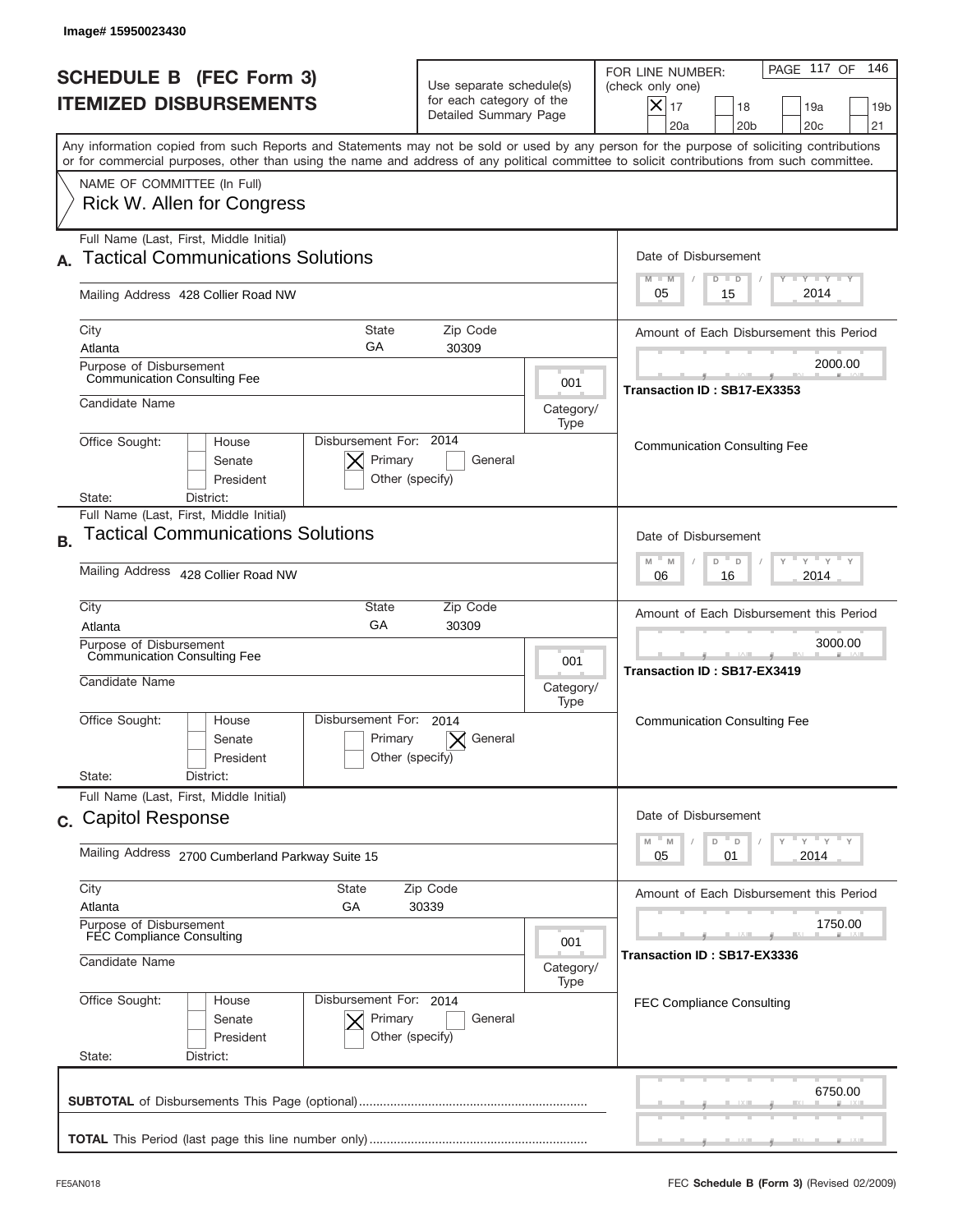| Image#15950023431                                                                                                                                                                                                                                                                       |                                                                                            |                          |                                                                                                                                                                              |  |
|-----------------------------------------------------------------------------------------------------------------------------------------------------------------------------------------------------------------------------------------------------------------------------------------|--------------------------------------------------------------------------------------------|--------------------------|------------------------------------------------------------------------------------------------------------------------------------------------------------------------------|--|
| <b>SCHEDULE B (FEC Form 3)</b><br><b>ITEMIZED DISBURSEMENTS</b>                                                                                                                                                                                                                         | Use separate schedule(s)<br>for each category of the<br>Detailed Summary Page              |                          | PAGE 118 OF<br>146<br>FOR LINE NUMBER:<br>(check only one)<br>$\boldsymbol{\times}$<br>17<br>18<br>19a<br>19 <sub>b</sub><br>20a<br>20 <sub>b</sub><br>20 <sub>c</sub><br>21 |  |
| Any information copied from such Reports and Statements may not be sold or used by any person for the purpose of soliciting contributions<br>or for commercial purposes, other than using the name and address of any political committee to solicit contributions from such committee. |                                                                                            |                          |                                                                                                                                                                              |  |
| NAME OF COMMITTEE (In Full)<br>Rick W. Allen for Congress                                                                                                                                                                                                                               |                                                                                            |                          |                                                                                                                                                                              |  |
| Full Name (Last, First, Middle Initial)<br><b>Capitol Response</b><br>А.                                                                                                                                                                                                                |                                                                                            |                          |                                                                                                                                                                              |  |
| Mailing Address 2700 Cumberland Parkway Suite 15                                                                                                                                                                                                                                        |                                                                                            |                          | <b>TAYLY LY</b><br>$M - M$<br>$D$ $D$<br>2014<br>06<br>13                                                                                                                    |  |
| City<br>Atlanta                                                                                                                                                                                                                                                                         | State<br>Zip Code<br>GA<br>30339                                                           |                          |                                                                                                                                                                              |  |
| Purpose of Disbursement<br><b>FEC Compliance Consulting</b>                                                                                                                                                                                                                             |                                                                                            | 001                      | 1750.00<br>Transaction ID: SB17-EX3409                                                                                                                                       |  |
| Candidate Name                                                                                                                                                                                                                                                                          |                                                                                            | Category/<br>Type        |                                                                                                                                                                              |  |
| Office Sought:<br>House<br>Senate<br>President<br>State:<br>District:                                                                                                                                                                                                                   | Disbursement For: 2014<br>Primary<br>General<br>Other (specify)                            |                          | <b>FEC Compliance Consulting</b>                                                                                                                                             |  |
| Full Name (Last, First, Middle Initial)<br>Augusta Outdoor Expo<br><b>B.</b>                                                                                                                                                                                                            |                                                                                            |                          | Date of Disbursement                                                                                                                                                         |  |
| Mailing Address 601 7th Street                                                                                                                                                                                                                                                          | $\cdots$ $\gamma$ $\cdots$ $\gamma$ $\cdots$<br>$M - M$<br>D<br>$\Box$<br>2014<br>06<br>20 |                          |                                                                                                                                                                              |  |
| City<br>State<br>GA<br>Augusta                                                                                                                                                                                                                                                          | Zip Code<br>30901                                                                          |                          | Amount of Each Disbursement this Period                                                                                                                                      |  |
| Purpose of Disbursement<br>Event Booth<br>Candidate Name                                                                                                                                                                                                                                |                                                                                            | 001<br>Category/<br>Type | 250.00<br>Transaction ID: SB17-EX3424                                                                                                                                        |  |
| Disbursement For:<br>Office Sought:<br>House<br>Senate<br>President<br>State:<br>District:                                                                                                                                                                                              | 2014<br>Primary<br>General<br>Other (specify)                                              |                          | Event Booth                                                                                                                                                                  |  |
| Full Name (Last, First, Middle Initial)<br>c. Card Services Center                                                                                                                                                                                                                      |                                                                                            |                          | Date of Disbursement                                                                                                                                                         |  |
| Mailing Address PO Box 105025                                                                                                                                                                                                                                                           |                                                                                            |                          | $\mathbb{F}$ $\mathsf{y}$ $\mathbb{F}$ $\mathsf{y}$ $\mathbb{F}$ $\mathsf{y}$<br>D<br>M<br>M<br>D<br>2014<br>05<br>28                                                        |  |
| City<br><b>State</b><br>Atlanta<br>GА                                                                                                                                                                                                                                                   | Amount of Each Disbursement this Period                                                    |                          |                                                                                                                                                                              |  |
| Purpose of Disbursement<br>Credit Card Paid by Card Services Center<br>001<br>Candidate Name                                                                                                                                                                                            |                                                                                            |                          | 251.25<br>Transaction ID: SB17-EX3377                                                                                                                                        |  |
| Office Sought:<br>House<br>Senate                                                                                                                                                                                                                                                       | Disbursement For: 2014<br>Primary<br>General                                               | Category/<br>Type        | Credit Card Paid by Card Services Center                                                                                                                                     |  |
| President<br>State:<br>District:                                                                                                                                                                                                                                                        | Other (specify)                                                                            |                          |                                                                                                                                                                              |  |
|                                                                                                                                                                                                                                                                                         |                                                                                            |                          | 2251.25                                                                                                                                                                      |  |
|                                                                                                                                                                                                                                                                                         |                                                                                            |                          |                                                                                                                                                                              |  |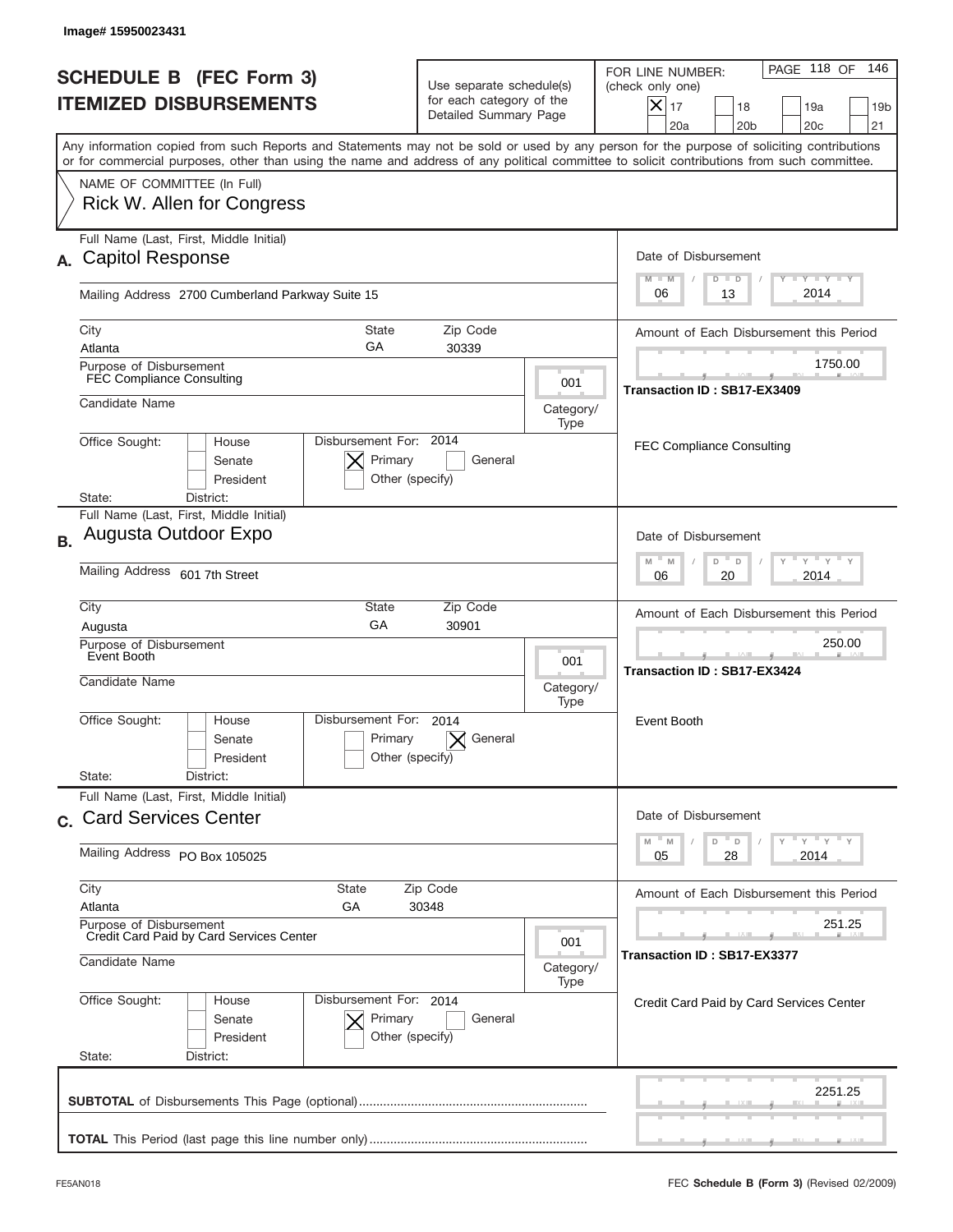|           | Image# 15950023432                                                                                                                         |                                                      |                                                                               |                                                                                             |                                                                                                                                                            |
|-----------|--------------------------------------------------------------------------------------------------------------------------------------------|------------------------------------------------------|-------------------------------------------------------------------------------|---------------------------------------------------------------------------------------------|------------------------------------------------------------------------------------------------------------------------------------------------------------|
|           | <b>SCHEDULE B (FEC Form 3)</b><br><b>ITEMIZED DISBURSEMENTS</b>                                                                            |                                                      | Use separate schedule(s)<br>for each category of the<br>Detailed Summary Page |                                                                                             | PAGE 119 OF<br>146<br>FOR LINE NUMBER:<br>(check only one)<br>$X _{17}$<br>18<br>19a<br>19 <sub>b</sub><br>20 <sub>c</sub><br>20a<br>20 <sub>b</sub><br>21 |
|           | or for commercial purposes, other than using the name and address of any political committee to solicit contributions from such committee. |                                                      |                                                                               |                                                                                             | Any information copied from such Reports and Statements may not be sold or used by any person for the purpose of soliciting contributions                  |
|           | NAME OF COMMITTEE (In Full)<br>Rick W. Allen for Congress                                                                                  |                                                      |                                                                               |                                                                                             |                                                                                                                                                            |
| А.        | Full Name (Last, First, Middle Initial)<br><b>USPS</b>                                                                                     |                                                      |                                                                               |                                                                                             | Date of Disbursement<br>$T - Y$ $T - Y$ $T - Y$<br>$M - M$<br>$D$ $D$                                                                                      |
|           | Mailing Address 525 8th St                                                                                                                 |                                                      |                                                                               |                                                                                             | 2014<br>05<br>28                                                                                                                                           |
|           | City<br>Augusta<br>Purpose of Disbursement                                                                                                 | State<br>GA                                          | Zip Code<br>30901                                                             |                                                                                             | Amount of Each Disbursement this Period<br>245.00                                                                                                          |
|           | Administrative/Salary/Overhead Expenses<br>Candidate Name                                                                                  |                                                      |                                                                               | 001<br>Category/<br>Type                                                                    | Transaction ID: SB17-EX3375                                                                                                                                |
|           | Office Sought:<br>House<br>Senate<br>President<br>State:<br>District:                                                                      | Disbursement For: 2014<br>Primary                    | General<br>Other (specify) Primary 2014                                       |                                                                                             | [MEMO ITEM]<br>Postage                                                                                                                                     |
| <b>B.</b> | Full Name (Last, First, Middle Initial)<br>Chick-fil-A                                                                                     |                                                      |                                                                               | Date of Disbursement                                                                        |                                                                                                                                                            |
|           | <b>Mailing Address</b><br>1350 Walton Way                                                                                                  |                                                      |                                                                               |                                                                                             | $-M$<br>≡ γ ≡ γ ≡<br>M<br>D<br>D<br>2014<br>05<br>28                                                                                                       |
|           | City<br>Augusta                                                                                                                            | Amount of Each Disbursement this Period              |                                                                               |                                                                                             |                                                                                                                                                            |
|           | Purpose of Disbursement<br>Administrative/Salary/Overhead Expenses<br>Candidate Name                                                       |                                                      |                                                                               | 001<br>Category/<br>Type                                                                    | 6.25<br>Transaction ID: SB17-EX3376<br>[MEMO ITEM]                                                                                                         |
|           | Office Sought:<br>House<br>Senate<br>President<br>State:<br>District:                                                                      | Disbursement For:<br>Primary                         | 2014<br>General<br>Other (specify) Primary 2014                               |                                                                                             | Lunch for Volunteer                                                                                                                                        |
|           | Full Name (Last, First, Middle Initial)<br>c. Card Services Center                                                                         |                                                      |                                                                               |                                                                                             | Date of Disbursement                                                                                                                                       |
|           | Mailing Address PO Box 105025                                                                                                              |                                                      |                                                                               | $\mathsf{Y}$ $\mathsf{Y}$ $\mathsf{Y}$ $\mathsf{Y}$<br>D<br>M<br>M<br>D<br>28<br>2014<br>05 |                                                                                                                                                            |
|           | City<br><b>State</b><br>Zip Code<br>Atlanta<br>GА<br>30348                                                                                 |                                                      |                                                                               | Amount of Each Disbursement this Period                                                     |                                                                                                                                                            |
|           | Purpose of Disbursement<br>Credit Card Paid by Card Services Center<br>001<br>Candidate Name                                               |                                                      |                                                                               | 1292.32<br>Transaction ID : SB17-EX3387                                                     |                                                                                                                                                            |
|           | Office Sought:<br>House<br>Senate<br>President<br>State:<br>District:                                                                      | Disbursement For: 2014<br>Primary<br>Other (specify) | General                                                                       | Category/<br>Type                                                                           | Credit Card Paid by Card Services Center                                                                                                                   |
|           |                                                                                                                                            |                                                      |                                                                               |                                                                                             | 1292.32                                                                                                                                                    |
|           |                                                                                                                                            |                                                      |                                                                               |                                                                                             |                                                                                                                                                            |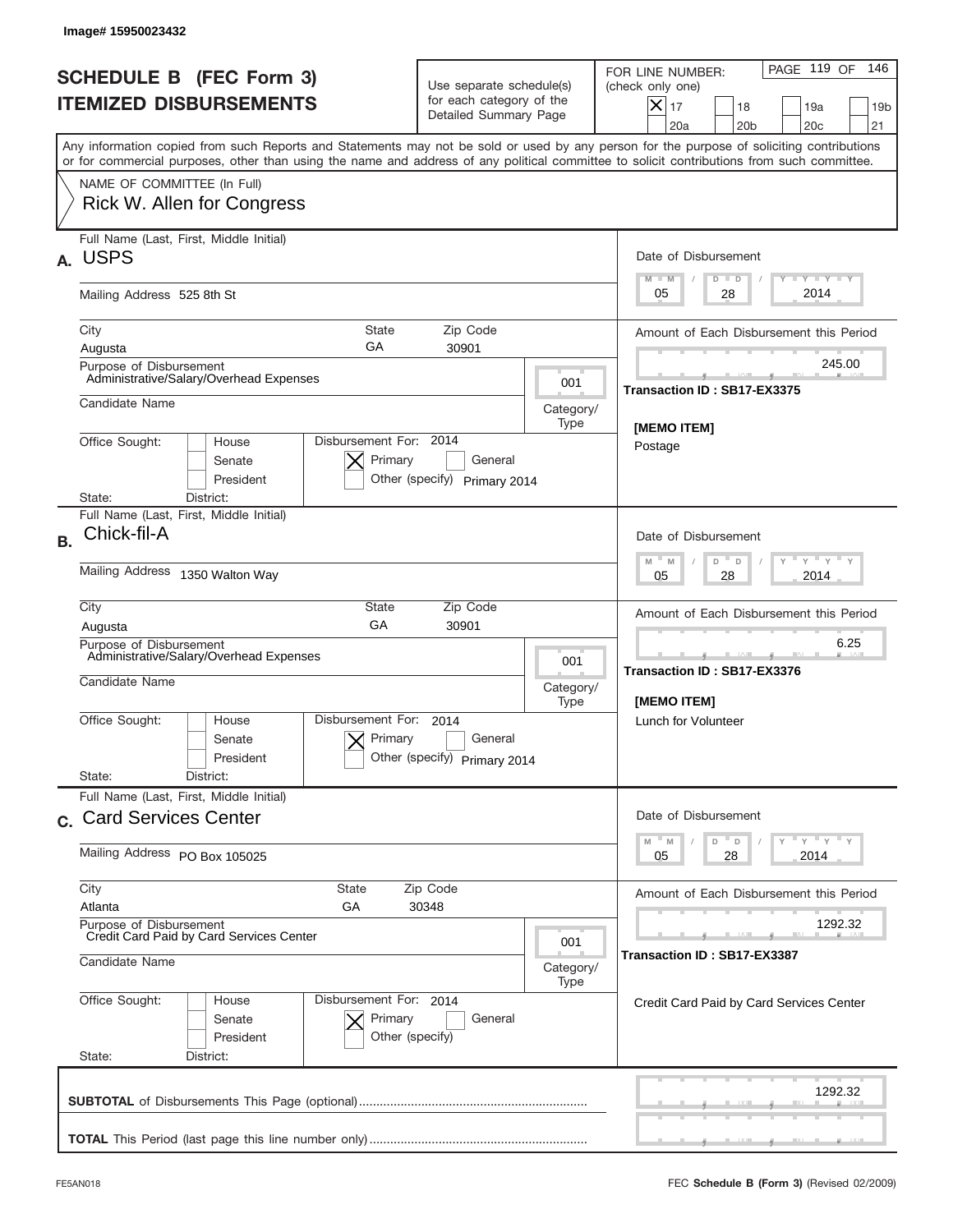|           | Image# 15950023433                                                                                                                                                                                                                                                                      |                                                                                    |                   |                                                                                                                                                                              |
|-----------|-----------------------------------------------------------------------------------------------------------------------------------------------------------------------------------------------------------------------------------------------------------------------------------------|------------------------------------------------------------------------------------|-------------------|------------------------------------------------------------------------------------------------------------------------------------------------------------------------------|
|           | <b>SCHEDULE B (FEC Form 3)</b><br><b>ITEMIZED DISBURSEMENTS</b>                                                                                                                                                                                                                         | Use separate schedule(s)<br>for each category of the<br>Detailed Summary Page      |                   | PAGE 120 OF<br>146<br>FOR LINE NUMBER:<br>(check only one)<br>$\boldsymbol{\times}$<br>17<br>18<br>19a<br>19 <sub>b</sub><br>20a<br>20 <sub>b</sub><br>20 <sub>c</sub><br>21 |
|           | Any information copied from such Reports and Statements may not be sold or used by any person for the purpose of soliciting contributions<br>or for commercial purposes, other than using the name and address of any political committee to solicit contributions from such committee. |                                                                                    |                   |                                                                                                                                                                              |
|           | NAME OF COMMITTEE (In Full)<br>Rick W. Allen for Congress                                                                                                                                                                                                                               |                                                                                    |                   |                                                                                                                                                                              |
| А.        | Full Name (Last, First, Middle Initial)<br><b>Office Depot</b>                                                                                                                                                                                                                          |                                                                                    |                   | Date of Disbursement<br><b>TAYLY LY</b><br>$M - M$<br>$D$ $D$                                                                                                                |
|           | Mailing Address 1117 Knox Ave                                                                                                                                                                                                                                                           |                                                                                    |                   | 2014<br>05<br>28                                                                                                                                                             |
|           | State<br>City<br>SC<br>North Augusta                                                                                                                                                                                                                                                    | Zip Code<br>29841                                                                  |                   | Amount of Each Disbursement this Period                                                                                                                                      |
|           | Purpose of Disbursement<br>Administrative/Salary/Overhead Expenses                                                                                                                                                                                                                      |                                                                                    | 001               | 11.43<br>Transaction ID: SB17-EX3378                                                                                                                                         |
|           | Candidate Name                                                                                                                                                                                                                                                                          |                                                                                    | Category/<br>Type | [MEMO ITEM]                                                                                                                                                                  |
|           | Office Sought:<br>House<br>Senate<br>President<br>State:<br>District:                                                                                                                                                                                                                   | Disbursement For: 2014<br>Primary<br>General<br>Other (specify) Primary 2014       |                   | <b>Office Supplies</b>                                                                                                                                                       |
| <b>B.</b> | Full Name (Last, First, Middle Initial)<br><b>Office Depot</b>                                                                                                                                                                                                                          |                                                                                    |                   | Date of Disbursement                                                                                                                                                         |
|           | Mailing Address 1117 Knox Ave                                                                                                                                                                                                                                                           | $Y$ $Y$ $Y$<br>$M - M$<br>D<br>$\Box$<br>2014<br>05<br>28                          |                   |                                                                                                                                                                              |
|           | City<br>State<br>SC<br>North Augusta                                                                                                                                                                                                                                                    | Amount of Each Disbursement this Period                                            |                   |                                                                                                                                                                              |
|           | Purpose of Disbursement<br>Administrative/Salary/Overhead Expenses<br>Candidate Name                                                                                                                                                                                                    | 11.87<br><u> 12 Martin 19</u><br>Transaction ID: SB17-EX3379<br><b>IMEMO ITEMI</b> |                   |                                                                                                                                                                              |
|           | Disbursement For:<br>Office Sought:<br>House<br>Senate<br>President                                                                                                                                                                                                                     | 2014<br>Primary<br>General<br>Other (specify) Primary 2014                         | Type              | Office Supplies                                                                                                                                                              |
|           | State:<br>District:<br>Full Name (Last, First, Middle Initial)                                                                                                                                                                                                                          |                                                                                    |                   |                                                                                                                                                                              |
|           | c. Office Depot                                                                                                                                                                                                                                                                         |                                                                                    |                   |                                                                                                                                                                              |
|           | Mailing Address 1117 Knox Ave                                                                                                                                                                                                                                                           | M<br>D<br>M<br>D<br>2014<br>05<br>28                                               |                   |                                                                                                                                                                              |
|           | City<br>State<br>SC<br>North Augusta                                                                                                                                                                                                                                                    | Amount of Each Disbursement this Period                                            |                   |                                                                                                                                                                              |
|           | Purpose of Disbursement<br>Administrative/Salary/Overhead Expenses<br>Candidate Name                                                                                                                                                                                                    | 75.59<br>Transaction ID: SB17-EX3380                                               |                   |                                                                                                                                                                              |
|           | Office Sought:<br>Disbursement For: 2014<br>House                                                                                                                                                                                                                                       | Category/<br>[MEMO ITEM]<br><b>Office Supplies</b>                                 |                   |                                                                                                                                                                              |
|           | Senate<br>President<br>State:<br>District:                                                                                                                                                                                                                                              | Primary<br>General<br>Other (specify) Primary 2014                                 |                   |                                                                                                                                                                              |
|           |                                                                                                                                                                                                                                                                                         |                                                                                    |                   | 0.00                                                                                                                                                                         |
|           |                                                                                                                                                                                                                                                                                         |                                                                                    |                   |                                                                                                                                                                              |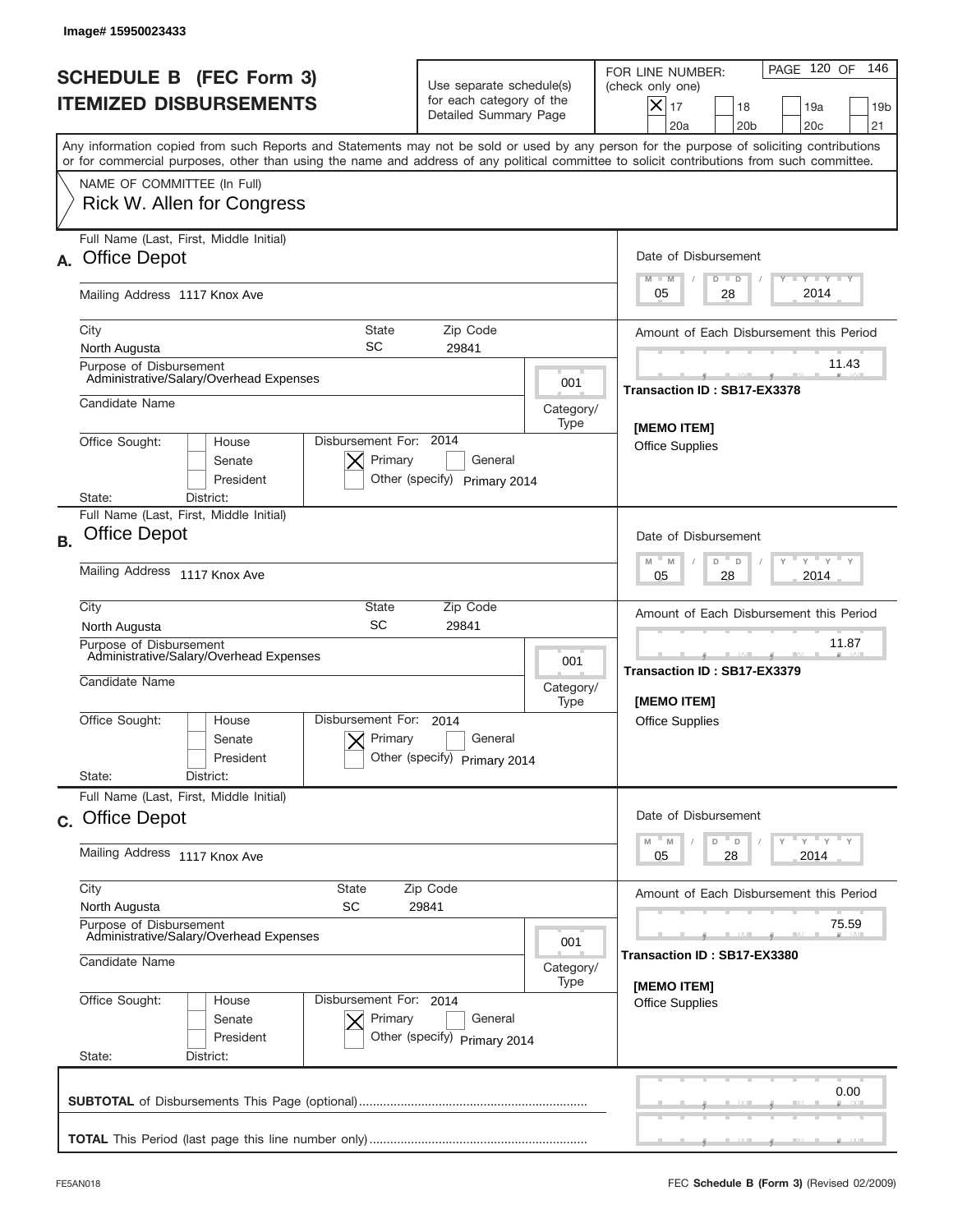| Image# 15950023434                                                                                                                                                                                                                                                                      |                                                                                                                                                         |                                                                                                                                                          |
|-----------------------------------------------------------------------------------------------------------------------------------------------------------------------------------------------------------------------------------------------------------------------------------------|---------------------------------------------------------------------------------------------------------------------------------------------------------|----------------------------------------------------------------------------------------------------------------------------------------------------------|
| <b>SCHEDULE B (FEC Form 3)</b><br><b>ITEMIZED DISBURSEMENTS</b>                                                                                                                                                                                                                         | Use separate schedule(s)<br>for each category of the<br>Detailed Summary Page                                                                           | PAGE 121 OF<br>146<br>FOR LINE NUMBER:<br>(check only one)<br>$ \mathsf{X} _{17}$<br>18<br>19a<br>19 <sub>b</sub><br>20a<br>20 <sub>b</sub><br>20c<br>21 |
| Any information copied from such Reports and Statements may not be sold or used by any person for the purpose of soliciting contributions<br>or for commercial purposes, other than using the name and address of any political committee to solicit contributions from such committee. |                                                                                                                                                         |                                                                                                                                                          |
| NAME OF COMMITTEE (In Full)<br>Rick W. Allen for Congress                                                                                                                                                                                                                               |                                                                                                                                                         |                                                                                                                                                          |
| Full Name (Last, First, Middle Initial)<br>A. Publix                                                                                                                                                                                                                                    |                                                                                                                                                         | Date of Disbursement<br>$T$ $Y$ $Y$ $Y$ $Y$<br>$M - M$<br>$D$ $D$                                                                                        |
| Mailing Address 2816 Washington Rd                                                                                                                                                                                                                                                      |                                                                                                                                                         | 2014<br>05<br>28                                                                                                                                         |
| <b>State</b><br>City<br>GА<br>Augusta                                                                                                                                                                                                                                                   | Zip Code<br>30909                                                                                                                                       | Amount of Each Disbursement this Period                                                                                                                  |
| Purpose of Disbursement<br>Administrative/Salary/Overhead Expenses                                                                                                                                                                                                                      |                                                                                                                                                         | 60.92<br>001<br>Transaction ID: SB17-EX3381                                                                                                              |
| Candidate Name<br>Category/<br>Type                                                                                                                                                                                                                                                     |                                                                                                                                                         | [MEMO ITEM]                                                                                                                                              |
| Disbursement For: 2014<br>Office Sought:<br>House<br>Senate<br>President<br>State:<br>District:                                                                                                                                                                                         | Primary<br>General<br>Other (specify) Primary 2014                                                                                                      | Food and Drink for Event                                                                                                                                 |
| Full Name (Last, First, Middle Initial)<br>Publix<br><b>B.</b>                                                                                                                                                                                                                          |                                                                                                                                                         | Date of Disbursement                                                                                                                                     |
| Mailing Address 2816 Washington Rd                                                                                                                                                                                                                                                      | $\cdots$ $\gamma$ $\cdots$ $\gamma$ $\cdots$ $\gamma$<br>D<br>M<br>M<br>D<br>28<br>2014<br>05                                                           |                                                                                                                                                          |
| City<br><b>State</b><br>GA<br>Augusta                                                                                                                                                                                                                                                   | Zip Code<br>30909                                                                                                                                       | Amount of Each Disbursement this Period                                                                                                                  |
| Purpose of Disbursement<br>Administrative/Salary/Overhead Expenses<br>Candidate Name                                                                                                                                                                                                    |                                                                                                                                                         | 9.71<br>001<br>Transaction ID: SB17-EX3382<br>Category/<br>[MEMO ITEM]<br>Type                                                                           |
| Disbursement For:<br>Office Sought:<br>House<br>Senate<br>President<br>State:<br>District:                                                                                                                                                                                              | 2014<br>Primary<br>General<br>Other (specify)<br>Primary 2014                                                                                           | <b>Event Supplies</b>                                                                                                                                    |
| Full Name (Last, First, Middle Initial)<br>c. NationBuilder                                                                                                                                                                                                                             |                                                                                                                                                         | Date of Disbursement                                                                                                                                     |
| Mailing Address 448 S Hill Street #200                                                                                                                                                                                                                                                  | $\rightarrow$ $\rightarrow$ $\rightarrow$ $\rightarrow$ $\rightarrow$ $\rightarrow$<br>$-M$<br>$\overline{\phantom{a}}$ D<br>M<br>D<br>2014<br>05<br>28 |                                                                                                                                                          |
| City<br>State<br>Los Angeles<br>СA                                                                                                                                                                                                                                                      | Amount of Each Disbursement this Period                                                                                                                 |                                                                                                                                                          |
| Purpose of Disbursement<br>Administrative/Salary/Overhead Expenses<br>001<br>Candidate Name<br>Category/                                                                                                                                                                                |                                                                                                                                                         | 499.00<br>Transaction ID: SB17-EX3383<br>Type                                                                                                            |
| Office Sought:<br>Disbursement For: 2014<br>House<br>Senate<br>President<br>State:<br>District:                                                                                                                                                                                         | Primary<br>General<br>Other (specify) Primary 2014                                                                                                      | [MEMO ITEM]<br>Campaign Software                                                                                                                         |
|                                                                                                                                                                                                                                                                                         |                                                                                                                                                         | 0.00                                                                                                                                                     |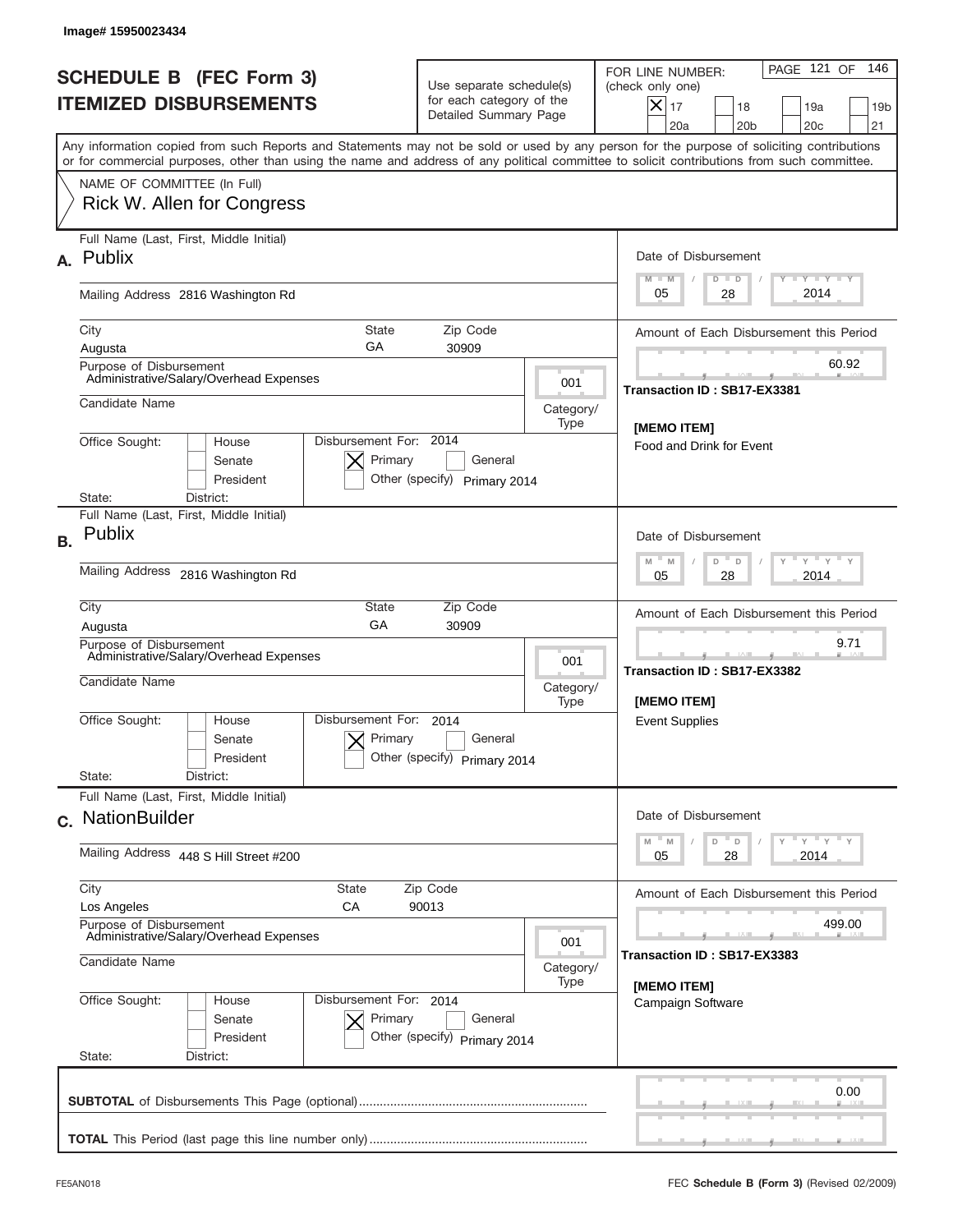|                                                                    | Image# 15950023435                                                                                                                                                                                                                                                                      |                                                                               |                             |                                                                                                                                                                 |  |
|--------------------------------------------------------------------|-----------------------------------------------------------------------------------------------------------------------------------------------------------------------------------------------------------------------------------------------------------------------------------------|-------------------------------------------------------------------------------|-----------------------------|-----------------------------------------------------------------------------------------------------------------------------------------------------------------|--|
|                                                                    | <b>SCHEDULE B</b> (FEC Form 3)<br><b>ITEMIZED DISBURSEMENTS</b>                                                                                                                                                                                                                         | Use separate schedule(s)<br>for each category of the<br>Detailed Summary Page |                             | 146<br>PAGE 122 OF<br>FOR LINE NUMBER:<br>(check only one)<br>$\times$<br>17<br>18<br>19a<br>19 <sub>b</sub><br>20a<br>20 <sub>b</sub><br>20 <sub>c</sub><br>21 |  |
|                                                                    | Any information copied from such Reports and Statements may not be sold or used by any person for the purpose of soliciting contributions<br>or for commercial purposes, other than using the name and address of any political committee to solicit contributions from such committee. |                                                                               |                             |                                                                                                                                                                 |  |
|                                                                    | NAME OF COMMITTEE (In Full)<br>Rick W. Allen for Congress                                                                                                                                                                                                                               |                                                                               |                             |                                                                                                                                                                 |  |
| А.                                                                 | Full Name (Last, First, Middle Initial)<br><b>Holiday Inn Express</b>                                                                                                                                                                                                                   |                                                                               |                             | Date of Disbursement<br>$T - Y$ $T - Y$<br>$M - M$<br>$D$ $D$                                                                                                   |  |
|                                                                    | Mailing Address 1636 South Peterson Avenue                                                                                                                                                                                                                                              |                                                                               |                             | 2014<br>05<br>28                                                                                                                                                |  |
|                                                                    | City<br><b>State</b><br>GA<br>Douglas                                                                                                                                                                                                                                                   | Zip Code<br>31534                                                             |                             | Amount of Each Disbursement this Period                                                                                                                         |  |
|                                                                    | Purpose of Disbursement<br>Administrative/Salary/Overhead Expenses                                                                                                                                                                                                                      |                                                                               | 001                         | 504.90                                                                                                                                                          |  |
| Candidate Name                                                     |                                                                                                                                                                                                                                                                                         |                                                                               | Category/<br>Type           | Transaction ID: SB17-EX3384                                                                                                                                     |  |
|                                                                    | Office Sought:<br>House<br>Senate<br>X<br>President<br>District:<br>State:                                                                                                                                                                                                              | Disbursement For: 2014<br>Primary<br>General<br>Other (specify) Primary 2014  |                             | [MEMO ITEM]<br>Lodging                                                                                                                                          |  |
| <b>B.</b>                                                          | Full Name (Last, First, Middle Initial)<br>Subway                                                                                                                                                                                                                                       |                                                                               |                             | Date of Disbursement<br>$Y = Y$<br>M<br>$-M$<br>D<br>D                                                                                                          |  |
|                                                                    | <b>Mailing Address</b><br>3821 Washington Road                                                                                                                                                                                                                                          |                                                                               |                             | 2014<br>05<br>28                                                                                                                                                |  |
|                                                                    | City<br>State<br>GA<br>Augusta                                                                                                                                                                                                                                                          | Zip Code<br>30907                                                             |                             | Amount of Each Disbursement this Period                                                                                                                         |  |
|                                                                    | Purpose of Disbursement<br>Administrative/Salary/Overhead Expenses<br>Candidate Name                                                                                                                                                                                                    |                                                                               | 001<br>Category/<br>Type    | 69.90<br>Transaction ID: SB17-EX3385<br>[MEMO ITEM]                                                                                                             |  |
|                                                                    | Disbursement For:<br>Office Sought:<br>House<br>Senate<br>President                                                                                                                                                                                                                     | 2014<br>Primary<br>General<br>Other (specity)<br>Primary 2014                 |                             | Food for Bus Tour                                                                                                                                               |  |
|                                                                    | State:<br>District:<br>Full Name (Last, First, Middle Initial)                                                                                                                                                                                                                          |                                                                               |                             |                                                                                                                                                                 |  |
|                                                                    | c. USPS                                                                                                                                                                                                                                                                                 |                                                                               |                             | Date of Disbursement                                                                                                                                            |  |
|                                                                    | Mailing Address 525 8th St                                                                                                                                                                                                                                                              |                                                                               |                             | $-\gamma + \gamma + \gamma$<br>M<br>M<br>D<br>D<br>28<br>2014<br>05                                                                                             |  |
|                                                                    | City<br>State<br>Zip Code<br>GА<br>30901<br>Augusta                                                                                                                                                                                                                                     |                                                                               |                             | Amount of Each Disbursement this Period                                                                                                                         |  |
| Purpose of Disbursement<br>Administrative/Salary/Overhead Expenses |                                                                                                                                                                                                                                                                                         |                                                                               | 001                         | 49.00                                                                                                                                                           |  |
|                                                                    | Candidate Name<br>Category/<br>Type                                                                                                                                                                                                                                                     |                                                                               | Transaction ID: SB17-EX3386 |                                                                                                                                                                 |  |
|                                                                    | Office Sought:<br>House<br>Senate<br>President<br>State:<br>District:                                                                                                                                                                                                                   | Disbursement For: 2014<br>Primary<br>General<br>Other (specify) Primary 2014  |                             | [MEMO ITEM]<br>Postage                                                                                                                                          |  |
|                                                                    |                                                                                                                                                                                                                                                                                         |                                                                               |                             | 0.00                                                                                                                                                            |  |
|                                                                    |                                                                                                                                                                                                                                                                                         |                                                                               |                             |                                                                                                                                                                 |  |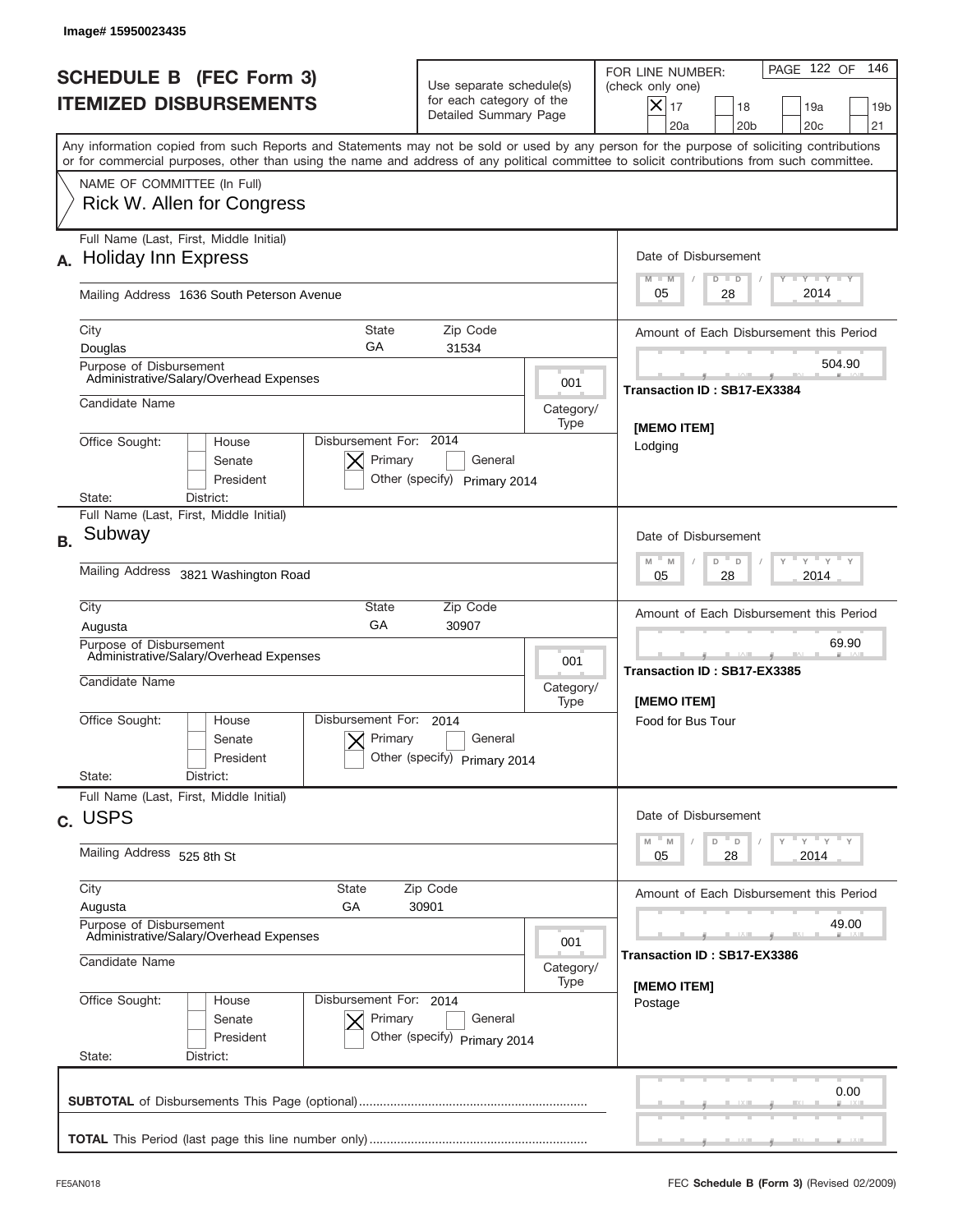|                                                                      | Image# 15950023436                                                                                                                                                                                                                                                                      |                                                                               |                          |                                                                                                                                                          |
|----------------------------------------------------------------------|-----------------------------------------------------------------------------------------------------------------------------------------------------------------------------------------------------------------------------------------------------------------------------------------|-------------------------------------------------------------------------------|--------------------------|----------------------------------------------------------------------------------------------------------------------------------------------------------|
|                                                                      | <b>SCHEDULE B (FEC Form 3)</b><br><b>ITEMIZED DISBURSEMENTS</b>                                                                                                                                                                                                                         | Use separate schedule(s)<br>for each category of the<br>Detailed Summary Page |                          | PAGE 123 OF<br>146<br>FOR LINE NUMBER:<br>(check only one)<br>$ \mathsf{X} _{17}$<br>18<br>19a<br>19 <sub>b</sub><br>20a<br>20 <sub>b</sub><br>20c<br>21 |
|                                                                      | Any information copied from such Reports and Statements may not be sold or used by any person for the purpose of soliciting contributions<br>or for commercial purposes, other than using the name and address of any political committee to solicit contributions from such committee. |                                                                               |                          |                                                                                                                                                          |
|                                                                      | NAME OF COMMITTEE (In Full)<br>Rick W. Allen for Congress                                                                                                                                                                                                                               |                                                                               |                          |                                                                                                                                                          |
|                                                                      | Full Name (Last, First, Middle Initial)<br><b>Richard &amp; Delores Des Reis</b>                                                                                                                                                                                                        |                                                                               |                          | Date of Disbursement                                                                                                                                     |
|                                                                      | Mailing Address 748 Jones Creek                                                                                                                                                                                                                                                         |                                                                               |                          | Y TY TY TY<br>$M - M$<br>$D$ $D$<br>2014<br>05<br>01                                                                                                     |
|                                                                      | City<br><b>State</b><br>GA<br>Augusta                                                                                                                                                                                                                                                   | Zip Code<br>30907                                                             |                          | Amount of Each Disbursement this Period                                                                                                                  |
|                                                                      | Purpose of Disbursement<br>Campaign Office Rent - May                                                                                                                                                                                                                                   |                                                                               | 001                      | 1700.00<br>Transaction ID: SB17-EX3333                                                                                                                   |
| Candidate Name                                                       |                                                                                                                                                                                                                                                                                         | Category/<br>Type                                                             |                          |                                                                                                                                                          |
|                                                                      | Disbursement For: 2014<br>Office Sought:<br>House<br>Primary<br>Senate<br>President<br>Other (specify)<br>District:<br>State:                                                                                                                                                           | General                                                                       |                          | Campaign Office Rent - May                                                                                                                               |
| <b>B.</b>                                                            | Full Name (Last, First, Middle Initial)<br><b>Richard &amp; Delores Des Reis</b>                                                                                                                                                                                                        |                                                                               |                          | Date of Disbursement<br>$-\gamma + \gamma +$<br>$M - M$<br>D<br>D                                                                                        |
|                                                                      | Mailing Address 748 Jones Creek                                                                                                                                                                                                                                                         |                                                                               |                          | 2014<br>05<br>28                                                                                                                                         |
|                                                                      | City<br>State<br>GA<br>Augusta                                                                                                                                                                                                                                                          | Zip Code<br>30907                                                             |                          | Amount of Each Disbursement this Period                                                                                                                  |
|                                                                      | Purpose of Disbursement<br>Campaign Office Rent - June<br>Candidate Name                                                                                                                                                                                                                |                                                                               | 001<br>Category/<br>Type | 1700.00<br>Transaction ID: SB17-EX3388                                                                                                                   |
|                                                                      | Disbursement For:<br>Office Sought:<br>House<br>Primary<br>Senate<br>Other (specify)<br>President                                                                                                                                                                                       | 2014<br>General                                                               |                          | Campaign Office Rent - June                                                                                                                              |
|                                                                      | State:<br>District:<br>Full Name (Last, First, Middle Initial)                                                                                                                                                                                                                          |                                                                               |                          |                                                                                                                                                          |
|                                                                      | c. Georgia Power Co.                                                                                                                                                                                                                                                                    |                                                                               |                          | Date of Disbursement<br>$\cdots$ $\vdots$ $\cdots$ $\vdots$<br>$\mathbb M$<br>M<br>D<br>D                                                                |
|                                                                      | Mailing Address 96 Annex                                                                                                                                                                                                                                                                |                                                                               |                          | 2014<br>05<br>01                                                                                                                                         |
|                                                                      | City<br>State<br>Zip Code<br>Atlanta<br>GА<br>30396                                                                                                                                                                                                                                     |                                                                               |                          | Amount of Each Disbursement this Period<br>119.43                                                                                                        |
| Purpose of Disbursement<br><b>Office Utilities</b><br>Candidate Name |                                                                                                                                                                                                                                                                                         |                                                                               | 001<br>Category/<br>Type | Transaction ID: SB17-EX3332                                                                                                                              |
|                                                                      | Office Sought:<br>Disbursement For: 2014<br>House<br>Senate<br>Primary<br>President<br>Other (specify)<br>State:<br>District:                                                                                                                                                           | General                                                                       |                          | <b>Office Utilities</b>                                                                                                                                  |
|                                                                      |                                                                                                                                                                                                                                                                                         |                                                                               |                          | 3519.43                                                                                                                                                  |
|                                                                      |                                                                                                                                                                                                                                                                                         |                                                                               |                          |                                                                                                                                                          |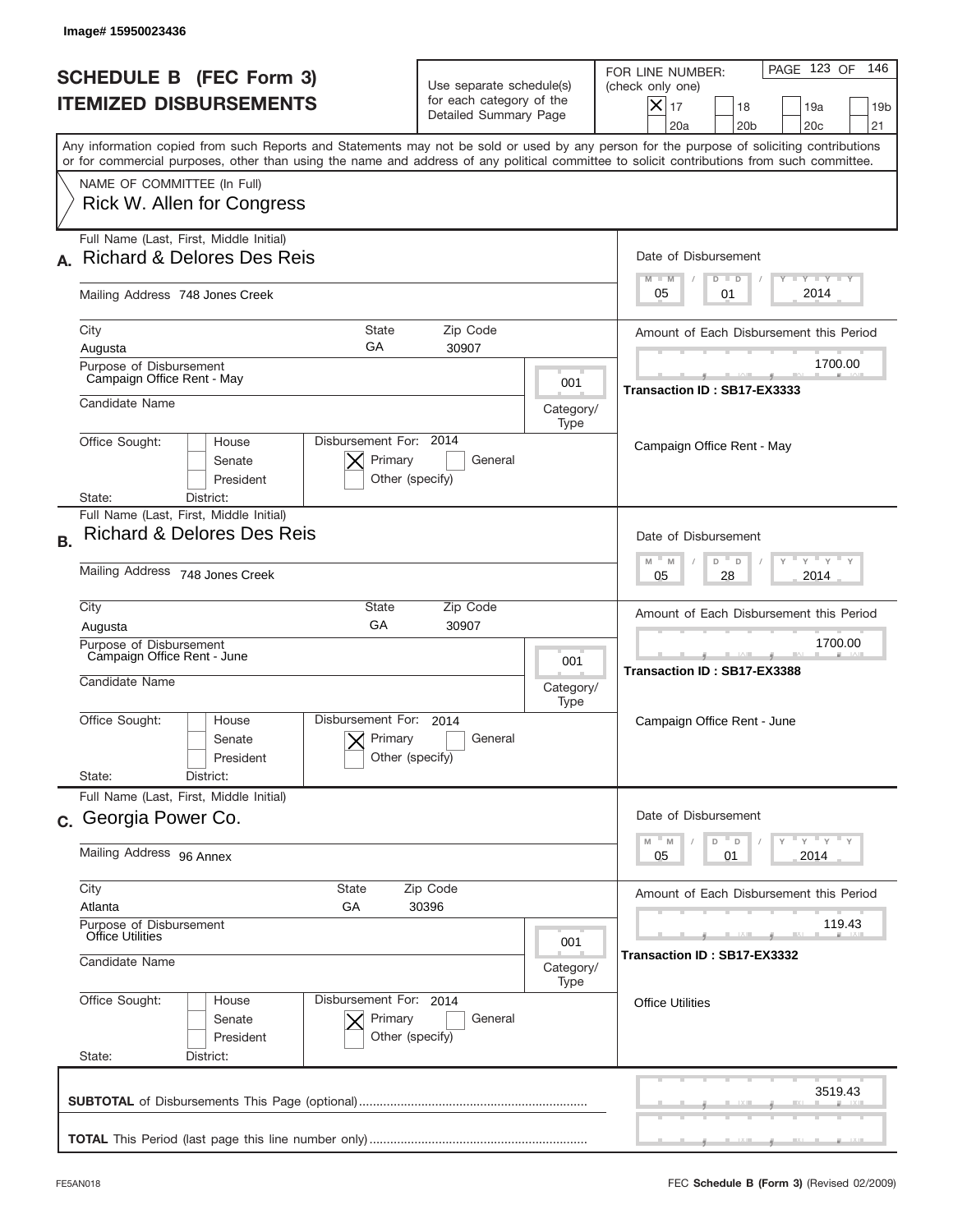|           | Image# 15950023437                                                                                                                                                                                                                                                                      |                                                                               |                                        |                                                                                                                                                            |
|-----------|-----------------------------------------------------------------------------------------------------------------------------------------------------------------------------------------------------------------------------------------------------------------------------------------|-------------------------------------------------------------------------------|----------------------------------------|------------------------------------------------------------------------------------------------------------------------------------------------------------|
|           | <b>SCHEDULE B (FEC Form 3)</b><br><b>ITEMIZED DISBURSEMENTS</b>                                                                                                                                                                                                                         | Use separate schedule(s)<br>for each category of the<br>Detailed Summary Page |                                        | 146<br>PAGE 124 OF<br>FOR LINE NUMBER:<br>(check only one)<br>$X _{17}$<br>18<br>19a<br>19 <sub>b</sub><br>20a<br>20 <sub>b</sub><br>20 <sub>c</sub><br>21 |
|           | Any information copied from such Reports and Statements may not be sold or used by any person for the purpose of soliciting contributions<br>or for commercial purposes, other than using the name and address of any political committee to solicit contributions from such committee. |                                                                               |                                        |                                                                                                                                                            |
|           | NAME OF COMMITTEE (In Full)<br>Rick W. Allen for Congress                                                                                                                                                                                                                               |                                                                               |                                        |                                                                                                                                                            |
| А.        | Full Name (Last, First, Middle Initial)<br>Georgia Power Co.                                                                                                                                                                                                                            |                                                                               |                                        | Date of Disbursement<br>$T - Y$ $T - Y$<br>$M - M$<br>$D$ $D$                                                                                              |
|           | Mailing Address 96 Annex                                                                                                                                                                                                                                                                |                                                                               |                                        | 2014<br>28<br>05                                                                                                                                           |
|           | City<br>State<br>GA<br>Atlanta<br>Purpose of Disbursement                                                                                                                                                                                                                               | Zip Code<br>30396                                                             |                                        | Amount of Each Disbursement this Period<br>171.90                                                                                                          |
|           | <b>Office Utilities</b><br>Candidate Name                                                                                                                                                                                                                                               |                                                                               | 001<br>Category/                       | Transaction ID: SB17-EX3374                                                                                                                                |
|           | Disbursement For: 2014<br>Office Sought:<br>House<br>Primary<br>Senate<br>President<br>State:<br>District:                                                                                                                                                                              | General<br>Other (specify)                                                    | Type                                   | <b>Office Utilities</b>                                                                                                                                    |
| <b>B.</b> | Full Name (Last, First, Middle Initial)<br><b>Gas South</b>                                                                                                                                                                                                                             |                                                                               |                                        | Date of Disbursement                                                                                                                                       |
|           | Mailing Address PO Box 530552                                                                                                                                                                                                                                                           |                                                                               |                                        | $\cdots$ $\gamma$ $\cdots$ $\gamma$ $\cdots$ $\gamma$<br>$M - M$<br>D<br>D<br>2014<br>05<br>23                                                             |
|           | City<br>State<br>GA<br>Atlanta<br>Purpose of Disbursement<br>Utilities                                                                                                                                                                                                                  | Zip Code<br>30353                                                             |                                        | Amount of Each Disbursement this Period<br>48.78                                                                                                           |
|           | Candidate Name                                                                                                                                                                                                                                                                          |                                                                               | 001<br>Category/<br>Type               | Transaction ID: SB17-EX3369                                                                                                                                |
|           | Disbursement For:<br>Office Sought:<br>House<br>Primary<br>Senate<br>President<br>State:<br>District:                                                                                                                                                                                   | 2014<br>General<br>Other (specify)                                            |                                        | Utilities                                                                                                                                                  |
|           | Full Name (Last, First, Middle Initial)<br>c. Samuel C. Shepherd                                                                                                                                                                                                                        |                                                                               |                                        | Date of Disbursement                                                                                                                                       |
|           | Mailing Address 1353 Story Mill Road                                                                                                                                                                                                                                                    |                                                                               |                                        | $=\frac{1}{\gamma}$ $\frac{1}{\gamma}$ $\frac{1}{\gamma}$ $\frac{1}{\gamma}$<br>$-M$<br>$\mathbb M$<br>D<br>D<br>15<br>2014<br>05                          |
|           | City<br><b>State</b><br>Zip Code<br>Waynesboro<br>GА<br>30830                                                                                                                                                                                                                           |                                                                               |                                        | Amount of Each Disbursement this Period                                                                                                                    |
|           | Purpose of Disbursement<br>Net Salary<br>001<br>Candidate Name<br>Category/<br>Type                                                                                                                                                                                                     |                                                                               | 791.58<br>Transaction ID : SB17-EX3357 |                                                                                                                                                            |
|           | Office Sought:<br>Disbursement For: 2014<br>House<br>Senate<br>Primary<br>President<br>State:<br>District:                                                                                                                                                                              | General<br>Other (specify)                                                    |                                        | <b>Net Salary</b>                                                                                                                                          |
|           |                                                                                                                                                                                                                                                                                         |                                                                               |                                        | 1012.26                                                                                                                                                    |
|           |                                                                                                                                                                                                                                                                                         |                                                                               |                                        |                                                                                                                                                            |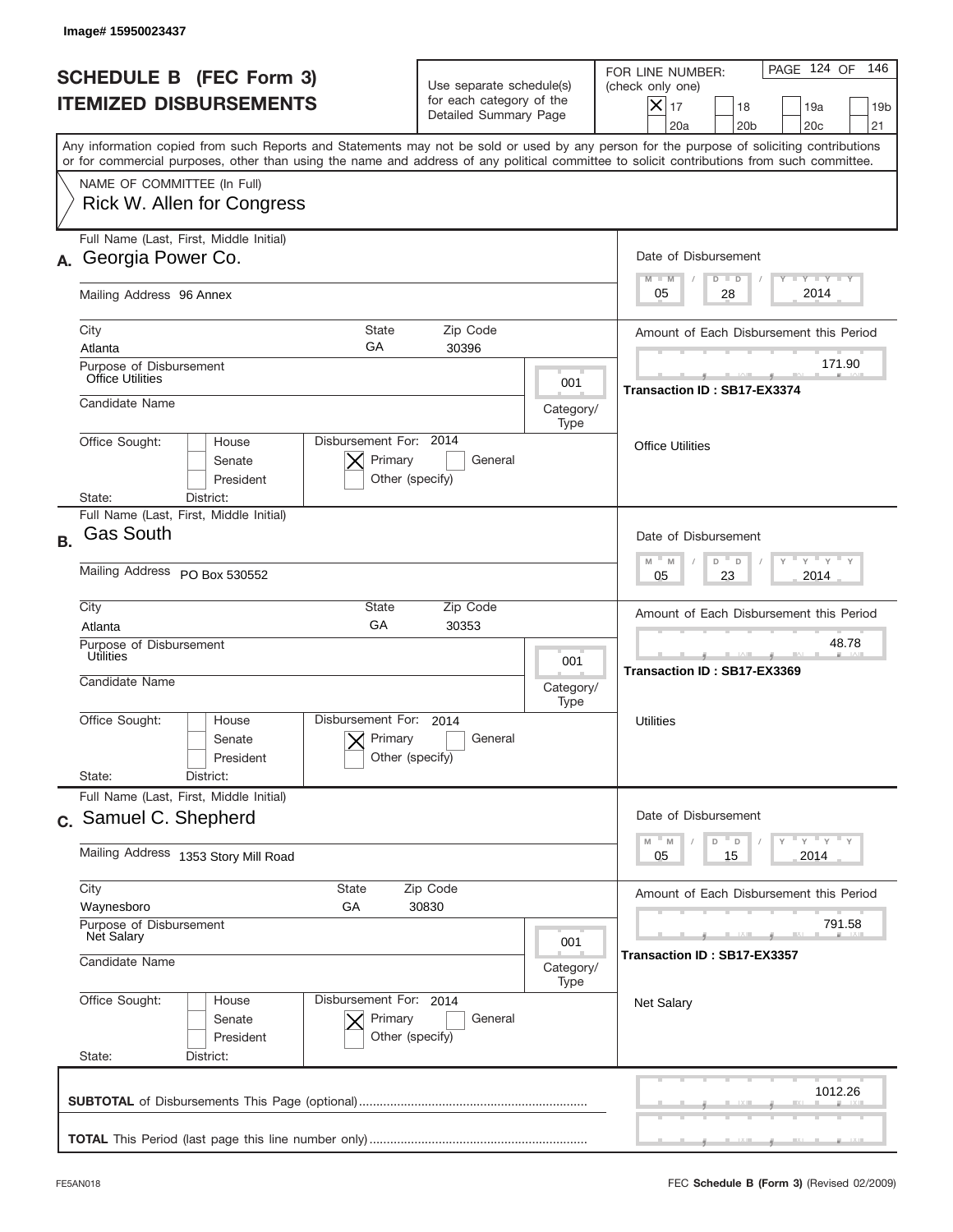| Image#15950023438                                                                                                                                                                                                                                                                       |                                                                               |                          |                                                                                                                                                                      |  |
|-----------------------------------------------------------------------------------------------------------------------------------------------------------------------------------------------------------------------------------------------------------------------------------------|-------------------------------------------------------------------------------|--------------------------|----------------------------------------------------------------------------------------------------------------------------------------------------------------------|--|
| <b>SCHEDULE B (FEC Form 3)</b><br><b>ITEMIZED DISBURSEMENTS</b>                                                                                                                                                                                                                         | Use separate schedule(s)<br>for each category of the<br>Detailed Summary Page |                          | PAGE 125 OF<br>146<br>FOR LINE NUMBER:<br>(check only one)<br>$ \mathsf{X} _{17}$<br>18<br>19a<br>19 <sub>b</sub><br>20a<br>20 <sub>b</sub><br>20 <sub>c</sub><br>21 |  |
| Any information copied from such Reports and Statements may not be sold or used by any person for the purpose of soliciting contributions<br>or for commercial purposes, other than using the name and address of any political committee to solicit contributions from such committee. |                                                                               |                          |                                                                                                                                                                      |  |
| NAME OF COMMITTEE (In Full)<br>Rick W. Allen for Congress                                                                                                                                                                                                                               |                                                                               |                          |                                                                                                                                                                      |  |
| Full Name (Last, First, Middle Initial)<br>Samuel C. Shepherd                                                                                                                                                                                                                           |                                                                               |                          | Date of Disbursement<br><b>TAYLY LY</b>                                                                                                                              |  |
| Mailing Address 1353 Story Mill Road                                                                                                                                                                                                                                                    |                                                                               |                          | $M - M$<br>$D$ $D$<br>2014<br>29<br>05                                                                                                                               |  |
| City<br><b>State</b><br>GA<br>Waynesboro                                                                                                                                                                                                                                                | Zip Code<br>30830                                                             |                          | Amount of Each Disbursement this Period                                                                                                                              |  |
| Purpose of Disbursement<br><b>Net Salary</b>                                                                                                                                                                                                                                            |                                                                               | 001                      | 791.58<br>Transaction ID: SB17-EX3392                                                                                                                                |  |
| Candidate Name                                                                                                                                                                                                                                                                          |                                                                               | Category/<br>Type        |                                                                                                                                                                      |  |
| Disbursement For: 2014<br>Office Sought:<br>House<br>Senate<br>President<br>District:<br>State:                                                                                                                                                                                         | General<br>Primary<br>Other (specify)                                         |                          | <b>Net Salary</b>                                                                                                                                                    |  |
| Full Name (Last, First, Middle Initial)<br>Samuel C. Shepherd<br><b>B.</b>                                                                                                                                                                                                              |                                                                               |                          | Date of Disbursement<br>$-\gamma + \gamma +$<br>$M - M$<br>D<br>D                                                                                                    |  |
| Mailing Address 1353 Story Mill Road                                                                                                                                                                                                                                                    |                                                                               |                          | 2014<br>06<br>12                                                                                                                                                     |  |
| City<br>State<br>GA<br>Waynesboro<br>Purpose of Disbursement                                                                                                                                                                                                                            | Zip Code<br>30830                                                             |                          | Amount of Each Disbursement this Period<br>791.58                                                                                                                    |  |
| Net Salary<br>Candidate Name                                                                                                                                                                                                                                                            |                                                                               | 001<br>Category/<br>Type | Transaction ID: SB17-EX3412                                                                                                                                          |  |
| Disbursement For:<br>Office Sought:<br>House<br>Senate<br>President                                                                                                                                                                                                                     | 2014<br>General<br>Primary<br>Other (specify)                                 |                          | Net Salary                                                                                                                                                           |  |
| State:<br>District:<br>Full Name (Last, First, Middle Initial)                                                                                                                                                                                                                          |                                                                               |                          |                                                                                                                                                                      |  |
| c. Samuel C. Shepherd                                                                                                                                                                                                                                                                   |                                                                               |                          | Date of Disbursement<br>ү "ү "ү "ү<br>M<br>M<br>D<br>$\mathsf D$                                                                                                     |  |
| Mailing Address 1353 Story Mill Road                                                                                                                                                                                                                                                    |                                                                               |                          | 2014<br>06<br>27                                                                                                                                                     |  |
| City<br>State<br>Waynesboro<br>GA                                                                                                                                                                                                                                                       | Zip Code<br>30830                                                             |                          | Amount of Each Disbursement this Period                                                                                                                              |  |
| Purpose of Disbursement<br><b>Net Salary</b><br>Candidate Name                                                                                                                                                                                                                          |                                                                               | 001<br>Category/         | 791.58<br>Transaction ID: SB17-EX3435                                                                                                                                |  |
| Office Sought:<br>Disbursement For: 2014<br>House<br>Senate<br>President<br>State:<br>District:                                                                                                                                                                                         | Primary<br>General<br>$\bowtie$<br>Other (specify)                            | Type                     | <b>Net Salary</b>                                                                                                                                                    |  |
|                                                                                                                                                                                                                                                                                         |                                                                               |                          | 2374.74                                                                                                                                                              |  |
|                                                                                                                                                                                                                                                                                         |                                                                               |                          |                                                                                                                                                                      |  |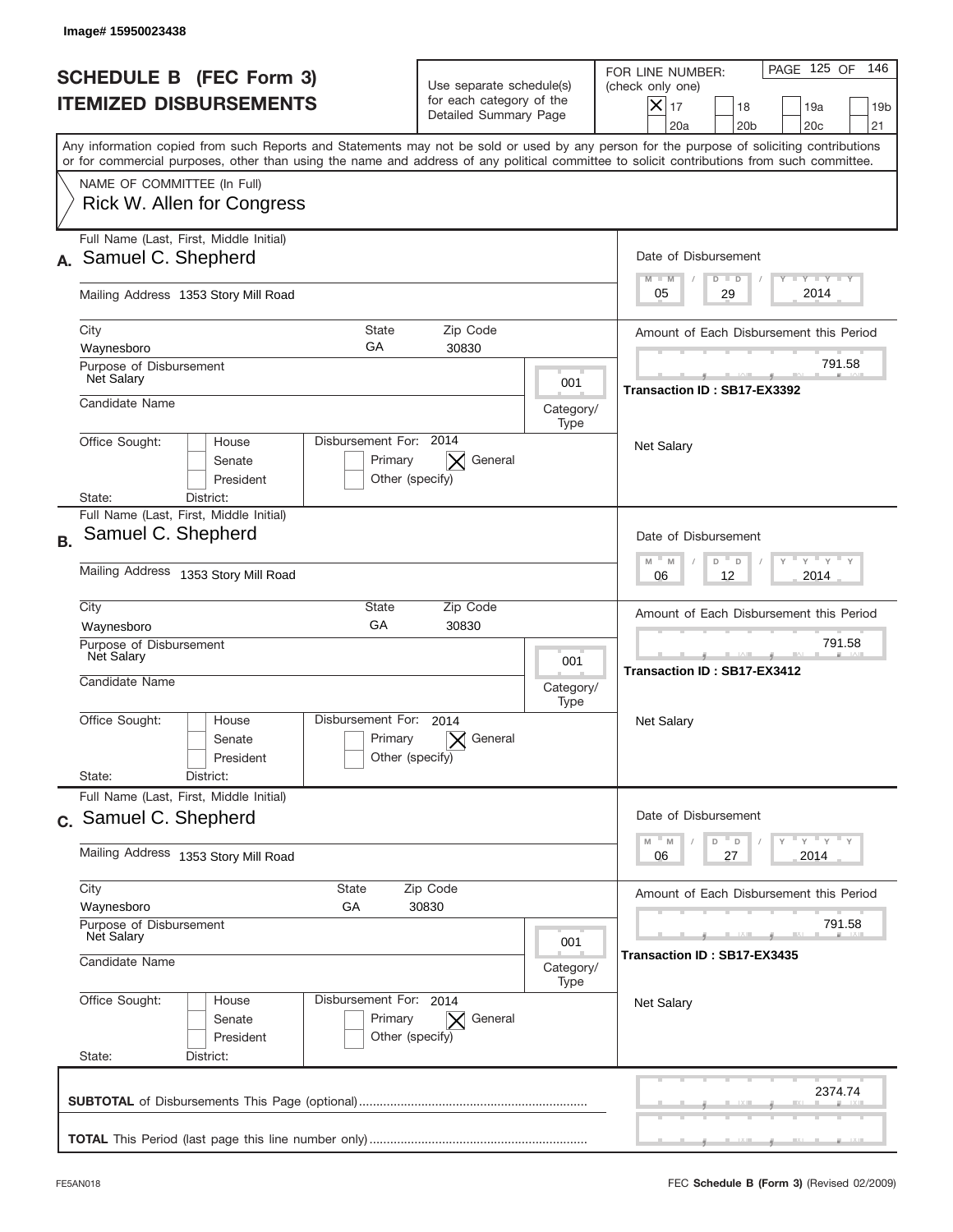| Image# 15950023439                                                                                                                                                                                                                                                                      |                                                                               |                          |                                                                                                                                                |
|-----------------------------------------------------------------------------------------------------------------------------------------------------------------------------------------------------------------------------------------------------------------------------------------|-------------------------------------------------------------------------------|--------------------------|------------------------------------------------------------------------------------------------------------------------------------------------|
| <b>SCHEDULE B (FEC Form 3)</b><br><b>ITEMIZED DISBURSEMENTS</b>                                                                                                                                                                                                                         | Use separate schedule(s)<br>for each category of the<br>Detailed Summary Page |                          | PAGE 126 OF<br>146<br>FOR LINE NUMBER:<br>(check only one)<br>$X _{17}$<br>18<br>19a<br>19 <sub>b</sub><br>20a<br>20 <sub>b</sub><br>20c<br>21 |
| Any information copied from such Reports and Statements may not be sold or used by any person for the purpose of soliciting contributions<br>or for commercial purposes, other than using the name and address of any political committee to solicit contributions from such committee. |                                                                               |                          |                                                                                                                                                |
| NAME OF COMMITTEE (In Full)<br>Rick W. Allen for Congress                                                                                                                                                                                                                               |                                                                               |                          |                                                                                                                                                |
| Full Name (Last, First, Middle Initial)<br><b>Twin Oaks</b><br>А.                                                                                                                                                                                                                       |                                                                               |                          | Date of Disbursement<br>Y TY TY TY                                                                                                             |
| Mailing Address 57 Waddell Street                                                                                                                                                                                                                                                       |                                                                               |                          | $M - M$<br>$D$ $D$<br>2014<br>06<br>20                                                                                                         |
| City<br>GA<br>Marietta                                                                                                                                                                                                                                                                  | State<br>Zip Code<br>30060                                                    |                          | Amount of Each Disbursement this Period                                                                                                        |
| Purpose of Disbursement<br><b>Grassroots Phone Calls</b>                                                                                                                                                                                                                                |                                                                               | 001                      | 1467.00                                                                                                                                        |
| Candidate Name                                                                                                                                                                                                                                                                          |                                                                               | Category/<br>Type        | Transaction ID: SB17-EX3423                                                                                                                    |
| Office Sought:<br>House<br>Senate<br>President<br>District:<br>State:                                                                                                                                                                                                                   | Disbursement For: 2014<br>General<br>Primary<br>Other (specify)               |                          | <b>Grassroots Phone Calls</b>                                                                                                                  |
| Full Name (Last, First, Middle Initial)<br>Dmmmedia<br><b>B.</b>                                                                                                                                                                                                                        |                                                                               |                          | Date of Disbursement<br>$\cdots$ $\gamma$ $\cdots$ $\gamma$ $\cdots$<br>$M - M$<br>D<br>D                                                      |
| Mailing Address 1911 N. Fort Myer Drive Ste 400                                                                                                                                                                                                                                         |                                                                               |                          | 2014<br>05<br>23                                                                                                                               |
| City<br>Arlington                                                                                                                                                                                                                                                                       | State<br>Zip Code<br>VA<br>22209                                              |                          | Amount of Each Disbursement this Period                                                                                                        |
| Purpose of Disbursement<br>Media Production<br>Candidate Name                                                                                                                                                                                                                           |                                                                               | 001<br>Category/<br>Type | 4487.32<br>Transaction ID: SB17-EX3367                                                                                                         |
| Disbursement For:<br>Office Sought:<br>House<br>Senate<br>President                                                                                                                                                                                                                     | 2014<br>Primary<br>General<br>Other (specify)                                 |                          | Media Production                                                                                                                               |
| State:<br>District:<br>Full Name (Last, First, Middle Initial)                                                                                                                                                                                                                          |                                                                               |                          |                                                                                                                                                |
| c. Christine Rhodes                                                                                                                                                                                                                                                                     |                                                                               |                          | Date of Disbursement<br>$\overline{y}$ $\overline{y}$ $\overline{y}$ $\overline{y}$ $\overline{y}$<br>$-M$<br>M<br>D<br>D                      |
| Mailing Address 3103 Natalie Circle                                                                                                                                                                                                                                                     |                                                                               |                          | 2014<br>05<br>15                                                                                                                               |
| City<br><b>State</b><br>Zip Code<br>GА<br>30909<br>Augusta                                                                                                                                                                                                                              |                                                                               |                          | Amount of Each Disbursement this Period                                                                                                        |
| Purpose of Disbursement<br><b>Net Salary</b><br>Candidate Name                                                                                                                                                                                                                          |                                                                               | 001<br>Category/         | 613.21<br>Transaction ID: SB17-EX3356                                                                                                          |
| Office Sought:<br>House<br>Senate<br>President<br>State:<br>District:                                                                                                                                                                                                                   | Disbursement For: 2014<br>Primary<br>General<br>Other (specify)               | Type                     | <b>Net Salary</b>                                                                                                                              |
|                                                                                                                                                                                                                                                                                         |                                                                               |                          | 6567.53                                                                                                                                        |
|                                                                                                                                                                                                                                                                                         |                                                                               |                          |                                                                                                                                                |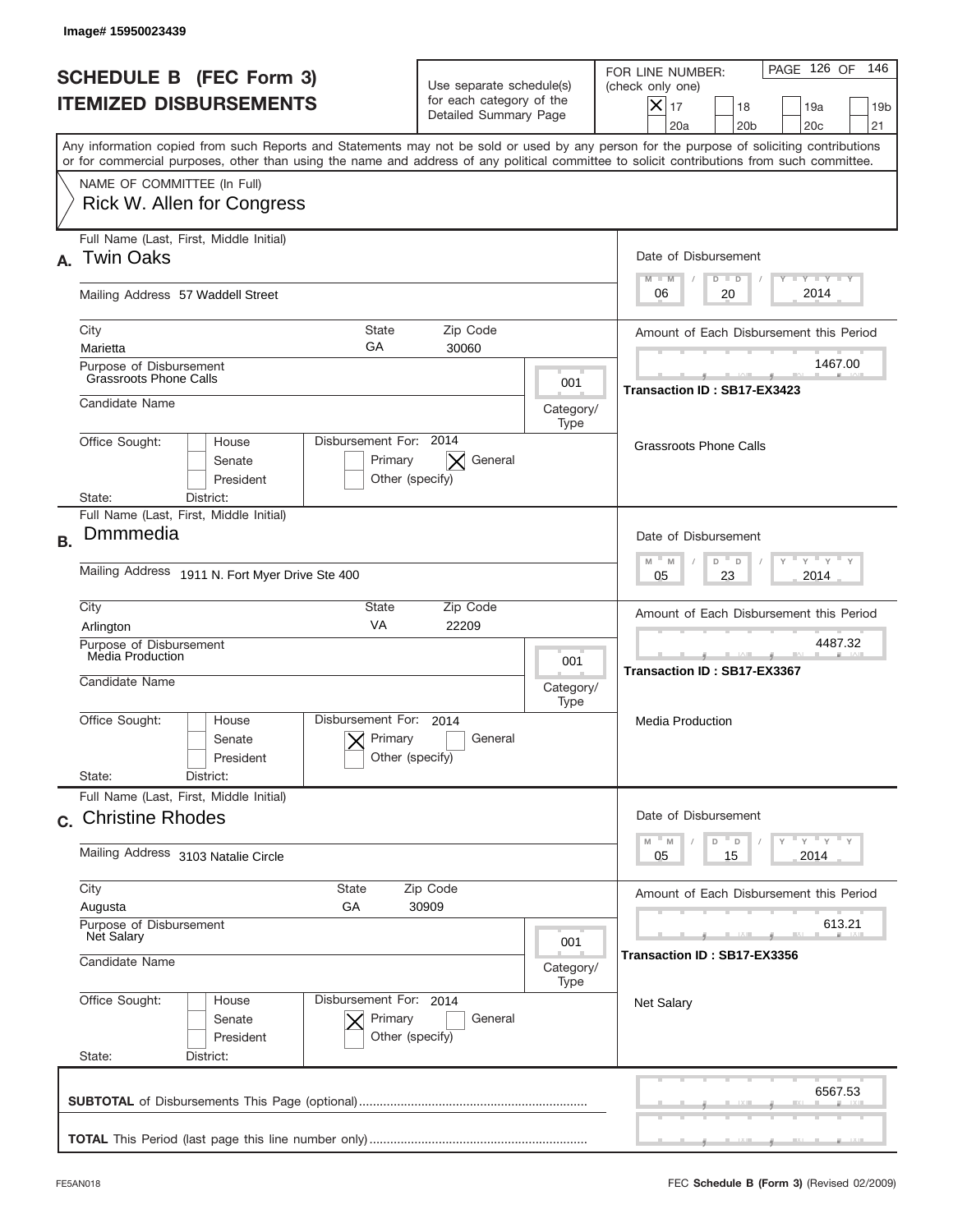|                                                                              | Image#15950023440                                                                                                                                                                                                                                                                       |                                                                               |                          |                                                                                                                                                            |
|------------------------------------------------------------------------------|-----------------------------------------------------------------------------------------------------------------------------------------------------------------------------------------------------------------------------------------------------------------------------------------|-------------------------------------------------------------------------------|--------------------------|------------------------------------------------------------------------------------------------------------------------------------------------------------|
|                                                                              | <b>SCHEDULE B (FEC Form 3)</b><br><b>ITEMIZED DISBURSEMENTS</b>                                                                                                                                                                                                                         | Use separate schedule(s)<br>for each category of the<br>Detailed Summary Page |                          | 146<br>PAGE 127 OF<br>FOR LINE NUMBER:<br>(check only one)<br>$X _{17}$<br>18<br>19a<br>19 <sub>b</sub><br>20 <sub>c</sub><br>20a<br>20 <sub>b</sub><br>21 |
|                                                                              | Any information copied from such Reports and Statements may not be sold or used by any person for the purpose of soliciting contributions<br>or for commercial purposes, other than using the name and address of any political committee to solicit contributions from such committee. |                                                                               |                          |                                                                                                                                                            |
|                                                                              | NAME OF COMMITTEE (In Full)<br>Rick W. Allen for Congress                                                                                                                                                                                                                               |                                                                               |                          |                                                                                                                                                            |
|                                                                              | Full Name (Last, First, Middle Initial)<br><b>Christine Rhodes</b>                                                                                                                                                                                                                      |                                                                               |                          | Date of Disbursement<br>$T - Y$ $T - Y$<br>$M - M$<br>$D$ $D$                                                                                              |
|                                                                              | Mailing Address 3103 Natalie Circle                                                                                                                                                                                                                                                     |                                                                               |                          | 2014<br>29<br>05                                                                                                                                           |
|                                                                              | City<br>State<br>GA<br>Augusta                                                                                                                                                                                                                                                          | Zip Code<br>30909                                                             |                          | Amount of Each Disbursement this Period                                                                                                                    |
| Purpose of Disbursement<br>Net Salary                                        |                                                                                                                                                                                                                                                                                         |                                                                               | 001                      | 613.20<br>Transaction ID: SB17-EX3391                                                                                                                      |
|                                                                              | Candidate Name                                                                                                                                                                                                                                                                          |                                                                               | Category/<br>Type        |                                                                                                                                                            |
|                                                                              | Disbursement For: 2014<br>Office Sought:<br>House<br>Senate<br>Primary<br>President<br>Other (specify)<br>State:<br>District:                                                                                                                                                           | General<br>$\times$                                                           |                          | <b>Net Salary</b>                                                                                                                                          |
| <b>B.</b>                                                                    | Full Name (Last, First, Middle Initial)<br><b>Christine Rhodes</b>                                                                                                                                                                                                                      |                                                                               |                          | Date of Disbursement<br>$\cdots$ $\gamma$ $\cdots$ $\gamma$ $\cdots$<br>$M$ M<br>D<br>$\Box$                                                               |
|                                                                              | Mailing Address 3103 Natalie Circle                                                                                                                                                                                                                                                     |                                                                               |                          | 12<br>2014<br>06                                                                                                                                           |
|                                                                              | City<br>State<br>GA<br>Augusta<br>Purpose of Disbursement<br>Net Salary                                                                                                                                                                                                                 | Zip Code<br>30909                                                             |                          | Amount of Each Disbursement this Period<br>702.40                                                                                                          |
|                                                                              | Candidate Name                                                                                                                                                                                                                                                                          |                                                                               | 001<br>Category/<br>Type | Transaction ID: SB17-EX3417                                                                                                                                |
|                                                                              | Disbursement For:<br>Office Sought:<br>House<br>Primary<br>Senate<br>Other (specify)<br>President                                                                                                                                                                                       | 2014<br>General                                                               |                          | <b>Net Salary</b>                                                                                                                                          |
|                                                                              | State:<br>District:<br>Full Name (Last, First, Middle Initial)                                                                                                                                                                                                                          |                                                                               |                          |                                                                                                                                                            |
|                                                                              | c. Christine Rhodes                                                                                                                                                                                                                                                                     |                                                                               |                          | Date of Disbursement                                                                                                                                       |
| Mailing Address 3103 Natalie Circle                                          |                                                                                                                                                                                                                                                                                         |                                                                               |                          | $Y$ $Y$ $Y$ $Y$ $Y$<br>$M - M$<br>D<br>D<br>2014<br>06<br>16                                                                                               |
|                                                                              | City<br><b>State</b><br>GА<br>Augusta                                                                                                                                                                                                                                                   | Zip Code<br>30909                                                             |                          | Amount of Each Disbursement this Period                                                                                                                    |
| Purpose of Disbursement<br><b>Reimbursement: See Below</b><br>Candidate Name |                                                                                                                                                                                                                                                                                         | 001<br>Category/                                                              |                          | 15.10<br>Transaction ID : SB17-EX3420                                                                                                                      |
|                                                                              | Office Sought:<br>Disbursement For: 2014<br>House<br>Senate<br>Primary<br>President<br>Other (specify)<br>State:<br>District:                                                                                                                                                           | $ \times $ General                                                            | Type                     | <b>Reimbursement: See Below</b>                                                                                                                            |
|                                                                              |                                                                                                                                                                                                                                                                                         |                                                                               |                          | 1330.70                                                                                                                                                    |
|                                                                              |                                                                                                                                                                                                                                                                                         |                                                                               |                          |                                                                                                                                                            |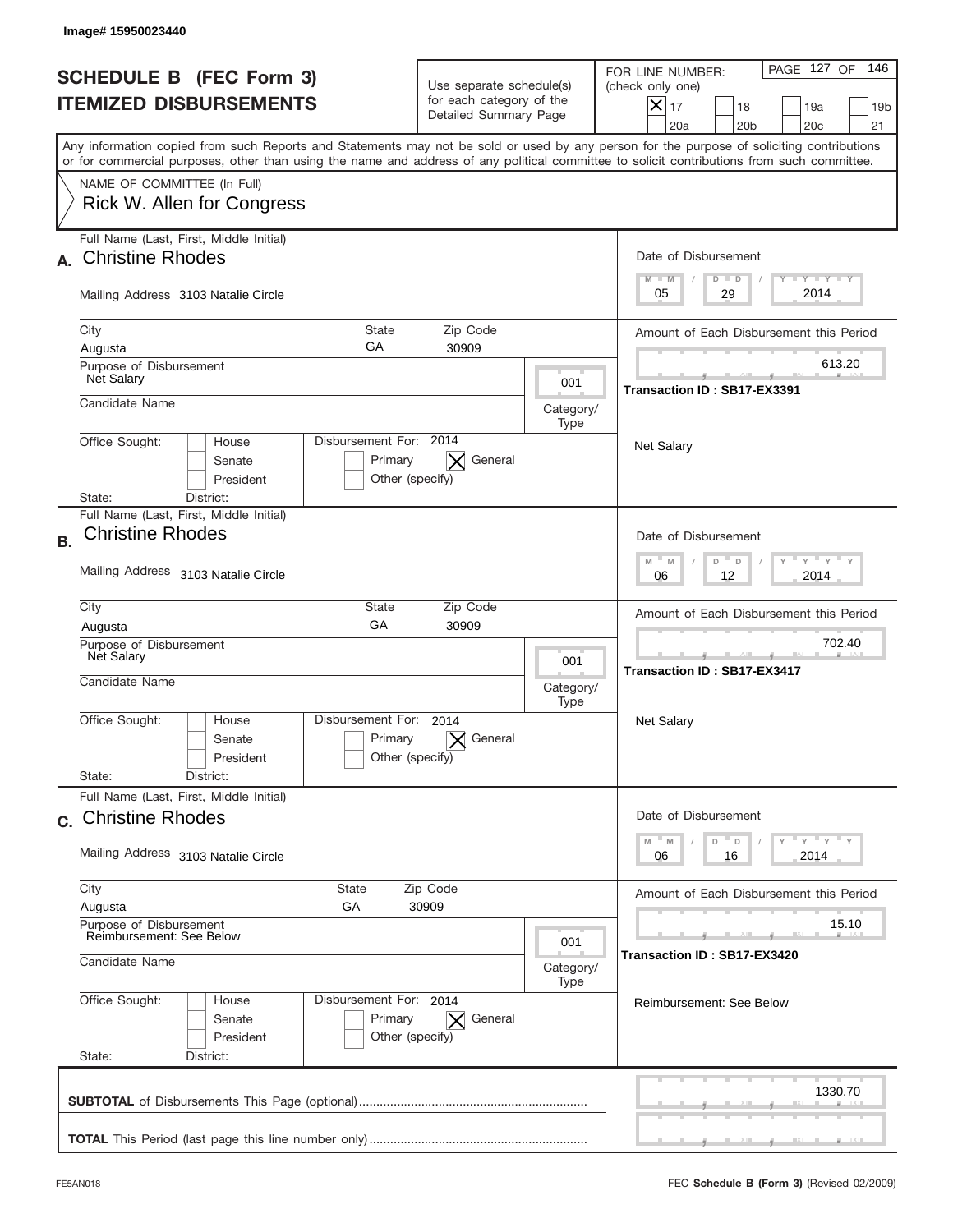|           | Image#15950023441                                                                                                                                                                                                                                                                       |                                                                               |                   |                                                                                                                                                            |
|-----------|-----------------------------------------------------------------------------------------------------------------------------------------------------------------------------------------------------------------------------------------------------------------------------------------|-------------------------------------------------------------------------------|-------------------|------------------------------------------------------------------------------------------------------------------------------------------------------------|
|           | <b>SCHEDULE B (FEC Form 3)</b><br><b>ITEMIZED DISBURSEMENTS</b>                                                                                                                                                                                                                         | Use separate schedule(s)<br>for each category of the<br>Detailed Summary Page |                   | 146<br>PAGE 128 OF<br>FOR LINE NUMBER:<br>(check only one)<br>$X _{17}$<br>18<br>19a<br>19 <sub>b</sub><br>20 <sub>c</sub><br>20a<br>20 <sub>b</sub><br>21 |
|           | Any information copied from such Reports and Statements may not be sold or used by any person for the purpose of soliciting contributions<br>or for commercial purposes, other than using the name and address of any political committee to solicit contributions from such committee. |                                                                               |                   |                                                                                                                                                            |
|           | NAME OF COMMITTEE (In Full)<br>Rick W. Allen for Congress                                                                                                                                                                                                                               |                                                                               |                   |                                                                                                                                                            |
| А.        | Full Name (Last, First, Middle Initial)<br><b>Office Depot</b>                                                                                                                                                                                                                          |                                                                               |                   | Date of Disbursement<br>$T - Y$ $T - Y$<br>$M - M$<br>$D$ $D$                                                                                              |
|           | Mailing Address 1117 Knox Ave                                                                                                                                                                                                                                                           |                                                                               |                   | 2014<br>06<br>16                                                                                                                                           |
|           | State<br>City<br>SC<br>North Augusta                                                                                                                                                                                                                                                    | Zip Code<br>29841                                                             |                   | Amount of Each Disbursement this Period<br>15.10                                                                                                           |
|           | Purpose of Disbursement<br>Office Supplies<br>Candidate Name                                                                                                                                                                                                                            |                                                                               | 001               | Transaction ID: SB17-EX3421                                                                                                                                |
|           | Disbursement For: 2014<br>Office Sought:<br>House<br>Senate<br>Primary<br>President                                                                                                                                                                                                     | General<br>$\times$<br>Other (specify)                                        | Category/<br>Type | [MEMO ITEM]<br><b>Office Supplies</b>                                                                                                                      |
|           | State:<br>District:<br>Full Name (Last, First, Middle Initial)<br><b>Christine Rhodes</b>                                                                                                                                                                                               |                                                                               |                   | Date of Disbursement                                                                                                                                       |
| <b>B.</b> | Mailing Address 3103 Natalie Circle                                                                                                                                                                                                                                                     |                                                                               |                   | $\mathbb{F}$ $\mathbb{Y}$ $\mathbb{F}$ $\mathbb{Y}$ $\mathbb{F}$<br>$M$ M<br>D<br>$\Box$<br>2014<br>06<br>27                                               |
|           | City<br>State<br>GA<br>Augusta<br>Purpose of Disbursement<br>Net Salary                                                                                                                                                                                                                 | Zip Code<br>30909                                                             | 001               | Amount of Each Disbursement this Period<br>702.39<br>Transaction ID: SB17-EX3433                                                                           |
|           | Candidate Name<br>Disbursement For:<br>Office Sought:<br>House<br>Primary<br>Senate<br>President<br>State:<br>District:                                                                                                                                                                 | 2014<br>General<br>Other (specify)                                            | Category/<br>Type | <b>Net Salary</b>                                                                                                                                          |
|           | Full Name (Last, First, Middle Initial)<br>c. Strategic Media Services                                                                                                                                                                                                                  |                                                                               |                   | Date of Disbursement                                                                                                                                       |
|           | Mailing Address<br>1911 North Ft. Myer Drive<br>Suite 400                                                                                                                                                                                                                               |                                                                               |                   | $=\frac{1}{\gamma}+\frac{1}{\gamma}+\frac{1}{\gamma}+\frac{1}{\gamma}$<br>$-M$<br>D<br>M<br>D<br>Y<br>02<br>2014<br>05                                     |
|           | City<br>State<br>Zip Code<br>Arlington<br>VA<br>22209                                                                                                                                                                                                                                   |                                                                               |                   | Amount of Each Disbursement this Period                                                                                                                    |
|           | Purpose of Disbursement<br>Media<br>001<br>Candidate Name                                                                                                                                                                                                                               |                                                                               | Category/         | 54849.00<br>Transaction ID : SB17-EX3339                                                                                                                   |
|           | Office Sought:<br>Disbursement For: 2014<br>House<br>Senate<br>Primary<br>President<br>State:<br>District:                                                                                                                                                                              | General<br>Other (specify)                                                    | Type              | Media                                                                                                                                                      |
|           |                                                                                                                                                                                                                                                                                         |                                                                               |                   | 55551.39                                                                                                                                                   |
|           |                                                                                                                                                                                                                                                                                         |                                                                               |                   |                                                                                                                                                            |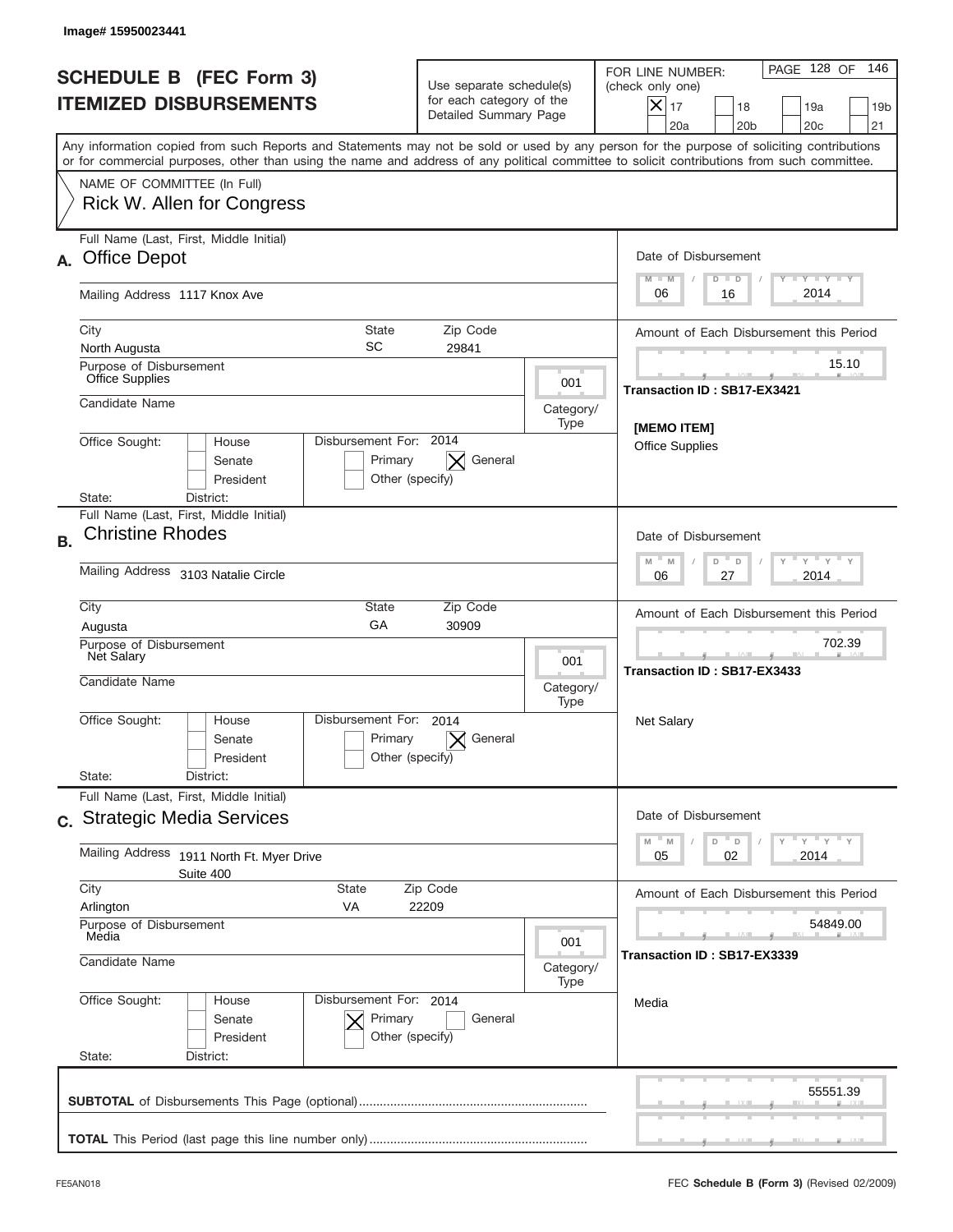|           | Image# 15950023442                                                                                                                                                                                                                                                                      |                                                                               |                   |                                                                                                                                                            |
|-----------|-----------------------------------------------------------------------------------------------------------------------------------------------------------------------------------------------------------------------------------------------------------------------------------------|-------------------------------------------------------------------------------|-------------------|------------------------------------------------------------------------------------------------------------------------------------------------------------|
|           | <b>SCHEDULE B</b> (FEC Form 3)<br><b>ITEMIZED DISBURSEMENTS</b>                                                                                                                                                                                                                         | Use separate schedule(s)<br>for each category of the<br>Detailed Summary Page |                   | 146<br>PAGE 129 OF<br>FOR LINE NUMBER:<br>(check only one)<br>$X _{17}$<br>18<br>19a<br>19 <sub>b</sub><br>20a<br>20 <sub>b</sub><br>20 <sub>c</sub><br>21 |
|           | Any information copied from such Reports and Statements may not be sold or used by any person for the purpose of soliciting contributions<br>or for commercial purposes, other than using the name and address of any political committee to solicit contributions from such committee. |                                                                               |                   |                                                                                                                                                            |
|           | NAME OF COMMITTEE (In Full)<br>Rick W. Allen for Congress                                                                                                                                                                                                                               |                                                                               |                   |                                                                                                                                                            |
|           | Full Name (Last, First, Middle Initial)<br><b>Strategic Media Services</b>                                                                                                                                                                                                              |                                                                               |                   | Date of Disbursement<br>$T - Y$ $T - Y$<br>$M - M$<br>$D$ $D$                                                                                              |
|           | Mailing Address 1911 North Ft. Myer Drive<br>Suite 400                                                                                                                                                                                                                                  |                                                                               |                   | 2014<br>05<br>13                                                                                                                                           |
|           | City<br><b>State</b><br>VA<br>Arlington                                                                                                                                                                                                                                                 | Zip Code<br>22209                                                             |                   | Amount of Each Disbursement this Period                                                                                                                    |
|           | Purpose of Disbursement<br>Media                                                                                                                                                                                                                                                        |                                                                               | 001               | 120000.00                                                                                                                                                  |
|           | Candidate Name                                                                                                                                                                                                                                                                          |                                                                               | Category/<br>Type | Transaction ID: SB17-EX3347                                                                                                                                |
|           | Disbursement For: 2014<br>Office Sought:<br>House<br>Primary<br>Senate<br>President<br>District:<br>State:                                                                                                                                                                              | General<br>Other (specify)                                                    |                   | Media                                                                                                                                                      |
| <b>B.</b> | Full Name (Last, First, Middle Initial)<br>McKinney's Pond                                                                                                                                                                                                                              |                                                                               |                   | Date of Disbursement                                                                                                                                       |
|           | Mailing Address PO Box 242                                                                                                                                                                                                                                                              |                                                                               |                   | $M - M$<br>$Y = Y$<br>D<br>D<br>2014<br>05<br>07                                                                                                           |
|           | City<br>State<br>GA<br>Midville                                                                                                                                                                                                                                                         | Zip Code<br>30441                                                             |                   | Amount of Each Disbursement this Period                                                                                                                    |
|           | Purpose of Disbursement<br><b>Event Catering</b><br>Candidate Name                                                                                                                                                                                                                      |                                                                               | 001<br>Category/  | 400.00<br>Transaction ID: SB17-EX3344                                                                                                                      |
|           | Disbursement For:<br>Office Sought:<br>House<br>Primary<br>Senate<br>President<br>State:<br>District:                                                                                                                                                                                   | 2014<br>General<br>Other (specify)                                            | Type              | <b>Event Catering</b>                                                                                                                                      |
|           | Full Name (Last, First, Middle Initial)<br>c. Election Connections Inc.                                                                                                                                                                                                                 |                                                                               |                   | Date of Disbursement                                                                                                                                       |
|           | Mailing Address PO Box 10866                                                                                                                                                                                                                                                            |                                                                               |                   | ≡ γ ≡ γ ≡ γ<br>$M - M$<br>D<br>D<br>23<br>2014<br>05                                                                                                       |
|           | City<br>State<br>Zip Code<br>Tallahassee<br>FL<br>32302                                                                                                                                                                                                                                 |                                                                               |                   | Amount of Each Disbursement this Period                                                                                                                    |
|           | Purpose of Disbursement<br>Voter Turnout<br>001<br>Candidate Name<br>Category/<br>Type                                                                                                                                                                                                  |                                                                               |                   | 901.02<br>Transaction ID: SB17-EX3368                                                                                                                      |
|           |                                                                                                                                                                                                                                                                                         |                                                                               |                   |                                                                                                                                                            |
|           | Office Sought:<br>Disbursement For: 2014<br>House<br>Senate<br>Primary<br>President<br>State:<br>District:                                                                                                                                                                              | General<br>Other (specify)                                                    |                   | <b>Voter Turnout</b>                                                                                                                                       |
|           |                                                                                                                                                                                                                                                                                         |                                                                               |                   | 121301.02                                                                                                                                                  |
|           |                                                                                                                                                                                                                                                                                         |                                                                               |                   |                                                                                                                                                            |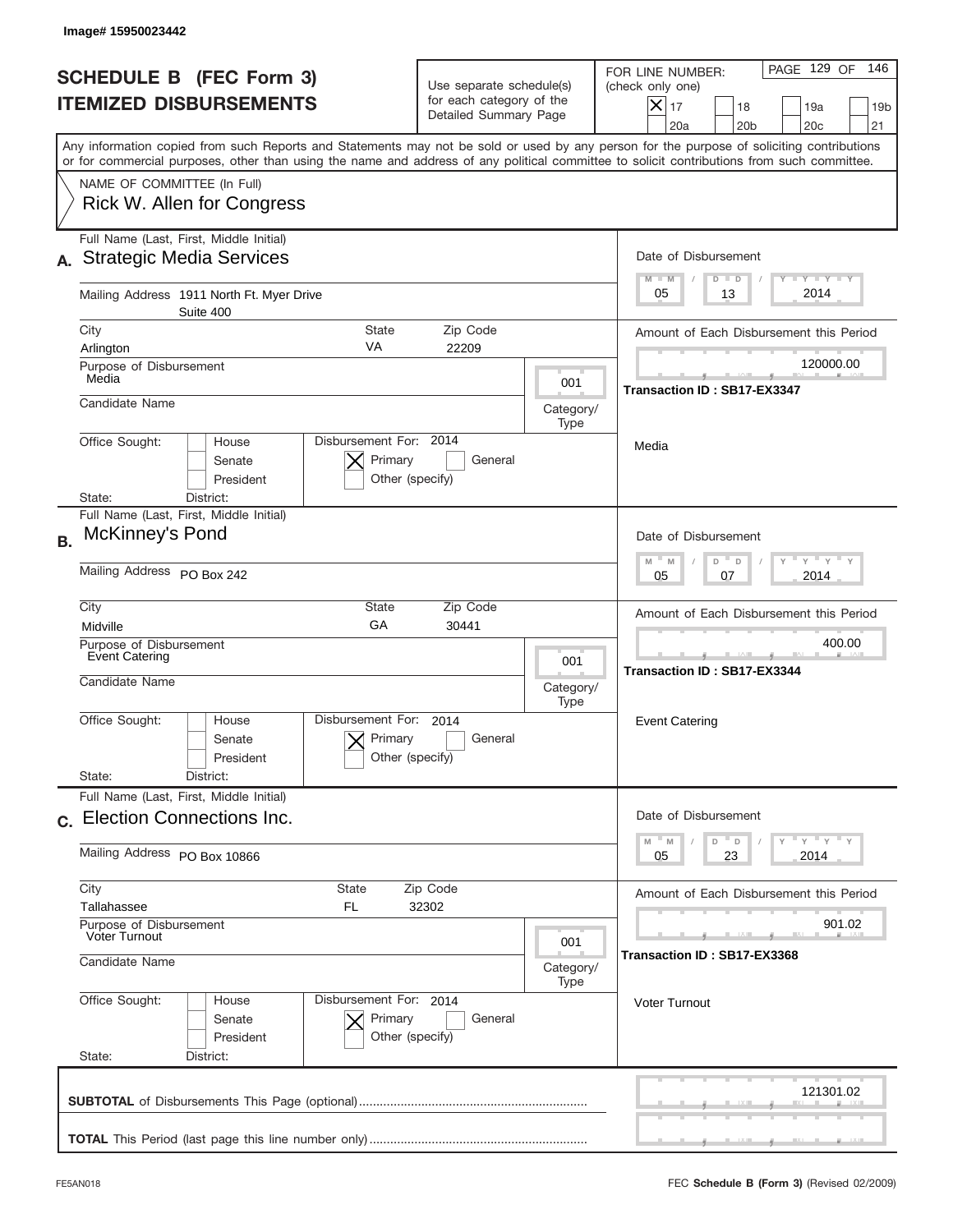| PAGE 130 OF<br>146<br>FOR LINE NUMBER:<br>(check only one)<br>$X _{17}$<br>18<br>19a<br>19 <sub>b</sub><br>20a<br>20 <sub>b</sub><br>20 <sub>c</sub><br>21<br>Any information copied from such Reports and Statements may not be sold or used by any person for the purpose of soliciting contributions<br>or for commercial purposes, other than using the name and address of any political committee to solicit contributions from such committee.<br>Date of Disbursement<br>$T - Y$ $T - Y$<br>$M - M$<br>$D$ $D$<br>2014<br>29<br>05<br>Amount of Each Disbursement this Period<br>403.39<br>Transaction ID: SB17-EX3395<br><b>Net Salary</b> |
|-----------------------------------------------------------------------------------------------------------------------------------------------------------------------------------------------------------------------------------------------------------------------------------------------------------------------------------------------------------------------------------------------------------------------------------------------------------------------------------------------------------------------------------------------------------------------------------------------------------------------------------------------------|
|                                                                                                                                                                                                                                                                                                                                                                                                                                                                                                                                                                                                                                                     |
|                                                                                                                                                                                                                                                                                                                                                                                                                                                                                                                                                                                                                                                     |
|                                                                                                                                                                                                                                                                                                                                                                                                                                                                                                                                                                                                                                                     |
|                                                                                                                                                                                                                                                                                                                                                                                                                                                                                                                                                                                                                                                     |
|                                                                                                                                                                                                                                                                                                                                                                                                                                                                                                                                                                                                                                                     |
|                                                                                                                                                                                                                                                                                                                                                                                                                                                                                                                                                                                                                                                     |
|                                                                                                                                                                                                                                                                                                                                                                                                                                                                                                                                                                                                                                                     |
|                                                                                                                                                                                                                                                                                                                                                                                                                                                                                                                                                                                                                                                     |
|                                                                                                                                                                                                                                                                                                                                                                                                                                                                                                                                                                                                                                                     |
| Date of Disbursement<br>$\cdots$ $\gamma$ $\cdots$ $\gamma$ $\cdots$ $\gamma$<br>$M - M$<br>D<br>D                                                                                                                                                                                                                                                                                                                                                                                                                                                                                                                                                  |
| 2014<br>06<br>12                                                                                                                                                                                                                                                                                                                                                                                                                                                                                                                                                                                                                                    |
| Amount of Each Disbursement this Period                                                                                                                                                                                                                                                                                                                                                                                                                                                                                                                                                                                                             |
| 403.39<br>Transaction ID: SB17-EX3416                                                                                                                                                                                                                                                                                                                                                                                                                                                                                                                                                                                                               |
| Net Salary                                                                                                                                                                                                                                                                                                                                                                                                                                                                                                                                                                                                                                          |
|                                                                                                                                                                                                                                                                                                                                                                                                                                                                                                                                                                                                                                                     |
| Date of Disbursement<br>$Y$ $Y$ $Y$ $Y$ $Y$<br>$-M$<br>D                                                                                                                                                                                                                                                                                                                                                                                                                                                                                                                                                                                            |
| M<br>D<br>2014<br>06<br>27                                                                                                                                                                                                                                                                                                                                                                                                                                                                                                                                                                                                                          |
| Amount of Each Disbursement this Period                                                                                                                                                                                                                                                                                                                                                                                                                                                                                                                                                                                                             |
| 403.39<br>Transaction ID: SB17-EX3438                                                                                                                                                                                                                                                                                                                                                                                                                                                                                                                                                                                                               |
|                                                                                                                                                                                                                                                                                                                                                                                                                                                                                                                                                                                                                                                     |
| <b>Net Salary</b>                                                                                                                                                                                                                                                                                                                                                                                                                                                                                                                                                                                                                                   |
|                                                                                                                                                                                                                                                                                                                                                                                                                                                                                                                                                                                                                                                     |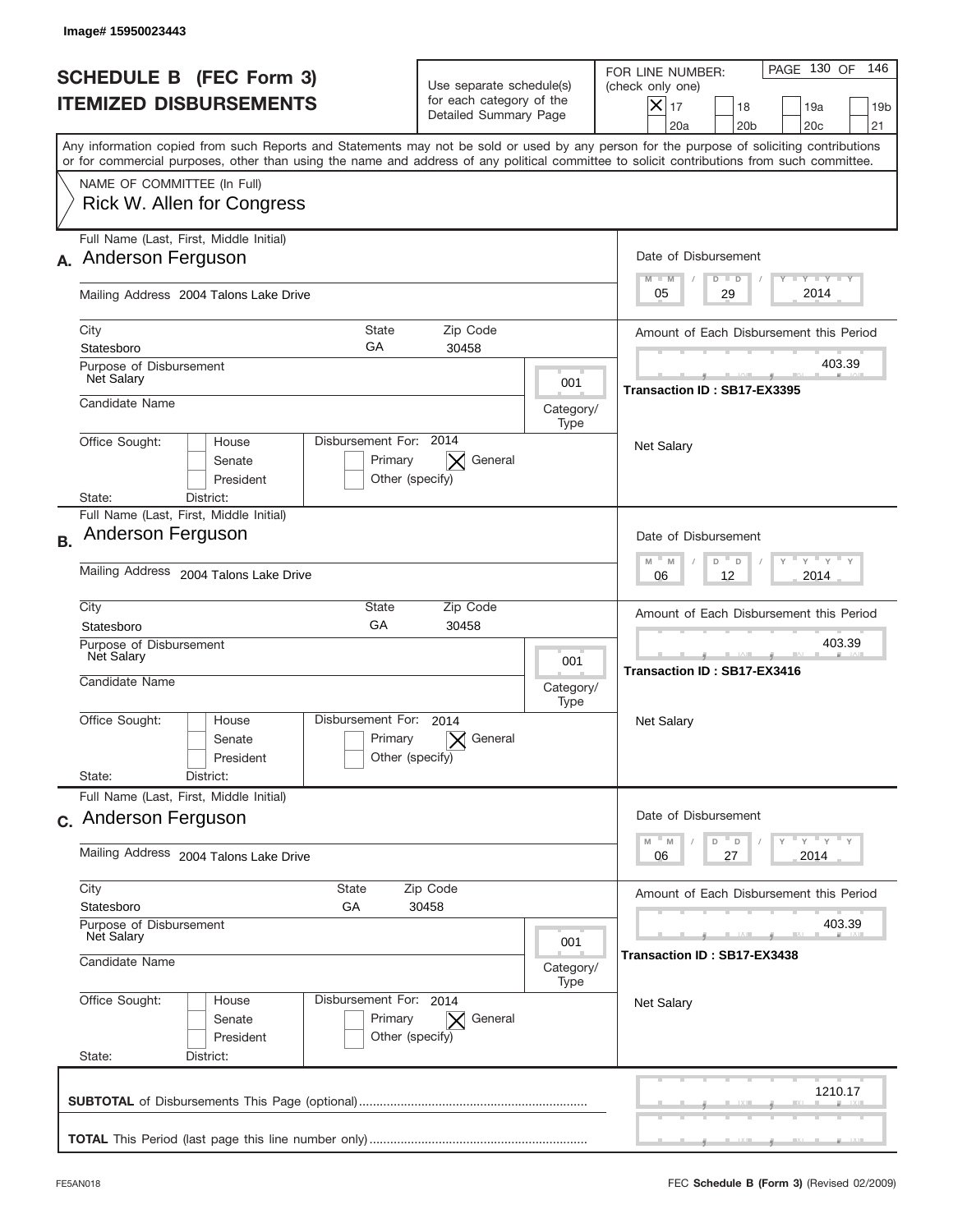|           | Image#15950023444                                                                                                                                                                                                                                                                       |                                                                               |                             |                                                                                                                                                                                  |
|-----------|-----------------------------------------------------------------------------------------------------------------------------------------------------------------------------------------------------------------------------------------------------------------------------------------|-------------------------------------------------------------------------------|-----------------------------|----------------------------------------------------------------------------------------------------------------------------------------------------------------------------------|
|           | <b>SCHEDULE B (FEC Form 3)</b><br><b>ITEMIZED DISBURSEMENTS</b>                                                                                                                                                                                                                         | Use separate schedule(s)<br>for each category of the<br>Detailed Summary Page |                             | PAGE 131 OF<br>146<br>FOR LINE NUMBER:<br>(check only one)<br>$\boldsymbol{\mathsf{X}}$<br>17<br>18<br>19a<br>19 <sub>b</sub><br>20a<br>20 <sub>b</sub><br>20 <sub>c</sub><br>21 |
|           | Any information copied from such Reports and Statements may not be sold or used by any person for the purpose of soliciting contributions<br>or for commercial purposes, other than using the name and address of any political committee to solicit contributions from such committee. |                                                                               |                             |                                                                                                                                                                                  |
|           | NAME OF COMMITTEE (In Full)<br>Rick W. Allen for Congress                                                                                                                                                                                                                               |                                                                               |                             |                                                                                                                                                                                  |
| А.        | Full Name (Last, First, Middle Initial)<br>Robert M. Saparow                                                                                                                                                                                                                            |                                                                               |                             | Date of Disbursement<br>Y TY TY TY<br>$M - M$<br>$D$ $D$                                                                                                                         |
|           | Mailing Address 480 Gramercy Drive                                                                                                                                                                                                                                                      |                                                                               |                             | 2014<br>12<br>06                                                                                                                                                                 |
|           | City<br><b>State</b><br>GA<br>Marietta                                                                                                                                                                                                                                                  | Zip Code<br>30068                                                             |                             | Amount of Each Disbursement this Period                                                                                                                                          |
|           | Purpose of Disbursement<br><b>Net Salary</b>                                                                                                                                                                                                                                            |                                                                               | 001                         | 1519.06<br>Transaction ID: SB17-EX3418                                                                                                                                           |
|           | Candidate Name                                                                                                                                                                                                                                                                          |                                                                               | Category/<br>Type           |                                                                                                                                                                                  |
|           | Disbursement For: 2014<br>Office Sought:<br>House<br>Senate<br>Primary<br>President<br>State:<br>District:                                                                                                                                                                              | General<br>Other (specify)                                                    |                             | <b>Net Salary</b>                                                                                                                                                                |
| <b>B.</b> | Full Name (Last, First, Middle Initial)<br>Robert M. Saparow                                                                                                                                                                                                                            |                                                                               |                             | Date of Disbursement<br>$\cdots$ $\gamma$ $\cdots$ $\gamma$ $\cdots$                                                                                                             |
|           | Mailing Address 480 Gramercy Drive                                                                                                                                                                                                                                                      |                                                                               |                             | $M - M$<br>D<br>$\Box$<br>2014<br>06<br>13                                                                                                                                       |
|           | City<br>State<br>GA<br>Marietta                                                                                                                                                                                                                                                         | Zip Code<br>30068                                                             |                             | Amount of Each Disbursement this Period                                                                                                                                          |
|           | Purpose of Disbursement<br>Mileage Reimbursement<br>Candidate Name                                                                                                                                                                                                                      |                                                                               | 001<br>Category/<br>Type    | 148.50<br>Transaction ID: SB17-EX3404                                                                                                                                            |
|           | Disbursement For:<br>Office Sought:<br>House<br>Primary<br>Senate<br>President<br>State:<br>District:                                                                                                                                                                                   | 2014<br>General<br>Other (specify)                                            |                             | Mileage Reimbursement                                                                                                                                                            |
|           | Full Name (Last, First, Middle Initial)                                                                                                                                                                                                                                                 |                                                                               |                             |                                                                                                                                                                                  |
|           | c. Robert M. Saparow<br>Mailing Address 480 Gramercy Drive                                                                                                                                                                                                                              |                                                                               |                             | Date of Disbursement<br>$\gamma$ = $\gamma$ = $\gamma$ = $\gamma$<br>$-M$<br>M<br>D<br>D<br>2014<br>06<br>27                                                                     |
|           | City<br><b>State</b><br>Zip Code                                                                                                                                                                                                                                                        |                                                                               |                             | Amount of Each Disbursement this Period                                                                                                                                          |
|           | Marietta<br>GА<br>30068<br>Purpose of Disbursement<br><b>Net Salary</b><br>001<br>Candidate Name<br>Category/<br>Type                                                                                                                                                                   |                                                                               | 1519.06                     |                                                                                                                                                                                  |
|           |                                                                                                                                                                                                                                                                                         |                                                                               | Transaction ID: SB17-EX3434 |                                                                                                                                                                                  |
|           | Office Sought:<br>Disbursement For: 2014<br>House<br>Senate<br>Primary<br>President<br>State:<br>District:                                                                                                                                                                              | General<br>$\times$<br>Other (specify)                                        |                             | <b>Net Salary</b>                                                                                                                                                                |
|           |                                                                                                                                                                                                                                                                                         |                                                                               |                             | 3186.62                                                                                                                                                                          |
|           |                                                                                                                                                                                                                                                                                         |                                                                               |                             |                                                                                                                                                                                  |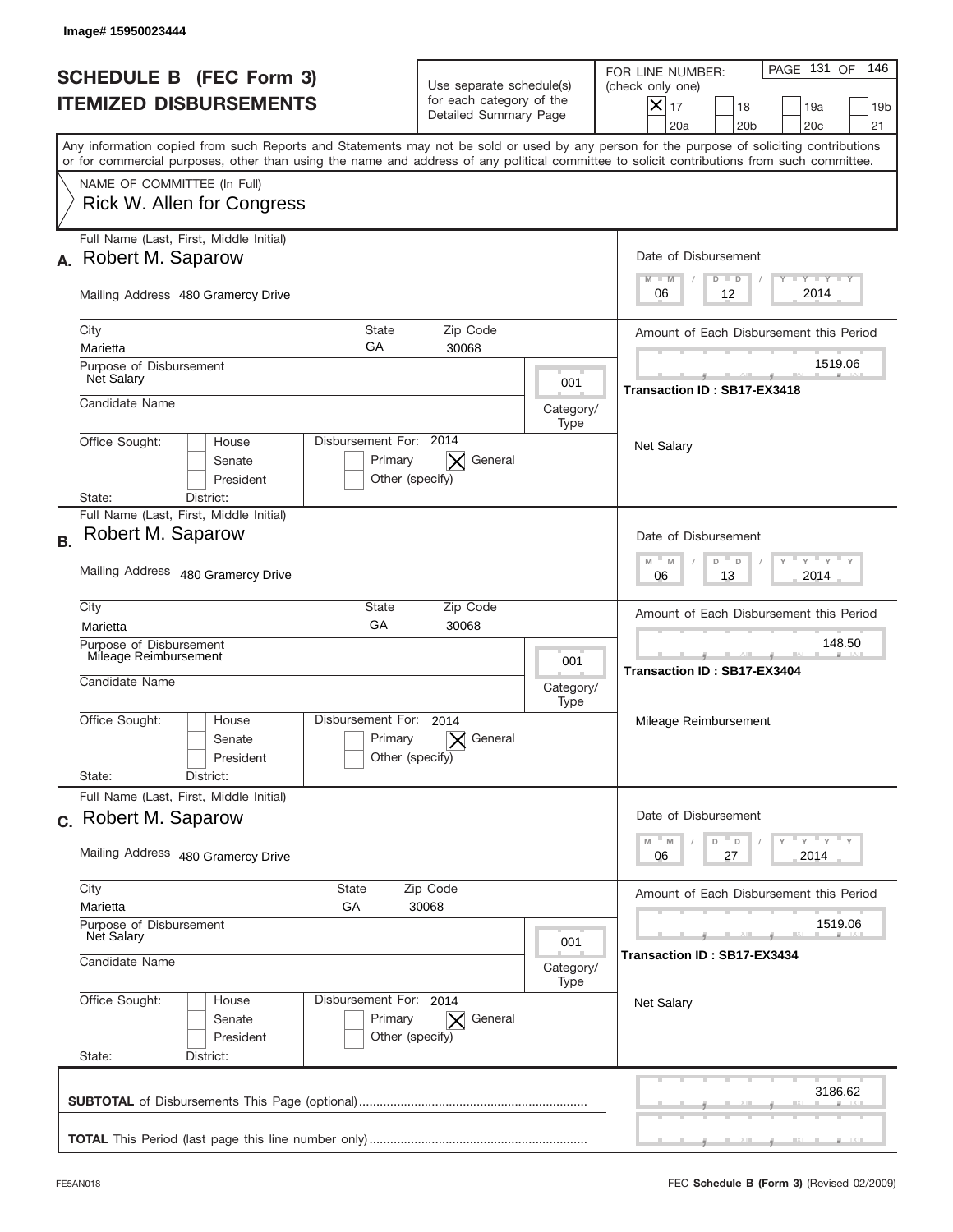|                                                                       | Image# 15950023445                                                                                                                                                                                                                                                                      |                                                                               |                                                                                                                    |                                                                                                                                                            |
|-----------------------------------------------------------------------|-----------------------------------------------------------------------------------------------------------------------------------------------------------------------------------------------------------------------------------------------------------------------------------------|-------------------------------------------------------------------------------|--------------------------------------------------------------------------------------------------------------------|------------------------------------------------------------------------------------------------------------------------------------------------------------|
|                                                                       | <b>SCHEDULE B (FEC Form 3)</b><br><b>ITEMIZED DISBURSEMENTS</b>                                                                                                                                                                                                                         | Use separate schedule(s)<br>for each category of the<br>Detailed Summary Page |                                                                                                                    | PAGE 132 OF<br>146<br>FOR LINE NUMBER:<br>(check only one)<br>$X _{17}$<br>18<br>19a<br>19 <sub>b</sub><br>20a<br>20 <sub>b</sub><br>20 <sub>c</sub><br>21 |
|                                                                       | Any information copied from such Reports and Statements may not be sold or used by any person for the purpose of soliciting contributions<br>or for commercial purposes, other than using the name and address of any political committee to solicit contributions from such committee. |                                                                               |                                                                                                                    |                                                                                                                                                            |
|                                                                       | NAME OF COMMITTEE (In Full)<br>Rick W. Allen for Congress                                                                                                                                                                                                                               |                                                                               |                                                                                                                    |                                                                                                                                                            |
| А.                                                                    | Full Name (Last, First, Middle Initial)<br>Mr. Brian Bishop                                                                                                                                                                                                                             |                                                                               |                                                                                                                    | Date of Disbursement<br>$T - Y$ $T - Y$<br>$M - M$<br>$D$ $D$                                                                                              |
| Mailing Address 400 Jackson Street<br>P.O. Box 606 ZIP 30475 FOR P.O. |                                                                                                                                                                                                                                                                                         |                                                                               |                                                                                                                    | 2014<br>06<br>24                                                                                                                                           |
|                                                                       | City<br>State<br>GA<br>Vidalia                                                                                                                                                                                                                                                          | Zip Code<br>30474                                                             |                                                                                                                    | Amount of Each Disbursement this Period                                                                                                                    |
|                                                                       | Purpose of Disbursement<br>IN-KIND RECEIVED Event Catering                                                                                                                                                                                                                              |                                                                               |                                                                                                                    | 540.00                                                                                                                                                     |
| Candidate Name                                                        |                                                                                                                                                                                                                                                                                         | Category/<br>Type                                                             | Transaction ID: SB17-CN3157                                                                                        |                                                                                                                                                            |
|                                                                       | Disbursement For: 2014<br>Office Sought:<br>House<br>Senate<br>Primary<br>President<br>District:<br>State:                                                                                                                                                                              | General<br>Other (specify) General 2014                                       |                                                                                                                    | In-Kind Received Event Catering                                                                                                                            |
| <b>B.</b>                                                             | Full Name (Last, First, Middle Initial)<br><b>Randy Nesmith</b><br>Mailing Address 434 S. Main Street                                                                                                                                                                                   |                                                                               |                                                                                                                    | Date of Disbursement<br>$-\gamma + \gamma$<br>$M - M$<br>D<br>D                                                                                            |
|                                                                       | City<br>State<br>Zip Code                                                                                                                                                                                                                                                               |                                                                               |                                                                                                                    | 2014<br>06<br>26                                                                                                                                           |
|                                                                       | GA<br>30458<br>Statesboro                                                                                                                                                                                                                                                               |                                                                               |                                                                                                                    | Amount of Each Disbursement this Period<br>250.00                                                                                                          |
|                                                                       | Purpose of Disbursement<br>IN-KIND RECEIVED<br>Candidate Name                                                                                                                                                                                                                           | Category/<br>Type                                                             |                                                                                                                    | <b>Transaction ID: SB17-CN3293</b>                                                                                                                         |
|                                                                       | Disbursement For:<br>Office Sought:<br>House<br>Primary<br>Senate<br>President                                                                                                                                                                                                          | 2014<br>General<br>Other (specify) General 2014                               |                                                                                                                    | In-Kind Received                                                                                                                                           |
|                                                                       | State:<br>District:<br>Full Name (Last, First, Middle Initial)                                                                                                                                                                                                                          |                                                                               |                                                                                                                    |                                                                                                                                                            |
|                                                                       | c. Mr. Joe Taylor Jr                                                                                                                                                                                                                                                                    |                                                                               |                                                                                                                    | Date of Disbursement                                                                                                                                       |
|                                                                       | Mailing Address 128 Palmer Court                                                                                                                                                                                                                                                        |                                                                               | $\overline{Y}$ $\overline{Y}$ $\overline{Y}$ $\overline{Y}$ $\overline{Y}$<br>D<br>M<br>M<br>D<br>2014<br>05<br>12 |                                                                                                                                                            |
|                                                                       | City<br>State<br>Zip Code<br>Evans<br>GА<br>30809                                                                                                                                                                                                                                       |                                                                               |                                                                                                                    | Amount of Each Disbursement this Period                                                                                                                    |
|                                                                       | Purpose of Disbursement<br>IN-KIND RECEIVED Motorhome for Bus Tour                                                                                                                                                                                                                      |                                                                               |                                                                                                                    | 300.00<br>Transaction ID: SB17-CN2995                                                                                                                      |
|                                                                       | Candidate Name<br>Category/<br>Type                                                                                                                                                                                                                                                     |                                                                               |                                                                                                                    |                                                                                                                                                            |
|                                                                       | Office Sought:<br>Disbursement For: 2014<br>House<br>Primary<br>Senate<br>President<br>State:<br>District:                                                                                                                                                                              | General<br>Other (specify) Primary 2014                                       |                                                                                                                    | In-Kind Received Motorhome for Bus Tour                                                                                                                    |
|                                                                       |                                                                                                                                                                                                                                                                                         |                                                                               |                                                                                                                    | 1090.00                                                                                                                                                    |
|                                                                       |                                                                                                                                                                                                                                                                                         |                                                                               |                                                                                                                    |                                                                                                                                                            |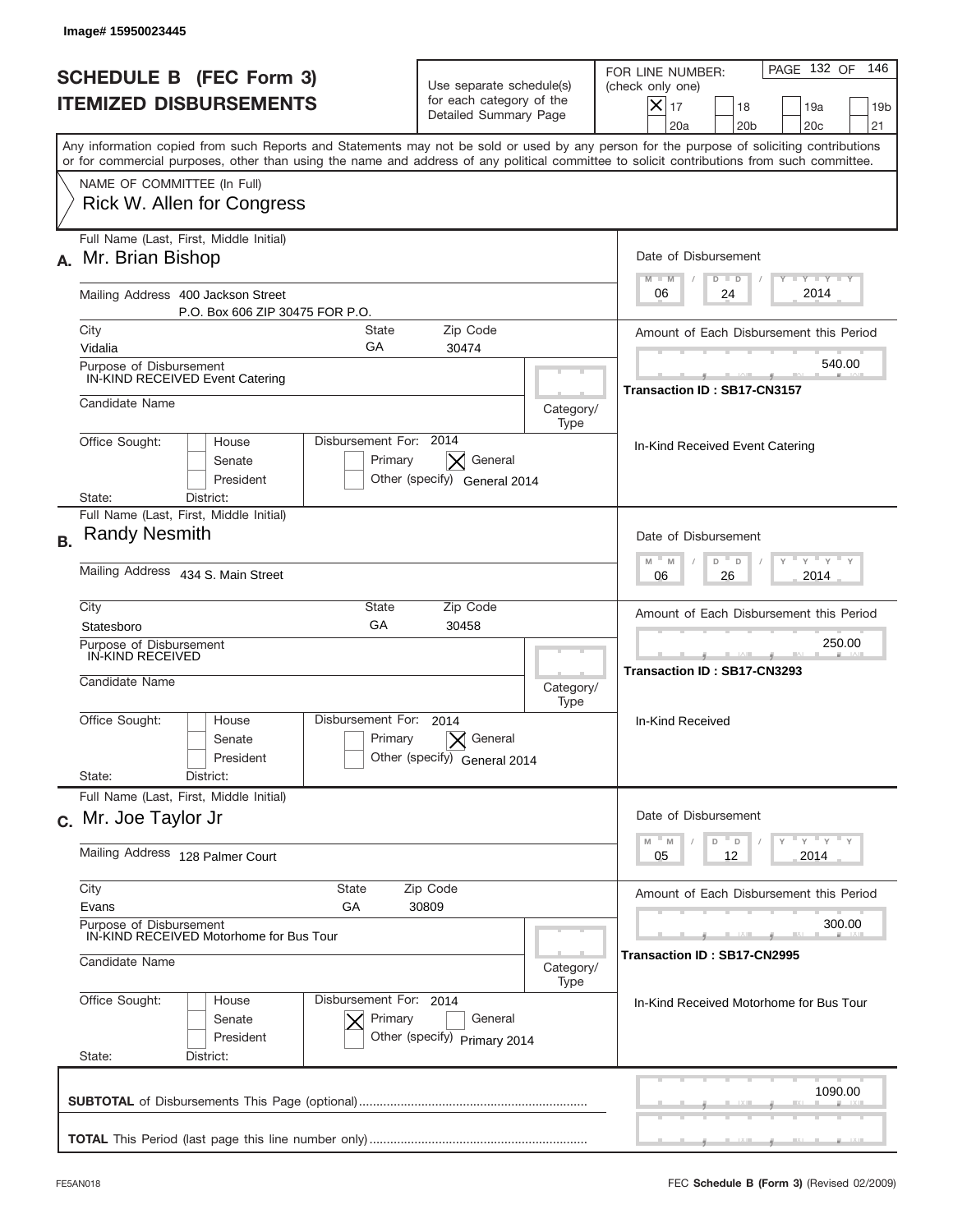| <b>SCHEDULE B (FEC Form 3)</b><br><b>ITEMIZED DISBURSEMENTS</b>                                                                                                                                                                                                                         | Use separate schedule(s)<br>for each category of the<br>Detailed Summary Page | PAGE 133 OF<br>146<br>FOR LINE NUMBER:<br>(check only one)<br>$X _{17}$<br>18<br>19a<br>19 <sub>b</sub><br>20a<br>20 <sub>b</sub><br>20 <sub>c</sub><br>21 |
|-----------------------------------------------------------------------------------------------------------------------------------------------------------------------------------------------------------------------------------------------------------------------------------------|-------------------------------------------------------------------------------|------------------------------------------------------------------------------------------------------------------------------------------------------------|
| Any information copied from such Reports and Statements may not be sold or used by any person for the purpose of soliciting contributions<br>or for commercial purposes, other than using the name and address of any political committee to solicit contributions from such committee. |                                                                               |                                                                                                                                                            |
| NAME OF COMMITTEE (In Full)<br>Rick W. Allen for Congress                                                                                                                                                                                                                               |                                                                               |                                                                                                                                                            |
| Full Name (Last, First, Middle Initial)<br>Mr. Joe Taylor Jr<br>А.                                                                                                                                                                                                                      |                                                                               | Date of Disbursement<br>Y TY TY TY                                                                                                                         |
| Mailing Address 128 Palmer Court                                                                                                                                                                                                                                                        |                                                                               | $M - M$<br>$D$ $D$<br>2014<br>05<br>13                                                                                                                     |
| State<br>City<br>GA<br>Evans                                                                                                                                                                                                                                                            | Zip Code<br>30809                                                             | Amount of Each Disbursement this Period                                                                                                                    |
| Purpose of Disbursement<br>IN-KIND RECEIVED Motorhome for Bus Tour                                                                                                                                                                                                                      |                                                                               | 300.00<br>Transaction ID: SB17-CN2996                                                                                                                      |
| Candidate Name                                                                                                                                                                                                                                                                          | Category/<br>Type                                                             |                                                                                                                                                            |
| Disbursement For: 2014<br>Office Sought:<br>House<br>Primary<br>Senate<br>President<br>State:<br>District:                                                                                                                                                                              | General<br>Other (specify) Primary 2014                                       | In-Kind Received Motorhome for Bus Tour                                                                                                                    |
| Full Name (Last, First, Middle Initial)<br>Mr. Joe Taylor Jr<br><b>B.</b>                                                                                                                                                                                                               |                                                                               | Date of Disbursement<br>$\cdots$ $\gamma$ $\cdots$ $\gamma$ $\cdots$ $\gamma$<br>$M - M$                                                                   |
| Mailing Address 128 Palmer Court                                                                                                                                                                                                                                                        |                                                                               | D<br>D<br>2014<br>05<br>14                                                                                                                                 |
| City<br>State<br>GA<br>Evans                                                                                                                                                                                                                                                            | Zip Code<br>30809                                                             | Amount of Each Disbursement this Period                                                                                                                    |
| Purpose of Disbursement<br>IN-KIND RECEIVED Motorhome for Bus Tour<br>Candidate Name                                                                                                                                                                                                    | Category/<br>Type                                                             | 300.00<br><b>Transaction ID: SB17-CN2997</b>                                                                                                               |
| Disbursement For:<br>Office Sought:<br>House<br>Primary<br>Senate<br>President                                                                                                                                                                                                          | 2014<br>General<br>Other (specify) Primary 2014                               | In-Kind Received Motorhome for Bus Tour                                                                                                                    |
| State:<br>District:<br>Full Name (Last, First, Middle Initial)                                                                                                                                                                                                                          |                                                                               |                                                                                                                                                            |
| c. Mr. Joe Taylor Jr                                                                                                                                                                                                                                                                    |                                                                               | Date of Disbursement<br>$=\frac{1}{\gamma}+\frac{1}{\gamma}+\frac{1}{\gamma}+\frac{1}{\gamma}$<br>D<br>M<br>M<br>D                                         |
| Mailing Address 128 Palmer Court                                                                                                                                                                                                                                                        |                                                                               | 2014<br>05<br>15                                                                                                                                           |
| City<br>State<br>Evans<br>GА                                                                                                                                                                                                                                                            | Zip Code<br>30809                                                             | Amount of Each Disbursement this Period                                                                                                                    |
| Purpose of Disbursement<br>IN-KIND RECEIVED Motorhome for Bus Tour<br>Candidate Name                                                                                                                                                                                                    | Category/                                                                     | 300.00<br>Transaction ID: SB17-CN2998                                                                                                                      |
| Office Sought:<br>Disbursement For: 2014<br>House<br>Primary<br>Senate                                                                                                                                                                                                                  | Type<br>General                                                               | In-Kind Received Motorhome for Bus Tour                                                                                                                    |
| President<br>State:<br>District:                                                                                                                                                                                                                                                        | Other (specify) Primary 2014                                                  |                                                                                                                                                            |
|                                                                                                                                                                                                                                                                                         |                                                                               | 900.00                                                                                                                                                     |
|                                                                                                                                                                                                                                                                                         |                                                                               | 278404.13                                                                                                                                                  |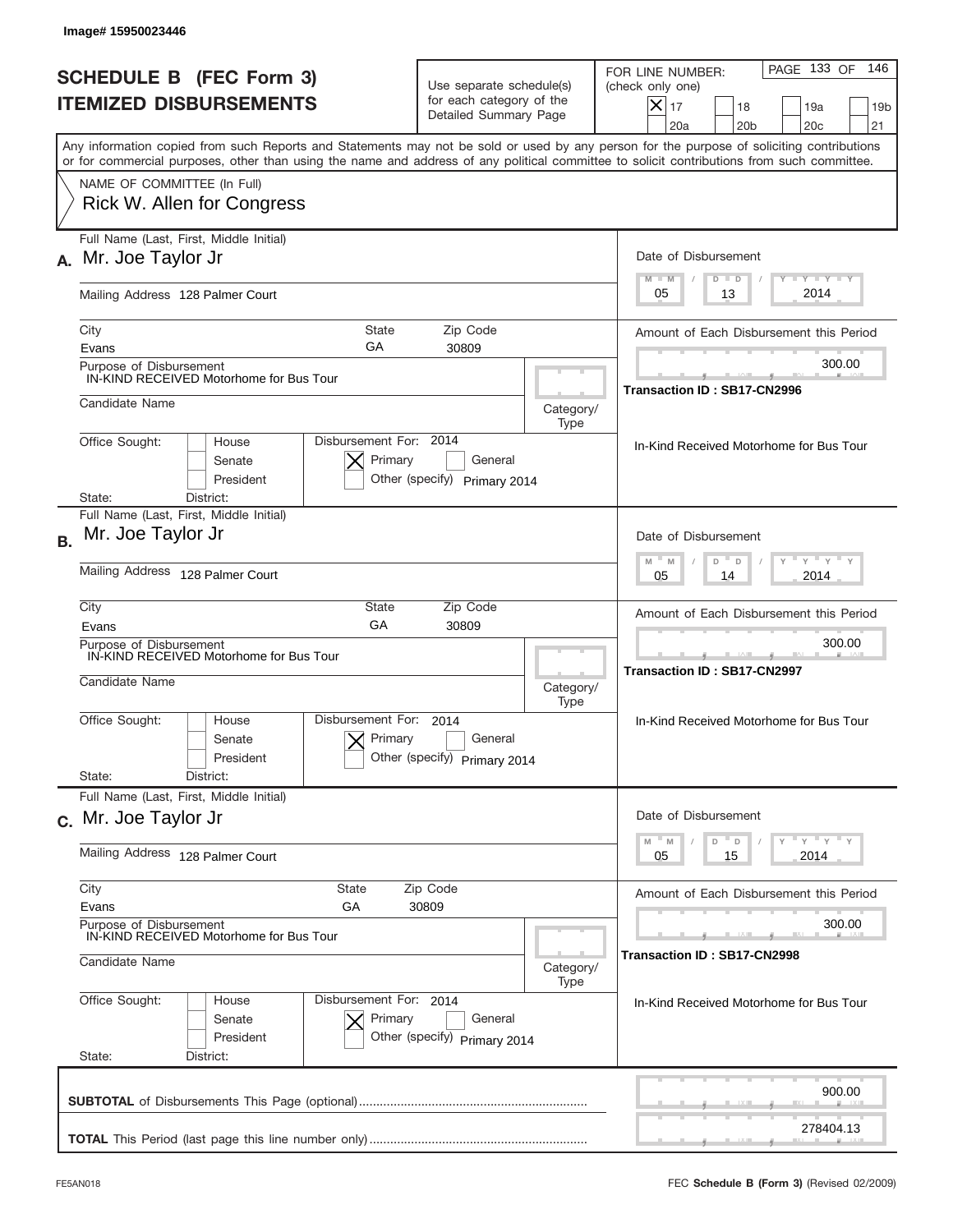|           | Image# 15950023447                                                                                                                                                                                                                                                                      |                                                                               |                   |                                                                                                                                                                                                                                                                                                                                             |
|-----------|-----------------------------------------------------------------------------------------------------------------------------------------------------------------------------------------------------------------------------------------------------------------------------------------|-------------------------------------------------------------------------------|-------------------|---------------------------------------------------------------------------------------------------------------------------------------------------------------------------------------------------------------------------------------------------------------------------------------------------------------------------------------------|
|           | <b>SCHEDULE B (FEC Form 3)</b><br><b>ITEMIZED DISBURSEMENTS</b>                                                                                                                                                                                                                         | Use separate schedule(s)<br>for each category of the<br>Detailed Summary Page |                   | PAGE 134 OF<br>146<br>FOR LINE NUMBER:<br>(check only one)<br>$\vert\mathsf{x}\vert$<br>19a<br>17<br>18<br>19 <sub>b</sub><br>20a<br>20 <sub>b</sub><br>20 <sub>c</sub><br>21                                                                                                                                                               |
|           | Any information copied from such Reports and Statements may not be sold or used by any person for the purpose of soliciting contributions<br>or for commercial purposes, other than using the name and address of any political committee to solicit contributions from such committee. |                                                                               |                   |                                                                                                                                                                                                                                                                                                                                             |
|           | NAME OF COMMITTEE (In Full)<br><b>Rick W. Allen for Congress</b>                                                                                                                                                                                                                        |                                                                               |                   |                                                                                                                                                                                                                                                                                                                                             |
| A.        | Full Name (Last, First, Middle Initial)<br><b>Richard Allen</b>                                                                                                                                                                                                                         |                                                                               |                   | Date of Disbursement<br>Y TY TY TY<br>$M - M$<br>$D$ $D$                                                                                                                                                                                                                                                                                    |
|           | Mailing Address 2237 Pickens Rd                                                                                                                                                                                                                                                         |                                                                               |                   | 2014<br>03<br>06                                                                                                                                                                                                                                                                                                                            |
|           | City<br>State<br>GA<br>Augusta                                                                                                                                                                                                                                                          | Zip Code<br>30904                                                             |                   | Amount of Each Disbursement this Period                                                                                                                                                                                                                                                                                                     |
|           | Purpose of Disbursement<br>Loan Payment                                                                                                                                                                                                                                                 |                                                                               |                   | 15488.49<br>Transaction ID: SB19A-LP1006                                                                                                                                                                                                                                                                                                    |
|           | Candidate Name<br><b>Richard Allen</b>                                                                                                                                                                                                                                                  |                                                                               | Category/<br>Type |                                                                                                                                                                                                                                                                                                                                             |
|           | Disbursement For: 2014<br>Office Sought:<br>House<br>Primary<br>Senate<br>President<br>Other (specify)<br>GА<br>12<br>District:<br>State:                                                                                                                                               | General                                                                       |                   |                                                                                                                                                                                                                                                                                                                                             |
| <b>B.</b> | Full Name (Last, First, Middle Initial)<br><b>Richard Allen</b>                                                                                                                                                                                                                         |                                                                               |                   | Date of Disbursement<br>$\frac{1}{2}$ $\frac{1}{2}$ $\frac{1}{2}$ $\frac{1}{2}$ $\frac{1}{2}$ $\frac{1}{2}$ $\frac{1}{2}$ $\frac{1}{2}$ $\frac{1}{2}$ $\frac{1}{2}$ $\frac{1}{2}$ $\frac{1}{2}$ $\frac{1}{2}$ $\frac{1}{2}$ $\frac{1}{2}$ $\frac{1}{2}$ $\frac{1}{2}$ $\frac{1}{2}$ $\frac{1}{2}$ $\frac{1}{2}$ $\frac{1}{2}$ $\frac{1}{2}$ |
|           | Mailing Address 2237 Pickens Rd                                                                                                                                                                                                                                                         |                                                                               |                   | $M - M$<br>D<br>$\Box$<br>2014<br>06<br>03                                                                                                                                                                                                                                                                                                  |
|           | City<br><b>State</b><br>GA<br>Augusta                                                                                                                                                                                                                                                   | Zip Code<br>30904                                                             |                   | Amount of Each Disbursement this Period                                                                                                                                                                                                                                                                                                     |
|           | Purpose of Disbursement<br>Conversion of Loan to Contribution<br>Candidate Name<br><b>Richard Allen</b>                                                                                                                                                                                 |                                                                               | Category/<br>Type | 4511.51<br>Transaction ID: SB19A-LP1007                                                                                                                                                                                                                                                                                                     |
|           | Disbursement For: 2014<br>Office Sought:<br>$\times$ House<br>Primary<br>Senate<br>Other (specify)<br>President<br>GА<br>12<br>State:<br>District:                                                                                                                                      | General                                                                       |                   |                                                                                                                                                                                                                                                                                                                                             |
|           | Full Name (Last, First, Middle Initial)<br>c. Richard Allen                                                                                                                                                                                                                             |                                                                               |                   | Date of Disbursement                                                                                                                                                                                                                                                                                                                        |
|           | Mailing Address 2237 Pickens Rd                                                                                                                                                                                                                                                         |                                                                               |                   | $=\frac{1}{\gamma}$ $\frac{1}{\gamma}$ $\frac{1}{\gamma}$ $\frac{1}{\gamma}$<br>$-M$<br>M<br>D<br>D<br>03<br>2014<br>06                                                                                                                                                                                                                     |
|           | City<br><b>State</b><br>GА<br>Augusta                                                                                                                                                                                                                                                   | Zip Code<br>30904                                                             |                   | Amount of Each Disbursement this Period                                                                                                                                                                                                                                                                                                     |
|           | Purpose of Disbursement<br>Conversion of Loan to Contribution<br>Candidate Name                                                                                                                                                                                                         |                                                                               |                   | 10000.00<br>Transaction ID: SB19A-LP1008                                                                                                                                                                                                                                                                                                    |
|           | <b>Richard Allen</b><br>Office Sought:<br>Disbursement For: 2014<br>House                                                                                                                                                                                                               |                                                                               | Category/<br>Type |                                                                                                                                                                                                                                                                                                                                             |
|           | Primary<br>Senate<br>President<br>Other (specify)<br>GA<br>State:<br>District:<br>12                                                                                                                                                                                                    | General                                                                       |                   |                                                                                                                                                                                                                                                                                                                                             |
|           |                                                                                                                                                                                                                                                                                         |                                                                               |                   | 30000.00                                                                                                                                                                                                                                                                                                                                    |
|           |                                                                                                                                                                                                                                                                                         |                                                                               |                   |                                                                                                                                                                                                                                                                                                                                             |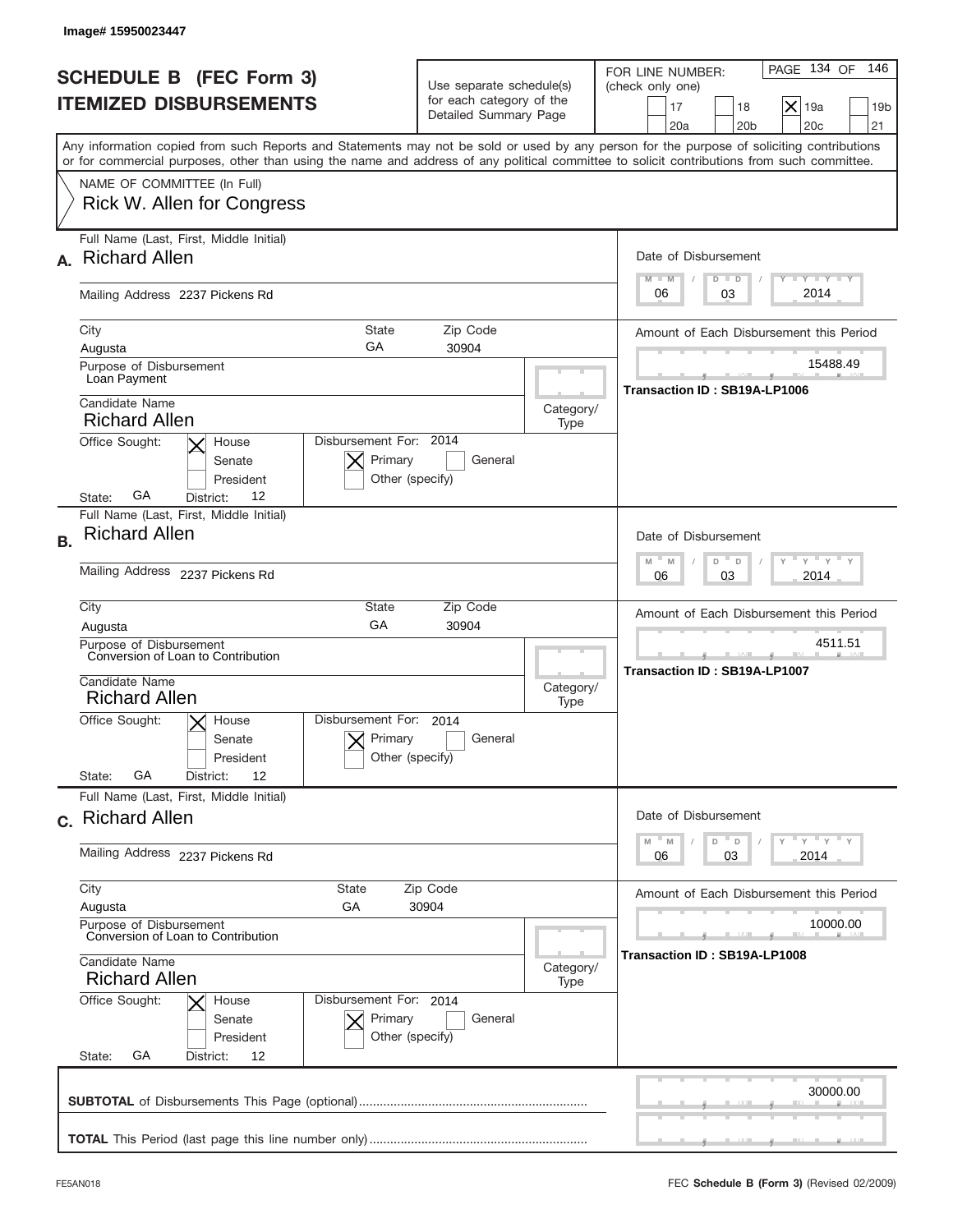| Image# 15950023448                                                                                                                                                                                                                                                                      |                                                                               |                                                                                                                                                     |
|-----------------------------------------------------------------------------------------------------------------------------------------------------------------------------------------------------------------------------------------------------------------------------------------|-------------------------------------------------------------------------------|-----------------------------------------------------------------------------------------------------------------------------------------------------|
| <b>SCHEDULE B (FEC Form 3)</b><br><b>ITEMIZED DISBURSEMENTS</b>                                                                                                                                                                                                                         | Use separate schedule(s)<br>for each category of the<br>Detailed Summary Page | PAGE 135 OF<br>146<br>FOR LINE NUMBER:<br>(check only one)<br>$\times$<br>17<br>18<br>19a<br>19 <sub>b</sub><br>20a<br>20 <sub>b</sub><br>20c<br>21 |
| Any information copied from such Reports and Statements may not be sold or used by any person for the purpose of soliciting contributions<br>or for commercial purposes, other than using the name and address of any political committee to solicit contributions from such committee. |                                                                               |                                                                                                                                                     |
| NAME OF COMMITTEE (In Full)<br>Rick W. Allen for Congress                                                                                                                                                                                                                               |                                                                               |                                                                                                                                                     |
| Full Name (Last, First, Middle Initial)<br><b>Richard Allen</b><br>A.                                                                                                                                                                                                                   |                                                                               | Date of Disbursement                                                                                                                                |
| Mailing Address 2237 Pickens Rd                                                                                                                                                                                                                                                         |                                                                               | Y TY TY TY<br>$M - M$<br>$D$ $D$<br>2014<br>03<br>06                                                                                                |
| City<br><b>State</b><br>GA<br>Augusta                                                                                                                                                                                                                                                   | Zip Code<br>30904                                                             | Amount of Each Disbursement this Period                                                                                                             |
| Purpose of Disbursement<br>Conversion of Loan to Contribution                                                                                                                                                                                                                           |                                                                               | 30000.00<br>Transaction ID: SB19A-LP1009                                                                                                            |
| Candidate Name<br><b>Richard Allen</b>                                                                                                                                                                                                                                                  | Category/<br>Type                                                             |                                                                                                                                                     |
| Disbursement For: 2014<br>Office Sought:<br>House<br>Primary<br>Senate<br>President<br>GА<br>12<br>District:<br>State:                                                                                                                                                                  | General<br>Other (specify)                                                    |                                                                                                                                                     |
| Full Name (Last, First, Middle Initial)<br><b>Richard Allen</b><br><b>B.</b>                                                                                                                                                                                                            |                                                                               | Date of Disbursement<br>ү – ү – ү –<br>$M - M$<br>D<br>D                                                                                            |
| Mailing Address 2237 Pickens Rd                                                                                                                                                                                                                                                         |                                                                               | 2014<br>06<br>03                                                                                                                                    |
| City<br>State<br>GA<br>Augusta                                                                                                                                                                                                                                                          | Zip Code<br>30904                                                             | Amount of Each Disbursement this Period                                                                                                             |
| Purpose of Disbursement<br>Conversion of Loan to Contribution<br>Candidate Name<br><b>Richard Allen</b>                                                                                                                                                                                 | Category/<br>Type                                                             | 30000.00<br>Transaction ID: SB19A-LP1010                                                                                                            |
| Disbursement For: 2014<br>Office Sought:<br>$\times$ House<br>Primary<br>Senate<br>President                                                                                                                                                                                            | General<br>Other (specify)                                                    |                                                                                                                                                     |
| GA<br>State:<br>12<br>District:<br>Full Name (Last, First, Middle Initial)                                                                                                                                                                                                              |                                                                               |                                                                                                                                                     |
| C.<br><b>Mailing Address</b>                                                                                                                                                                                                                                                            |                                                                               | Date of Disbursement<br>$-$ Y<br>D<br>D                                                                                                             |
| City<br><b>State</b>                                                                                                                                                                                                                                                                    | Zip Code                                                                      | Amount of Each Disbursement this Period                                                                                                             |
| Purpose of Disbursement                                                                                                                                                                                                                                                                 |                                                                               |                                                                                                                                                     |
| Candidate Name                                                                                                                                                                                                                                                                          | Category/<br>Type                                                             |                                                                                                                                                     |
| Office Sought:<br>Disbursement For:<br>House<br>Primary<br>Senate<br>President<br>State:<br>District:                                                                                                                                                                                   | General<br>Other (specify)                                                    |                                                                                                                                                     |
|                                                                                                                                                                                                                                                                                         |                                                                               | 60000.00                                                                                                                                            |
|                                                                                                                                                                                                                                                                                         |                                                                               | 90000.00                                                                                                                                            |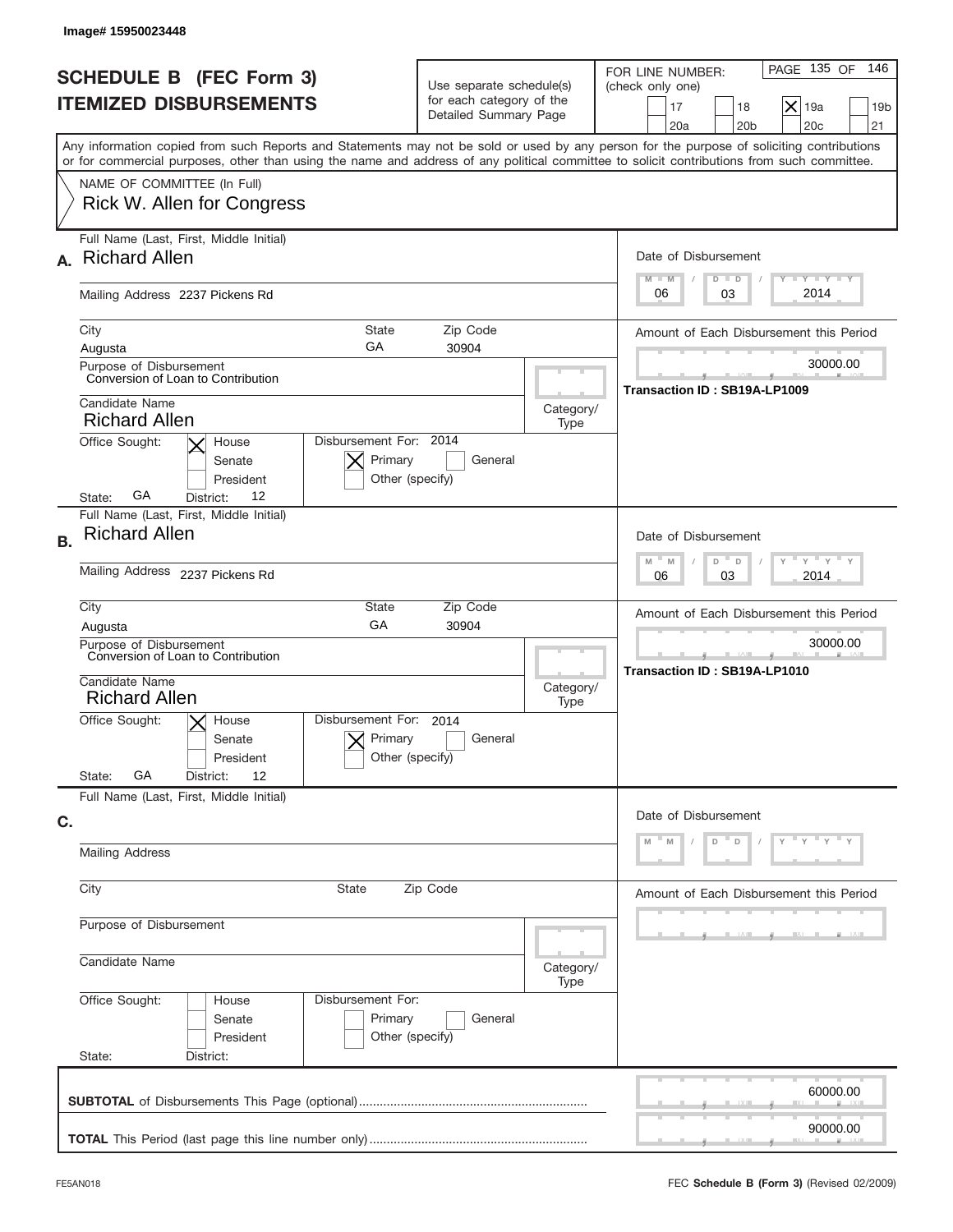| <b>SCHEDULE C</b> (FEC Form 3)<br><b>LOANS</b>                                     |              |                                                        |          | Use separate schedule(s)<br>for each category of the<br>Detailed Summary Page | FOR LINE NUMBER:<br>(check only one)        | $\overline{\times}$<br>13a<br>13 <sub>b</sub> |
|------------------------------------------------------------------------------------|--------------|--------------------------------------------------------|----------|-------------------------------------------------------------------------------|---------------------------------------------|-----------------------------------------------|
| NAME OF COMMITTEE (In Full)<br>Rick W. Allen for Congress                          |              |                                                        |          |                                                                               | <b>Transaction ID: SC10-LN1</b>             |                                               |
| <b>LOAN SOURCE</b> Full Name (Last, First, Middle Initial)<br><b>Richard Allen</b> |              |                                                        |          | [PERSONAL FUNDS]                                                              | Election:<br>2012<br>Primary<br>General     |                                               |
| Mailing Address<br>2237 Pickens Rd                                                 |              |                                                        |          |                                                                               | Other (specify) $\blacktriangledown$        |                                               |
| City                                                                               |              | <b>State</b>                                           | ZIP Code |                                                                               |                                             |                                               |
| Augusta                                                                            |              | GA                                                     | 30904    |                                                                               |                                             |                                               |
| Original Amount of Loan                                                            | 50000        | Cumulative Payment To Date                             |          | .00                                                                           | Balance Outstanding at Close of This Period | 50000.00                                      |
| <b>TERMS</b>                                                                       |              |                                                        |          |                                                                               |                                             |                                               |
| Date Incurred<br>$\overline{P}_{11}$<br>$M_{10}$<br>$\Box$                         | 2011         | Date Due<br>M<br>D<br>$08^{\circ}$<br>$^{\text{M}}$ 01 | Υ        | Interest Rate<br>2012<br>0.00                                                 | Secured:<br>$%$ (apr)<br>Yes                | $\bm{\times}$<br>No                           |
| List All Endorsers or Guarantors (if any) to Loan Source                           |              |                                                        |          |                                                                               |                                             |                                               |
| 1. Full Name (Last, First, Middle Initial)                                         |              |                                                        |          | Name of Employer                                                              |                                             |                                               |
| <b>Mailing Address</b>                                                             |              |                                                        |          | Occupation                                                                    |                                             |                                               |
| City                                                                               | <b>State</b> | ZIP Code                                               |          | Amount<br>Guaranteed<br>Outstanding:                                          |                                             |                                               |
| 2. Full Name (Last, First, Middle Initial)                                         |              |                                                        |          | Name of Employer                                                              |                                             |                                               |
| Mailing Address                                                                    |              |                                                        |          | Occupation                                                                    |                                             |                                               |
| City                                                                               | State        | ZIP Code                                               |          | Amount<br>Guaranteed<br>Outstanding:                                          |                                             |                                               |
| 3. Full Name (Last, First, Middle Initial)                                         |              |                                                        |          | Name of Employer                                                              |                                             |                                               |
| <b>Mailing Address</b>                                                             |              |                                                        |          | Occupation                                                                    |                                             |                                               |
| City                                                                               | <b>State</b> | ZIP Code                                               |          | Amount<br>Guaranteed<br>Outstanding:                                          |                                             |                                               |
| 4. Full Name (Last, First, Middle Initial)                                         |              |                                                        |          | Name of Employer                                                              |                                             |                                               |
| Mailing Address                                                                    |              |                                                        |          | Occupation                                                                    |                                             |                                               |
| City                                                                               | State        | ZIP Code                                               |          | Amount<br>Guaranteed<br>Outstanding:                                          |                                             |                                               |
|                                                                                    |              |                                                        |          | $\blacktriangleright$                                                         |                                             | 50000.00                                      |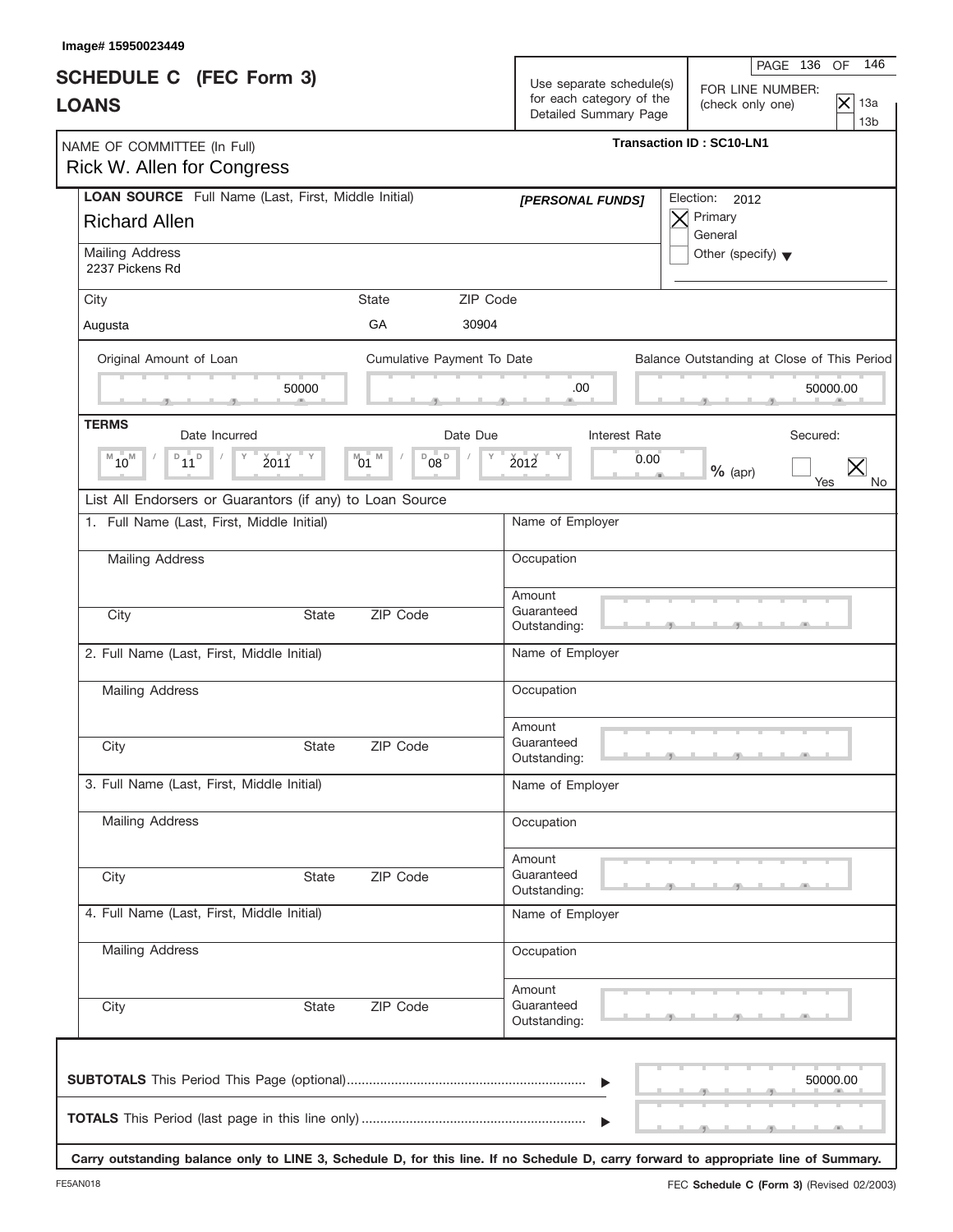| <b>SCHEDULE C</b> (FEC Form 3)<br><b>LOANS</b>                                     |                                                             | Use separate schedule(s)<br>for each category of the<br>Detailed Summary Page | 146<br>PAGE 137<br>OF<br>FOR LINE NUMBER:<br>$\overline{\times}$<br>13a<br>(check only one)<br>13 <sub>b</sub>                                                                                                                       |
|------------------------------------------------------------------------------------|-------------------------------------------------------------|-------------------------------------------------------------------------------|--------------------------------------------------------------------------------------------------------------------------------------------------------------------------------------------------------------------------------------|
| NAME OF COMMITTEE (In Full)<br><b>Rick W. Allen for Congress</b>                   |                                                             |                                                                               | <b>Transaction ID: SC10-LN2</b>                                                                                                                                                                                                      |
| <b>LOAN SOURCE</b> Full Name (Last, First, Middle Initial)<br><b>Richard Allen</b> |                                                             | [PERSONAL FUNDS]                                                              | Election:<br>2012<br>Primary<br>General                                                                                                                                                                                              |
| Mailing Address<br>2237 Pickens Rd                                                 |                                                             |                                                                               | Other (specify) $\blacktriangledown$                                                                                                                                                                                                 |
| City                                                                               | ZIP Code<br><b>State</b>                                    |                                                                               |                                                                                                                                                                                                                                      |
| Augusta                                                                            | GA<br>30904                                                 |                                                                               |                                                                                                                                                                                                                                      |
| Original Amount of Loan<br>30000                                                   | Cumulative Payment To Date                                  | .00                                                                           | Balance Outstanding at Close of This Period<br>30000.00                                                                                                                                                                              |
| <b>TERMS</b>                                                                       |                                                             |                                                                               |                                                                                                                                                                                                                                      |
| Date Incurred<br>$B_{31}$ <sub>D</sub><br>$M_{12}$<br>2011                         | Date Due<br>M<br>D<br>$08^{\circ}$<br>Υ<br>$^{\text{M}}$ 01 | Interest Rate<br>2013                                                         | Secured:<br>0.00<br>$\bm{\times}$<br>$%$ (apr)<br>Yes<br>No                                                                                                                                                                          |
| List All Endorsers or Guarantors (if any) to Loan Source                           |                                                             |                                                                               |                                                                                                                                                                                                                                      |
| 1. Full Name (Last, First, Middle Initial)                                         |                                                             | Name of Employer                                                              |                                                                                                                                                                                                                                      |
| <b>Mailing Address</b>                                                             |                                                             | Occupation                                                                    |                                                                                                                                                                                                                                      |
| City<br><b>State</b>                                                               | ZIP Code                                                    | Amount<br>Guaranteed<br>Outstanding:                                          |                                                                                                                                                                                                                                      |
| 2. Full Name (Last, First, Middle Initial)                                         |                                                             | Name of Employer                                                              |                                                                                                                                                                                                                                      |
| <b>Mailing Address</b>                                                             |                                                             | Occupation                                                                    |                                                                                                                                                                                                                                      |
| City<br>State                                                                      | ZIP Code                                                    | Amount<br>Guaranteed<br>Outstanding:                                          | <u>- Jacques () - Jacques () - Jacques () - Jacques () - Jacques () - Jacques () - Jacques () - Jacques () - Jacques () - Jacques () - Jacques () - Jacques () - Jacques () - Jacques () - Jacques () - Jacques () - Jacques () </u> |
| 3. Full Name (Last, First, Middle Initial)                                         |                                                             | Name of Employer                                                              |                                                                                                                                                                                                                                      |
| <b>Mailing Address</b>                                                             |                                                             | Occupation                                                                    |                                                                                                                                                                                                                                      |
| City<br>State                                                                      | ZIP Code                                                    | Amount<br>Guaranteed<br>Outstanding:                                          |                                                                                                                                                                                                                                      |
| 4. Full Name (Last, First, Middle Initial)                                         |                                                             | Name of Employer                                                              |                                                                                                                                                                                                                                      |
| <b>Mailing Address</b>                                                             |                                                             | Occupation                                                                    |                                                                                                                                                                                                                                      |
| City<br>State                                                                      | ZIP Code                                                    | Amount<br>Guaranteed<br>Outstanding:                                          |                                                                                                                                                                                                                                      |
|                                                                                    |                                                             | $\blacktriangleright$                                                         | 30000.00                                                                                                                                                                                                                             |
|                                                                                    |                                                             |                                                                               |                                                                                                                                                                                                                                      |

**Carry outstanding balance only to LINE 3, Schedule D, for this line. If no Schedule D, carry forward to appropriate line of Summary.**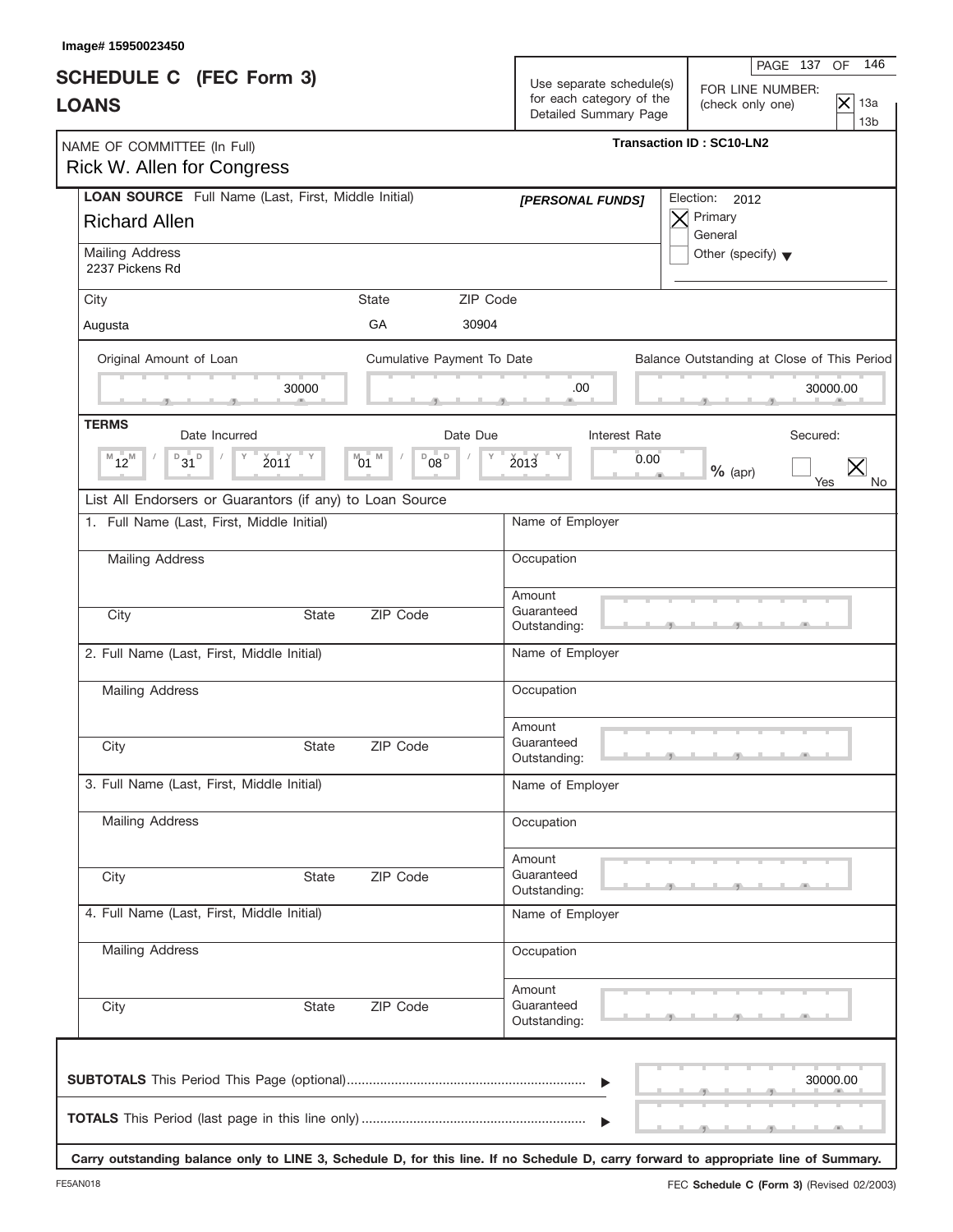| Image# 15950023451                                                                 |              |                                            |          |                                                   |                                                                                                                                      |                   |                        |
|------------------------------------------------------------------------------------|--------------|--------------------------------------------|----------|---------------------------------------------------|--------------------------------------------------------------------------------------------------------------------------------------|-------------------|------------------------|
| <b>SCHEDULE C</b> (FEC Form 3)                                                     |              |                                            |          | Use separate schedule(s)                          | PAGE 138<br>FOR LINE NUMBER:                                                                                                         | OF                | 146                    |
| <b>LOANS</b>                                                                       |              |                                            |          | for each category of the<br>Detailed Summary Page | (check only one)                                                                                                                     | $\mathsf{\times}$ | 13a<br>13 <sub>b</sub> |
| NAME OF COMMITTEE (In Full)<br><b>Rick W. Allen for Congress</b>                   |              |                                            |          |                                                   | <b>Transaction ID: SC10-LN3</b>                                                                                                      |                   |                        |
| <b>LOAN SOURCE</b> Full Name (Last, First, Middle Initial)<br><b>Richard Allen</b> |              |                                            |          | [PERSONAL FUNDS]                                  | Election: 2012<br>Primary                                                                                                            |                   |                        |
| Mailing Address<br>2237 Pickens Rd                                                 |              |                                            |          |                                                   | General<br>Other (specify) $\blacktriangledown$                                                                                      |                   |                        |
| City                                                                               |              | <b>State</b>                               | ZIP Code |                                                   |                                                                                                                                      |                   |                        |
| Augusta                                                                            |              | GA                                         | 30904    |                                                   |                                                                                                                                      |                   |                        |
| Original Amount of Loan                                                            |              | Cumulative Payment To Date                 |          |                                                   | Balance Outstanding at Close of This Period                                                                                          |                   |                        |
|                                                                                    | 20000        |                                            |          | .00                                               |                                                                                                                                      | 20000.00          |                        |
| <b>TERMS</b><br>Date Incurred                                                      |              |                                            | Date Due | Interest Rate                                     | Secured:                                                                                                                             |                   |                        |
| $B_{30}$<br>$M\overset{\text{d}}{\mathbf{03}}$                                     | 2012         | $08^{\circ}$<br>M<br>D<br>$^{\text{M}}$ 01 | Υ        | $2013$ $V$<br>0.00                                | $%$ (apr)                                                                                                                            | Yes               | No.                    |
| List All Endorsers or Guarantors (if any) to Loan Source                           |              |                                            |          |                                                   |                                                                                                                                      |                   |                        |
| 1. Full Name (Last, First, Middle Initial)                                         |              |                                            |          | Name of Employer                                  |                                                                                                                                      |                   |                        |
| Mailing Address                                                                    |              |                                            |          | Occupation                                        |                                                                                                                                      |                   |                        |
| City                                                                               | <b>State</b> | ZIP Code                                   |          | Amount<br>Guaranteed<br>Outstanding:              |                                                                                                                                      |                   |                        |
| 2. Full Name (Last, First, Middle Initial)                                         |              |                                            |          | Name of Employer                                  |                                                                                                                                      |                   |                        |
| <b>Mailing Address</b>                                                             |              |                                            |          | Occupation                                        |                                                                                                                                      |                   |                        |
| City                                                                               | State        | ZIP Code                                   |          | Amount<br>Guaranteed<br>Outstanding:              |                                                                                                                                      |                   |                        |
| 3. Full Name (Last, First, Middle Initial)                                         |              |                                            |          | Name of Employer                                  |                                                                                                                                      |                   |                        |
| <b>Mailing Address</b>                                                             |              |                                            |          | Occupation                                        |                                                                                                                                      |                   |                        |
| City                                                                               | <b>State</b> | ZIP Code                                   |          | Amount<br>Guaranteed<br>Outstanding:              |                                                                                                                                      |                   |                        |
| 4. Full Name (Last, First, Middle Initial)                                         |              |                                            |          | Name of Employer                                  |                                                                                                                                      |                   |                        |
| <b>Mailing Address</b>                                                             |              |                                            |          | Occupation                                        |                                                                                                                                      |                   |                        |
| City                                                                               | State        | ZIP Code                                   |          | Amount<br>Guaranteed<br>Outstanding:              |                                                                                                                                      |                   |                        |
|                                                                                    |              |                                            |          | ▶<br>$\blacktriangleright$                        | Carry outstanding balance only to LINE 3, Schedule D, for this line. If no Schedule D, carry forward to appropriate line of Summary. | 20000.00          |                        |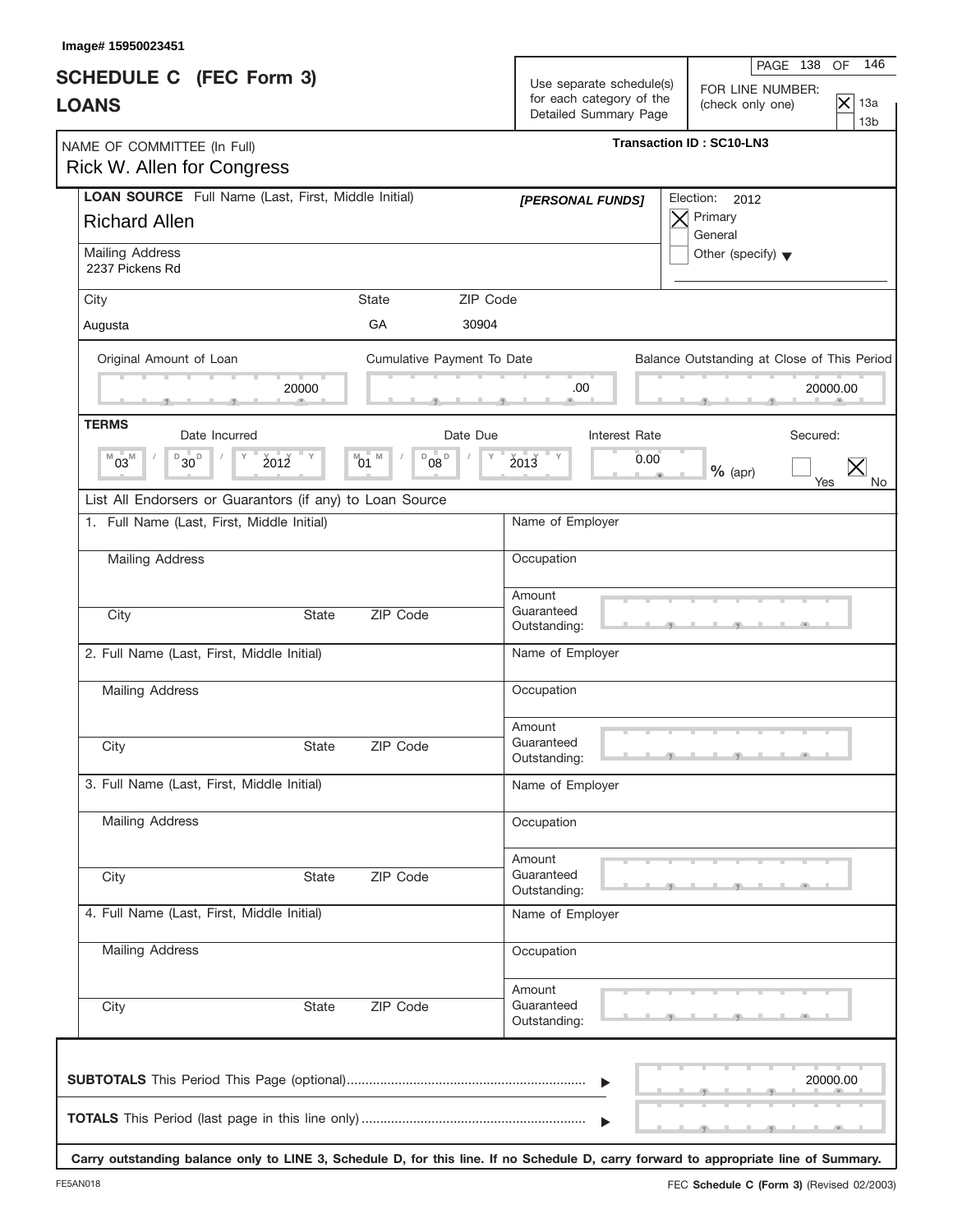| Image# 15950023452                                                          |                  |                             |          |                                                                               |                                                                                                                                      |                               |                               |
|-----------------------------------------------------------------------------|------------------|-----------------------------|----------|-------------------------------------------------------------------------------|--------------------------------------------------------------------------------------------------------------------------------------|-------------------------------|-------------------------------|
| <b>SCHEDULE C</b> (FEC Form 3)<br><b>LOANS</b>                              |                  |                             |          | Use separate schedule(s)<br>for each category of the<br>Detailed Summary Page | PAGE 139<br>FOR LINE NUMBER:<br>(check only one)                                                                                     | OF<br>$\overline{\mathsf{x}}$ | 146<br>13a<br>13 <sub>b</sub> |
| NAME OF COMMITTEE (In Full)<br>Rick W. Allen for Congress                   |                  |                             |          |                                                                               | <b>Transaction ID: SC10-LN5</b>                                                                                                      |                               |                               |
| LOAN SOURCE Full Name (Last, First, Middle Initial)<br><b>Richard Allen</b> |                  |                             |          | [PERSONAL FUNDS]                                                              | Election:<br>2012<br>Primary<br>General                                                                                              |                               |                               |
| Mailing Address<br>2237 Pickens Rd                                          |                  |                             |          |                                                                               | Other (specify) $\blacktriangledown$                                                                                                 |                               |                               |
| City                                                                        |                  | <b>State</b>                | ZIP Code |                                                                               |                                                                                                                                      |                               |                               |
| Augusta                                                                     |                  | GA                          | 30904    |                                                                               |                                                                                                                                      |                               |                               |
| Original Amount of Loan                                                     | 150000           | Cumulative Payment To Date  |          | .00                                                                           | Balance Outstanding at Close of This Period                                                                                          | 150000.00                     |                               |
| <b>TERMS</b>                                                                |                  |                             |          |                                                                               |                                                                                                                                      |                               |                               |
| Date Incurred<br>$D_{11}D$<br>$07^M$<br>2012<br>M                           | $^{\text{M}}$ 01 | M<br>D<br>$\mathsf D$<br>01 | Date Due | Interest Rate<br>ΞY<br>2013<br>0.00                                           | Secured:<br>$%$ (apr)                                                                                                                | Yes                           | No.                           |
| List All Endorsers or Guarantors (if any) to Loan Source                    |                  |                             |          |                                                                               |                                                                                                                                      |                               |                               |
| 1. Full Name (Last, First, Middle Initial)                                  |                  |                             |          | Name of Employer                                                              |                                                                                                                                      |                               |                               |
| <b>Mailing Address</b>                                                      |                  |                             |          | Occupation                                                                    |                                                                                                                                      |                               |                               |
| City                                                                        | <b>State</b>     | ZIP Code                    |          | Amount<br>Guaranteed<br>Outstanding:                                          |                                                                                                                                      |                               |                               |
| 2. Full Name (Last, First, Middle Initial)                                  |                  |                             |          | Name of Employer                                                              |                                                                                                                                      |                               |                               |
| <b>Mailing Address</b>                                                      |                  |                             |          | Occupation                                                                    |                                                                                                                                      |                               |                               |
| City                                                                        | State            | ZIP Code                    |          | Amount<br>Guaranteed<br>Outstanding:                                          |                                                                                                                                      |                               |                               |
| 3. Full Name (Last, First, Middle Initial)                                  |                  |                             |          | Name of Employer                                                              |                                                                                                                                      |                               |                               |
| <b>Mailing Address</b>                                                      |                  |                             |          | Occupation                                                                    |                                                                                                                                      |                               |                               |
| City                                                                        | State            | ZIP Code                    |          | Amount<br>Guaranteed<br>Outstanding:                                          |                                                                                                                                      |                               |                               |
| 4. Full Name (Last, First, Middle Initial)                                  |                  |                             |          | Name of Employer                                                              |                                                                                                                                      |                               |                               |
| Mailing Address                                                             |                  |                             |          | Occupation                                                                    |                                                                                                                                      |                               |                               |
| City                                                                        | State            | ZIP Code                    |          | Amount<br>Guaranteed<br>Outstanding:                                          |                                                                                                                                      |                               |                               |
|                                                                             |                  |                             |          | $\blacktriangleright$<br>$\blacktriangleright$                                | Carry outstanding balance only to LINE 3, Schedule D, for this line. If no Schedule D, carry forward to appropriate line of Summary. | 150000.00                     |                               |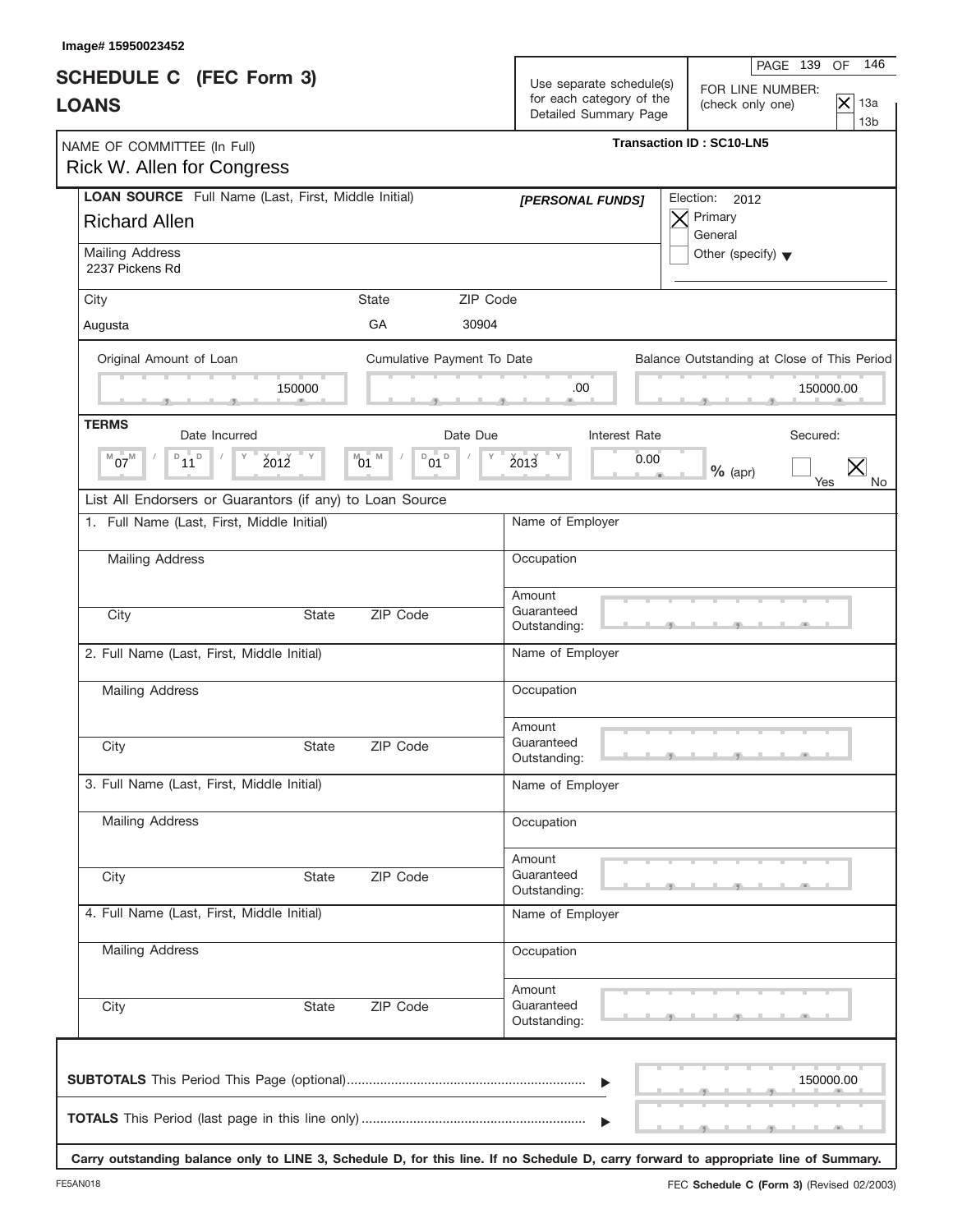| Image# 15950023453                                                          |              |                                                             |                                      |                                                                               |                                                                                                                |
|-----------------------------------------------------------------------------|--------------|-------------------------------------------------------------|--------------------------------------|-------------------------------------------------------------------------------|----------------------------------------------------------------------------------------------------------------|
| <b>SCHEDULE C</b> (FEC Form 3)<br><b>LOANS</b>                              |              |                                                             |                                      | Use separate schedule(s)<br>for each category of the<br>Detailed Summary Page | PAGE 140<br>OF<br>146<br>FOR LINE NUMBER:<br>$\overline{\times}$<br>13a<br>(check only one)<br>13 <sub>b</sub> |
| NAME OF COMMITTEE (In Full)<br><b>Rick W. Allen for Congress</b>            |              |                                                             |                                      |                                                                               | <b>Transaction ID: SC10-LN7</b>                                                                                |
| LOAN SOURCE Full Name (Last, First, Middle Initial)<br><b>Richard Allen</b> |              |                                                             | [PERSONAL FUNDS]                     |                                                                               | Election: 2012<br>Primary<br>General                                                                           |
| Mailing Address<br>2237 Pickens Rd                                          |              |                                                             |                                      |                                                                               | Other (specify) $\blacktriangledown$                                                                           |
| City                                                                        |              | State                                                       | ZIP Code                             |                                                                               |                                                                                                                |
| Augusta                                                                     |              | GA                                                          | 30904                                |                                                                               |                                                                                                                |
| Original Amount of Loan                                                     |              | Cumulative Payment To Date                                  |                                      |                                                                               | Balance Outstanding at Close of This Period                                                                    |
|                                                                             | 250000       |                                                             | .00                                  |                                                                               | 250000.00                                                                                                      |
| <b>TERMS</b><br>Date Incurred                                               |              | Date Due                                                    |                                      | Interest Rate                                                                 | Secured:                                                                                                       |
| $D_{02}D$<br>$08^{\rm M}$<br>M                                              | 2012         | $\mathsf D$<br>M<br>D<br>$^{\text{M}}$ 01<br>$^{\prime}$ 01 | $2013$ $V$<br>Υ                      | 0.00                                                                          | $%$ (apr)<br>Yes<br>No.                                                                                        |
| List All Endorsers or Guarantors (if any) to Loan Source                    |              |                                                             |                                      |                                                                               |                                                                                                                |
| 1. Full Name (Last, First, Middle Initial)                                  |              |                                                             | Name of Employer                     |                                                                               |                                                                                                                |
| <b>Mailing Address</b>                                                      |              |                                                             | Occupation                           |                                                                               |                                                                                                                |
| City                                                                        | <b>State</b> | ZIP Code                                                    | Amount<br>Guaranteed<br>Outstanding: |                                                                               |                                                                                                                |
| 2. Full Name (Last, First, Middle Initial)                                  |              |                                                             | Name of Employer                     |                                                                               |                                                                                                                |
| <b>Mailing Address</b>                                                      |              |                                                             | Occupation                           |                                                                               |                                                                                                                |
| City                                                                        | State        | ZIP Code                                                    | Amount<br>Guaranteed<br>Outstanding: |                                                                               | والمستقبل والمستقبل والمتلقط                                                                                   |
| 3. Full Name (Last, First, Middle Initial)                                  |              |                                                             | Name of Employer                     |                                                                               |                                                                                                                |
| <b>Mailing Address</b>                                                      |              |                                                             | Occupation                           |                                                                               |                                                                                                                |
| City                                                                        | State        | ZIP Code                                                    | Amount<br>Guaranteed<br>Outstanding: |                                                                               |                                                                                                                |
| 4. Full Name (Last, First, Middle Initial)                                  |              |                                                             | Name of Employer                     |                                                                               |                                                                                                                |
| Mailing Address                                                             |              |                                                             | Occupation                           |                                                                               |                                                                                                                |
| City                                                                        | State        | ZIP Code                                                    | Amount<br>Guaranteed<br>Outstanding: |                                                                               |                                                                                                                |
|                                                                             |              |                                                             |                                      |                                                                               | 250000.00                                                                                                      |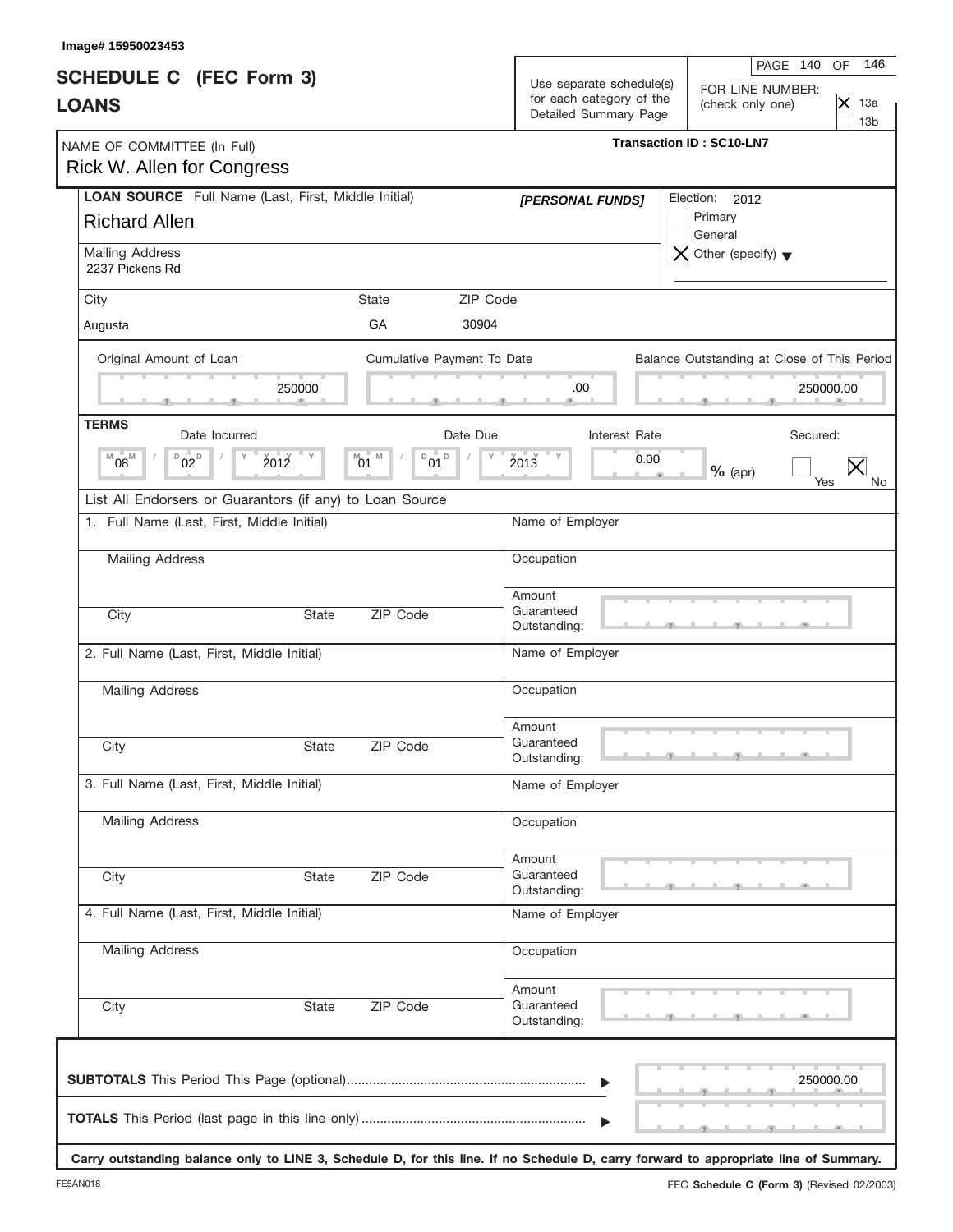| Image# 15950023454                                                          |                                       |                                                                               | 146<br>PAGE 141<br>OF                                                                 |
|-----------------------------------------------------------------------------|---------------------------------------|-------------------------------------------------------------------------------|---------------------------------------------------------------------------------------|
| <b>SCHEDULE C</b> (FEC Form 3)<br><b>LOANS</b>                              |                                       | Use separate schedule(s)<br>for each category of the<br>Detailed Summary Page | FOR LINE NUMBER:<br>$\overline{\times}$<br>13a<br>(check only one)<br>13 <sub>b</sub> |
| NAME OF COMMITTEE (In Full)<br>Rick W. Allen for Congress                   |                                       |                                                                               | <b>Transaction ID: SC10-LN10</b>                                                      |
| LOAN SOURCE Full Name (Last, First, Middle Initial)<br><b>Richard Allen</b> |                                       | [PERSONAL FUNDS]                                                              | Election:<br>2014<br>Primary                                                          |
| Mailing Address<br>2237 Pickens Rd                                          |                                       |                                                                               | General<br>Other (specify) $\blacktriangledown$                                       |
| City                                                                        | ZIP Code<br><b>State</b>              |                                                                               |                                                                                       |
| Augusta                                                                     | GA<br>30904                           |                                                                               |                                                                                       |
| Original Amount of Loan<br>20000                                            | Cumulative Payment To Date            | 20000.00                                                                      | Balance Outstanding at Close of This Period<br>.00                                    |
|                                                                             |                                       |                                                                               |                                                                                       |
| <b>TERMS</b><br>Date Incurred                                               | Date Due                              | Interest Rate                                                                 | Secured:                                                                              |
| $D_{15}D$<br>$M_{10}$<br>2012                                               | M<br>D<br>$^{\text{M}}$ 01<br>D<br>01 | 2014<br>0.00                                                                  | $\bm{\times}$<br>$%$ (apr)<br>Yes<br>No                                               |
| List All Endorsers or Guarantors (if any) to Loan Source                    |                                       |                                                                               |                                                                                       |
| 1. Full Name (Last, First, Middle Initial)                                  |                                       | Name of Employer                                                              |                                                                                       |
| Mailing Address                                                             |                                       | Occupation                                                                    |                                                                                       |
| City<br><b>State</b>                                                        | ZIP Code                              | Amount<br>Guaranteed                                                          |                                                                                       |
|                                                                             |                                       | Outstanding:                                                                  |                                                                                       |
| 2. Full Name (Last, First, Middle Initial)                                  |                                       | Name of Employer                                                              |                                                                                       |
| <b>Mailing Address</b>                                                      |                                       | Occupation                                                                    |                                                                                       |
|                                                                             |                                       | Amount                                                                        |                                                                                       |
| City<br>State                                                               | ZIP Code                              | Guaranteed<br>Outstanding:                                                    |                                                                                       |
| 3. Full Name (Last, First, Middle Initial)                                  |                                       | Name of Employer                                                              |                                                                                       |
| <b>Mailing Address</b>                                                      |                                       | Occupation                                                                    |                                                                                       |
| City<br><b>State</b>                                                        | ZIP Code                              | Amount<br>Guaranteed<br>Outstanding:                                          |                                                                                       |
| 4. Full Name (Last, First, Middle Initial)                                  |                                       | Name of Employer                                                              |                                                                                       |
| Mailing Address                                                             |                                       | Occupation                                                                    |                                                                                       |
| City<br>State                                                               | ZIP Code                              | Amount<br>Guaranteed<br>Outstanding:                                          |                                                                                       |
|                                                                             |                                       | $\blacktriangleright$                                                         | 0.00                                                                                  |
|                                                                             |                                       |                                                                               |                                                                                       |

**Carry outstanding balance only to LINE 3, Schedule D, for this line. If no Schedule D, carry forward to appropriate line of Summary.**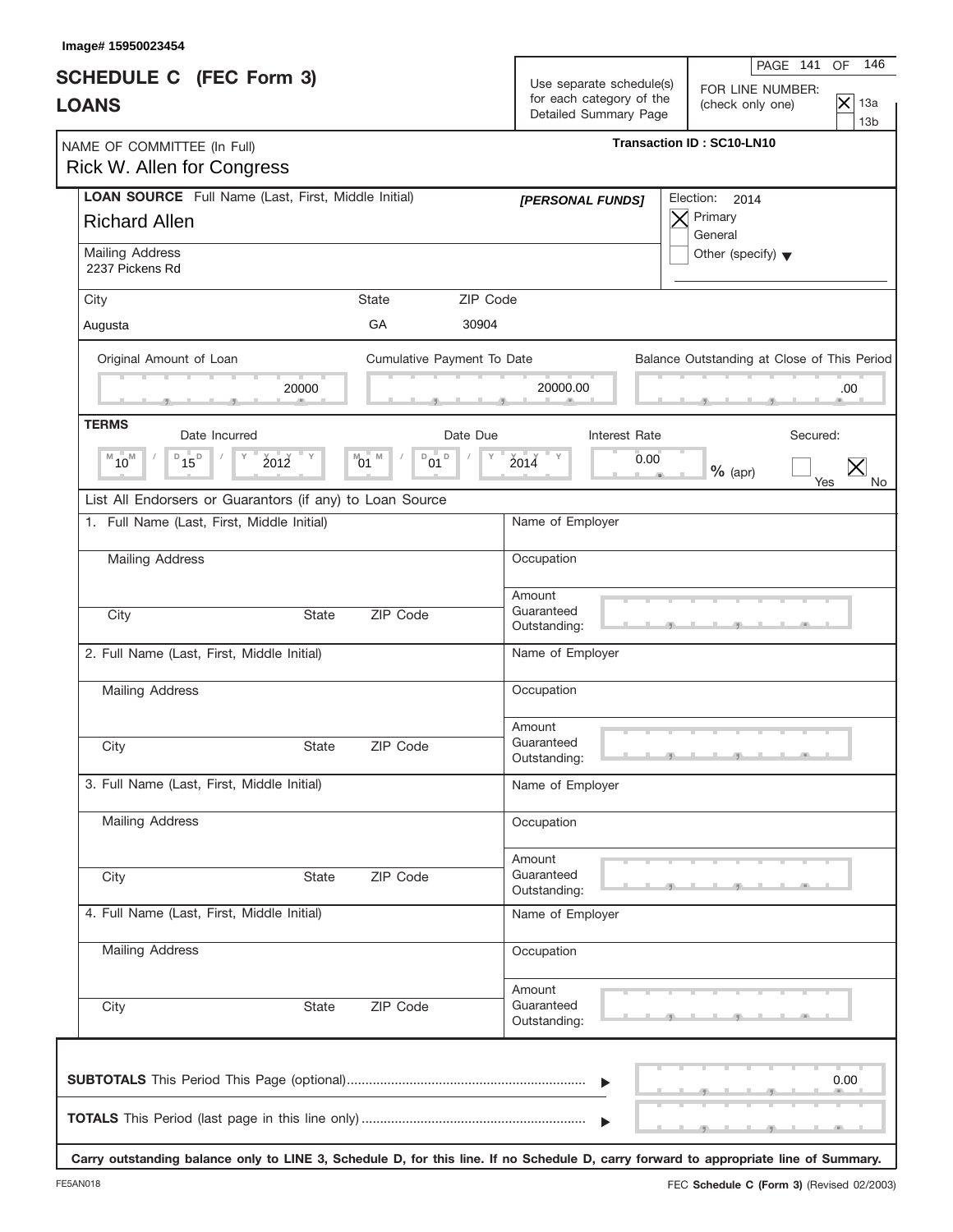| Image# 15950023455<br><b>SCHEDULE C</b> (FEC Form 3)<br><b>LOANS</b>        |                                                 | 146<br>PAGE 142<br>OF<br>Use separate schedule(s)<br>FOR LINE NUMBER:<br>for each category of the<br>$\overline{\mathsf{x}}$<br>13a<br>(check only one) |
|-----------------------------------------------------------------------------|-------------------------------------------------|---------------------------------------------------------------------------------------------------------------------------------------------------------|
| NAME OF COMMITTEE (In Full)<br>Rick W. Allen for Congress                   |                                                 | Detailed Summary Page<br>13 <sub>b</sub><br><b>Transaction ID: SC10-LN11</b>                                                                            |
| LOAN SOURCE Full Name (Last, First, Middle Initial)<br><b>Richard Allen</b> |                                                 | Election:<br>2014<br>[PERSONAL FUNDS]<br>Primary<br>General                                                                                             |
| Mailing Address<br>2237 Pickens Rd                                          |                                                 | Other (specify) $\blacktriangledown$                                                                                                                    |
| City                                                                        | <b>State</b><br>GA<br>30904                     | ZIP Code                                                                                                                                                |
| Augusta                                                                     |                                                 |                                                                                                                                                         |
| Original Amount of Loan                                                     | Cumulative Payment To Date<br>10000             | Balance Outstanding at Close of This Period<br>10000.00<br>.00                                                                                          |
| <b>TERMS</b><br>Date Incurred                                               | Date Due                                        | Interest Rate<br>Secured:                                                                                                                               |
| $D_{21}D$<br>$^{M}05^{M}$<br>2013                                           | M<br>D<br>$\mathsf D$<br>$^{\text{M}}$ 01<br>01 | $2014$ $V$<br>0.00<br>$%$ (apr)<br>Yes<br>No.                                                                                                           |
| List All Endorsers or Guarantors (if any) to Loan Source                    |                                                 |                                                                                                                                                         |
| 1. Full Name (Last, First, Middle Initial)                                  |                                                 | Name of Employer                                                                                                                                        |
| Mailing Address                                                             |                                                 | Occupation                                                                                                                                              |
| City                                                                        | ZIP Code<br><b>State</b>                        | Amount<br>Guaranteed<br>Outstanding:                                                                                                                    |
| 2. Full Name (Last, First, Middle Initial)                                  |                                                 | Name of Employer                                                                                                                                        |
| Mailing Address                                                             |                                                 | Occupation                                                                                                                                              |
| City                                                                        | ZIP Code<br>State                               | Amount<br>Guaranteed<br>Outstanding:                                                                                                                    |
| 3. Full Name (Last, First, Middle Initial)                                  |                                                 | Name of Employer                                                                                                                                        |
| <b>Mailing Address</b>                                                      |                                                 | Occupation                                                                                                                                              |
| City                                                                        | ZIP Code<br>State                               | Amount<br>Guaranteed<br>Outstanding:                                                                                                                    |
| 4. Full Name (Last, First, Middle Initial)                                  |                                                 | Name of Employer                                                                                                                                        |
| <b>Mailing Address</b>                                                      |                                                 | Occupation                                                                                                                                              |
| City                                                                        | ZIP Code<br>State                               | Amount<br>Guaranteed<br>Outstanding:                                                                                                                    |
|                                                                             |                                                 | 0.00<br>▶                                                                                                                                               |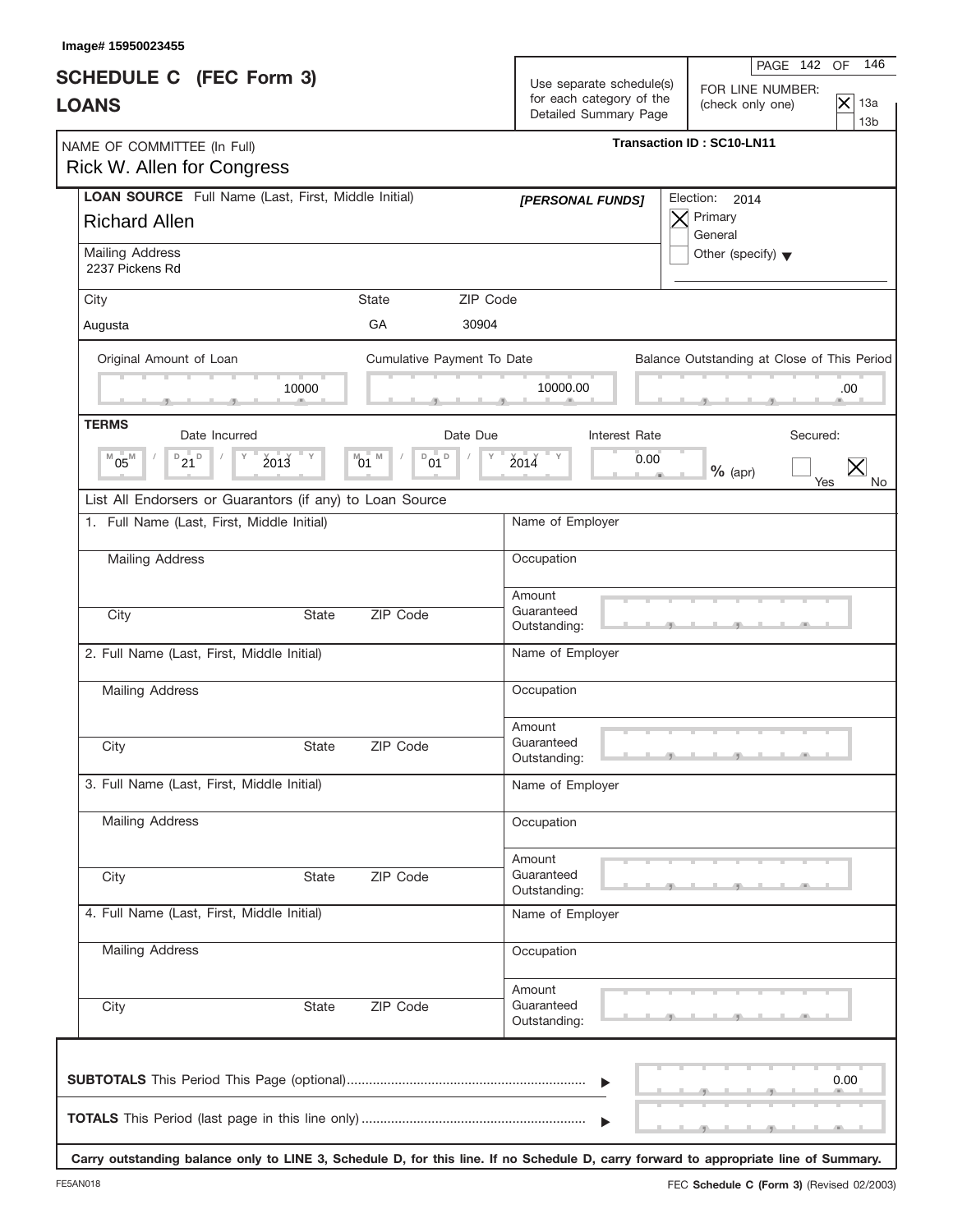| <b>SCHEDULE C</b> (FEC Form 3)<br><b>LOANS</b>                              |              |                                       |                   | Use separate schedule(s)<br>for each category of the<br>Detailed Summary Page | PAGE 143<br>FOR LINE NUMBER:<br>(check only one) | 146<br>OF<br>$\overline{\times}$<br>13a<br>13 <sub>b</sub> |
|-----------------------------------------------------------------------------|--------------|---------------------------------------|-------------------|-------------------------------------------------------------------------------|--------------------------------------------------|------------------------------------------------------------|
| NAME OF COMMITTEE (In Full)<br>Rick W. Allen for Congress                   |              |                                       |                   |                                                                               | <b>Transaction ID: SC10-LN12</b>                 |                                                            |
| LOAN SOURCE Full Name (Last, First, Middle Initial)<br><b>Richard Allen</b> |              |                                       |                   | [PERSONAL FUNDS]                                                              | Election:<br>2014<br>Primary<br>General          |                                                            |
| Mailing Address<br>2237 Pickens Rd                                          |              |                                       |                   |                                                                               | Other (specify) $\blacktriangledown$             |                                                            |
| City                                                                        |              | <b>State</b><br>GA                    | ZIP Code<br>30904 |                                                                               |                                                  |                                                            |
| Augusta                                                                     |              |                                       |                   |                                                                               |                                                  |                                                            |
| Original Amount of Loan                                                     | 30000        | Cumulative Payment To Date            |                   | 30000.00                                                                      | Balance Outstanding at Close of This Period      | .00                                                        |
| <b>TERMS</b><br>Date Incurred                                               |              | Date Due                              |                   | Interest Rate                                                                 | Secured:                                         |                                                            |
| $\overline{31}$<br>$M_{12}$<br>D                                            | 2013         | M<br>D<br>$^{\text{M}}$ 01<br>D<br>01 |                   | 2015<br>0.00                                                                  | $%$ (apr)<br>Yes                                 | $\bm{\times}$<br>No                                        |
| List All Endorsers or Guarantors (if any) to Loan Source                    |              |                                       |                   |                                                                               |                                                  |                                                            |
| 1. Full Name (Last, First, Middle Initial)                                  |              |                                       |                   | Name of Employer                                                              |                                                  |                                                            |
| Mailing Address                                                             |              |                                       |                   | Occupation                                                                    |                                                  |                                                            |
|                                                                             |              |                                       |                   | Amount                                                                        |                                                  |                                                            |
| City                                                                        | <b>State</b> | ZIP Code                              |                   | Guaranteed<br>Outstanding:                                                    |                                                  |                                                            |
| 2. Full Name (Last, First, Middle Initial)                                  |              |                                       |                   | Name of Employer                                                              |                                                  |                                                            |
| <b>Mailing Address</b>                                                      |              |                                       |                   | Occupation                                                                    |                                                  |                                                            |
|                                                                             |              |                                       |                   | Amount                                                                        |                                                  |                                                            |
| City                                                                        | State        | ZIP Code                              |                   | Guaranteed<br>Outstanding:                                                    |                                                  |                                                            |
| 3. Full Name (Last, First, Middle Initial)                                  |              |                                       |                   | Name of Employer                                                              |                                                  |                                                            |
| <b>Mailing Address</b>                                                      |              |                                       |                   | Occupation                                                                    |                                                  |                                                            |
| City                                                                        | <b>State</b> | ZIP Code                              |                   | Amount<br>Guaranteed                                                          |                                                  |                                                            |
| 4. Full Name (Last, First, Middle Initial)                                  |              |                                       |                   | Outstanding:                                                                  |                                                  |                                                            |
|                                                                             |              |                                       |                   | Name of Employer                                                              |                                                  |                                                            |
| Mailing Address                                                             |              |                                       |                   | Occupation                                                                    |                                                  |                                                            |
| City                                                                        | State        | ZIP Code                              |                   | Amount<br>Guaranteed<br>Outstanding:                                          |                                                  |                                                            |
|                                                                             |              |                                       |                   | $\blacktriangleright$                                                         |                                                  | 0.00                                                       |

**Carry outstanding balance only to LINE 3, Schedule D, for this line. If no Schedule D, carry forward to appropriate line of Summary.**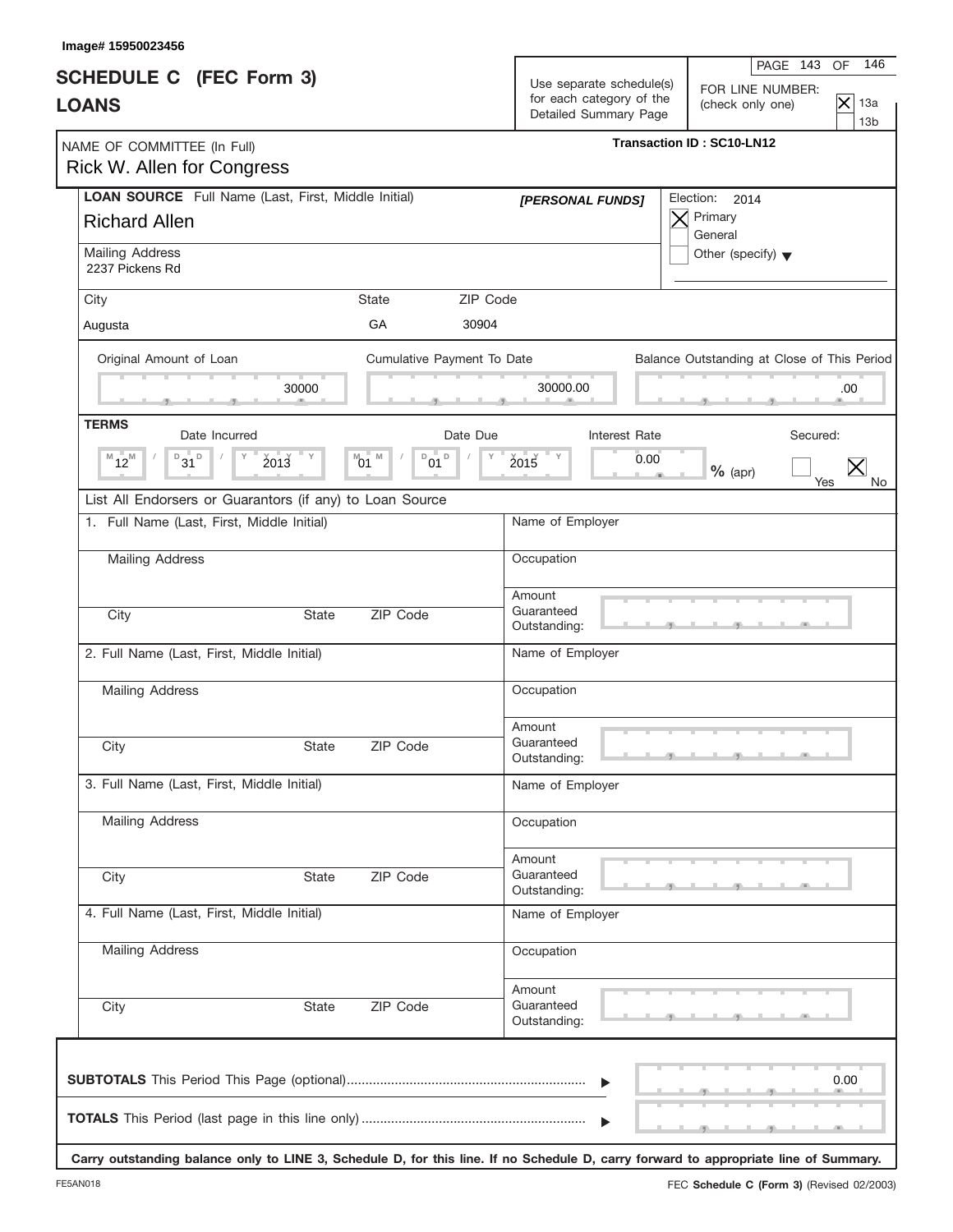| Image# 15950023457                                                          |              |                                                             |                                                   |      |                                             |                                               |
|-----------------------------------------------------------------------------|--------------|-------------------------------------------------------------|---------------------------------------------------|------|---------------------------------------------|-----------------------------------------------|
| <b>SCHEDULE C</b> (FEC Form 3)                                              |              |                                                             | Use separate schedule(s)                          |      | PAGE 144<br>FOR LINE NUMBER:                | OF<br>146                                     |
| <b>LOANS</b>                                                                |              |                                                             | for each category of the<br>Detailed Summary Page |      | (check only one)                            | $\overline{\times}$<br>13a<br>13 <sub>b</sub> |
| NAME OF COMMITTEE (In Full)<br><b>Rick W. Allen for Congress</b>            |              |                                                             |                                                   |      | <b>Transaction ID: SC10-LN13</b>            |                                               |
| LOAN SOURCE Full Name (Last, First, Middle Initial)<br><b>Richard Allen</b> |              |                                                             | [PERSONAL FUNDS]                                  | Х    | Election: 2014<br>Primary<br>General        |                                               |
| Mailing Address<br>2237 Pickens Rd                                          |              |                                                             |                                                   |      | Other (specify) $\blacktriangledown$        |                                               |
| City                                                                        |              | State                                                       | ZIP Code                                          |      |                                             |                                               |
| Augusta                                                                     |              | GA<br>30904                                                 |                                                   |      |                                             |                                               |
| Original Amount of Loan                                                     |              | Cumulative Payment To Date                                  |                                                   |      | Balance Outstanding at Close of This Period |                                               |
|                                                                             | 80000        |                                                             | 30000.00                                          |      |                                             | 50000.00                                      |
| <b>TERMS</b><br>Date Incurred                                               |              | Date Due                                                    | Interest Rate                                     |      | Secured:                                    |                                               |
| $B_{31}$ <sub>D</sub><br>$03^{\rm M}$<br>M                                  | 2014         | $\mathsf D$<br>M<br>D<br>$^{\text{M}}$ 01<br>$^{\prime}$ 01 | 2015<br>Υ                                         | 0.00 | $%$ (apr)<br>Yes                            | No.                                           |
| List All Endorsers or Guarantors (if any) to Loan Source                    |              |                                                             |                                                   |      |                                             |                                               |
| 1. Full Name (Last, First, Middle Initial)                                  |              |                                                             | Name of Employer                                  |      |                                             |                                               |
| Mailing Address                                                             |              |                                                             | Occupation                                        |      |                                             |                                               |
| City                                                                        | <b>State</b> | ZIP Code                                                    | Amount<br>Guaranteed<br>Outstanding:              |      |                                             |                                               |
| 2. Full Name (Last, First, Middle Initial)                                  |              |                                                             | Name of Employer                                  |      |                                             |                                               |
| <b>Mailing Address</b>                                                      |              |                                                             | Occupation                                        |      |                                             |                                               |
| City                                                                        | State        | ZIP Code                                                    | Amount<br>Guaranteed<br>Outstanding:              |      | والمستقبل والمستقبل والمتلقط                |                                               |
| 3. Full Name (Last, First, Middle Initial)                                  |              |                                                             | Name of Employer                                  |      |                                             |                                               |
| <b>Mailing Address</b>                                                      |              |                                                             | Occupation                                        |      |                                             |                                               |
| City                                                                        | State        | ZIP Code                                                    | Amount<br>Guaranteed<br>Outstanding:              |      |                                             |                                               |
| 4. Full Name (Last, First, Middle Initial)                                  |              |                                                             | Name of Employer                                  |      |                                             |                                               |
| <b>Mailing Address</b>                                                      |              |                                                             | Occupation                                        |      |                                             |                                               |
| City                                                                        | State        | ZIP Code                                                    | Amount<br>Guaranteed<br>Outstanding:              |      |                                             |                                               |
|                                                                             |              |                                                             |                                                   |      |                                             | 50000.00                                      |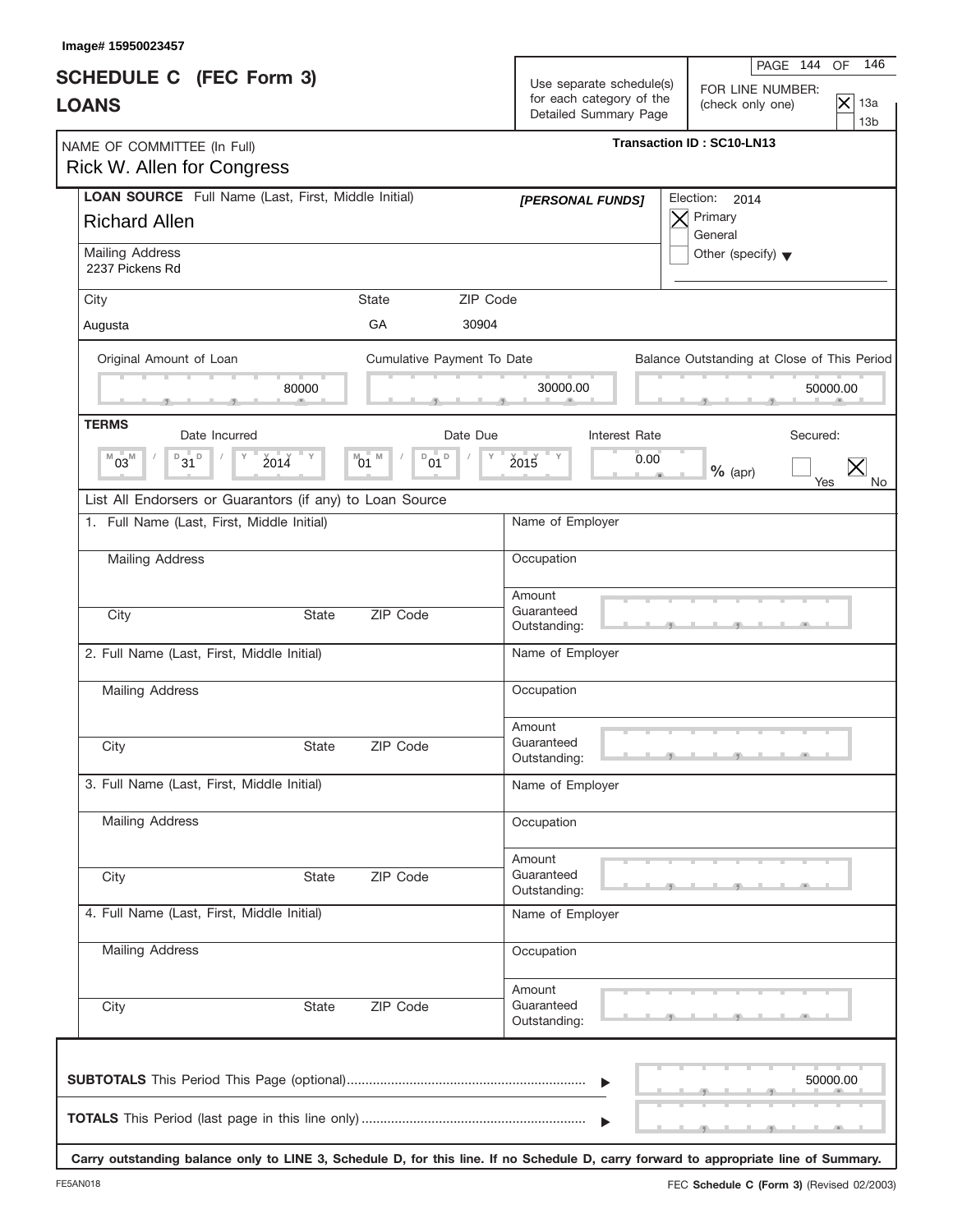| <b>SCHEDULE C</b> (FEC Form 3)<br><b>LOANS</b>                                                         |                                       | Use separate schedule(s)<br>for each category of the<br>Detailed Summary Page | FOR LINE NUMBER:<br>$\overline{\times}$<br>13a<br>(check only one)<br>13 <sub>b</sub> |
|--------------------------------------------------------------------------------------------------------|---------------------------------------|-------------------------------------------------------------------------------|---------------------------------------------------------------------------------------|
| NAME OF COMMITTEE (In Full)<br>Rick W. Allen for Congress                                              |                                       |                                                                               | Transaction ID: SC10-LN1013                                                           |
| LOAN SOURCE Full Name (Last, First, Middle Initial)<br><b>Richard Allen</b>                            |                                       | [PERSONAL FUNDS]                                                              | Election:<br>2014<br>Primary<br>General                                               |
| <b>Mailing Address</b><br>2237 Pickens Rd                                                              |                                       |                                                                               | Other (specify) $\blacktriangledown$                                                  |
| City<br>Augusta                                                                                        | <b>State</b><br>GA<br>30904           | ZIP Code                                                                      |                                                                                       |
| Original Amount of Loan                                                                                | Cumulative Payment To Date            |                                                                               | Balance Outstanding at Close of This Period                                           |
| 200000                                                                                                 |                                       | .00                                                                           | 200000.00                                                                             |
| <b>TERMS</b><br>Date Incurred                                                                          | Date Due                              | Interest Rate                                                                 | Secured:                                                                              |
| $D_{24}D$<br>$^{M}04^{M}$<br>2014                                                                      | M<br>D<br>D<br>$^{\text{M}}$ 01<br>01 | 2015<br><b>T</b> Y<br>Y                                                       | 0.00<br>$\bm{\mathsf{X}}$<br>$%$ (apr)<br>Yes<br>No                                   |
| List All Endorsers or Guarantors (if any) to Loan Source<br>1. Full Name (Last, First, Middle Initial) |                                       | Name of Employer                                                              |                                                                                       |
| <b>Mailing Address</b>                                                                                 |                                       | Occupation                                                                    |                                                                                       |
|                                                                                                        |                                       | Amount                                                                        |                                                                                       |
| City                                                                                                   | ZIP Code<br><b>State</b>              | Guaranteed<br>Outstanding:                                                    |                                                                                       |
| 2. Full Name (Last, First, Middle Initial)                                                             |                                       | Name of Employer                                                              |                                                                                       |
| Mailing Address                                                                                        |                                       | Occupation                                                                    |                                                                                       |
| City                                                                                                   | ZIP Code<br>State                     | Amount<br>Guaranteed<br>Outstanding:                                          |                                                                                       |
| 3. Full Name (Last, First, Middle Initial)                                                             |                                       | Name of Employer                                                              |                                                                                       |
| Mailing Address                                                                                        |                                       | Occupation                                                                    |                                                                                       |
| City                                                                                                   | ZIP Code<br>State                     | Amount<br>Guaranteed<br>Outstanding:                                          |                                                                                       |
| 4. Full Name (Last, First, Middle Initial)                                                             |                                       | Name of Employer                                                              |                                                                                       |
| Mailing Address                                                                                        |                                       | Occupation                                                                    |                                                                                       |
| City                                                                                                   | ZIP Code<br>State                     | Amount<br>Guaranteed<br>Outstanding:                                          |                                                                                       |
|                                                                                                        |                                       | ▶<br>ь                                                                        | 200000.00                                                                             |